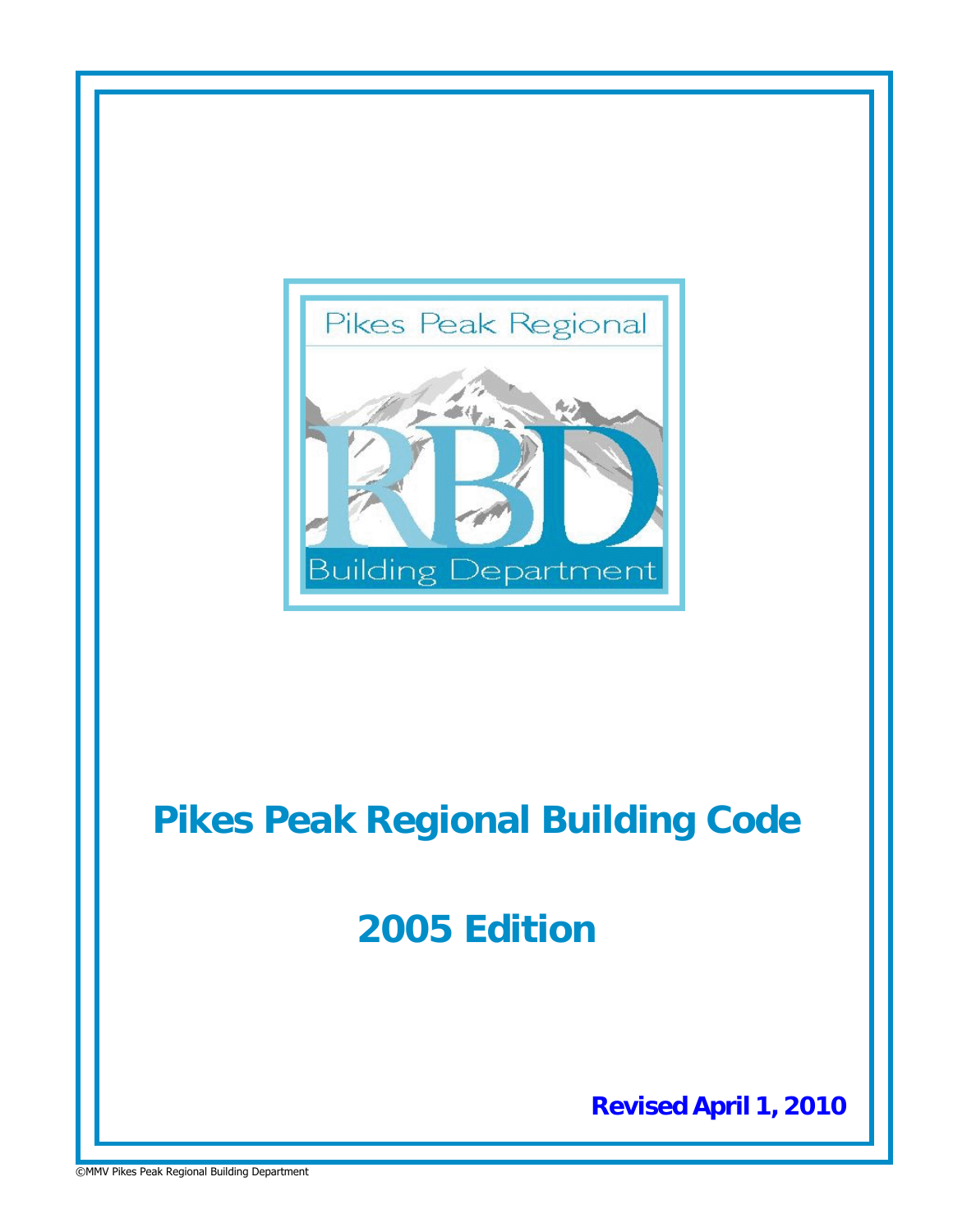# **PREFACE**

# **HISTORY, FUNCTION AND ADMINISTRATION OF THE BUILDING DEPARTMENT**

The Pikes Peak Regional Building Department is responsible for the permitting and inspection of all construction activity within the unincorporated areas of El Paso County as well as the participating incorporated municipalities within the county. These currently include the cities of Colorado Springs, Fountain and Manitou Springs and the towns of Green Mountain Falls, Monument and Palmer Lake.

The department was formed by an intergovernmental agreement between the City Council of Colorado Springs and the El Paso County Board of County Commissioners in 1966 to provide uniform service to those two jurisdictions. Then, in 1982, the suburban jurisdictions entered into the same agreement with the department for building permit and inspection services.

The primary function of the department is to issue permits for and inspect construction work under building, mechanical, plumbing, electrical, and elevator codes and standards as well as enforce floodplain and enumeration regulations. The department also licenses and registers contractors who perform work within the jurisdictions served by the department.

The department is administered by the Regional Building Commission, a three-member governing body consisting of an El Paso County Commissioner, a Colorado Springs Councilperson and a representative from one of the five suburban jurisdictions. This Building Commission generally supervises departmental administration and directs policy. It is also responsible for preparation of the department budget.

The department is self-funded by permit, plan review and licensing fees. A cost analysis is performed annually by an independent auditor. Fee adjustments are proposed when the Building Commission determines them to be necessary to maintain the department's operation.

# **LOCAL CODE AND ADOPTION PROCESS**

The code in effect for building construction or the installation of systems or equipment is this edition of the Pikes Peak Regional Building Code. This Code provides for the administration of the department, licensing and registration of contractors, and enforcement of adopted model building codes and locally developed standards. Sections of this Code are denoted by the prefix "RBC" to differentiate this Code from other codes.

As new model building codes are developed and published, the department reviews these codes and updates the Pikes Peak Regional Building Code. New codes are promulgated approximately every three years. The past ten years have seen a drastic change in model building codes in the United States. This edition of the Pikes Peak Regional Building Code is the first to cite and adopt a majority of the International Codes promulgated by the International Code Council (ICC).

Proposed modifications to this Code may be made in writing to the Building Department during the official comment period. Comments are forwarded to the appropriate advisory committee for consideration. The advisory committees then undertake a review process of each proposed code involving committee meetings and one or more public hearings before making recommendation to the Board of Review for each proposed code.

The Board of Review then holds their own session of review and public hearing before making final recommendation of a new Pikes Peak Regional Building Code to the participating jurisdictions.

Each Jurisdiction has the final authority regarding proposed code content prior to adoption. The Code becomes enforceable when each Jurisdiction legally adopts the Code by resolution or ordinance.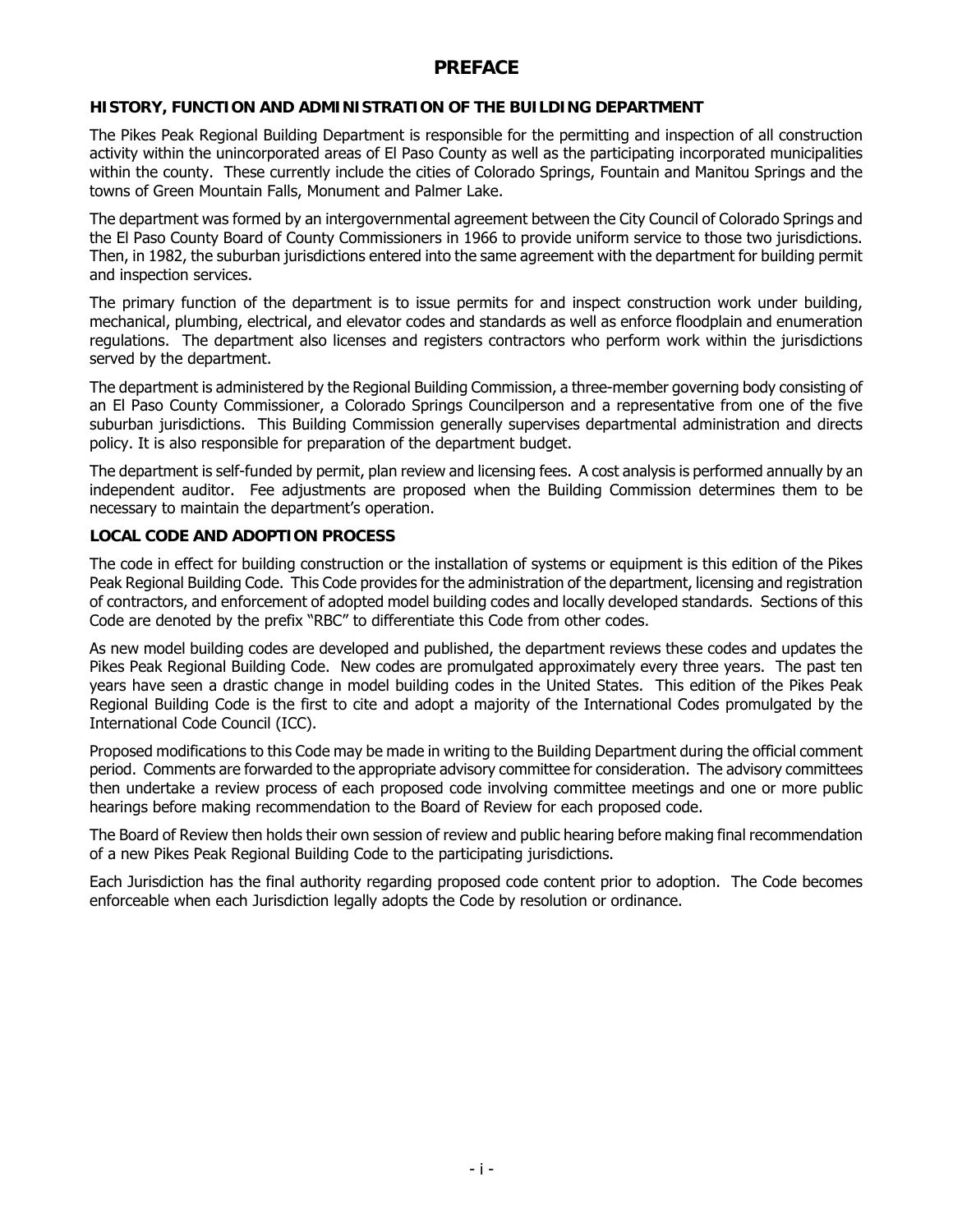| <b>CHAPTER 1 - ADMINISTRATION</b>                                 | 1            |
|-------------------------------------------------------------------|--------------|
| <b>SECTION RBC101 - GENERAL PROVISIONS</b>                        | $\mathbf{1}$ |
| <b>SECTION RBC102 - BUILDING DEPARTMENT</b>                       | $\mathbf{3}$ |
| SECTION RBC103 - BUILDING OFFICIAL                                | 4            |
| SECTION RBC104 - APPLICATION OF REGULATIONS                       | 6            |
| <b>SECTION RBC105 - PERMITS</b>                                   | 8            |
| <b>SECTION RBC106 - CONSTRUCTION DOCUMENTS</b>                    | 12           |
| <b>SECTION RBC107 - TEMPORARY STRUCTURES AND USES</b>             | 14           |
| <b>SECTION RBC108 - PERMIT FEES</b>                               | 15           |
| <b>SECTION RBC109 - INSPECTIONS</b>                               | 16           |
| SECTION RBC110 - CERTIFICATES OF OCCUPANCY                        | 19           |
| SECTION RBC111 - BOARD OF REVIEW AND ADVISORY COMMITTEES          | 20           |
| <b>SECTION RBC112 - DANGEROUS BUILDINGS</b>                       | 22           |
| <b>CHAPTER 2 - CONTRACTOR LICENSING</b>                           | 34           |
| <b>SECTION RBC201 - GENERAL PROVISIONS</b>                        | 34           |
| <b>SECTION RBC202 - LICENSE AND REGISTRATION FEES</b>             | 40           |
| <b>SECTION RBC203 - BUILDING CONTRACTORS</b>                      | 41           |
| <b>SECTION RBC204 - MECHANICAL CONTRACTORS</b>                    | 43           |
| SECTION RBC205 - PLUMBING & WATER CONNECTED APPLIANCE CONTRACTORS | 45           |
| <b>SECTION RBC206 - ELECTRICAL CONTRACTORS</b>                    | 46           |
| SECTION RBC207 - FIRE SUPPRESSION CONTRACTORS                     | 47           |
| <b>SECTION RBC208 - FIRE ALARM CONTRACTORS</b>                    | 52           |
| <b>CHAPTER 3 - CONSTRUCTION CODES</b>                             | 54           |
| <b>SECTION RBC301 - GENERAL</b>                                   | 54           |
| <b>SECTION RBC302 - COMMERCIAL BUILDING CODE</b>                  | 55           |
| <b>SECTION RBC303 - RESIDENTIAL BUILDING CODE</b>                 | 63           |
| <b>SECTION RBC304 - MECHANICAL CODE</b>                           | 70           |
| <b>SECTION RBC305 - FUEL GAS CODE</b>                             | 78           |
| <b>SECTION RBC306 - PLUMBING CODE</b>                             | 89           |
| SECTION RBC307 - ELECTRICAL CODE                                  | 95           |
| <b>SECTION RBC308 - ENERGY CONSERVATION CODE</b>                  | 96           |
| <b>SECTION RBC309 - MANUFACTURED BUILDING CODE</b>                | 100          |
| <b>SECTION RBC310 - ELEVATOR AND ESCALATOR SAFETY CODE</b>        | 103          |
| <b>SECTION RBC311 - EXISTING BUILDING CODE</b>                    | 105          |
| <b>SECTION RBC312 - ENUMERATION CODE</b>                          | 106          |
| <b>SECTION RBC313 - FLOODPLAIN CODE</b>                           | 112          |
| <b>SECTION RBC314 - SWIMMING POOLS</b>                            | $122$        |
| APPENDIX A: HISTORY OF CODE ADOPTION                              | 124          |
| <b>APPENDIX B: FEE SCHEDULE</b>                                   | 125          |
| <b>INDEX</b>                                                      | 130          |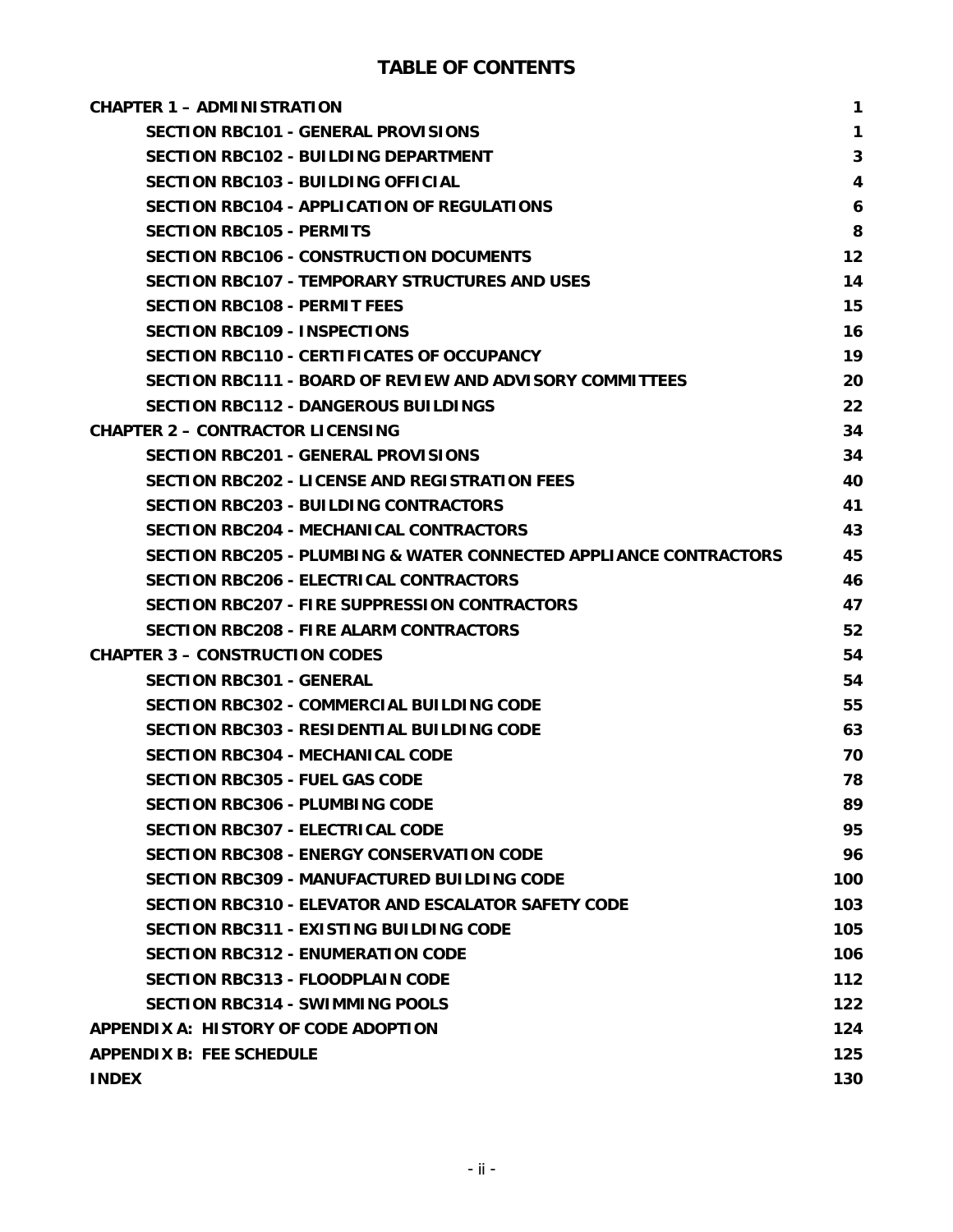# **CHAPTER 1 – ADMINISTRATION**

## **SECTION RBC101 - GENERAL PROVISIONS**

**RBC101.1 TITLE.** This Code shall be known and cited as the Pikes Peak Regional Building Code, hereinafter referred to as "this Code." This Code shall include those codes and standards adopted by reference herein below.

**RBC101.2 PURPOSE.** The purpose of this Code is to provide minimum standards to protect the public health and safety by regulating and controlling buildings, structures, and equipment including but not limited to heating, ventilating, comfort cooling, refrigeration systems; signs and sign structures; elevators, dumbwaiters, escalators; boilers and pressure vessels; plumbing and drainage systems; electric conductors and equipment; and the storage and handling of hazardous materials; and adopting uniform codes, consistent with and generally conforming to similar ordinances and regulations throughout the Pikes Peak region, and to effect this purpose by acting with other governmental bodies in the Pikes Peak region in the promulgation of measures and procedures, and the establishment of committees and boards as herein provided, and establishing procedures for licensing contractors.

**RBC101.3 SCOPE.** The provisions of this Code shall apply to the construction, alteration, movement, enlargement, replacement, repair, demolition, occupancy, use, storage, height, area, maintenance, installation, inspection, design, operation, testing, handling, erection and fabrication of equipment, structures, and buildings within the Jurisdiction.

## **Exceptions:**

- **1.** Work located primarily in a public right of way;
- **2.** Public utility towers and poles;
- **3.** Mechanical equipment not specifically regulated by this Code; and
- **4.** Structures not defined as buildings located on publicly owned land.

**RBC101.3.1 Appendices.** Appendices shall not be construed as provisions of this Code.

**RBC101.4 DIFFERING REQUIREMENTS.** Where, in any specific case, different sections of this Code, or other codes, ordinances or resolutions of the Jurisdiction or other governmental body specify different requirements, the more restrictive shall govern.

**RBC101.5 DEFINITIONS.** Unless otherwise stated, the following words and terms shall, for the purposes of this Code, have the meanings shown as follows:

**Building Code.** Either the Commercial Building Code

or the Residential Building Code, as applicable, in accordance with Chapter 3 of this Code.

**The City.** The applicable municipality having jurisdictional authority to adopt this Code.

**The Fire Authority.** The applicable Fire Protection District or municipal Fire Department having jurisdictional authority to adopt and enforce a Fire Code.

**The Jurisdiction.** The applicable county or municipality having jurisdictional authority to adopt this Code.

**RBC101.6 LIABILITY OF OFFICERS.** The Building Official, the Regional Building Commission and any advisory boards appointed pursuant to any agreement in regard to the Pikes Peak Regional Building Department entered into between the City and the County of El Paso, or any employee charged with the enforcement of this Code acting in good faith and without malice for the Jurisdiction in the discharge of duties, shall not be rendered personally liable and is hereby relieved from all personal liability for any damage that may accrue to persons or property as a result of any act required by this Code or by reason of any act or omission in the discharge of duties. Any suit brought against the Building Official, the Regional Building Commission, any advisory boards or any employee because of any act or omission performed in the enforcement of any provisions of this Code, shall be defended by the Jurisdiction according to the location of the property that is the subject of the act or omission which resulted in the suit until final termination of the proceeding.

**RBC101.7 APPEAL PROCEDURES.** Any person aggrieved by any decision or order of the Building Official, except as otherwise provided in this Code, may appeal this decision or order in the following manner:

**1.** To one of the appropriate Advisory Committees under the Board of Review.

**2.** If the decision of the Advisory Committee is not favorable to this person, a further appeal of the decision of the committee may be made to the Board of Review. Appeals from decisions of the Board of Review are not a function of the applicable legislative body. Recourse from any decisions of the Board is through the courts of El Paso County. Every appeal from a decision of the Building Official or a committee must be perfected within thirty (30) calendar days from the date of the order or decision appealed from. It shall be lodged with the secretary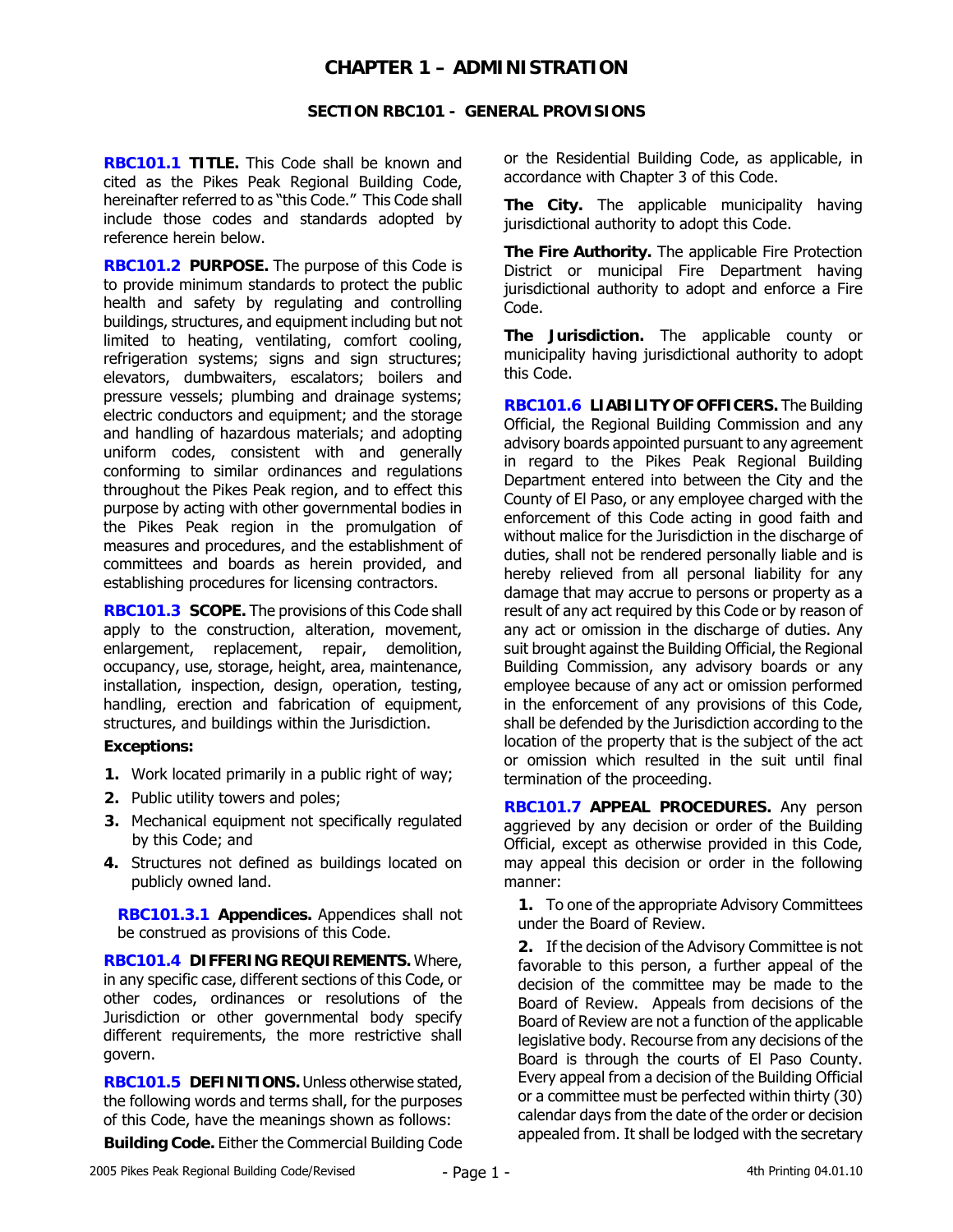of the board or committee, contain appropriate reference to the decision or order appealed from and specify the grounds of the appeal. An appeal from a decision of the Building Official or an Advisory Committee shall stay all proceedings in connection with the decision or order appealed from unless the Building Official certifies that a stay would cause imminent hazard to life or property. No appeal, however, shall stay the effect of a stop order.

**RBC101.8 VIOLATIONS.** Any person violating the Building Code or any provision of this Code shall be deemed guilty of a misdemeanor and upon conviction thereof, shall be fined not more than five hundred dollars (\$500.00), or imprisoned not more than ninety (90) calendar days in the city jail or county jail, or both. A separate offense shall be deemed committed for each and every calendar day during which any illegal erection, construction, reconstruction, alteration, maintenance, or use continues. In case

any building or structure is or is proposed to be erected, constructed, reconstructed, altered or remodeled, used or maintained in violation of this Code or of any provision of the Building Code, the city attorney, in addition to other remedies provided by law, may institute an appropriate action for injunction, mandamus or abatement to prevent, enjoin, abate or remove any unlawful erection, construction, reconstruction, alteration, remodeling, maintenance or use.

**RBC101.9 SEVERABILITY.** If any of the provisions of this Code or of any code or secondary code adopted in this Code or its application to any person or any circumstances are held to be invalid, this invalidity shall not affect other provisions or applications of this or any other adopted Code. The Jurisdiction hereby declares in this regard that the provisions of this Code and all adopted codes are wholly severable.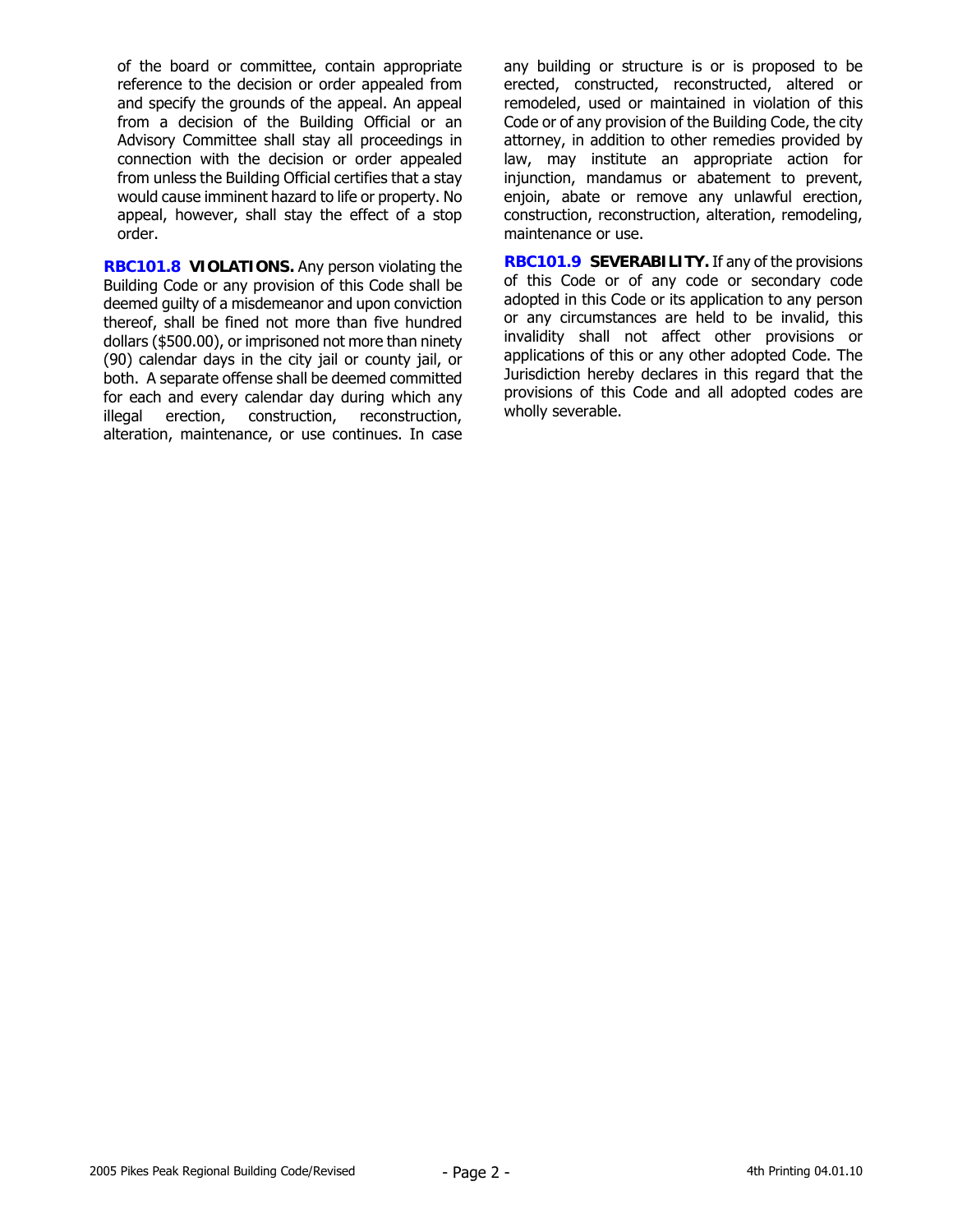# **RBC102.1 PIKES PEAK REGIONAL BUILDING**

**DEPARTMENT.** The Pikes Peak Regional Building Department is created pursuant to an intergovernmental agreement known as the Pikes Peak Regional Building Department Agreement, dated January 1, 2004 under the authority of Section 29-1- 201, et seq., Colorado Revised Statutes, as amended. This agreement is incorporated herein by reference and creates the Pikes Peak Regional Building Department, hereinafter referred to as "the Building Department".

## **RBC102.2 REGIONAL BUILDING COMMISSION.** The Building Department shall be administered by a governing body of the Building Department to be known as the Regional Building Commission.

The Regional Building Commission shall have the powers and functions set forth in the Pikes Peak Regional Building Department Agreement including the appointment of the administrator of the Building Department, known as the Building Official.

**RBC102.3 FINANCE OF BUILDING DEPARTMENT.** The cost of operation of the Building Department shall be as set forth in the Pikes Peak Regional Building Department Agreement. A budget shall be prepared annually by the Building Official and approved by the Regional Building Commission. At the end of each year a report shall be submitted by the Building Official of all income received. Any deficit in operation of the Building Department shall be made up as provided in the Pikes Peak Regional Building Department Agreement.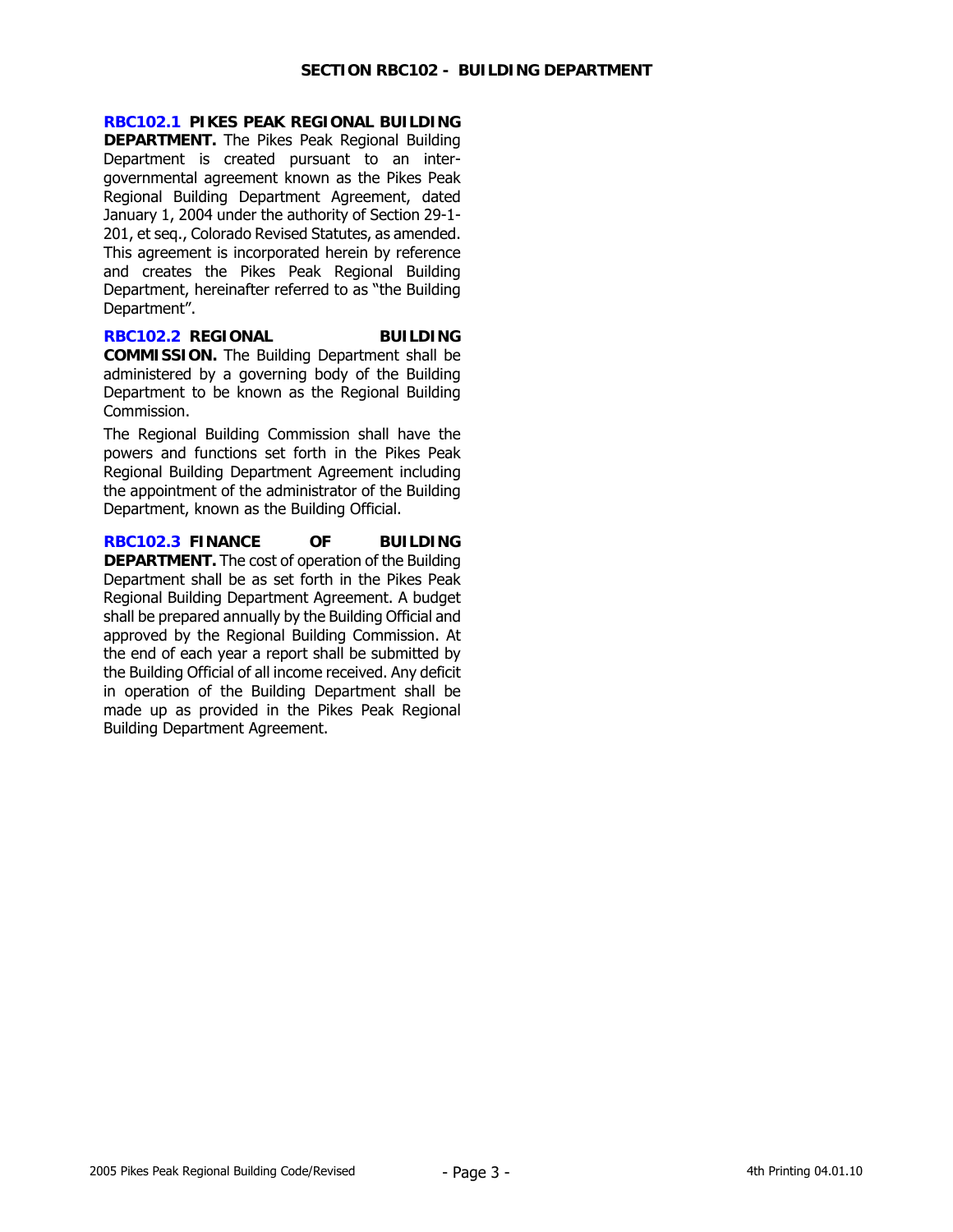**RBC103.1 GENERAL POWERS AND DUTIES.** The administrator of the Building Department, hereinafter known as the Building Official, is hereby authorized and directed to enforce all provisions of this Code.

**RBC103.2 ACT AS DEPUTY PLUMBING INSPECTOR.** The Building Official is hereby confirmed as Deputy Plumbing Inspector for the County Board of Health, and is hereby authorized and directed to enforce all provisions of the Plumbing Code as adopted by the Jurisdiction. The Building Official shall submit periodic reports as requested concerning the public health aspects of plumbing inspections to the proper official of the County Board of Health.

**RBC103.3 APPOINTMENTS.** With the approval of the Building Commission, the Building Official may appoint any officers, inspectors and assistants and other employees as shall be authorized from time to time. The Building Official may deputize or assign any employees as may be necessary to carry out the functions of the Building Department.

**RBC103.4 REPORTS AND RECORDS.** The Building Official shall promulgate or keep the following reports and records:

- **1.** A report to the Regional Building Commission not less than once a year, covering the work of the Department during the preceding period. The Building Official shall incorporate in this report a summary of any recommendations as to desirable amendments to this Code.
- **2.** A permanent, accurate account of all fees and other monies collected and received under this Code, the names of the persons upon whose account the same were paid, the date and amount thereof, together with the location of the building or premises to which they relate.
- **3.** A permanent record of all meetings of the Board of Review, as established in Section RBC111.1 of this Code, to be kept using a skilled stenographer as secretary of the Board. This record shall constitute the minutes of any official meeting and shall be kept in the office of the Building Department as a public record accessible during Building Department hours of operation.

**RBC103.5 RIGHT OF ENTRY.** Upon presentation of proper credentials, the Building Official or the Building Official's duly authorized representatives may enter at reasonable times any building, structure or premises in the Jurisdiction, to perform any duty imposed upon the Building Official by this Code.

**RBC103.6 STOP WORK ORDERS.** Whenever any work is being done contrary to the provisions of this Code, the Building Official may order the work stopped by notice in writing served on any persons engaged in the doing or causing of work to be done, and any persons shall forthwith stop the work until authorized by the Building Official to proceed with the work.

**RBC103.7 OCCUPANCY VIOLATIONS.** Whenever any structure is being used contrary to the provisions of this Code, the Building Official may order this use discontinued and the structure, or portion thereof, vacated by notice served on any person causing this use to be continued. Such persons shall discontinue the use within ten (10) calendar days after receipt of this notice or make the structure, or portion thereof, comply with requirements of the Code, provided, however, that in the event of an unsafe building, Section RBC112 of this Code shall apply.

**RBC103.8 COOPERATION OF OTHER OFFICIALS.** The Building Official may request, and shall receive so far as may be necessary in the discharge of the Building Official's duties, the assistance and cooperation of other officials of the Jurisdiction.

**RBC103.9 AUTHORITY TO DISCONNECT UTILITIES.** The Building Official or the Building Official's authorized representative shall have the authority to disconnect or to cause the disconnection of any utility service or energy supplied to the building, structure or building service equipment therein regulated by this Code or the technical codes in case of emergency where necessary to eliminate an immediate hazard to life and property. The Building Official shall, whenever possible, notify the serving utility, the property owner and occupant of the building, structure or building service equipment of the decision to disconnect prior to taking any action, and shall notify the serving utility, owner and occupant of the building, structure or building service equipment, in writing, of any disconnection immediately thereafter.

**RBC103.10 AUTHORITY TO CONDEMN EQUIPMENT.** When the Building Official ascertains that equipment, or a portion thereof, regulated by this Code has become hazardous to life, health or property, the Building Official shall order in writing that the equipment either be removed or restored to a safe or sanitary condition, as appropriate. The written notice shall contain a fixed time limit for compliance with this order. Persons shall not use defective equipment after receiving a notice.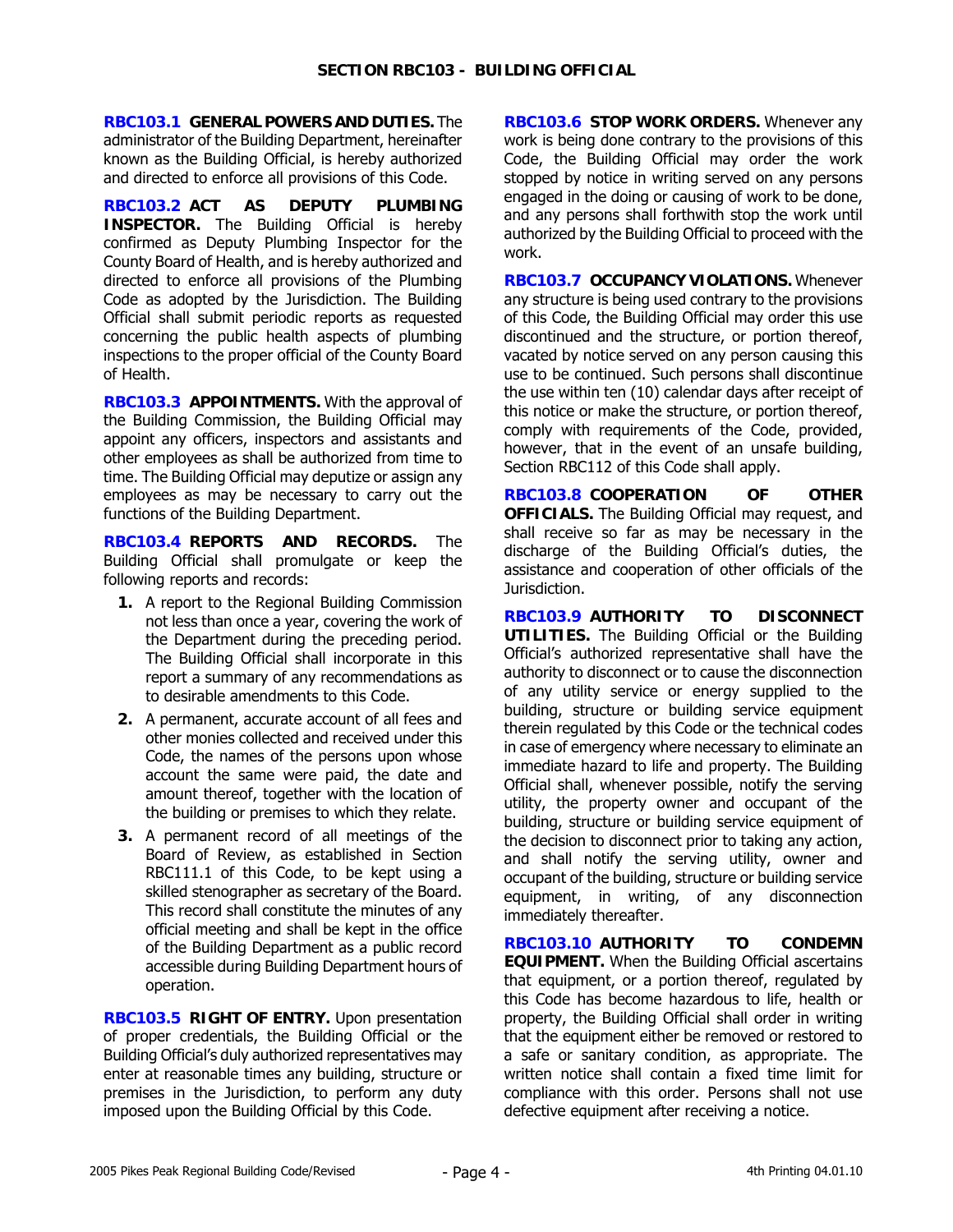**RBC103.11 CONNECTION AFTER ORDER TO DISCONNECT.** Persons shall neither make connections from an energy, fuel or power supply nor supply energy or fuel to any equipment regulated by this Code that has been condemned, disconnected or ordered to be disconnected by the Building Official, until the Building Official authorizes the reconnection and use of any equipment.

**RBC103.12 AUTHORITY TO IMPOSE A FINE.**  The Building Official may impose an administrative fine in an amount of up to one thousand dollars (\$1,000.00) on any person or entity engaged in any construction consulting work or construction work covered by this Code within the Jurisdiction who engages in this work in violation of any provisions of this Code. Appeals to this action may be made as provided for elsewhere in this Code. The Building Official shall make monthly reports of any imposed fines to the Regional Board of Review.

**RBC103.13 AUTHORITY TO RECORD A CERTIFICATE OF ALLEGED NONCOMPLIANCE.**  The Building Official shall have the authority to record a certificate of alleged noncompliance thirty (30) calendar days after notice of non-compliance is posted on the building or sent by certified mail to this individual or entity as concerns any work done by any individual, or entity which allegedly fails to comply with the final inspection requirements of this Code. When the individual or entity has made appropriate corrections so that the work then complies with this Code, the Building Official may record a release of the certificate of alleged non-compliance.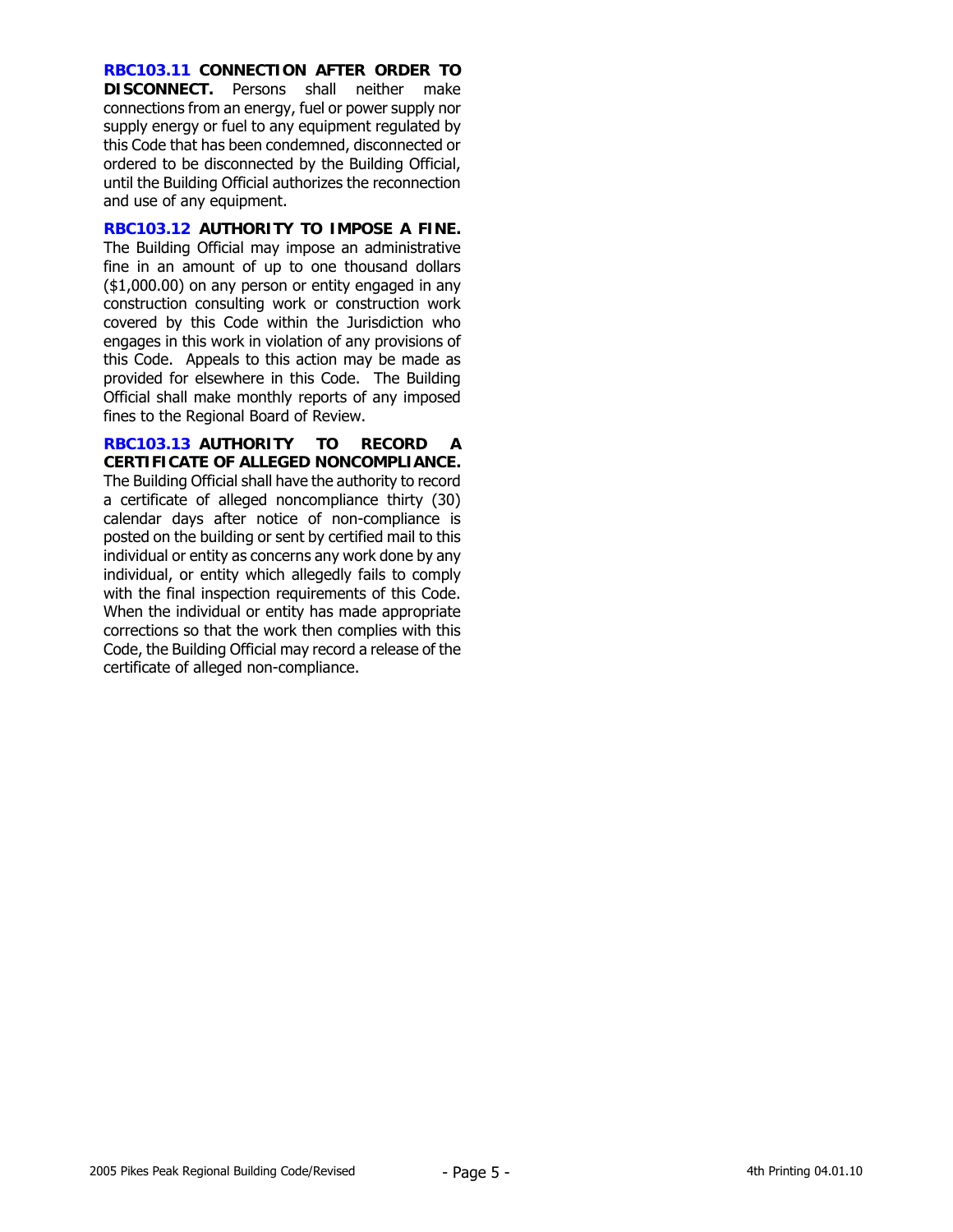## **RBC104.1 APPLICABILITY TO BUILDINGS AND STRUCTURES.**

**RBC104.1.1 Existing Buildings.** Buildings or structures to which additions, alterations or repairs are made shall comply with all the requirements for new buildings or structures except as specifically provided in this Section. The value or valuation of a building shall be the estimated cost to replace the building in kind, based on current replacement costs as determined by the Building Official.

**RBC104.1.2 New Buildings, Structures or Equipment.** This Code shall apply to all equipment, structures and buildings hereafter erected or installed.

**RBC104.1.3 Moved Buildings.** Buildings or structures moved into or within the Jurisdiction shall comply with the provisions of this Code for new buildings or structures.

**RBC104.2 ADDITIONS, ALTERATIONS OR REPAIRS.** Additions, alterations or repairs may be made to any building or structure without requiring the existing building or structure to comply with all the requirements of this Code, provided the addition, alteration or repair conforms to that required for a new building or structure. Additions, alterations or repairs shall not cause an existing building or structure to become unsafe or overloaded. Any building so altered, which involves a change in the use of occupancy, shall not exceed the height, number of stories, and area permitted for new buildings. Any building plus new additions shall not exceed height, number of stories, and area specified for new buildings.

Alterations or repairs to an existing building or structure that are nonstructural and do not adversely affect any structural member or any part of the building or structure having required fire resistance may be made with the same materials of which the building or structure is constructed.

**Exception:** The installation or replacement of glass shall be as required for new installations.

**RBC104.3 NONSTRUCTURAL ALTERATIONS OR REPAIRS.** Alterations or repairs not exceeding twenty-five percent (25%) of the value of an existing building or structure that are nonstructural and do not affect any member or part of the building or structure having required fire resistance may be made with the same materials of which the building or structure is constructed.

**Exception:** The installation or replacement of glass shall be as required for new installations.

**RBC104.4 REPAIRS TO ROOF COVERINGS.** Not more than twenty-five percent (25%) of the roof covering of any building or structure shall be replaced in any twelve (12) month period unless the new roof covering is made to conform to the requirements of the Building Code for new buildings or structures.

**RBC104.5 EXISTING OCCUPANCIES.** Buildings in existence at the time of adoption of this Code may have their existing use or occupancy continued if the use or occupancy was legal at the time of adoption of this Code, provided the continued use is not dangerous to life. If any change is made in the use or occupancy of any existing building or structure, the provisions of Section RBC110 of this Code must be complied with.

**RBC104.6 MAINTENANCE OF BUILDINGS.** All buildings or structures, both existing and new, and all parts thereof, shall be maintained in a safe and sanitary condition. All devices or safeguards that are required by this Code in a building or structure when erected, altered or repaired, shall be maintained in good working order. The owner or the owner's designated agent shall be responsible for the maintenance of buildings or structures.

**RBC104.7 ALTERNATE MATERIALS AND METHODS OF CONSTRUCTION.** The provisions of this Code are not intended to prevent the use of any material or method of construction as specifically prescribed herein or regulations adopted there under, provided any alternate has been approved by the Building Official. The Building Official may approve any alternate provided the Building Official finds that the proposed design is satisfactory, and that the material, method or work offered is, for the purpose intended, at least the equivalent of that prescribed in this Code in quality, strength, effectiveness, fire resistance, durability, and safety. The Building Official shall require that sufficient evidence or proof be submitted to substantiate any claims that may be made regarding its use.

**RBC104.7.1 Acceptance Tests.** Whenever there is insufficient evidence of compliance with the provisions of this Code, evidence that any material or any construction does not conform to the requirements of this Code, or in order to substantiate claims for alternate materials or methods of construction, the Building Official may require tests as proof of compliance to be made at the expense of the owner or the owner's agent by an approved testing agency.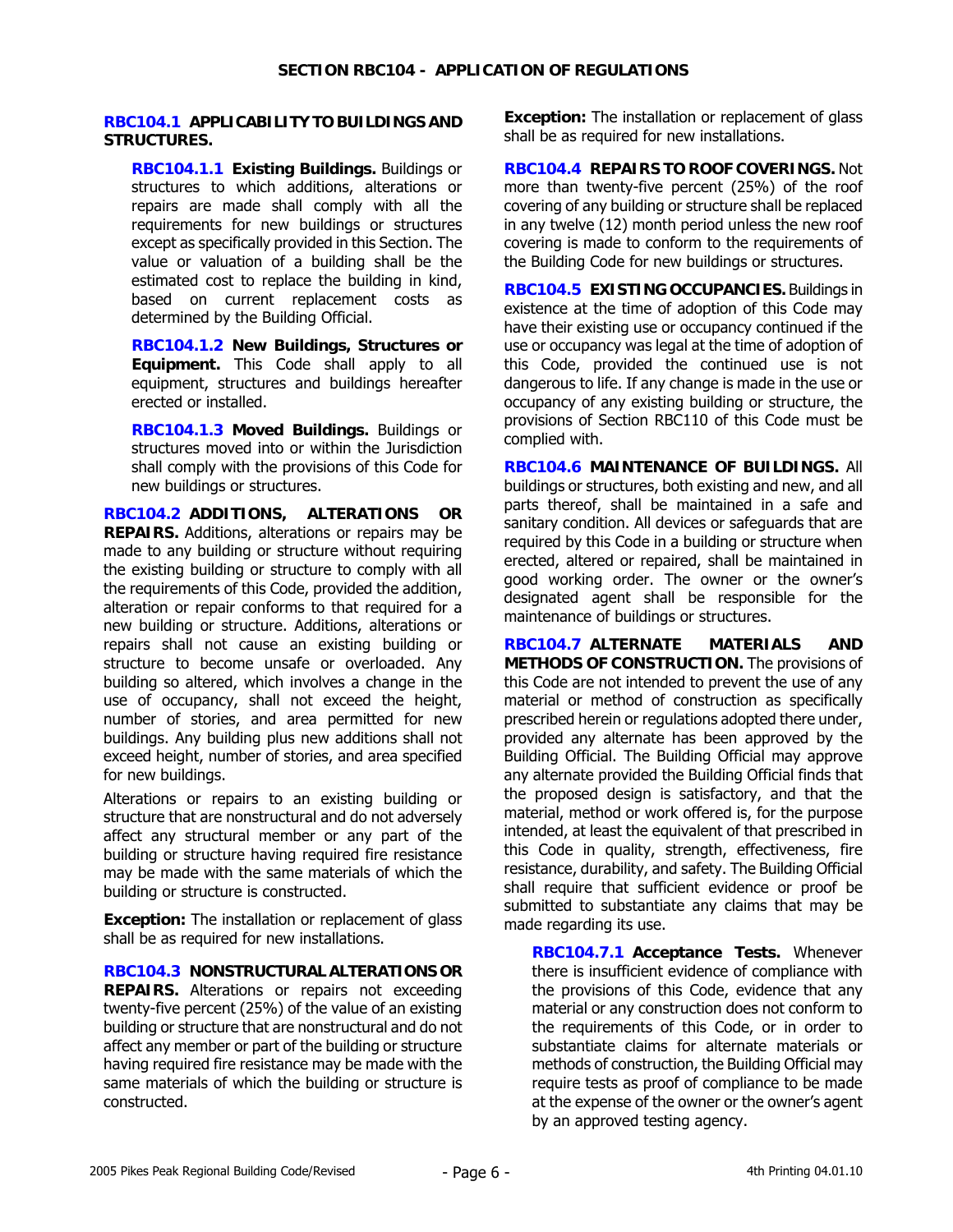Test methods shall be as specified by the Building Code for the material in question. If there are no appropriate test methods specified in the Building Code, the Building Official shall determine the test methods.

Copies of the results of all tests shall be retained for a period of not less than two (2) years after the acceptance of the structure

**RBC104.8 MODIFICATIONS.** Whenever there are practical difficulties involved in carrying out the provisions of this Code, the Building Official may grant modifications for individual cases, provided the Building Official shall first find that a special individual reason makes the strict letter of this Code impractical and that the modification is in conformity with the intent and purpose of this Code, and that the modification does not lessen any life safety or fire protection requirements or any degree of structural integrity. The details of any action granting modifications shall be recorded and entered in the files of the Building Department.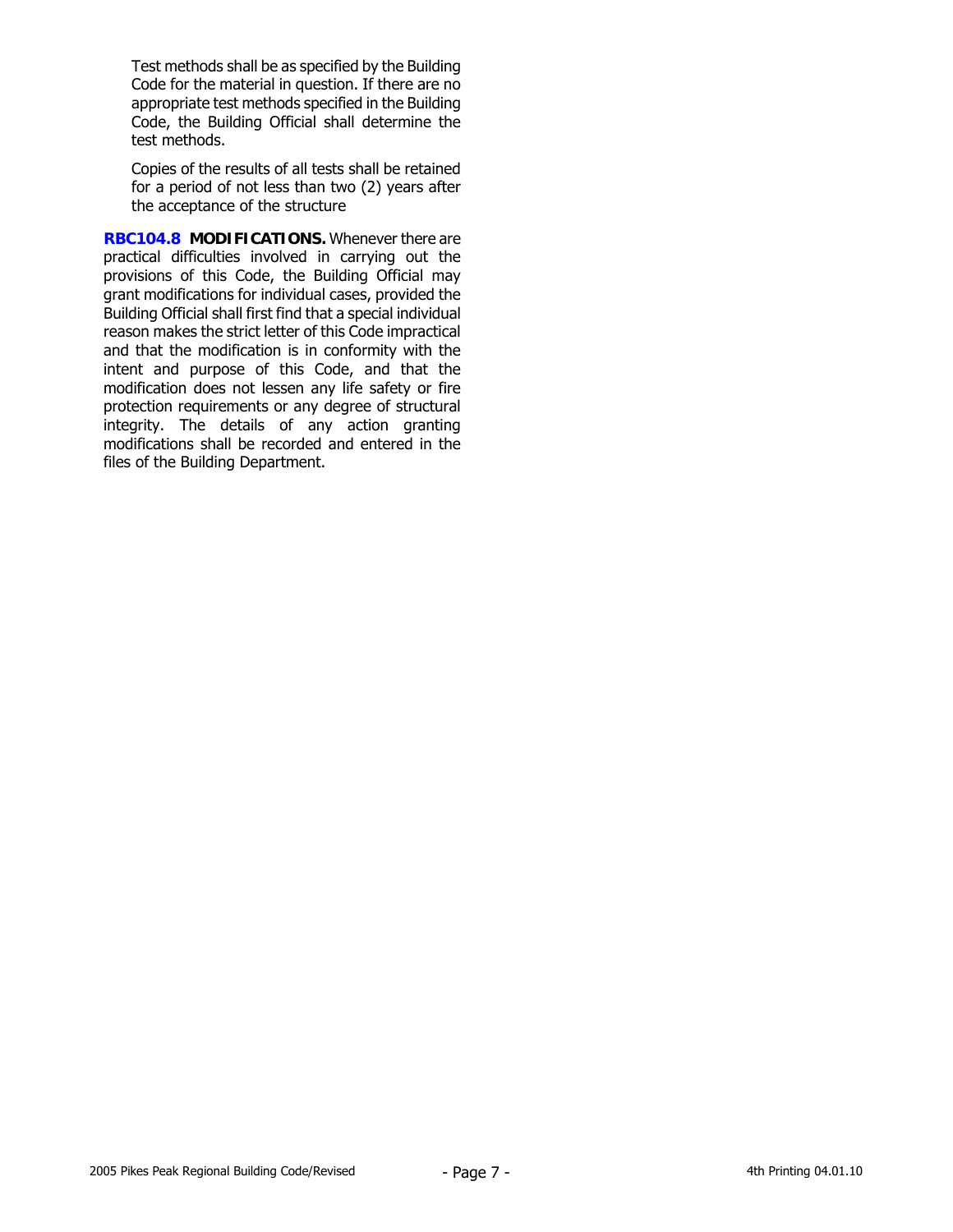**RBC105.1 PERMITS REQUIRED.** Except as specified in Section RBC105.2 of this Code, no building or structure regulated by this Code shall be erected, constructed, enlarged, altered, repaired, moved, improved, removed, changed in occupancy, or demolished unless a separate permit for each building or structure has first been obtained from the Building Official. A permit is also required to install or replace any electrical, gas, mechanical or plumbing system regulated by this Code.

**RBC105.1.1 Annual Permit.** The Building Official may issue an annual permit to a licensed contractor in lieu of an individual permit. The annual permit issued shall be for a specific scope of work and discipline. Inspections and record submittal shall be as determined by the Building Official.

## **RBC105.2 WORK EXEMPT FROM PERMITS.**

**RBC105.2.1 Construction and Installations.** Permits shall not be required for the following:

- **1.** One-story, detached, enclosed, unheated buildings not more than one hundred-twenty (120) square feet in floor area accessory to a one- or two- family dwelling.
- **2.** Fences not more than six (6) feet in height.
- **3.** Oil derricks.
- **4.** Retaining walls not more than four (4) feet in height measured from the lower grade to the upper grade, unless supporting a surcharge from a structure or a grade slope greater than two (2) units horizontal to one (1) vertical or impounding Class I, II, or III-A liquids.
- **5.** Water tanks supported directly upon grade if the capacity does not exceed five thousand (5,000) gallons and the ratio of height to diameter or width does not exceed two (2) to one (1).
- **6.** Water tanks of any size and any accessory equipment under the direct control of a utility purveyor located completely below grade.
- **7.** Private sidewalks, driveways, and platforms supported directly upon grade. Any steps created must comply with the applicable provisions of the Building Code.
- **8.** Replacement of any windows or fixed glazing in Group R-2, R-3 and U occupancies unless the opening is being enlarged. Replacement of any window required as an emergency escape and rescue opening and safety glazing required due to a hazardous location must comply with the applicable provisions of

the Building Code.

- **9.** Painting, papering, tiling, carpeting, cabinets, counter tops and similar finish work.
- **10.** Swimming pools accessory to one- and twofamily dwellings and not regulated by this Code.
- **11.** Repairs to roofing when the repair constitutes less than one hundred (100) square feet.
- **12.** Swings and other playground equipment.
- **13.** Window awnings supported by an exterior wall which do not project more than fifty-four (54) inches from the exterior wall and do not require additional support of one- and twofamily dwellings and accessory structures.
- **14.** Movable cases, counters, and partitions not over five (5) feet nine (9) inches in height.
- **15.** Hydraulic flood-control structures.
- **16.** Pedestrian and vehicular bridges not directly serving or constructed as part of a building.
- **17.** The removal and reinstallation of plumbing fixtures provided the work does not involve the replacement or rearrangement of drain, waste, vent or water pipes;
- **18.** Portable heating, ventilating or cooling units;
- **19.** Ice makers and humidifiers;
- **20.** Evaporative coolers in connection with oneand two-family dwellings, where no structural elements or components are modified.
- **21.** Agricultural buildings and agricultural structures located in the County, as defined by the El Paso County Land Development Code.
- **22.** Non-public, non-residential buildings located in the A-35 District in the County, as defined by the El Paso County Land Development Code.

**RBC105.2.2 Electrical Equipment.** No permit is required when the work performed is conducted by the personnel of, or for the use of the public telephone and telegraph and messenger call companies operating under regular franchise granted by the Jurisdiction and under bond to the Jurisdiction or other public or private utilities that desire to install electrical wiring, electrical fixture, appliances or apparatus on:

**1.** Installations of communication equipment under the exclusive control of communication utilities, located outdoors or in building spaces used exclusively for installations.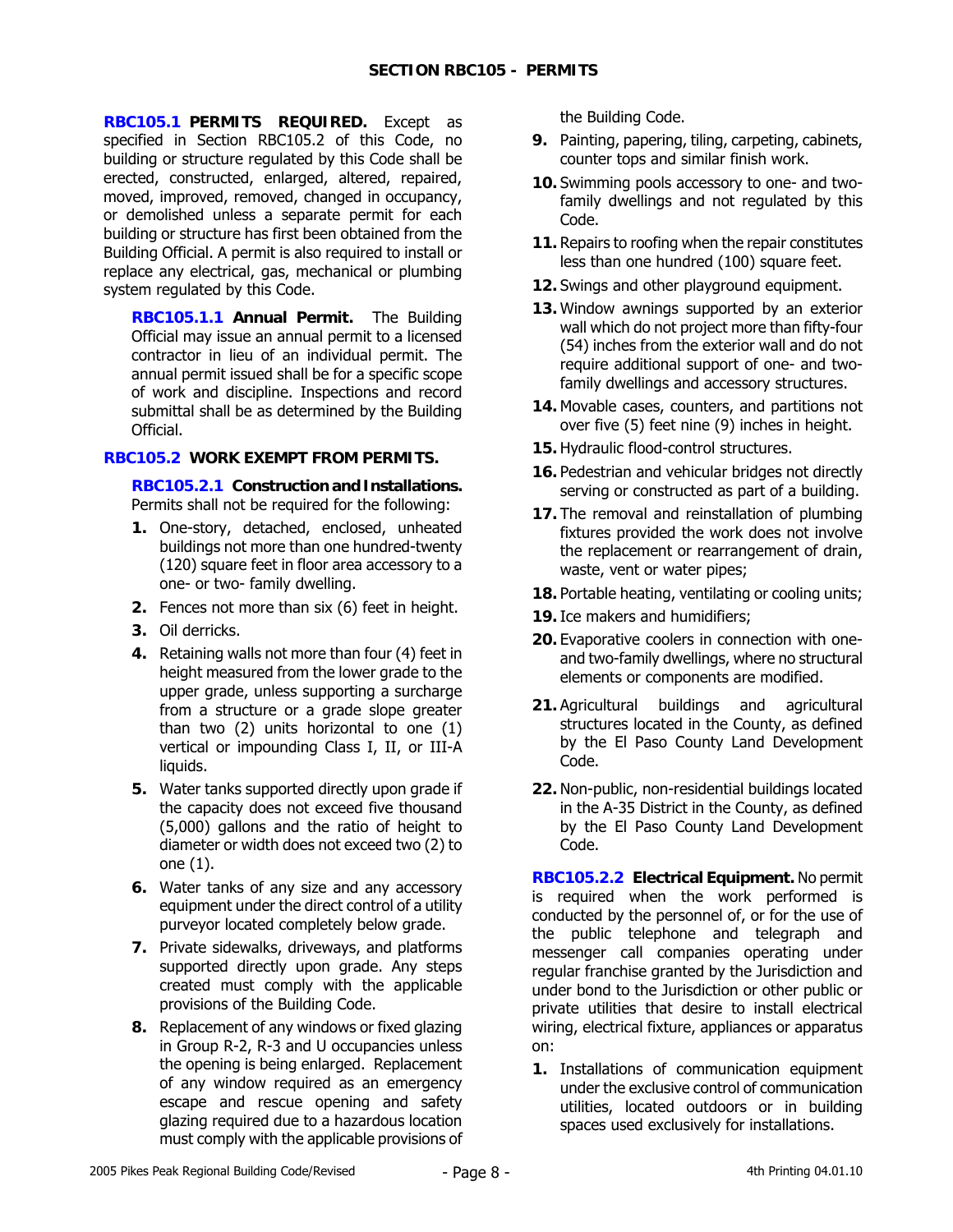**2.** Installations under the exclusive control of electric or natural gas utilities for the purpose of communication, metering or for the generation, control, transformation, transmission and distribution of electrical energy or natural gas located in buildings used exclusively by utilities for these purposes or located outdoors on property owned or leased by the utility or on public highways, streets, roads or outdoors by established rights on private property.

These exemptions are not intended to exclude new buildings which house these installations.

**RBC105.2.3 Emergency Work.** All work performed on an emergency basis, as determined by the Building Official, to maintain an existing service or to maintain an existing installation, building or structure, where the maintenance is necessary to protect life or property, shall not be subject to penalty if application for any required permits is made within seventy-two (72) hours after commencement of the emergency work.

**RBC105.2.4 Plumbing Leaks.** Plumbing, as defined in the Plumbing Code, may be done in the case of repairing leaks without a permit, provided that those so repairing leaks for compensation are properly licensed.

**RBC105.2.5 Temporary Signs.** Temporary, limited to one (1) year, freestanding signs not more than seven (7) feet high and not more than thirty-two (32) square feet in area may be erected without permit.

**RBC105.3 APPLICATION FOR PERMITS.** Permits are required prior to the commencement of any work governed by this Code. To obtain a permit, the applicant shall first file an application in writing on a form furnished by the Building Department. Every application shall contain the following:

- **1.** Identification and description of the work to be considered as the scope of the permit;
- **2.** Description of the land on which the proposed work is to be done, by lot, block, tract, and house and street address or similar description that will readily identify and definitively locate the proposed building or work;
- **3.** Identification and description of the proposed use and occupancy classification of all parts of the building;
- **4.** Complete construction documents as required by Section RBC106 of this Code.
- **5.** A statement as to the valuation of the proposed work;
- **6.** The signature of the applicant or the applicant's authorized agent, who may be

required to submit evidence to indicate this authority; and

**7.** Any other reasonable information as may be required by the Building Official.

When work is commenced before a permit is issued, with the exception of work performed on an emergency basis pursuant to Section RBC105.2.3 of this Code, the applicant shall be required to pay fees according to the fee schedule as adopted by the Jurisdiction.

**RBC105.4 AUTHORIZED APPLICANTS.** Only applicants meeting the provisions of Section RBC201.3 of this Code and qualified to perform the work for which a permit application is being made shall be considered authorized to apply for a permit.

**RBC105.5 FRAUDULENT INTENT.** Any permit issued in error, or for which the applicant is not qualified in accordance with the provisions of Section RBC201.3 of this Code, or for which the applicant filed with fraudulent intent, shall thereby become null and void.

# **RBC105.6 PREREQUISITES TO PERMIT ISSUANCE.**

**RBC105.6.1 Approved Construction Documents.** No permit shall be issued until the applicant has processed and received approval of the submittal documents required in accordance with Section RBC106 of this Code.

**RBC105.6.2 Municipal Services.** No building permit shall be issued until the applicant has processed an application for water, wastewater and drainage through the appropriate departments of the Jurisdiction or other applicable authorities, and the applicant has paid all fees pursuant to this application.

**RBC105.7 ISSUANCE OF PERMITS.** Upon satisfaction of the requirements in Sections RBC105.3 through RBC105.6 of this Code and payment of fees as specified in the Building Permit Fee schedule adopted by the Jurisdiction, the Building Official shall issue the applicant a permit to perform the proposed work.

All work shall be completed in accordance with the approved documents, as applicable.

**RBC105.8 PARTIAL PERMITS.** The Building Official may issue a permit for the construction of any portion of a building or structure before the complete construction documents for the entire building or structure have been submitted or approved, provided adequate information and detailed statements have been filed complying with all pertinent requirements of this Code and any other codes or requirements of the Jurisdiction. The holder of this permit shall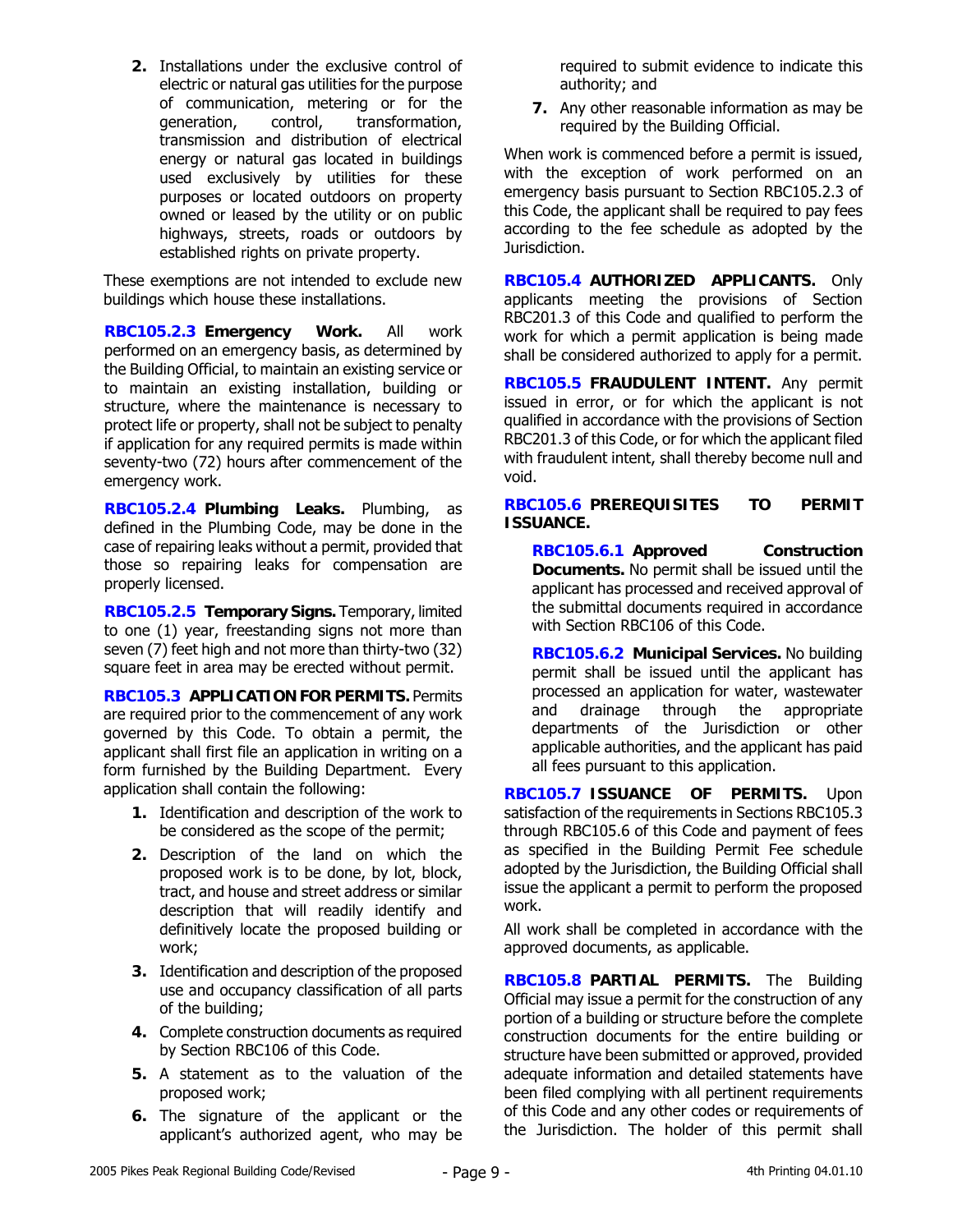proceed at his or her own risk without assurance that the permit for the entire building or structure will be granted.

Partial permits may include, but are not limited to the following:

- **1.** Foundation only
- **2.** Superstructure
- **3.** Core and shell
- **4.** Partial interior finish

**Exception:** Partial permits may not be issued for the construction of one- and two-family dwellings and their accessory structures.

# **RBC105.9 EXPIRATION OF PERMITS.**

**RBC105.9.1 Administratively Closed Permits.** Any permit issued by the Building Official under the provisions of this Code shall be administratively closed to further inspection requests if the permit holder does not request a valid inspection for the authorized work within six (6) months from the date of issuance of the permit or if the building or authorized work is suspended or abandoned at any time after the work is commenced for a period of six (6) or more months.

**RBC105.9.1.1 Fee to Re-Open a Permit.** Before work can be recommenced, a fee equal to one-half  $(1/2)$  the amount required for the original permit shall be paid; provided no changes have been made or will be made in the original construction documents and provided, further, that suspension or abandonment has not exceeded one (1) year.

**Exception:** The Building Official may allow recommencement of work on a permit that has been suspended or abandoned for more than one (1) year provided a fee equal to the entire amount required for the original permit is paid.

**RBC105.9.2 Voided Permits.** Any permit issued by the Building Official under the provisions of this Code shall become null and void if all of the following occur:

- **1.** The permit holder does not request a valid inspection for the authorized work within one (1) year from the date of issuance of the permit, or the building or work authorized by the permit is suspended or abandoned at any time after the work is commenced for a period of one (1) year; and
- **2.** The authorized work is not substantially complete in the opinion of the Building Official.

**RBC105.9.2.1 New Permit Required.** Before work can be recommenced, new plans shall be submitted and a new permit shall be obtained. Any fees shall be in accordance with the current Building Permit Fee Schedule as adopted by the Jurisdiction.

**RBC105.10 SUSPENSION OR REVOCATION OF PERMIT.** The Building Official may, in writing, suspend or revoke a permit issued under provisions of this Code whenever the permit is issued in error or on the basis of incorrect information supplied, or in violation of any provisions of this Code.

**RBC105.11 ELEVATOR PERMITS.** No person, nor the Federal, State, County or City government, nor any agency, subdivision or department thereof, shall operate or cause to be operated, any conveyance governed by Section RBC310 of this Code without first having obtained a permit for the operation of this device from the Building Official.

**RBC105.11.1 Application for Permits.** To obtain a permit for the operation of a conveyance governed by this Code, the applicant shall first file an application therefore in writing on a form furnished by the Building Department. Every application shall contain the following:

- **1.** The address of the site where the conveyance is to be operated.
- **2.** A complete description of the device, including exact location, for which the application is made.
- **3.** A description of the use for which the device is intended to be used.
- **4.** The signature of the applicant, or their authorized agent.
- **5.** Any other reasonable information as may be required by the Building Official.

**RBC105.11.2 Authorized Applicants.** Building owners and their authorized agents shall be deemed to be authorized applicants.

**RBC105.11.3 Prerequisites to Permit Issuance.** Before a permit may be issued for the operation of any conveyance governed by this Code, the conveyance shall be inspected by the Building Official or the Building Official's designated representative for compliance with this Code. The Building Official or the Building Official's designated representative shall ascertain compliance with all provisions of this Code.

**RBC105.11.4 Issuance of Permits.** The application and substantiating information filed by an applicant shall be reviewed by the Building Official for accuracy and compliance with this Code. These documents may be reviewed by other departments of the Jurisdiction to assure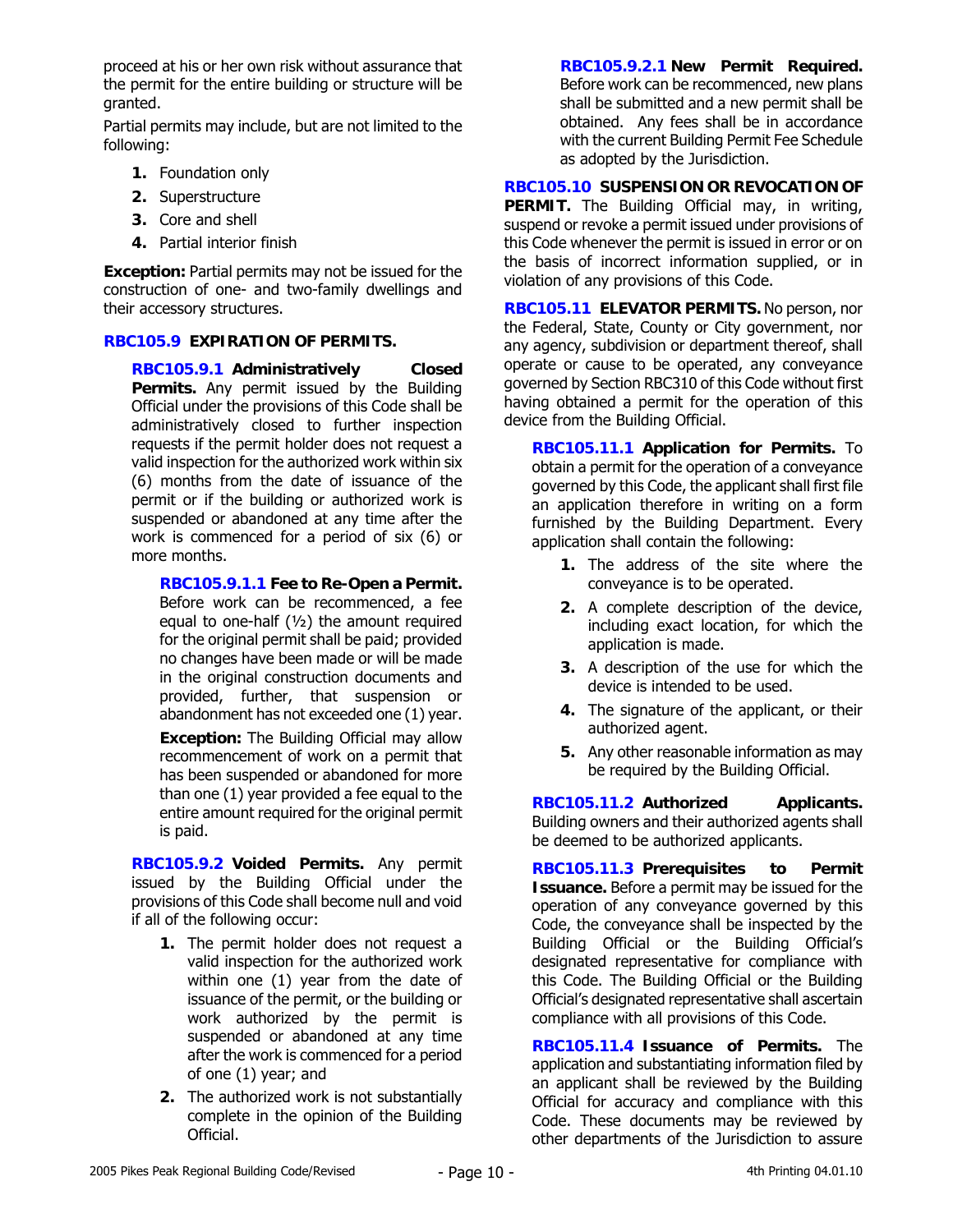**RBC105.11.5** compliance with the laws and ordinances under their jurisdiction. When the Building Official is satisfied that the device described in the application complies with all applicable regulations, has successfully passed required inspections, and that the required fees have been paid, the Building Official shall issue a permit to the applicant.

**RBC105.11.6 Expiration of Permits.** Every elevator permit issued by the Building Official under the provisions of this Code shall automatically expire one (1) year after its issuance. A new permit must be obtained prior to the continued operation of the permitted device.

**Exception:** Devices located within single-family dwelling units do not require permits.

**RBC105.11.7 Suspension or Revocation of Permit.** The Building Official may, in writing, suspend or revoke a permit issued under the provisions of this Code whenever the permit has been issued in error or on the basis of incorrect information supplied, or in violation of any other provisions of this Code. The suspension or revocation of the permit shall constitute termination of authority to operate the conveyance and the operation thereafter of the conveyance in question shall be unlawful. During any unlawful operation, the Building Official shall have the authority to physically remove the device from service.

**RBC105.11.8 Inspection of Premises.** After the first inspection of the conveyance is conducted by the Building Official or the Building Official's designated representative, a subsequent inspection shall be conducted approximately every six (6) months or more often if deemed necessary by the Building Official or the Building Official's designated representative.

**RBC105.12 PERMITS ISSUED BY THE FIRE AUTHORITY.** Permits for installation of any Fire Protection, Suppression, Extinguishing or Fire Alarm Systems shall be issued by the Fire Authority.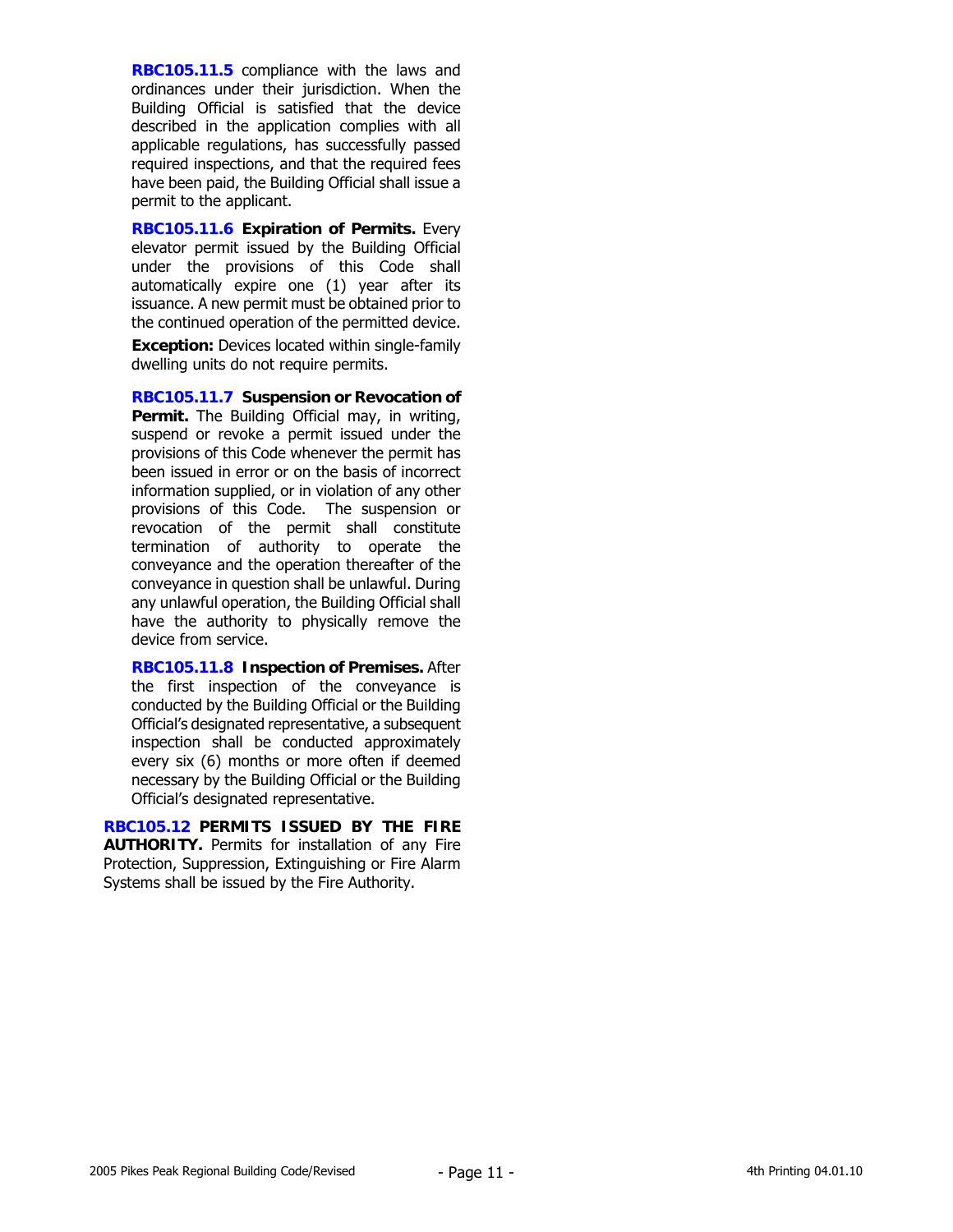## **RBC106.1 GENERAL REQUIREMENTS.**

Construction documents shall be reviewed and approved by the Building Official prior to the issuance of a permit for the proposed work. All applications for a permit shall be accompanied by a minimum of two (2) complete sets of construction documents which shall include architectural, structural, plumbing, mechanical and electrical plans and details as applicable. Construction documents shall be of sufficient clarity to indicate the scope of the work proposed and show in detail that it will conform to the provisions of this Code and all relevant laws, ordinances, rules, and regulations.

**Exception:** The Building Official is authorized to waive the submission of construction documents if it is found that the scope of proposed work is such that review of construction documents is not necessary to obtain compliance with this Code.

**RBC106.1.1 Scale and Format.** Construction documents shall be drawn to a minimum scale of one eighth  $(1/8)$  inch = one  $(1)$  foot  $(1:96)$  for the primary description of scope of work. Lettering shall be a minimum size of one eighth (1/8) inch in height. Construction documents shall be drawn and submitted upon substantial paper, plastic or cloth of a minimum eighteen (18) inches by twenty-four (24) inches in size, or by an approved electronic means.

**Exception:** Construction documents may be submitted on material of minimum eight and one half (8½) inches by eleven (11) inches in size for any of the following:

- **1.** Structures accessory to one- and two-family dwellings.
- **2.** Structures or equipment of a minor nature such that the construction documents are of a sufficient clarity to meet the minimum requirements of Section RBC106.1 of this Code.

**RBC106.1.2 Information Required.** The first sheet of each set of construction documents shall give the building and street address of the work and the name and address of the firm or person who prepared them. Drawings shall include a plot plan showing the location of the proposed building and of every existing building on the property.

Calculations indicating the determination of any or all structural, mechanical and electrical design features and other necessary data sufficient to show compliance with this Code shall be submitted when requested by the Building Official.

**RBC106.1.3 Design Professional Required.** Construction documents requiring preparation by an architect or an engineer as specified herein shall be prepared by and bear the stamp and signature of an architect licensed in the State of Colorado or a professional engineer registered in the State of Colorado. The professional preparing these plans shall be responsible for the structural integrity of the entire system to include but not be limited to footings, foundations, walls, roof and all similar building systems.

An architect's or an engineer's seal shall be required for all construction documents.

## **Exceptions:**

- **1.** One- and two- family dwellings, including structures accessory thereto, excluding the foundation design unless permitted by this Code.
- **2.** Any building of Group R-2 occupancy with no more than four (4) continuous units in which no dwelling unit or portion thereof is located directly above another dwelling unit, excluding the foundation design.
- **3.** Any building of Group F-2, S-2 or U occupancy that neither exceeds five thousand (5,000) square feet in floor area nor one story in height, excluding a onestory basement, and is not designed for occupancy by more than ten (10) persons in accordance with the Building Code, excluding the foundation design.
- **4.** Additions, alterations, or repairs to the foregoing buildings that do not cause the completed buildings to exceed the applicable limitations set forth above.
- **5.** Nonstructural alterations of any nature to any building if the alterations do not affect the life-safety of the building.
- **6.** Pole signs having a moment at the base of not more than seventy-five thousand (75,000) foot-pounds.

**RBC106.2 EXAMINATION OF DOCUMENTS.** Construction documents filed by an applicant for a permit shall be examined by the Building Official. The documents may be reviewed by other departments of the Jurisdiction to verify compliance with applicable laws and ordinances.

The Building Official and the Jurisdiction are hereby authorized to require revision to the construction documents until the documents demonstrate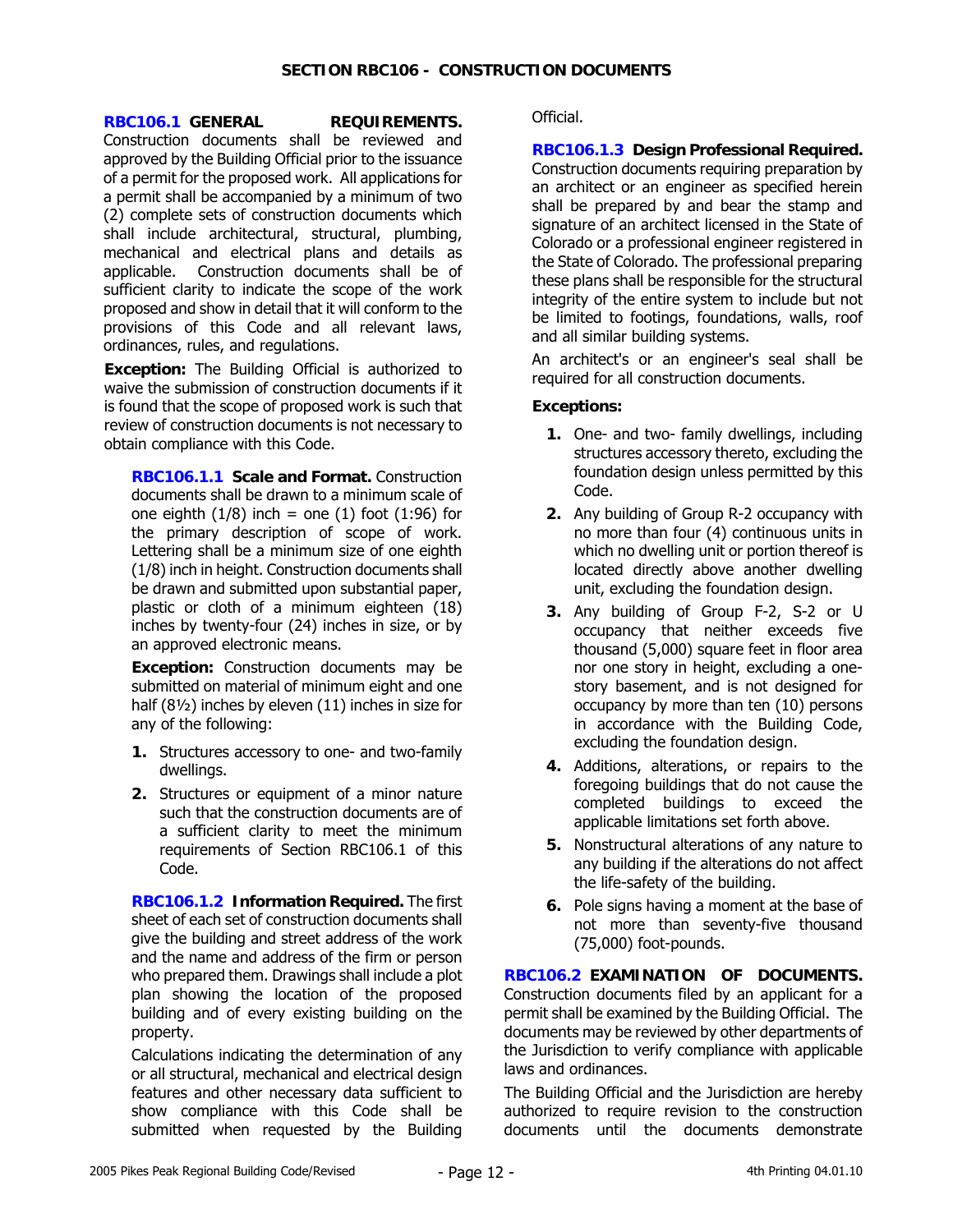satisfactory compliance with this Code and applicable laws and ordinances.

**RBC106.3 APPROVAL OF DOCUMENTS.** Construction documents complying with the provisions of this Code, and approved by the Building Official, shall bear the Building Department stamp of approval on each page thereof and each set of specifications. Approval of construction documents shall not be construed to mean approval of any violation of this Code or any other Code if a violation is included in the approved drawing and specifications, and shall not relieve or exonerate any person or entity from the responsibility of complying with the provisions of this Code or any other Code.

**RBC106.4 AMENDED CONSTRUCTION DOCUMENTS.** Work shall be installed in accordance with the approved construction documents, and any changes made during construction that are not in compliance with the approved construction documents shall be resubmitted for approval as an amended set of construction documents.

**RBC106.5 DISTRIBUTION OF DOCUMENTS.** One set of approved construction documents shall be returned to the applicant to be kept on the job site at all times while the authorized work is in progress, and one approved set shall remain in the office of the Building Department and shall be retained for a period of not less than ninety (90) calendar days after date of completion of the work.

**RBC106.6 EXPIRATION OF PLANS.** Construction documents for which no permit is issued within six (6) months following the date of approval shall expire and the construction documents may thereafter be retrieved by the applicant or be destroyed by the Building Department.

The Building Official may extend the approval of plans for a period not to exceed six (6) months upon request by the applicant. No application shall be extended more than once. In order to renew action on an application after expiration, the applicant shall resubmit plans and pay a new plan review fee.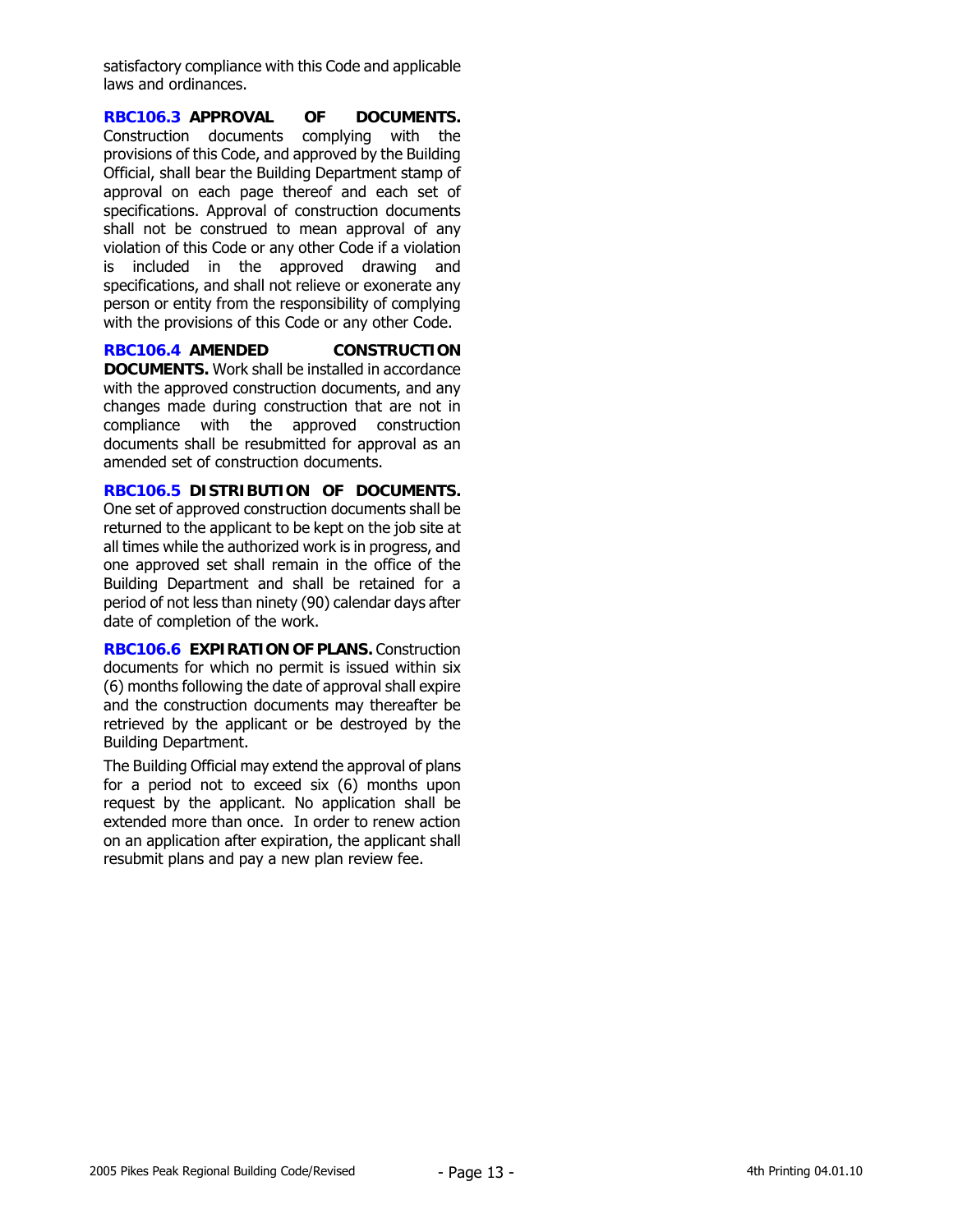**RBC107.1 GENERAL.** The Building Official is authorized to issue a permit for temporary structures and temporary uses. This permit shall have a limited time of service not to exceed one (1) year. The Building Official is authorized to grant a single extension of one (1) year for demonstrated cause.

**RBC107.2 CONFORMANCE.** Temporary structures and uses shall conform to the structural strength, fire safety, means of egress, accessibility, light, ventilation and sanitary requirements of this Code as necessary to ensure the public health, safety and general welfare.

**RBC107.3 TEMPORARY POWER.** The Building Official is authorized to give permission to temporarily supply and use power in part of an electric installation before such installation has been fully completed and the final certificate of completion has been issued.

The part covered by the temporary certificate shall comply with the requirements specified for temporary lighting, heat or power in the Electrical Code.

**RBC107.4 TERMINATION OF APPROVAL.** The Building Official is authorized to terminate such permit for a temporary structure or use and to order the temporary structure or use to be discontinued at any time.

**RBC107.5 TENTS AND CANOPIES.** See the Fire Code as adopted by the Fire Authority.

**RBC107.6 MANUFACTURED BUILDINGS.** See Section RBC309 of this Code.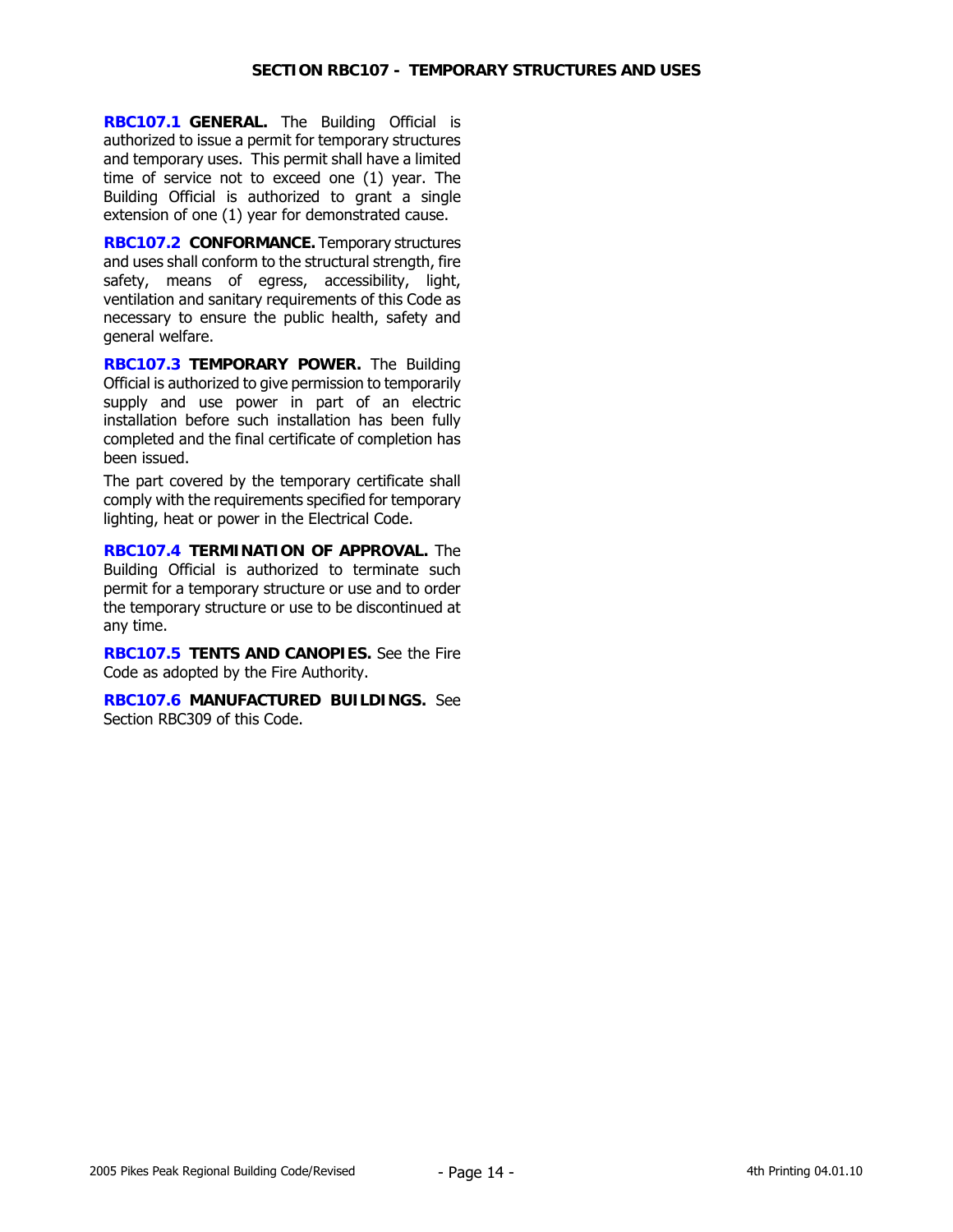**RBC108.1 PAYMENT OF FEES.** A permit shall not be valid until the fees prescribed by law have been paid, nor shall an amendment to a permit be released until the additional fee, if any, has been paid.

**RBC108.2 SCHEDULE OF PERMIT FEES.** On buildings, structures, electrical, gas, mechanical and plumbing systems or alterations requiring a permit, a fee for each permit shall be paid as required in accordance with the fee schedule as established by the Jurisdiction.

**RBC108.3 BUILDING PERMIT VALUATIONS.**  The applicant for a permit shall provide an estimated permit value at time of application in order to calculate the permit fee. Permit valuations shall include the total value of work, including labor and materials, for which the permit is issued. This shall include such items as, but not limited to, profit, design and construction activity, as well as electrical, gas, mechanical, plumbing equipment and permanent systems. Final building permit valuation shall be set by the Building Official.

**RBC108.4 WORK COMMENCING BEFORE PERMIT ISSUANCE.** Any person who commences work on a building, structure, electrical, gas, mechanical or plumbing system before obtaining the necessary permits shall be subject to a fee established in accordance with the fee schedule as adopted by the Jurisdiction.

**RBC108.5 RELATED FEES.** The payment of the fee for the construction, alteration, removal or demolition for work done in connection to or concurrently with the work authorized by a building permit shall not relieve the applicant or holder of the permit from the payment of other fees that are prescribed by law.

**RBC108.6 REFUNDS.** The Building Official may authorize the following refunds:

- **1.** Any fee which was erroneously paid or collected.
- **2.** Not more than eighty percent (80%) of the permit fee paid when no work has been done under a permit issued in accordance with this Code.
- **3.** Not more than eighty percent (80%) of the plans examination fee when an application for a permit, for which a plans examination fee has been paid, is withdrawn or canceled before any plans examination effort has been expended.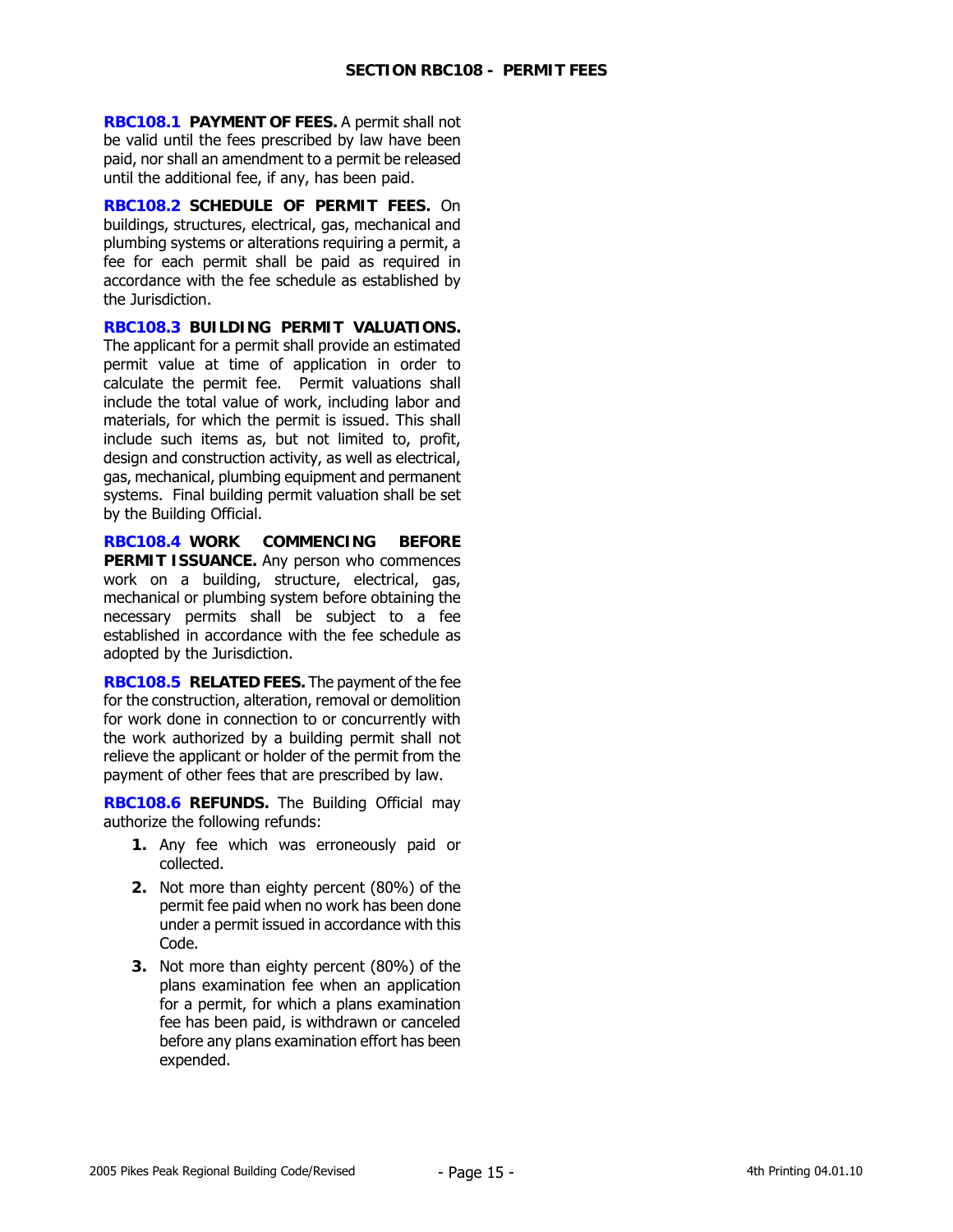**RBC109.1 GENERAL REQUIREMENTS.** All work performed under the provisions of this Code shall be subject to inspections by the Building Department and all inspections shall be requested within the parameters established by Building Department policy. Certain types of work specified hereinafter shall have special inspection by privately employed qualified inspectors.

**RBC109.2 REQUIRED INSPECTIONS.** Without limitation the Building Official shall make the following inspections of buildings, structures, utilities or equipment and shall either approve that portion of the work as completed or shall notify the permit holder or the permit holder's agent wherein the same fails to comply with the requirements of this Code. Noted deficiencies shall be corrected within thirty (30) calendar days or as required by the Building Official. Reasonable extensions may be granted by the Building Official.

It shall be the responsibility of the permit holder to request and complete all required inspections in a timely manner as determined by the Building Official.

It shall be the duty of the person requesting inspections regulated by this Code to provide access to and means for proper inspection.

The Building Official shall not be liable for any expenses entailed in the removal or replacement of any material required to allow the inspection.

**RBC109.2.1 Building Inspections.** The following inspections shall be completed by a building inspector:

- **1. Footing.** After excavation is complete, forms erected and braced; steel, if any, tied and in place. Before any concrete is poured.
- **2. Foundation.** After excavation is complete, forms erected and braced; steel, if any, tied and in place. Before any concrete is poured. Foundation inspection required on all walls with or without footings and other walls when notified by inspector.
- **3. Caissons.** Notify Building Department when pouring will start and provide required documentation. Department will inspect at will.
- **4. Building Foundation Drain.** After drain is installed per foundation engineer and waterproofing applied to exterior of foundation wall.
- **5. Building Foundation Insulation.** After insulation is in place at all required foundation component locations and prior

to any backfill that would cover the insulation.

- **6. Roof dry-in (Tile roof).** After all underlayment, batten strips and subflashing are in place. Before any tile is stocked or installed on roof.
- **7. Frame.** When framing is complete, after mechanical, plumbing and electrical inspections are made. Fireplaces, flues, blocking, bracing and exterior sheathing shall be in place. Exterior finish is optional as required by the inspector. Windows and doors shall be installed and roof in place so that the house is dried in. No interior lathing or wallboard or any insulation shall be installed at this time.
- **8. Insulation.** Upon installation of insulation that is subject to concealment and after the framing inspection has been conducted. No interior lathing or wallboard shall be installed at this time.
- **9. Lath.** After all interior and exterior lathing is installed, but before any plaster or stucco has been applied.
- **10. Final.** Upon completion of all construction and site improvements and prior to occupancy.

**RBC109.2.2 Plumbing Inspections.** The following inspections shall be completed by a plumbing inspector:

- **1. Base.** After all of the underground potable water, waste, and vent piping is in place, under the required test and prior to the piping being covered.
- **2. Top-Out and Inside Water.** After all aboveground potable water, waste, and vent piping is in place, under the required test and prior to any of the piping being concealed.
- **3. Water Out.** After the water service ditch has been excavated and the service line placed in the ditch, but prior to any backfilling.
- **4. Roof Drain.** After the roof drainage system piping is in place, but not yet concealed.
- **5. Final.** After all work is completed and equipment, fixtures and systems are operating.

**RBC109.2.3 Electrical Inspections.** The following inspections shall be completed by an electrical inspector: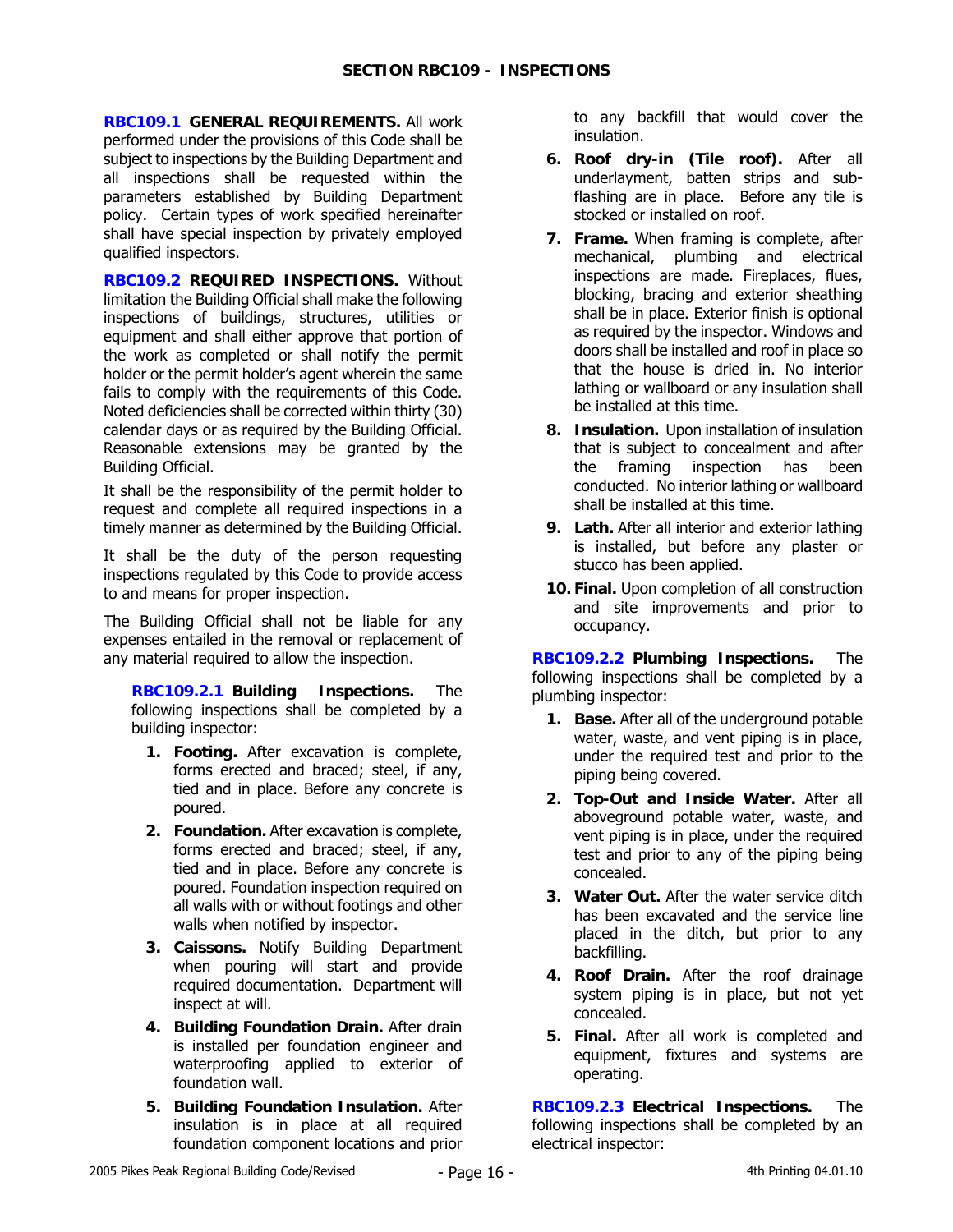- **1. Service.** After installation of all service conductors, grounding of electrode system and bonding of equipment.
- **2. Underground.** After installation of all underground conductors or conduit and prior to backfill.
- **3. Rough In.** After installation of all conduit, semi-rigid piping or wiring being in place, prior to covering.
- **4. Final.** After all work is completed and equipment, fixtures and systems are operating.

**RBC109.2.4 Mechanical Inspections.** The following inspections shall be completed by a mechanical inspector:

- **1. Vent.** After all the vents are installed and the roof is in place so that the structure is dried in and before the vents are concealed.
- **2. Gas Piping.** After all gas piping has been installed and tested and before it is covered or concealed.
- **3. Hydronic Piping.** After all hydronic piping has been installed and tested and before it is covered or concealed.
- **4. Refrigeration Piping.** After all refrigeration piping, except for a single line set, has been installed and tested and before it is covered or concealed.
- **5. Process Steam and Water Piping.** After the steam and water piping systems that are a part of a heating or cooling system have been installed, tested and before it is covered and concealed.
- **6. Refrigeration Piping.** After all piping and tubing that conveys refrigeration gas has been installed, tested and before it is concealed.
- **7. LPG (Liquefied Petroleum Gas) Drain.** After the piping is in place and run to daylight, prior to being covered.
- **8. Duct.** On all occupancies except one- and two- family dwellings and accessory structures, after the ductwork is in place and before it is concealed.
- **9. Residential Rough.** Encompasses all the rough mechanical work within a one- and two- family dwelling and accessory structures. Includes, but is not limited to all gas appliance vents as well as all supply, return and exhaust duct systems. To be accomplished after all work has been completed and the roof is in place so that the structure is dried in and before any work is concealed.
- **10. Outside Gas.** After all aboveground potable water, waste, and vent piping is in place, and prior to any of the piping being concealed.
- **11. Construction Meter.** A special inspection that enables the gas meter to be set prior to the final inspection. All other required inspections must be complete.
- **12. Final.** This inspection is requested after all appliances are installed and are ready to become operational. If a gas meter is required, a meter will be ordered at this time.

**RBC109.2.5 Elevator Inspections.** The following inspections shall be completed by an elevator inspector:

- **1. Hoistway.** After the Hoistway construction is completed and before installation of the elevator.
- **2. Machine Room.** After the machine room is completed and before the installation of the machine.
- **3. Smoke Detection and Fire Recall.** After the installation of the smoke detectors in the machine room, hoistway and lobbies, in agreement with the Fire Authority.
- **4. Final.** After the elevator and all associated systems are installed and operating.

**RBC109.2.6 Manufactured Building Inspections for Non-permanent Foundations.** The following inspections shall be completed by either a building, mechanical, plumbing, electrical or combination inspector, as applicable.

- **1. Building Temporary Tie-down.** After the unit has been placed on its temporary foundation, the marriage wall has been adjoined and all structural tie-downs are in place.
- **2. Electrical Underground.** After installation of all underground conductors or conduit and prior to backfill.
- **3. Heating Temporary.** After all ductwork is in place and gas piping is under test and in place and before it is concealed.
- **4. Plumbing Temporary.** After all aboveground potable water, waste, and vent piping is in place, and prior to any of the piping being concealed.
- **5. Heating Outside Temporary.** After exterior piping is installed in the trench and under test prior to backfill.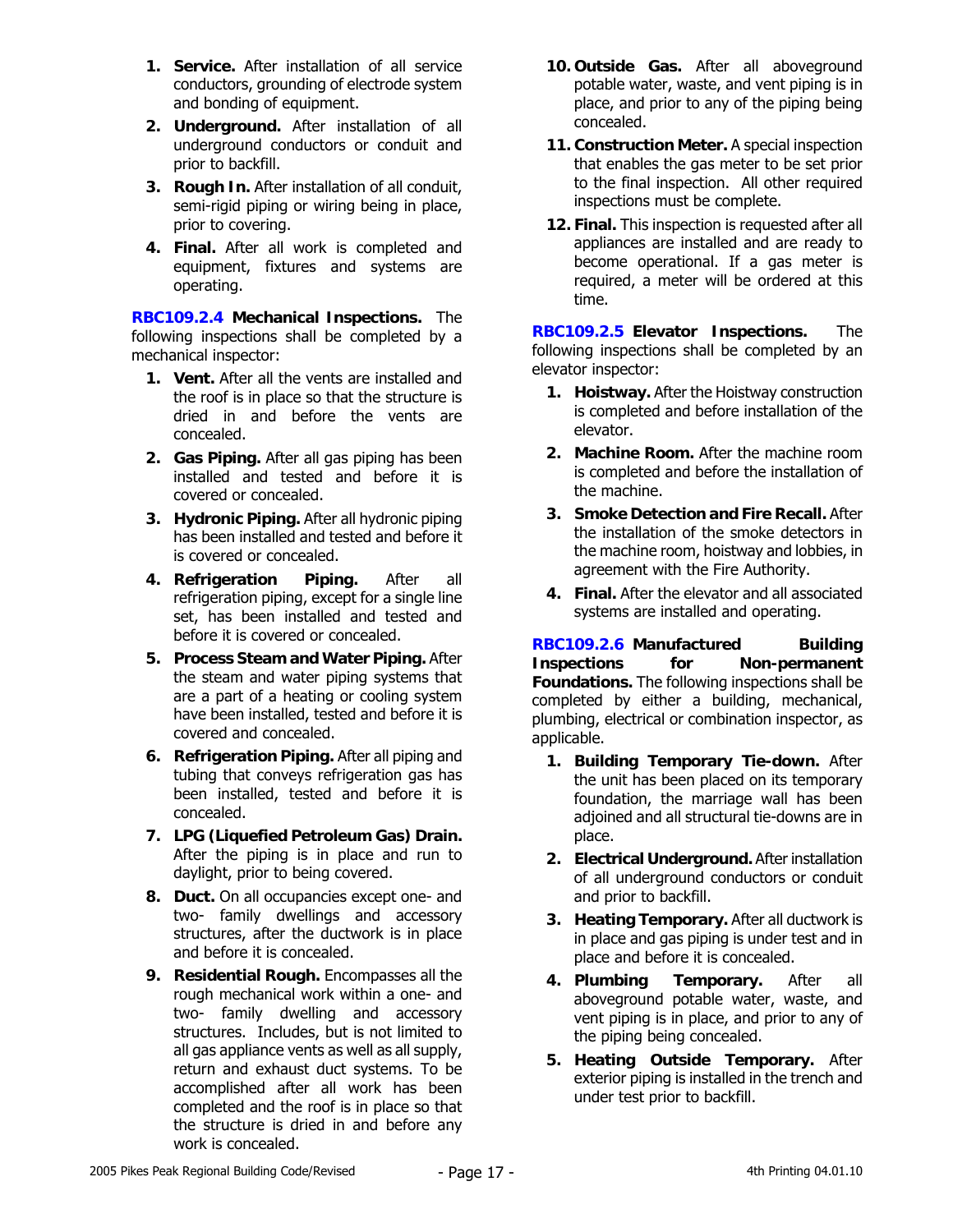- **6. Plumbing Outside Temporary.** After exterior water service is installed in the trench and prior to backfill.
- **7. Electrical Service.** After installation of all service conductors, grounding of electrode system and bonding of equipment.
- **8. Electrical Final.** After all work is complete and equipment, fixtures and systems are operating.
- **9. Building Final.** Upon completion of all construction and after placement of the installation insignia.

**RBC109.3 OCCUPANCY.** All required inspections must be completed and all regulated work must be approved by the Building Official prior to the use or occupancy of any building.

**RBC109.4 ENERGY CONNECTIONS.** No person shall make connections from a source of energy to any system or equipment regulated by this Code and for which a permit is required until approved by the Building Official.

**RBC109.5 TEMPORARY CONNECTIONS.** The Building Official may authorize temporary connection of the equipment to the source of energy for the purpose of testing the equipment, or for use under a temporary certificate of occupancy.

**RBC109.6 WORK COVERED BEFORE INSPECTION.** Whenever any work is covered or concealed by additional work without first having been inspected as required, the Building Department may order, by written notice, that the work be exposed for examination.

# **RBC109.7 SPECIAL INSPECTIONS.**

**RBC109.7.1 Special Inspector.** In addition to the inspections to be made as specified above, the owner or the owner's agent shall, upon direction of the Building Official, employ a special inspector on special construction or work involving unusual hazards or requiring constant inspection. The special inspector shall be a qualified person approved by the Building Official and shall furnish continuous inspections on the construction work requiring the special inspector's employment, and this inspector, or the architect or engineer employing the inspector, shall furnish a copy of reports to the Building Official when so required.

Special inspections required by this Section and elsewhere in this Code shall not be required where the work is done on the premises of a fabricator, approved by the Building Official, to perform the work without special inspection. The certificate of approval shall be subject to revocation by the Building Official if it is found that any work done pursuant to the approval is in violation of this Code.

**RBC109.7.2 Observation by Architect, Engineer or Others.** Observation of the construction of buildings, structures or utilities to which required construction documents pertain shall be performed by or under observation of the architect or engineer responsible.

**RBC109.8 INSPECTION RECORD CARD.** Work requiring a permit shall not commence until the permit holder or the permit holder's agent posts an inspection record card in a conspicuous place on the front premises of the property and in a position to allow the Building Official or the Building Official's authorized representative to make the required entries thereon regarding inspection of the work. This card shall be maintained in this location by the permit holder until all required inspections have been recorded.

**Exception:** Permits for which no inspection record card is issued need not post any documentation.

**RBC109.8.1 Proximity of Plans to Card.** The approved construction documents required by Section RBC106.2 of this Code shall be available and located within a reasonable proximity to the inspection record card to allow inspection of the plans on the job site.

**RBC109.8.2 Weather Protection.** The inspection record card and associated approved construction documents shall be protected from inclement weather by appropriate means so as to allow due review and entry onto the card.

**RBC109.9 APPROVALS REQUIRED.** No work shall be done on any part of the building or structure beyond the point indicated in each successive inspection without first obtaining the approval of the Building Official. A survey of the lot may be required by the Building Official to verify compliance of the structure with approved documents.

**RBC109.10 ADDITIONAL INSPECTIONS.** In addition to the normally required inspections, the Building Official may, at any time, make other inspections of the work in progress to ascertain compliance with the provisions of this Code.

**RBC109.11 REINSPECTIONS**. The Building Official has the right to re-inspect any premises within the Jurisdiction. These inspections may be made from time to time during reasonable hours and upon notice to occupants, and are made to determine if the requirements of this Code are continually met and that the premises are kept in accordance with the requirements of this Code.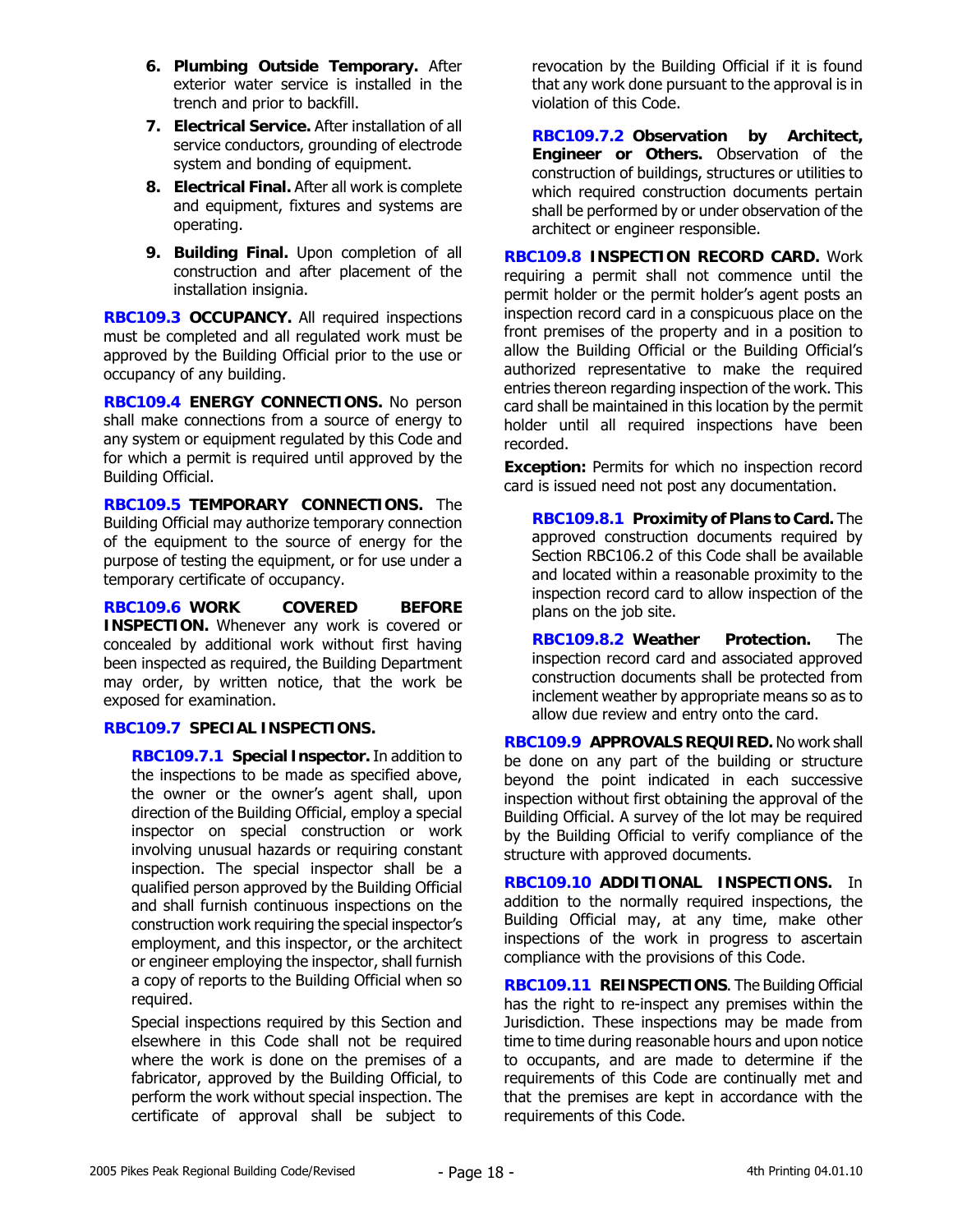## **RBC110.1 CERTIFICATE REQUIRED.**

**RBC110.1.1 New Use or Occupancy.** No new building or structure or portion thereof requiring a permit in accordance with Section RBC105 of this Code shall be used or occupied and no change in the existing occupancy classification of a building or structure or portion thereof shall be made until the Building Official has issued a certificate of occupancy therefor as provided herein.

**Exception:** Group U Occupancies and manufactured buildings in accordance with Section RBC309.14 of this Code.

**RBC110.1.2 Changes in Use.** No change shall be made in the character of occupancy or use of any building that would place the building in a different occupancy classification, unless the building is made to comply with the requirements of this Code. A change in use to a use that causes an increase in the occupant load of greater than ten percent (10%) of the original use shall require compliance with the requirements of this Code the same as required by a change to another occupancy classification. A new certificate of occupancy shall be issued for all changes in use as provided herein.

## **Exceptions:**

- **1.** The occupancy classification and use of existing buildings may be changed subject to the approval of the Building Official without conforming to all requirements of this Code, provided the new or proposed use is of equal or lesser hazard, based on life and fire risk, than the existing use.
- **2.** A new certificate of occupancy is not required when the change of use is from a Group B to a Group M occupancy or vice versa provided the resulting occupant load does not exceed fifty (50) occupants.

**RBC110.2 CERTIFICATE ISSUED.** If, after final inspection, it is found that the building or structure complies with the provisions of this Code and other applicable requirements including but not limited to zoning, planning, fire, health and engineering, the permit holder or owner shall request and the Building Official shall issue a certificate of occupancy, and the building shall not be occupied until the certificate of occupancy is issued. The certificate of occupancy shall contain:

- **1.** The use and occupancy for which the certificate is issued.
- **2.** A statement that the floor load signs have

been installed, as follows:

- The live load for which each floor or part thereof of a commercial or industrial building is or has been designed shall be conspicuously posted by the owner in that part of each story in which it applies, using a durable metal sign, and it shall be unlawful to remove or deface these notices. The occupant of the building shall be responsible for keeping the actual load below the allowable limits.
- **3.** A statement that the room capacity signs have been installed, as follows:

The maximum room capacity shall be conspicuously posted by the owner of the building by means of durable metal or plastic signs placed in each assembly room, auditorium or room used for a similar purpose where fixed seats are not installed, and it shall be unlawful to remove or deface this notice or to permit more than this legal number of persons within the space.

**4.** A statement that the building or structure complies with the provisions of this Code.

**RBC110.3 COMPLIANCE REQUIRED.** The Building Official shall not issue a certificate of occupancy to any owner who has not complied with the requirements imposed on the owner by the Jurisdiction whether by ordinance, resolution, contract, or otherwise. The site improvements including, but not limited to, landscaping, paving, and lighting shall be completed in accordance with the plans submitted and approved before a certificate of occupancy may be issued. However, if the site improvements cannot be completed because of the season or other valid reason, the Building Official, upon obtaining from the owner a letter of credit or other acceptable assurance that improvements will be completed at the earliest possible time, may issue a certificate of occupancy provided that all other requirements of this Section have been complied with.

**RBC110.4 TEMPORARY CERTIFICATES.** A temporary certificate of occupancy may be issued by the Building Official for the use of a portion or portions of a building or structure prior to the completion of the entire building or structure.

**RBC110.5 CERTIFICATE TO BE POSTED.** The certificate of occupancy or temporary certificate of occupancy shall be posted in a conspicuous place on the premises and shall not be removed except by the Building Official.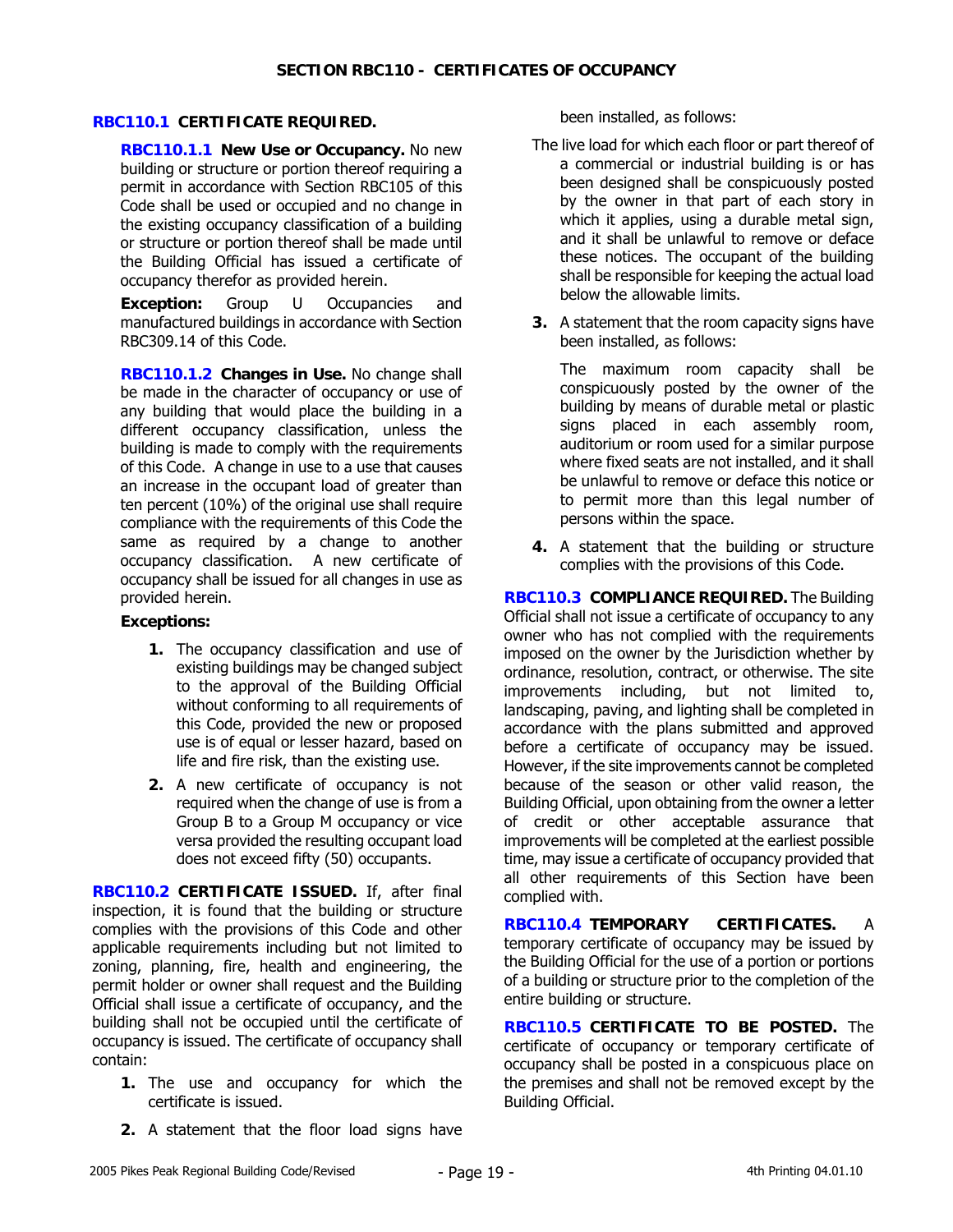#### **RBC111.1 BOARD OF REVIEW ESTABLISHED.**  In order to carry out and accomplish the provisions and objectives of this Code, there is hereby created a board to be known and cited as the Board of Review.

The Board of Review shall be composed of five (5) members to be composed as follows:

- **1.** Registered Engineer (structural, electrical or mechanical)
- **2.** Architect
- **3.** Building Contractor A or B (commercial work)
- **4.** Building Contractor A, B or C (home builder)
- **5.** Citizen at Large experienced in building construction.

**RBC111.2 AUTHORITY AND RESPONSIBILITY OF BOARD OF REVIEW.** The Board of Review shall have authority and responsibility as set forth in this section.

**RBC111.2.1 Proposal of Rules, Regulations and Standards.** The Board shall propose rules, regulations and standards as may be necessary to accomplish the purposes and objectives of this Code. All rules, regulations and standards as may be proposed for adoption by the Board of Review shall be subject to final approval of the appropriate legislative body of the Jurisdiction. All rules and regulations, upon adoption shall be reduced to writing and kept available for public inspection in the office of the Building Official and the Clerk of the Jurisdiction.

**RBC111.2.2 Licenses.** The Board shall act as the duly authorized authority for granting and revoking all licenses provided for in this Code.

**RBC111.2.3 Interpretation of Code.** The Board is charged with reasonable interpretation of this Code. The Board of Review may grant minor variances from the provisions of this Code, provided the Board finds that at least one of the following conditions exists:

- **1.** The true intent of the applicable code has been incorrectly interpreted.
- **2.** The provisions of the applicable code do not fully apply.
- **3.** An equally good or better form of construction is proposed.

## **RBC111.3 ADVISORY COMMITTEES; PURPOSE.**

Advisory committees shall be established as advisory to the Board of Review. These committees shall review all appeals with power and authority to interpret and recommend minor variances from this Code and shall examine all applicants and attest as to

their fitness and qualifications for licenses and registrations.

## **RBC111.4 ADVISORY COMMITTEES; COMPOSITION AND FUNCTIONS.**

**RBC111.4.1 Building Committee.** The Building Committee shall be primarily responsible for testing and reviewing all applicants for licenses and the performance of work required under the Commercial Building Code, including Appendix H, Signs, the Residential Building Code, the Existing Building Code, and applicable provisions of the Energy Conservation Code and the Manufactured Building Code. The Building Committee shall be composed of seven (7) members as follows:

- **1.** Professional Engineer licensed by the state of Colorado (civil - structural)
- **2.** Architect licensed by the state of Colorado
- **3.** Building Contractor A or B (commercial work)
- **4.** Building Contractor A, B or C (home builder)
- **5.** Building Contractor D, E or subcontractor
- **6.** Citizen at Large experienced in the building industry
- **7.** Officer of a financial institution

**RBC111.4.2 Electrical Committee.** The Electrical Committee shall be primarily responsible for review of all applicants for registration and the performance of work done under the Electrical Code and applicable provisions of the Energy Conservation Code. The Electrical Committee shall be composed of seven (7) members as follows:

- **1.** Professional Engineer licensed by the state of Colorado (electrical)
- **2.** Architect licensed by the state of Colorado
- **3.** Electrical Contractor licensed by the state of Colorado State
- **4.** Building Contractor A or B (commercial work)
- **5.** Building Contractor A, B or C (home builder)
- **6.** Journeyman Electrician licensed by the state of Colorado
- **7.** Citizen at Large experienced in the electrical industry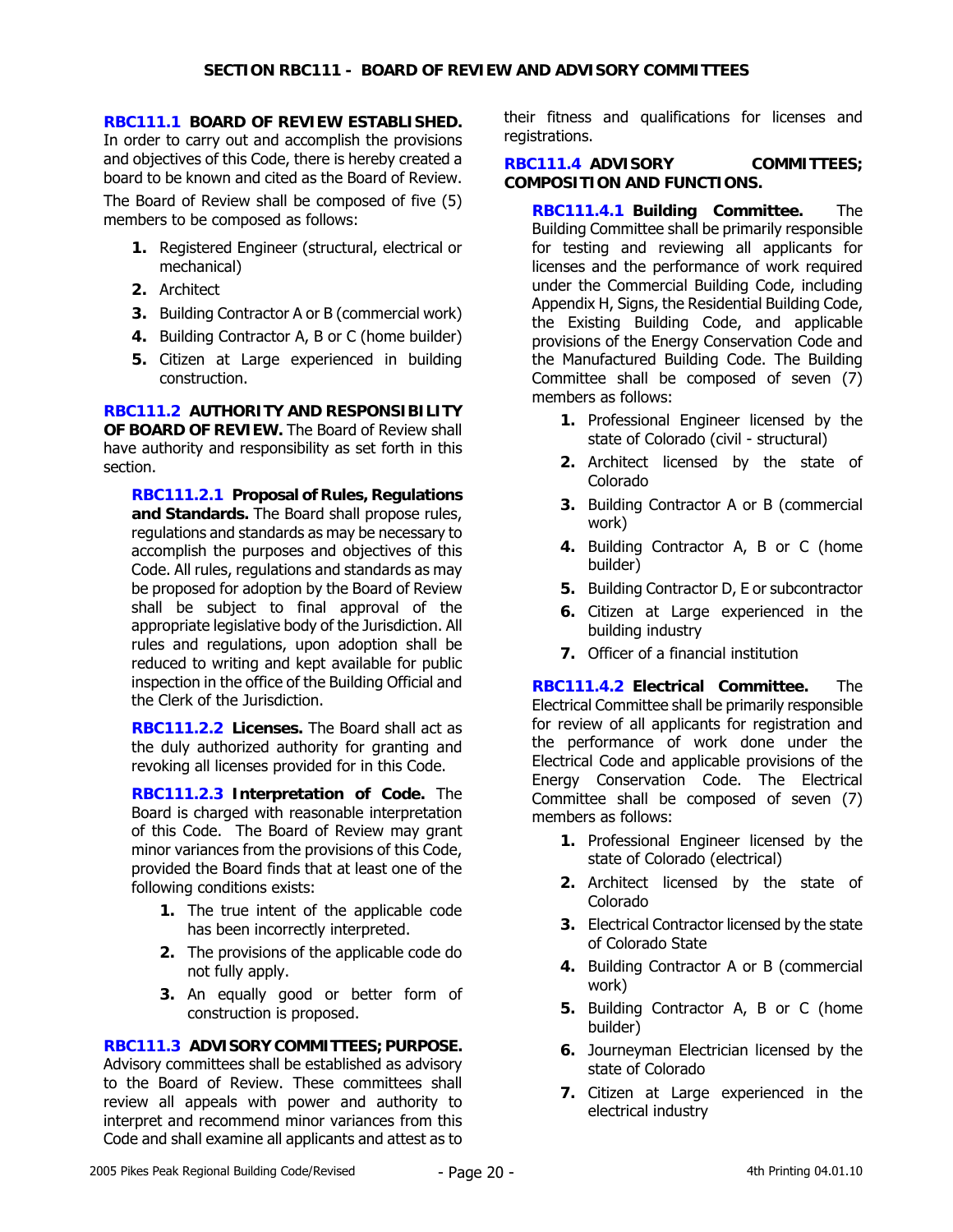**RBC111.4.3 Mechanical Committee.** The Mechanical Committee shall be primarily responsible for testing and reviewing all applicants for licenses under the Mechanical Code and the Fuel Gas Code and review of applicants for registration under the Plumbing Code as well as the performance of work under these Codes, the Elevator and Escalator Safety Code, and applicable provisions of the Energy Conservation and Manufactured Building Codes. The Mechanical Committee shall be composed of seven (7) members as follows:

- **1.** Professional Engineer licensed by the state of Colorado (mechanical)
- **2.** Architect licensed by the state of Colorado
- **3.** Building Contractor A, B or C
- **4.** Licensed Mechanical Contractor A
- **5.** Master Plumber licensed by the state of Colorado
- **6.** Licensed Mechanical Contractor B
- **7.** Journeyman Plumber licensed by the state of Colorado

**RBC111.5 BOARD AND COMMITTEE MEMBER APPOINTMENTS, ORGANIZATION AND MEETINGS.** Members of the Board of Review and advisory committees shall be governed by this Section.

**RBC111.5.1 Appointments.** Members shall be appointed by the Board of County Commissioners of the County of El Paso in conjunction with the City Council of the City of Colorado Springs, acting as individual bodies, but in agreement.

**RBC111.5.2 Terms.** A term of service shall be for three (3) years unless to fill an unexpected vacancy. After the three (3) year term is completed, members shall serve as an alternate member for an additional two (2) years. In the event that a quorum cannot be established, an alternate member may be asked to attend prior to the scheduled meeting.

**RBC111.5.3 Election of Officers.** The board or committee shall, as its first official act in each year, elect a chairman and vice chairman.

**RBC111.5.4 Minutes.** Minutes shall be maintained of all meetings and be made a permanent public record. To constitute a quorum, at least a majority of the entire membership shall be present.

**RBC111.5.5 Meetings.** The board or committee shall meet as necessary for the conduct of business.

**RBC111.5.6 Vacation of Office.** Members shall be dropped from the board or committee on which they serve for failure to attend a minimum of seventy-five percent (75%) of the scheduled meetings in any consecutive twelve (12) month period unless, in the opinion of the appointing Council or Commission, good cause can be shown for failing to be present at the meetings. Such dismissal shall constitute the conclusion of one term of service.

**RBC111.6 LIABILITY OF MEMBERS.** No member of any board or committee provided for herein, acting in good faith and without malice for the Jurisdiction in the discharge of their duties shall thereby render themselves personally liable. All board and committee members are hereby relieved from all personal liability for any damage that may accrue to persons or property as a result of any act required, or by reasons of any act or omission related to the discharge of their duties. Any suit brought against a member or members of the board or any committees, as provided for herein, because of any act or omission performed by them in the discharge of their duties, shall be defended by the Jurisdiction according to the location of the property that is subject to the act or omission that resulted in the suit, until final termination of the proceedings.

**RBC111.7 FIRE BOARD OF APPEALS.** When appointed by the Jurisdiction, Fire Authority or both, the Fire Board of Appeals shall have power and authority as assigned by the Jurisdiction, Fire Authority or both.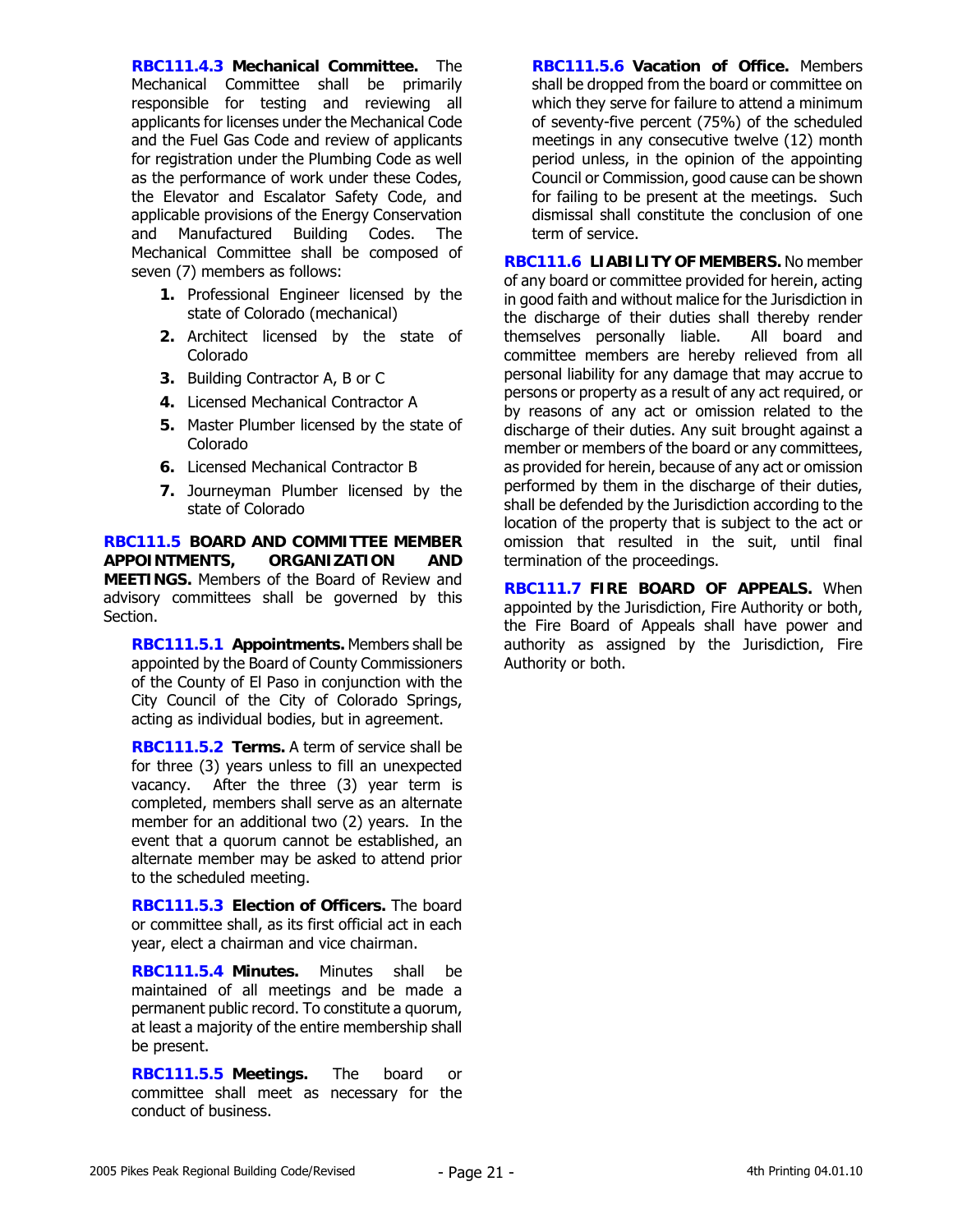## **RBC112.1 GENERAL PROVISIONS.**

**RBC112.1.1 Title.** This section shall be known and cited as the Dangerous Building Code.

#### **RBC112.1.2 Purpose and Scope of Regulations.**

**RBC112.1.2.1 Purpose.** It is the purpose of these provisions to provide a just, equitable, and practicable method, to be cumulative with and in addition to, any other remedy provided by this Code, or the Housing Code, as applicable, or otherwise available at law, whereby buildings or structures that from any cause endanger the life, limb, health, morals, property, safety, or welfare of the general public or their occupants, may be required to be repaired, vacated or demolished.

**RBC112.1.2.2 Scope.** The provisions of Section RBC112 of this Code shall apply to all dangerous buildings, as herein defined, that are now in existence, or that may hereafter be constructed in the City.

**RBC112.1.3 Administration.** The Building Official is hereby authorized to enforce the provisions of this Section.

**RBC112.1.4 Board of Appeals.** In order to provide for final interpretation of the provisions of this Code and to hear appeals provided for hereunder, there is hereby established a Board of Appeals of five (5) members who are not employees of the City or the Building Department except that the Building Official shall be an ex officio member of and shall act as secretary to this Board. The Board shall be appointed by the governing body of the Jurisdiction and shall serve at its pleasure. The Board may adopt reasonable rules and regulations for conducting its business and shall render all decisions and findings in writing to the appellant with a copy to the Building Official. Appeals to the Board shall be processed in accordance with the provisions contained in Section RBC112.3 of this Code. Copies of all rules and regulations adopted by the Board shall be delivered to the Building Official, who shall make them freely accessible to the public.

**RBC112.1.5 Inspections.** The Jurisdiction's Health Officer and the Fire Chief of the Fire Authority along with the Building Official and their authorized representatives are hereby authorized to make any inspections and take any actions as

may be required to enforce the provisions of this Section.

All buildings or structures within the scope of this Section and all construction or work for which a permit is required shall be subject to inspection by the Building Official in accordance with and in the manner provided by this Section RBC109 of this Code.

## **RBC112.1.6 Right of Entry for Inspections.**

**RBC112.1.6.1 Authorized Entry.** Whenever necessary to make an inspection to enforce any of the provisions of this Section, or whenever the Building Official or the Building Official's authorized representative has reasonable cause to believe that there exists in any building or upon any premises any condition that makes a building or premises dangerous as defined in Section RBC112.1.7 of this Code, the Building Official or the Building Official's authorized representative may enter this building or premises at all reasonable times to inspect the same or perform any duty imposed upon the Building Official by this Code, provided that:

- **1.** If this building or premises is occupied, the Building Official or the Building Official's authorized representative shall first present proper credentials and demand entry; and
- **2.** If this building or premises is unoccupied, the Building Official or the Building Official's authorized representative shall first make a reasonable effort to locate the owner or other persons having charge or control of the building premises and demand entry. If entry is refused, the Building Official or the Building Official's authorized representative shall have recourse to every remedy provided by law to secure entry.

## **RBC112.1.6.2 Authorized**

**Representative.** "Authorized representative" shall include the officers named in Section RBC112.1.5 of this Code and their authorized inspection personnel.

**RBC112.1.6.3 Permission of Entry.** No owner or occupant or any other person having charge, care or control of any building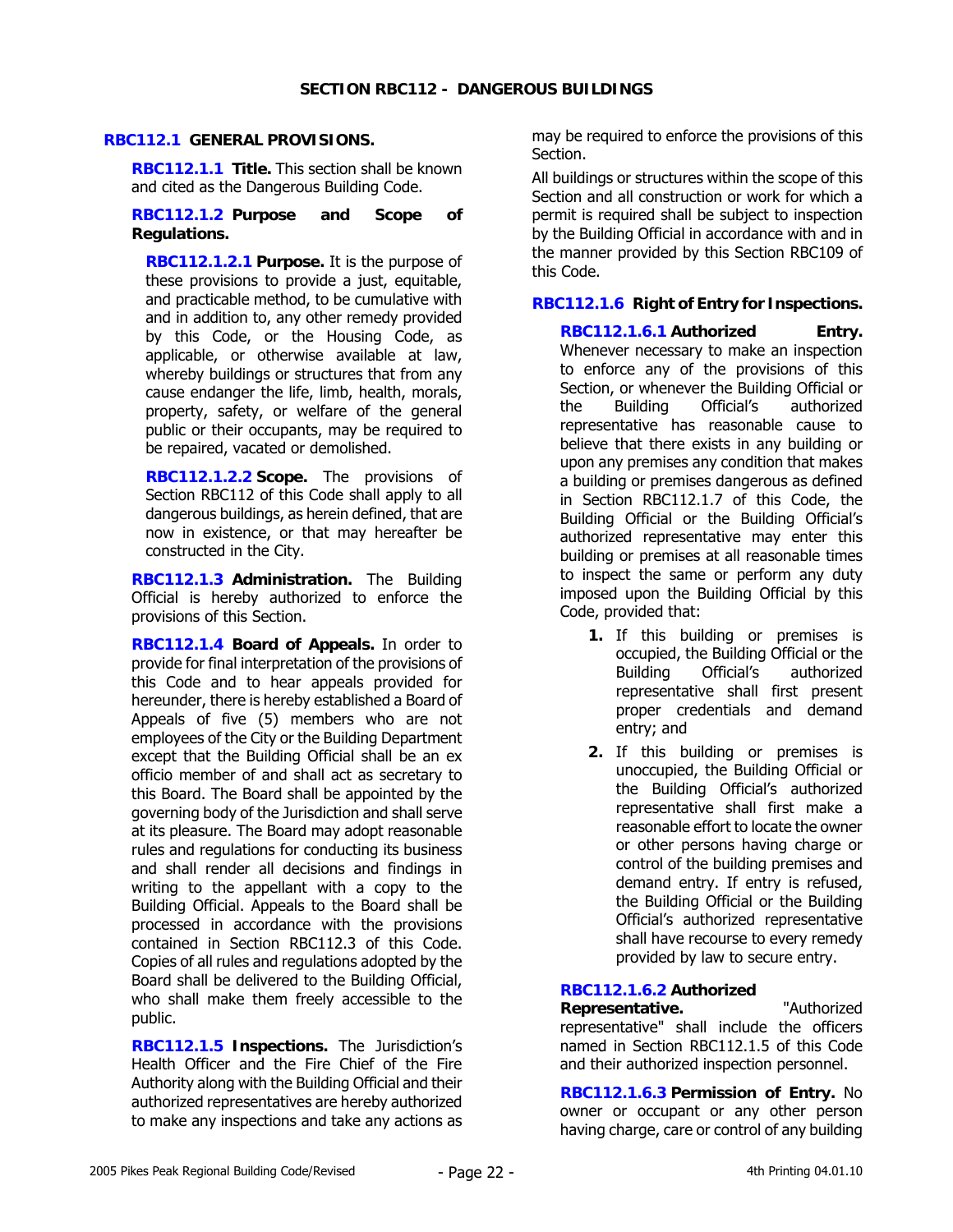or premises shall fail or neglect, after proper demand is made herein provided, to promptly permit entry therein by the Building Official or the Building Official's authorized representative for purpose of inspection and examination pursuant to this Code. Any person violating this subdivision shall be guilty of a misdemeanor.

**RBC112.1.7 Definitions.** The following terms, as used in Section RBC112 of this Code, shall have the meanings hereinafter designated, unless the context specifically indicates otherwise, or unless such meaning is excluded by express provision.

**Dangerous Building.** For the purpose of Section RBC112 of this Code, any building or structure that has any or all of the conditions or defects hereinafter described shall be deemed to be a dangerous building, provided that the conditions or defects exist to the extent that the life, health, property, or safety of the public or its occupants are endangered:

- **1.** Whenever any door, aisle, passageway, stairway, or other means of exit is not of sufficient width or size, or is not so arranged as to provide safe and adequate means of exit in case of fire or panic.
- **2.** Whenever the stress in any materials, member or portion thereof, due to all dead and live loads, is more than one and one-half  $(1\frac{1}{2})$  times the working stress or stresses allowed in this Code for new buildings of similar structure, purpose or location.
- **3.** Whenever any portion thereof has been damaged by fire, earthquake, wind, flood or by any other cause, to an extent that the structural strength or stability thereof is materially less than it was before such catastrophe and is less than the minimum requirements of this Code for new buildings of similar structure, purpose or location.
- **4.** Whenever any portion of a member or appurtenance thereof is likely to fail, or to become detached or dislodged, or to collapse and thereby injure persons or damage property.
- **5.** Whenever any portion of a building, or any member, appurtenance or ornamentation on the exterior thereof is found to be of insufficient strength or stability, or it is not anchored, attached or fastened in place so as to be capable of resisting a wind pressure of one-half

(½) of that specified in this Code for new buildings of similar structure, purpose or location without exceeding the working stresses permitted in this Code for new buildings.

- **6.** Whenever any portion thereof has cracked, warped, buckled, or settled to an extent that walls or other structural portions have materially less resistance to winds or earthquakes than is required in the case of similar new construction.
- **7.** Whenever the building or structure, or any portion thereof, is likely to partially or completely collapse because of:
	- **7.1.** Dilapidation, deterioration or decay;
	- **7.2.** Faulty construction;
	- **7.3.** Removal, movement or instability of any portion of the ground necessary for the purpose of supporting the building;
	- **7.4.** Deterioration, decay or inadequacy of the foundation; or
	- **7.5.** Any other cause.
- **8.** Whenever, for any reason, the building or structure, or any portion thereof, is manifestly unsafe for the purpose for which it is being used.
- **9.** Whenever the exterior walls or other vertical structural members list, lean, or buckle to such an extent that a plumb line passing through the center of gravity does not fall inside the middle one-third (1/3) of the base.
- **10.** Whenever the building or structure, exclusive of the foundation, shows thirtythree percent (33%) or more damage or deterioration of its supporting member or members, or fifty percent (50%) damage or deterioration of its non-supporting members, enclosing or outside walls or coverings.
- **11.** Whenever the building or structure has been so damaged by fire, wind, earthquake or flood, or has become so dilapidated or deteriorated as to become:
	- **11.1.** An attractive nuisance to children;
	- **11.2.** A harbor for vagrants, criminals or immoral persons; or as to
	- **11.3.** Enable persons to resort thereto for the purpose of committing unlawful or immoral acts.
- **12.** Whenever any building or structure has been constructed, exists or is maintained in violation of any specific requirement or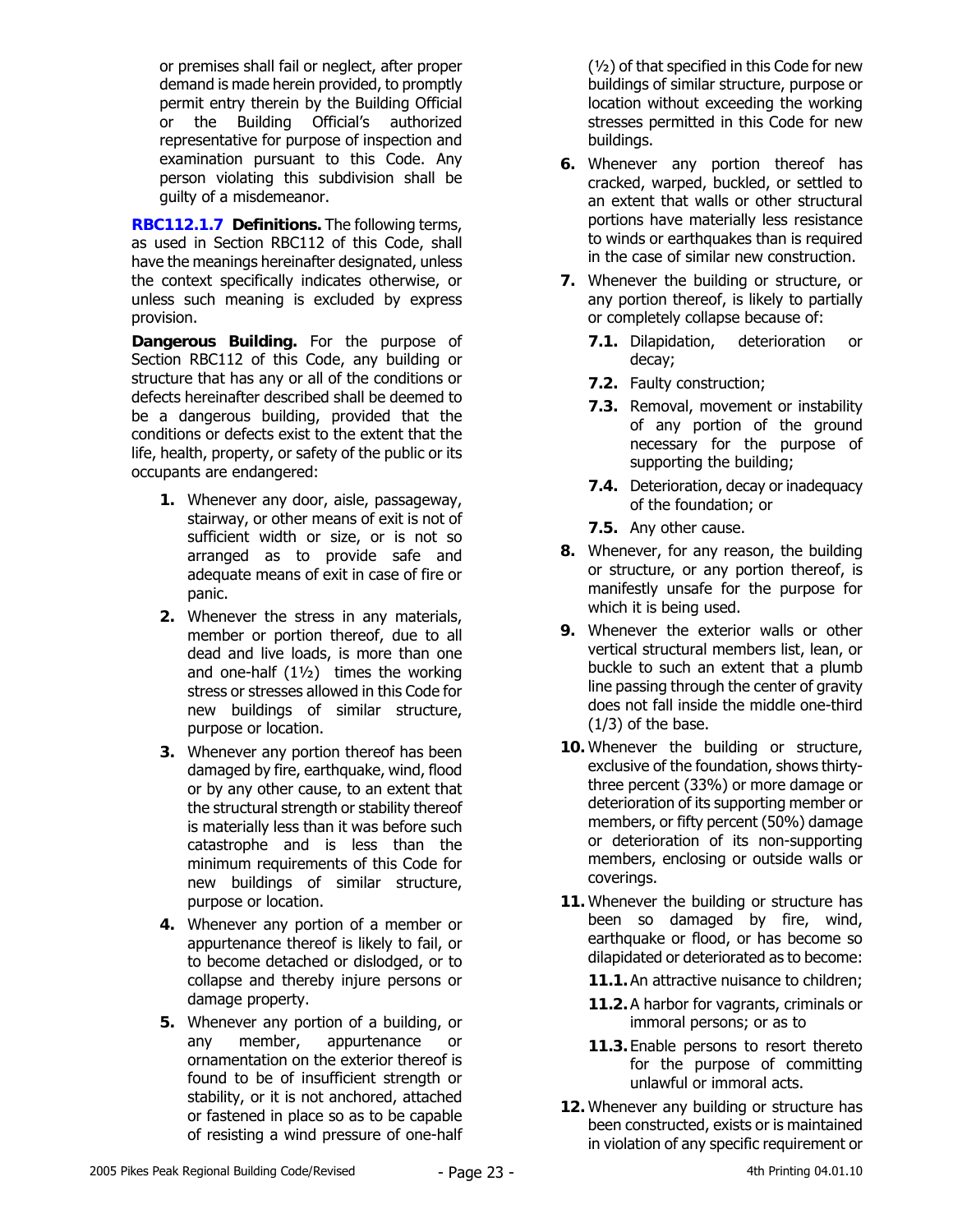prohibition applicable to the building or structure provided by this Code, the Housing Code, or of any law or ordinance of the State or City relating to the condition, location or structure of buildings.

- **13.** Whenever any building or structure that, whether or not erected in accordance with all applicable laws and ordinances, has in any non-supporting part, member or portion, less than fifty percent (50%), or in any supporting part, member or portion, less than sixty-six percent (66%) of the:
	- **13.1.** Strength;
	- **13.2.** Fire-resistance rating characteristics; or
	- **13.3.** Weather-resisting qualities or characteristics required by law in the case of a newly constructed building of like area, height and occupancy in the same location.
- **14.** Whenever a building or structure, used for dwelling purposes, because of inadequate maintenance, dilapidation, decay damage, faulty construction or arrangement, inadequate light, air or sanitation facilities or otherwise, is determined by the Health Officer to be unsanitary, unfit for human habitation or in a condition that is likely to cause sickness or disease.
- **15.** Whenever any building or structure, because of obsolescence, dilapidated condition, deterioration, damage, inadequate exits, lack of sufficient fireresistive construction, faulty electric wiring, gas connections or heating apparatus, or other cause, is determined by the Fire Chief to be a fire hazard.
- **16.** Whenever any building or structure is in a condition to constitute a public nuisance known to the common law or in equity jurisprudence.
- **17.** Whenever any portion of a building or structure remains on a site after the demolition or destruction of the building or structure or whenever any building or structure is abandoned for a period in excess of six (6) months so as to constitute a building or portion thereof as an attractive nuisance or hazard to the public.

**RBC112.2 ABATEMENT OF DANGEROUS BUILDINGS** 

**RBC112.2.1 Public Nuisance Declared.** All buildings or portions thereof that are determined, after inspection by the Building Official, to be dangerous as defined in Section RBC112.1.7 of this Code are hereby declared to be public nuisances and shall be abated by repair, rehabilitation, demolition, or removal in accordance with the procedures specified in this Section.

**RBC112.2.2 Comply With Applicable Codes.** All buildings, or structures that are required to be repaired under the provisions of this Section shall be subject to the provisions of Chapter 3 of this Code, and the applicable codes adopted by reference therein.

**RBC112.2.3 Commence Abatement Proceedings.** Whenever the Building Official has inspected, or caused to be inspected, any buildings and has found and determined that the building is a dangerous building, the Building Official shall commence proceedings to cause the repair, vacation or demolition of the building.

**RBC112.2.4 Notice and Order to Abate.** The Building Official shall issue a notice and order directed to the record owner of the building. The notice and order shall contain:

- **1.** The street address and a legal description sufficient to identification of the premises upon which the building is located.
- **2.** A statement that the Building Official has found the building to be dangerous, with a brief and concise description of the conditions found to render the building dangerous under the provisions of Section RBC112.1.7 of this Code.
- **3.** A statement of the action required to be taken, as determined by the Building Official.
	- **3.1.** If the Building Official has determined that the building or structure must be repaired, the order shall require that all required permits be secured therefor and the work physically commenced within an appropriate amount of time (not to exceed sixty (60) calendar days from the date of the order) and completed within an appropriate amount of time as the Building Official determines to be reasonable under all of the circumstances.
	- **3.2.** If the Building Official has determined that the building or structure must be vacated, the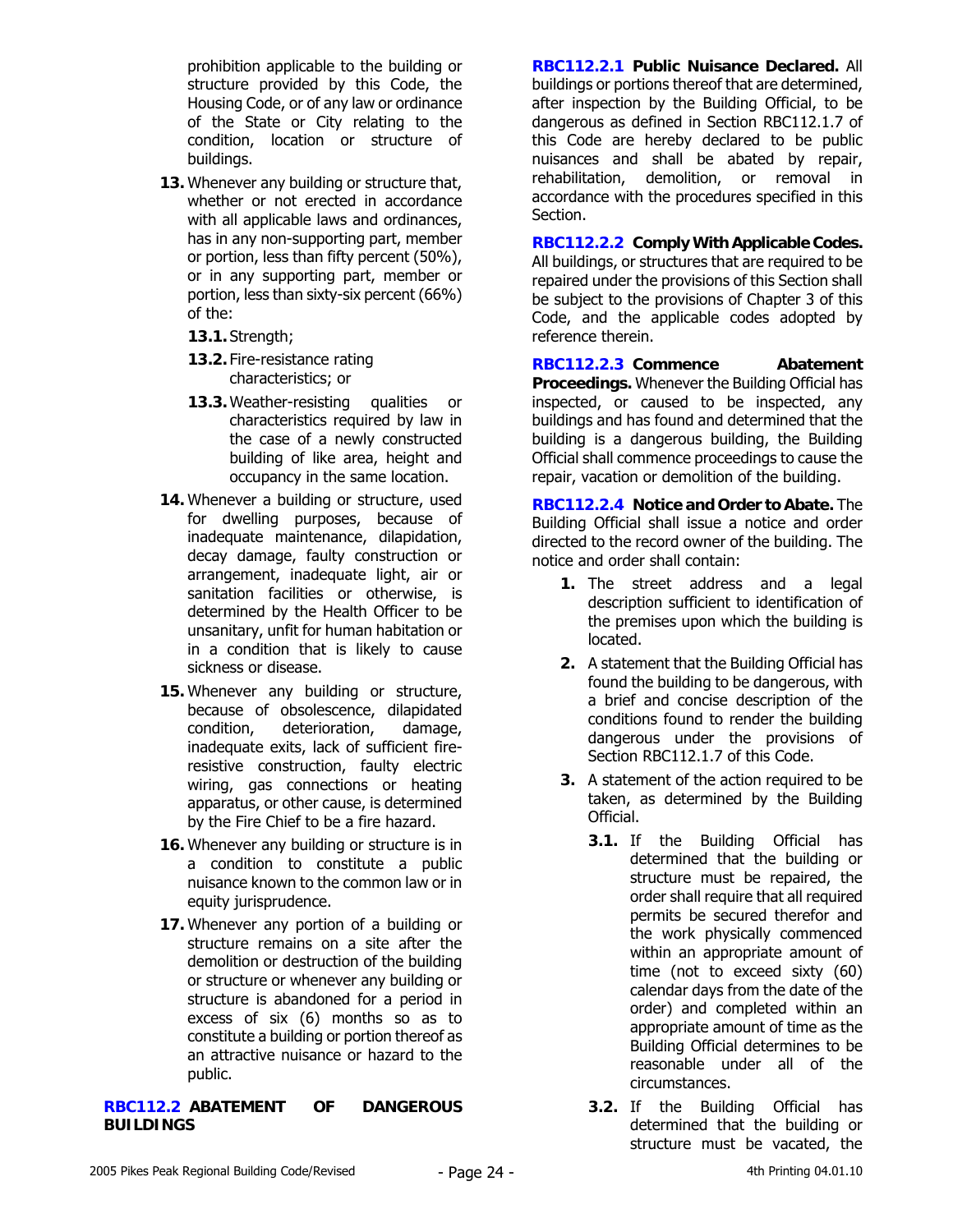order shall require that the building or structure shall be vacated within a time certain from the date of the order as determined by the Building Official to be reasonable.

- **3.3.** If the Building Official has determined that the building or structure must be demolished, the order shall require that the building be vacated within an appropriate amount of time as the Building Official determines to be reasonable (not to exceed sixty (60) calendar days from the date of the order); that all required permits be secured therefor within sixty (60) calendar days from the date of the order, and that the demolition be completed within an appropriate amount of time as the Building Official determines to be reasonable.
- **4.** Statements advising that if any required repair or demolition work (without vacation also being required) is not commenced within the time specified, the Building Official:
	- **4.1.** Will order the building vacated and posted exit to prevent further occupancy until the work is completed; and
	- **4.2.** May proceed to cause the work to be done and charge the costs thereof against the property or its owner.
- **5.** Statements advising:
	- **5.1.** That any person having any record title or legal interest in the building may appeal from the notice and order or any action of the Building Official to the Board of Appeals, provided the appeal is made in writing as provided in the Code, and filed with the Building Official within thirty (30) calendar days from the date of service of the notice and order; and
	- **5.2.** That failure to appeal will constitute a waiver of all right to an administrative hearing and determination of the matter.

# **RBC112.2.5 Service of Notice and Order.**

**RBC112.2.5.1 To Whom Made.** The Notice and Order, and any amended or supplemental

Notice and Order, shall be served upon the record owner, and posted on the property; and one copy thereof shall be served on each of the following, if known to the Building Official or disclosed from official public record;

- **1.** The holder of any mortgage or deed of trust or other lien or encumbrance of record;
- **2.** The owner or holder of any lease of record; and
- **3.** The holder of any other estate or legal interest of record in or to the building or the land on which it is located.

The failure of the Building Official to serve any person required herein to be served shall not invalidate any proceedings hereunder as to any other person duly served, or relieve any person from any duty or obligation imposed on the person by the provisions of Section RBC112 of this Code.

**RBC112.2.5.2 Method of Service.** Service of the notice and order shall be made upon all persons entitled thereto either personally or by mailing a copy of the notice and order by certified mail, postage prepaid, return receipt requested, to the person at the address as it appears on the assessment roll of the County or as known to the Building Official. If no address of any persons so appears or is known to the Building Official, then a copy of the notice and order shall be so mailed, addressed to the person, at the address of the building involved in the proceedings. The failure of any person to receive the notice shall not affect the validity of any proceedings taken under this Section. Service by certified mail in the manner herein provided shall be effective on the date of mailing.

**RBC112.2.5.3 Proof of Service.** Proof of service of the notice and order shall be certified to at the time of service by a written declaration under penalty of perjury executed by the person effecting service, declaring the time, date, and manner in which service was made. The declaration, together with any receipt card returned in acknowledgment of receipt by certified mail shall be affixed to the copy of the notice and order retained by the Building Official.

**RBC112.2.6 Notice To Vacate.** Every notice to vacate shall, in addition to being served as provided in Section RBC112.2.5 of this Code above, be posted at or upon each exit of the building, and shall be in substantially the following form: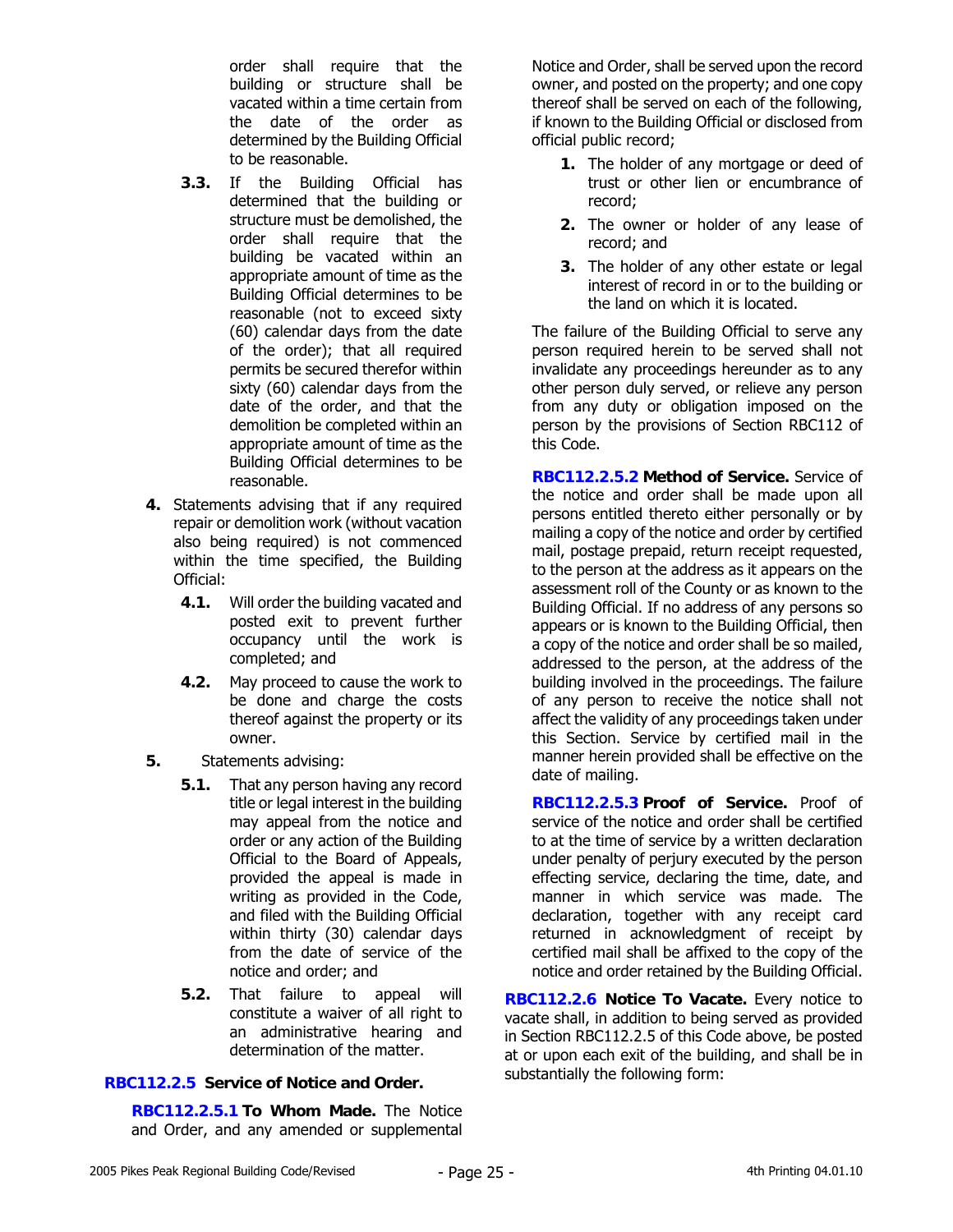## **DANGEROUS BUILDING**

## **DO NOT OCCUPY**

## **It is a misdemeanor to occupy the building or to remove or deface this notice.**

## **Building Official**

## **Pikes Peak Regional Building Department**

Whenever this notice is posted, the Building Official shall include a notification thereof in the notice and order issued under Section RBC112.2.4 of this Code, reciting the emergency and specifying the conditions that necessitate the posting. No person shall remain in or enter any building that has been so posted, except that entry may be made to repair, demolish or remove the building under permit. No person shall remove or deface this notice after it is posted until the required repairs, demolition or removal have been completed and a certificate of occupancy issued pursuant to the provisions of the this Code. Any person violating this Section shall be guilty of a misdemeanor.

**RBC112.2.7 Record Notice and Order; Certificates.** Upon initiation of service of the notice and order, the Building Official shall file in the office of the County Clerk and Recorder of El Paso County a certificate describing the property and certifying:

- **1.** That the building is a dangerous building; and
- **2.** That the owner is being so notified.

Whenever the Building Official's order has been reversed on appeal, or the corrections ordered shall thereafter have been completed or the building demolished so that it no longer exists as a dangerous building on the property described on the certificate, the Building Official shall file a new certificate with the County Clerk and Recorder certifying that the order has been rescinded, the building has been demolished, or all required corrections have been made so that the building is no longer dangerous, whichever is appropriate.

**RBC112.2.8 Standards For Repair, Vacation Or Demolition.** The following standards shall be followed by the Building Official (and by the Board of Appeals if an appeal is taken) in ordering the repair, vacation or demolition of any dangerous building or structure.

**RBC112.2.8.1 Order to Repair.** Where the Building Official determines that any building declared as a dangerous building under Section RBC112.1 of this Code may reasonably be repaired in accordance with the current Building Code, the Building Official shall order this action. A building owner ordered to effect repairs under this paragraph may elect to have the building demolished.

**RBC112.2.8.2 Order to Demolish.** Where the Building Official determines that repair in accordance with the provisions of Section RBC112.2.8.1 of this Code above cannot reasonably be accomplished, the Building Official shall order the building demolished.

**RBC112.2.8.3 Order to Vacate.** If the building or structure is in a condition as to make it immediately dangerous to life, limb, property, or the safety of the public or its occupants, the Building Official shall order the building vacated. The Building Official may also take action under Section RBC112.2.10 of this Code relating to Emergency Orders.

## **RBC112.2.9 Vacant Buildings.**

**RBC112.2.9.1 Cleanup and Securing of Property.** Whenever a building becomes vacant or unoccupied, the owner or agent of the building shall remove therefrom and from the lot and exterior premises on which the building is located all paper, trash, rubbish, refuse, garbage, or combustible material accumulated thereon, and shall securely close and keep closed all doors, windows or the other openings into the building for as long as the building remains unoccupied.

**RBC112.2.9.2 Order to Cleanup and Secure.** In the event the owner, operator or other person responsible for the condition of any vacant building fails or refuses to remove all paper, trash, rubbish, refuse, garbage, or combustible material accumulated therein, or upon the lot and exterior premises on which the building is located, or fails or refuses to securely close and keep closed all doors, windows, or other openings into the building, the Building Official shall order the same to be done without delay.

**RBC112.2.9.3 Giving or Serving of Order or Notice.** Any order or notice by the Building Official shall be given or served upon the owner, operator, or other person responsible for the condition of the vacant building by verbal notification or personal service, and by affixing a copy thereof in a conspicuous place on the door to the entrance of the premises. Where personal service cannot be made, a copy thereof shall be mailed to the person by registered or certified mail to that person's last known address and the building posted the same day. Where orders are given verbally, they shall be confirmed by service in writing.

**RBC112.2.9.4 Compliance with Order or Notice.** Where notification is given verbally or by personal service, ten (10) calendar days shall be given to comply with the order. Where notice is by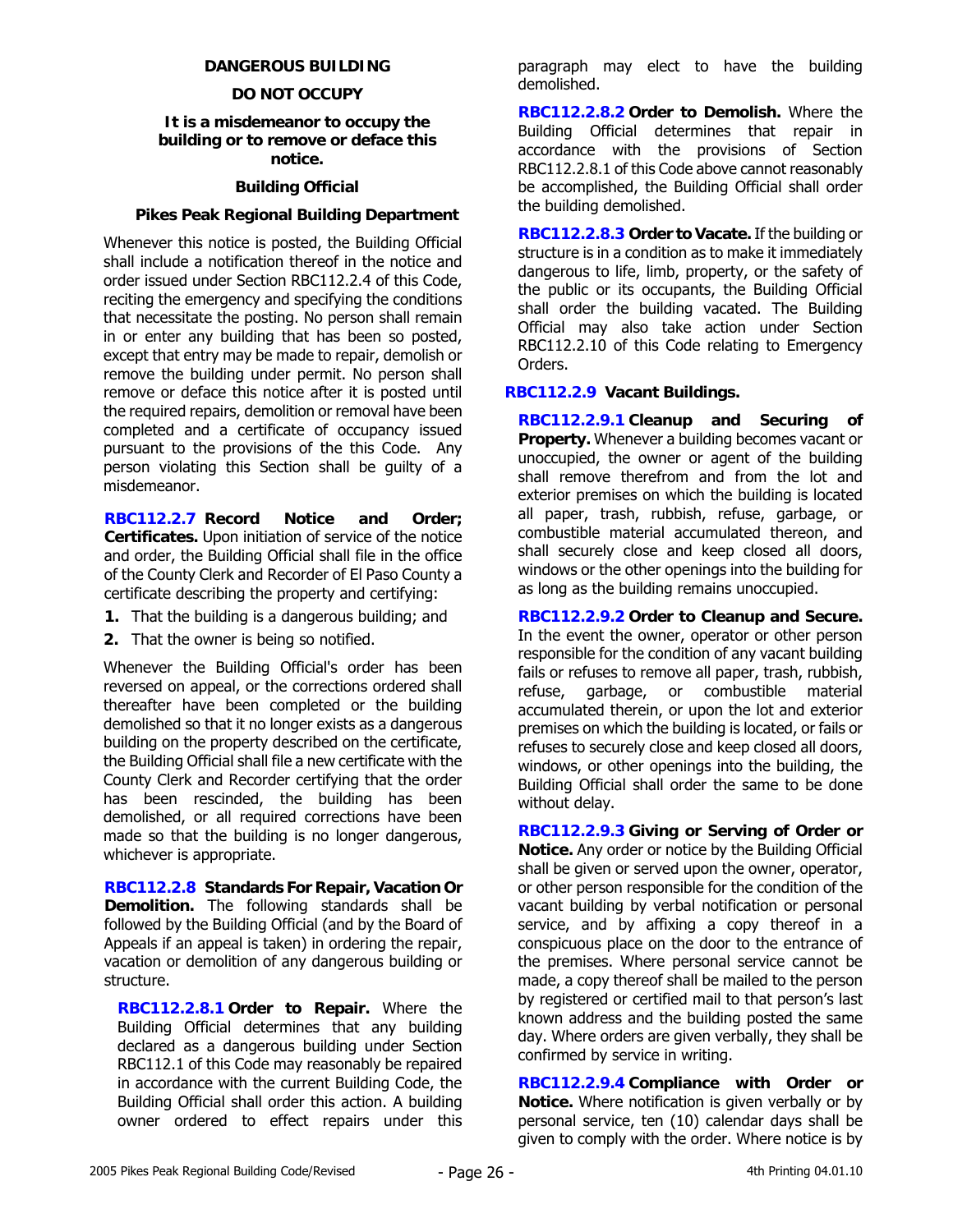registered or certified mail, fifteen (15) calendar days from mailing shall be given for compliance.

**RBC112.2.9.5 Failure to Comply.** If compliance with the order has not yet begun, or arrangement made with the Building Official by the due date, then the Building Official may order the same to be done without delay.

**RBC112.2.9.6 Timely Abatement.** To assist in the rapid abatement of vacant buildings in violation of this Section:

**RBC112.2.9.6.1 Authority of City Engineer to Abate.** Where there has been no compliance with Building Official's order, the City Engineer may contract to provide the services needed upon demand of the Building Official through the year. The City Engineering Department is authorized to perform the abatement at the Building Official's request.

**RBC112.2.9.6.2 Report.** Where, upon the order of the Building Official, a vacant building has been cleaned, boarded, and sealed, the Building Official shall then prepare and file with the City Clerk a report specifying the work done, the itemized and total cost of the work, a description of the real property upon which the building was located, and the names and addresses of persons entitled to notice under this Section. Upon receipt of the report, the City Clerk shall be governed by the provisions of Section RBC112.4 of this Code and applicable provisions of City Tax Code.

**RBC112.2.9.7 Applicability.** This Section shall be construed as an addition to, and not inconsistent with applicable provisions of the Fire Code adopted by the Fire Authority.

# **RBC112.2.10 Emergency Orders.**

**RBC112.2.10.1 Issuance of Order.** If any building or structure constituting a dangerous building under Section RBC112.1 of this Code is in a condition as to make it immediately dangerous to life, limb, property, or the safety of the public or its occupants, the Building Official may, in addition to ordering that the building or structure be vacated pursuant to Section RBC112.2.8.3 of this Code, issue an order, without prior notice and hearing, declaring that an emergency exists and requiring that temporary action, not constituting either repair in accordance with the current Building Code or demolition, be taken as deemed necessary to abate the emergency. This order may be issued to the record owner of the property, the owner's agent, or any person entitled to notice under Section RBC112.2.5 of this Code. Notwithstanding any provision of Section RBC112 of this Code to the contrary, this order shall be effective immediately.

**RBC112.2.10.2 Compliance with Order.** Any person to whom an emergency order is issued shall comply with that order immediately, and it shall be unlawful to fail or refuse to comply with such an order.

**RBC112.2.10.3 Failure to Comply.** In the event that the person to whom the emergency order is issued fails or refuses to immediately comply therewith, the Building Official may request, without prior notice to any party, that the City Engineer take any action as required by the terms of the emergency order. The provisions of Section RBC112.4 of this Code shall apply to any emergency abatement.

**RBC112.2.10.4 Action to Abate.** The Building Official shall, either simultaneously with or as soon after the issuance of an emergency order as possible, institute action in accordance with the provisions of Section RBC112 of this Code to permanently abate the dangerous building or structure.

## **RBC112.3 APPEALS AND HEARINGS.**

**RBC112.3.1 Form of Appeal.** Any person entitled to service under Section RBC112.2.5 of this Code may appeal from any notice and order to any action of the Building Official by filing at the Office of the Building Official within thirty (30) calendar days from the date of the service of the order a written appeal containing:

- **1.** A heading in the words: "Before the Regional Board of Appeals".
- 2. A caption reading: "Appeal of\_ giving the names of all appellants participating in the appeal.
- **3.** A brief statement setting forth the legal interest of each of the appellants in the building or the land involved in the notice and order.
- **4.** A brief statement, in ordinary and concise language, of the specific order or action protested, together with any material facts claimed to support the contentions of the applicant.
- **5.** A brief statement, in ordinary and concise language, of the relief sought and the reasons why it is claimed the protested order or action should be reversed, modified or otherwise set aside.
- **6.** The signature of all parties named as appellants, and that, in ordinary and concise language, of the specific order or action protested, together with any material facts claimed to support the contentions of the applicant.
- **7.** The signature of all parties named as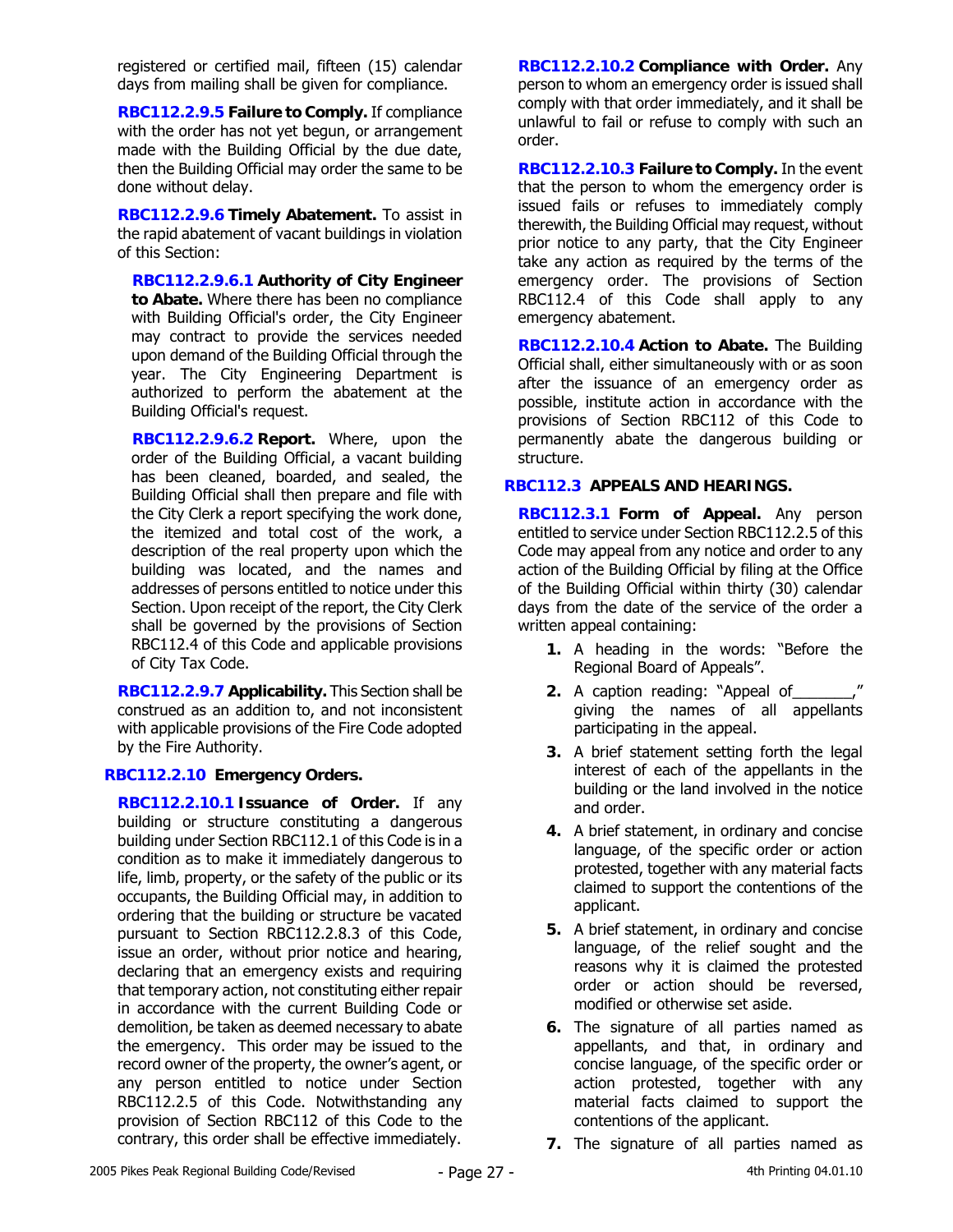appellants, and their official mailing addresses.

**8.** The verification (by declaration under penalty or perjury) of all appellants as to the truth of the matters stated in the appeal.

**RBC112.3.2 Failure to Appeal.** Failure of any person to file an appeal in accordance with the provisions of Section RBC112.3.1 of this Code shall constitute a waiver of that person's right to an administrative hearing and adjudication of the notice and order, or any portion thereof.

**RBC112.3.3 Staying Order under Appeal.** Except for vacation orders made pursuant to Section RBC112.2.8 of this Code or emergency orders issued pursuant to Section RBC112.2.10 of this Code, enforcement of any notice and order of the Building Official issued under this Code shall be stayed during the pendency of an appeal therefrom that is properly and timely filed.

**RBC112.3.4 Processing Appeal.** Upon receipt of any appeal filed pursuant to this Section, the Building Official shall present it at the next regular or special meeting of the Board of Appeals.

As soon as practicable, after receiving the written appeal, the Board of Appeals shall fix a date, time and place for the hearing of the appeal by the Board. This date shall not be less than ten (10) calendar days nor more than sixty (60) calendar days from the date the appeal was filed with the Building Official. Written notice of the time and place of the hearing shall be given at least ten (10) calendar days prior to the date of the hearing to each appellant by the secretary of the Board either by causing a copy of the notice to be delivered to the appellant personally or by mailing a copy thereof, postage prepaid, addressed to the appellant at the appellant's address shown on the appeal.

**RBC112.3.5 Scope Of Hearing On Appeal.** Only those matters or issues specifically raised by the appellant shall be considered in the hearing of the appeal.

**RBC112.3.6 Procedure for Hearing Appeals.** 

**RBC112.3.6.1 Hearing Examiners.** The Board may appoint one or more hearing examiners or designate one or more of its member to serve as hearing examiners to conduct the hearings. The examiner hearing the case shall exercise all powers relating to the conduct of hearings until it is submitted by the examiner to the Board for decision.

**RBC112.3.6.2 Records and Reports.** A record of the entire proceedings shall be made by live voice recording determined to be appropriate by the Board. The proceedings at the hearing shall also be reported by a phonographic, or other reporting system, if requested by any party thereto. A transcript of the proceedings shall be made available to all parties upon request and payment of the fee prescribed therefor. Fees may be established by the Board, but shall in no event be greater than the cost involved to produce the transcript for the requesting party.

**RBC112.3.6.3 Continuances.** The Board may grant a continuance for good cause shown; however, when a hearing examiner has been assigned to a hearing, no continuances may be granted except by the examiner for good cause shown so long as the matter remains before the examiner.

**RBC112.3.6.4 Oaths; Certification.** In any proceedings under this Section, the Board, and Board member, or the hearing examiner has the power to administer oaths and affirmations and to certify to official acts.

**RBC112.3.6.5 Reasonable Dispatch.** The Board and its representatives shall proceed with reasonable dispatch to conclude any matter before it. Due regard shall be shown for the convenience and necessity of any parties or their representatives.

**RBC112.3.7 Form Of Notice Of Hearing.** The notice to appellant shall be substantially in the following form, but may include other information:

You are hereby notified that a hearing will be held before (the Board or name of hearing examiner) at (PLACE) on the  $(DATE)$  day of  $(MONTH)$ 

\_\_\_(YEAR)\_\_\_, at the hour upon the notice and order served upon you. You may be present at the hearing. You may be, but need not be, represented by counsel. You may present any relevant evidence and will be given full opportunity to cross-examine all witnesses testifying against you. You may request the issuance of subpoenas to compel the attendance of witnesses, and the production of books, documents or other things by filing an affidavit therefor with (Board or name of hearing examiner).

# **RBC112.3.8 Subpoenas.**

**RBC112.3.8.1 Filing of Affidavit.** The Board or examiner may obtain the issuance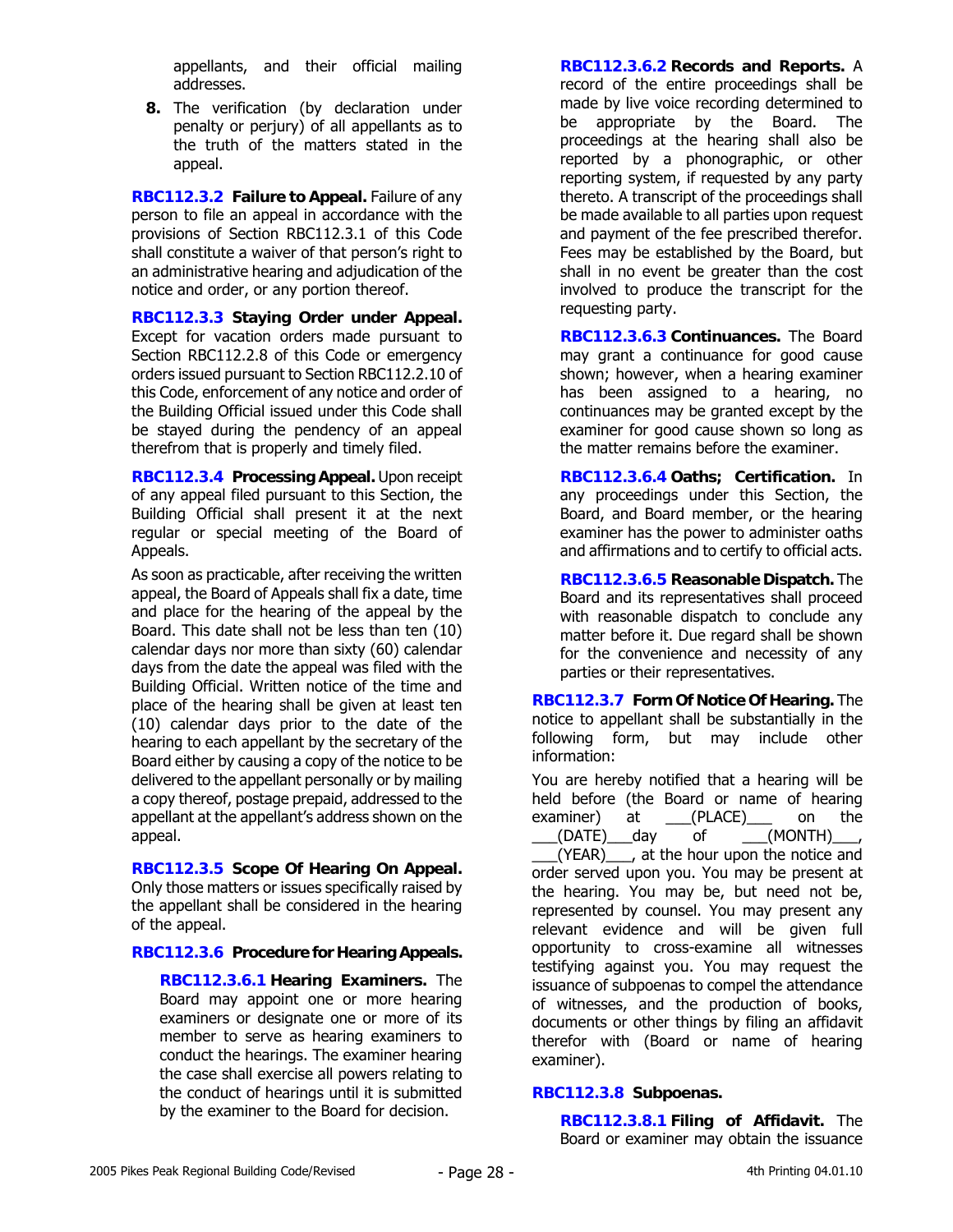and service of a subpoena for the attendance of witnesses or the production of other evidence at a hearing upon the request of a member of the Board or upon the written demand of any party. The issuance and service of this subpoena shall be obtained upon the filing of an affidavit therefor that states the name and address of the proposed witness, specifies the exact things sought to be produced and the materiality thereof in detail to the issues involved; and states that the witness has the desired things in the witness' possession or under the witness' control. A subpoena need not be issued when the affidavit is defective in any particular.

**RBC112.3.8.2 Cases Referred to Examiner.** In cases where a hearing is referred to an examiner, all subpoenas shall be obtained through the examiner.

**RBC112.3.8.3 Penalties.** Any person who refuses, without lawful excuse, to attend any hearing or to produce material evidence in the person's possession or under the person's control as required by any subpoena served upon the person as provided for herein, shall be guilty of a misdemeanor.

## **RBC112.3.9 Conduct of Hearing.**

**RBC112.3.9.1 Rules.** Hearings need not be conducted according to the technical rules relating to evidence and witnesses.

**RBC112.3.9.2 Oral Evidence.** Oral evidence shall be taken only on oath or affirmation.

**RBC112.3.9.3 Hearsay Evidence.** Hearsay evidence may be used for the purpose of supplementing or explaining any direct evidence, but shall not be sufficient in itself to support a finding unless it would be admissible over objection in civil actions in courts of competent jurisdiction in this State.

**RBC112.3.9.4 Admissibility of Evidence.** Any relevant evidence shall be admitted if it is the type of evidence on which responsible persons are accustomed to rely in the conduct of serious affairs, regardless of the existence of any common law or statutory rule that might make improper the admission of any evidence over objection in civil actions in courts of competent jurisdiction in this State.

**RBC112.3.9.5 Exclusion of Evidence.** Irrelevant and unduly repetitious evidence shall be excluded.

**RBC112.3.9.6 Rights of Parties.** Each party shall have these rights among others:

**1.** To call and examine witnesses on any

matter relevant to the issues of the hearing;

- **2.** To introduce documentary and physical evidence;
- **3.** To cross-examine opposing witnesses on any matter relevant to the issues of the hearing;
- **4.** To impeach any witness regardless of which party first called to testify;
- **5.** To rebut the evidence against the party;
- **6.** To represent the party or to be represented by anyone of the party's choice who is lawfully permitted to do so.

## **RBC112.3.9.7 Official Notice.**

**RBC112.3.9.7.1 What May be Noticed.** In reaching a decision, official notice may be taken, either before or after submission of the case for decision, of any fact that may be judicially noticed by the courts of the State, or of official records of the Board or Departments and ordinances of the City, or rules and regulations of the Board.

**RBC112.3.9.7.2 Parties to be Notified.** Parties present at the hearing shall be informed of the facts to be noticed, as shall be noted in the record, referred to therein, or appended thereto.

**RBC112.3.9.7.3 Opportunity to Refute.** Parties present at the hearing shall be given a reasonable opportunity, on request, to refute the officially noticed matters by evidence or by written or oral presentation of authority, the manner of refutation to be determined by the Board or hearing examiner.

**RBC112.3.9.7.4 Inspection of the Premises.** The Board or the hearing examiner may inspect any building or premises involved in the appeal during the course of the hearing provided that:

**RBC112.3.9.7.4.1 Notice of the Inspection.** Notice shall be given to the parties before the inspection is made;

**RBC112.3.9.7.4.2 Opportunity to Be Present.** The parties are given an opportunity to be present during the inspection; and

**RBC112.3.9.7.4.3 Conclusions, Right To Rebut.** The Board or the hearing examiner shall state for the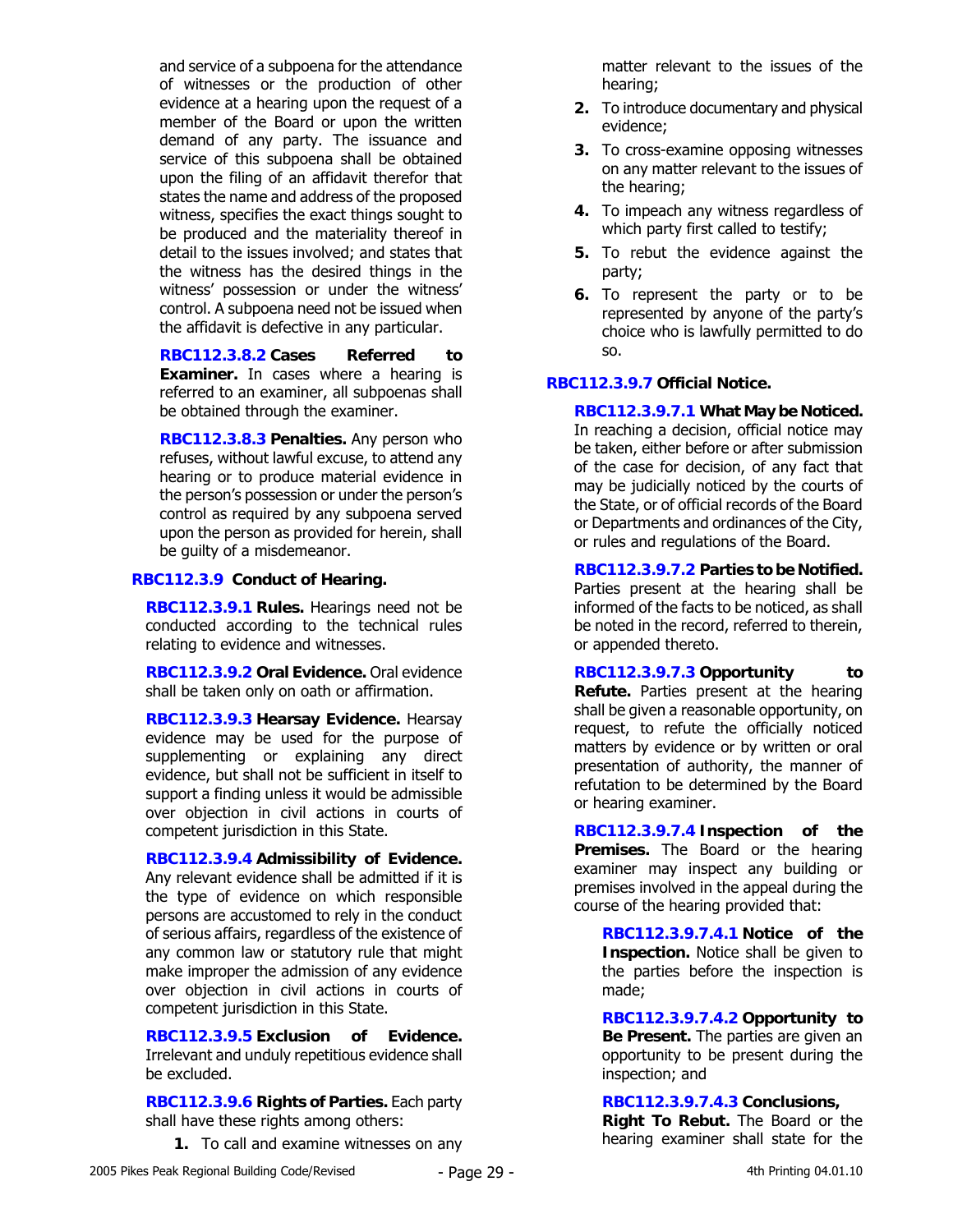record upon completion of the inspection the material facts observed and the conclusions drawn therefrom. Each party then shall have a right to rebut or explain the matters so stated by the Board or hearing examiner.

## **RBC112.3.10 Method and Form of Decision.**

**RBC112.3.10.1 Hearing Before Board.** Where a contested case is heard before the Board itself, no member thereof who did not hear the evidence or who has not read the entire record of the proceedings shall vote on or take part in the decision.

## **RBC112.3.10.2 Hearing Before**

**Examiner.** If a contested case is heard by a hearing examiner alone, the hearing examiner shall, within a reasonable time (not to exceed ninety (90) calendar days from the date the hearing is closed) submit a written report to the Board. This report shall contain a brief summary of the evidence considered and state the examiner's findings, conclusions and recommendations. The report also shall contain a proposed decision in such form that it may be adopted by the Board as its decision in the case. All examiners' reports filed with the Board shall be matters of public record. A copy of each report and proposed decision shall be mailed to each party on the date they are filed with the Board.

**RBC112.3.10.3 Consideration of Report by Board; Notice.** The Board shall fix a time, date and place to consider the examiner's report and proposed decision. Notice thereof shall be mailed to each interested party not less than five (5) calendar days prior to the date fixed, unless it is otherwise stipulated by all of the parties.

**RBC112.3.10.4 Exceptions to Report.** Not later than two (2) calendar days before the date set to consider the report, any party may file written exception to any part or all of the examiner's report and may attach thereto a proposed decision together with written argument in support of the decision. By leave of the Board, any party may present oral argument to the Board.

**RBC112.3.10.5 Disposition of the Board.** The Board may adopt or reject the proposed decision in its entirety or may modify the proposed decision. If the proposed decision is not adopted, the Board may decide the case upon the entire record before it, with or without taking additional evidence, or may

refer the case to the same or another hearing examiner to take additional evidence. If the case is reassigned to a hearing examiner, that examiner shall prepare a report and proposed decision as provided in Section RBC112.3.10.2 of this Code above after any additional evidence is submitted. Consideration of this proposed decision by the Board shall comply with the provisions of this Section.

**RBC112.3.10.6 Form of Decision.** The decision shall be in writing and shall contain findings of fact, a determination of the issues presented, and the requirements to be complied with. A copy of the decision shall be delivered to the appellant personally or sent to the appellant at the address set forth in the appeal by certified mail, postage prepaid, return receipt requested.

**RBC112.3.10.7 Effective Date of Decision.** The effective date of the decision shall be as stated therein.

**RBC112.3.11 Enforcement of Order.** After any order of the Building Official or the Board of Appeals made pursuant to Section RBC112 of this Code becomes final, no person to whom the order is directed shall fail, neglect or refuse to obey the order. Any person who fails to comply with the order shall be deemed guilty of a misdemeanor.

# **RBC112.3.12 Failure to Obey Order.**

**RBC112.3.12.1 Prosecution or Abatement.** If, after any order of the Building Official or Board of Appeals made pursuant to Section RBC112 of this Code becomes final, the person to whom the order is directed fails, neglects or refuses to obey the order, the Building Official may:

- **1.** Cause the person to be prosecuted under Section RBC112.3.11 of this Code above; or
- **2.** Institute any appropriate action to abate the building in question as a public nuisance.

**RBC112.3.12.2 Timely Action.** Whenever the required repair or demolition is not commenced within thirty (30) calendar days after any final notice and order issued under this Section becomes effective:

**1.** The Building Official shall cause the building described in the notice and order to be vacated by posting at each entrance thereto a notice reading: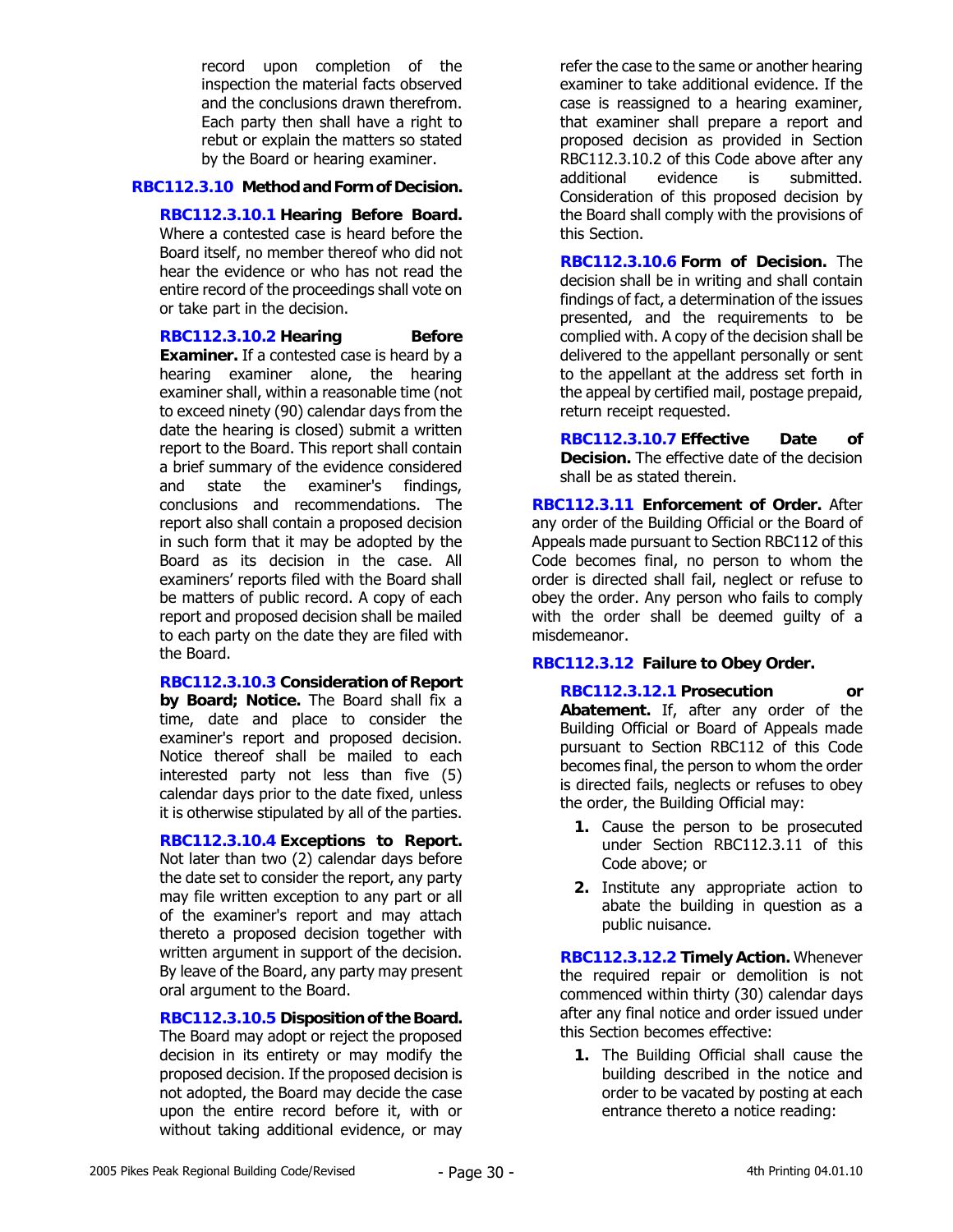## **DANGEROUS BUILDING**

## **DO NOT OCCUPY**

#### **It is a misdemeanor to occupy the building or to remove or deface this notice.**

## **Building Official**

## **Pikes Peak Regional Building Department**

- **2.** No person shall occupy any building that has been posted as specified in this subsection. No person shall remove or deface any notice so posted until the repairs, demolition, or removal ordered by the Building Official have been completed and a certificate of occupancy issued pursuant to the provisions of this Code.
- **3.** The Building Official may, in addition to any other remedy herein provided, cause the building to be repaired to the extent necessary to correct the conditions that render the building dangerous as set forth in the notice and order, or, if the notice and order required demolition, to cause the building to be sold and demolished or demolished and the materials, rubble and debris therefrom removed and the lot cleaned. Any such repair or demolition work shall be accomplished and the cost thereof paid and recovered in the manner hereinafter provided in this Code. Any surplus realized from the sale of the building, or from the demolition thereof, over and above the cost of demolition and of cleaning the lot, shall be paid over to the person or persons lawfully entitled thereto.

**RBC112.3.13 Extension of Time.** Upon receipt of an application from the person required to conform to the order and an agreement by this person that this person comply with the order if allowed additional time, the Building Official may, with discretion, grant an extension of time, not to exceed an additional one hundred twenty (120) calendar days within which to complete ordered repair, rehabilitation, or demolition, if the Building Official determines that an extension of time will not create or perpetuate a situation imminently dangerous to life or property. The Building Official's authority to extend time is limited to the physical repair, rehabilitation, or demolition of the premises and will not in any way affect or extend the time to appeal any notice or order.

## **RBC112.3.14 Work Performance On Repair Or Demolition.**

**RBC112.3.14.1 Procedure.** When any work or repair demolition is to be done pursuant to Section RBC112.3.12 of this Code, the Building Official shall issue an order to the City Engineer and the work shall be accomplished by City personnel or by private contract under the direction of the City Engineer. Construction documents may be prepared by the City Engineer, or any design professional approved by the Building Official, as deemed reasonably necessary, on a contract basis. If any part of the work is to be accomplished by private contract, standard contractual procedures shall be followed.

**RBC112.3.14.2 Cost.** The cost of this work shall be paid from the General Fund, and may be made a special assessment against the property involved, or may be made a personal obligation of the property owner, or both, whichever the governing body of the Jurisdiction shall determine is appropriate.

**RBC112.3.15 Interference With Repair Or Demolition.** No persons shall obstruct, impede or interfere with any person who owns or holds any estate or interest in any building that has been ordered repaired, vacated or demolished under the provisions of Section RBC112 of this Code, or with any person to whom the building has been lawfully sold pursuant to the provisions hereof whenever an officer, employee, contractor or authorized representative of the City, person having an interest or estate in the building or structure, or purchaser is engaged in the work of repairing, vacating, and repairing, or demolishing of the building, pursuant to the provisions of Section RBC112 of this Code, or in performing any necessary act preliminary to or incidental to any work or authorized or directed pursuant to Section RBC112 of this Code.

# **RBC112.4 RECOVERY OF COSTS**

**RBC112.4.1 Report Account of Expenses.** The City Engineer shall keep an itemized account of the expenses incurred by the City in the repair or demolition of any building done pursuant to the provisions of Section RBC112.3.12.2 Item 3 of this Code. Upon the completion of the work of repair or demolition, the City Engineer shall prepare and file with the City Clerk a report specifying the work done, the itemized and total cost of the work, a description of the real property upon which the building or structure is or was located, and the names and addresses of the persons entitled to notice pursuant to Section RBC112.2.5 of this Code.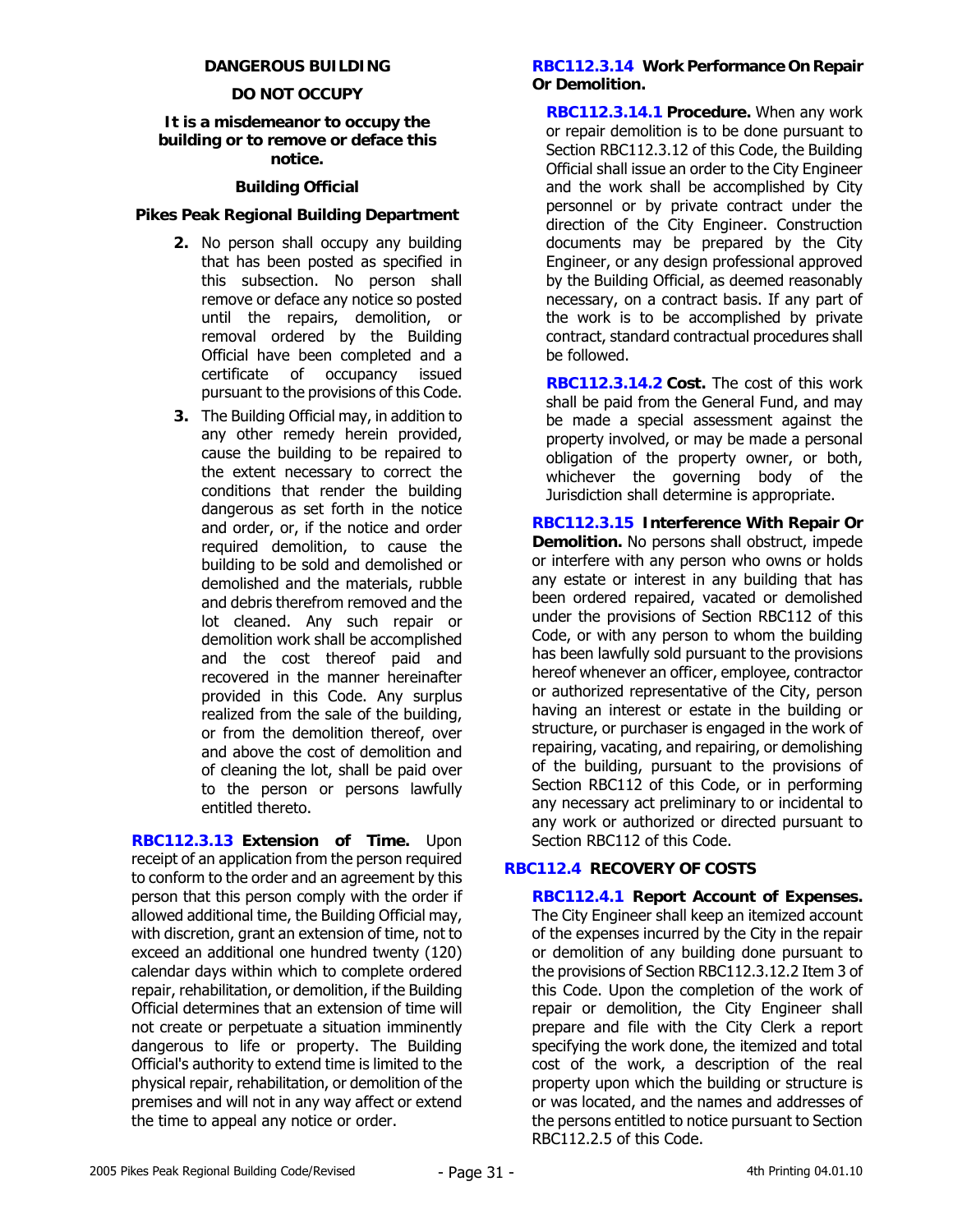Upon receipt of this report, the City Clerk shall fix a time, date and place for hearing the report, and any protest of objections thereto. The City Clerk shall cause notice of the hearing to be posted upon the property involved, published once in a newspaper of general circulation in the City, and served by certified mail, postage prepaid, addressed to the owner of the property as the owner's name and address appears on the assessment roll of the County Assessor, if it so appears or is known to the Clerk. The notice shall be given at least ten (10) calendar days prior to the date set for hearing, and shall specify the day, hour, and place when the Council will hear and pass upon the City Engineer's report, together with any objections or protests that may be filed as hereinafter provided by any person interested in or affected by the proposed charge.

**RBC112.4.2 Protest and Objections.** Any person interested in or affected by the proposed charge may file written protests or objections with the City Clerk at any time prior to the time set for the hearing on the report of the City Engineer. Each protest or objection shall contain a description of the property in which the signer thereof is interested and the grounds of the protest or objection. The City Clerk shall endorse on every protest or objection the date it was received by the Clerk and shall present protests or objections to the Governing body of the Jurisdiction at the time set for the hearing. No other protests or objections shall be considered.

**RBC112.4.3 Hearing on Report; Protests.** Upon the day and hour fixed for the hearing, the City shall hear and pass upon the report of the City Engineer together with any objections or protests. The City may make revision, correction, or modification in the report or the charge as deemed just; and when the City is satisfied with the correctness of the charge, the report (as submitted or as revised, corrected or modified) together with the charge shall be confirmed or rejected. The decision of the City on the report and the charge, and on protests or objections, shall be final and conclusive.

**RBC112.4.4 Personal Obligation or Special Assessment.** The City may thereupon order that the charge shall be made a personal obligation of the property owner, or assess the charge against the property involved, or both.

**RBC112.4.4.1 Personal Obligation.** If the City orders that the charge shall be a personal obligation of the property owner, it shall direct the city attorney to collect the same on behalf of the City by use of all appropriate legal remedies.

**RBC112.4.4.2 Special Assessment.** If the City orders that the charge shall be assessed against the property, it shall confirm the assessment roll, and thereafter this assessment shall constitute a special assessment against and a lien upon the property, and shall be collected in the same manner as other special assessments of the City.

**RBC112.4.4.3 Authority for Installment Payments.** Eligible persons who are determined to have a marginal income such that they cannot pay an assessment or personal obligation levied under this Section, either against the property on which they reside or against themselves personally, may be afforded relief as hereinafter provided.

- **1.** Within thirty (30) calendar days after the assessment or the personal obligation is ordered by the City, the application for relief shall be filed with the City Clerk.
- **2.** The Hardship Committees shall review the application for the relief from the assessment or personal order. In order to determine the applicant's eligibility, the Committee shall use the criteria established in the applicable City Code, except that ownership of real property need not be required.
- **3.** If it is determined that the applicant is eligible and that any person would probably default on the assessment, the Committee may authorize the execution with the applicant of an installment note for the payment of the assessment or personal obligation. The note shall be secured by a deed of trust, or if not available, by some other security reasonably available or appropriate. If no security is reasonably available or appropriate, then none shall be required. The installment note shall provide that the property owner shall make monthly payments to the City Treasurer; that the payments shall not be less than five dollars (\$5.00) and shall be sufficient to repay the amount within a period of not more than twenty-five (25) years; that interest shall be charged at a rate of three percent (3%) per annum on the unpaid balance; that the entire outstanding balance shall become due and payable upon the death of the obligor or the sale or transfer of the property; that if at any time the City determines that the obligor is financially able to pay the outstanding balance, or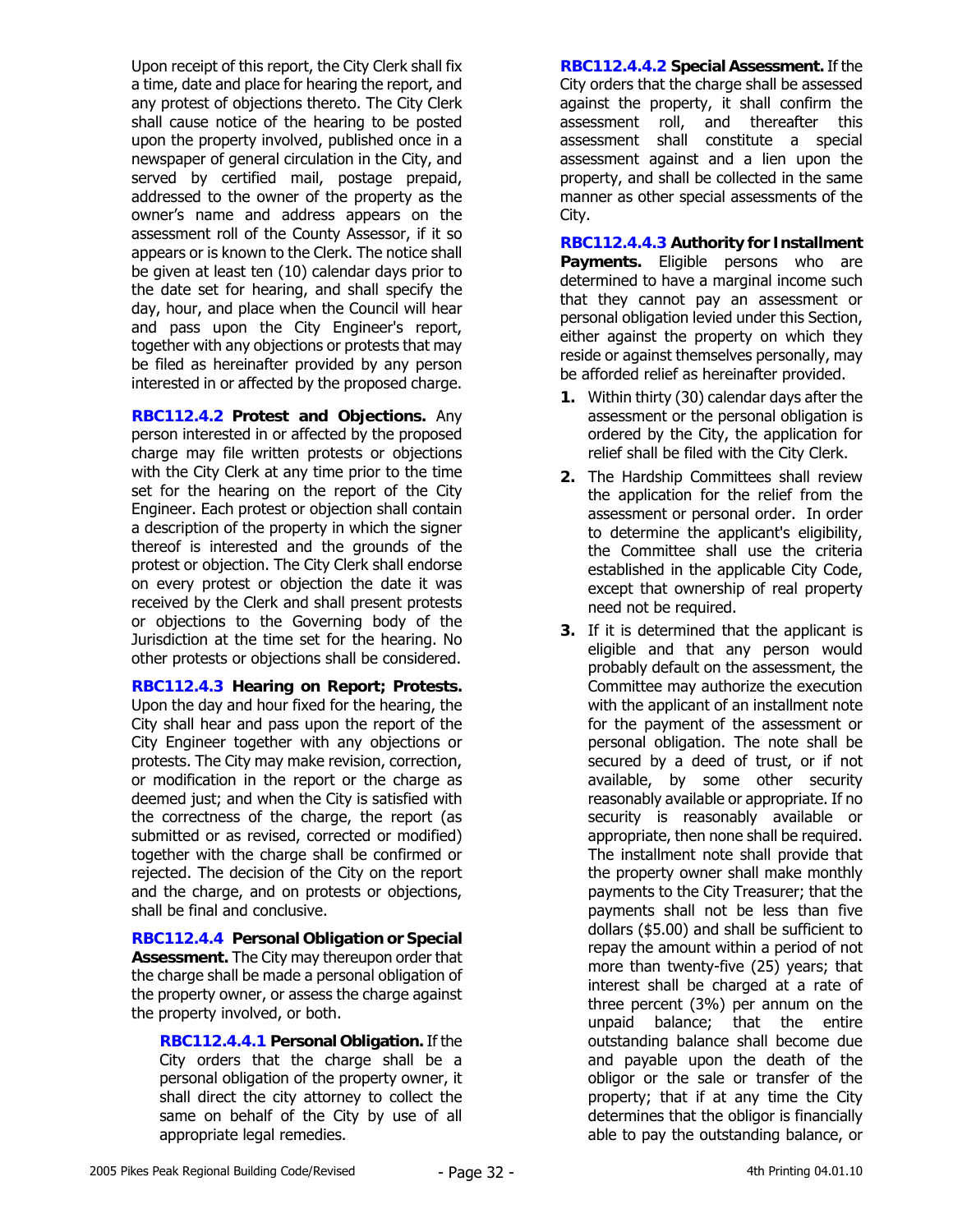that the obligor has willfully misrepresented the obligor's financial condition on the obligor's application, it may upon sixty (60) calendar days notice declare the entire balance due and payable.

**RBC112.4.5 Contest Assessment.** The validity of any assessment made under the provisions of Section RBC112 of this Code shall not be contested in any action or proceeding unless the same is commended within thirty (30) calendar days after the assessment is placed upon the assessment roll as provided herein. Any appeal from a final judgment in the action or proceeding must be perfected within thirty (30) calendar days after the entry of the judgment.

## **RBC112.4.6 Lien of Assessment.**

**RBC112.4.6.1 Priority.** Immediately upon its being placed on the assessment roll, the assessment shall be deemed to be complete, the several amounts assessed shall be payable, and the assessments shall be liens against the lots or parcels of land assessed, respectively. The lien shall be subordinate to all existing special assessment liens previously imposed upon the same property, and shall be paramount to all other liens except for State, County and Municipal taxes with which it shall be upon a parity. The lien shall continue until the assessment and all interest due and payable thereon are paid.

**RBC112.4.6.2 Interest.** Any assessments remaining unpaid after thirty (30) calendar

days from the date of recording on the assessment roll shall become delinquent and shall bear interest at the rate of one percent (1%) per month from and after this date.

**RBC112.4.7 Report to Assessor and Tax Collector.** After confirmation of the report, certified copies of the assessment shall be given to the County Treasurer on or before October 15.

**RBC112.4.8 Collection of Assessment.** The amount of the assessment shall be collected at the same time and in the same manner as general taxes are collected; and shall be subjected to the same penalties and procedure and sale in case of delinquency as provided for general municipal taxes. All laws applicable to the levy, collection and enforcement of general municipal taxes shall be applicable to the assessment.

If the City has determined that the assessment shall be paid in installments, each installment and any interest thereon shall be collected in the same manner as general and municipal taxes in successive years. If any installment is delinquent, the amount thereof is subject to the same penalties and procedure for sale as provided for general municipal taxes.

**RBC112.4.9 Repayment of Repair and Demolition Fund.** All money recovered by payment of the charge or assessment or from the sale of property at foreclosure sale shall be paid to the City Treasurer, who shall credit the same to the Repair and Demolition Fund.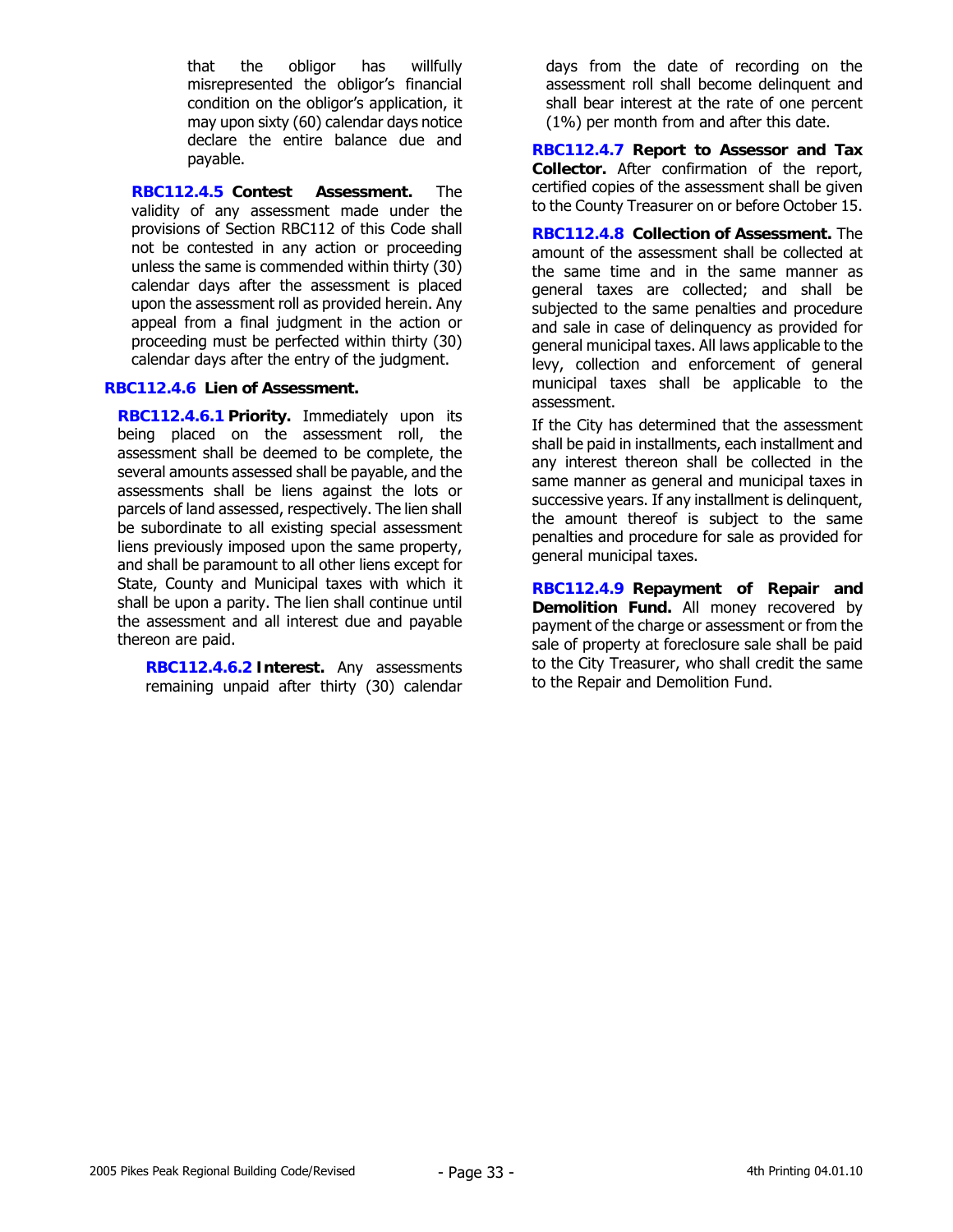# **CHAPTER 2 – CONTRACTOR LICENSING**

## **SECTION RBC201 - GENERAL PROVISIONS**

**RBC201.1 GENERAL.** Licensing, registration and performance of contractors shall be in accordance with the provisions of this Chapter.

## **RBC201.2 DEFINITIONS.**

**Contractor.** Within the meaning of this Code, a contractor is defined as any person, firm, partnership, corporation, association, or other organization or any combination thereof, who builds, constructs, alters, adds to, repairs, moves, or wrecks any building or structure, on any property as an occupation, having a qualified examinee or registrant as an employee or principal. The examinee shall be an authorized agent for the contractor. All licenses or registrations required under this Code shall be issued in the name of the contractor.

**Examinee.** An individual who:

- **1.** Shall pass the test required by the Building Official evidencing the Examinee's satisfactory knowledge of the applicable code or codes; and
- **2.** Shall be found qualified by the appropriate Committee in accordance with Section RBC111 of this Code as to education, training and experience to perform the type of work permitted under the specific Contractor's license granted; and
- **3.** Shall recognize the obligation to comply with all provisions of this Code with regard to any work performed by the examinee; and
- **4.** Shall be employed by only one contractor at any given time; and
- **5.** Is the principal contact between the Contractor and the Building Department for plan submittal, permit application, code compliance, inspection requests, license renewal, compliance with insurance requirements and other obligations imposed by this Code; and
- **6.** Shall be responsible for all permits obtained under the license and for all work performed under all permits on a specific project, including, but not limited to, mechanical, plumbing, and electrical permits obtained by subcontractors employed by the contractor; and
- **7.** Shall be the agent for the Contractor and shall be responsible for all actions in connection with the license and all permits obtained under the license; and
- **8.** Shall be subject to the provisions of Sections RBC201.11.3 and RBC201.11.4 of this Code; and
- **9.** Shall have other responsibilities as are defined in this Code.

**Principal.** Any officer or director of a corporation, any general partner in a general or limited partnership, or any venture partner in a joint venture shall be deemed to be a principal.

**Registrant.** A registrant is a master plumber or master electrician licensed in the state of Colorado and registered with the Building Department as provided in Section RBC201.5 of this Code.

**Residential Construction Consulting.** Advising, assisting or participating with unlicensed persons, as provided in Section RBC201.3 of this Code, in the physical construction of buildings.

**RBC201.3 LICENSES REQUIRED.** Licenses shall be required to perform any work requiring a permit. It shall be a violation of this Code for any person to contract to perform any work without a license.

**Exception:** Any person who owns and resides in or intends to reside on a property suitable for a one- or two-family dwelling, may:

- **1.** Construct or erect on that property without a license one (1) one- or two-family dwelling and any structures accessory thereto intended for the owner's personal use. The owner is limited to the construction or erection of one (1) one- or twofamily dwelling and any structures accessory thereto in any twelve (12) month period and the construction or erection of a total of no more than five (5) one- or two- family dwellings and any structures accessory thereto during the person's lifetime.
- **2.** Enlarge, remodel, alter, repair, maintain, improve, convert or demolish without a license any one- or two- family dwelling and structures accessory thereto.

# **RBC201.4 PROHIBITED WORK.**

**RBC201.4.1 Owners Not Residing in a Dwelling.** Agents or owners of any dwellings who do not reside in the building may not perform any work requiring permits in accordance with this Code unless they are licensed or registered in accordance with this Chapter.

**RBC201.4.2 Residential Construction Consulting.** All persons or entities that engage in the business of residential construction consulting, as defined in Section RBC201.2 of this Code, are prohibited from engaging in this conduct or work unless this individual or entity has first met the licensing requirements and obtained the appropriate license to perform the construction work. This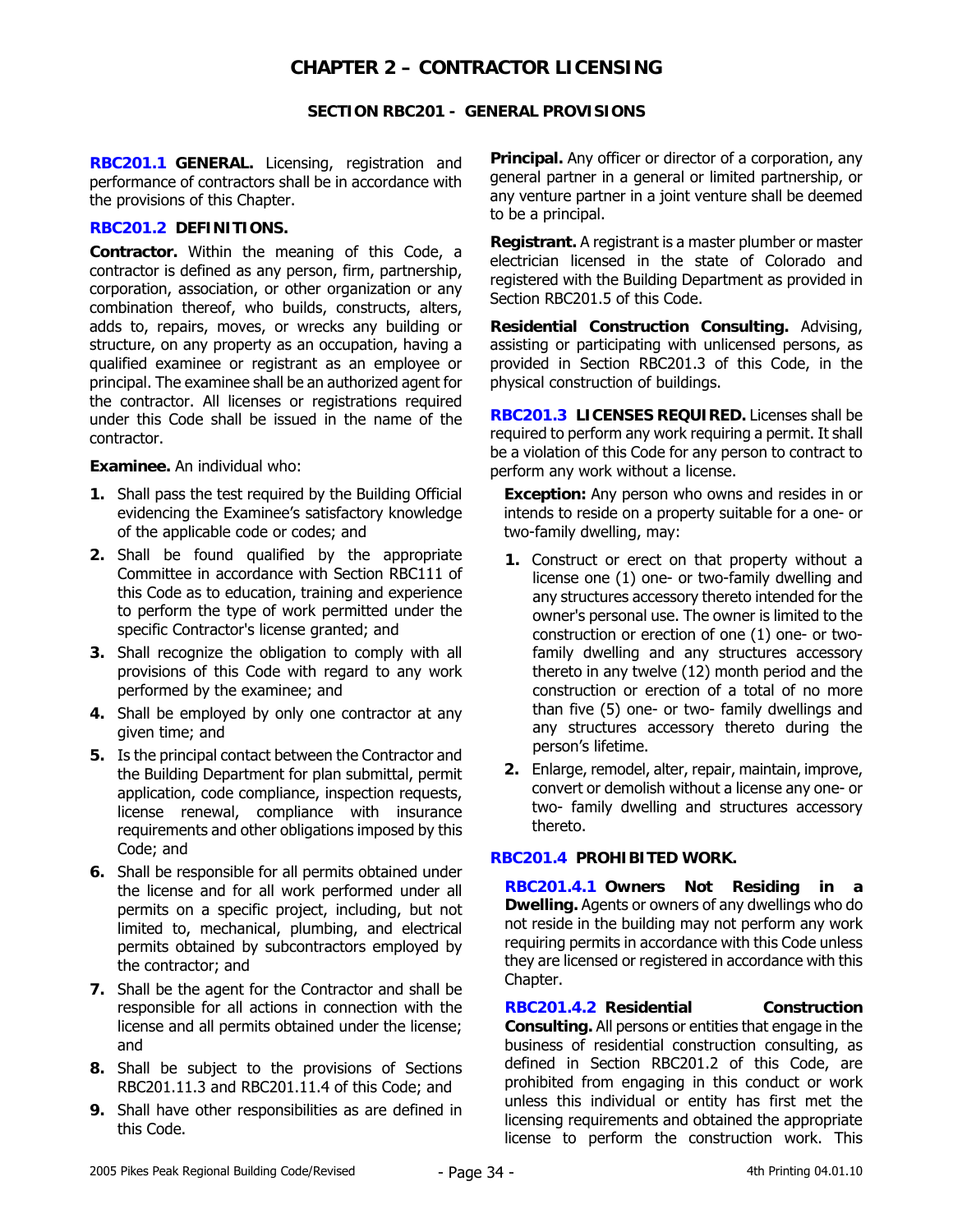provision is not intended to regulate the activities of building design professionals.

**RBC201.5 APPLICATION AND QUALIFICATIONS.**  Applications for licenses and registrations shall be on forms supplied by the Building Department and shall require such information as the appropriate Committee may request, and shall be accompanied by the required fees as set out in Section RBC202 of this Code. Applicants shall be at least eighteen (18) years of age.

## **RBC201.6 EXAMINATION OF APPLICANTS; ISSUANCE OF LICENSES; REGISTRATION.**

**RBC201.6.1 Examination.** All applicants for licensing under this Code must have an examinee take the examination required by the Building Official. Examinations shall be given at reasonable intervals. If the examinee fails the first examination, the examinee may take another examination after thirty (30) calendar days. If the examinee fails the second or any subsequent examination, the examinee may take another examination after six (6) months. The Advisory Committees may deviate from this time requirement when they feel there are extenuating circumstances.

**Exception:** Whenever the laws of the State of Colorado require that a particular trade be licensed by the State, examination and licensing by the Building Department shall be waived. Instead, these contractors shall register with the Building Department. A current state license shall be a prerequisite for registration, which shall be issued upon payment of the annual fee and evidence of insurance as prescribed in this Code.

# **RBC201.6.2 Notice; Licensing.**

**RBC201.6.2.1 Contractor License Applicants.**  The Building Official shall cause to be published in a local newspaper with regional coverage a list of all contractor license applicants and solicit commentary from the public at least two (2) weeks prior to consideration of the licenses by the Board of Review.

**RBC201.6.2.2 Conditional Licenses.** When recommended for approval by the appropriate advisory committee, a conditional license, limited to one permit, may be issued by the Building Official, pending review by the Board of Review. Except in cases where fraud or falsification of the application can be shown, the applicant shall be permitted to complete this one permit issued under this conditional license.

**RBC201.6.2.3 Issuance; Fee.** If, in the opinion of the Board of Review, after recommendation by the appropriate Advisory Committee, the applicant for a license is qualified by knowledge, training, and experience to do the type of work envisioned under the specific contractor's license applied for, it shall direct the Building Official to issue the applicant a license upon payment of the annual fee prescribed in Table RBC202.6 of this Code, and upon providing evidence of the required insurance. Each annual fee shall be in addition to the application fee. As concerns evidence of knowledge, the successful passing of examinations required by this jurisdiction shall be deemed prima facie evidence of the requisite knowledge of contractor's examinee. Determination and evaluation of experience and training shall be accomplished by the respective Committees under guidelines set forth from time to time by the Building Official.

**RBC201.6.3 Special Limited Licenses.** Any Board or Committee referred to in Section RBC111 of this Code may recommend, and the Board of Review shall have the authority to grant to any applicant, a special limited license, for the sole purpose of evaluating the training and experience of an applicant who has otherwise fulfilled all the Code requirements prerequisite to the granting of any contractor's license. This special limited license shall be issued only for work authorized under the specific contractor's license applied for by the applicant, and shall terminate after the completion of work done pursuant to any permits issued for work covered by the special limited license. The Committee shall, after completion of the work authorized by any permits, cause the work to be reviewed and shall report their recommendations concerning the applicant's qualifications in the license category applied for to the Board of Review for its consideration of the original application for the specific contractor's license requested.

**RBC201.6.4 Requirements.** No permits shall be issued to any contractor who has not first obtained a license or registration as required in this Code, or who is delinquent in the payment of the respective annual fee, or whose license or registration has been suspended or revoked by action of the Board of Review.

**RBC201.6.5 Permits Issued to Contractor.** On any work requiring a licensed contractor, permits shall be issued only to the contractor or to a representative authorized by the contractor.

**RBC201.6.6 Felony; Criminal Fraud.** No person or entity convicted by a court having competent jurisdiction of a felony, or for civil or criminal fraud, constructive or actual, for work related to any license issued by this jurisdiction, or for work related to the building trades in any jurisdiction, shall be granted a license or registration, or serve as an examinee for a contractor in this jurisdiction.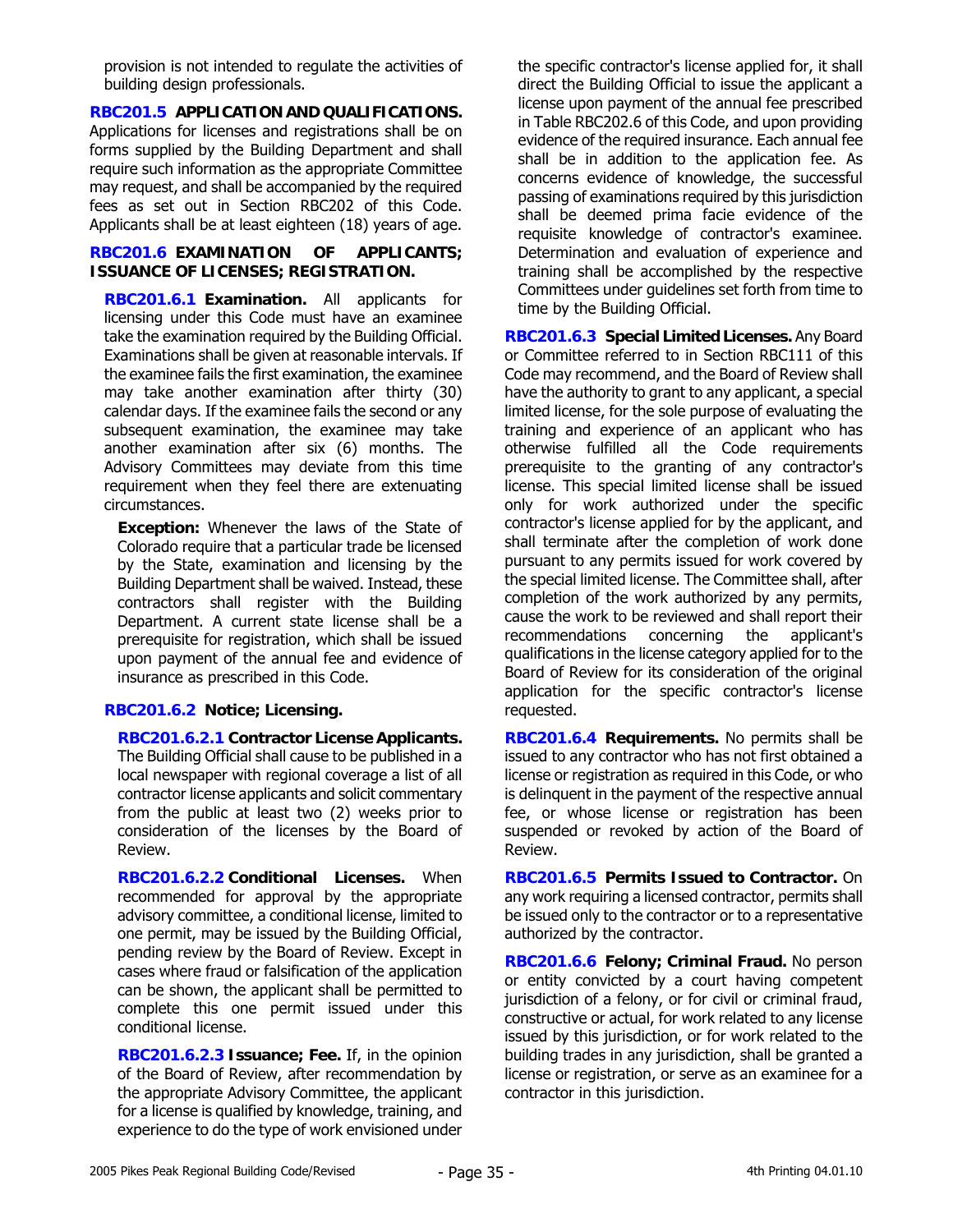#### **RBC201.7 INSURANCE REQUIREMENTS.**

**RBC201.7.1 Insurance Certificate.** Before a license or registration can be issued, the contractor shall file with the Building Official a certificate signed by a licensed agent of an insurance company stating that the worker's compensation and general liability (including premises/operations and products/ completed operations) policies required by this Code have been issued to the contractor. This certification shall include the policy number or numbers, the name of the company, the effective and expiration dates, and the limits of the policies. The minimum required insurance coverage shall be in accordance with Table RBC201.7 of this Code.

**Exception:** If a wrecking contractor, or a building contractor acting as a wrecking contractor, proposes to demolish a building that is, in the opinion of the Building Official, sufficiently removed from other buildings or structures so as not to become a hazard or cause damage to other buildings or structures during the course of demolition, the Building Official, using discretion, may waive the Explosion, Collapse and Underground provisions of this Code.

| <b>LICENSE CATEGORY</b>                                                                                      | <b>GENERAL LIABILITY POLICY (\$)</b> | XCU**                  |           |         |  |  |
|--------------------------------------------------------------------------------------------------------------|--------------------------------------|------------------------|-----------|---------|--|--|
|                                                                                                              | <b>Bodily injury</b>                 | <b>Property damage</b> | $C.S.L.*$ |         |  |  |
| <b>Building Contractor A</b>                                                                                 | 100,000/300,000                      | 100,000                | 500,000   |         |  |  |
| <b>Building Contractor B or C</b>                                                                            | 100,000/300,000                      | 100,000                | 300,000   |         |  |  |
| <b>Building Contractor D</b>                                                                                 |                                      |                        |           |         |  |  |
| 1. Single trade                                                                                              | 50,000/100,000                       | 100,000                | 300,000   |         |  |  |
| 2. Wrecking Contractor A                                                                                     | 300,000/500,000                      | 100,000                | 750,000   | 500,000 |  |  |
| 3. Wrecking Contractor B                                                                                     | 100,000/300,000                      | 100,000                | 500,000   | 200,000 |  |  |
| 4. Moving Contractor                                                                                         | 100,000/300,000                      | 100,000                | 500,000   |         |  |  |
| 5. Sign Contractor A                                                                                         | 50,000/100,000                       | 100,000                | 300,000   |         |  |  |
| 6. Sign Contractor B                                                                                         |                                      |                        | 300,000   |         |  |  |
| 7. - 11. Fire-suppression Contractor                                                                         | 50,000/100,000                       | 100,000                | 300,000   |         |  |  |
| <b>Building Contractor E or F</b>                                                                            | 50,000/100,000                       | 100,000                | 300,000   |         |  |  |
| Electrical, Fire Alarm, Mechanical,<br><b>Plumbing &amp; Water Connected</b><br><b>Appliance Contractors</b> | 50,000/100,000                       | 100,000                | 300,000   |         |  |  |
| Worker's Compensation required in accordance with State Statues                                              |                                      |                        |           |         |  |  |
| $*$ =Combined Single Limit, $**$ = Explosion, Collapse & Underground                                         |                                      |                        |           |         |  |  |

#### **Table RBC201.7 INSURANCE REQUIREMENTS.**

**RBC201.7.2 Cancellation; Reduction of Insurance.** Each policy of insurance shall contain an endorsement to the effect that the insurance carrier shall notify the Building Department at least ten (10) calendar days in advance of the effective date of any reduction or cancellation of the policy. The lapse, cancellation or reduction of insurance shall be cause for automatic suspension of the license until the required coverage is reinstated.

# **RBC201.8 RESPONSIBILITY OF CONTRACTORS.**

**RBC201.8.1 Responsible for All Work.** A contractor shall be responsible for the code compliance of all work included in the scope of the permit issued to the contractor whether or not the work is done by the contractor directly or by any subcontractors.

**RBC201.8.2 Unsafe Conditions.** It shall be the responsibility of each mechanical contractor and heating mechanic IV to report unsafe equipment and conditions to the serving gas supplier. Unsafe conditions are defined as those that constitute a fire or health hazard or are otherwise dangerous to human life.

**RBC201.8.3 Signature.** When required by the serving gas supplier, the signature of the individual actually accomplishing the repairs shall be provided to clear the deficiencies identified on the serving gas suppliers red tag. The signature shall be that of a licensed Heating Mechanic IV employed by a Mechanical Contractor duly licensed under other provisions of this Code to perform the work.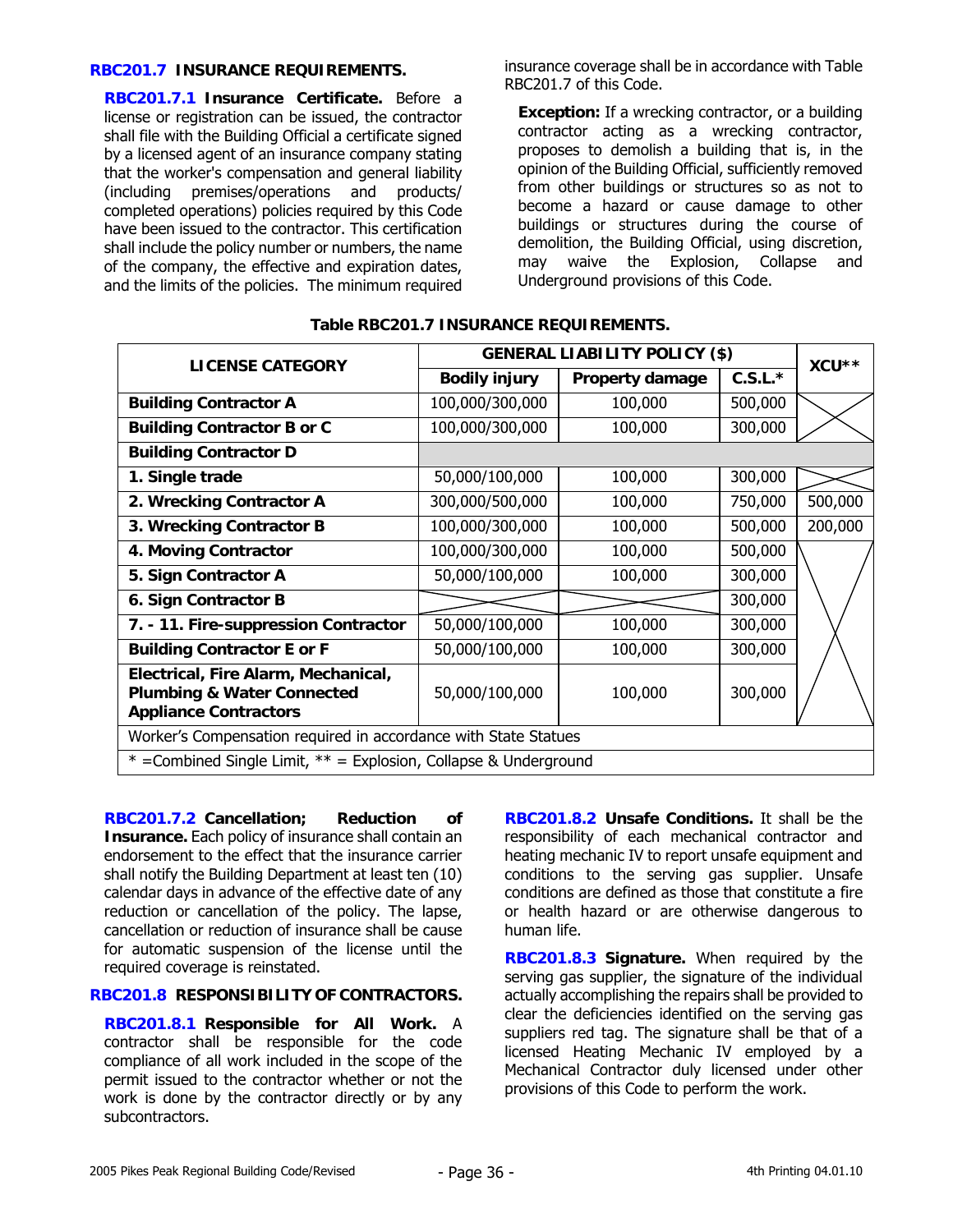**RBC201.9 CONTINUATION OF BUSINESS; REEXAMINATION.** The respective contractor's rights to do business shall be dependent upon the continued retention of the examinee or registrant as an employee or principal. Whenever the examinee's or registrant's employment is terminated, the contractor shall immediately notify the Building Official. Upon termination, there shall be a thirty (30) calendar day grace period in order to acquire a qualified replacement before automatic termination of the license or registration and re-registration or reexamination and approval by the Board of Review are required.

# **RBC201.10 EXPIRATION OF LICENSES AND REGISTRATIONS; RENEWALS.**

**RBC201.10.1 Expiration.** All licenses and registrations shall expire on the last day of the twelfth  $(12<sup>th</sup>)$  month following the date of issuance unless otherwise provided. Regardless of the actual renewal date, the licensing period shall be as established by the original issue date.

**RBC201.10.2 Limitations.** No permits may be obtained, nor work already under permit be continued, after the expiration date until the license or registration has been renewed as provided for herein.

**RBC201.10.3 Standard Renewal.** Licenses and registrations may be renewed by the Building Official without re-examination upon the payment of the fees required herein, providing the license or registration has not been suspended or revoked by action of the Board of Review and providing the renewal is accomplished within forty-five (45) calendar days of the expiration date of the license.

**RBC201.10.4 Renewal with Fees.** Failure to renew a license within this (45) calendar day period after the expiration date of the license will require payment of a penalty at  $(\frac{1}{2})$  of the license fee if renewed within ninety (90) days of the expiration date. After (90) days to (135) days the penalty will be equal to the license fee, after (135) days up to (180) days the penalty will be equal to twice the license fee. All requests for renewals after (180) days from the expiration date shall require payment of all fees accrued, re-application, examination, evaluation by the respective Committee, and approval by the Board of Review.

**RBC201.10.5 Discount.** License or registration fees may be discounted ten percent (10%) of the annual fee if the renewal is made for three (3) years. Neither license nor registration fees shall be prorated for any portion of a year.

**RBC201.10.6 Late Renewal.** A late renewal shall not serve to change the license period.

## **RBC201.11 REVOCATION OR SUSPENSION OF LICENSES AND REGISTRATIONS.**

# **RBC201.11.1 Definitions.**

**Incident Report.** As used in Section RBC201.11.2 of this Code, an "incident report" is a written record of less serious though substantial or repeated code violations by a contractor and/or its examinee or registrant. Incident reports shall be kept in the contractor's and/or examinee's or registrant's permanent file, with a copy to any party cited, for a period of three (3) years, at which time they will be discarded. "Incident reports" may be filed by advisory committees, the Board of Review, or the Building Official.

**Letter of Reprimand.** As used in Section RBC201.11.2 of this Code, a "letter of reprimand" is a written admonishment issued by either the advisory committee or the Board of Review, to be placed and remain in a contractor's and/or examinee's or registrant's permanent file, with a copy provided to any party cited, evidencing a finding of serious code violations or ordinary negligence related to work performed under this Code.

**Ordinary Negligence.** As used in Section RBC201.11.3 of this Code, "ordinary negligence" is defined as a failure to do an act that a reasonably careful contractor or other person would do, or the doing of an act that a reasonably careful contractor or other person would not do, under the same or similar circumstances to protect the contractor's client or the public from injury or property damage. An act required to be done under this Code shall be presumed to be an act done to protect the public from injury or property damage.

**Revocation.** "Revocation" as used in this section shall be defined as the removal of a contractor's license or registration or the right of a contractor's principals or examinee or registrant to serve as a contractor or examinee or registrant for another contractor for an unlimited time. Upon revocation of a license or registration, the contractor shall immediately stop all work underway that is covered by this Code. This work shall not resume until an appropriately licensed or registered contractor obtains a permit for the work.

**Suspension.** "Suspension" as used in this section shall be defined as the temporary removal of a contractor's license or registration or the right of a contractor's principals or examinee or registrant to serve as a contractor or examinee or registrant for another contractor for a period of time to be specified by the Board of Review, but not to exceed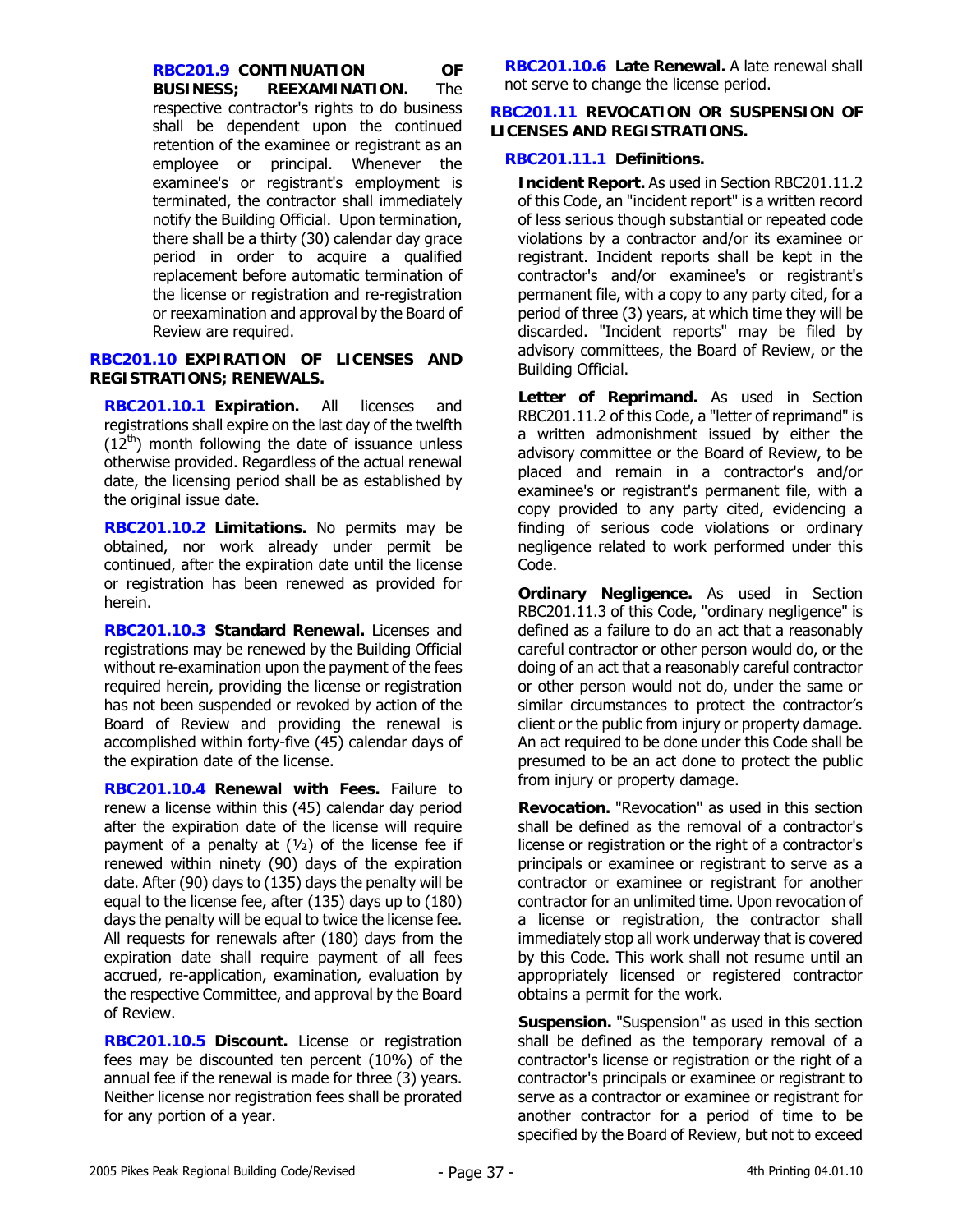six (6) months. Upon suspension of a license or registration, the contractor shall immediately stop all work underway that is covered by this Code. This work shall not resume until an appropriately licensed or registered contractor obtains a permit for the work or until the suspension is lifted, in which case the contractor may resume the work after obtaining a valid permit for the work.

**Willful and Wanton Negligence.** As used in Section RBC201.11.3 of this Code, "willful and wanton negligence" is the doing of an act, or the failure to do an act that creates a substantial degree of risk of harm to another or another's property, and the contractor or other person doing the act, or failing to act, is aware of the risk and thereafter purposefully does the act, or fails to act, without any reasonable justification, without regard to the consequences or of the rights and safety of the other or the other's property.

**Willfully.** As used in Section RBC201.11.3 of this Code, "willfully" is defined as designed; intentional; not accidental or involuntary; proceeding from a conscious motion of the will. A willful act may be described as one done intentionally, knowingly, and purposefully, without justifiable excuse, as distinguished from an act done carelessly, thoughtlessly, heedlessly, or inadvertently.

## **RBC201.11.2 Complaint Procedures.**

**RBC201.11.2.1 Notice to Appear.** The Building Official shall, upon receipt of a written complaint, sworn to before a notary public, alleging violations of this Code, require any contractor licensed or registered pursuant to this Code, and/or its examinee or registrant, to appear before any of the duly appointed advisory committees for hearing the complaint. The Building Official may also, with discretion, require any contractor licensed or registered pursuant to this Code, and/or its examinee or registrant, to appear before the duly appointed advisory committee for hearing of a complaint of the Building Official.

**RBC201.11.2.2 Form of Notice.** The contractor and/or its examinee or registrant shall be given a copy of the complaint and written notice of the time and the place of any contemplated hearing before an advisory committee at least twenty (20) calendar days prior to the hearing. The written notice and complaint shall be served personally or posted by certified mail, return receipt requested, to the contractor's and/or its examinee's or registrant's last known mailing address.

**RBC201.11.2.3 Right to Due Process.** At any hearing before an Advisory Committee, the contractor and/or the contractor's examinee or registrant shall be entitled to have the benefit of legal counsel of their choice and at their expense, and shall have the right to present their case by oral and documentary evidence, to submit rebuttal evidence, and to conduct any cross-examination as may be required for a full and true disclosure of the facts.

**RBC201.11.2.4 Advisory Committee Powers.** An Advisory Committee, after review of the evidence presented, shall have the power by majority vote to have an incident report or letter of reprimand entered into the contractor's and/or the contractor's examinee's or registrant's permanent files if any of these have been found to have violated provisions of this Code. If the committee finds evidence of any act or omission set out in Section RBC201.11.3 of this Code, it may recommend that the evidence be heard by the Board of Review. Any such hearing shall be held pursuant to the provisions of Sections RBC201.11.2.2 and RBC201.11.2.3 of this Code above.

**RBC201.11.2.5 Board of Review Powers.** If, in the opinion of three (3) of the five (5) members of the Board of Review, the evidence presented at any hearing before it supports a finding that the contractor and/or its examinee or registrant committed one or more of the acts or omissions set out in Section RBC201.11.3 of this Code, the Board of Review shall have the power to:

- **1.** Suspend or revoke the contractor's license.
- **2.** Suspend or revoke the right of the contractor's principal and/or examinee or registrant to be licensed as a contractor or serve as examinee or registrant for another contractor in the future.
- **3.** Issue a letter of reprimand to the contractor and/or its examinee or registrant.
- **4.** Issue an incident report to the contractor and/or its examinee or registrant.

**RBC201.11.3 Punishable Acts and Omissions.**  The following actions shall be considered punishable:

- **1.** Willfully violating any provisions of this Code including any codes which are adopted by reference.
- **2.** Failure to comply with any lawful order of the Building Official or of any other authorized representative employed by the Building Department pertaining to the administration of this Code and the codes which have been adopted by reference.
- **3.** Using a contractor's license to obtain permits required under this Code for work that will not be performed by or supervised by the contractor.
- **4.** Misrepresentation by an applicant of a material fact when applying for a contractor's license.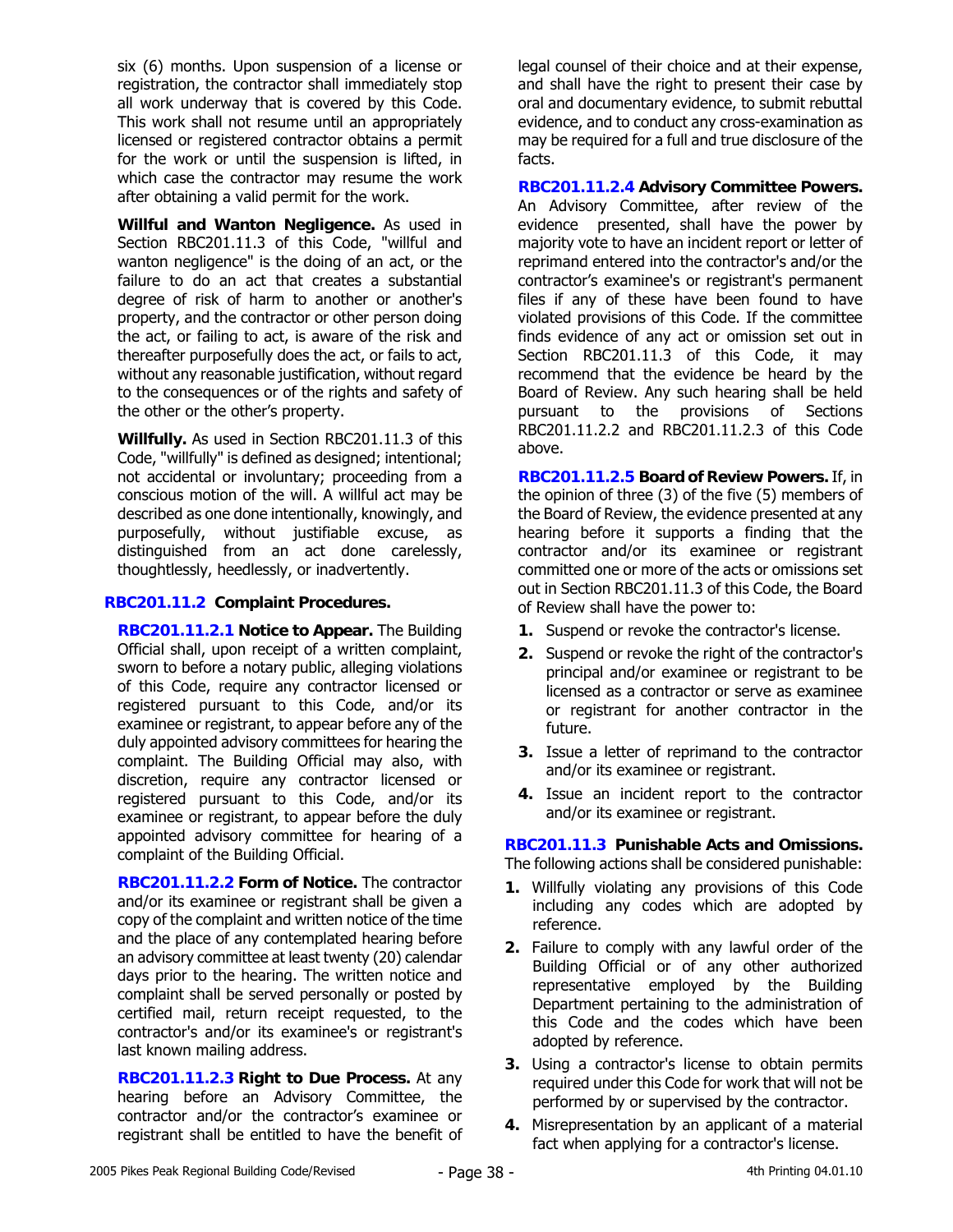- **5.** Failure to obtain a proper permit for any work for which a permit is required by virtue of this Code.
- **6.** Commitment of any act of willful and wanton negligence in the conduct of the contractor's or other person's specific trade or business on work done by the contractor or other person that is regulated by the provisions of this Code.
- **7.** Ordinary negligence of the contractor or other person, evidenced by letters of reprimand and/or incident reports received by the contractor within a three (3) year time period that are, in the judgment of the Board of Review, sufficient in number and severity to warrant revocation or suspension of the contractor's license.

**RBC201.11.4 Automatic Revocation or Suspension.** A license or registration, or the right of an examinee or principal of the contractor to serve as a contractor or as an examinee of a contractor, shall automatically be suspended or revoked by the Building Official as follows:

- **1.** Registrations within this jurisdiction shall be automatically revoked or suspended upon revocation, suspension or refusal to renew any required Colorado state license.
- **2.** Any license or registration within this jurisdiction shall be automatically suspended upon lapse, cancellation, or reduction of insurance coverage below that required by Section RBC201.7 of this Code. This suspension shall remain in effect until proof of the reinstatement of the required coverage is presented to the Building Department. Failure to present this proof within twelve (12) months from the date of the lapse, cancellation, or reduction shall result in automatic revocation of the license or registration.
- **3.** Conviction by a court having competent jurisdiction of the contractor and/or its examinee or registrant for a felony, or for civil or criminal fraud, constructive or actual, for work related to any license under this Code, shall result in automatic revocation of the license or registration and revocation of the right of the examinee, registrant, or principals of the contractor to serve as contractor or examinee or registrant for another contractor after notification by the Board of Review. The notification shall be served personally or posted by certified mail, return receipt requested, to the last known mailing address.

# **RBC201.11.5 Voluntary Suspension.**

- **1.** The Board of Review may suspend licenses or registrations upon the voluntary written request for this action by the contractor. These suspensions shall not exceed a period of twelve (12) months unless a notarized annual certification from the contractor's employer is furnished to the Building Department indicating that the contractor is engaged in an active capacity in the field of building construction.
- **2.** While under voluntary suspension, the contractor need not carry insurance, but shall be responsible for all license or registration fees normally due.
- **3.** The voluntary suspension shall be automatically lifted at any point during the twelve (12) month period under the following conditions:
	- **3.1.** Written request is made to the Board of Review by the contractor.
	- **3.2.** Proof of insurance is provided in accordance with Section RBC201.7 of this Code.
- **4.** In the event the contractor does not rescind the voluntary suspension within the twelve (12) month period as provided in item 3 above, or furnish proof of active engagement in the construction field, as provided in item 1 above, in order to obtain a new license or registration, the contractor must then meet all requirements of Sections RBC201.5 and RBC201.6 of this Code.

**RBC201.11.6 Appeal.** Appeals shall be in accordance with Section RBC101.7 of this Code.

**RBC201.11.7 Reinstatement of License or Registration.** The Board of Review may reinstate a license or registration or the right to serve as a contractor or as the examinee of a contractor to any contractor or examinee, registrant, or principal whose license or right to serve has been revoked, provided a minimum of three (3) members of the Board of Review vote in favor of the reinstatement for any reason or reasons as the Board deems sufficient.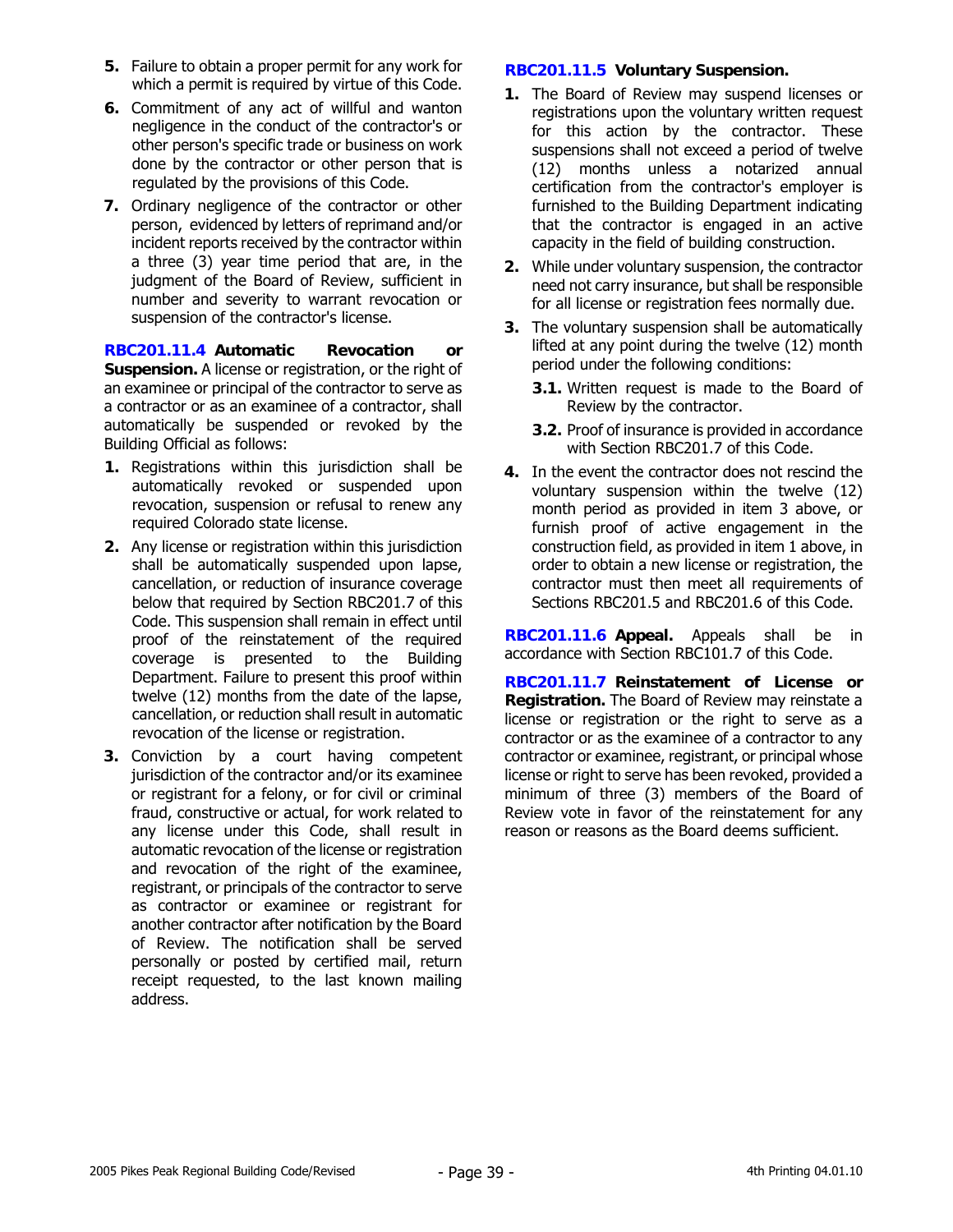**RBC202.1 APPLICATION FEES.** All applications for new licenses or new registrations shall be accompanied by a twenty dollar (\$20.00) application fee. Application fees are charged to defray the expense of processing applications for new licenses and new registrations and shall neither be refundable nor shall they be applied to nor deducted from required license and registration fees.

**RBC202.2 LICENSE, REGISTRATION OR CERTIFICATION FEES.** The license, registration or certification fee for every license, registration or certification issued under this Code shall be payable at time of issuance of the license, registration or certification. The fee shall be payable to the Building Department. There shall be no refund or prorating of license or registration fees for any reason.

**RBC202.3 PARTIAL PAYMENT; LOST LICENSES.**  No partial payment of any application fee or of any license, registration or certification fee shall be accepted. Whenever a license, registration, certification or identification card is lost, the Building Official is hereby authorized to replace it upon payment of a two dollar (\$2.00) fee to defray costs of replacement.

**RBC202.4 RECEIPTS FOR PAYMENT OF FEES.** The Building Official shall issue a receipt to the applicant for fees paid. This receipt shall not be construed as constituting approval of the Board of Review for the issuance of a license or registration, nor shall it entitle or authorize the applicant to conduct any business or trade contrary to the provisions of this Code.

**RBC202.5 UNPAID FEE CONSTITUTES DEBT.** The amount of any unpaid fee required by this Code shall constitute a debt due the Building Department. The attorney for the Building Department shall, at the direction of the Building Official, institute civil suit in the name of the Building Department to recover any unpaid fee. This remedy shall be cumulative and in addition to all other remedies and shall neither bar nor abate a prosecution in Municipal Court for any violation of this Code, nor bar or abate any action to suspend or revoke a license for nonpayment of the appropriate fee.

**RBC202.6 LICENSE AND REGISTRATION FEES.** License and registration fees shall be in accordance with Table RBC202.6 of this Code.

**Table RBC202.6. LICENSE AND REGISTRATION FEES.** 

| Building Contractor A-1 & A-2<br>(General Commercial) | \$200.00                                                       |                                                                            |          |  |  |
|-------------------------------------------------------|----------------------------------------------------------------|----------------------------------------------------------------------------|----------|--|--|
|                                                       | Building Contractor B-1 & B-2<br>(Limited Commercial)          | \$175.00                                                                   |          |  |  |
|                                                       | Building Contractor C (Home Builder)                           | \$150.00                                                                   |          |  |  |
|                                                       |                                                                | Building Contractor D (Specialty)                                          |          |  |  |
|                                                       | $\mathbf{1}$                                                   | Single Trade                                                               | \$100.00 |  |  |
|                                                       | $\overline{2}$                                                 | <b>Wrecking Contractor A</b>                                               | \$125.00 |  |  |
|                                                       | 3                                                              | <b>Wrecking Contractor B</b>                                               | \$100.00 |  |  |
|                                                       | 4                                                              | <b>Moving Contractor</b>                                                   | \$100.00 |  |  |
|                                                       | 5                                                              | Sign Contractor A                                                          | \$125.00 |  |  |
|                                                       | 6                                                              | Sign Contractor B                                                          | \$75.00  |  |  |
|                                                       | 7                                                              | Fire Suppression Contractor A                                              | \$125.00 |  |  |
|                                                       | 8                                                              | Fire Suppression Contractor B                                              | \$100.00 |  |  |
|                                                       | 9                                                              | \$75.00                                                                    |          |  |  |
|                                                       | 10                                                             | \$50.00                                                                    |          |  |  |
|                                                       | 11                                                             | On-Site Installer, Fire Hydrant<br><b>Technician and Installer Limited</b> | \$10.00  |  |  |
|                                                       | <b>Building Contractor E</b><br>(Maintenance and Remodeling)   | \$75.00                                                                    |          |  |  |
|                                                       | Building Contractor F-1 (Solar Unlimited)                      | \$100.00                                                                   |          |  |  |
|                                                       | Building Contractor F-2 (Solar Limited)                        | \$75.00                                                                    |          |  |  |
|                                                       | <b>Electrical Contractor</b>                                   | N.A.                                                                       |          |  |  |
|                                                       | Fire Alarm Contractor A                                        | \$75.00                                                                    |          |  |  |
|                                                       | Fire Alarm Contractor B                                        | \$50.00                                                                    |          |  |  |
|                                                       | Fire Alarm Installer                                           | \$10.00                                                                    |          |  |  |
|                                                       | Mechanical Contractor A, B, C, D or E                          | \$100.00                                                                   |          |  |  |
|                                                       | Heating Mechanic I or IV                                       | \$10.00                                                                    |          |  |  |
|                                                       | Plumbing Contractor or<br>Water Connected Appliance Contractor | \$100.00                                                                   |          |  |  |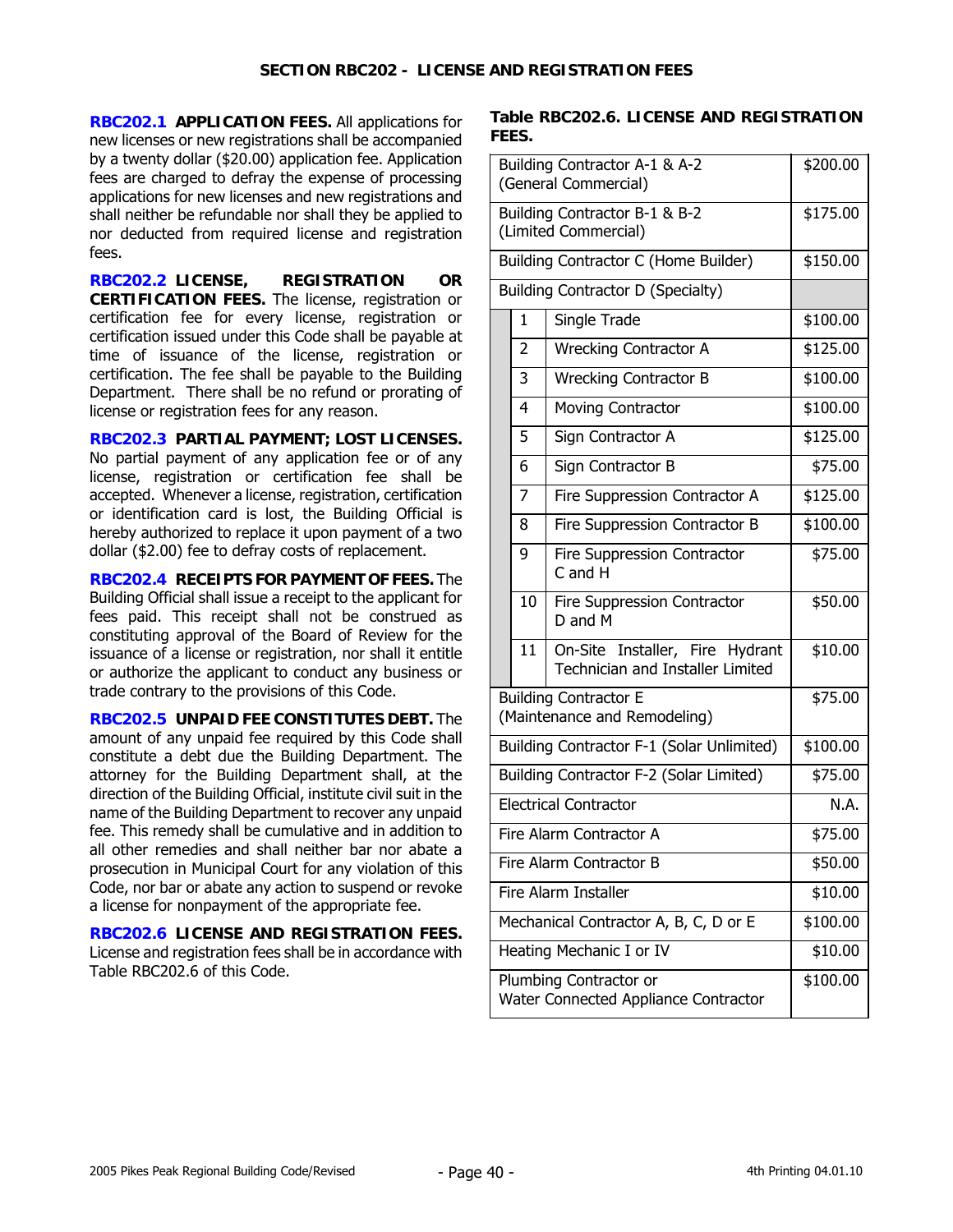**RBC203.1 APPLICATION AND EXAMINATION.** In accordance with Sections RBC201.5 and RBC201.6 of this Code, the Building Committee shall review applications and examinations, and make appropriate recommendations to the Board of Review for the following classes of contractor licenses.

#### **RBC203.2 BUILDING CONTRACTOR A (GENERAL COMMERCIAL).**

**RBC203.2.1 BUILDING CONTRACTOR A-1.** This license shall entitle the holder to contract for the construction, alteration and repair of any type or size of structure permitted by this Code.

**RBC203.2.2 BUILDING CONTRACTOR A-2.** This license shall entitle the holder to contract for the construction, alteration and repair of any type occupancy classification allowed by this Code, with the exception of Group A, E, and I occupancies exceeding thirty-thousand (30,000) square feet in total building floor area or any building that requires Type I construction.

#### **RBC203.3 BUILDING CONTRACTOR B (LIMITED COMMERCIAL).**

**RBC203.3.1 BUILDING CONTRACTOR B-1.** This license shall entitle the holder to contract for the construction, alteration and repair of any type of occupancy classification allowed by this Code, with the exception of Group A, E, I or H occupancies or any building that requires Type I construction.

**RBC203.3.2 BUILDING CONTRACTOR B-2.** This license shall entitle the holder to contract for nonstructural remodeling in all occupancies, with the exception of Group A, E, I or H occupancies or any building that requires Type I construction. Further, this license shall entitle the holder to contract for any work authorized under a Building Contractor C license, the construction, alteration and repair of any Group B, F, M or S occupancies not more than one (1) story in height and not more than seven-thousand five-hundred (7,500) square feet in total building floor area, and the construction, alteration or repair of any Group R occupancies not more than sixteen (16) units and not more than two (2) stories in height.

**RBC203.4 BUILDING CONTRACTOR C (HOME BUILDER).** This license shall entitle the holder to contract for the construction, alteration and repair of one- and two-family dwellings not more than three (3) stories in height and their accessory structures. Further, this license shall entitle the holder to construct, alter and repair Group R-2 occupancies of not more than eight (8) units and not more than two (2) stories in height. When in the opinion of the Building Official the work to be performed is minor and does not affect the structure or safety of the building, the holder of this license may also contract for nonstructural repair and remodeling of all buildings with the exception of Group A, E, I, and H occupancies, or buildings that require Type I construction.

**RBC203.5 BUILDING CONTRACTOR D (SPECIALTY).** This license shall be issued by the Board of Review to those engaged in contracting as other than a Building Contractor A, B, or C as licensed in this Code for labor or for labor and material involving only a single trade, to include but not be limited to: foundation repair, masonry, retaining walls, roofing, siding, stucco, glazing and swimming pools; and also those specifically designated below.

**RBC203.5.1 SINGLE TRADE CONTRACTOR D-1.** This license limits the licensee to contract for work only in the single trade designated on the license.

**RBC203.5.2 WRECKING CONTRACTOR D-2A.** The examinee must have a minimum of four (4) years experience in wrecking. This contractor may wreck any building.

**RBC203.5.3 WRECKING CONTRACTOR D-3B.** The examinee must have a minimum of two (2) years experience in wrecking. This contractor may wreck any building up to and including two (2) stories.

## **Exceptions:**

- **1.** The owner of a one- or two- family dwelling or accessory structure thereto may wreck the dwelling or structure without a license, provided the owner show proof of and maintain for the duration of the work the same property damage, public liability, and explosion, collapse, and underground insurance as required for a Wrecking Contractor D-3B.
- **2.** A licensed Building Contractor A, B, or C may wreck minor buildings or remove portions of a building at the discretion of the Building Official when the wrecking is a portion of a program of alteration or remodeling. When performing wrecking, the licensed building contractor shall show proof of inclusion in the contractor's liability insurance policy of the same explosion, collapse, and underground provisions as those required of a Wrecking Contractor D-3B.

**RBC203.5.4 MOVING CONTRACTOR D-4.** This license shall entitle the holder to contract for the moving of buildings and structures along the roads and streets within the Jurisdiction.

**RBC203.5.5 SIGN CONTRACTOR D-5A.** This license shall entitle the holder to contract for the erection, enlargement, moving and maintenance, or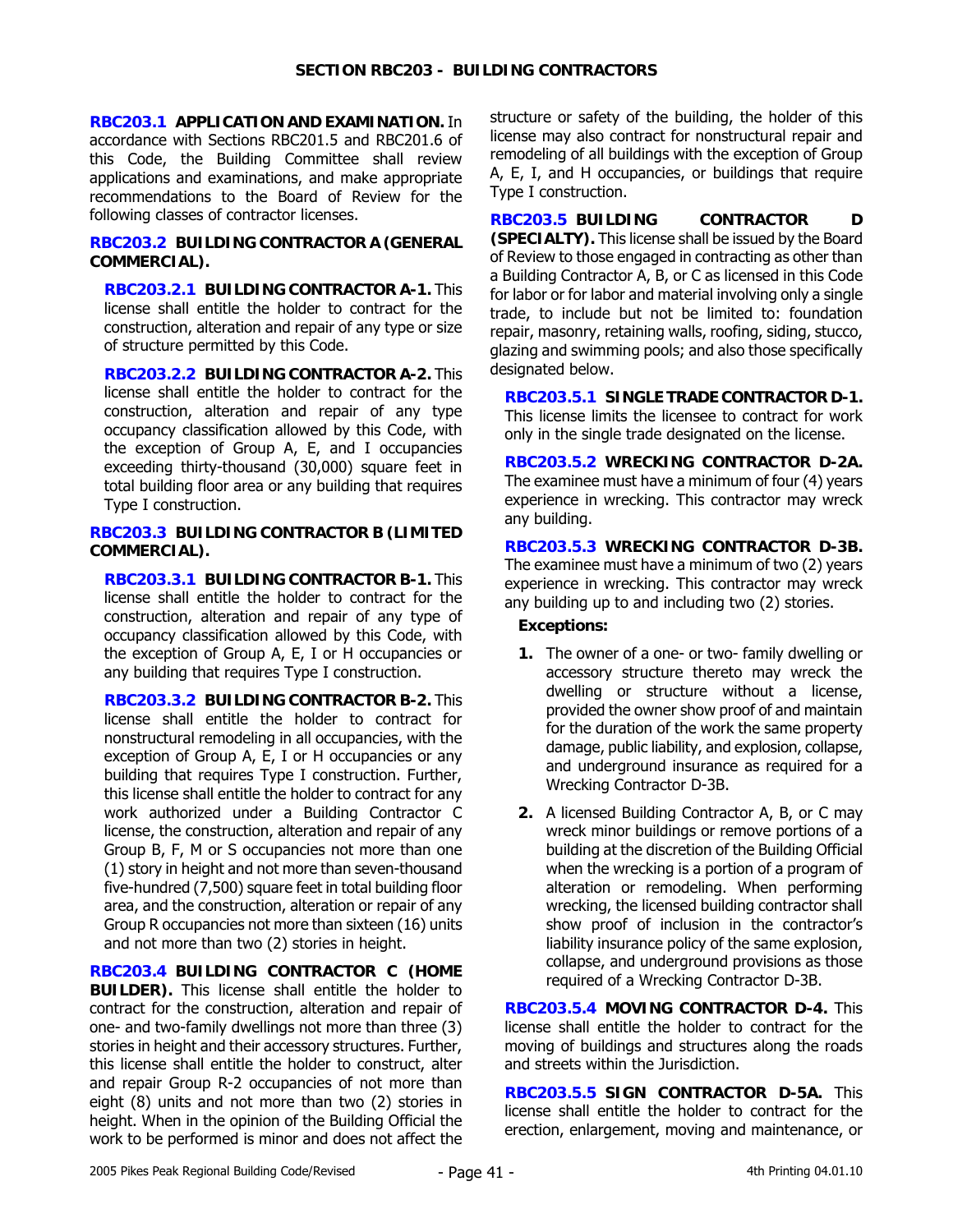removal of all signs governed under this Code. A Building Contractor A or B may also perform the functions of a Sign Contractor D-5A.

**RBC203.5.6 SIGN CONTRACTOR D-6B.** This license shall entitle the holder to perform all work of a Sign Contractor A except for free-standing signs over twenty (20) feet high and electric signs.

A Sign Contractor D-6B may repaint or maintain any sign. A Building Contractor C may also perform the functions of a Sign Contractor D-6B.

**RBC203.5.7 FIRE SUPPRESSION CONTRACTOR 7 – 11.** See Section RBC207 of this Code.

**RBC203.6 BUILDING CONTRACTOR E (MAINTENANCE AND REMODELING).** This license shall entitle the holder to contract for the construction, alteration and repair of structures accessory to one and two-family dwellings not intended as enclosed habitable space such as decks, fences, sheds, patio covers, and detached garages and workshops and for interior nonstructural repair or remodeling of one- or two-family dwellings.

## **RBC203.7 BUILDING CONTRACTOR F (SOLAR ENERGY).**

**RBC203.7.1 Building Contractor F-1, Unlimited.** This license shall entitle the holder to contract for the installation of all kinds of active solar heating and cooling systems, and to make the necessary connections to related equipment. The work done under this license shall be limited to the solar collector installation and its connection to the existing gas, plumbing, and heating systems.

**RBC203.7.2 Building Contractor F-2, Limited.** This license shall entitle the holder to contract for the installation of all kinds of active solar heating and cooling systems but shall require that all connections and equipment related to the system be connected or installed by contractors properly licensed to do so.

A licensed Building Contractor A, B, or C may act as a Building Contractor F-2, Limited.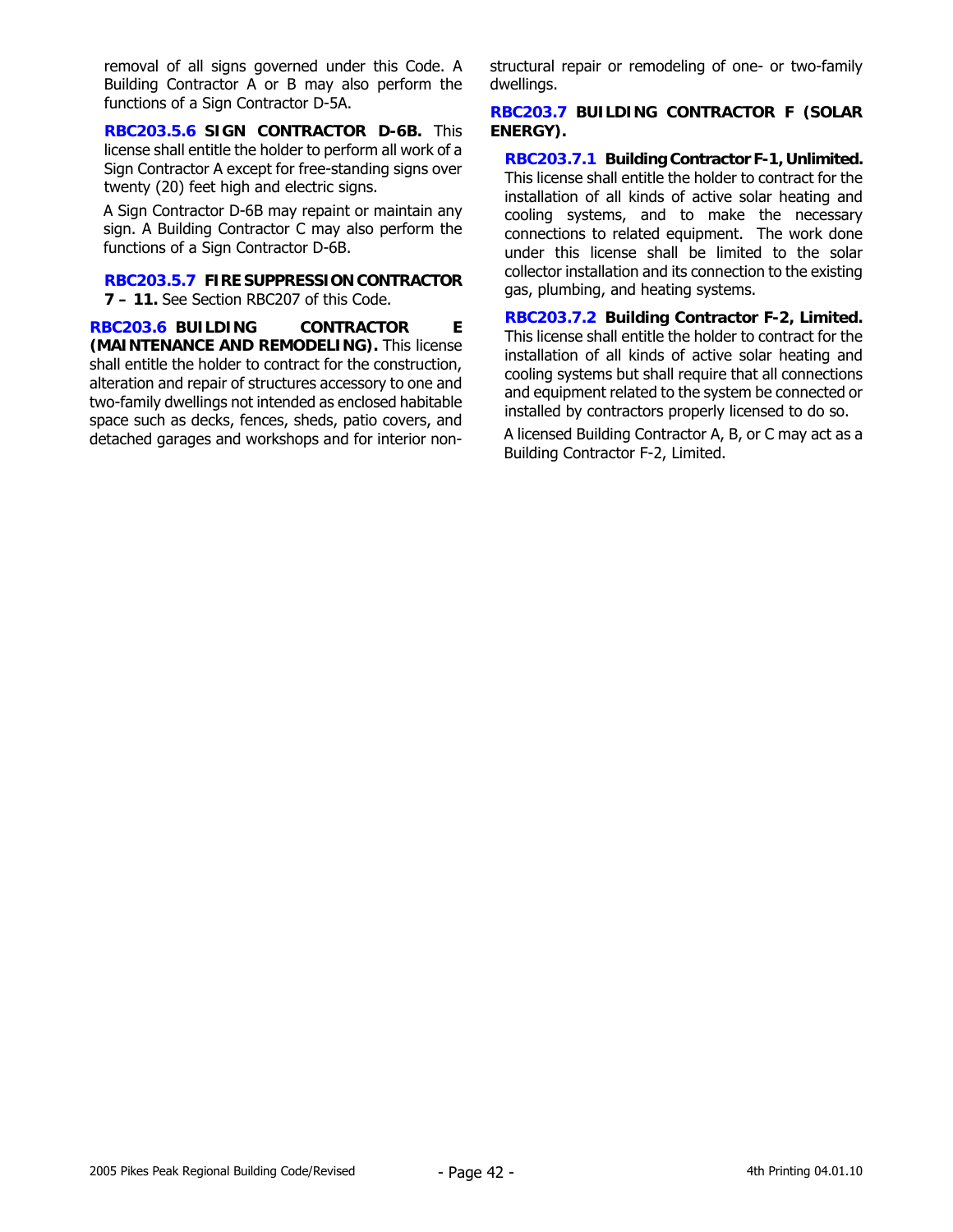**RBC204.1 APPLICATION AND EXAMINATION.** In accordance with Sections RBC201.5 and RBC201.6 of this Code, the Mechanical Committee shall review applications and examinations, and make appropriate recommendations to the Regional Board of Review for the classes of contractor's licenses that follow.

**Exceptions:** An examination is not required for the licensee of a Mechanical Contractor D who must be licensed by the state of Colorado.

**RBC204.2 TYPES OF MECHANICAL LICENSES.** A contractor shall be classified as one of the following types:

**RBC204.2.1 Mechanical Contractor A (Commercial).** This license shall authorize the holder to obtain permits for and perform the installation, replacement or service and repair of gas piping, heating, ventilating and air conditioning systems in any type or size of structure permitted by this Code. Employees of the contractor shall also be appropriately licensed to install, replace, service and repair these systems and equipment.

**RBC204.2.2 Mechanical Contractor B (Residential).** This license shall authorize the holder to obtain permits for and perform the installation, replacement or service and repair of gas piping, heating, ventilating and air conditioning systems in one- and two-family dwellings and accessory structures of not more than three (3) stories in height. Employees of the contractor shall also be appropriately licensed to install, replace, service and repair these systems and equipment.

**RBC204.2.3 Mechanical Contractor C (Specialty).** This license shall be issued by the Board of Review to those engaged in contracting as other than a Mechanical Contractor A or B as licensed in this Code for labor or for labor and material involving only one trade. These contractors shall be further classified into one of the following specialty categories:

- **1. Gas Piping Contractor.** This license shall authorize the contractor to obtain permits for and perform the installation, replacement or service and repair of gas piping systems and the installation, replacement or service and repair of gas appliances not connected to duct systems. Employees of the contractor shall also be appropriately licensed to install, replace, service and repair these systems and equipment.
- **2. Commercial Refrigeration Contractor.** This license shall authorize the contractor to obtain permits for and perform the installation, replacement or service and repair of commercial

refrigeration systems. Employees of the contractor shall also be appropriately licensed to install, replace, service and repair these systems and equipment.

- **3. Residential Maintenance/ Repair and Replacement Contractor.** This license shall authorize the contractor to obtain permits for and perform the replacement or service and repair of heating, ventilating and air conditioning systems on existing systems in one- and two-family dwellings and accessory structures of not more than three (3) stories in height. Employees of the contractor shall also be appropriately licensed to install, replace, service and repair these systems and equipment.
- **4. Residential Remodeling Contractor.** This license shall authorize the contractor to obtain permits for and perform the installation, replacement or service and repair of duct work serving heating, ventilating and air conditioning systems in existing one- and two-family dwellings and accessory structures of not more than three (3) stories in height.

**RBC204.2.4 Mechanical Contractor D (Manufactured Buildings).** This license shall authorize the contractor to obtain permits for the installation of Manufactured Buildings regulated in accordance with Section RBC309 of this Code as well as perform the installation, replacement or service and repair of gas piping, heating, ventilating, and air conditioning systems in these structures. Employees of the contractor shall also be appropriately licensed to install, replace, service and repair these systems and equipment.

**RBC204.2.5 Mechanical Contractor E (Elevators/ Escalators).** This license shall entitle the holder to contract for the construction, alteration or repair of any device governed by Section RBC310 of this Code.

**RBC204.3 HEATING MECHANIC.** A heating mechanic is a skilled worker qualified to perform work on mechanical systems and equipment in accordance with the Mechanical and Fuel Gas Codes.

**RBC204.4 EXAMINATION.** In accordance with Sections RBC201.5 and RBC201.6 of this Code, the Mechanical Committee shall review applications and examinations, and make appropriate recommendations to the Board of Review for the grades of licenses that follow. There shall be no application fees for these licenses; however, Heating Mechanic I and IV applicants shall pay a ten dollar (\$10.00) examination fee. License fees shall be as set forth in Section RBC202.6 of this Code.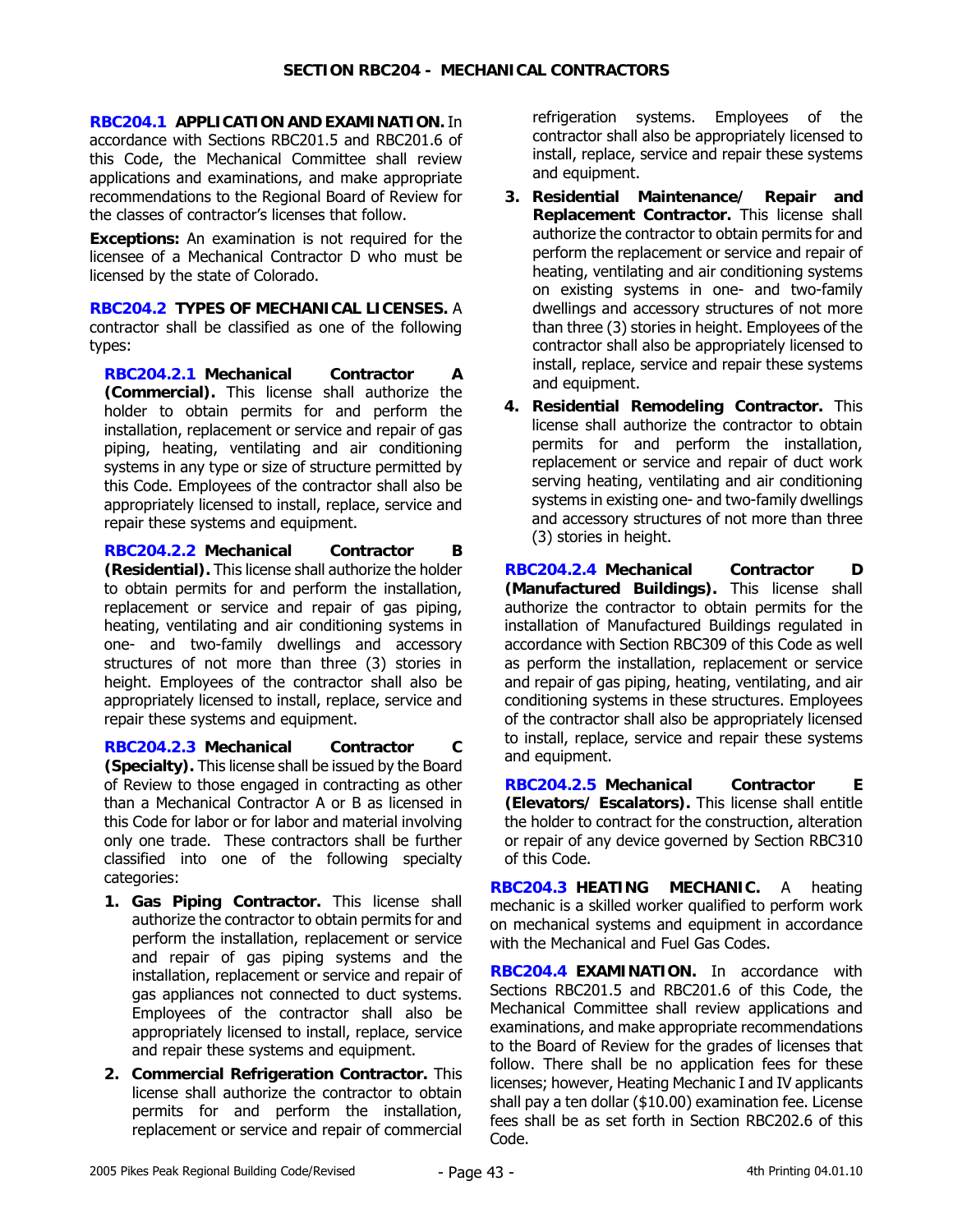**Exception:** A person in possession of a current State of Colorado Journeyman Plumbing License is not required to take the examination for a Heating Mechanic I (Fitter) License.

**RBC204.5 GRADES OF MECHANICS.** The various grades of heating mechanics and their functions and qualifications shall be as set forth in this section.

- **1. Heating Mechanic I (Fitter).** This license allows the holder to engage in the installation and repair gas piping systems. An applicant for Heating Mechanic I license shall have one year experience in gas pipe fitting/installing and servicing. The applicant shall demonstrate proficiency in the use and calibration of a combustible gas indicator. All work must be performed under the direction of a Mechanical Contractor A, B, C (Gas Piping) or D.
- **2. Heating Mechanic II (Reserved).** Not used.
- **3. Heating Mechanic III (Reserved).** Not used.
- **4. Heating Mechanic IV (HVAC Service Technician).** This license allows the holder to engage in the repair and servicing of heating, ventilation and air conditioning equipment and systems when employed by, and under the direction of a Mechanical Contractor A, B, C (except for Residential Remodeling), or D. The equipment and systems upon which the holder may work shall be restricted to only those specifically identified within the employer's Mechanical Contractors license(s). The holder may also repair leaks in gas piping systems that do not entail alteration or the complete replacement of the piping. The applicant for a Heating Mechanic IV license shall demonstrate proficiency in the use and calibration of a combustible gas indicator and a carbon monoxide detection instrument. At the time of license renewal, the mechanic must provide proof of having

satisfactorily completed, within the last year, at least six (6) hours of technical training by an agency approved by the Building Official. Failure to provide this information shall constitute grounds for denying license renewal.

## **RBC204.6 GENERAL PROVISIONS FOR LICENSED MECHANICS.**

**RBC204.6.1 Requirement to Carry a License.** Any mechanic licensed pursuant to this Section shall be required to carry on his or her person the licensee's current license at all times while he or she is working in the mechanical trade.

**RBC204.6.2 Helpers.** Any mechanic duly licensed under this Section may have a helper or helpers to assist the mechanic with the mechanic's work, pursuant to the applicable State statutes concerning the mechanic's specific trade, even though the helper or helpers are unlicensed.

**RBC204.6.2.1 Supervision.** Any unlicensed helper must work under the immediate and direct supervision of the mechanic licensed under this section, and the licensed mechanic must be physically on the job site at all times that the unlicensed helper is working.

**RBC204.6.2.2 Job Site.** "Job Site" shall mean the project covered by the building permit, except that in residential construction, it may include any residential construction immediately adjacent thereto.

**RBC204.6.2.3 Number.** In the event that there is no state statute applicable to the specific trade, then the number of helpers must bear a reasonable relationship to the licensed mechanic.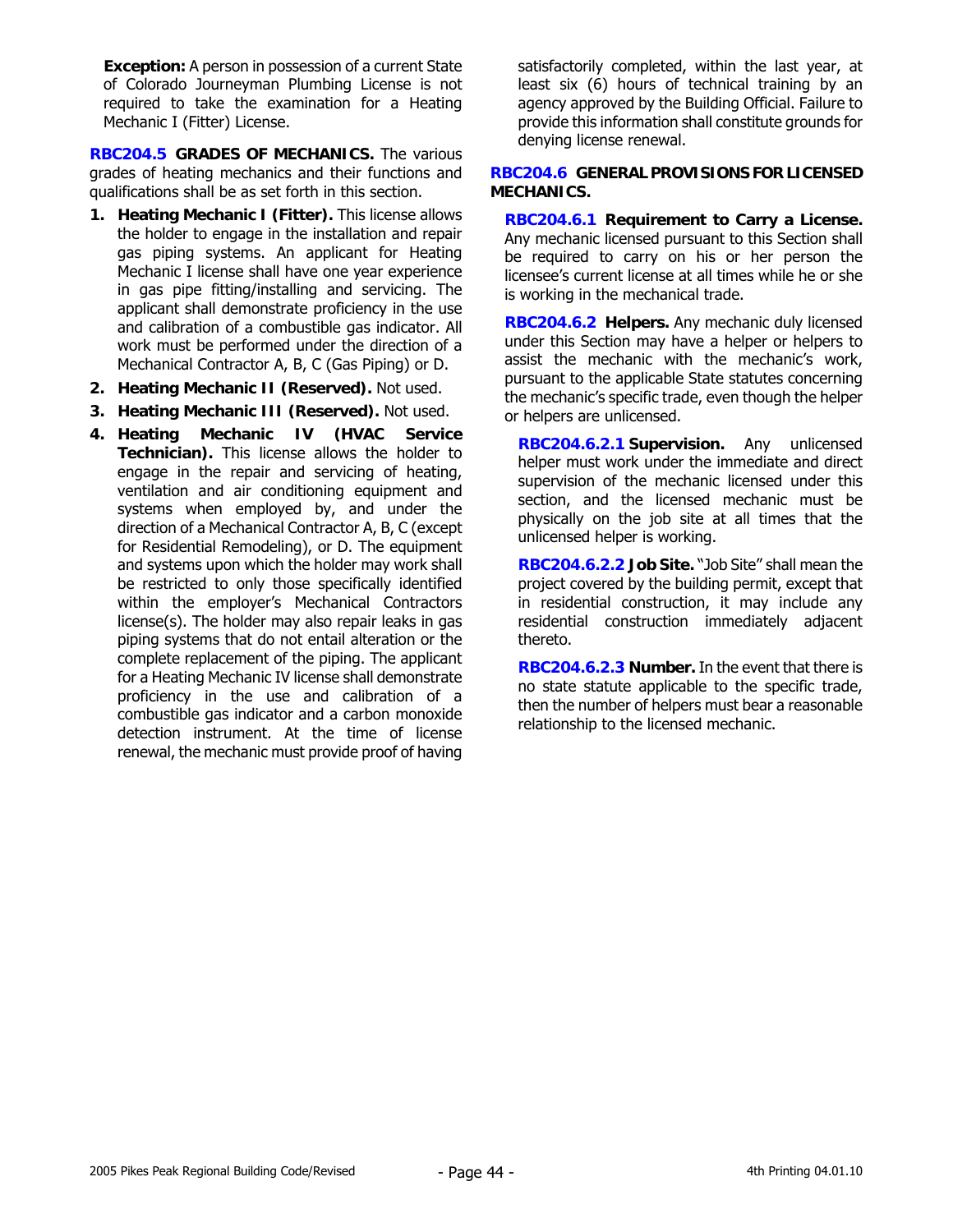**RBC205.1 Plumbing Contractor A , COLORADO LICENSE REQUIRED** No license other than a duly issued Colorado State master plumber's license shall be required. To perform plumbing work within this jurisdiction, a Colorado State licensed master plumber shall register the contractor with the Building Department. The contractor is permitted to perform any work as is set out in Section RBC306 of this Code, to include Water Heater installations, repairs and replacements. An annual fee for registration as set out in Section RBC202 of this Code shall be charged to cover the administration of the registration and its functions.

#### **RBC205.2 WATER CONNECTED APPLIANCE CONTRACTOR.**

**RBC205.2.1 Application and Examination.** In accordance with Sections RBC201.5 and RBC201.6 of this Code, the Mechanical Committee shall review applications and examinations, and make appropriate recommendations to the Board of Review for water connected appliance contractors.

**RBC205.2.2 Scope of License.** This license shall authorize the contractor to obtain permits and install only ice makers, lawn sprinkler systems, water softeners, and humidifiers.

**RBC205.2.3 Restrictions.** This license shall enable the contractor to do work only in the installation of equipment directly to the source of water supply. The contractor shall not perform work that requires licensing or registration elsewhere in this Code, to include waste, drain, or vent piping, without holding the applicable license or registration to do that work.

**RBC205.2.4 State Master Plumber's License.** A plumbing contractor holding a State master plumber's license and registered in this jurisdiction may obtain permits to install any of the above listed items without a separate license.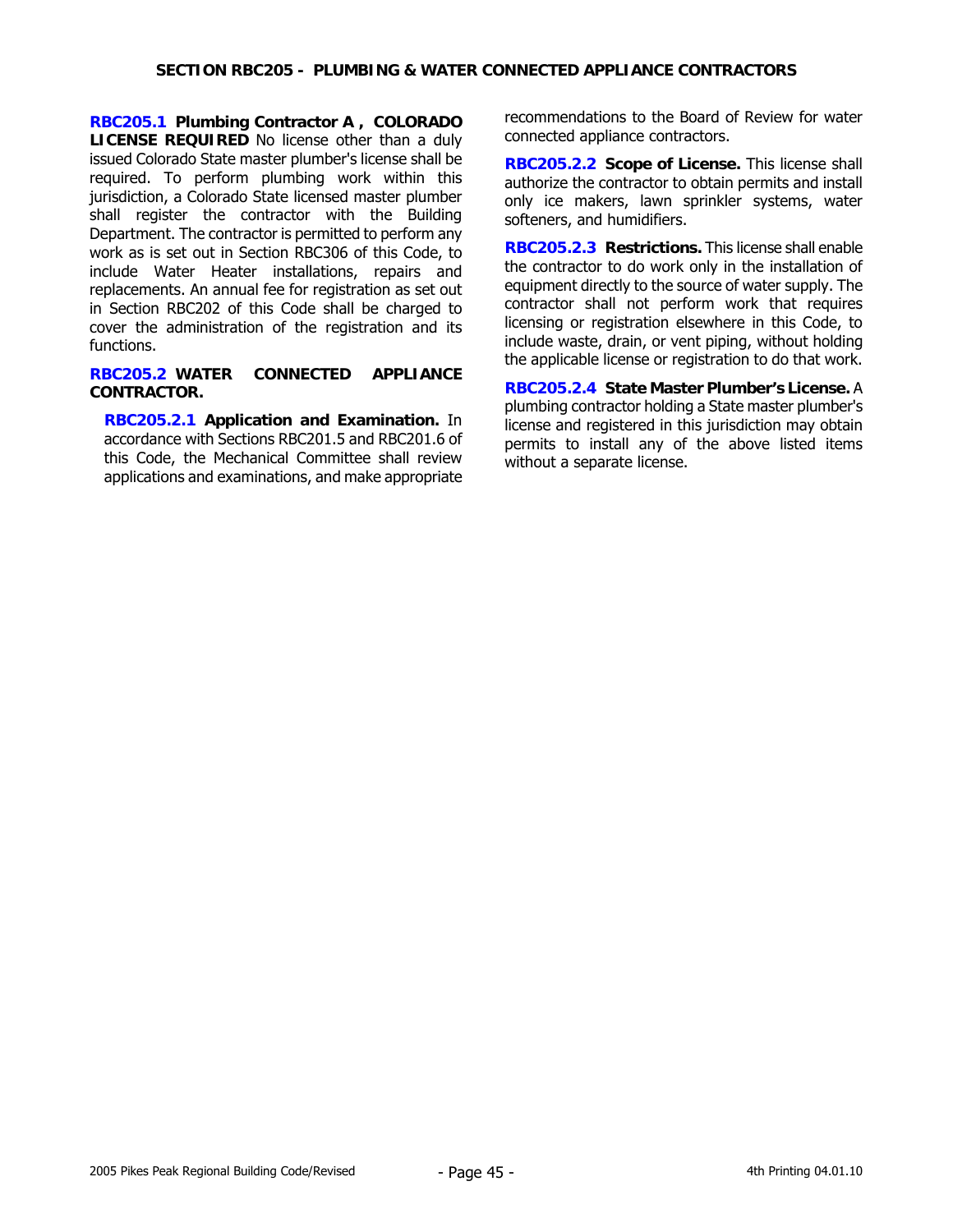**RBC206.1 COLORADO LICENSE REQUIRED.** No license other than a duly issued Colorado electrical contractor's license shall be required; however, Colorado licensed electrical contractors shall register with the Building Department.

**RBC206.2 FIRE ALARM CONTRACTORS.** See Section RBC208 of this Code.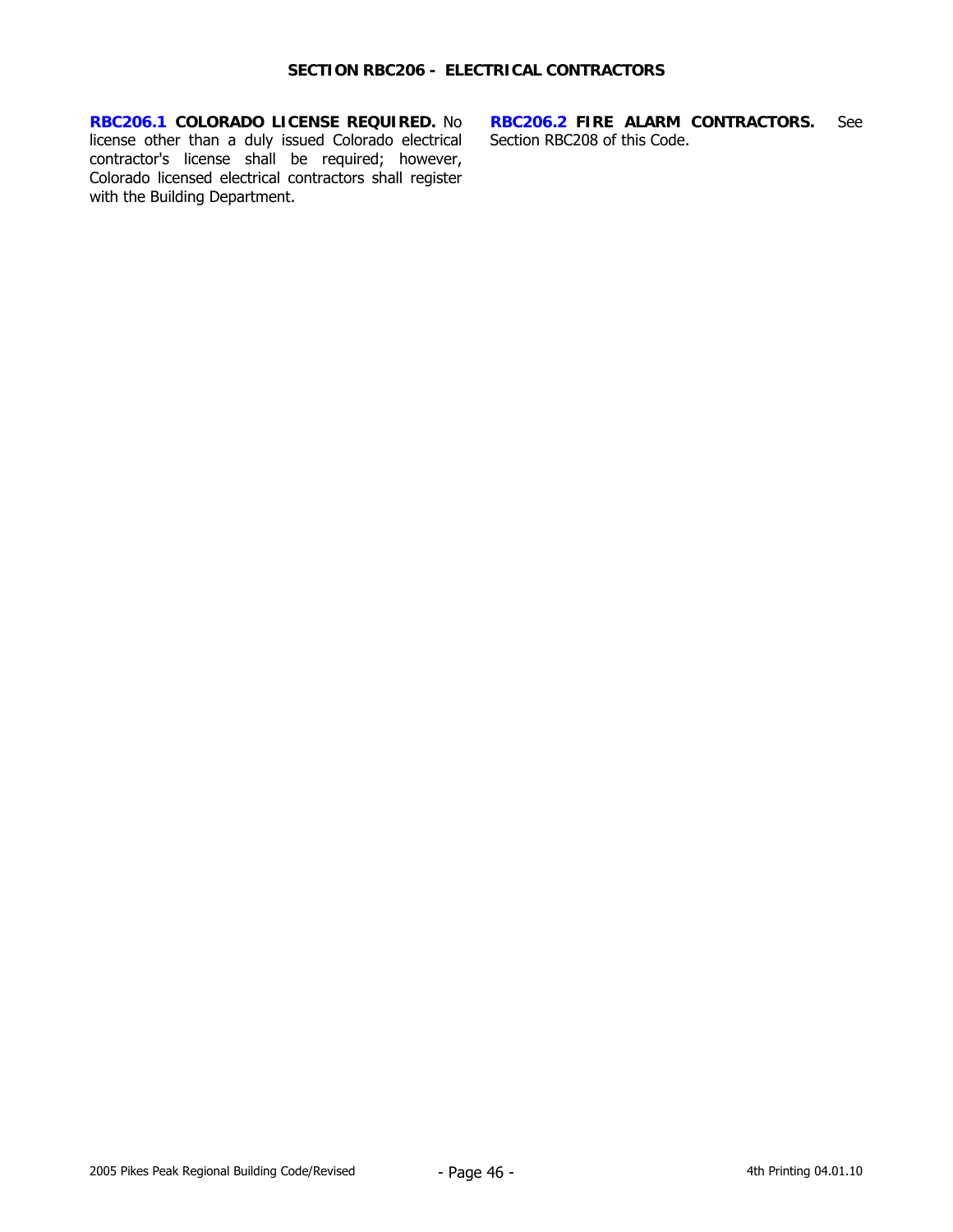**RBC207.1 GENERAL.** Fire Suppression Contractors shall be licensed and regulated in accordance with this section.

## **RBC207.2 DEFINITIONS.**

**D.O.T.** For the purposes of this Section, D.O.T. refers to the United States Department of Transportation.

**N.I.C.E.T.** For the purposes of this section, N.I.C.E.T. refers to the National Institute for Certification in Engineering Technologies certification for fire suppression systems.

**Portable Fire Extinguisher Repair and Service Facility.** A United States Department of Transportation authorized re-qualification facility.

**Private Fire Hydrant.** Any fire hydrant located on private property and not owned by a municipality or water district.

**RME (Responsible Managing Employee).** A permanent employee of a company, corporation or similar entity who holds a current and valid N.I.C.E.T. Level III or higher certificate, or who is registered by the state of Colorado as a Professional Engineer having expertise, to the Fire Authority's satisfaction, in the design of fire protection systems.

**Special Hazard Fire Suppression System.** An automatically or manually activated fire suppression system which delivers a suppression agent through a distribution system onto or into the protected hazard from a specific stored supply and which cannot be construed as an automatic sprinkler system. The system may also include auxiliary equipment.

**RBC207.3 APPLICATION AND EXAMINATION.** The Fire Board of Appeals, in accordance with Section RBC111.7 of this Code, shall review applications and examinations where required for the contractors addressed in Section RBC207 of this Code.

**RBC207.4 FIRE SUPPRESSION CONTRACTOR A.** This license shall authorize the contractor to design, install, add to, alter, service, repair, and inspect automatic fire sprinkler and standpipe systems of all types as well as retrofit existing systems with backflow prevention devices. The license shall authorize the contractor to obtain permits from the Fire Authority for installation, addition to, or alteration of these systems under the provisions of the Building Code, Fire Code as may be adopted by the Fire Authority, and any local amendments therewith.

**RBC207.4.1 Examination.** There may not be an examination required for this license, but an applicant shall meet all requirements listed in Sections RBC207.4.2 through RBC207.4.5 of this Code if a

company, corporation, or similar entity; or Section RBC207.4.6 of this Code if an individual person, as may be applicable. Company, corporation, or similar entity licenses shall be issued in the name of the company, corporation, or similar entity and an employee serving as president or principal of the company, corporation, or similar entity. This person shall be active in the day-to-day operations of the organization

**RBC207.4.2 Responsibilities of the RME.** All RMEs must be active in the day-to-day F.S.C.-A activities of the company, corporation or similar entity and shall be named as a qualifying RME when a contractor or individual makes application for this license. All F.S.C.-A shall retain the services of at least one RME, but may retain the services of any number of RMEs provided any and all these individuals meet the qualifications described herein. A RME shall be responsible for the final design and installation of each system and shall indicate approval through inscription of signature and date on each sheet of plans submitted to the appropriate Fire Authority for review.

**RBC207.4.3 F.S.C.-A Experience.** All F.S.C.-A contractors shall substantiate a minimum of five (5) years experience. Experience shall be in all work areas relating to Fire Suppression Class A systems as may be required by the Fire Board of Appeals. In addition, all F.S.C.-A contractors shall provide proof of employment of at least one RME through demonstration of appropriate certification or registration, as well as a letter certifying permanent employment of that individual with the company, corporation or similar entity. Upon presentation of this information, in addition to compliance with Section RBC201 of this Code, the contractor shall receive a F.S.C.-A license. Contractors holding expired or terminated F.S.C.-A licenses may reapply for licensing under this Section.

**RBC207.4.4 Certificates and Registrations.** All certificates and registrations required of the RME shall remain current during the licensed year. If the sole RME for a company, corporation or similar entity leaves employment or the certificate or registration for that individual expires or becomes invalid, the contractor shall have sixty (60) calendar days from event to secure a new RME or obtain and present current and valid certificate or registration, as applicable. If a contractor cannot secure a new RME or provide appropriate certification or registration, the contractor's F.S.C.-A license shall immediately become invalid. Contractors whose licenses become invalid may reapply for licensing under this Section.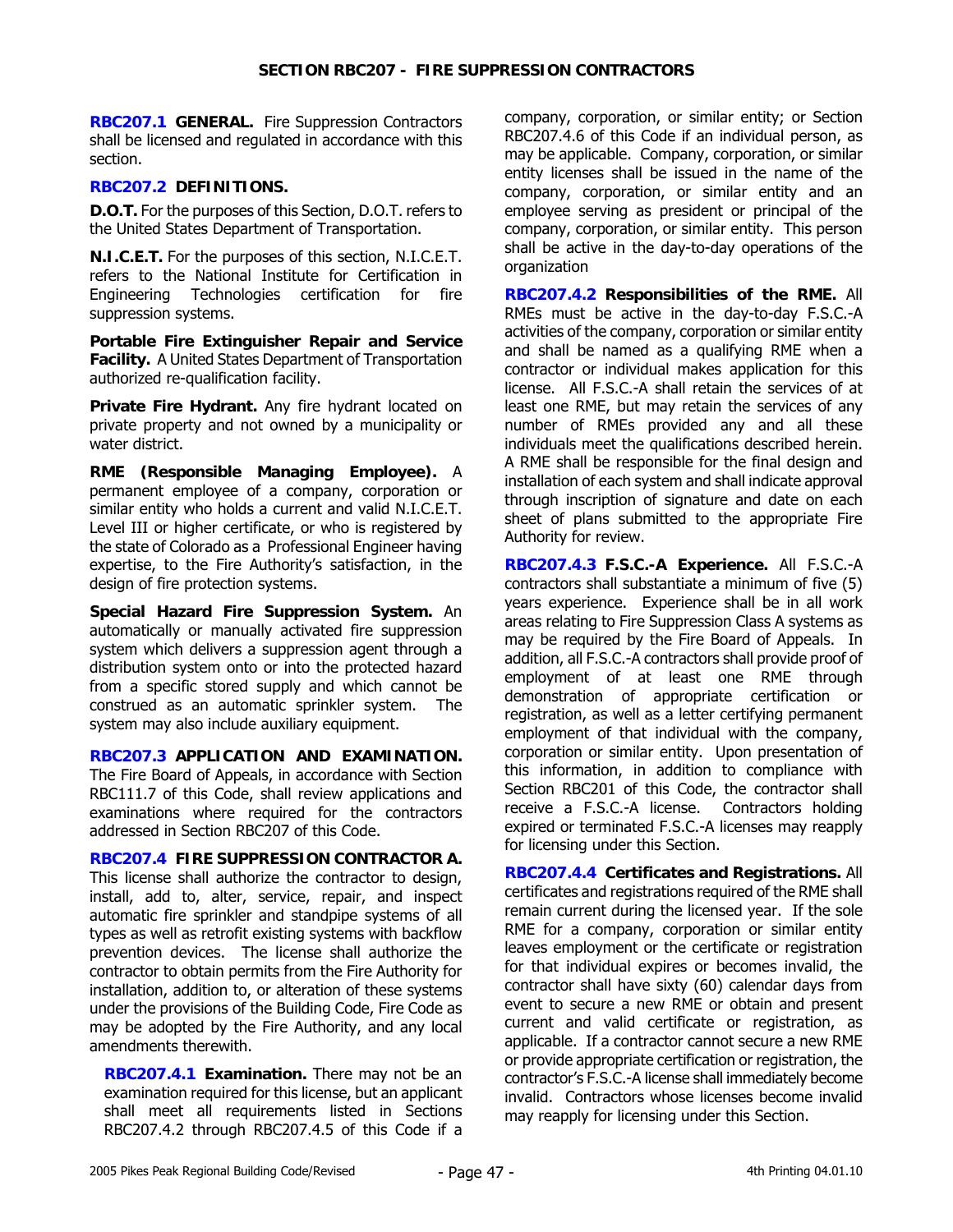**RBC207.4.5 N.I.C.E.T. Experience.** All N.I.C.E.T. Level III certificate applicants shall substantiate a minimum three (3) years experience. Experience shall be in all work areas relating to Fire Suppression Class A systems as may be required by the Fire Board of Appeals.

**RBC207.4.6 Individual Applicants.** Individual persons may apply for a F.S.C.-A license if they meet the qualifications of a RME. Individual licenses shall be issued in the name of this individual. If an individual person's appropriate certificate or registration expires or becomes invalid, that person shall have sixty (60) calendar days from the expiration or invalidation of the certificate to obtain and present a current and valid certificate or registration, as applicable. Thereafter, if the individual person cannot provide an appropriate certificate or registration, the individual's F.S.C.-A license shall immediately become invalid. Individuals whose licenses become invalid may reapply for licensing under this Section.

**RBC207.4.7 Inspection and Certification.** All design, installation, additions to, alterations, service, repair and inspections of automatic fire sprinkler and standpipe systems of all types, as well as retrofit of existing systems with backflow prevention devices shall be inspected and certified in writing to the Fire Authority as having been correctly performed by a certified On-Site Installer through a RME of the company, corporation, or other entity, or a licensed individual meeting the qualifications of a RME and named on the F.S.C.-A license.

**RBC207.5 FIRE SUPPRESSION CONTRACTOR/ DEALER B.** This license shall authorize the contractor/ dealer to install, add to, alter, service, repair and inspect portable fire extinguisher appliances and special hazard fire suppression systems including their necessary control, alarm and detection components, and to perform hydrostatic testing of portable fire extinguisher appliances. The license shall authorize the contractor/ dealer to obtain permits from the Fire Authority for the installation, addition to, or alteration of special hazard fire suppression systems and to receive certification for portable fire extinguisher appliance repair and service facilities. Permit requirements shall be in accord with the provisions of the Building Code, Fire Code as may be adopted by the Fire Authority and any local amendments therewith.

**RBC207.5.1 General.** There may not be an examination required for this license, but the applicant shall meet all requirements listed in Sections RBC207.5.2 through RBC207.5.4 of this Code. The license shall be issued jointly in the name of the company and a RME who shall be active in the dayto-day operation of the organization.

**RBC207.5.2 Minimum Requirements.** The Contractor/Dealer shall satisfy the minimum equipment requirements for the specific work to be performed on portable fire extinguisher appliances.

**RBC207.5.3 D.O.T. Registration.** The Contractor/ Dealer shall maintain current D.O.T. registration as an approved cylinder re-qualification facility or a contract with an outside cylinder re-qualification facility. An outside facility shall provide the Building Department with proof of liability insurance equal to that required of the licensee. Cylinders must identify the name of the company actually performing the hydrostatic test.

**RBC207.5.4 Experience.** The Contractor/Dealer shall provide documentation of a minimum of three (3) years work experience and current certification from at least one manufacturer of special hazard systems that the applicant is qualified to install and service their systems. Certification with at least one manufacturer must be maintained throughout the term of the license period.

**RBC207.6 FIRE SUPPRESSION CONTRACTOR/ DEALER C.** This license shall authorize the Contractor/Dealer to inspect, service, recharge, repair, install and hydrostatically test portable fire extinguisher appliances and receive certification for portable fire extinguisher appliance repair and service facilities.

**RBC207.6.1 General.** There may not be an examination required for this license, but the applicant shall meet all requirements of Section RBC207.6.2 through RBC207.6.4 of this Code. The license shall be issued jointly in the name of the company and a responsible managing employee (RME) who shall be active in the day-to-day operations of the organization.

**RBC207.6.2 Minimum Requirements.** The Contractor/Dealer shall satisfy the minimum equipment requirements for specific work to be performed on portable fire extinguisher appliances.

**RBC207.6.3 D.O.T. Registration.** The Contractor/ Dealer shall maintain a current D.O.T. registration as an approved cylinder re-qualification facility or a contract with an outside cylinder re-qualification facility. An outside facility shall provide the Building Department with a D.O.T. registration and proof of liability insurance equal to that required by the licensee. Cylinders must identify the company actually performing the hydrostatic test.

**RBC207.6.4 Experience.** The Contractor/Dealer shall provide documentation of a minimum of two (2) years work experience in the service of portable fire extinguisher appliances.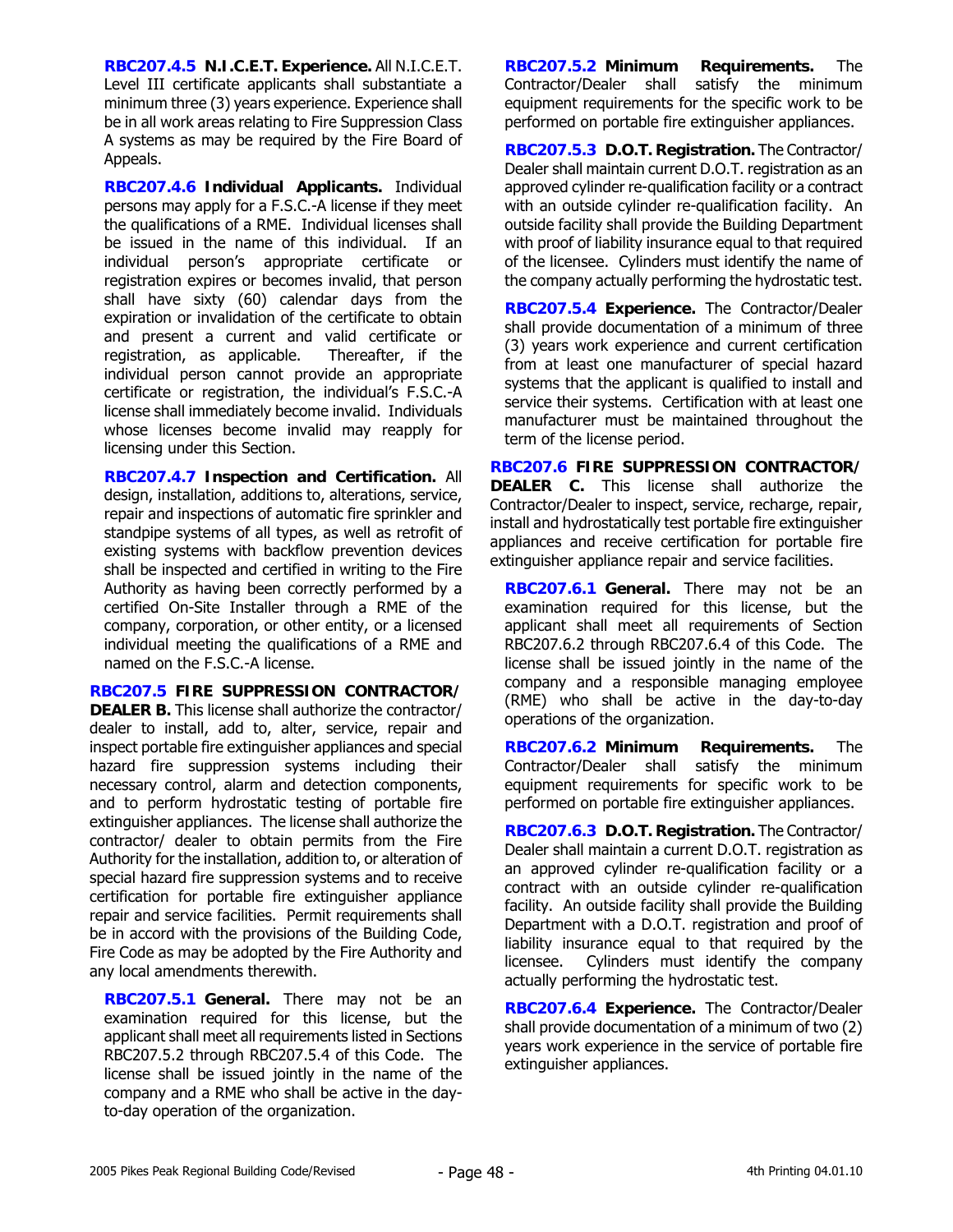**RBC207.7 COMMERCIAL, INDUSTRIAL OR INSTITUTIONAL FACILITIES MANAGER/DEALER D.** This license shall authorize the company or organization to inspect, service, recharge, repair and install portable fire extinguisher appliances which are the property of, or under the care and control of the applicant and receive certification for portable fire extinguisher appliance and repair facilities.

**RBC207.7.1 General.** There may not be an examination required for this license; however, the applicant shall meet all requirements of Section RBC207.7.2 through RBC207.7.4 of this Code. The license shall be issued jointly in the name of the company and a RME who shall be active in the dayto-day operation of the organization.

**RBC207.7.2 Minimum Requirements.** The company or organization shall satisfy the minimum equipment requirements for the work to be performed on portable fire extinguisher appliances.

**RBC207.7.3 Insurance.** The company or organization shall supply documentation or proper insurance for the operation of these activities.

**RBC207.7.4 RME Qualifications.** The responsible managing employee of the company or organization shall provide a detailed explanation of his/her qualifications to service portable fire extinguisher appliances.

**RBC207.8 FIRE SUPPRESSION CONTRACTOR H.** This license shall authorize the contractor to service, repair, test, and inspect private fire hydrants. The license shall authorize the contractor to perform services associated with the maintenance, testing, and inspection of private fire hydrants within the appropriate Fire Authority and/or Water District having jurisdiction in accord with the provisions of the Fire Code as may be adopted by the Fire Authority and any local amendments therewith and the American Water Works Association.

**RBC207.8.1 General.** There may not be an examination required for this license, but the applicant shall meet all requirements listed in sections RBC207.8.2 through RBC207.8.4 of this Code if a company, corporation, or similar entity; or section RBC207.8.5 of this Code if an individual person, as may be applicable. Company, corporation, or similar entity licenses shall be issued in the name of the contractor, company, corporation, or similar entity and an individual who holds the certificate of a Level I Water Distribution Technician

**RBC207.8.2 Minimum Requirements.** The Contractor shall satisfy the minimum equipment requirements for specific work to be performed on fire hydrants.

**RBC207.8.3 Certification.** All F.S.C.-H contractors shall provide a current and valid certificate of a Level I Water Distribution Technician at the time of application. Contractors holding expired or terminated F.S.C.-H licenses shall comply with this Section in reapplying for or renewing a F.S.C.-H license.

**RBC207.8.4 Maintenance of Certificate.** All required certificates of a Level I Water Distribution Technician shall remain current during the licensed year. If a certificate of a Level I Water Distribution Technician expires or becomes otherwise invalid, the contractor shall have sixty (60) calendar days from the expiration date to obtain and present a current and valid certificate of a Level I Water Distribution Technician. If a contractor cannot provide a current and valid certificate of a Level I Water Distribution Technician, the contractor's F.S.C.-H license shall immediately become invalid. Contractors whose licenses become invalid may reapply for licensing under this Section.

**RBC207.8.5 Individual Applicants.** Individual persons may apply for a F.S.C.-H license if they possess a current certificate of a Level I Water Distribution Technician and comply with the other requirements as stated in this Section. Individual licenses shall be issued in the name of the individual person holding the certificate of a Level I Water Distribution Technician. If an individual certificate of a Level I Water Distribution Technician expires or becomes invalid, that person shall have sixty (60) calendar days from the expiration or invalidation of the certificate to obtain and present a valid and current certificate of a Level I Water Distribution Technician. Thereafter, if the individual person cannot provide a current and valid certificate of a Level I Water Distribution Technician, the individual's F.S.C.-H license shall immediately become invalid. Individuals whose licenses become invalid may reapply for licensing under this Section.

# **RBC207.9 FIRE SUPPRESSION CONTRACTOR M.**

 This license shall authorize the contractor to install, add to, alter, service, repair, and inspect multipurpose residential fire sprinkler system designs which are based on the most current edition of the National Fire Protection Association's 13-D "Standard for the Installation of Sprinkler Systems in One- and Two-Family Dwellings and Manufactured Homes" design standard and have been submitted to and approved by the Fire Authority. The license shall authorize the contractor to obtain permits from the Fire Authority for installation, addition to, or alteration of the multipurpose residential systems in accord with the provisions of the Building Code, Fire Code as may be adopted by the Fire Authority and any local amendments therewith.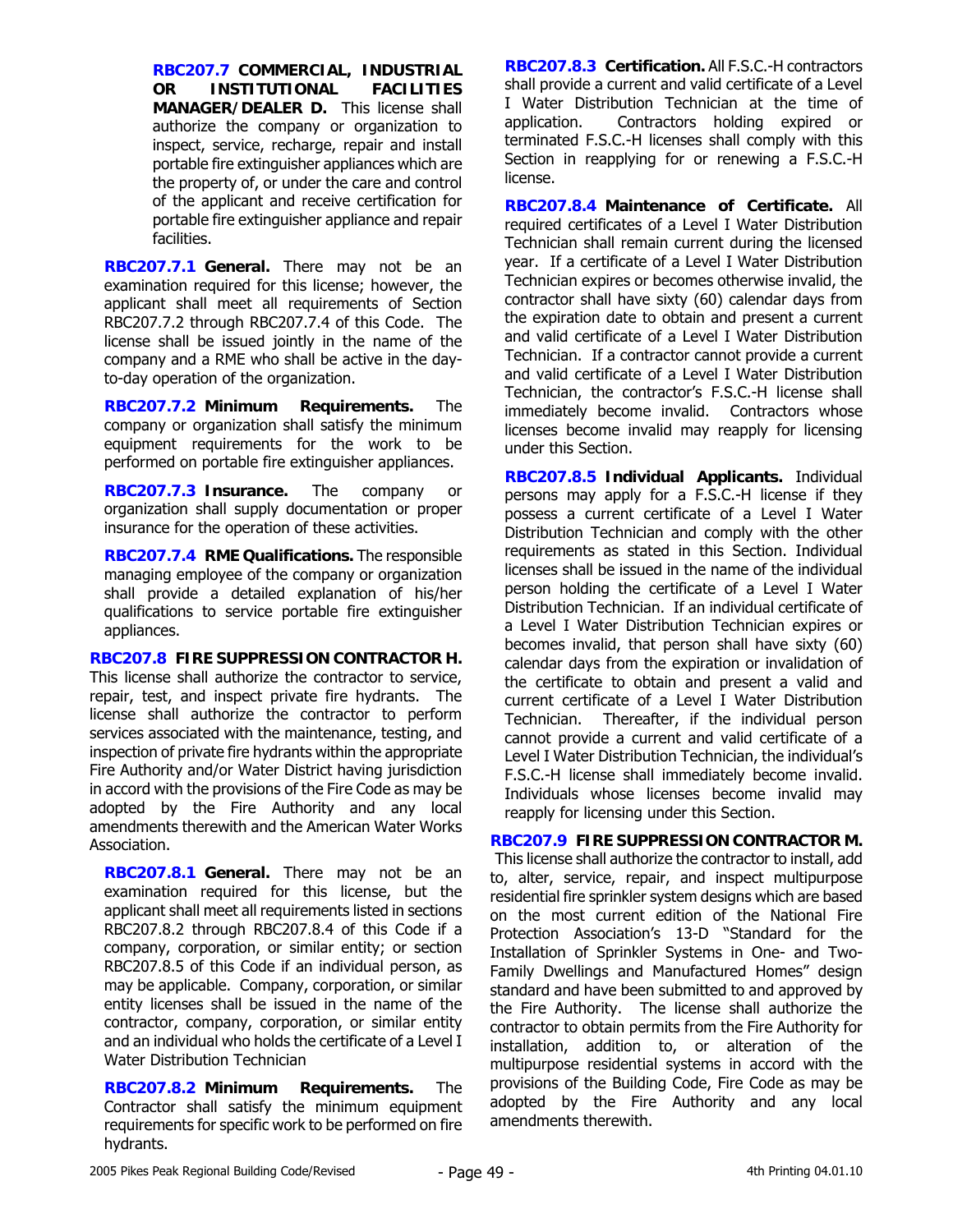**RBC207.9.1 General.** There may not be an examination required for this license, but an applicant shall meet all requirements listed in sections RBC207.9.2 through RBC207.9.5 of this Code if a company, corporation, or similar entity; or Section RBC207.9.6 of this Code if an individual person, as may be applicable. Company, corporation, or similar entity licenses shall be issued in the name of the contractor, company, corporation, or similar entity and a responsible managing employee who shall be active in the day-to-day operations of the organization.

**RBC207.9.2 RME Qualifications.** For the purposes of this Section, "responsible managing employee" RME shall mean a permanent employee of the company, corporation, or similar entity who holds a current and valid Colorado State Master Plumber License. The RME must be active in the day-to-day F.S.C.-M activities of the company, corporation, or similar entity.

**RBC207.9.3 Experience.** All F.S.C.-M contractors shall substantiate a minimum of five (5) years experience. Experience shall be in all work areas relating to Fire Suppression Class M systems and residential plumbing as may be required by the Fire Board of Appeals. In addition, all F.S.C.-M contractors shall provide proof of employment of at least one RME through demonstration of a current and valid Master Plumbers License for that individual with the company, corporation or similar entity. Upon presentation of this information, in addition to compliance with Section RBC201 of this Code, the contractor shall receive a F.S.C.-M license. Contractors holding expired or terminated F.S.C.-M licenses may reapply for licensing under this Section.

**RBC207.9.4 Master Plumber License.** All F.S.C.- M contractors shall provide a current and valid Colorado State Master Plumber License at the time of application. Upon presentation of the Master Plumber License, the contractor shall receive an F.S.C.-M License. Contractors holding expired or terminated F.S.C.-M licenses shall comply with this Section in reapplying for or renewing an F.S.C.-M License.

**RBC207.9.5 Maintenance of License.** All required Colorado State Master Plumber licenses shall remain current during the licensed year. If a Colorado State Master Plumber License expires or becomes otherwise invalid, the contractor shall have sixty (60) calendar days from the expiration date to obtain and present a current and valid Colorado State Master Plumber License. If a contractor cannot provide a current and valid Colorado State Master Plumber License, the contractor's F.S.C.-M License shall immediately become invalid. Contractors whose licenses become invalid may reapply under this Section.

**RBC207.9.6 Individual Applicants.** Individual persons may apply for an F.S.C.-M license if he or she possesses a current and valid Colorado State Master Plumber License. Individual licenses shall be issued in the name of the individual person holding the license. If an individual person's Colorado State Master Plumber License expires or becomes otherwise invalid, that person shall have sixty (60) calendar days from the date of expiration or invalidation of the State license to obtain and present a current and valid Colorado State Master Plumber License. Thereafter, if the individual person cannot provide a current and valid Colorado State Master Plumber License, the individual's F.S.C.-M license shall immediately become invalid. Individuals whose licenses become invalid may reapply for licensing under this Section.

**RBC207.9.7 Inspection and Certification.** All design, installation, additions to, alterations, service, repair, and inspections of single-family multipurpose residential automatic fire sprinkler systems based on a N.F.P.A. 13-D design standard, shall be inspected and certified in writing to the Fire Authority as having been correctly performed by a certified On-Site Installer Limited through the RME for the company, corporation, or other entity, or the licensed individual licensee holding the Colorado State Master Plumber License and named on the F.S.C.-M license

**RBC207.10 ON-SITE INSTALLER.** An On-Site Installer is a skilled worker employed by a Fire Suppression Contractor A who is qualified to insure practical installation of the fire sprinkler or standpipe system according to the standards set by the Fire Board of Appeals.

**RBC207.10.1 Application.** In accordance with Sections RBC201.5 and RBC201.6 of this Code, the Fire Board of Appeals shall review applications and examinations for the certification that follows. There shall be no application fee for this certification; however, On-Site Installers shall pay an examination fee. Certification and examination fees shall be as set forth in Section RBC202.6 of this Code.

**RBC207.10.2 Scope of Certification.** The On-Site Installer Certificate allows a person to install, add to, alter, repair, and inspect automatic fire sprinkler and standpipe systems of all types. An applicant for the certificate shall have a minimum of two (2) years work experience in automatic fire sprinkler and standpipe systems. References shall be supplied establishing this experience. All work must be performed under the direction of an F.S.C.-A. An On-Site Installer Certificate shall be valid for a period of three (3) years.

**RBC207.10.3 Expiration.** At the expiration of the three (3) year period, the installer shall have ninety (90) calendar days to make application and complete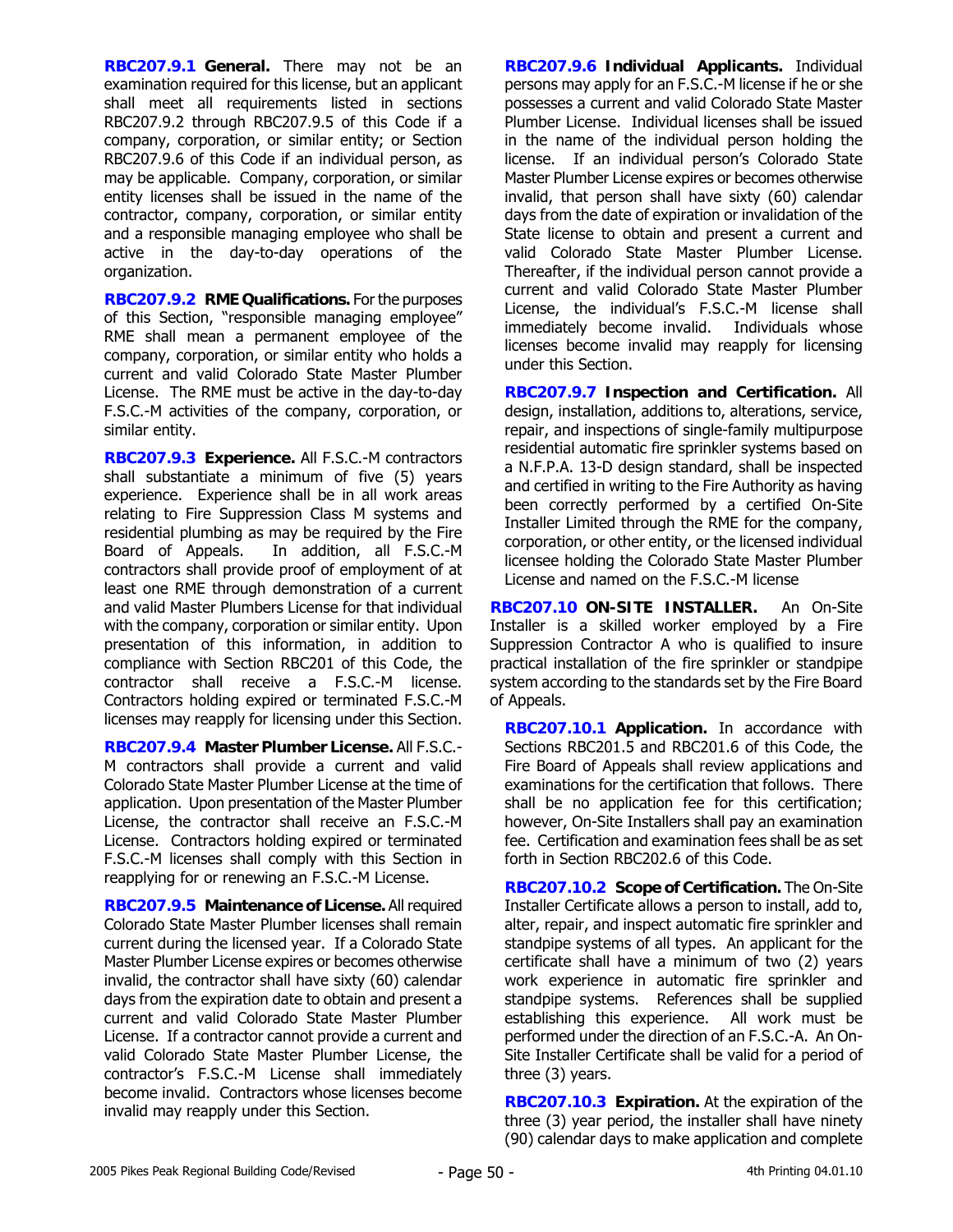the current examination, and upon receiving a passing grade of seventy-five percent (75%) or better, shall receive a current certification which shall be valid for a period of three (3) years.

**RBC207.10.4 Certified Installer - General Provisions.** 

**RBC207.10.4.1 Requirement to Carry a License.** Any installer certified pursuant to this section shall be required to carry on their person at all times their current certificate while working in the trade.

**RBC207.10.4.2 Helpers.** Any installer duly certified under this section may have a helper or helpers to assist in the work. A certified installer must be physically located on a job site at all times that work is being performed on the site.

**RBC207.10.4.3 Job Site.** "Job site" shall mean the area covered by the system permit, except that in residential construction it may include any residential construction located immediately adjacent thereto.

**RBC207.11 ON-SITE INSTALLER LIMITED.** An On-Site Installer Limited is at a minimum a Residential Plumber employed by a F.S.C.-M who is qualified to insure practical installation of the multipurpose residential fire sprinkler system according to the standards set by the Board.

**RBC207.11.1 Application.** In accordance with Sections RBC201.5 and RBC201.6 of this Code, the Fire Board of Appeals shall review applications and examinations for the certification that follows. There shall be no application fee for this certification, however, On-Site Installers Limited shall pay an examination fee. Certification and examination fees shall be as set forth in Section RBC202.6 of this Code.

**RBC207.11.2 Scope of Certification.** The On-Site Installer Limited Certificate allows a person to install, add to, alter, repair, and inspect single-family multipurpose residential automatic fire sprinkler systems. An applicant for the certificate shall have at a minimum a Colorado State Residential Plumber License. All work must be performed under the direction of an F.S.C.-M. An On-Site Installer Limited Certificate shall be valid for a period of three (3) years.

**RBC207.11.3 Expiration.** At the expiration of the three (3) year period, the Installer Limited shall have ninety (90) calendar days to make application and complete the current examination, and upon receiving a passing grade of seventy-five percent (75%) or better, shall receive a current certification which shall be valid for a period of three (3) years.

**RBC207.11.4 Certified Installer Limited - General Provisions.** 

**RBC207.11.4.1 Requirement to Carry a License.** Any Installer Limited duly certified pursuant to this section shall be required to carry on their person at all times their current certificate while working in the trade.

**RBC207.11.4.2 Helpers.** Any Installer Limited duly certified under this section may have a helper or helpers to assist in the work. A certified Installer Limited must be physically located on a job site at all times that work is being performed on the site.

**RBC207.12 FIRE HYDRANT TECHNICIAN.** A fire hydrant technician is a skilled worker employed by a F.S.C.-H who is qualified to insure competent testing, maintenance, and inspection of private fire hydrants according to the standards set by the Board.

**RBC207.12.1 Application.** In accordance with Sections RBC201.5 and RBC201.6 of this Code, the Fire Board of Appeals shall review applications and examinations for the certification that follows. There shall be no application fee for this certification, however, Fire Hydrant Technicians shall pay an examination fee. Certification and examination fees shall be as set forth in Section RBC202.6 of this Code.

**RBC207.12.2 Scope of Certification.** The Fire Hydrant Technician certificate allows a person to service, repair, test and inspect private fire hydrants. An applicant for the certificate shall a current certificate of a Level I Water Distribution Technician. All work must be performed under the direction of a F.S.C.-H. A Fire Hydrant Technician Certificate shall be valid for a period of four (4) years.

**RBC207.12.3 Expiration.** At the expiration of this period, the Fire Hydrant Technician shall have ninety (90) calendar days to make application and complete the current examination, and upon receiving a passing grade of seventy-five percent (75%) or better, shall receive a current certification which shall be valid for a period of four (4) years.

**RBC207.12.4 Certified Fire Hydrant Technician - General Provisions.** 

**RBC207.12.4.1 Requirement to Carry a License.** Any Fire Hydrant Technician certified pursuant to this section shall be required to carry on their person at all times their current certificate while working in the trade.

**RBC207.12.4.2 Helpers.** Any Fire Hydrant Technician duly certified under this section may have a helper or helpers to assist in the work. A certified Fire Hydrant Technician must be physically located where fire hydrant servicing, repairing, testing or inspecting is taking place at all times that work is being performed.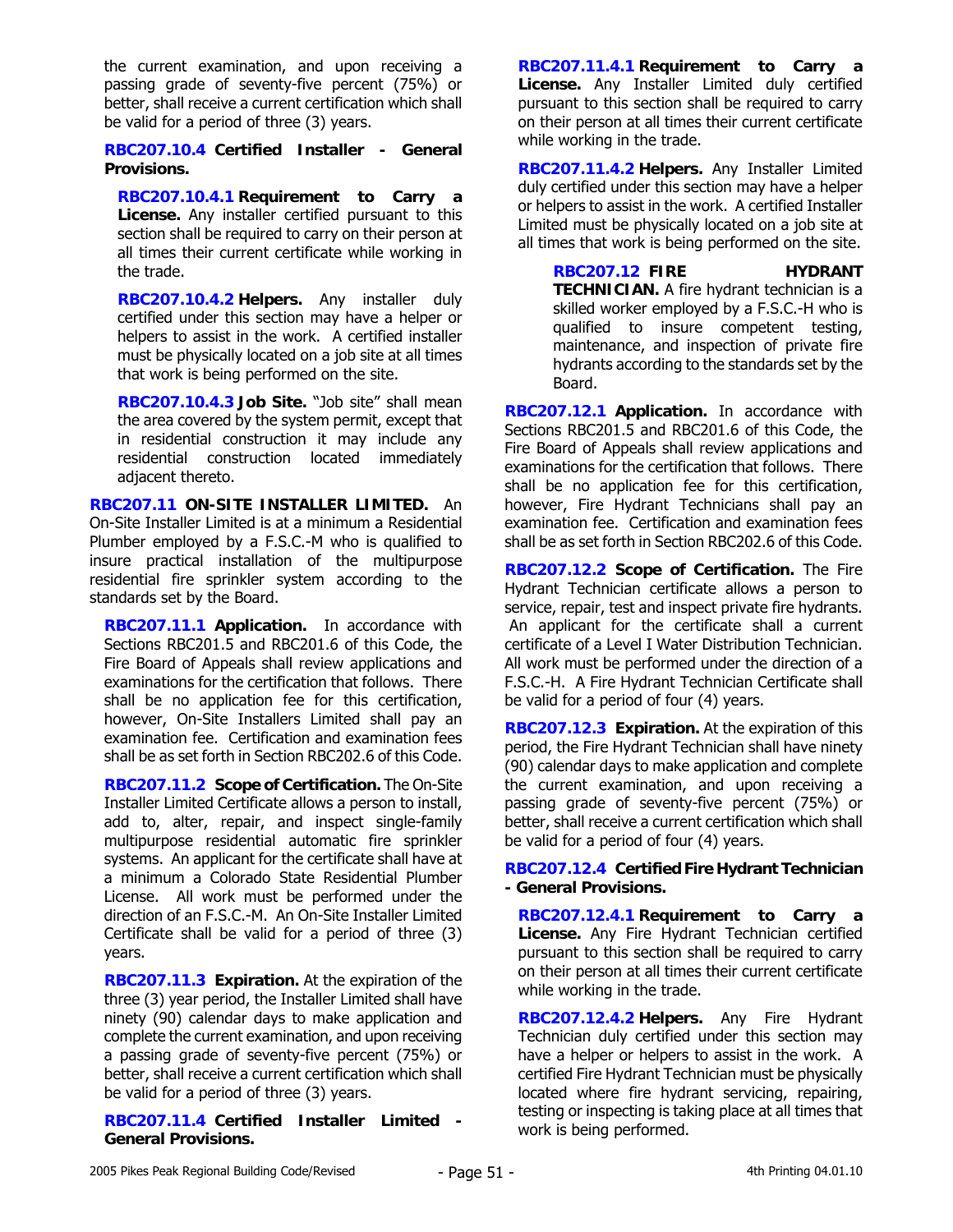**RBC208.1 GENERAL.** Fire Alarm Contractors shall be registered and regulated in accordance with this section.

### **RBC208.2 DEFINITIONS.**

**Fire Alarm System.** A system or portion of a combination system that consists of components and circuits arranged to monitor and annunciate the status of fire alarm or supervisory signal-initiating devises and to initiate the appropriate response to those signals.

**Job Site.** The area covered by the fire alarm system permit issued by the Fire Authority.

**N.I.C.E.T.** For the purposes of this section, N.I.C.E.T. refers to the National Institute for Certification in Engineering Technologies certification for fire alarm systems.

**RME (Responsible Managing Employee).** A permanent employee of a company, corporation or similar entity who holds a current and valid N.I.C.E.T. Level III or higher certificate, or who is registered by the state of Colorado as a Professional Engineer having expertise, to the Fire Authority's satisfaction, in the design of fire protection systems.

**Rough in Inspection.** Inspection performed on the installation of wiring, conduit, boxes and other devices necessary for the operation of a Fire Alarm System. This inspection does not include the final/operational test of a completed system nor the placement or function of any fire alarm devices or components.

**RBC208.3 APPLICATION AND EXAMINATION.** The Fire Board of Appeals, in accordance with Section RBC111.7 of this Code, shall review applications and examinations where required for the contractors addressed in Section RBC208.

**RBC208.4 FEES AND INSURANCE.** All fees and requirements for registration shall become effective upon adoption of this Code by the Jurisdiction. N.I.C.E.T. certification requirements shall become effective two (2) years following adoption of this Code by the Jurisdiction. Insurance requirements are listed in Table RBC201.7 of this Code. Registration fees for Fire Alarm Contractor's and installers are listed in Table RBC202.6 of this Code.

**RBC208.5 PERMITS.** A permit shall be obtained from the Building Department for the rough-in inspections. Permit fees shall be in accordance with the fee schedule as adopted by the Jurisdiction. Permits required by the Fire Authority shall be in addition to those required by the Building Department.

**RBC208.6 INSPECTIONS.** Rough-in inspections for fire alarm systems shall be scheduled with the Building Department. The placement and function of devices and components and the final/operational inspection shall be performed by the Fire Authority.

**RBC208.7 FIRE ALARM CONTRACTOR A (F.A.C.- A).** This license shall authorize the contractor to design, install, add to, alter, service and repair fire alarm systems. The license shall authorize the contractor to obtain permits from the Fire Authority. The license shall authorize the contractor to obtain a rough-in permit from the Building Department.

**RBC208.7.1 General.** The applicant must meet all requirements listed in Sections RBC208.4.2 through RBC208.4.5 of this Code below if a company, corporation, or similar entity; or Section RBC208.4.6 of this Code below if an individual person, as may be applicable. Company, corporation, or similar entity licenses shall be issued in the name of the company, corporation, or similar entity and an employee serving as president or principal of the company, corporation, or similar entity. This person must be active in the day-to-day operations of the organization.

**RBC208.7.2 Responsibilities of the RME.** All RMEs must be active in the day-to-day F.A.C.-A's activities of the company, corporation or similar entity and must be named as a qualifying RME when a contractor or individual makes application for this license. All F.A.C.-A's shall retain the services of at least one RME, but may retain the services of any number of RMEs provided any and all these individuals meet the qualifications described herein. A RME shall be responsible for the final design and installation of each system and shall indicate approval through inscription of signature and date on each sheet of plans submitted to the Fire Authority for review.

**RBC208.7.3 Experience.** All F.A.C.-A contractors must substantiate a minimum of five (5) years experience. Experience must be in all work areas relating to Fire Alarm Systems as may be required by the Fire Board of Appeals. In addition, all F.A.C.-A contractors must provide a current and valid N.I.C.E.T. Level III or higher certification and provide proof of employment of at least one RME meeting the requirements described in Section RBC208.2 of this Code. Upon presentation of this information, in addition to compliance with Section RBC201 of this Code, the contractor may receive a F.A.C.-A license. Contractors holding expired or terminated F.A.C.-A licenses may reapply for licensing as provided in Section RBC201.10.3 of this Code.

**RBC208.7.4 Certificates and Registrations.** All required certificates and registrations must remain current during the licensed year. If a certificate or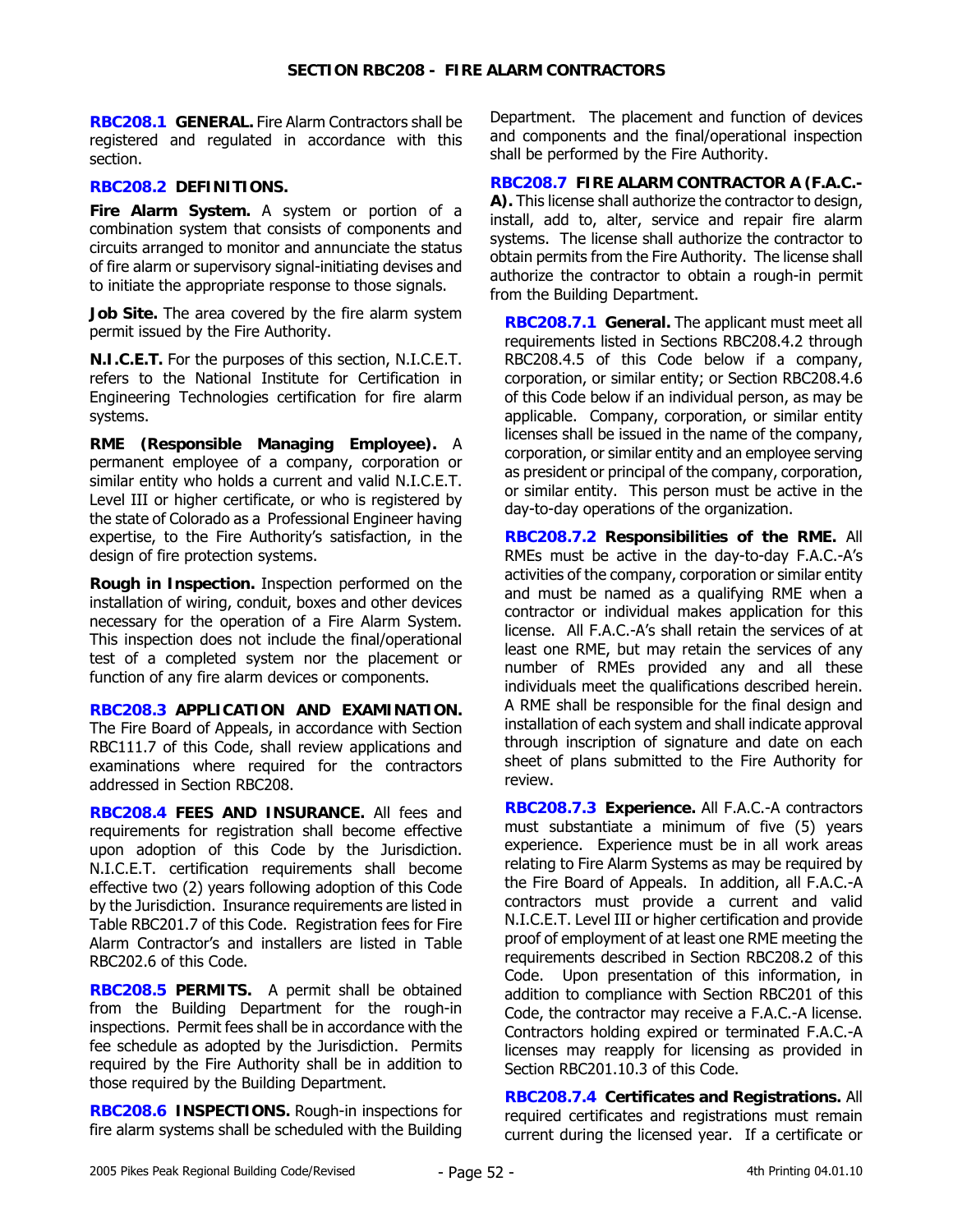registration expires or becomes invalid, the contractor shall have sixty (60) calendar days from this event to secure a new RME or obtain and present a current and valid certificate or registration. If a contractor cannot secure a new or provide a current and valid certificate or registration, the contractor's F.A.C.-A license shall immediately become invalid. Contractors whose licenses become invalid may reapply for licensing as provided in Section RBC201.10.3 of this Code.

**RBC208.7.5 Experience.** All N.I.C.E.T. Level III certificate applicants must substantiate a minimum of three (3) years experience. Experience must be in all work areas relating to Fire Alarm Systems as may be required by the Fire Board of Appeals.

**RBC208.7.6 Individual Applicants.** Individual persons may apply for a F.A.C.-A license if meet the qualifications of a RME. Individual licenses must be issued in the name of the individual person holding the certificate or registration. If an individual person's certificate or registration expires or becomes invalid, that person must have sixty (60) calendar days from the expiration or invalidation of the certificate to obtain and present a current and valid certificate or registration. Thereafter, if the individual person cannot provide a current and valid certificate or registration, the individual's F.A.C.-A license shall immediately become invalid. Individuals whose licenses become invalid may reapply for licensing under Section RBC201.10.3 of this Code.

**RBC208.7.7 Certification.** All design, installation, additions to, alterations, service and repair of fire alarm systems, as well as modifications of or to existing systems, must be inspected and certified in writing to the Fire Authority as having been correctly performed by a certified On-Site Installer through a RME of the company, corporation, or other entity, or

a licensed individual meeting the qualifications of a RME and named on the F.A.C.-A license.

**RBC208.8 FIRE ALARM CONTRACTOR B (F.A.C.- B).** This license shall authorize the company or organization to install, service, and repair Fire Alarm Systems.

**RBC208.8.1 License Issued.** The license shall be issued jointly in the name of the company and a RME who must be active in the day-to-day operation of the organization.

**RBC208.8.2 Certification.** Employee's performing service or repair of the existing Fire Alarm Systems must have a current and valid N.I.C.E.T. Level II or higher certificate. This certification shall be available for review at all times while performing these services.

**RBC208.8.3 Qualifications.** The RME of the company or organization must provide a detailed explanation of his/her qualifications to perform the service or repair of existing Fire Alarm Systems.

**RBC208.9 ON-SITE INSTALLER.** An On-Site Installer is a skilled worker employed by a F.A.C.-A who meets all of the requirements listed by this section. This person shall be active in the day-to-day activity of the company.

**RBC208.9.1 Certification.** On-site Installers shall hold a current and valid N.I.C.E.T. Level II or higher certification, which must be available for review, at all times while performing installation, repair or servicing of Fire Alarm Systems.

**RBC208.9.2 Assistants.** On-site Installers may have assistants to assist in the work being performed. A certified On-Site Installer must be physically located on a job site at all times that work is being preformed. Assistants require no registration or certification.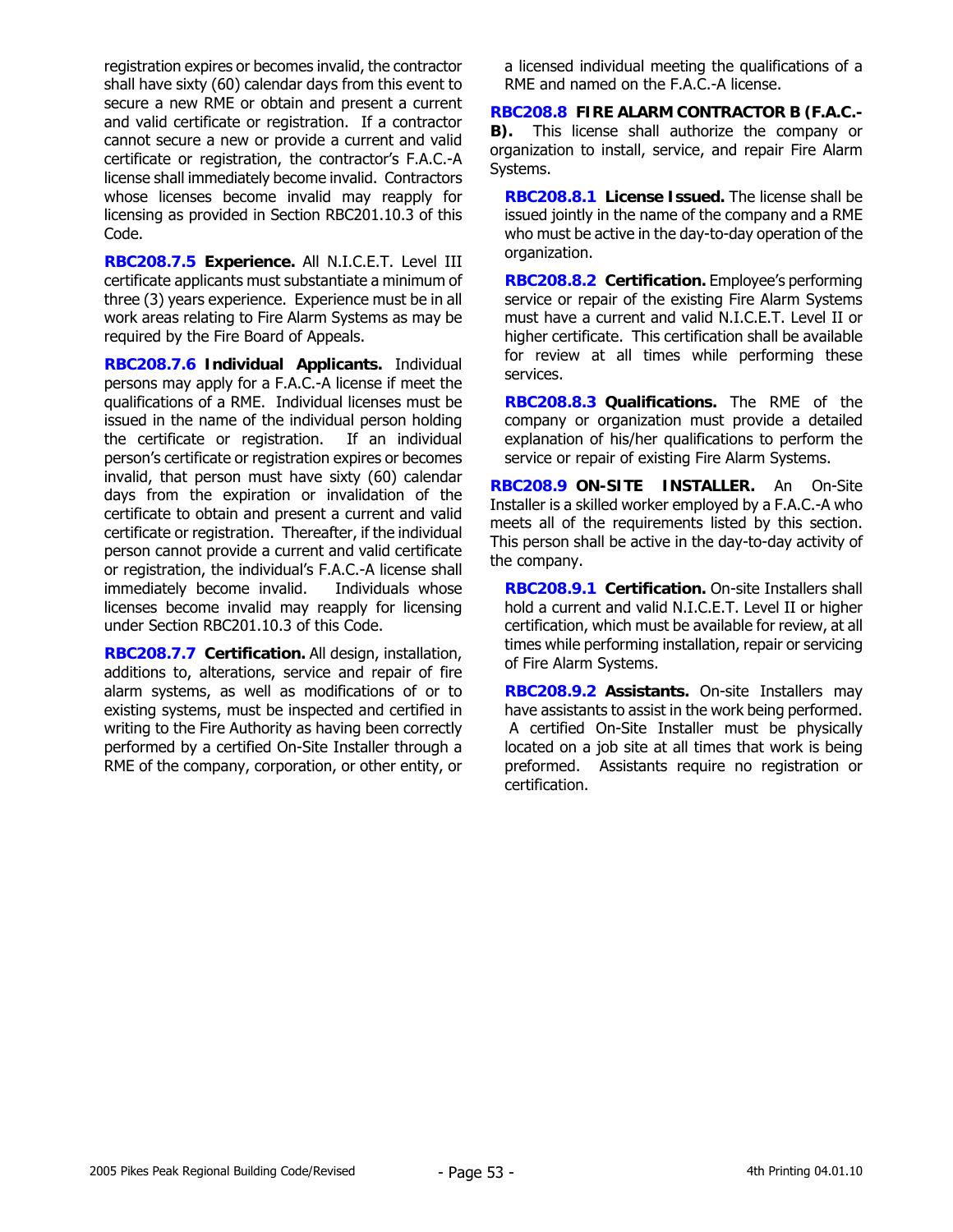# **CHAPTER 3 – CONSTRUCTION CODES**

#### **SECTION RBC301 - GENERAL**

**RBC301.1 CODES ADOPTED BY REFERENCE.**  Pursuant to Sections 30-15-407, 30-28-201 and 31-16- 202 of the Colorado Revised Statutes, as amended, and the Colorado Constitution, Article XX, as applicable, codes in this chapter may be adopted by reference.

**RBC301.2 OTHER REFERENCED CODES.** Where other codes or standards are referenced in these adopted codes, these shall not apply unless they have been specifically adopted by the Jurisdiction either in this Code or elsewhere.

**RBC301.3 APPLICATION.** This Chapter shall apply to every building, structure, equipment or installation within the Jurisdiction in accordance with Section RBC101.3 of this Code.

**RBC301.4 INTERPRETATION.** The Codes in this Chapter shall be interpreted and construed as to effectuate their general purpose to make uniform the local regulations contained therein. Chapter and section headings of this Code and adopted codes and standards shall not be deemed to govern, limit, modify, or in any manner affect the scope, meaning, or extent of provisions of any chapter or section.

**RBC301.5 SALE OF COPIES.** The Jurisdiction shall delegate to the Building Department responsibility to maintain a reasonable supply of copies of the primary codes adopted by reference. These shall be available for purchase by the public at a reasonable price.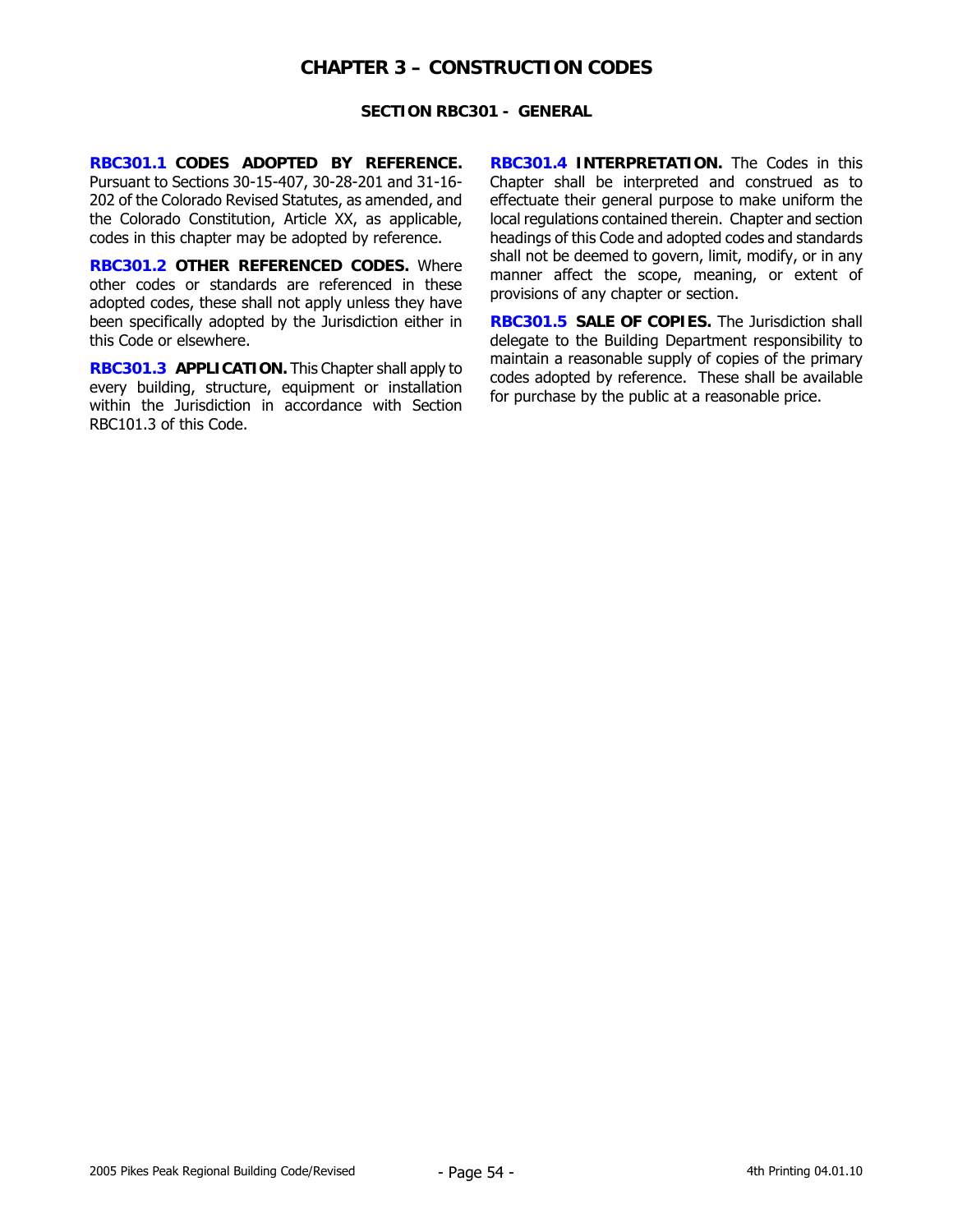**RBC302.1 SHORT TITLE.** This section will be known and cited as the Commercial Building Code.

**RBC302.2 SCOPE.** The provisions of the Commercial Building Code shall apply in accordance with Section RBC101.3 of this Code.

### **Exceptions:**

- **1.** Detached one-and two-family dwellings not more than three (3) stories above grade plane in height with a separate means of egress and their accessory structures shall comply with the Residential Building Code as provided for in Section RBC303 of this Code.
- **2.** Existing buildings undergoing repair, alterations or additions and change of occupancy shall be permitted to comply with the Existing Building Code as provided for in Section RBC311 of this Code.

**RBC302.3 CODE ADOPTED BY REFERENCE.** There is hereby adopted by reference the International Building Code of the International Code Council, 4051 West Flossmoor Road, Country Club Hills, IL 60478- 5795, 2003 Edition. Three (3) copies of the Code are now filed in the office of the Clerk of the Jurisdiction and may be inspected during regular business hours. The Code is being adopted as if set out at length, to include the International Building Code Appendices, save and except the following, which are declared to be non-applicable to the Jurisdiction and are therefore expressly deleted:

- **1.** Chapter 1, Administration
- **2.** Chapter 27, Electrical
- **3.** Chapter 28, Mechanical Systems
- **4.** Chapter 29, Plumbing Systems
- **5.** Chapter 32, Encroachments into the Public Right-of-Way
- **6.** Chapter 34, Existing Structures
- **7.** Appendix A, Employee Qualifications
- **8.** Appendix B, Board of Appeals
- **9.** Appendix D, Fire Districts
- **10.** Appendix F, Rodent Proofing
- **11.** Appendix J, Grading

## **RBC302.4 ADDITIONS AND MODIFICATIONS.**

The adopted Code is subject to the following additions and modifications:

**RBC302.4.1 Section 202.** Delete the definition of BASEMENT and replace with the following:

**BASEMENT.** That portion of a building that is partly or completely below grade, having a permanent floor of approved material and not defined as a crawlspace. (See the definitions of "Story above grade plane" and "Crawlspace", as well as Sections 502.1 and 1612.2 of the International Building Code, 2003 Edition.)

Add a definition of CRAWLSPACE as follows:

**CRAWLSPACE.** An under-floor space between the bottom of a floor and the earth under any building that is not more than 5 feet (1524 mm) in height measured from the average interior grade to the underside of the floor framing. (See Sections 1203.3 and 1209.1 of the International Building Code, 2003 Edition.)

Add a definition of TOWNHOUSE as follows:

**TOWNHOUSE.** A single-family dwelling unit constructed in a group of three or more attached units in which each unit extends from foundation to roof and with open space on at least two sides. For the purposes of this Code, a group of townhouses built on a common foundation shall be considered as one building regardless of any lot lines between units.

**RBC302.4.2 Section 303.1.1.** Delete and replace with the following:

A building or tenant space used for assembly purposes by less than fifty (50) persons and not licensed to serve alcohol shall be considered a Group B occupancy.

**RBC302.4.3 Section 310.1.** Add the following to the list of R-2 occupancies:

Townhouses.

Add the following to the description of R-3 occupancies:

Boarding Houses containing not more than five (5) sleeping units for rent or hire that are also occupied as the residence of the proprietor may comply with the Residential Building Code.

#### **RBC302.4.4 Section 402.10.** Delete.

**RBC302.4.5 Section 403.15.** Insert a new section as follows:

**403.15 Smoke Control.** A smoke control system shall be installed in accordance with Section 909 of the International Building Code, 2003 Edition.

**RBC302.4.6 Section 406.1.1.** Delete.

**RBC302.4.7 Section 406.1.2.** Delete.

**RBC302.4.8 Section 406.1.3.** Add the following to the end of the last paragraph:

at a minimum slope of 1/8 unit vertical in 12 units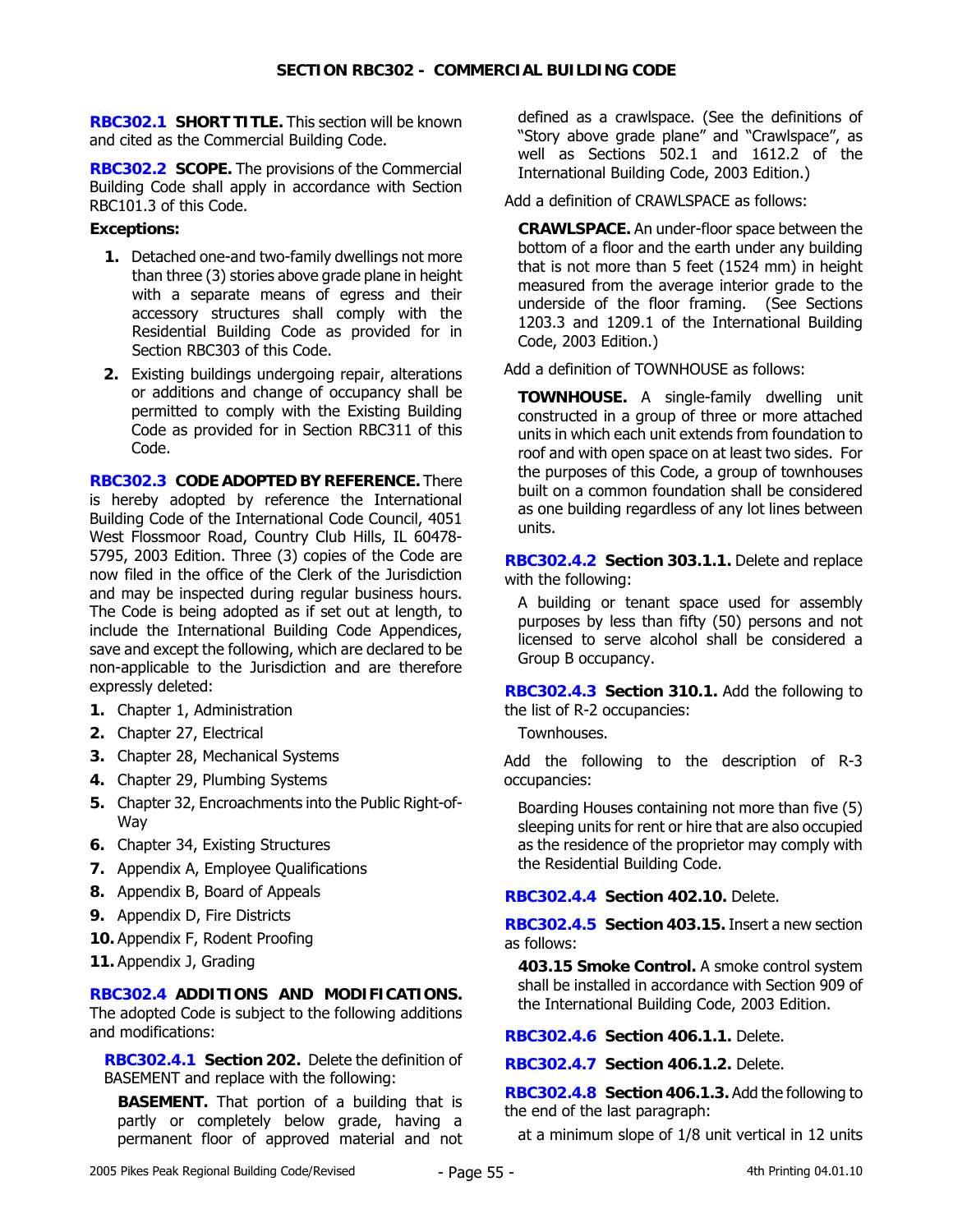horizontal (1 percent).

**RBC302.4.9 Section 406.1.4, Item 1.** Delete the first two sentences and replace with the following:

The private garage shall be separated from the dwelling unit by not less than 5/8-inch Type X gypsum board attached to permanent framing on the garage side which allows a screw or other approved fastening spacing of not more than 16 inches (406.4 mm) in both vertical and horizontal directions. In lieu of this assembly, any wall or ceiling assembly which meets a fire-resistance rating of one hour may be used.

**RBC302.4.10 Section 406.2.6.** Add the following to the end of the last paragraph:

at a minimum slope of 1/8 unit vertical in 12 units horizontal (1 percent).

**RBC302.4.11 Section 412.2.3.** Add the following exception:

**Exception:** Group III and IV hangars as defined in NFPA 409 where hazardous operations including fuel transfer, welding, torch cutting, torch soldering, doping, and spray painting are not performed.

**RBC302.4.12 Section 704.11.** Add the following exception:

**5.3.** Buildings equipped throughout with an automatic sprinkler system installed in accordance with Section 903.3.1.1 or 903.3.1.2 of the International Building Code, 2003 Edition, and provided with Class A roof covering.

**RBC302.4.13 Section 705.6. Exception 4.2.** Delete "Class B" and replace with "Class A."

**RBC302.4.14 Section 705.6. Exception 4.3** Add the following to the end of exception 4.3 as follows:

or the building is equipped throughout with an automatic sprinkler system installed in accordance with Section 903.3.1.1 or 903.3.1.2 of the International Building Code, 2003 Edition.

**RBC302.4.15 Section 708.3.** Delete exception 2.

**RBC302.4.16 Section 708.4.** Delete exception 5 and replace with the following:

**5.** Wall assemblies separating dwelling units in the same building shall extend to the underside of the roof sheathing.

**RBC302.4.17 Section 715.3.3.** Delete the following from the fourth sentence:

"with an artificial bottom seal installed across the full width of the bottom of the door assembly."

**RBC302.4.18 Section 901.1.** Add the following:

The Fire Authority shall have the authority to regulate and enforce any provisions of this Chapter in agreement with the Building Department.

**RBC302.4.19 Section 903.2.7.** Add the following exceptions:

## **Exceptions:**

- **1.** Group R-3 occupancies other than those licensed by the state of Colorado for health care.
- **2.** Group R-2 occupancies containing four (4) or less dwelling units other than those licensed by the state of Colorado for health care.
- **3.** Group R-2 occupancies containing more than four (4) but not more than eight (8) dwelling units shall be provided with an automatic sprinkler system installed in accordance with Section 903.3.1.2 or 903.3.1.3 of the International Building Code, 2003 Edition, as approved by the Fire Authority.

**RBC302.4.20 Section 905.** Delete and replace with the following:

**905.1 General.** Standpipe systems shall be provided in occupancies and locations as required by the Fire Authority.

**RBC302.4.21 Section 907.** Delete and replace with the following:

**907.1 General.** Fire alarm and detection systems shall be provided in occupancies and locations as required by the Fire Authority.

**RBC302.4.22 Table 1004.1.2.** Amend as follows:

Add the following row: Beauty Care business – 50 gross.

Add the following footnote applicable to the entire table:

**a.** Any occupancy or use not mentioned specifically or about which there is any question shall be given the rate of occupant per unit of area which most nearly resembles the intended occupancy or use based on the fire and life hazard.

**RBC302.4.23 Section 1007.2.** Delete number 4 from the list of components.

**RBC302.4.24 Section 1007.5.** Delete and replace with the following:

**1007.5. Platform Lifts.** Platform (wheelchair) lifts shall not serve as part of an accessible means of egress.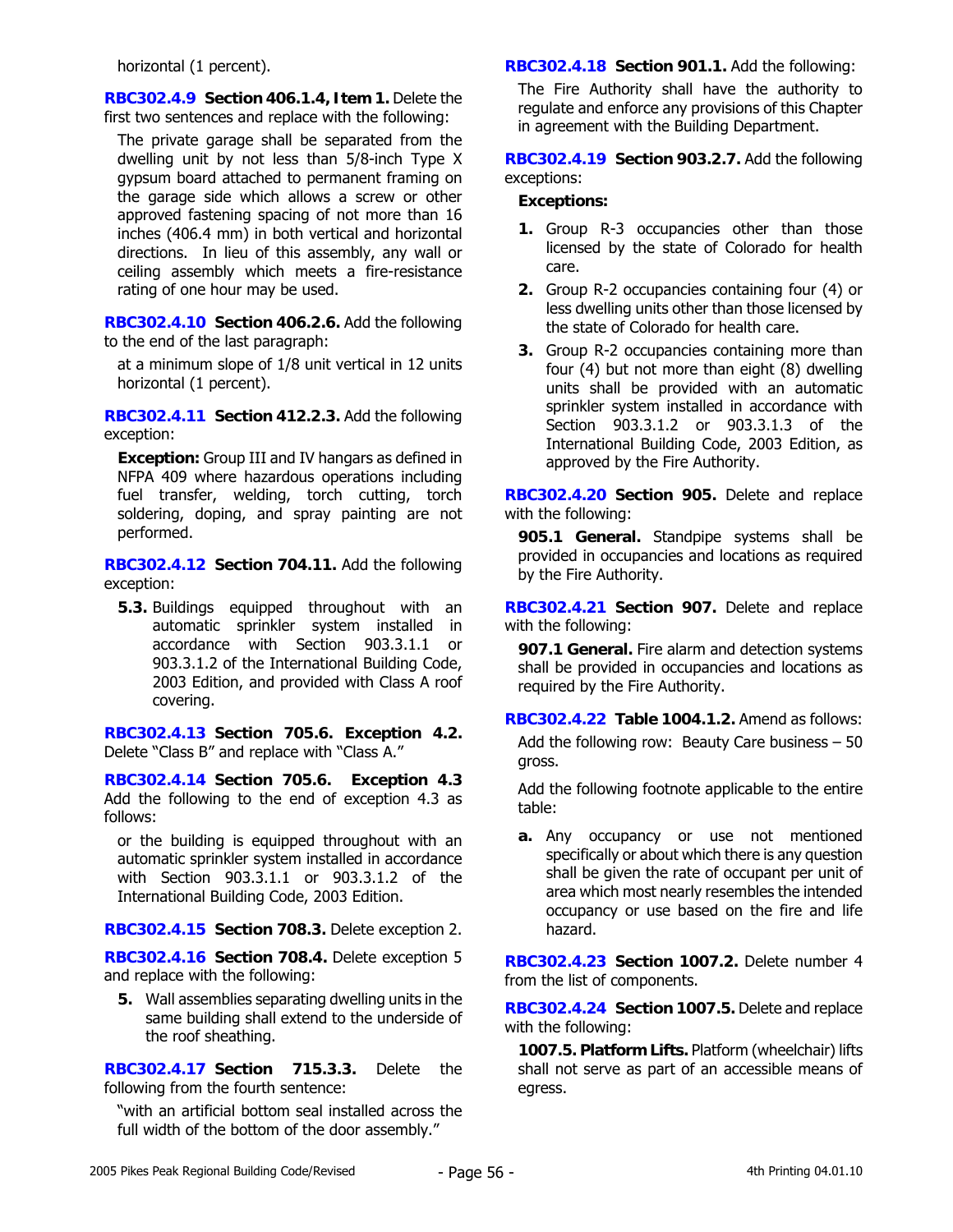**RBC302.4.25 Section 1008.1.4. Exception 3**. Delete "7¾ inches (197.85 mm)" and replace with "8 inches (203.2 mm)."

**RBC302.4.26 Section 1008.1.5.** Add the following exception:

**2.** In Group R-3 and within individual dwelling units of Group R-2, landing length may be reduced to 18 inches (457.2 mm) on the exterior side of a door serving a patio, deck or exterior balcony when the landing is not part of a required exit.

**RBC302.4.27 Section 1008.1.6.** Delete the exception.

**RBC302.4.28 Section 1008.1.9**. In the second paragraph, delete "100" and replace with "50."

**RBC302.4.29 Section 1009.1. Exception 4.** Delete.

**RBC302.4.30 Section 1009.3. Exception 5.** Delete "7¾ inches (197.85 mm)" and replace with "8 inches (203.2 mm)," and delete "10 inches (254 mm)" and replace with "9 inches (228.6 mm)".

**RBC302.4.31 Section 1012.2.** Add the following exception:

**3.** For Group R-3, and within individual dwelling units in Group R-2 occupancies, guards may be not less than 36 inches (914.4 mm) in height.

**RBC302.4.32 Section 1012.5.** Delete.

**RBC302.4.33 Table 1016.1.** In the occupancy row designated as "R" delete "0.5" from the "With sprinkler system" column and replace with "1."

**RBC302.4.34 Section 1025.2.** Delete "5.7 square feet (5,295 cm²)" and replace with "4.5 square feet (4,181 cm²)" and delete the exception.

**RBC302.4.35 Section 1025.2.1.** Add the following exception:

**Exception:** A 3-foot (914.4 mm) wide by 4-foot (1,219.2 mm) high nominal single or double hung window with a minimum vertical opening of 19 inches (482.6 mm) and a minimum net clear opening of 4.5 square feet (4,181 cm²) is approved.

**RBC302.4.36 Section 1025.4.** Add the following exception:

**Exception:** Bars, grilles, grates, or similar devices are not permitted to be used in conjunction with hatches or covers as permitted in Section 1025.5.3 Exception 3 of the International Building Code, 2003 Edition.

**RBC302.4.37 Section 1025.5.3.** Insert a new section as follows:

**1025.5.3 Clearance.** Horizontal projections above a window well are not permitted.

# **Exceptions:**

- **1.** The minimum horizontal area of 9 square feet (8,361 cm²) is provided clear of the projection and the horizontal projection of the operable portion of the egress window and ladder or steps, if required, remain clear of the projection.
- **2.** The vertical distance between the top edge of the window well and the bottom of the projection is at least 24 inches (609.6 mm).
- **3.** Where the projection is a walking surface which provides a clear and discernible path of egress away from the building and provided with a hatch or cover providing a minimum net clear opening of 9 square feet (8,361 cm²) which is releasable or removable from the window well side without the use of a key, tool or applied force greater than 30 pounds (133 N).

**RBC302.4.38 Section 1104.1.** Delete and replace with the following:

**1104.1 Site Arrival Points.** Accessible routes within the site shall be provided from a point 5 feet (1,524 mm) from the accessible building entrance to the accessible building entrance served.

**RBC302.4.39 Table 1106.1.** Add the following footnote:

**a.** For occupancies in Group R-2 with seven (7) or less dwelling units per development, accessible parking spaces are not required.

**RBC302.4.40 Section 1107.6.2.** Add the following:

See also Section 9-5-105 C. R. S., as amended. The most stringent requirement shall apply.

**RBC302.4.41 Section 1207.** Delete.

**RBC302.4.42 Section 1209.2.** Add the following exception:

**Exception:** In Group R-3 and within individual dwelling units of Group R-2 with cathedral ceiling areas, attic access need not be provided if the pitch of the bottom chord exceed 3 units vertical in 12 units horizontal (25 percent pitch), unless mechanical equipment is installed within or accessed from the attic space.

**RBC302.4.43 Section 1501.2.** Insert a new section as follows:

**1501.2 Cold Climates.** Where this Chapter refers to "areas where the average daily temperature in January is 25 °F (-3.9 °C) or less or where there is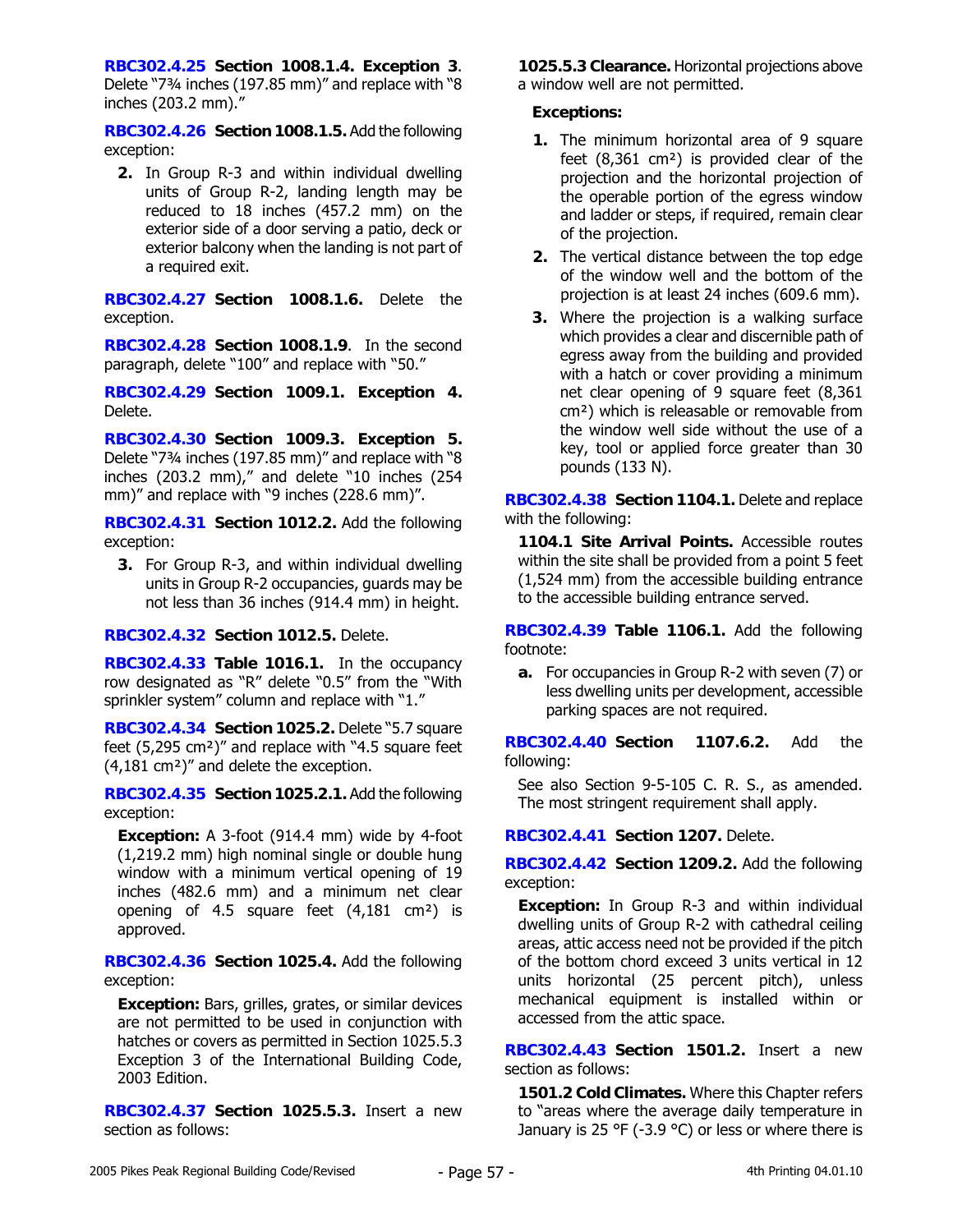a possibility of ice forming along the eaves causing a backup of water", this shall be construed to mean areas with a grade plane elevation of greater than 7,000 feet (2,134 m).

**RBC302.4.44 Section 1503.2.1.** Delete "0.019 inch (.483 mm) (No. 26 galvanized sheet)" and replace with "0.016 inch (.406 mm) (No. 28 galvanized sheet)."

**RBC302.4.45 Table 1507.2.** Add the following item to the  $4<sup>th</sup>$  component, Application:

Face Nailing: Only permitted in the following locations:

- **1.** The rake of the roof;
- **2.** The ridge cap as per manufacturer's specifications;
- **3.** Flashing at clear story provided the nail heads are covered with mastic.

**RBC302.4.46 Section 1507.2.5.** Add the following:

Self-sealing strip shingles, weighing less than 2.4 pounds per square foot (115 N/m²), may only be installed from May 1 through October 31.

**RBC302.4.47 Section 1507.2.9.1.** Delete both instances of "0.019 inch (.483 mm)" and replace with "0.016 inch (.406 mm)."

**RBC302.4.48 Table 1507.2.9.2.** Amend the row designated as "Galvanized steel" by deleting "26 gage" from the "GAGE" column and replacing it with "28 gage."

**RBC302.4.49 Section 1507.3.9.** Delete "0.019 inch (0.48 mm) (No. 26 galvanized sheet gage)" and replace with "0.016 inch (.406 mm) (No. 28 galvanized sheet gage."

**RBC302.4.50 Table 1507.8.** Add the following item to the  $5<sup>th</sup>$  component, Application:

Face Nailing: Only permitted in the following locations:

- **1.** The ridge cap as per manufacturer's specifications;
- **2.** Flashing at clear story provided a soldier course is provided over the flashing to nail through.

**RBC302.4.51 Section 1507.8.7.** Delete "0.019 inch (0.48 mm) (No. 26 galvanized sheet gage)" and replace with "0.016 inch (.406 mm) (No. 28 galvanized sheet gage."

**RBC302.4.52 Section 1507.9.8.** Delete "0.019 inch (0.48 mm) (No. 26 galvanized sheet gage)" and replace with "0.016 inch (.406 mm) (No. 28 galvanized sheet gage.)"

**RBC302.4.53 Section 1510.3.** Add the following item:

**4.** Where the total weight of the existing and new roof covering materials exceeds 6.6 pounds per square foot (316 N/m²).

**Exception:** When calculations submitted by a structural engineer licensed by the State of Colorado demonstrate that the roof structure can accommodate the increased total roof dead load.

**RBC302.4.54 Section 1603.1.5.** Delete the first sentence and replace with the following:

The following information related to seismic loads must be shown if seismic loads govern the design of the lateral-force-resisting system of the building.

# **RBC302.4.55 Table 1607.1.** Amend as follows:

- **5.** Delete "100 pounds per square foot (4,788 N/m<sup>2</sup>)" such that all exterior balconies are designed to a uniform live load of 60 pounds per square foot (2,873 N/m²). This shall not be construed to include exterior exit balconies.
- **6.** Replace with: Decks in conjunction with R-2 and R-3 occupancies shall be designed for a 40 pounds per square foot (1,915 N/m²) live load and a 15 pounds per square foot (718 N/m²) dead load. All other decks shall be designed for the same live load as the occupancy served. The total load shall be increased by a factor of 1.2 for the ledger connection to the structure. All ledger connections shall be provided with approved weather protection.
- **16.** Garages (passenger vehicles only) Add: At top level that is exposed to snow loads, structure shall be designed for full live load plus one half design snow load.
- **27.** Replace with: Habitable attics only.

**RBC302.4.56 Section 1608.** Delete and replace with the following:

## **SECTION 1608 SNOW LOADS**

**1608.1 General.** Design snow loads shall be determined in accordance with this Section and Section 7.0 of ASCE 7, as applicable.

Buildings, structures and portions thereof shall be designed and constructed to sustain, within the stress limitations of this Code, all dead loads plus the most critical effect resulting from snow load distributions on roofs and decks.

When using Section 7.0 of ASCE 7, as applicable, the **Exposure Factor, C<sub>e</sub>, Thermal Factor, C<sub>t</sub>** and **Importance Factor, I** shall all be set to a value of 1.0.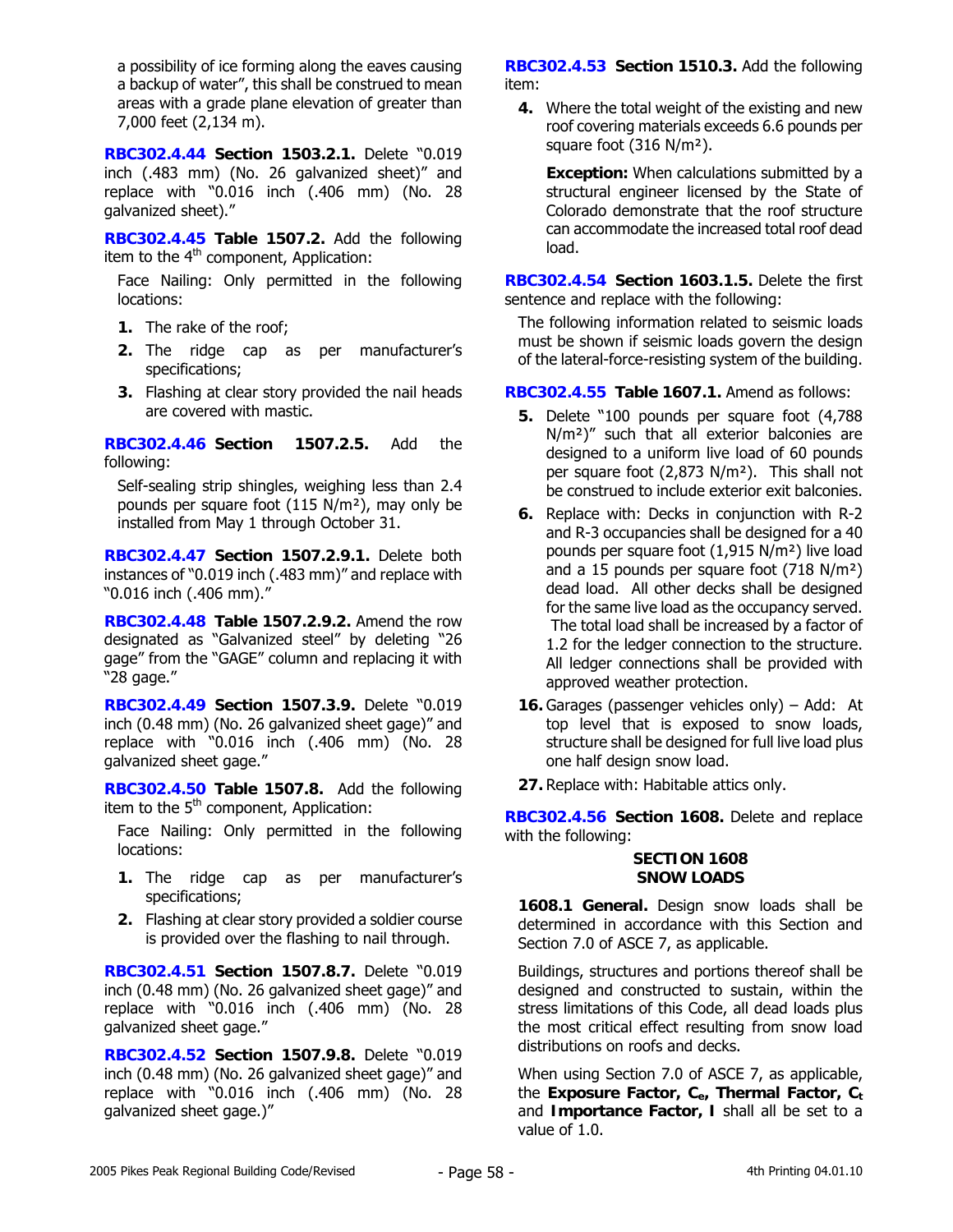**1608.2 Balanced Loading.** For all buildings and structures with a grade plane below 7,000 feet (2,134 m) elevation, the flat roof snow load  $(p_f)$ shall not be less than 30 pounds per square foot (1,436 N/m²) of horizontal projected area. For all buildings and structures with a grade plane at or above 7,000 feet (2,134 m) the flat roof snow load  $(p_f)$  shall not be less than 40 pounds per square foot (1,915 N/ $m<sup>2</sup>$ ) of horizontal projected area. The flat roof snow load may be reduced for roof slope using Section 7.4 of ASCE 7.

**1608.3 Unbalanced Loading and Drifts.**  Provisions shall be made for unbalanced snow loads in accordance with Section 7.6 of ASCE 7 and drifts on lower roofs in accordance with Section 7.7 of ASCE 7. The ground snow load  $(p<sub>q</sub>)$  below 7,000 feet (2,134 m) elevation shall be set at 20 pounds per square foot (958 N/m²). At or above 7,000 feet  $(2,134 \text{ m})$  the ground snow load  $(p<sub>q</sub>)$  shall be set at 27 pounds per square foot (1,293 N/m²).

**RBC302.4.57 Section 1609.1.1.** Delete the first sentence, and replace with the following:

Wind loads on every building or structure shall be in accordance with ASCE 7 and based on a basic wind speed (3 second gust) of 100 miles per hour (44.7  $m/s$ ).

**RBC302.4.58 Section 1609.1.2.** Delete each occurrence of "10 pounds per square foot (479  $N/m<sup>2</sup>$ )" and replace with "20 pounds per square foot  $(958 \text{ N/m}^2)$ ."

**RBC302.4.59 Section 1609.3.** Delete and replace with the following:

**1609.3 Basic wind speed.** The basic wind speed (3-second gust) shall be 100 miles per hour (44.7  $m/s$ ).

**RBC302.4.60 Section 1609.4.** Delete items 1 and 2.

**RBC302.4.61 Section 1609.6.1.** Delete and replace with the following:

**1609.6.1 Design.** The provisions of Section 1609.6.2 of the International Building Code, 2003 Edition, may be used for all structures not exceeding 60 feet (18.3 m) in height.

**RBC302.4.62 Section 1609.6.2.1.1.** Delete each occurrence of "10 pounds per square foot (479  $N/m<sup>2</sup>$ )" and replace with "20 pounds per square foot  $(958 \text{ N/m}^2)$ ."

**RBC302.4.63 Figure 1609.6.2.2. Component and Cladding Pressure.** Add the following note:

**6.** Refer to ASCE 7, Figure 6-3 for zones

**RBC302.4.64 Section 1609.6.2.2.1.** Delete each occurrence of "10 pounds per square foot (479

 $N/m<sup>2</sup>$ )" and replace with "20 pounds per square foot (958 N/m<sup>2</sup>)." This applies to both positive and negative pressures.

**RBC302.4.65 Section 1610.1.** Delete and replace with the following:

**1610.1 General.** Basement, foundation, and retaining walls shall be designed to resist lateral soil loads. The soil lateral load shall be provided in the soil investigation report and the design loads shall be listed on the foundation plan. If the soils report does not provide lateral earth loads the assumed lateral loads used for design must be shown on the foundation plan.

If the floor diaphragm is used to resist lateral loads, the foundation design must include: blocking and bracing details, anchor bolt size and spacing, and lateral force at the diaphragm. If a wall is designed to cantilever or span horizontally, the design must so indicate.

**RBC302.4.66 Section 1615.1.** Delete the second paragraph and replace with the following:

The maximum considered earthquake spectral response acceleration shall be 18.5 at short periods  $(S<sub>s</sub>)$  and 5.9 at 1-second period  $(S<sub>1</sub>)$ . These numbers are expressed as a percent of gravity.

**RBC302.4.67 Section 1704.** Delete and replace with the following:

**1704 Special Inspections.** Special inspections shall be in accordance with Section RBC109.7 of this Code.

**RBC302.4.68 Section 1802.2.** Delete the exception.

**RBC302.4.69 Section 1803.2.** Add the following to the end of the first paragraph:

Expansive soils shall not be used as backfill materials except at the upper 12 inches (304.8 mm) of backfill.

**RBC302.4.70 Section 1805.2.** Delete "12 inches (304.8 mm)" and replace with "30 inches (762 mm)."

**RBC302.4.71 Section 1805.2.1. Exception 2.** Delete "400 square feet  $(37.2 \text{ m}^2)$ " and replace with "200 square feet (18.6 m<sup>2</sup>)."

**RBC302.4.72 Section 1805.3.4.** Delete.

**RBC302.4.73 Section 1806.1.** Add the following: All retaining walls shall have 1½ inch (38.1 mm)

weep holes spaced not more than 10 feet (3,048 mm) apart unless alternate means of subsurface drainage is provided.

**RBC302.4.74 Section 1807.1.** Delete the first sentence and replace with the following: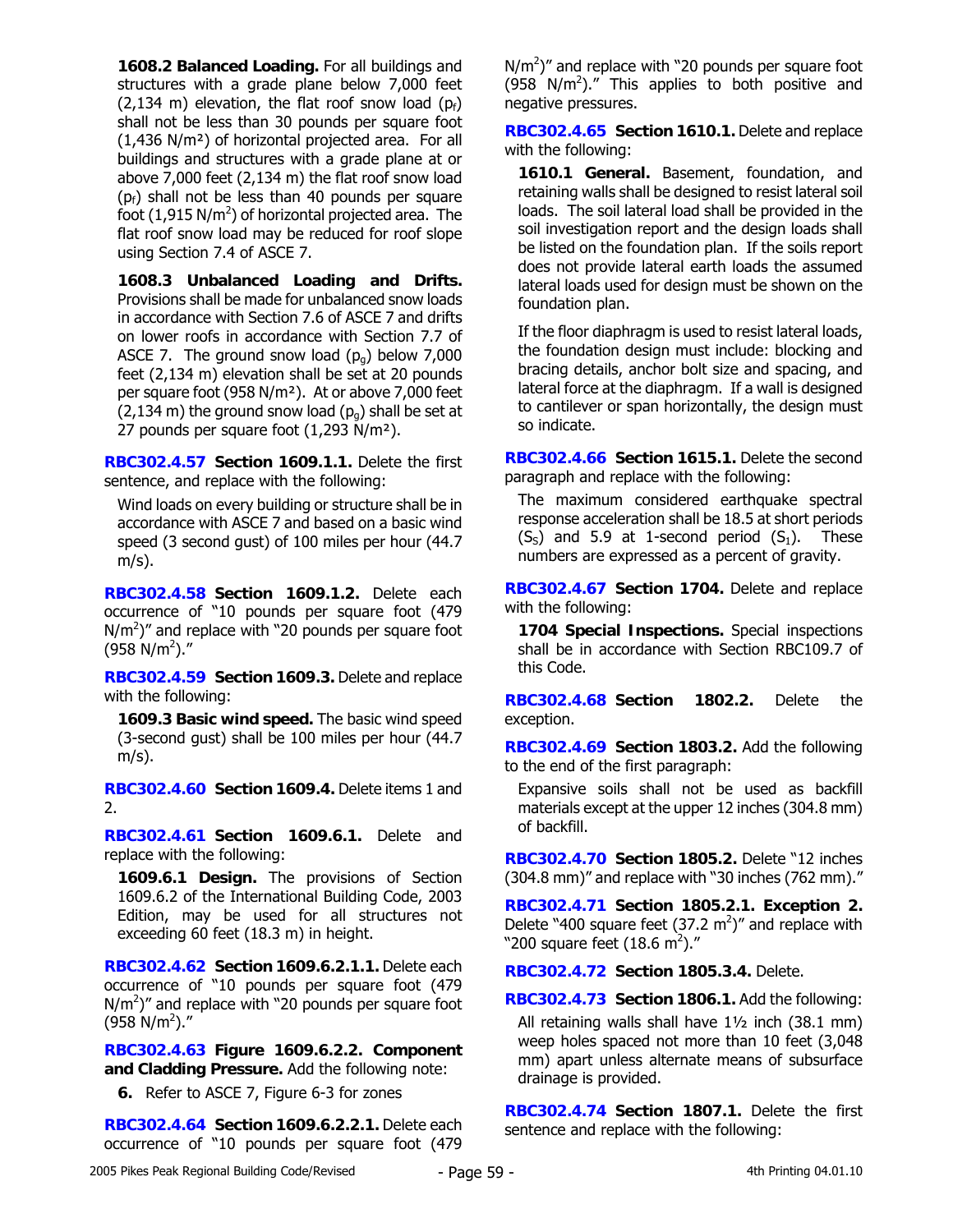Unless otherwise specified in the soils report, walls or portions thereof that retain earth and enclose interior spaces and floors below grade shall be waterproofed and damp proofed in accordance with this section, with the exception of those spaces containing groups other than residential and institutional where such omission is not detrimental to the building or occupancy.

**RBC302.4.75 Section 1807.4.3.** Delete and replace with the following:

**1807.4.3 Drainage Discharge.** Where drains are provided for the collection of rain, surface, or subsurface water, such drains shall not be connected to or discharged into the building sewer drain.

**RBC302.4.76 Section 1812.4. Exception 2.** Delete and replace with the following:

**2.** Isolated piers supporting posts and bracing from decks and patios accessory to R-3 and U occupancies not exceeding two (2) stories of light frame construction.

**RBC302.4.77 Section 2113.9.1.** Delete the first sentence and replace with the following:

Spark arrestors shall be installed on all masonry chimneys and meet all of the following requirements:

**RBC302.4.78 Section 2203.2.** Delete the second sentence and replace with the following:

When located in a crawlspace, outside the building envelope or in a corrosive environment, individual structural members and assembled panels of coldformed steel construction, except where fabricated of approved corrosion-resistant steel or of steel having a corrosion resistant or other approved coating, shall be protected against corrosion with an approved coat of paint, enamel or other approved protection.

**RBC302.4.79 Section 2301.2.3.** Delete the exception.

**RBC302.4.80 Section 2304.11.2.2.** Delete "8 inches (203.2 mm)" and replace with "6 inches (152.4 mm)".

**RBC302.4.81 Section 2308.6.** After the first paragraph insert the following:

Wood sole and sill plates supporting floors shall be installed in accordance with this section and shall not be stacked more than two (2) plates high for nominal 2 x 4 plates nor more than three (3) plates high for nominal 2 x 6 or larger plates including the sole plate unless a specific design is provided by a design professional licensed in the state of Colorado.

**RBC302.4.82 Section 2308.8.2.** Delete the second sentence and replace with the following:

Solid blocking shall not be less than 2 inches (50.8 mm) nominal in thickness and not more than one size in depth smaller than the joists. When blocking supports a bearing wall above, blocking shall be full depth of the joist.

**RBC302.4.83 Table 2308.9.1.** Delete and replace with the following: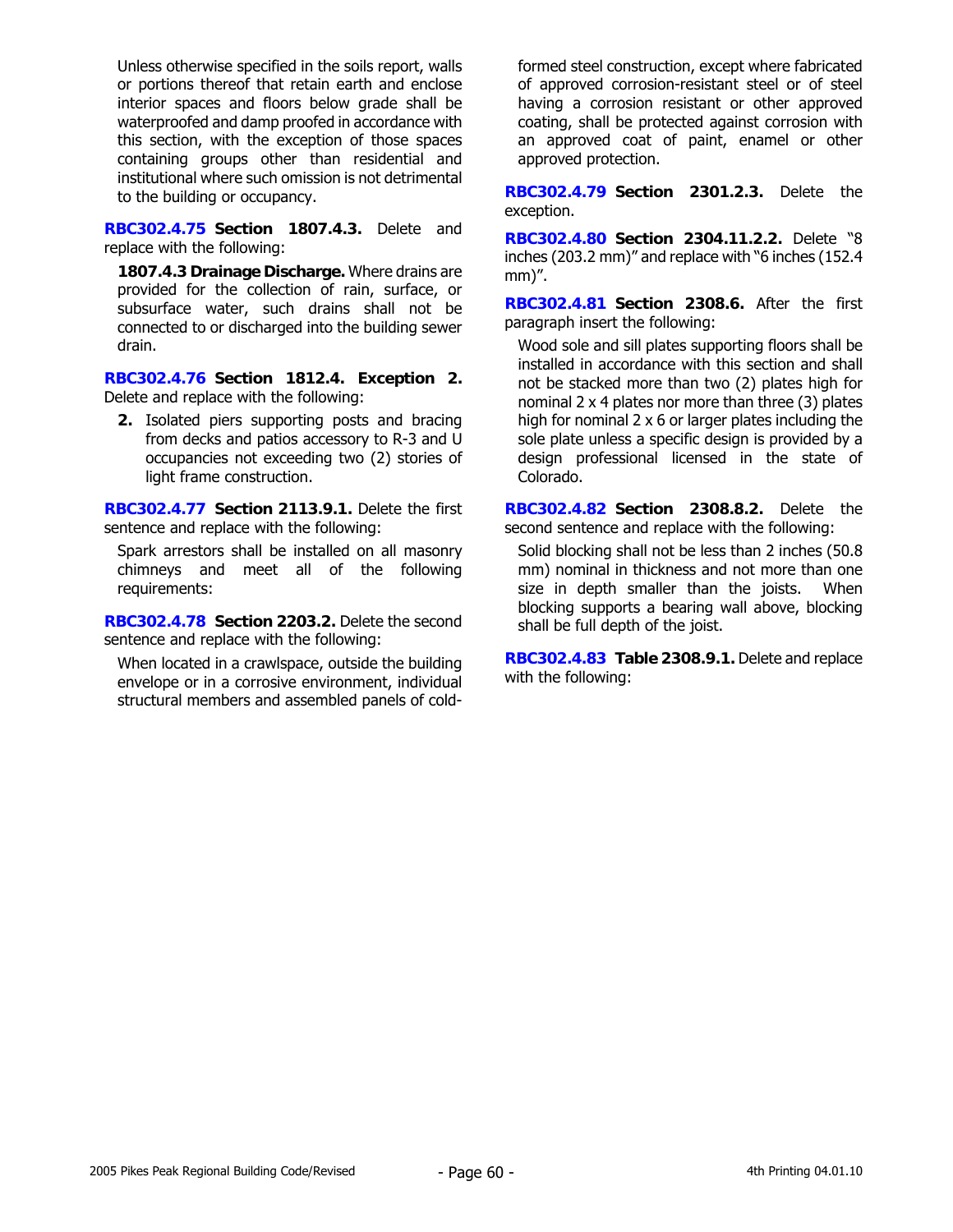| Table 2308.9.1                                                                                                                                                                                                   |    |                                                                                                                                             |                  |                  |         |  |  |  |
|------------------------------------------------------------------------------------------------------------------------------------------------------------------------------------------------------------------|----|---------------------------------------------------------------------------------------------------------------------------------------------|------------------|------------------|---------|--|--|--|
| SIZE HEIGHT AND SPACING OF WOOD STUDS                                                                                                                                                                            |    |                                                                                                                                             |                  |                  |         |  |  |  |
| <b>Allowable stud</b><br>Allowable stud<br>height Supporting<br><b>Stud</b><br><b>Spacing</b><br>height<br><b>Size</b><br>(inches)<br>roof and Ceiling and<br><b>Supporting roof</b><br>and Ceiling<br>one floor |    | <b>Allowable stud</b><br><b>Allowable</b><br>height supporting<br>stud height<br>Non-load<br>roof and Ceiling and<br>two floors<br>bearing. |                  |                  |         |  |  |  |
|                                                                                                                                                                                                                  | 8  | 10 feet                                                                                                                                     | 10 feet          | 8 feet           | 14 feet |  |  |  |
|                                                                                                                                                                                                                  | 12 | 10 feet                                                                                                                                     | 9 feet 4 inches  |                  | 13 feet |  |  |  |
| 2x4                                                                                                                                                                                                              | 16 | 10 feet                                                                                                                                     | 8 feet           |                  | 12 feet |  |  |  |
|                                                                                                                                                                                                                  | 24 | 8 feet                                                                                                                                      |                  |                  | 10 feet |  |  |  |
|                                                                                                                                                                                                                  | 8  | 20 feet                                                                                                                                     | 17 feet 6 inches | 16 feet 6 inches | 20 feet |  |  |  |
|                                                                                                                                                                                                                  | 12 | 18 feet                                                                                                                                     | 16 feet          | 14 feet 6 inches | 18 feet |  |  |  |
| 2x6                                                                                                                                                                                                              | 16 | 15 feet 6 inches                                                                                                                            | 14 feet 6 inches | 12 feet          | 15 feet |  |  |  |
|                                                                                                                                                                                                                  | 24 | 12 feet 6 inches                                                                                                                            | 11 feet 6 inches |                  | 14 feet |  |  |  |

1 inch = 25.4 mm, 1 foot = 304.8 mm.

**Notes:** 

- **1.** All 2x4 studs are any species of wood permitted by the Code; Standard or better, or stud grade.
- **2.** All 2x6 studs are Hem Fir #2 species or better.
- **3.** Studs framed at 24 inches (609.6 mm) on center must be placed within 5 inches (127 mm) of the load bearing elements from above.
- **4.** This chart is invalid for buildings using cementitious toppings over sub floors exceeding 13 pounds per square foot (622 N/m²).
- **5.** At openings in walls, (such as windows), for each stud removed to allow for the opening, a minimum of ½ of a stud must be placed at each side of the opening.
- **6.** Utility grade studs shall not be spaced more than 16 inches (406.4 mm) on center nor support more than a roof and a ceiling, nor exceed 8 feet (2,438.4 mm) in height for exterior load-bearing walls and 10 feet (3,048 mm) for interior non-load-bearing walls.
- **7.** Listed heights are distances between lateral supports placed perpendicular to the plane of the wall.

**RBC302.4.84 Section 2308.9.4.** Add the following:

When a cripple wall is located between the top of the foundation wall which is more than 4 feet (1,219.2 mm) high and longer than 6 feet (1,828.8 mm), a design shall be provided by a design professional licensed in the state of Colorado, which indicates that the foundation is not dependant upon the floor framing for lateral support. Other engineering methods which will provide for the structural stability of the foundation system may be approved.

#### **RBC302.4.85 Section 2308.9.10.** Add the following:

Studs having holes or notches larger than required to accommodate the piping shall be replaced or satisfactorily repaired. Where holes larger than indicated above are required to accommodate the piping in nonbearing studs, the studs may be reinforced by the addition of  $1/8$  inch  $x$   $1\frac{1}{2}$  inch (3.175 mm x 38.1 mm) steel straps fastened to each side of the stud with 4 16d nails. Where holes or notches larger than allowed above are required to accommodate the piping in bearing studs,

engineering calculations shall be submitted in all cases to indicate that the stresses allowed by this section are not exceeded under the design loads.

**RBC302.4.86 Section 2308.10.1.** Delete the last sentence and replace with the following:

Rafter to wall connections shall comply with Tables 2304.9.1 and 2308.10.1. Truss uplift values shall be in accordance with the engineered truss report or as determined by the engineer of record.

**RBC302.4.87 Section 2308.10.7.2.** Add the following:

Roof trusses shall be supported laterally at points of bearing by solid blocking to prevent rotation and lateral displacement when the depth of the member at bearing points exceeds 8 inches (203.2 mm). Other engineering methods that will provide for the structural stability of the roof truss system may be approved.

**RBC302.4.88 Section 2603.4.1.6.** Add the following exception:

**Exception:** The thermal barrier is not required in crawl spaces of Group R-3.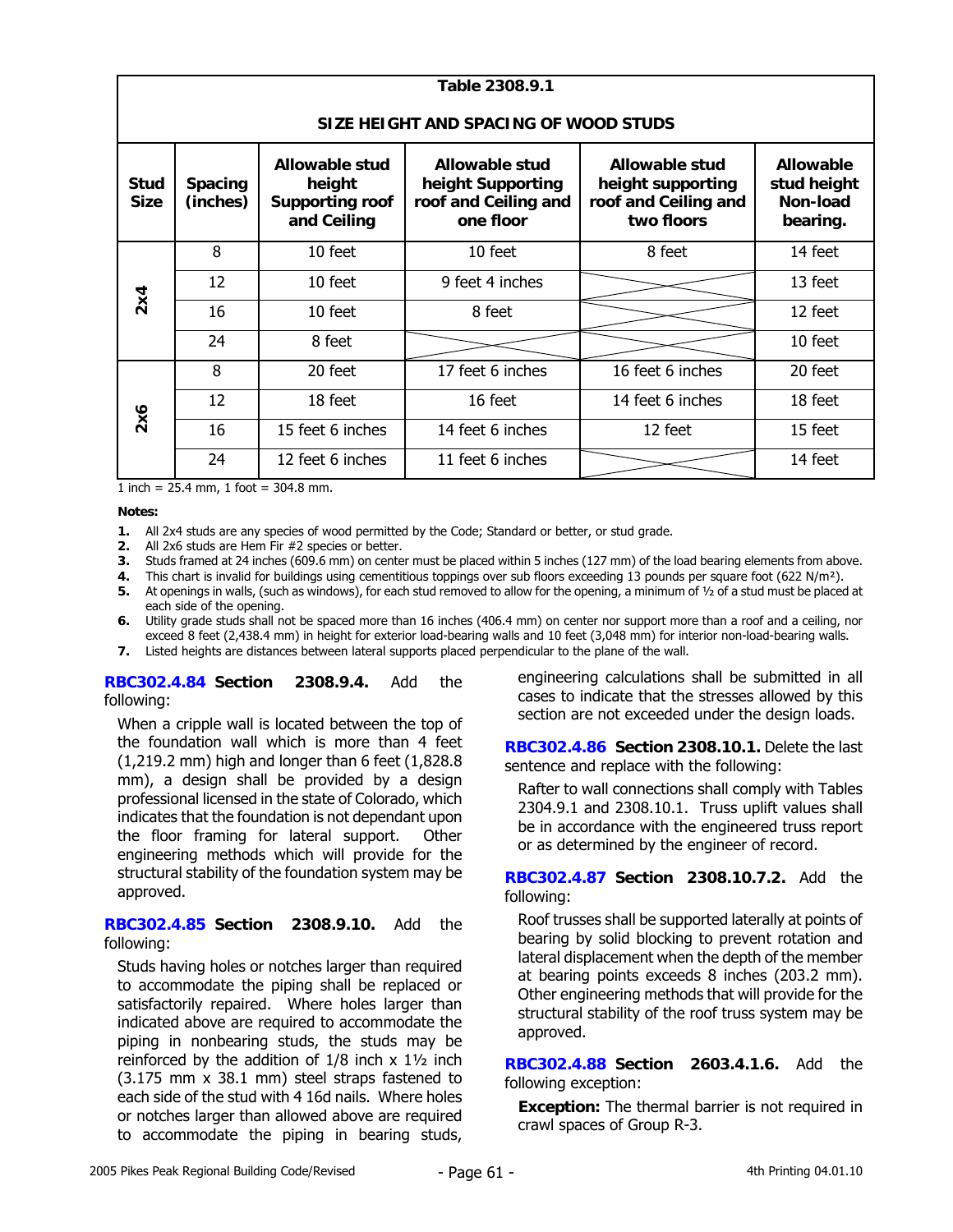**RBC302.4.89 Section 3001.2.** Add the following to the list of referenced standards:

**ASME A17.3, Safety Code for Existing Elevators & Escalators.** 

**RBC302.4.90 Section 3004.5.** Delete and replace with the following:

**3004.5 Plumbing and Mechanical Systems.** Floor drains, sumps and sump pumps shall be permitted at the base of the shaft provided they discharge to an approved storm drain or to the exterior grade surface.

**RBC302.4.91 Section 3005.1.** Delete the following:

"conveyors, personnel hoists and material hoists"

**RBC302.4.92 Section 3005.3.** Delete.

**RBC302.4.93 Section 3005.4.** Delete.

**RBC302.4.94 Section 3105.3.** Add the following exception:

**Exception:** Retractable, folding and collapsible awnings or fixed awnings not more than 10 feet (3,048 mm) in length nor more than 6 feet (1,828.8 mm) in width, with non-combustible frames adequately anchored to a substantial concrete slab, need not comply with live load nor wind load requirements.

## **RBC302.4.95 Section 3109.** Delete.

**RBC302.4.96 Section 3303.7.** Insert a new section as follows:

**3303.7 Demolition by Incendiary Means.** Demolition by means of explosives or by burning is not permitted except when specifically approved by the Building Official and the Fire Authority as applicable.

**RBC302.4.97 Section 3306.1.** Add the following exception:

**Exception:** Where the demolition time is so short that walkways and fences are not justified, the applicant may, upon prior approval from the Building Official, provide twenty-four (24) -hour continuous guard service adequate for the protection of the public.

**RBC302.4.98 Chapter 35, ICC Referenced Standards.** Delete "ICC/ANSI A117.1-98" and replace with "ICC/ANSI A117.1-2003".

**RBC302.4.99 Section E108.** Delete.

**RBC302.4.100 Section E111.** Delete

**RBC302.4.101 Section E112.** Delete "ICC/ANSI A117.1-98" and replace with "ICC/ANSI A117.1- 2003".

**RBC302.4.102 Section I101.1.** Add the following: Enclosed patios shall not be conditioned by any heating or cooling means.

**RBC302.4.103 Section I104.2.** Delete the following:

"In areas with a frost depth of zero"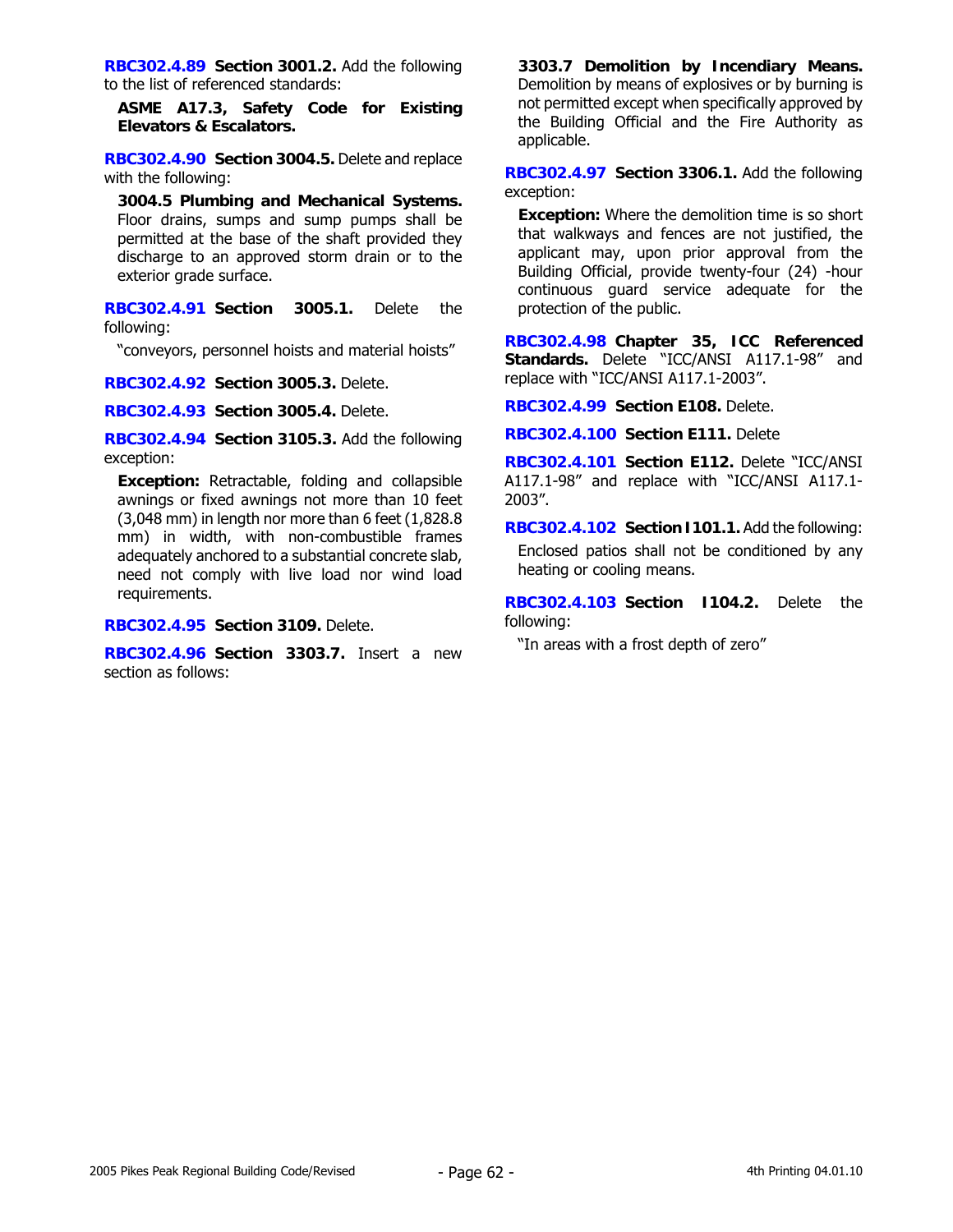**RBC303.1 SHORT TITLE.** This section will be known and cited as the Residential Building Code.

**RBC303.2 SCOPE.** The provisions of the Residential Building Code shall apply in accordance with Section RBC101.3 of this Code specifically to detached one- and two-family dwellings not more than three (3) stories in height with a separate means of egress and their accessory structures.

**RBC303.3 CODE ADOPTED BY REFERENCE.** There is hereby adopted by reference the International Residential Code for One-and Two-Family Dwellings of the International Code Council, 4051 West Flossmoor Road, Country Club Hills, IL 60478-5795, 2003 Edition. Three (3) copies of the Code are now filed in the office of the Clerk of the Jurisdiction and may be inspected during regular business hours. Only the following sections of the Code are being adopted:

- **1.** Chapter 2, Definitions
- **2.** Chapter 3, Building Planning
- **3.** Chapter 4, Foundations
- **4.** Chapter 5, Floors
- **5.** Chapter 6, Wall Construction
- **6.** Chapter 7, Wall Covering
- **7.** Chapter 8, Roof-Ceiling Construction
- **8.** Chapter 9, Roof Assemblies
- **9.** Chapter 10, Chimney and Fireplaces
- **10.** Appendix H, Patio Covers
- **11.** Chapter 43, Referenced Standards

All other Chapters and Appendices are either addressed by separate codes or declared to be non-applicable to the Jurisdiction and are therefore expressly deleted.

**RBC303.4 ADDITIONS AND MODIFICATIONS.**  The adopted Code is subject to the following additions and modifications:

**RBC303.4.1 Section R202.** Delete the definition of BASEMENT and replace with the following:

**BASEMENT.** That portion of a building that is partly or completely below grade, having a permanent floor of approved material and not defined as a crawlspace. (See the definitions of "Story above grade plane" in the International Residential Code, 2003 Edition and "Crawlspace" below.)

Add a definition of CRAWLSPACE as follows:

**CRAWLSPACE.** An under-floor space between the bottom of a floor and the earth under any building that is not more than 5 feet (1,524 mm) in height measured from the average interior grade to the underside of the floor framing. (See Section R408 of the International Residential Code, 2003 Edition.)

Delete the definition of TOWNHOUSE.

**RBC303.4.2 Section R202.** Amend the definition of BUILDING as follows:

Delete "including townhouses"

**RBC303.4.3 Table R301.2(1).** Delete and replace with the following:

# **TABLE R301.2(1)**

#### **CLIMATIC AND GEOGRAPHIC DESIGN CRITERIA**

| <b>ROOF</b>         | <b>WIND</b>                       | <b>SEISMIC</b>                         | SUBJECT TO DAMAGE FROM  |                                  |                       | WINTER            | <b>ICE SHIELD</b>     | <b>FLOOD</b>                  | AIR                         | <b>MEAN</b>                     |                                    |
|---------------------|-----------------------------------|----------------------------------------|-------------------------|----------------------------------|-----------------------|-------------------|-----------------------|-------------------------------|-----------------------------|---------------------------------|------------------------------------|
| <b>SNOW</b><br>_OAD | <b>SPEED<sup>e</sup></b><br>(mph) | <b>DESIGN</b><br>CATEGORY <sup>9</sup> | Weathering <sup>a</sup> | Frost line<br>Depth <sup>b</sup> | <b>Fermite</b>        | Decay             | DESIGN<br><b>TEMP</b> | UNDER-<br>LAYMENT<br>REOUIRED | <b>HAZARDS</b> <sup>h</sup> | <b>FREEZING</b><br><b>INDEX</b> | <b>ANNUAL</b><br>TEMP <sup>k</sup> |
| 30/40               | 100<br>Exp. C                     | в                                      | Severe                  | 30 inches<br>762<br>mm)          | Slight to<br>moderate | None to<br>slight | 0°F<br>(-18°C)        | YES                           | 12/18/1986                  | 1,000                           | 45°F<br>(7°C)                      |

Add the following to the end of **Footnote i**: Required only above 7,000 ft (2,134 m) elevation.

Add the following **Footnote l**:

**l.** For buildings or structures with a grade plane below 7,000 ft (2,134 m) elevation, the uniform snow load shall be 30 pounds per square foot  $(1,436 \text{ N/m}^2)$  of horizontal projected area. For all buildings and structures with a grade plane at or above 7,000 ft  $(2,134 \text{ m})$  elevation, the uniform snow load shall be 40 pounds per square foot  $(1,915 \text{ N/m}^2)$  of horizontal projected area.

**RBC303.4.4 Section R301.2.1.4.** Delete items 1 and 2.

**RBC303.4.5 Table R301.5.** Add the following to the end of **Footnote e**:

Ledger connection of decks to existing structures shall be capable of supporting a load equal to 1.2 times the total live and dead load. The design dead

load shall not be less than 15 pounds per square foot (718 N/m²).

Delete "Rooms other than sleeping rooms" and replace with "All rooms."

Delete "Sleeping rooms" and replace with "Habitable attics."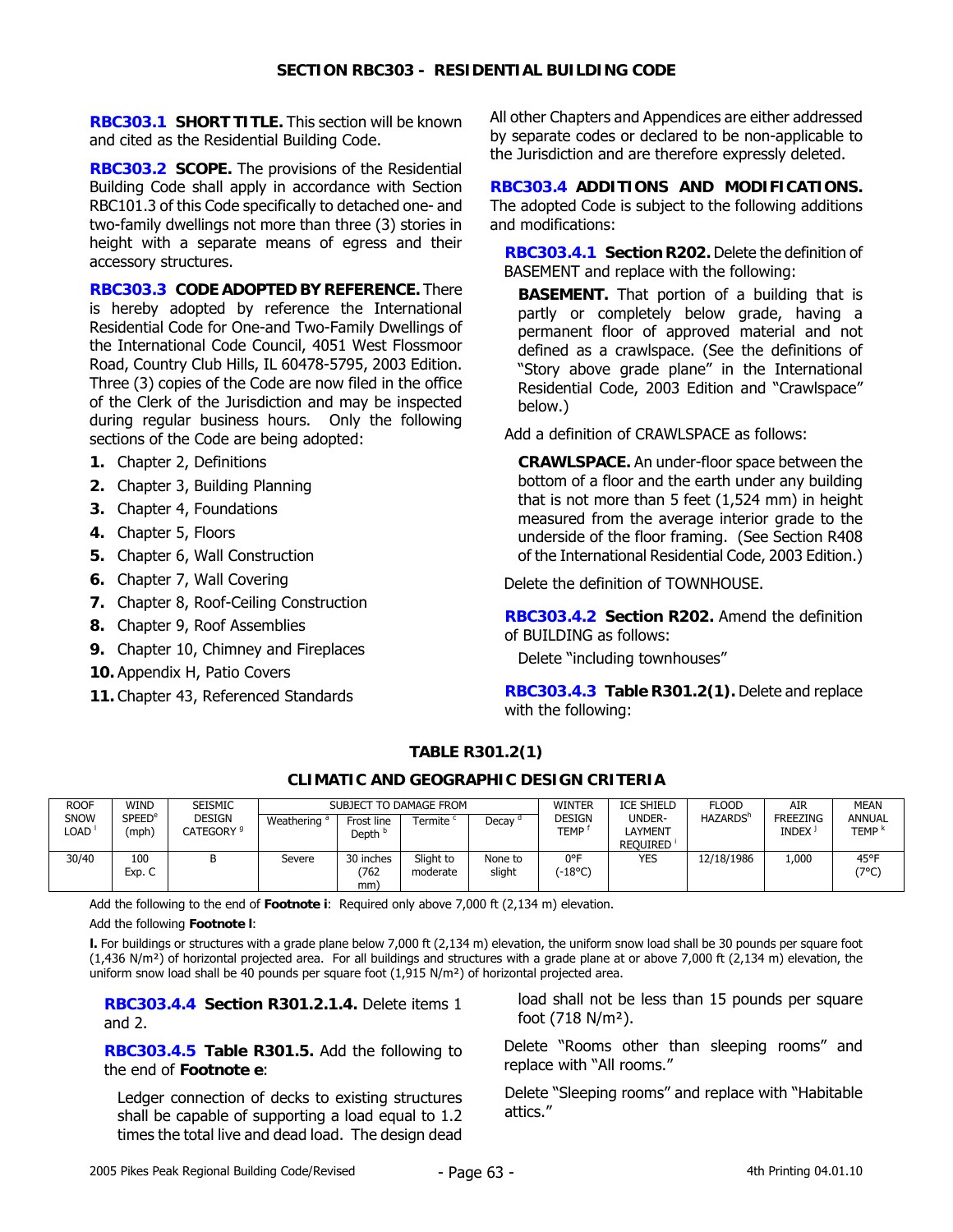**RBC303.4.6 Section R302.1.** Add the following exception:

**2.** Common walls of dwelling units constructed on separate lots may be built in accordance with Section R317.1 of the International Residential Code, 2003 Edition.

**RBC303.4.7 Section R303.3.** Add the following to the exception:

unless the room does not contain a shower, bathtub or similar bathing fixture, in which case ventilation air may re-circulate.

**RBC303.4.8 Section R304.4.** Delete "7 feet (2,133.6 mm)" and replace with "7 feet, 6 inches (2,286 mm)".

**RBC303.4.9 Section R305.1.** Delete the first paragraph and replace with the following:

**R305.1 Minimum height in non-habitable spaces.** Spaces not defined as habitable spaces shall have a ceiling height of not less than 7 feet (2,133.6 mm). The required height shall be measured from the finish floor to the lowest projection from the ceiling.

Delete exceptions 1 and 2.

**RBC303.4.10 Section R305.2.** Insert a new section as follows:

**R305.2 Minimum height in habitable spaces.** Habitable spaces shall have a ceiling height of not less than 7 feet, 6 inches (2,286 mm). The required ceiling height shall be measured from the finish floor to the lowest projection from the ceiling.

# **Exceptions:**

- **1.** Beams and girders spaced not less than 4 feet (1,218.8 mm) on center may project not more than 6 inches (152.4 mm) below the required ceiling height.
- **2.** In basements, the required ceiling height may be reduced to not less than 6 feet, 8 inches (2,032 mm) under furred-down beams, pipes and ducts over an area not to exceed 50 percent of the floor area of the room in which the reduction occurs or over a width of not more than 8 feet (2,438.4 mm), whichever is greater.
- **3.** In other than basements, not more than 50 percent of the required floor area of a room or space is permitted to have a sloped ceiling less than 7 feet, 6 inches (2,286 mm) in height with no portion of the required floor area less than 5 feet (1,524 mm) in height.

**RBC303.4.11 Section R305.3.** Insert a new section as follows:

**R305.3 Minimum height in unfinished basements.** Unfinished basements shall have a ceiling height of not less than 7 feet, 7½ inches (2,324.1 mm). The required ceiling height shall be measured from the unfinished floor to the underside of floor joists.

**Exception:** Beams, girders, ducts or other obstructions may project up to 10 inches (254 mm) below the required ceiling height.

**RBC303.4.12 Figure R307.2.** Delete the "21 inch" dimension for spacing in front of the water closet and replace with "24 inch" and delete the "30 inch" dimension for minimum shower size and replace with "32 inch."

**RBC303.4.13 Section R309.2.** Delete and replace with the following:

**R309.2. Separation required.** Attached garages and detached garages located less than 6 feet (1,828.8 mm) from the residence shall be separated from the residence by not less than 5/8-inch Type X gypsum board or equivalent attached to permanent framing on the garage side which allows a screw or other approved fastening spacing of not more than 16 inches (406.4 mm) in both vertical and horizontal directions. In lieu of this assembly, any wall or ceiling assembly which meets a fireresistance rating of one hour on the garage side may be used.

**Exception:** Garages attached to the residence by means of a covered breezeway where not more than 50 percent of the perimeter of the breezeway is enclosed may be considered detached.

**RBC303.4.14 Section R309.3.** Delete the second paragraph.

**RBC303.4.15 Section R309.4.** Delete the second paragraph.

**RBC303.4.16 Section R310.1.** Delete the first and second sentences and replace with the following:

All basements, floors other than the floor providing the exit door required by Section R311.4.1 of the International Residential Code, 2003 Edition, and every sleeping room shall have at least one openable emergency escape and rescue opening complying with this section or door complying with Section R311.4.2 of the International Residential Code, 2003 Edition, in addition to the normally provided exit door or stairway complying with Section R311.5 of the International Residential Code, 2003 Edition. The emergency escape and rescue opening or door shall be placed a distance apart from the normally provided door or stairway a minimum of one-third (1/3) of the length of the maximum overall diagonal dimension of the floor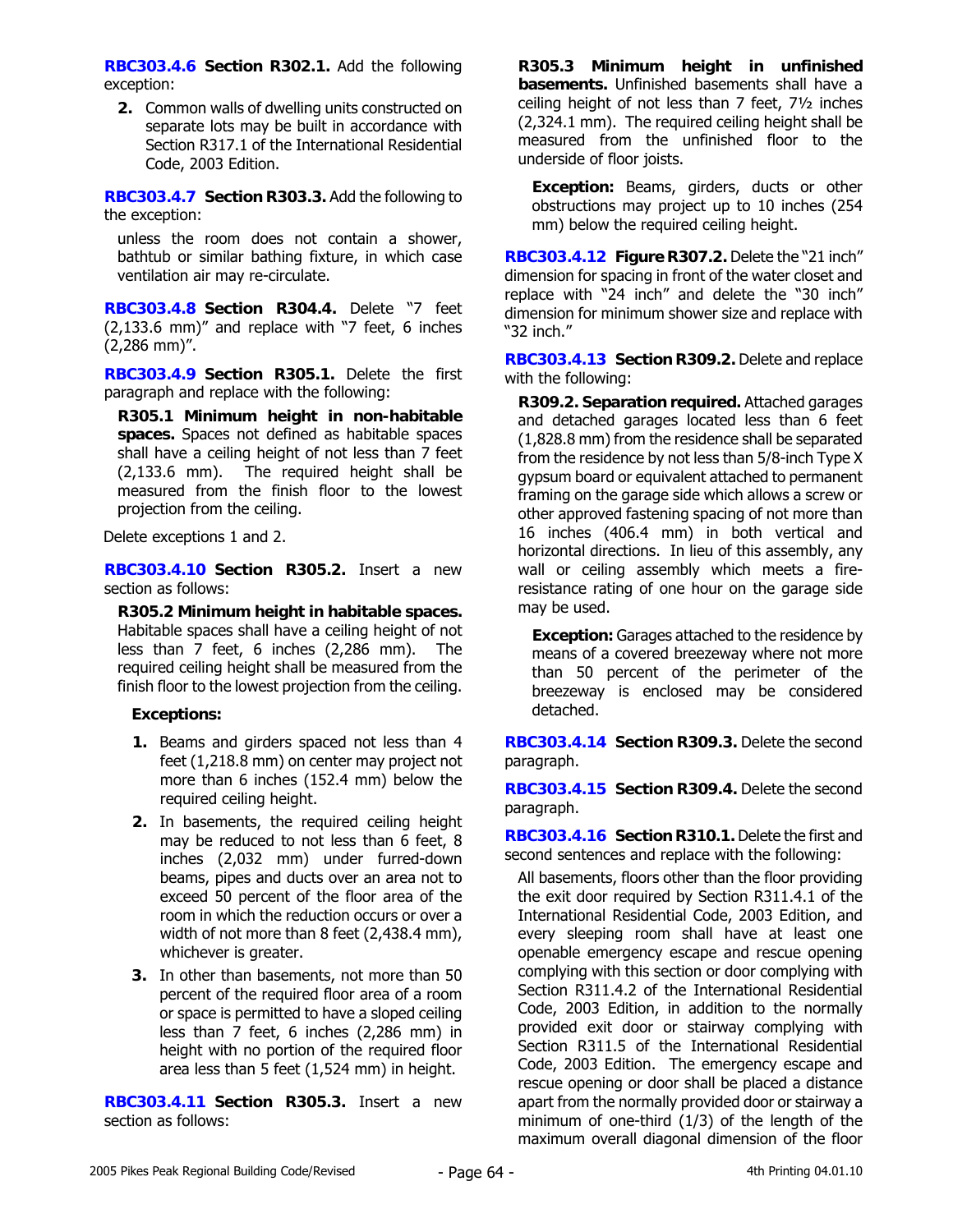served. In addition, unfinished basements or portions of unfinished basements more than 500 square feet (46.5  $m<sup>2</sup>$ ) in gross floor area shall be provided with an additional emergency escape and rescue opening or door for each additional 500 square feet (46.5 m²) in gross floor area or fraction thereof. These shall be arranged a reasonable distance apart so that if one becomes blocked, the others will be available.

**RBC303.4.17 Section R310.1.1.** Delete "5.7 square feet (5,295 cm<sup>2</sup>)" and replace with "4.5 square feet (4,181 cm²)" and delete the exception.

**RBC303.4.18 Section R310.1.2.** Add the following exception:

**Exception:** A 3-foot (914.4 mm) wide by 4-foot (1,219.2 mm) high nominal single or double hung window with a minimum vertical opening of 19 inches (482.6 mm) and a minimum net clear opening of 4.5 square feet (4,181 cm²) may be used.

**RBC303.4.19 Section R310.2.** Add the following exception:

**2.** Dwellings that were issued a building permit prior to January 1, 2000 may have window wells with a minimum horizontal projection of 30 inches (762 mm).

**RBC303.4.20 Section R310.2.2.** Insert a new section as follows:

**R310.2.2 Clearance.** Horizontal projections above a window well required by Section R310.1 of the International Residential Code, 2003 Edition, are not permitted.

# **Exceptions:**

- **1.** The minimum horizontal area of 9 square feet (8,361 cm²) is provided clear of the projection and the horizontal projection of the operable portion of the egress window and ladder or steps, if required, remain clear of the projection.
- **2.** The vertical distance between the top edge of the window well and the bottom of the projection is at least 24 inches (609.6 mm).
- **3.** Where the projection is a walking surface which provides a clear and discernible path of egress away from the building and provided with a hatch or cover providing a minimum net clear opening of 9 square feet (8,361 cm²) which is releasable or removable from the window well side without the use of a key, tool or applied force greater than 30 pounds (133 N).

**RBC303.4.21 Section R311.2.1.** After the first sentence, insert the following.

An alternative design sealed by a licensed design professional licensed by the State of Colorado may also be accepted for handicap ramps or other approved temporary structures.

**RBC303.4.22 Section R311.4.2.** Add the following exception:

**Exception:** Doors used in lieu of required emergency escape and rescue openings required by Section R310.1 of the International Residential Code, 2003 Edition, shall be side-hinged or sliding doors not less than 2 feet 8 inches (812.8 mm) in width and 6 feet 8 inches (2,032 mm) in height.

**RBC303.4.23 Section R311.4.3.** Add the following exception:

**Exception:** Landing length may be reduced to 18 inches (457.2 mm) on the exterior side of a door serving a patio, deck or exterior balcony when the landing is not part of a required exit.

**RBC303.4.24 Section R311.4.3.** In the exception after the second paragraph, delete "7¾ inch (196.85 mm)" and replace with "8 inch (203.2 mm)."

**RBC303.4.25 Section R311.5.3.1.** In the first sentence, delete "73/4 inch (196.85 mm)" and replace with "8 inch (203.2 mm)."

**RBC303.4.26 Section R311.5.3.2.** In the first sentence, delete "10 inch (254 mm)" and replace with "9 inch (228.6 mm)." In the fourth sentence, delete "10 inch (254 mm)" and replace with "7½ inch (190.5 mm)." Delete the fifth sentence.

**RBC303.4.27 Section R311.5.3.3.** Delete the last sentence and replace with the following:

Open risers are permitted.

Delete the second exception.

**RBC303.4.28 Section R311.5.6.2.** Add the following exception:

**3.** Where a handrail supported by a wall terminates and a new handrail along the same stairway is then supported by a guard, continuity is not required provided the terminus of the handrail supported by the wall is flush with or overlaps the vertical wall surface in which the handrail supported by the guard terminates.

**RBC303.4.29 Section R312.1.** Add the following exception to the first paragraph:

**Exception:** Window wells not located in patios, porches or sidewalks or within 12 inches (304.8 mm) of the normal walking path.

**RBC303.4.30 Section R314.2.3.** Delete "crawlspaces" and add the following: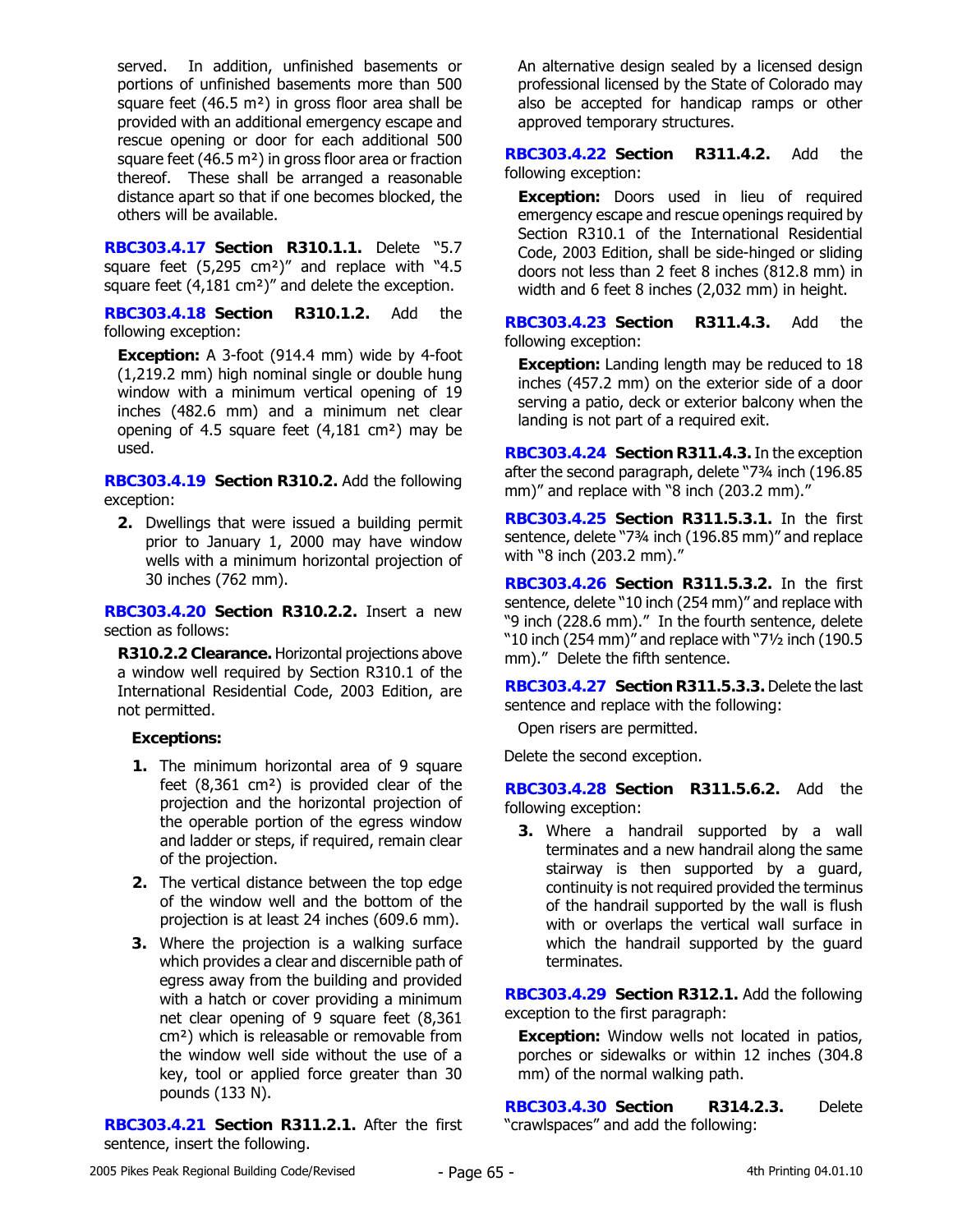The thermal barrier is not required in crawl spaces.

**RBC303.4.31 Section R317.2.** Delete.

**RBC303.4.32 Section R317.3.** In the first sentence, delete the reference to R317.2.

**RBC303.4.33 Section R318.** Delete.

**RBC303.4.34 Section R319.1, Item 2.** Delete "8 inches (203.2 mm)" and replace with "6 inches (152.4 mm)."

**RBC303.4.35 Section R320.** Add the following under the heading of this Section:

This Section is to be used for reference only.

**RBC303.4.36 Section R321.1.** Delete and replace with the following:

**R321.1 Premises identification.** Street addressing shall be in accordance with Section RBC312 of this Code.

**RBC303.4.37 Section R322.** Delete.

**RBC303.4.38 Section R401.1.1.** Insert a new section as follows:

**R401.1.1 Design Professional Required.** Construction documents for foundation systems and/or components regulated by this section shall be sealed by a design professional licensed by the state of Colorado.

#### **Exceptions:**

- **1.** Free-standing accessory structures with an area of 200 square feet  $(18.6 \text{ m}^2)$  or less and an eave height of 10 feet (3,048 mm) or less;
- **2.** Single-story detached wood frame accessory structures not more than 750 square feet (69.7  $m^2$ ) in area with a thickened edge monolithic slab extending a minimum of 12 inches (304.8 mm) below grade not retaining any soil;
- **3.** Decks or open patio covers set on piers; and
- **4.** Patio cover enclosures built in accordance with Appendix H.

**RBC303.4.39 Section R401.4.** Delete and replace with the following

**R401.4 Soil tests.** A soil test shall be required to determine the soil's characteristics for each building or structure regulated by this Code. This test shall be made and a subsequent report produced by a design professional licensed by the state of Colorado.

**Exception:** A soil test is not required for buildings or structures whose foundation system construction documents are not required to be sealed by a design professional in accordance with Section R401.1.1 of the International Residential Code, 2003 Edition.

**RBC303.4.40 Table R402.2.** Delete and replace footnote d with the following:

**d.** Concrete shall be air entrained as required by either the soils test or the foundation design.

**RBC303.4.41 Section R403.1.4.1. Exception 1.** Delete "400 square feet (37.2 m²)" and replace with "200 square feet (18.6 m²)."

**RBC303.4.42 Section R403.1.4.1. Exception 2.** Add the following:

provided no portion of the deck walking surface has an elevation higher than 30 inches (762 mm) from grade plane.

**RBC303.4.43 Section R403.1.4.1.** Add the following exception:

**3.** Single-story detached wood frame accessory structures not more than 750 square feet (69.7  $\text{m}^2$ ) in area with a thickened edge monolithic slab extending a minimum of 12 inches (304.8 mm) below grade not retaining any soil.

**RBC303.4.44 Section R403.1.6.** Add the following after the first paragraph:

Wood sole and sill plates supporting floors shall be installed in accordance with this section and shall not be stacked more than two plates high for nominal 2 x 4 plates nor more than three plates high for nominal 2 x 6 or larger plates including the sole plate unless a specific design is provided by a design professional licensed by the state of Colorado.

**RBC303.4.45 Section R403.1.8.** Delete "Section 1805.8 of the International Building Code" and replace with "the soils test recommendations as required per Section R401.4 of the International Residential Code, 2003 Edition."

**RBC303.4.46 Section R404.1.** Delete the last sentence.

**RBC303.4.47 Section R404.4.** Delete the last sentence.

**RBC303.4.48 Section R405.1.** Insert the following before the first sentence:

Unless specified by the Soils test,

**RBC303.4.49 Section R405.2.3.** Delete and replace with the following:

**R405.2.3 Sump pits.** When a foundation peripheral drain is required by the soils test report, a collection sump shall be provided on the interior or exterior of the building to drain the porous layer and footings. The sump shall be at least 24 inches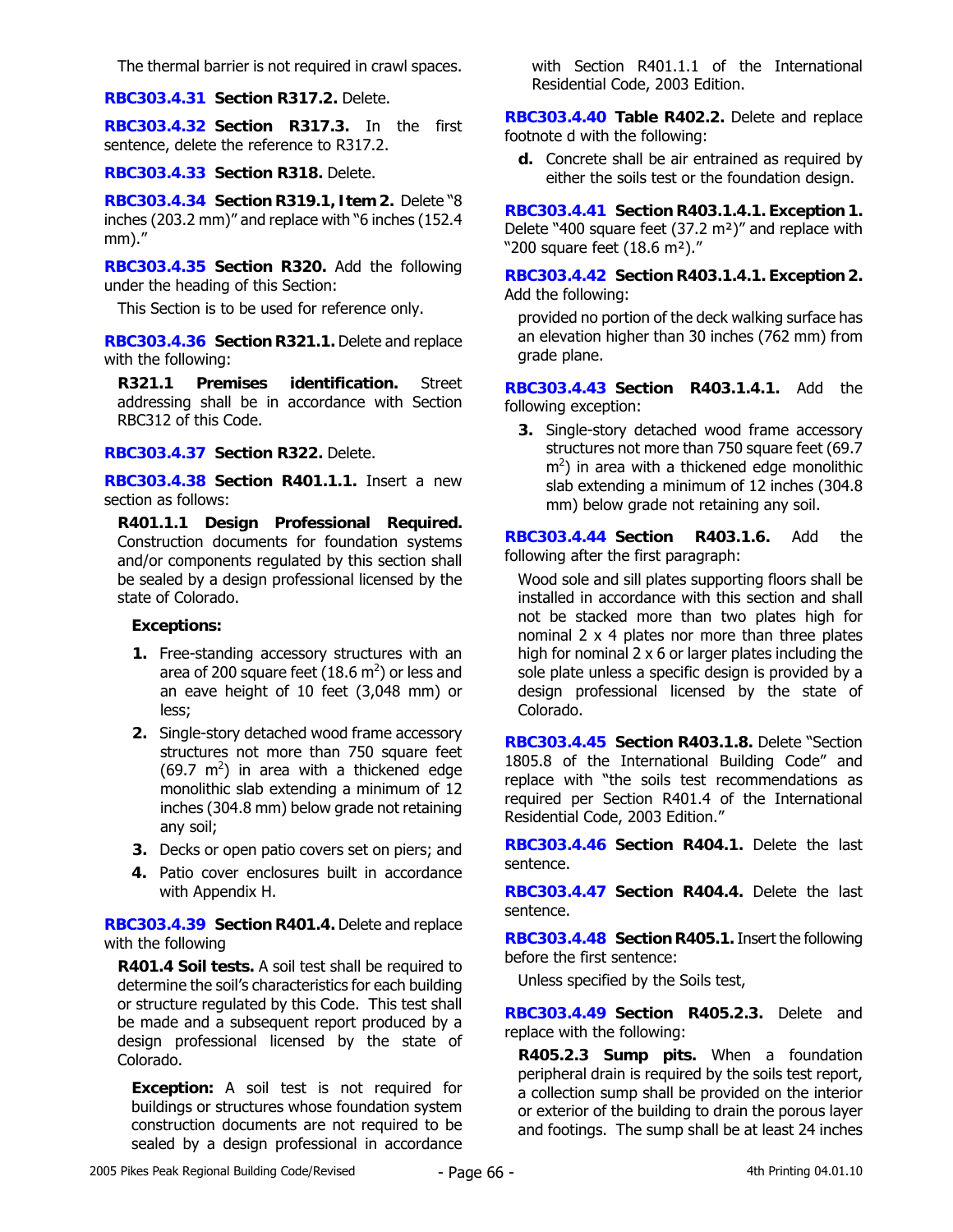(609.6 mm) in diameter or 20 square inches (129 cm²), shall extend at least 24 inches (609.6 mm) below the bottom of the basement floor and shall be capable of positive gravity or mechanical drainage to remove any accumulated water. The drainage system shall discharge into an approved storm sewer system or to daylight. An electrical receptacle installed in accordance with the Electrical Code shall be provided within 24 inches (609.6 mm) of the sump pit. When provided on the interior, discharge piping installed in accordance with the Plumbing Code shall be provided to discharge a minimum of 6 inches (152.4 mm) from the exterior of the foundation wall above grade.

**RBC303.4.50 Section R408.2, Exception 2.** Add the following:

unless gas-fired appliances are present in the crawlspace.

**RBC303.4.51 Section R502.3.1.** Delete "sleeping areas and attics" and replace with "habitable attics."

**RBC303.4.52 Section R502.3.2.** Delete "sleeping and attics" and replace with "habitable attics."

**RBC303.4.53 Table R502.3.1(1).** Delete "Residential sleeping areas" and replace with "habitable attics."

**RBC303.4.54 Section R505.1.1.** Delete and replace with the following:

**R505.1.1 Application and Design Professional Required.** The provisions of this section shall control the construction of steel floor framing. Construction documents shall be sealed by a design professional licensed by the state of Colorado.

**RBC303.4.55 Section R506.1.** Delete and replace with the following:

**R506.1 General.** Concrete slab-on-ground floors shall be a minimum 3.5 inches (88.9 mm) thick and in accordance with the soils test per Section R401.4 of the International Residential Code, 2003 Edition.

**RBC303.4.56 Section R602.3.1.** Delete exceptions 1 and 2.

**RBC303.4.57 Section R602.3.2.** Delete "24 inch (609.6 mm)" and replace with "48 inch (1219.2 mm)."

**RBC303.4.58 Table R602.3(5).** Delete and replace with the following:

| Table R602.3(5)                                       |                            |                                                                   |                                                                          |                                                                           |                                                        |  |  |  |
|-------------------------------------------------------|----------------------------|-------------------------------------------------------------------|--------------------------------------------------------------------------|---------------------------------------------------------------------------|--------------------------------------------------------|--|--|--|
| SIZE HEIGHT (FEET) AND SPACING (INCHES) OF WOOD STUDS |                            |                                                                   |                                                                          |                                                                           |                                                        |  |  |  |
| <b>Stud</b><br><b>Size</b>                            | <b>Spacing</b><br>(inches) | Allowable stud<br>height<br><b>Supporting roof</b><br>and Ceiling | Allowable stud<br>height Supporting<br>roof and Ceiling and<br>one floor | Allowable stud<br>height supporting<br>roof and Ceiling and<br>two floors | <b>Allowable</b><br>stud height<br>Non-load<br>bearing |  |  |  |
|                                                       | 8                          | 10 feet                                                           | 10 feet                                                                  | 8 feet                                                                    | 14 feet                                                |  |  |  |
|                                                       | 12                         | 10 feet                                                           | 9 feet 4 inches                                                          |                                                                           | 13 feet                                                |  |  |  |
| 2x4                                                   | 16                         | 10 feet                                                           | 8 feet                                                                   |                                                                           | 12 feet                                                |  |  |  |
|                                                       | 24                         | 8 feet                                                            |                                                                          |                                                                           | 10 feet                                                |  |  |  |
| 2x6                                                   | 8                          | 20 feet                                                           | 17 feet 6 inches                                                         | 16 feet 6 inches                                                          | 20 feet                                                |  |  |  |
|                                                       | 12                         | 18 feet                                                           | 16 feet                                                                  | 14 feet 6 inches                                                          | 18 feet                                                |  |  |  |
|                                                       | 16                         | 15 feet 6 inches                                                  | 14 feet 6 inches                                                         | 12 feet                                                                   | 15 feet                                                |  |  |  |
|                                                       | 24                         | 12 feet 6 inches                                                  | 11 feet 6 inches                                                         |                                                                           | 14 feet                                                |  |  |  |

1 inch = 25.4 mm, 1 foot = 304.8 mm.

**Notes:** 

- **1.** All 2x4 studs are any species of wood permitted by the Code; Standard or better, or stud grade.
- **2.** All 2x6 studs are Hem Fir #2 species or better.
- **3.** Studs framed at 24 inches (609.6 mm) on center must be placed within 5 inches (127 mm) of the load bearing elements from above.

**4.** This chart is invalid for buildings using cementitious toppings over sub floors exceeding 13 pounds per square foot (622 N/m²).

**5.** At openings in walls, (such as windows), for each stud removed to allow for the opening, a minimum of ½ of a stud must be placed at each side of the opening.

- **6.** Utility grade studs shall not be spaced more than 16 inches (406.4 mm) on center nor support more than a roof and a ceiling, nor exceed 8 feet (2,438.4 mm) in height for exterior load-bearing walls and 10 feet (3,048 mm) for interior non-load-bearing walls. **7.** Listed heights are distances between lateral supports placed perpendicular to the plane of the wall.
	-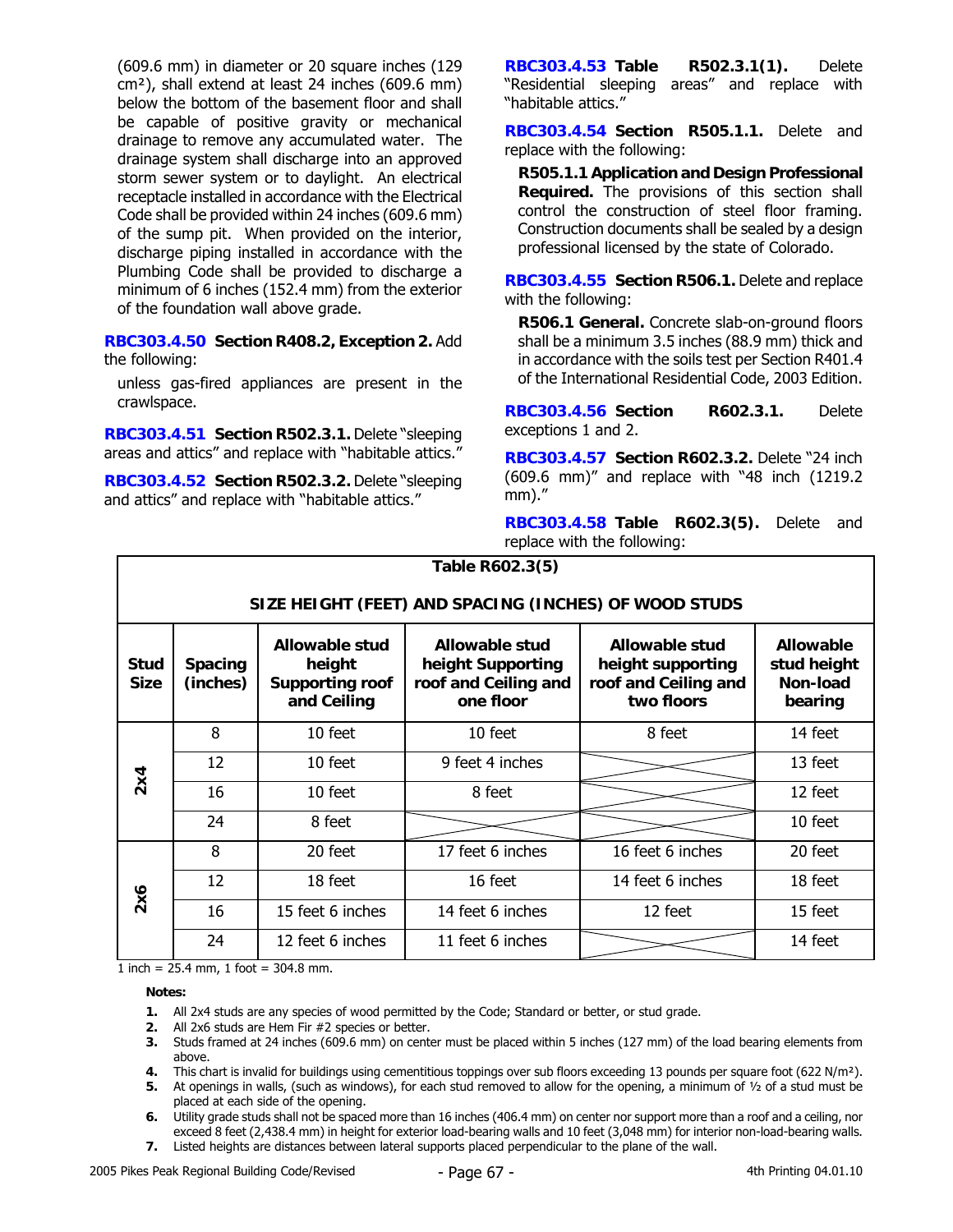**RBC303.4.59 Section R602.6.** Add the following exception:

**3.** Studs having holes or notches larger than required to accommodate the piping shall be replaced or satisfactorily repaired. Where holes larger than indicated above are required to accommodate the piping in nonbearing studs, the studs may be reinforced by the addition of 1/8 inch (3.175 mm) x 1½ inch (38.1 mm) steel straps fastened to each side of the stud with four (4) 16d nails. Where holes or notches larger than allowed above are required to accommodate the piping in bearing studs, engineering calculations shall be submitted in all cases to show that the stresses allowed by this section are not exceeded under the design loads.

**RBC303.4.60 Section R602.7.1.** Delete.

**RBC303.4.61 Table R602.7.2.** Delete.

**RBC303.4.62 Figure R602.7.2.** Delete.

**RBC303.4.63 Section R602.9.** Add the following to the end of the first paragraph:

When a cripple wall is located between the top of a foundation wall which is more than 4 feet (1,219.2 mm) high and longer than 6 feet (1,828.8 mm), a design professional licensed by the state of Colorado shall provide a design which indicates that the foundation is not dependent upon the floor framing for lateral support. Other engineering methods which will provide for the structural stability of the foundation system may be approved.

**RBC303.4.64 Table R602.10.1.** Add item number 9 to each method.

**RBC303.4.65 Section R602.10.3.** Add an item as follows:

**9.** Approved metal let-in bracing.

**RBC303.4.66 Section R603.1.1.** Delete and replace with the following:

**R603.1.1 Application and Design Professional Required.** The provisions of this Section shall control the construction of exterior wall framing and interior load-bearing steel wall framing. Construction documents shall be sealed by a design professional licensed by the state of Colorado.

**RBC303.4.67 Section R606.1.** Add the following: Construction documents shall be sealed by a design professional licensed by the state of Colorado.

**RBC303.4.68 Section R606.1.1.** Delete.

**RBC303.4.69 Section R611.1.** Delete the last sentence.

**RBC303.4.70 Section R611.2.** Delete the first paragraph and replace with the following:

The provisions of this section shall apply to the construction of insulating concrete form walls. Construction documents shall be sealed by a design professional licensed by the state of Colorado.

**RBC303.4.71 Section R612.1.** Add the following: Construction documents shall be sealed by a design professional licensed by the state of Colorado.

**RBC303.4.72 Section R801.3.** Delete "In areas where expansive or collapsible soils are known to exist." Delete "5 feet (1,524 mm)" and replace with "3 feet (914.4 mm)."

**RBC303.4.73 Tables R802.5.1 Series (3) through (8).** Where these tables refer to "Ground snow load", delete and replace with "Roof snow load."

**RBC303.4.74 Section R802.8.** Delete and replace with the following:

**R802.8 Lateral Support.** Rafters and ceiling joists with a maximum bearing depth of 8 inches (203.2 mm) or more shall be provided with lateral support at points of bearing to prevent rotation.

**RBC303.4.75 Section R804.1.1.** Delete and replace with the following:

**R804.1.1 Application and Design Professional Required.** The provisions of this Section shall control the construction of steel roof framing. Construction documents shall be sealed by a design professional licensed by the state of Colorado.

**RBC303.4.76 Section R807.1.** Add an exception to the first paragraph as follows:

**Exception:** In dwellings with cathedral ceiling areas, attic access need not be provided if the pitch of the bottom chord exceed 3 units vertical in 12 units horizontal (25 percent pitch), unless mechanical equipment is installed within or accessed from the attic space.

**RBC303.4.77 Section R903.2.1.** Delete "0.019 inch (No. 26 galvanized sheet)" and replace with "0.016 inch (.406 mm) (No. 28 galvanized sheet."

**RBC303.4.78 Section R903.4.1.** Add the following:

Scuppers shall be constructed of minimum 26 gage galvanized sheet metal lining at minimum the bottom and sides of the opening and shall extend at least 2 inches (50.8 mm) beyond the exterior wall face. Scuppers shall be installed per Sheet Metal and Air Conditioning Contractor's National Association (SMACNA) installation guidelines.

**RBC303.4.79 Section R905.2.4.** Add the following: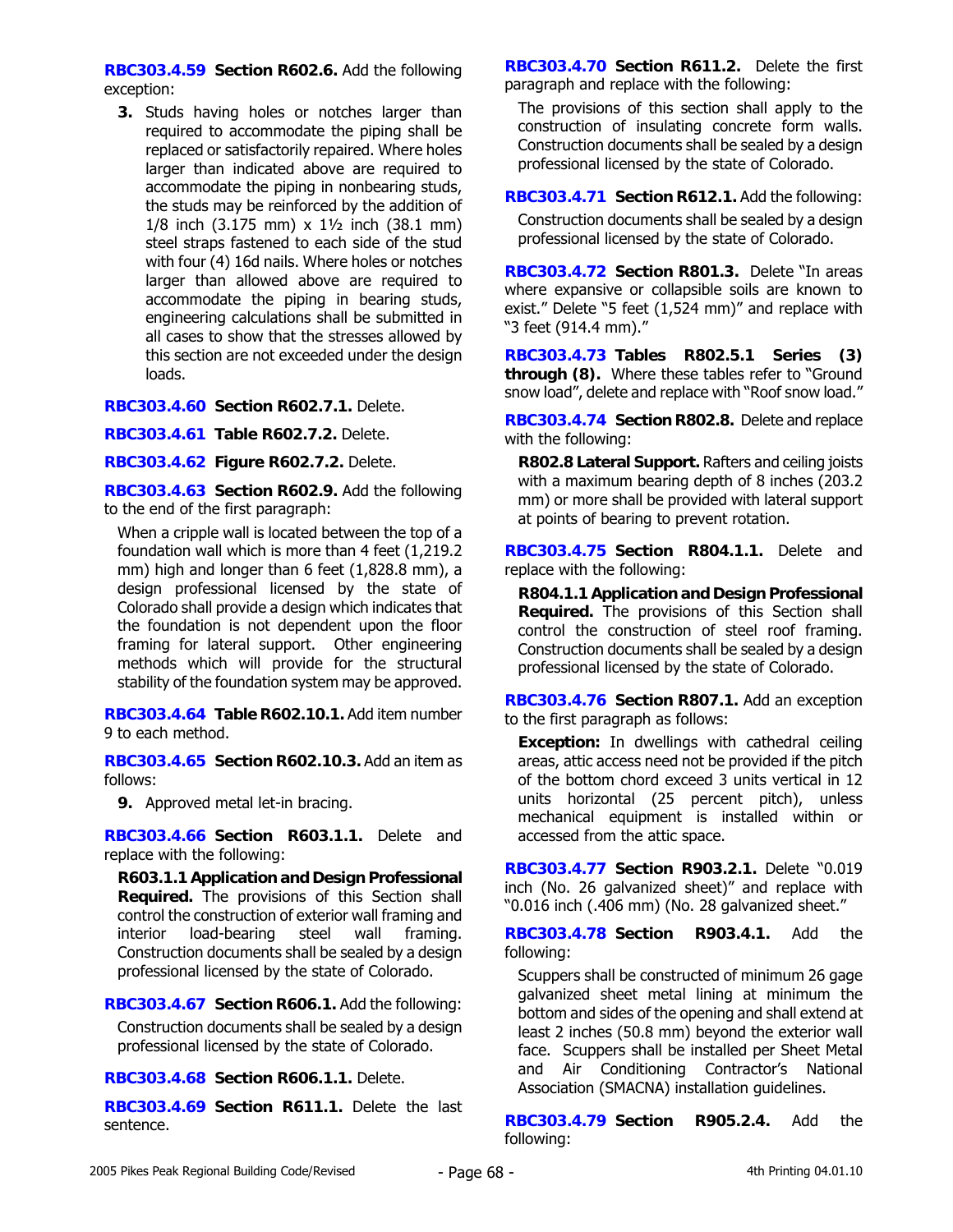Self-sealing strip shingles, weighing less than 2.4 pounds per square foot (115 N/m²), may only be installed from May 1 through October 31.

**RBC303.4.80 Section R905.2.8.2. Item 1.** Delete "24 inches (609.6 mm) wide" and replace with "16 inches (406.4 mm) wide centered on the valley.

**RBC303.4.81 Table R905.2.8.2.** Amend the row designated as "Galvanized steel" by deleting "26 (zinc coated G90)" from the "GAGE" column and replacing it with "28 gage."

**RBC303.4.82 Section R905.2.8.4.** Add the following to the last sentence:

or other approved methods.

**RBC303.4.83 Section R905.2.9.** Insert a new section as follows:

**R905.2.9. Face Nailing.** Face nailing of asphalt shingles shall only be permitted in the following locations:

- **1.** The rake of the roof;
- **2.** The ridge cap as per manufacturer's specifications;
- **3.** Flashing at clear story provided the nail heads are covered with mastic.

**RBC303.4.84 Section R905.3.7.** Delete the first sentence and replace with the following:

Tile shall be applied in accordance with this section and the manufacturer's installation instructions, or the Roof Tile Institute and Western States Roofing Contractors Association (RTI/WSRCA) manual, based on the following:

**RBC303.4.85 Section R905.3.8.** Delete "0.019 inch (.48 mm) (No. 26 galvanized sheet gage)" and replace with "0.016 inch (.406 mm) (No. 28 galvanized sheet gage)."

**RBC303.4.86 Section R905.7.5.** Add the following after the first paragraph:

Face nailing of wood shingles shall only be permitted in the following locations:

- **1.** The ridge cap as per manufacturer's specifications;
- **2.** Flashing at clear story provided a soldier course is provided over the flashing to nail through.

**RBC303.4.87 Section R905.7.6.** Delete "No. 26 gage [0.019 inch (0.48 mm)]" and replace with "0.016 inch (.406 mm) (No. 28 gage)."

**RBC303.4.88 Section R905.8.6.** Add the following after the first paragraph:

Face nailing of wood shakes shall be as permitted for wood shingles.

**RBC303.4.89 Section R905.8.8.** Delete "No. 26 gage [0.019 inch (0.48 mm)]" and replace with "0.016 inch (.406 mm) (No. 28 gage)."

**RBC303.4.90 Section R907.3.** Add the following item:

**4.** Where the total weight of the existing and new roof covering materials exceeds 6.6 pounds per square foot (316 N/m²).

**Exception:** When calculations submitted by a structural engineer registered with the State of Colorado demonstrate that the roof structure can accommodate the increased total roof dead load.

**RBC303.4.91 Section R907.3.1.** Insert a new section as follows:

**R907.3.1. Manufactured Structures.** Where a permit is required to re-roof a manufactured structure, a maximum of one (1) layer of roof covering materials may be used.

## **Exceptions:**

- **1.** When calculations submitted by a structural engineer registered with the State of Colorado demonstrate that the roof structure can accommodate the increased total roof dead load.
- **2.** When verification can be made that the structure meets all applicable requirements of the Building Code.

# **RBC303.4.92 Section R907.4.** Delete.

**RBC303.4.93 Section R1001.6.1.** Delete the first sentence and replace with the following:

Spark arrestors shall be installed on all masonry chimneys and meet all of the following requirements:

**RBC303.4.94 Section AH102.** Add the following: Enclosed patios shall not be conditioned by any heating or cooling means.

**RBC303.4.95 Section AH106.1.** Delete "In areas with a frost line depth of zero as specified in Table R301.2(1) of the International Residential Code, 2003 Edition."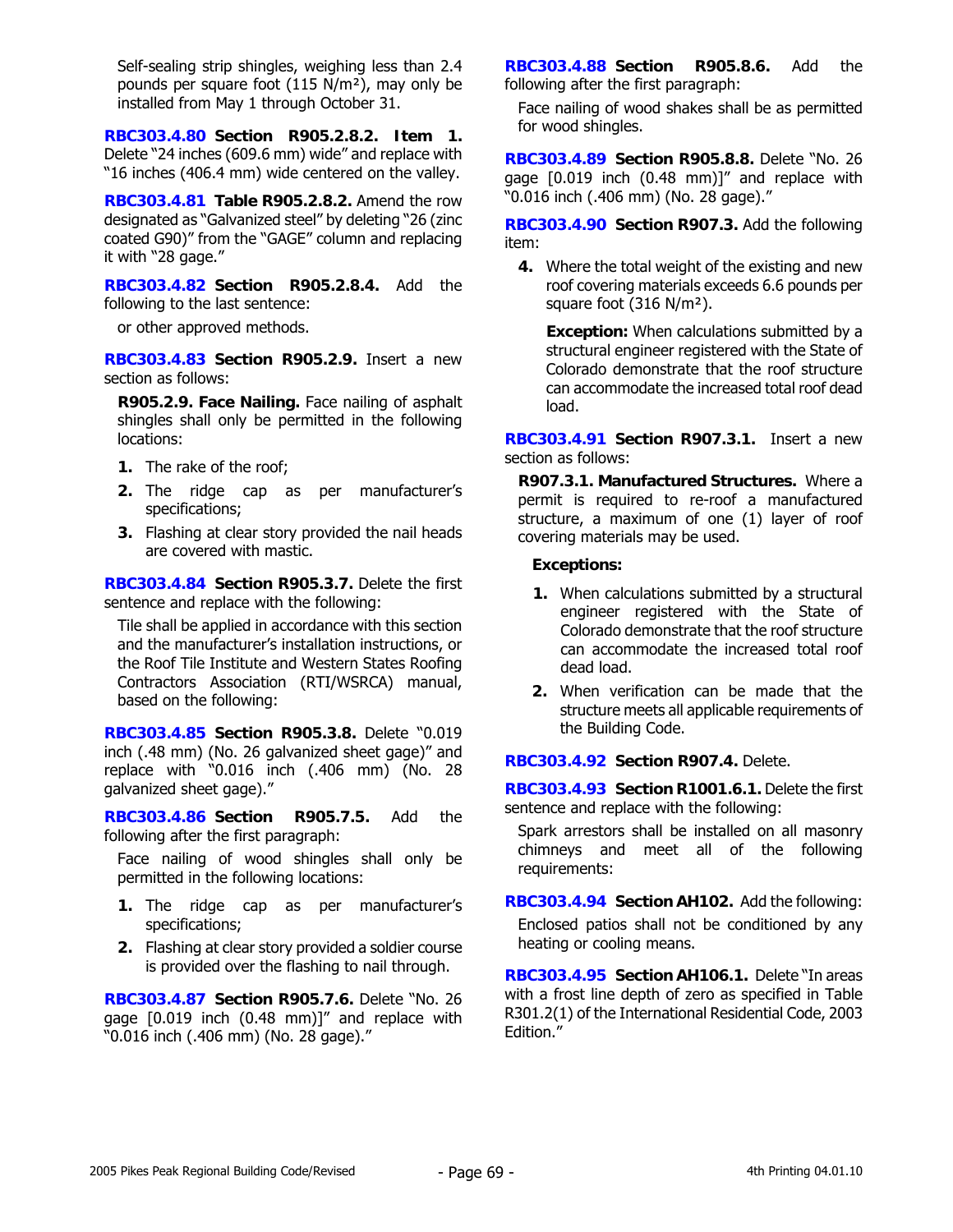**RBC304.1 SHORT TITLE.** This section will be known and cited as the Mechanical Code.

**RBC304.2 SCOPE.** The Mechanical Code shall regulate the design, installation, maintenance and alteration of mechanical systems that are permanently installed and utilized to provide control of environmental conditions and related processes within buildings. The Mechanical Code shall also regulate those mechanical systems, system components, equipment and appliance specifically addressed therein.

**RBC304.3 CODES ADOPTED BY REFERENCE.**  There is hereby adopted by reference the International Mechanical Code of the International Code Council, 4051 West Flossmoor Road, Country Club Hills, IL 60478-5795, 2003 Edition. Three (3) copies of the Code are now filed in the office of the Clerk of the Jurisdiction and may be inspected during regular business hours. The above Code is being adopted as if set out at length, to include Appendix A, except the following sections which are declared to be inapplicable and are therefore expressly deleted:

- **1.** Chapter 1, Administration
- **2.** Chapter 7, Combustion Air, except Section 701
- **3.** Chapter 13, Fuel Oil Piping and Storage
- **4.** Chapter 14, Solar Systems
- **5.** Appendix B, Recommended Permit Fee Schedule

**RBC304.4 ADDITIONS AND MODIFICATIONS.**  The adopted Code is subject to the following additions and modifications:

**RBC304.4.1 Section 202.** Delete the last sentence of the definition of "Commercial Cooking Appliances" and replace with the following:

For the purpose of this definition, a food service establishment shall include any building or a portion thereof used for the preparation and serving of food, requiring a license from the El Paso County Health Department.

**RBC304.4.2 Section 202.** Insert the following definitions:

**ENVIRONMENTAL AIR DUCT**. An environmental air duct is ducting used for conveying air at temperatures not exceeding 250˚F (121˚C) to or from an occupied area of any occupancy through other than heating or air-conditioning systems, such as ventilation for human usage, domestic kitchen range exhaust, bathroom exhaust ducts, and domestic type clothes dryer exhaust ducts.

**FIRE DAMPER.** A listed device installed in ducts and air transfer openings of an air distribution system, and designed to close automatically upon

detection of heat to interrupt migratory air flow and restrict the passage of flame. Fire dampers are classified for use in either static systems that will automatically shut down in the event of fire, or in dynamic systems that continue to operate during a fire. A dynamic damper is tested and rated for closure under air flow.

**PRODUCT CONVEYING DUCT.** A product conveying duct is ducting used for conveying solid particulates, such as refuse, dust, fumes and smoke; liquid particulate matter, such as spray residue, mists and fogs; vapors, such as vapors from flammable or corrosive liquids; noxious and toxic gases; and air at temperatures exceeding 250˚F (121˚C).

**RBC304.4.3 Section 202.** Delete the definition of "smoke damper" and replace with the following:

**SMOKE DAMPER.** A listed device installed in ducts and air transfer openings that is designed to resist the passage of air and smoke. The device is installed to operate automatically, controlled by a smoke detection system, and where required, is capable of being positioned from a remote command station.

**RBC304.4.4 Section 202.** Add the following to the definition of "Unconfined space":

Rooms communicating directly with the space in which the appliances are installed, through openings not less than 200 square inches (1,290 cm²) in net free area and not furnished with doors, are considered a part of the unconfined space.

**RBC304.4.5 Section 301.1.** Delete and replace with the following:

This chapter shall govern the approval and installation of all equipment and appliances that comprise parts of the building mechanical systems regulated by this Code.

**RBC304.4.6 Section 301.4**. Delete and replace with the following:

All appliances regulated by this Code shall be listed or labeled, unless otherwise approved.

**RBC304.4.7 Section 303.3. Exception 1.** Delete and replace with the following:

**1.** Direct vent and electric appliances.

**RBC304.4.8 Section 303.3, Exception 2**. Delete "Solid fuel-fired" and replace with "Fuel-fired".

**RBC304.4.9 Section 303.3. Exception 3.** In the first sentence, delete "Section 703" and replace with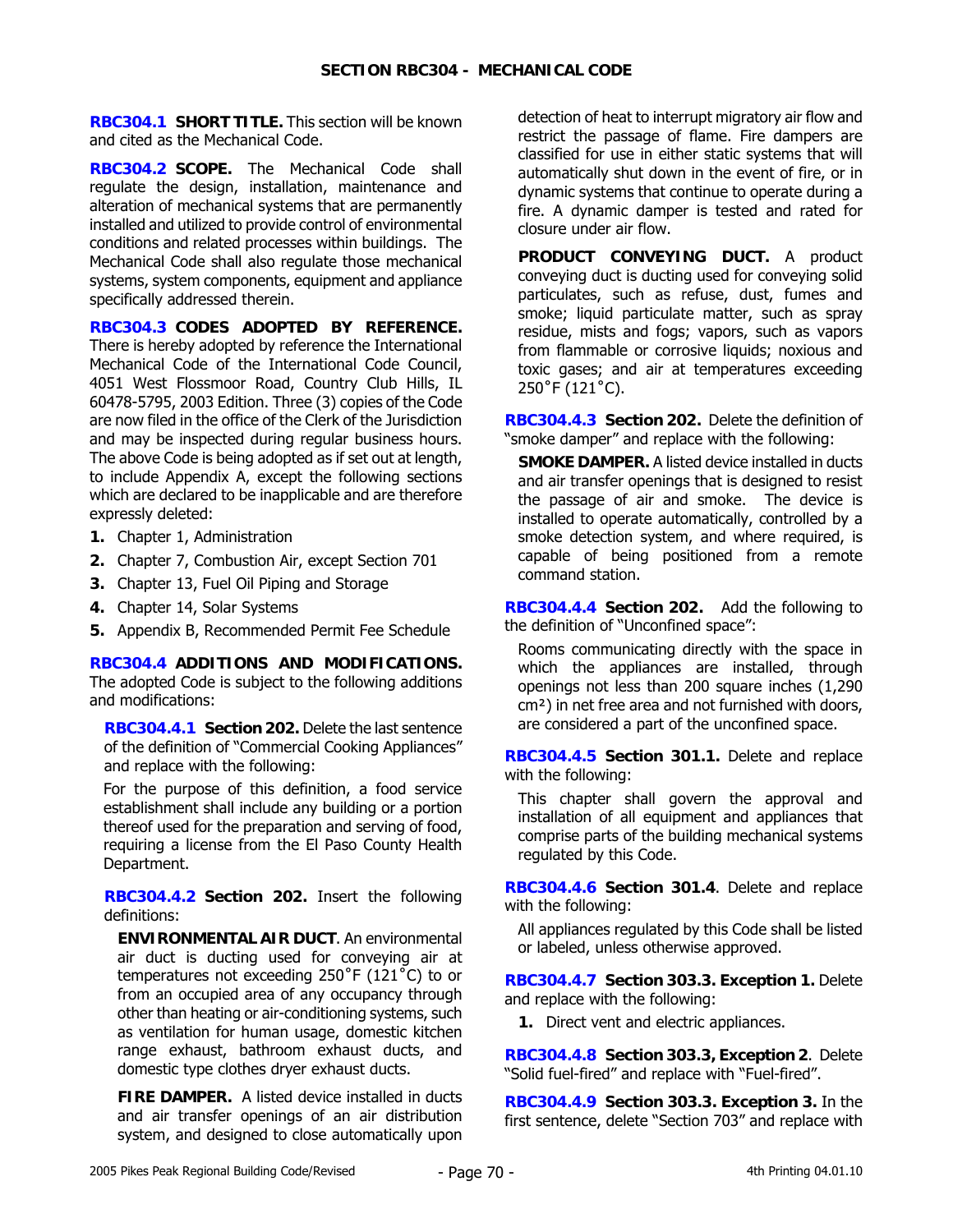"Section 304.6 of the International Fuel Gas Code, 2003 Edition".

**RBC304.4.10 Section 304.3.** Add the following exception:

**Exception:** Appliances in a dedicated enclosure in which all combustion air is taken directly from the outdoors, in accordance with Section 304.6 of the International Fuel Gas Code, 2003 Edition. Access to this enclosure shall be through a solid door, weather stripped in accordance with the exterior door air leakage requirement of the International Energy Conservation Code and equipped with an approved self-closing device.

**RBC304.4.11 Section 304.5. Exception.** Delete "Section 304.3 and NFPA 88B" and replace with "the exception to Section 304.3 of the International Mechanical Code, 2003 Edition".

**RBC304.4.12 Section 304.6. Exception.** Delete "Section 304.3" and replace with "the exception to Section 304.3 of the International Mechanical Code, 2003 Edition".

**RBC304.4.13 Section 304.8.** Add the following exception:

**Exception:** A floor-mounted doorstop, permanently attached to the building structure with non-removable bolt/screw heads, may be used to maintain clearance to a combustible door.

**RBC304.4.14 Section 304.9**. Delete and replace with the following:

Equipment and appliances installed at grade level shall be supported on a level concrete slab or other approved materials extending a minimum of 3 inches (76.2 mm) above adjoining grade or shall be suspended a minimum of 6 inches (152.4 mm) above adjoining grade.

**RBC304.4.15 Section 305.** Delete title and replace with the following:

# **SECTION 305**

# **Piping and Appliance Support**

**RBC304.4.16 Section 305.5.** Delete the last sentence and replace with the following:

Protective shield plates shall be a minimum of 0.062 inch (1.6 mm) thick steel and shall cover the area of the pipe where the member is notched or bored.

**RBC304.4.17 Section 305.6.** Insert a new section as follows:

**305.6 Specific Provisions.** Appliances and equipment shall be supported by substantial bases or hangers capable of supporting the loads to which they will be subjected as determined by the Commercial Building Code. Stationary equipment shall be fixed in position by substantial means which will prevent its incidental displacement. The restraint shall accommodate both of the vertical and lateral loads including, where applicable, wind, snow and seismic as required by the International Building Code. Piping, electrical conduit, ductwork, vents and the like shall not be used to provide support of restraint or equipment.

Where other portions of this Code or provisions of the International Building Code require noncombustible construction or supports, noncombustible materials shall also be used to meet the requirements of this section.

**RBC304.4.18 Section 306.1.** After the second sentence insert the following:

Unless otherwise specified, not less than 30 inches (762 mm) in depth, width and height of working space and platform shall be provided to service the appliance.

**RBC304.4.19 Section 306.1.1. Exception.** Delete and replace with the following:

**Exception:** Replacement appliances or air conditioning cooling coils may be installed in an existing compartment, alcove or room with lesser width and depth when approved by the Building Official and provided that the width and depth are adequate to service or replace the unit and are in compliance with conditions of listing.

**RBC304.4.20 Section 306.3.** Add the following exception:

**2.** Where the passageway is not less than 6 feet (1,828.8 mm) high for its entire length, the passageway shall not be limited in length.

**RBC304.4.21 Section 306.4.** Add the following after the exception:

Access to appliances installed in under floor spaces shall not be through a garage unless the installation complies with Exception 3 of Section 303.3 of the International Mechanical Code, 2003 Edition.

**RBC304.4.22 Section 306.4.** Add the following exception:

**2.** Where the passageway is not less than 6 feet (1,828.8 mm) in height for its entire length, the passageway shall not be limited in length.

**RBC304.4.23 Section 306.5. Item 1.** Delete and replace with the following:

**1.** The side railing shall extend above the parapet or roof edge not less than 30 inches (762 mm) except at an interior roof hatch.

**RBC304.4.24 Section 306.7.** Insert a new section as follows: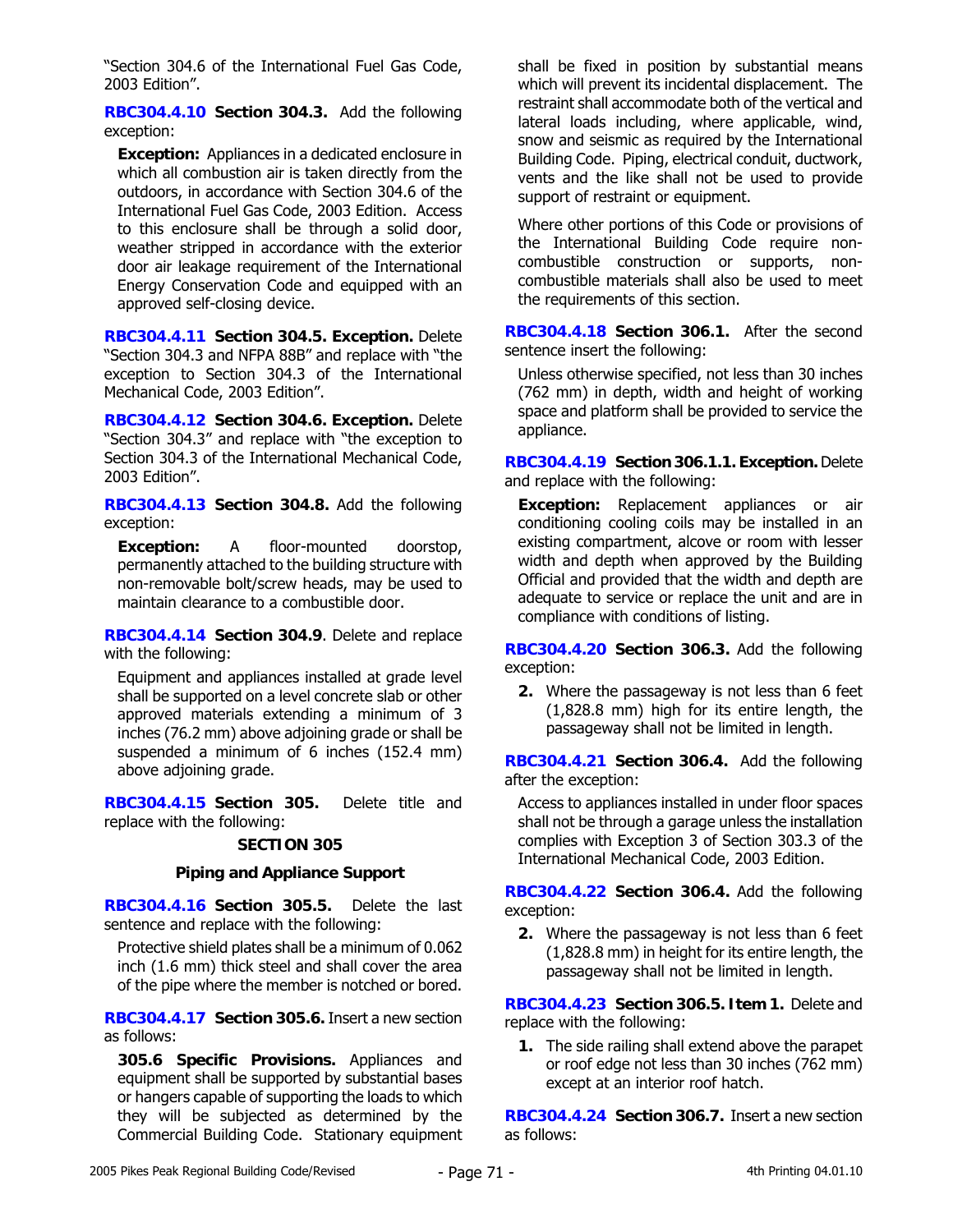**306.7 Electrical requirements.** A receptacle outlet shall be provided at or near the equipment location in accordance with the National Electrical Code.

**RBC304.4.25 Section 307.2.2**. Delete and replace with the following:

**307.2.2 Drain pipe materials and sizes**. Components of the condensate disposal system shall be cast iron, galvanized steel, copper, crosslinked polyethylene, polybutylene, polyethylene, ABS, CPVC or PVC pipe or tubing. All components shall be selected for the pressure and temperature rating of the installation. Condensate waste and drain line size shall be not less than ¾ inch (19 mm) internal diameter and shall not decrease in size from the drain pan connection to the place of condensate disposal. Where the drainpipes from more than one unit are manifolded together for condensate drainage, the pipe or tubing shall be sized in accordance with Table 307.2.2 below.

| <b>Tons of Refrigeration</b> | <b>Size of Drain</b> |
|------------------------------|----------------------|
| Up to 20                     | $3/4$ inch           |
| Over 20 to 40                | 1 inch               |
| Over 40 tons to 90           | $1\frac{1}{4}$ inch  |
| Over 90 tons to 125          | $1\frac{1}{2}$ inch  |
| Over 125 tons to 250         | 2 inch               |

**Table 307.2.2. Condensate Drain Sizes** 

For SI: 1 inch  $= 25.4$  mm

All horizontal sections of drain piping shall be installed in uniform alignment at a uniform slope of ¼ unit vertical in 12 units horizontal (2 percent).

**RBC304.4.26 Section 307.2.3.** Add an exception as follows:

**Exception:** A secondary or an auxiliary drain pan is not required for a cooling or evaporative coil located above a non-rated suspended acoustical ceiling.

**RBC304.4.27 Section 401.5.1.** Delete "2 feet (609.6 mm)" and replace with "3 feet (914.4 mm)" at the end of the section.

**RBC304.4.28 Section 403.3.** Add the following exception:

**2.** Ventilation rates may be calculated in accordance with the American Society of Heating, Refrigeration and Air-Conditioning Engineers (ASHRAE) Standard 62-2001, Addendum N when accompanied with the approved ASHRAE spreadsheet.

**RBC304.4.29 Table 403.3.** Insert a footnote to the end of the table as follows:

**h.** For intermittent or variable occupancy, where peak occupancies of less than three (3) hours duration occur, the outdoor airflow rate may be determined on the basis of average occupancy for the spaces for the duration of operation of the system, provided the average occupancy used is not less than one half the maximum.

**RBC304.4.30 Table 403.3**. Apply footnote "h" to the following occupancy classifications:

**Education – Auditoriums h** 

**Hotels, Motels, Resorts, Dormitories -** Assembly rooms <sup>h</sup> and Conference rooms <sup>h</sup>

**Offices -** Conference rooms h and Reception areas h

**Theaters - Lobbies**  $h$  and Stages, studios  $h$ 

**Transportation -** Waiting rooms h

**RBC304.4.31 Table 403.3.** Delete "20" and replace with "15" under the "outdoor air" column for the following occupancy classifications:

**Hotels, Motels, Resorts, Dormitories -**  Conference rooms

**Offices -** Conference rooms

**RBC304.4.32 Table 403.3.** Insert a new occupancy classification to the beginning of the table as follows:

# **Churches -**

Activities unit  $h = 120$  15 Worship places <sup>h</sup> 120 15

**RBC304.4.33 Section 403.3.2.1.** Insert a new section as follows:

**403.3.2.1 Enrichment.** For multiple spaces served by a common space conditioning system or multiple systems interconnected by a common return air plenum, required outdoor air quantity delivered by the space conditioning system(s) may be determined by the sum of the required outdoor air flows to each space using the full occupant loading in Table 403.3 of the International Mechanical Code, 2003 Edition for each space provided:

- **1.** The total amount of outdoor air delivered by the space conditioning system(s) to all spaces is at least as large as the sum of the space design quantities.
- **2.** Each space always receives supply airflow, including re-circulated air and/or transfer air, no less than the calculated outdoor airflow.
- **3.** When using transfer air, none of the spaces from which air is transferred can have any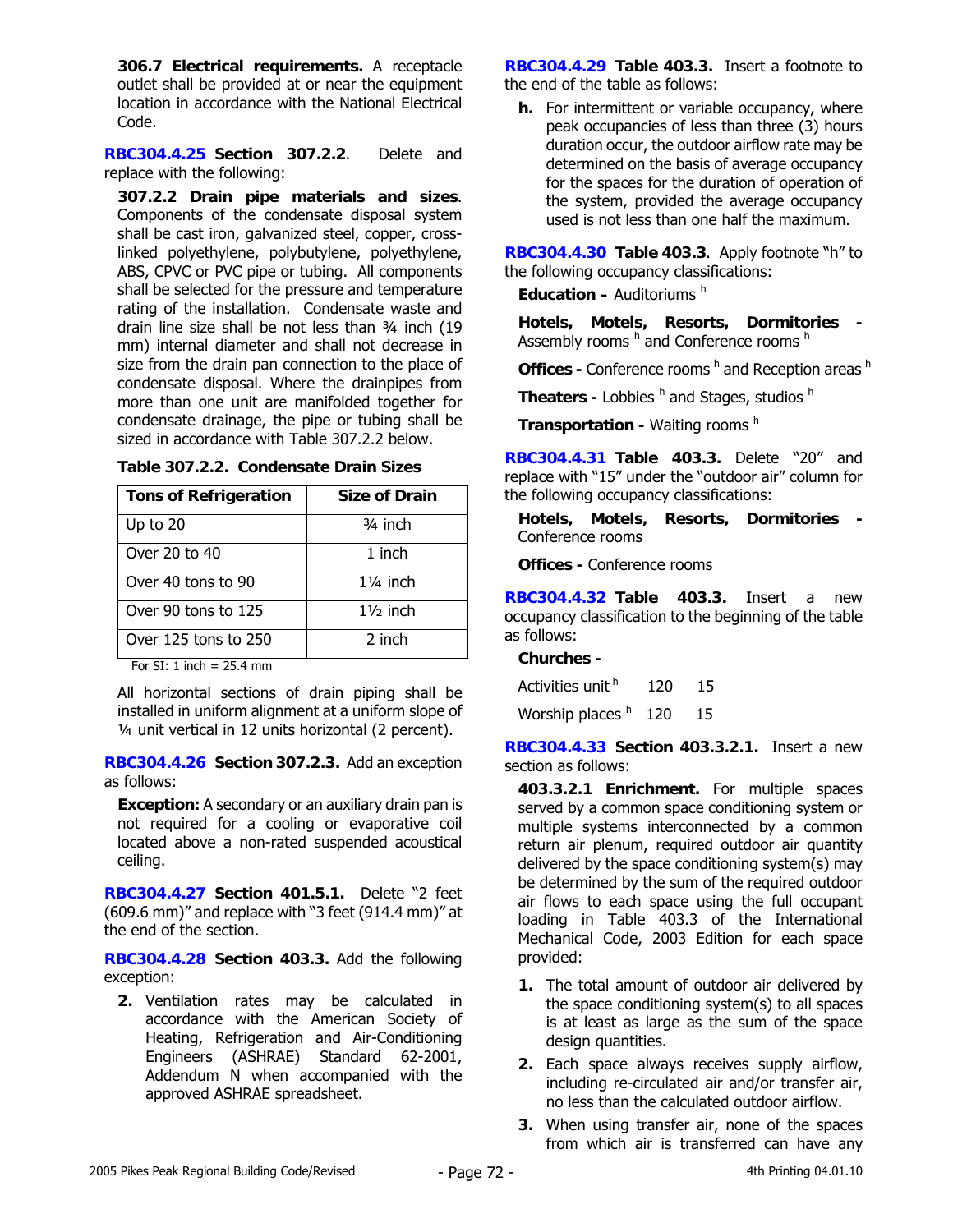unusual sources of contaminants.

This section may not be used in conjunction with footnote "h" of Table 403.3 of the International Mechanical Code, 2003 Edition.

**RBC304.4.34 Section 403.3.3.1**. Insert a new section as follows:

**403.3.3.1 Sensors.** For constant or variable air volume systems, the flow of outdoor air at any given time may vary from the flow required by Section 403.3 of the International Mechanical Code, 2003 Edition, provided that a  $CO<sub>2</sub>$  sensor in the main return air duct, located upstream of the outside air intake and after connection of all air inlets, maintains an indoor concentration of not greater than 800 PPM.

**Exception:** An engineered system designed to ensure the indoor  $CO<sub>2</sub>$  concentration is not greater than 700 PPM above the outdoor  $CO<sub>2</sub>$ concentration, provided that the system is equipped with a device to monitor the  $CO<sub>2</sub>$ concentration differential.

**RBC304.4.35 Section 403.3.4.** Delete the last sentence and add the following:

Balancing shall be performed by a certified test and balance contractor and verify that the ventilation system is supplying the airflow rates required by Section 403 of the International Mechanical Code, 2003 Edition.

**RBC304.4.36 Section 403.3.4.** Add the following exception:

**Exception:** Dwelling units

**RBC304.4.37 Section 404.2.** Add the following exception:

**Exception:** The Building Official may approve an alternate ventilation system designed to exhaust a minimum of 14,000 cubic feet per minute (396,461 L/m) for each operating vehicle. This system shall be based on the anticipated instantaneous movement rate of vehicles, but not less than two and one half percent (2.5%) (or one vehicle) of the garage capacity. Automatic carbon monoxide sensing devices may be employed to modulate the ventilation system to maintain a maximum average concentration of carbon monoxide of 50 PPM during any eight (8) hour period, with a maximum concentration not greater than 200 PPM for a period not exceeding one hour.

**RBC304.4.38 Section 501.2.** Add the following:

Bathroom moisture exhaust ducts shall be insulated with a minimum insulating value of R-6 when located outside the building envelope and be limited to a maximum of 25 feet (7.6 m) in length.

**RBC304.4.39 Section 504.3.** Delete.

**RBC304.4.40 Section 504.5.** Delete the last sentence and replace with the following:

Where a closet is designed for the installation of a clothes dryer, an opening having a net free area of not less than 100 square inches (645 cm²) shall be provided in the closet enclosure with an area of at least 500 square feet (46.5 m²).

**RBC304.4.41 Section 504.6.1. Exception.** Delete the exception.

**RBC304.4.42 Section 506.3.8.1.** Delete the first sentence and replace with the following:

Where ductwork exceeds 9 square feet (8,361 cm²) in cross-sectional area, and the least dimension is 36 inches (914.4 mm) or greater, not less than one approved or listed opening have dimensions not less than 20 inches (508 mm) by 20 inches (508 mm) shall be provided in horizontal sections and in the top of vertical risers.

**RBC304.4.43 Section 506.3.10.** Delete "6 inches (152.4 mm)" and replace with "3 inches (76.2 mm)".

**RBC304.4.44 Section 506.3.10.** Add the following:

The interior dimensions of the duct enclosure shall not be increased more than 6 inches (152.4 mm) on each side, than the dimensions stated above.

**RBC304.4.45 Section 506.3.10. Exception 2.**  Delete.

**RBC304.4.46 Section 507.2.2.** Add an exception as follows:

**3.** Non-grease or smoke producing cooking appliances that do not exceed 20,000 BTU (5,860 W) input.

**RBC304.4.47 Section 507.2.3.1.** Insert a new section as follows:

**507.2.3.1 Non-food service establishment.** Domestic cooking appliances used in non-food service establishments shall be provided with a domestic style hood vented to the exterior.

**RBC304.4.48 Section 507.3.** Delete and replace with the following:

**507.3 Fuel-burning appliances.** Vented fuelburning appliance shall not be located in the same room or space with a Type I or Type II hood.

**Exception:** This section shall not apply to any of the following appliances:

- **1.** Direct vent appliances that obtain all combustion air directly from the outdoors;
- **2.** Fuel-burning appliances provided that the room is not a confined space and the building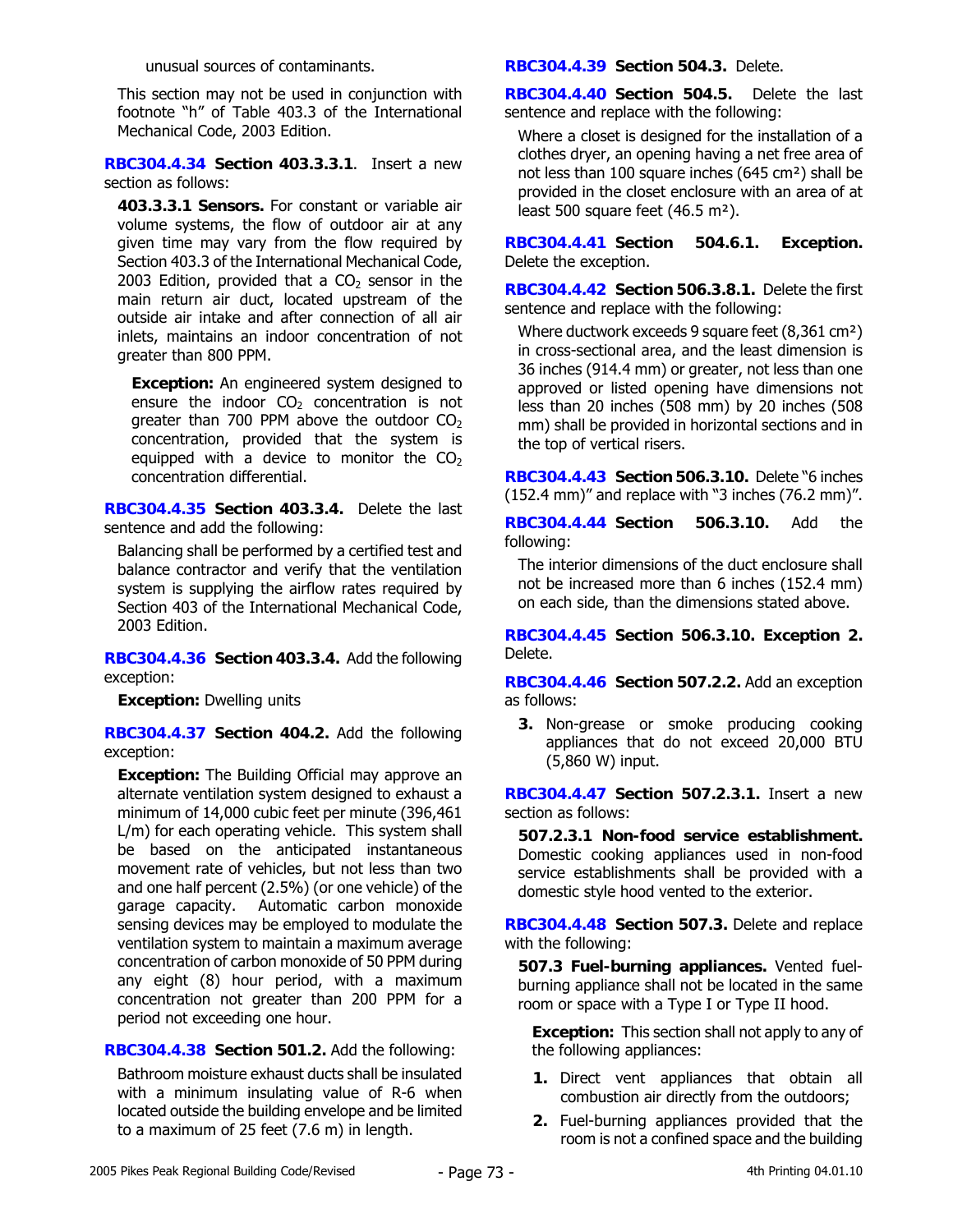is not of unusually tight construction; or

**3.** Fuel-burning appliances installed in a dedicated enclosure in which all combustion air is taken directly from the outdoors, in accordance with Section 304.6 of the International Fuel Gas Code, 2003 Edition. Access to this enclosure shall be through a solid door, weather-stripped in accordance with the exterior door air leakage requirements of the International Energy Conservation Code and equipped with an approved self-closing device.

**RBC304.4.49 Section 507.16.** Delete the second sentence and replace with the following:

The test shall be performed by a certified test and balance contractor and verify that the rate of exhaust air flow required by Section 507.13 of the International Mechanical Code, 2003 Edition, makeup airflow required by Section 508 of the International Mechanical Code, 2003 Edition, and proper operations as specified in this chapter. The permit holder or certified test and balance contractor shall furnish the necessary test equipment and device required to perform the tests.

**RBC304.4.50 Section 507.16.1**. Delete.

**RBC304.4.51 Section 508.1.1.** Delete "10 °F (- 12.2 °C)" and replace with "20 °F (-6.6 °C)".

**RBC304.4.52 Section 508.2.** Add the following:

A non-listed compensating hood shall extract at least 20 percent of the required exhaust air flow from the kitchen area.

**RBC304.4.53 Section 512.1.** Add the following exception:

**Exception:** Radon Systems.

**RBC304.4.54 Section 601.3.** Add the following exception after the first paragraph:

**Exception:** Environmental air exhaust ducts may extend into or through ducts or plenums if they meet one of the following requirements:

- **1.** The exhaust duct is constructed without joints; or
- **2.** The exhaust duct is serving a fan rated at 75 cfm (2,124 L/m) or less.

**RBC304.4.55 Section 601.3.1.** Insert a new section as follows:

**601.3.1.** Separate environmental exhaust fans may use a common duct system provided each exhaust fan is equipped with a back-draft damper.

**RBC304.4.56 Section 602.2.1. Exception 3.** Delete and replace with the following:

**3.** This section shall not apply to materials exposed within plenums in dwelling units.

**RBC304.4.57 Section 602.3. Item 1.** Delete Item 1 and replace with the following:

**1.** Cavities or spaces shall not be utilized as a plenum for supply air except for cavities between solid floor joists within dwelling units.

**RBC304.4.58 Section 603.2. Duct sizing.** Ducts installed in buildings other than single dwelling units shall be sized in accordance with the ASHRAE Handbook of Fundamentals or other equivalent computation procedure.

**RBC304.4.59 Section 603.6.** Delete the last sentence and replace with the following:

Flexible air connectors are prohibited.

**RBC304.4.60 Section 603.6.2.** Delete.

**RBC304.4.61 Section 603.6.3**. Delete the words "and flexible air connectors."

**RBC304.4.62 Section 603.6.4.** Delete the words "and air connector(s)" in both the heading and the section.

**RBC304.4.63 Section 603.12**. Add an exception as follows:

**Exception:** Ducts located within dwelling units.

**RBC304.4.64 Section 604.2.** Delete "120 °F (48.9 °C)" and replace with "140 °F (60 °C)" in both locations.

**RBC304.4.65 Section 604.7.** Delete the first sentence and replace with the following:

External duct insulation and factory-insulated flexible duct shall be legibly printed or identified with the name of the manufacturer, the thermal resistance R-value at the specified installed thickness and the flame spread at smoke developed indexes of the composite materials.

**RBC304.4.66 Section 604.8.** Delete the last sentence and replace with the following:

Appropriate finishes shall be installed over exposed duct liner edges that face opposite the direction of air flow.

**RBC304.4.67 Section 606.4.1. Exception 1.** Delete.

**RBC304.4.68 Section 607.7.** Delete the words "and air connector(s)" in both the heading and the section.

**RBC304.4.69 Section 607.8.** Insert a new section as follows: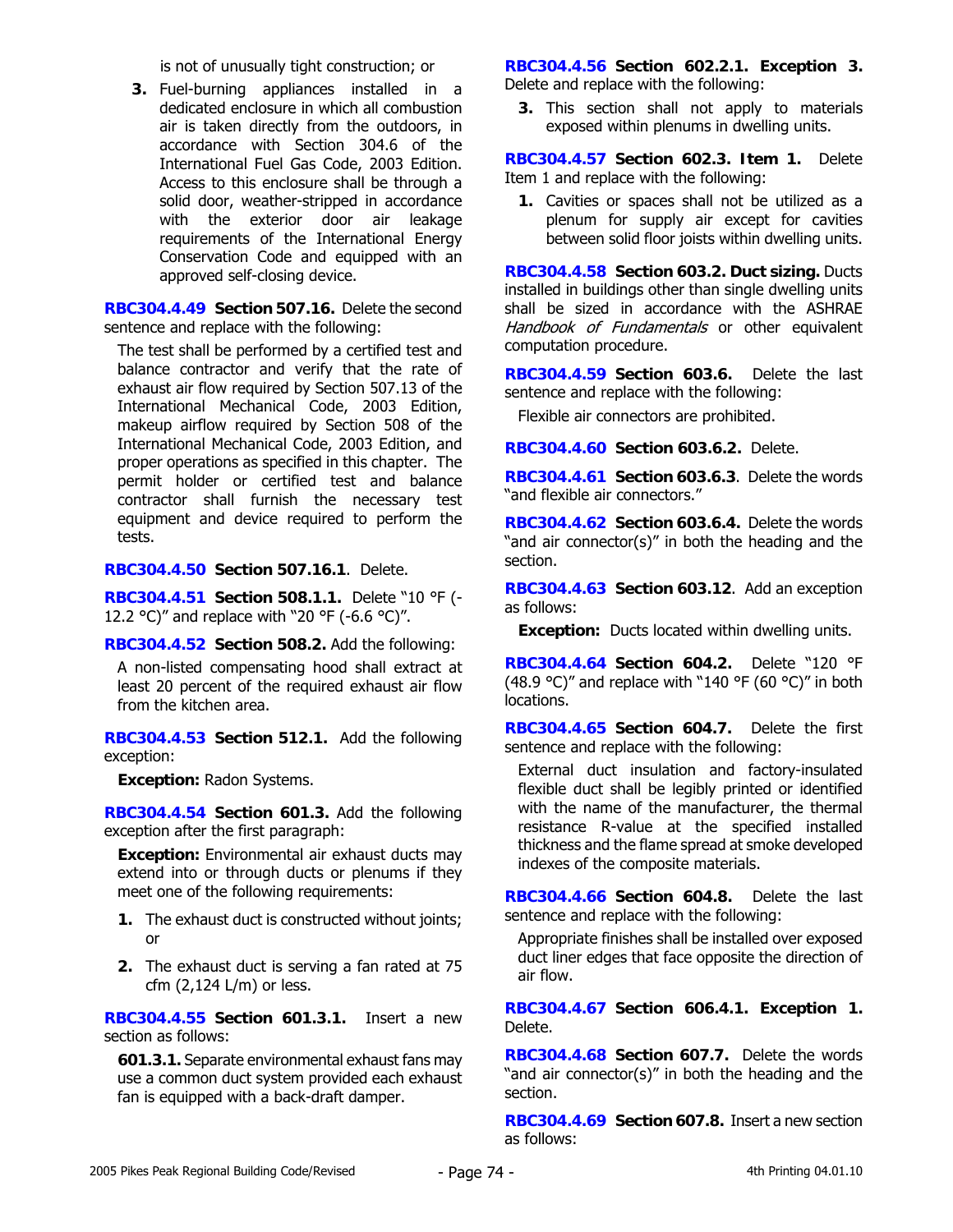**607.8 Shaft enclosures.** Ducts and air transfer openings shall not penetrate a shaft serving as an exit enclosure except as permitted by Section 1020.5 of the International Building Code, 2003 Edition.

**607.8.1. Penetrations of shaft enclosures.** Shaft enclosures that are permitted to be penetrated by ducts and air transfer openings shall be protected with approved fire and smoke dampers installed in accordance with their listing.

# **Exceptions:**

- **1.** Fire dampers are not required at penetrations of shafts where:
	- **1.1.** Steel exhaust sub-ducts extended at least 22 inches (558.8 mm) vertically in exhaust shafts provided there is a continuous airflow upward to the outside; or
	- **1.2.** Penetrations are tested in accordance with ASTM E 119 as part of the rated assembly; or
	- **1.3.** Ducts are used as part of an approved smoke control system designed and installed in accordance with Section 909 of the International Building Code, 2003 Edition, and where the fire damper will interfere with the operation of the smoke control system; or
	- **1.4.** The penetrations are in parking garage exhaust or supply shafts that are separated from other building shafts by not less than 2- hour fire- resistance rated construction.
- **2.** In Group B occupancies, equipped throughout with an automatic sprinkler system in accordance with Section 903.3.1.1 of the International Building Code, 2003 Edition, smoke dampers are not required at penetrations of shafts where:
	- **2.1.** Bathroom and toilet room exhaust openings with steel exhaust sub-ducts, having a wall thickness of at least 0.019 inches (483 μm) that extend at least 22 inches (558.8 mm) vertically and the exhaust fan at the upper terminus, powered continuously in accordance with the provisions of Section 909.11 of the International Building Code, 2003 Edition, maintains airflow upward to the outside; or
	- **2.2.** Ducts are used as part of an approved smoke control system, designed and installed in accordance with Section 909 of the International Building Code, 2003

Edition, and where the smoke damper will interfere with the operation of the smoke control system; or

**3.** Smoke dampers are not required at penetration of exhaust of supply shafts in parking garages that are separated from other building shafts by not less than 2 hour fire-resistance rated construction.

**RBC304.4.70 Section 701.** Delete and replace with the following:

**701 Scope.** The requirement for combustion and dilution air for fuel burning appliances shall be in accordance with Section 304 of the International Fuel Gas Code, 2003 Edition.

**RBC304.4.71 Section 801.10**. Delete.

**RBC304.4.72 Section 901.1.** Delete "and factory built fireplaces" from end of first sentence.

**RBC304.4.73 Sections 901.3 through 905.2.** Delete.

**RBC304.4.74 Section 910.** Delete and replace with the following:

**910 Floor furnaces.** Floor furnaces are prohibited.

**RBC304.4.75 Section 918.2.** After the last sentence insert the following:

The net free area of return air openings located in an enclosed basement shall not exceed the net free area of all supply openings located in the same space.

**RBC304.4.76 Section 918.6**. Add a new item as follows:

**7.** Return air shall not be located within 10 feet (3,048 mm) of any fuel-burning appliances firebox or draft hood located in any portion of a building. This distance shall be measured along any path that air may travel such as doors, openings or transfer grilles.

**Exception:** Buildings constructed prior to the adoption of this Code.

**RBC304.4.77 Section 923.1.1.** Delete and replace with the following:

**923.1.1 Installation.** Kilns shall be listed and installed In accordance with the manufacturer's listing and installation instructions and the provisions of this Code.

**RBC304.4.78 Section 1001.1. Exception 7.** Delete.

**RBC304.4.79 Section 1002.1.** Delete and replace with the following:

**1002.1 General.** The regulations of this chapter shall govern the construction, location and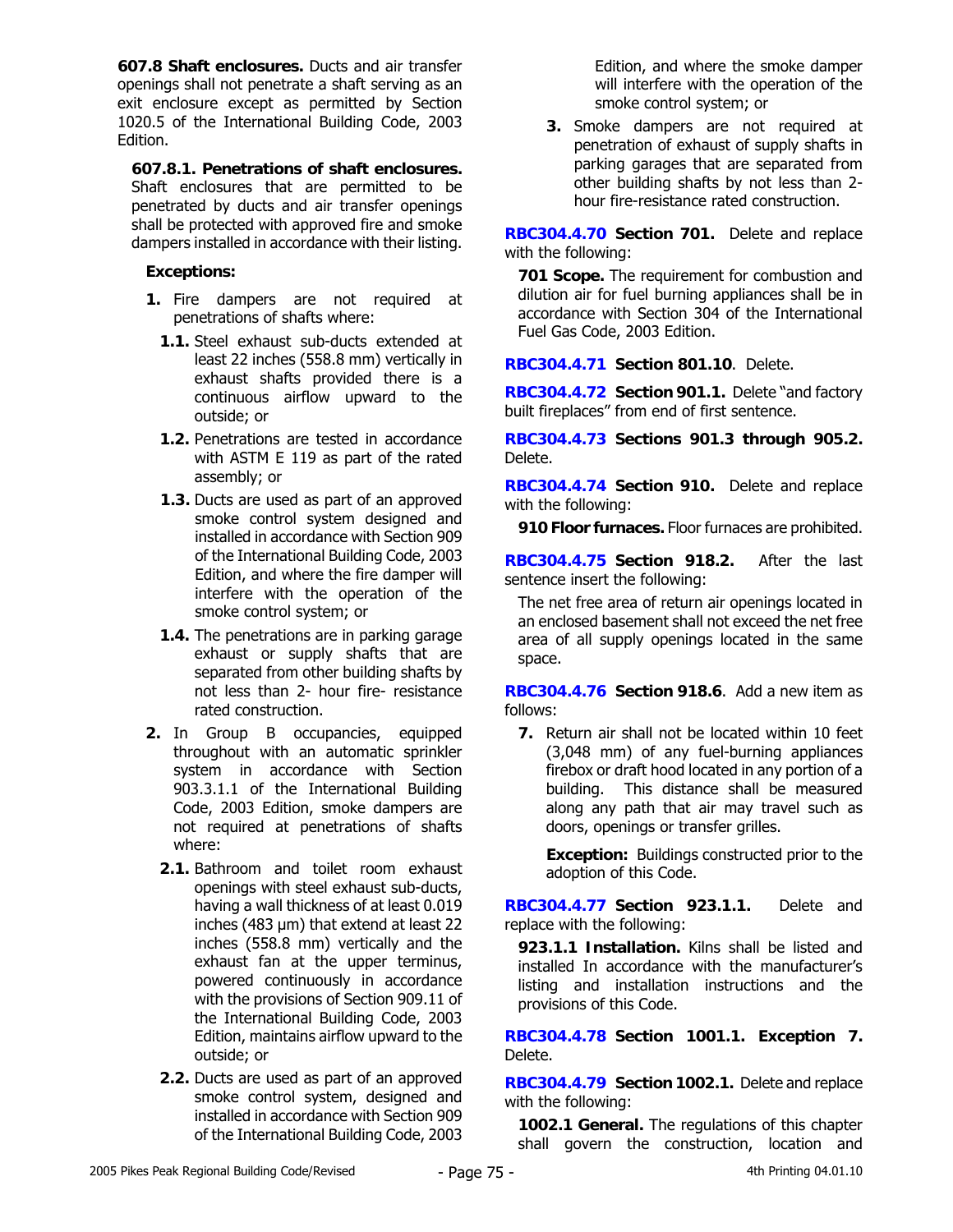installation of water heaters heating potable water, together with all chimneys, vents and their connectors. The minimum capacity for water heaters shall be in accordance with the first hour rating listed in Table 1002.1 below. All design, construction and workmanship shall be in conformity with accepted engineering practices, manufacturer's installation instructions and applicable standards and shall be of such character as to secure the results sought to be obtained by this Code. No water heater shall be hereinafter Table 1002.1<sup>1/3</sup>

installed which does not comply in all respects with the type and model of each size thereof approved by the Administrative Authority. The potable water connections and relief valves for all water heaters shall conform to the applicable requirements of Chapter 6 of the Uniform Plumbing Code, 2000 Edition. All water heaters shall be capable of being removed without first removing a permanent portion of a building structure or other installed equipment and appliances.

| Number of bathrooms            |    | 1 to 1.5 |    |    |    | 2 to 2.5 |    |    |    | 3 to 3.5 |    |
|--------------------------------|----|----------|----|----|----|----------|----|----|----|----------|----|
| <b>Number of bedrooms</b>      |    |          |    |    |    |          |    |    |    |          |    |
| First Hour Rating <sup>2</sup> | 42 | 54       | 54 | 54 | 67 | 67       | 80 | 67 | 80 | 80       | 80 |

**Footnotes:** 

<sup>1</sup>The first hour rating is found on the "Energy Guide" label.

²Non-storage and solar water heaters shall be sized to meet the appropriate first hour rating as shown in the table.

<sup>3</sup>This table only applies to new dwelling units.

**RBC304.4.80 Section 1002.4.** Insert a new section as follows:

**1002.4 Clearances.** Clearance of listed water heaters from combustible materials shall be as specified in the listing or on the rating plate.

**RBC304.4.81 Section 1002.5.** Insert a new section as follows:

**1002.5 Protection from Damage.** All water heaters installed in areas where they may be subjected to mechanical damage shall be suitably guarded against damage by being installed behind adequate barriers or by being elevated or located out of the normal path of a vehicle using the garage.

**1002.5.1 Support.** A water heater supported from the ground shall rest on level concrete or other approved base extending not less than 3 inches (76.2 mm) above the adjoining ground level.

**1002.5.2 Pans.** When a water heater is located in an attic, attic-ceiling assembly, floor-ceiling assembly, floor- sub-floor assembly, or any wood floor where damage may result from a leaking water heater, watertight pan of corrosion resistant materials shall be installed beneath the water heater with a minimum 1 1/4" diameter drain to an approved location.

**RBC304.4.82 Section 1002.6.** Insert a new section as follows:

**1002.6. Access and Working Space**. Every water heater installation shall be accessible for inspection, repair or replacement, in accordance with this Section and Section 306 of the International Mechanical Code, 2003 Edition. Every attic, roof, mezzanine, or platform more than 8 feet (2,438.4 mm) above the ground or floor level shall be made accessible by a stairway or ladder permanently fastened to the building. This ladder or stairway shall not be more than 18 feet (5,486.4 mm) in length between landings and not less than 14 inches (355.6 mm) in width. The ladder shall have rungs spaced not more than 14 inches (355.6 mm) on center and not less than 6 inches (152.4 mm) from the face of the wall. Each stile is to extend 30 inches (762 mm) above the surface to be reached, or as high as possible, if height is limited. Permanent ladders for water heater access need not be provided at parapets or walls less than 30 inches (762 mm) in height.

**Exception:** A permanent ladder is not required for water heaters 10 gallons (37.85 L) or less in size, or for water heaters located above a suspended acoustical ceiling and when the water heater is supported from the structure above.

**RBC304.4.83 Section 1004.1.** Add the following exception:

**Exception:** Listed and approved potable water heaters with a nominal capacity of 120 gallons (454 L) or less, and having a heat input of 200,000 BTU/hr (58,600 W) or less used for hot water supply at pressure of 160 pounds per square inch (1.1 MPa) or less, and at temperatures not exceeding 210° F (98.8° C) as regulated by Section 1002 of the International Mechanical Code, 2003 Edition.

**RBC304.4.84 Section 1004.3.** Delete the last two sentences and replace with the following:

When boilers are installed or replaced, an 18 inch (457.2 mm) minimum clearance shall be provided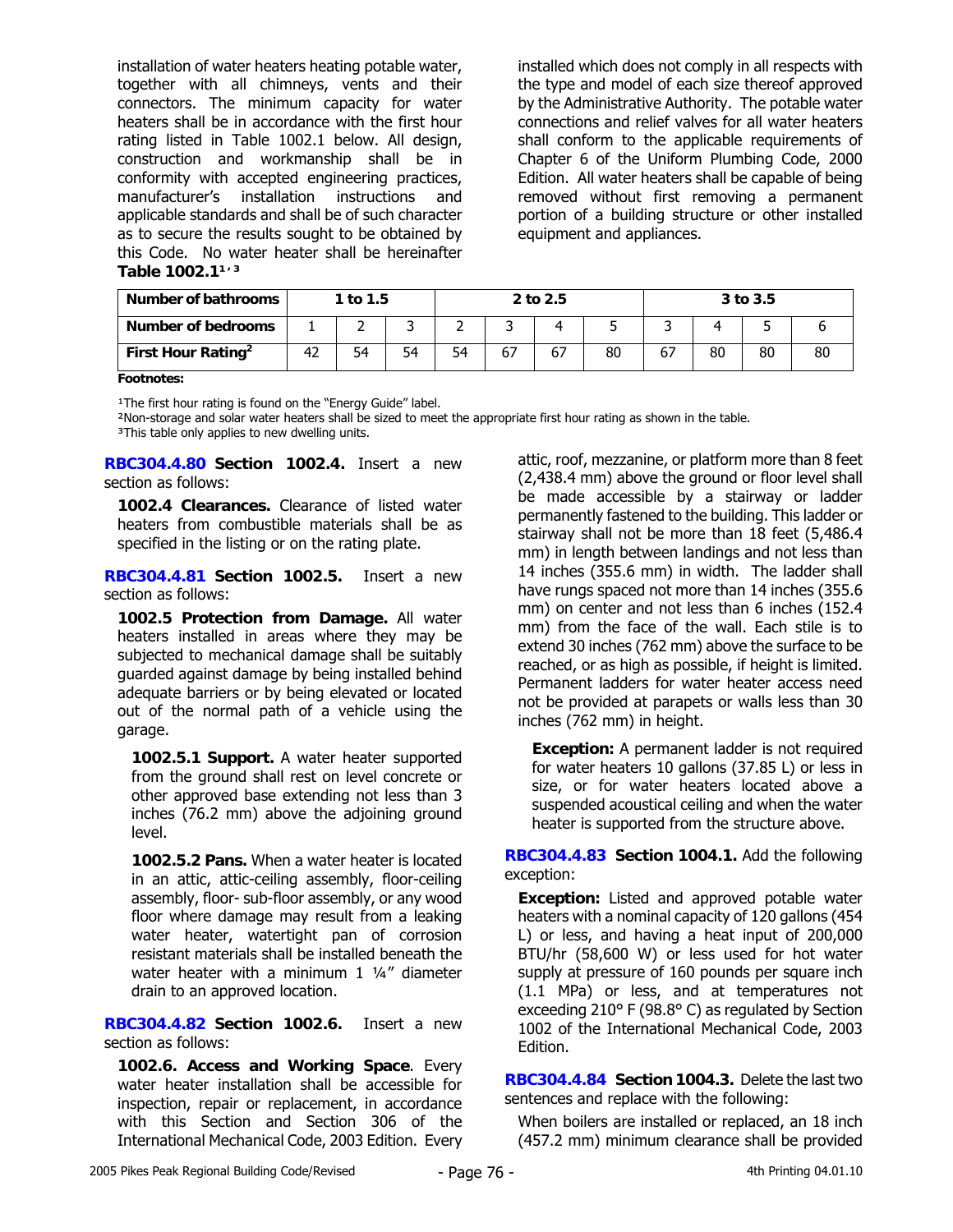on all sides requiring inspection, maintenance and repair of the boiler.

**RBC304.4.85 Section 1006.6.** Delete and replace with the following:

**1006.6 Safety and relief valve discharge.** The discharge from relief valves serving boilers with an operating temperature in excess of 212° F (100° C) shall be equipped with a splash shield or centrifugal separator. When the discharge from safety valves would result in a hazardous discharge of steam inside the boiler room, the discharge shall be extended outside the boiler room. A valve of any description shall neither be placed between the safety or relief valve and the boiler, nor on the discharge pipe between the safety valve and the atmosphere. Relief valves shall be provided with a drainpipe, not smaller than the relief valve outlet, of galvanized steel, hard drawn copper piping and fittings, CPVC, or listed relief valve drain tube with fittings which will not reduce the internal bore of the pipe or tubing (straight lengths as opposed to coil) and shall extend from the valve with the end of the pipe not more than 24 inches (609.6 mm) nor less than 6 inches (152.4 mm) above the flood level of the area receiving the discharge and pointing downward. Such drains may terminate at other approved locations. No part of the drainpipe shall be trapped or subject to freezing. The terminal end of the drainpipe shall not be threaded.

**RBC304.4.86 Section 1007.1.** Add the following exception:

**Exception:** A coil-type boiler or a water-tube boiler which requires force circulation to prevent overheating of the coils or tubes shall have a flow sensing device installed in the outlet piping in lieu of a low water cutoff.

**RBC304.4.87 Section 1105.6.3. Item 2.** Delete and replace with the following:

**2.** A volume required to limit the room temperature to  $104^{\circ}$  F (40° C) taking into account the ambient heating effect of all machinery in the room.

**RBC304.4.88 Section 1108.1 Exception 2.** Delete and replace with the following:

**2.** Refrigeration systems serving dwelling units, not exceeding 5 tons of refrigeration capacity, field piped using approved factory-charged line sets without joints concealed within building construction, and terminating within 5 feet (1,524 mm) of the coil/condenser.

**RBC304.4.89 Section 1109.1.** Delete.

**RBC304.4.90 Section 1205.1.** Delete "Shut off valves" and replace with "Full way valve."

**RBC304.4.91 Section 1206.11.** Add the following exception:

**Exception:** Piping located within a dwelling unit.

**RBC304.4.92 Section 1208.1.** Delete the first sentence and replace with the following:

Hydronic piping systems, other than ground source heat pump loop systems, shall be tested with liquid or air to at least 50 pounds per square inch (345 kPa) greater than the operating pressure.

**RBC304.4.93 Section 1208.1.1.** Delete the second sentence and replace with the following:

Flow and pressure loss testing shall be performed by a certified test and balance contractor and the actual flow rates and pressure drops shall be compared to the calculated design values.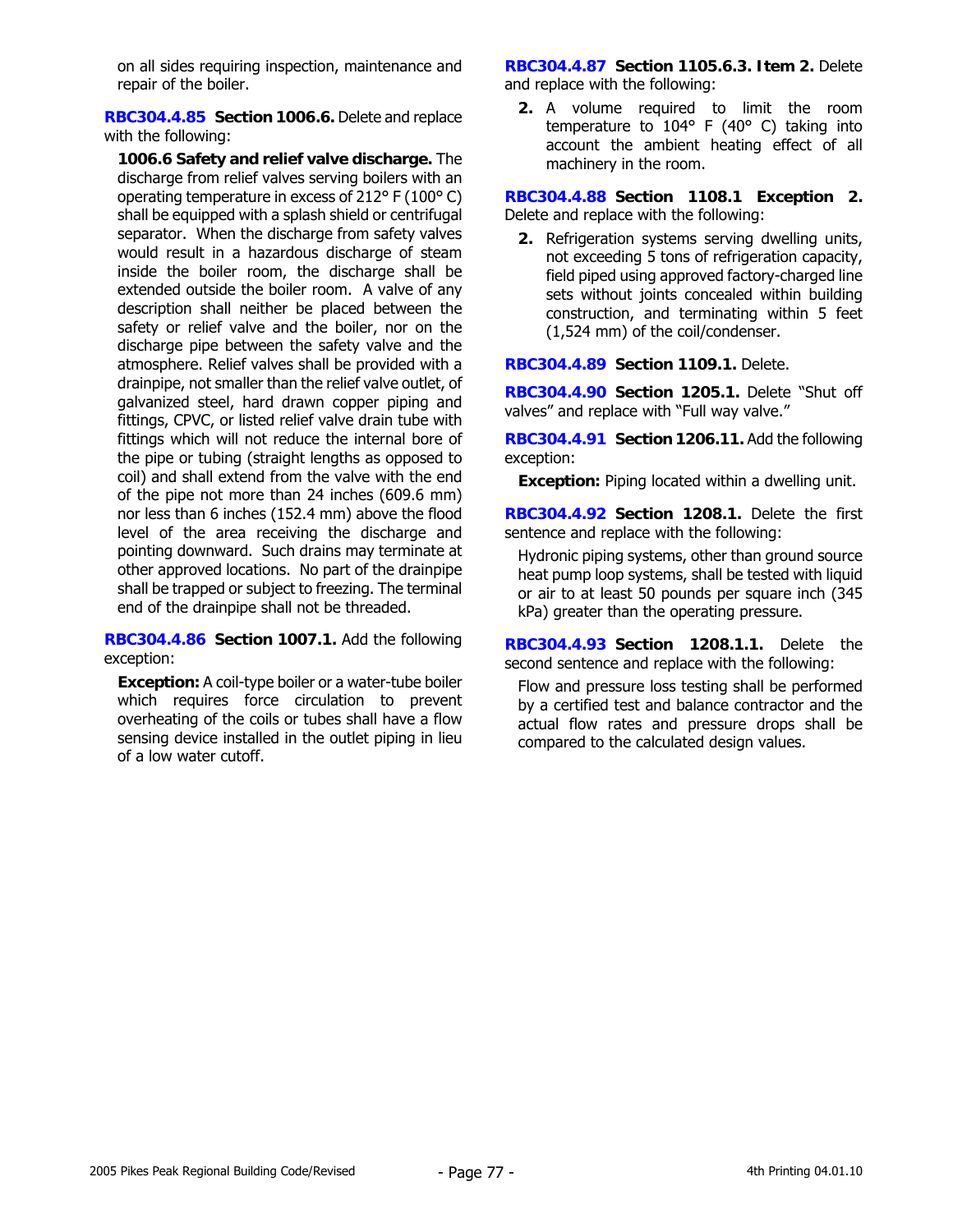**RBC305.1 SHORT TITLE.** This section will be known and cited as the Fuel Gas Code.

**RBC305.2 SCOPE.** The Fuel Gas Code shall apply to the installation of fuel-gas piping systems, fuel-gas utilization equipment and related accessories in accordance with Sections RBC305.2.1 through RBC305.2.4 of this Code.

**RBC305.2.1 Piping systems.** These regulations cover piping systems for natural gas with an operating pressure of 125 pounds per square inch gauge (psig) (862 kPa gauge) or less, and for LP-gas with an operating pressure of 20 pounds per square inch (psig) (140 kPa gauge) or less, except as provided in Section 402.6.1 of the International Fuel Gas Code, 2003 Edition. Coverage shall extend from the point of delivery to the outlet of the equipment shutoff valves. Piping systems requirements shall include design, materials, components, fabrication, assembly, installation, testing, inspection, operation and maintenance.

**RBC305.2.2 Gas Utilization Equipment.**  Requirements for gas utilization equipment and related accessories shall include installation, combustion and ventilation air and venting and connections to piping systems.

**RBC305.2.3 Systems and Equipment outside the Scope.** This code shall not apply to the following:

- **1.** Portable LP-gas equipment of all types that is not connected to a fixed fuel piping system.
- **2.** Installation of farm equipment such as brooders, dehydrators, dryers and irrigation equipment.
- **3.** Raw material (feedstock) applications except for piping to special atmosphere generators.
- **4.** Oxygen-fuel gas cutting and welding systems.
- **5.** Industrial gas applications using gases such as acetylene and acetylenic compounds, hydrogen, ammonia, carbon monoxide, oxygen and nitrogen.
- **6.** Petroleum refineries, pipeline compressor or pumping stations, loading terminals, compounding plants, refinery tank farms and natural gas processing plants.
- **7.** Integrated chemical plants or portions of such plants where flammable or combustible liquids or gases are produced by, or used in, chemical reactions.
- **8.** LP-gas installations at utility gas plants.
- **9.** Liquefied natural gas (LNG) installations.
- **10.** Fuel gas piping in power and atomic energy plants.
- **11.** Proprietary items of equipment, apparatus or instruments such as gas-generating sets, compressors and calorimeters.
- **12.** LP-gas equipment for vaporization, gas mixing and gas manufacturing.
- **13.**Installation of LP-gas systems for railroad switch heating.
- **14.**Installation of hydrogen gas, LP-gas and compressed natural gas (CNG) systems on vehicles.
- **15.** Except as provided in Section 401.1.1 of the International Fuel Gas Code, 2003 Edition, gas piping, meters, gas pressure regulators and other appurtenances used by the serving gas supplier in the distribution of gas, other than undiluted LP-gas.
- **16.** Building design and construction, except as specified herein.
- **17.** Piping systems for mixtures of gas and air within the flammable range with an operating pressure greater than 10 pounds per square inch gage (psig) (69 kPa gauge).
- **18.** Portable fuel cell appliances that are neither connected to a fixed piping system nor interconnected to a power grid.

**RBC305.2.4 Other fuels.** The requirements for the design, installation, maintenance, alteration and inspection of mechanical systems operating with fuels other than fuel gas shall be regulated by the International Mechanical Code, 2003 Edition.

**RBC305.3 CODE ADOPTED BY REFERENCE.** There is hereby adopted by reference the International Fuel Gas Code of the International Code Council, 4051 West Flossmore Road, Country Club Hills, IL 60478-5795, 2003 Edition. Three (3) copies of the Code are now filed in the office of the Clerk of the Jurisdiction and may be inspected during regular business hours. The above Code is being adopted as if set out at length except the following sections, which are declared to be inapplicable and are therefore expressly deleted.

- **1.** Chapter 1, Administration
- **2.** Chapter 7, Building Design for all Commercial **Buildings**

**RBC305.4 ADDITIONS AND MODIFICATIONS.**  The adopted Code is subject to the following additions and modifications:

**RBC305.4.1 Section 202.** Insert the following definitions:

**Appliance Fuel Connector.** An appliance fuel connector is an assembly of materials and fittings specified in Section 411.1 of the International Fuel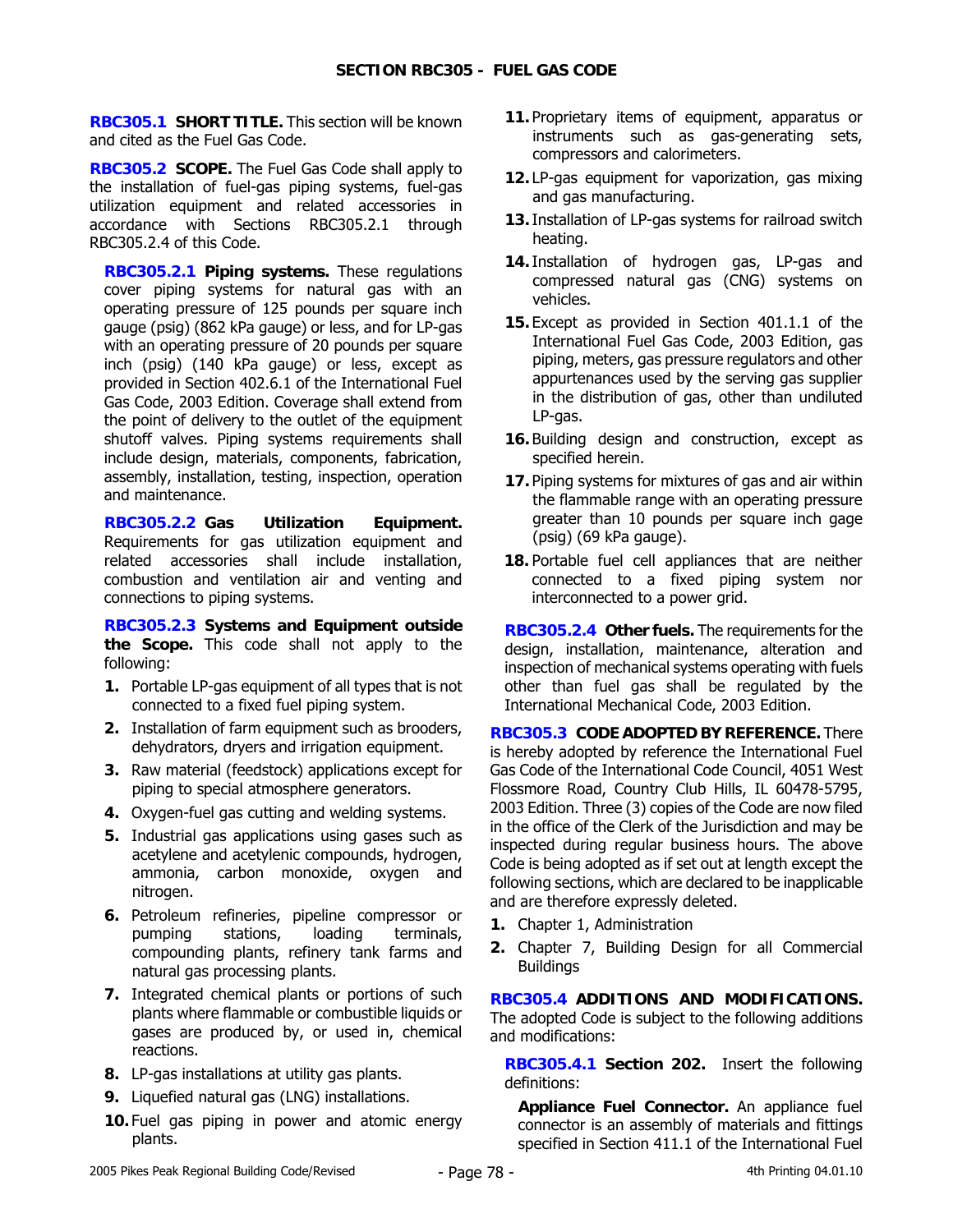Gas Code, 2003 Edition, to carry fuel between the equipment shut off valve and the fuel burning appliance gas valve.

**Gas Piping.** Gas piping is an installation of pipe, valves or fittings used to convey fuel gas, installed on a premises or in a building, but shall not include:

- **1.** Portions of the service piping.
- **2.** Appliance fuel connectors 6 feet (1,828.8 mm) or less in length between an equipment shutoff valve and a fuel burning gas valve.

**Liquefied Petroleum Gas Facilities.** Liquefied petroleum gas facilities are tanks, containers, container valves, regulating equipment, meters and appurtenances for the storage and supply of liquid petroleum gas for a building or premises.

**RBC305.4.2 Section 301.1.** Delete and replace with the following:

**301.1 Scope.** This chapter shall govern the approval and installation of all equipment and appliances that comprise parts of the building mechanical systems regulated by this code.

**RBC305.4.3 Section 301.3.** Delete and replace with the following:

**301.3 Listed and Labeled.** Appliances regulated by this code shall be listed and labeled, unless otherwise approved.

**RBC305.4.4 Section 301.5.** Delete "testing agency" and replace with "approved agency" at the end of the first sentence.

**RBC305.4.5 Section 303.3.** Delete all the exceptions and replace with the following:

**Exceptions.** Appliances may be located in the areas listed above provided they comply with one of the following conditions:

- **1.** Direct vent appliances.
- **2.** Vented fuel gas-fired appliances, provided that the room meets the required volume criteria of Section 304.5 of the International Fuel Gas Code, 2003 Edition.
- **3.** Appliances installed in a dedicated enclosure in which all combustion air is taken directly from the outdoors, in accordance with Section 304.6 of the International Fuel Gas Code, 2003 Edition. Access to the enclosure shall be through a solid door, weather-stripped in accordance with the exterior door air leakage requirements of the International Energy Conservation Code and equipped with an approved self-closing device.

**RBC305.4.6 Section 303.3.1.** Insert a new section as follows:

**303.3.1 Commercial Kitchens.** Vented fuel gas fired appliances shall not be located in the same room or space with a Type I or Type II hood.

**Exception:** This section shall not apply to the following appliances:

- **1.** Direct-vent appliances that obtain all combustion air directly from the outdoors.
- **2.** Fuel gas-fired appliances, provided that the room is not a confined space and the building is not of unusually tight construction.
- **3.** Fuel gas-fired appliances installed in a dedicated enclosure in which all combustion air is taken directly from the outdoors, in accordance with Section 304.6 of the International Fuel Gas Code, 2003 Edition. Access to the enclosure shall be through a solid door, weather-stripped in accordance with the exterior door air leakage requirements of the International Energy Conservation Code and equipped with an approved self-closing device.

**RBC305.4.7 Section 303.4.** Delete and replace with the following:

**303.4 Protection from damage.** Appliances shall not be installed in a location where subject to mechanical damage unless protected by approved barriers.

**RBC305.4.8 Section 303.5.** Delete and replace with the following:

**303.5 Indoor locations.** Fuel-fired furnaces and boilers installed in closets and alcoves shall be listed for such installation. For purposes of this section, a closet or alcove shall be defined as a room or space having a volume less than 12 times the total volume of fuel-fired appliances other than boilers and less than 16 times the total volume of boilers. Room volume shall be computed using the gross floor area and the actual ceiling height up to a maximum computation height of 8 feet (2,438.4 mm).

**RBC305.4.9 Section 303.6.** Delete and replace with the following:

**303.6 Outdoor locations.** Appliances installed in other than indoor locations shall be listed and labeled for outdoor installation.

**RBC305.4.10 Section 303.8.** Insert a new section as follows:

**303.8 Elevator shafts.** Mechanical systems shall not be located in an elevator shaft.

**RBC305.4.11 Section 304.1.** Delete the exception and replace with the following:

**Exception:** The methods of providing combustion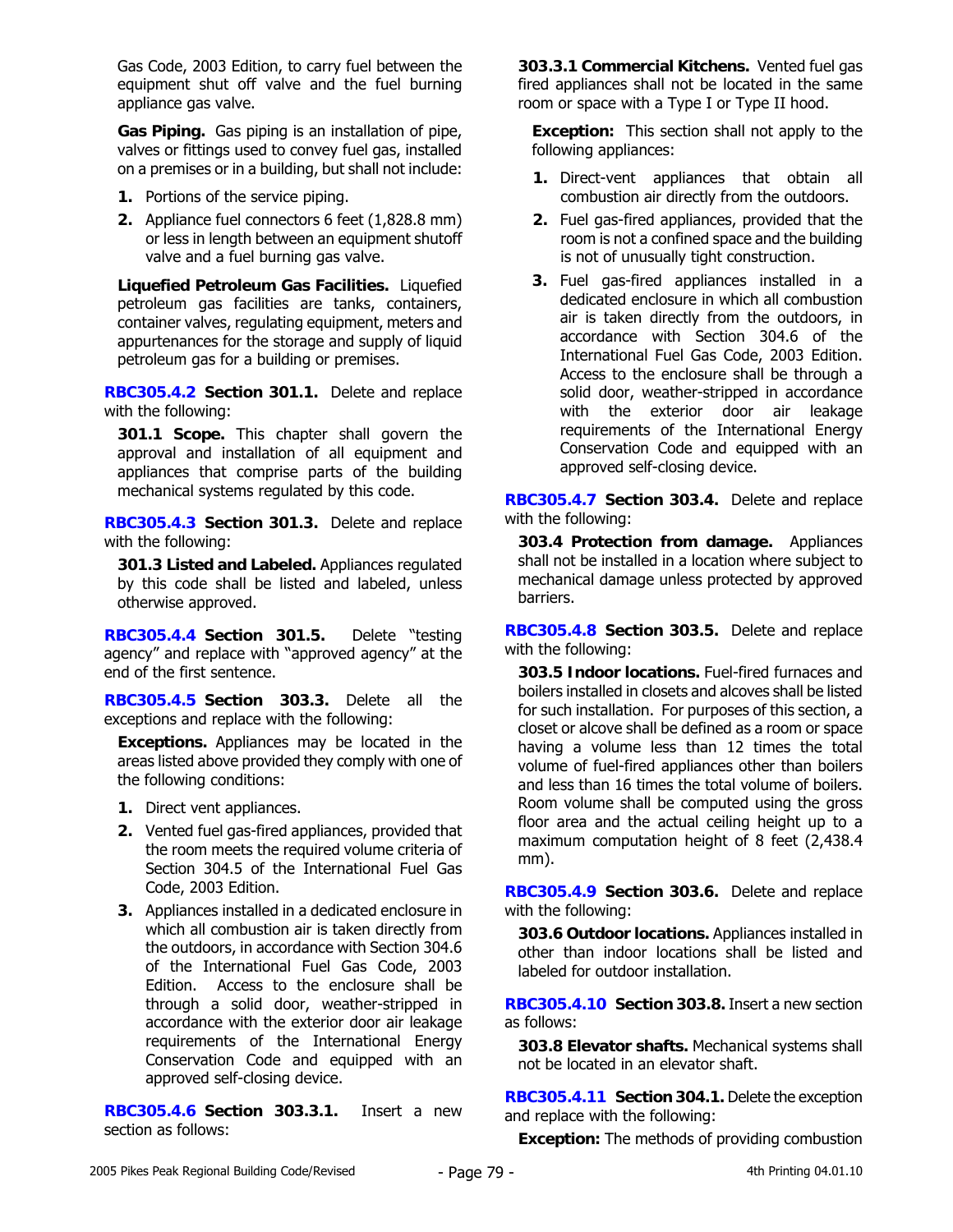air in this chapter do not apply to appliances listed as having separated combustion systems, listed cooking appliances, refrigerators and domestic clothes dryers.

**RBC305.4.12 Section 304.4.** Add the following:

Gas utilization equipment shall not be located in the same enclosed room as a clothes dryer unless the enclosed room is provided with make up air per Section 614.5 of the International Fuel Gas Code, 2003 Edition.

**RBC305.4.13 Section 304.5.** Delete the first sentence and replace with the following:

The required volume of indoor air shall be determined in accordance with Section 304.5.1 of the International Fuel Gas Code, 2003 Edition.

**RBC305.4.14 Section 304.5.1.** Delete and replace with the following:

**304.5.1 Standard method.** The minimum required volume shall be 100 cubic feet per 1,000 BTU/hr (9.6 L per W) of the appliance input rating for draft hood appliances and 50 cubic feet per 1,000 BTU/hr (4.8 L per W) of the appliance rating for fan-assisted appliances.

**Exception:** For structures constructed prior to the adoption of this Code, the minimum required volume shall be 50 cubic feet per 1,000 BTU/hr (4.8 L per W) of the appliance input rating for draft hood appliances and 30 cubic feet per 1,000 BTU/hr (2.9 L per W) of the appliance input rating for fan-assisted appliances.

**RBC305.4.15 Section 304.5.3.2.** Add the following:

The minimum net free opening shall not be less than 200 square inches  $(1,290 \text{ cm}^2)$ .

**RBC305.4.16 Section 304.6.3.** Insert a new section as follows:

**304.6.3 Crawl space and attic space.** For the purpose of this Chapter, an opening to a naturally ventilated crawl space or attic space shall be considered equivalent to an opening to the outdoors.

**304.6.3.1 Crawl space.** Where combustion air openings connect with crawl spaces, these spaces shall have unobstructed openings to the outdoors at least twice that required for the combustion air openings. The height of the crawl space shall comply with the requirements of the Building Code and shall be without obstruction to the free flow of air.

**304.6.3.2 Attic space.** Where combustion air is obtained from an attic area, the attic ventilating openings shall not be subject to ice or snow

blockage, and the attic shall have not less than 30 inches (762 mm) vertical clear height at its maximum point. Attic ventilation openings shall be sufficient to provide the required by the International Building Code. The combustion air openings shall be provided with a sleeve of not less than 0.019-inch (482.6 µm) galvanized steel or other approved material extending from the appliance enclosure to at least 6 inches (152.4 mm) above the top of the ceiling joists and insulation. The ducts shall not be screened.

**RBC305.4.17 Section 304.7.3.** Add an item as follows:

**4.** The outdoor opening may connect to the cold air return plenum if it is located within 12 feet (3,657.6 mm) of the furnace blower when sized at 1 square inch per 5,000 BTU/hr (1 cm² per 227 W) of the total input rating of all gas utilization equipment.

**RBC305.4.18 Section 304.9.** Add the following:

For appliances other than fuel gas-fired appliances, combustion air shall be supplied at a rate of 0.42 cubic feet per minute per 1,000 BTU/hr (40.6 L per minute per kW).

**RBC305.4.19 Section 304.10.** Add the following: Where the combustion air openings are provided with volume, smoke or fire dampers, the dampers shall be electrically interlocked with the firing cycle of the appliances served, so as to prevent operation of any appliance that draws combustion and dilution air from the room when any of the dampers are closed. Manually operated dampers shall not be installed in combustion air openings.

**RBC305.4.20 Section 304.11.** Delete item 1 and the exception and replace with the following:

**1.** Ducts shall comply with Chapter 6 of the International Mechanical Code, 2003 Edition.

**RBC305.4.21 Section 304.13.** Insert a new section as follows:

**304.13 Prohibited sources.** Openings and ducts shall not connect appliance enclosures with a space in which the operation of a fan will adversely affect the flow of the combustion air. Combustion air shall not be obtained from a hazardous location, except where the fuel-fired appliances are located within the hazardous location and are installed in accordance with this code. Combustion air shall not be taken from a refrigeration machinery room, except where a refrigerant vapor detector system is installed to automatically shut off the combustion process in the event of refrigerant leakage. Combustion air shall not be obtained from any location below the design flood elevation.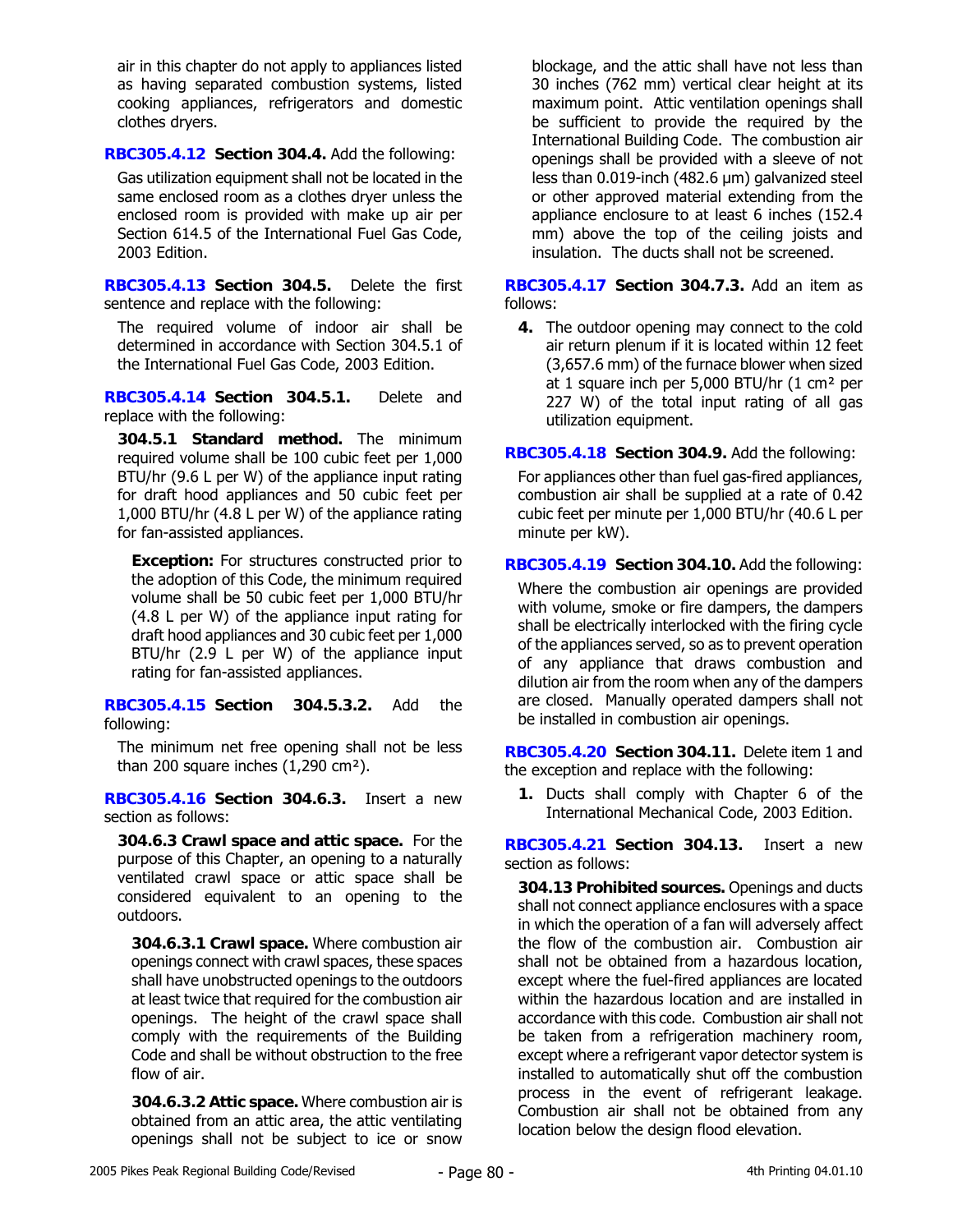**RBC305.4.22 Section 305.1.** Delete the first paragraph and replace with the following:

Equipment and appliances shall be installed as required by the terms of their approval, in accordance with the conditions of the listing, the manufacturer's installation instructions and this code. Manufacturer's installation instructions shall be available on the job site at the time of inspection. Where conflicts between this code and the conditions of listing or the manufacturer's installation instructions occur, the provisions of this code shall apply.

**Exception:** Where a code provision is less restrictive than the conditions of the listing of the equipment or appliance or the manufacturer's installation instructions, the conditions of the listing and the manufacturer's installation instructions shall apply.

**RBC305.4.23 Section 305.3.** Delete and replace with the following:

**305.3 Elevation of ignition source.** Equipment and appliances having an ignition source and located in hazardous locations and public garages, private garages, repair garages, automotive motor fuel-dispensing facilities and parking garages shall be elevated such that the source of ignition is not less than 18 inches (457.2 mm) above the floor surface on which the equipment or appliance rests. This equipment and appliances shall not be installed in Group H occupancies or control areas where open use, handling or dispensing of combustible, flammable or explosive materials occurs. For the purpose of this section, rooms or spaces that are not part of the living space of a dwelling unit and that communicate directly with a private garage through openings shall be considered to be part of the private garage.

**Exception:** Appliances in a dedicated enclosure in which all combustion air is taken directly from the outdoors, in accordance with Section 304.6 of the International Fuel Gas Code, 2003 Edition. Access to the enclosure shall be through a solid door, weather stripped in accordance with the exterior door air leakage requirement of the International Energy Conservation Code and equipped with an approved self-closing device.

**RBC305.4.24 Section 305.4. Exception.** Delete "Section 305.3 and NFPA 88B" and replace with "the exception to Section 305.3 of the International Fuel Gas Code, 2003 Edition."

**RBC305.4.25 Section 305.5. Exception.** Delete "Section 305.3" and replace with "the exception to Section 305.3 of the International Fuel Gas Code, 2003 Edition."

**RBC305.4.26 Section 305.7.** Delete and replace with the following:

**305.7 Clearances from grade.** Equipment and appliances installed at grade level shall be supported on a level concrete slab or other approved materials extending a minimum of 3 inches (76.2 mm) above adjoining grade or shall be suspended a minimum of 6 (152.4 mm) inches above adjoining grade.

**RBC305.4.27 Section 305.8.** Add an exception as follows:

**Exception:** A floor-mounted doorstop, permanently attached to the building structure with non-removable bolt/screw heads, may be used to maintain clearance to a combustible door.

**RBC305.4.28 Section 306.1.** After the second sentence insert the following:

Unless otherwise specified, not less than 30 inches (762 mm) in depth, width and height of working space and platform shall be provided to service the appliance.

**Exception:** Replacement appliances may be installed in an existing compartment, alcove or room with lesser width and depth when approved by the code official and provided that the width and depth are adequate to service or replace the unit and are in compliance with conditions of listing.

**RBC305.4.29 Section 306.3. Exception 2.**  Delete and replace with the following:

**2.** Where the passageway is not less than 6 feet (1,828.8 mm) in height for its entire length, the passageway shall not be limited in length.

**RBC305.4.30 Section 306.4.** Add the following after the exceptions:

Access to appliances installed in under floor spaces shall not be through a garage unless the installation complies with Exception 3 of Section 303.3 of the International Fuel Gas Code, 2003 Edition.

**RBC305.4.31 Section 306.5.** Delete Item 1 and replace with the following:

**1.** The side railing shall extend above the parapet or roof edge not less than 30 inches (762 mm) except at an interior roof hatch.

**RBC305.4.32 Section 306.7.** Insert a new section as follows:

**306.7 Electrical requirements**. A receptacle outlet shall be provided at or near the equipment location in accordance with the Electrical Code.

**RBC305.4.33 Section 307.2.** Delete and replace with the following: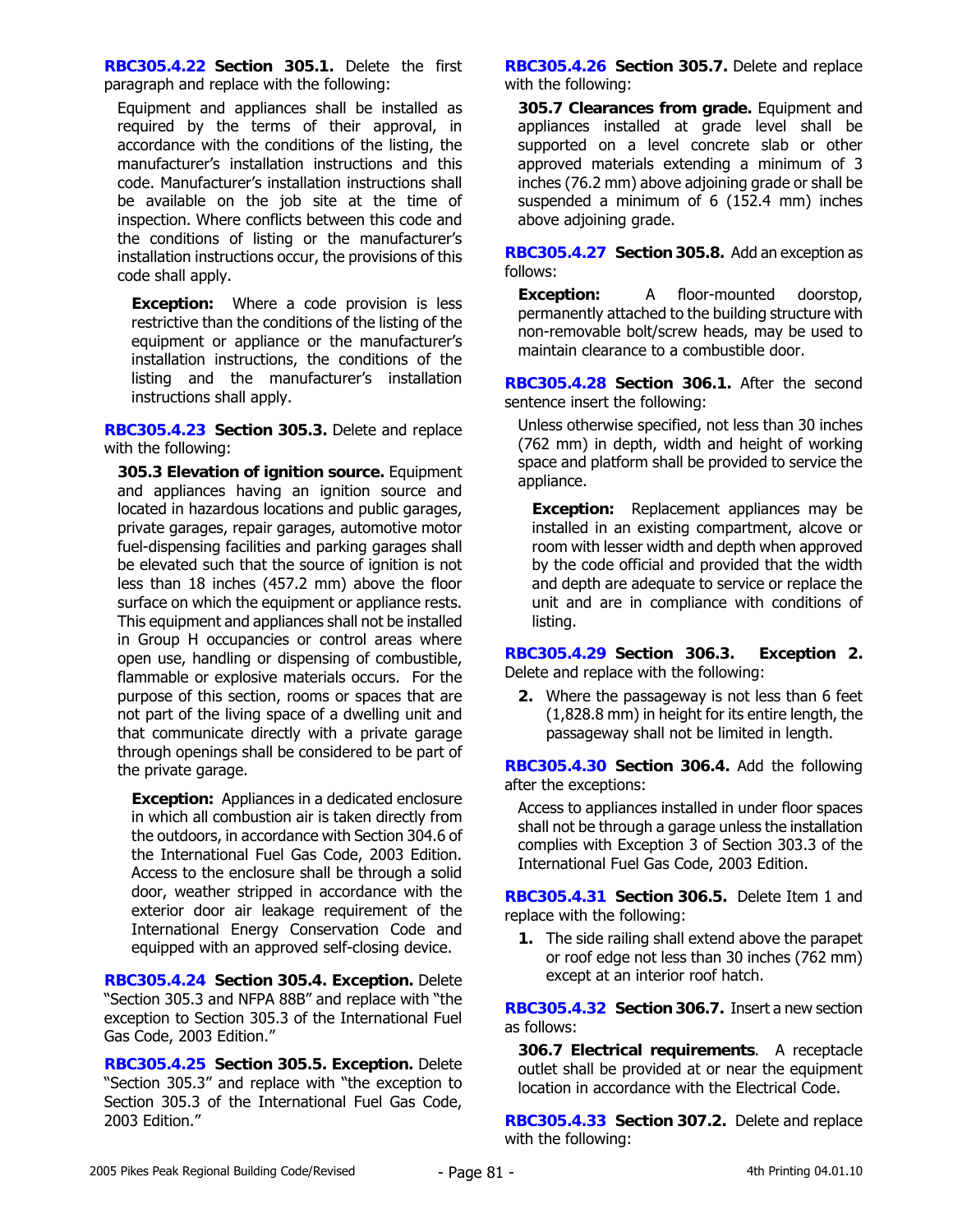**307.2 Drain pipe materials and sizes.** Components of the condensate disposal system shall be cast iron, galvanized steel, copper, crosslinked polyethylene, polybutylene, polyethylene, ABS, CPVC or PVC pipe or tubing. All components shall be selected for the pressure and temperature rating of the installation. Condensate waste and drain line size shall be not less than ½ inch (12.7 mm) internal diameter and shall not decrease in size from the drain pan connection to the place of condensate disposal. Where the drain pipes from more than one unit are manifolded together or condensate drainage, the pipe or tubing shall be sized in accordance with the manufacturer's installation instructions.

All horizontal sections of drain piping shall be installed in uniform alignment at a uniform slope of ¼ unit vertical in 12 units horizontal (2 percent).

**RBC305.4.34 Section 402.5.** Delete and replace with the following:

**402.5 Allowable pressure drop.** The design pressure loss in any piping system under maximum probable flow conditions, from the point of delivery to the inlet connection of the equipment, shall not exceed those shown in Tables 402.4 (1) through 402.4 (33) of the International Fuel Gas Code, 2003 Edition.

**RBC305.4.35 Section 402.6.** Delete item 2.

**RBC305.4.36 Section 403.4.3.** Delete and replace with the following:

**403.4.3 Copper and brass.** Copper and brass pipe shall not be used.

**RBC305.4.37 Section 403.10.5.** Insert a new section as follows:

**403.10.5 Unions.** Where unions are necessary, right and left nipples and couplings shall be used. Ground-joint unions may be used at exposed fixture, appliance or equipment connections and in exposed exterior locations immediately on the discharge side of a building shutoff valve. Heavyduty flanged-type unions may be used in special cases, when approved by the Building Official. Bushings shall not be in concealed locations.

**RBC305.4.38 Section 403.11. Item 3.** Delete and replace with the following:

**3.** Compression type mechanical joints are prohibited.

**RBC305.4.39 Section 404.1.** Add the following:

No gas piping shall be located in any lot other than the lot which is the site of the building, structure, or premises served.

**RBC305.4.40 Section 404.3.** Delete and replace with the following:

**404.3 Piping in Concealed Locations.** Portions of a piping system installed in a concealed location shall not have unions, tubing fittings, bushings or compressions couplings.

**RBC305.4.41 Section 404.5.** Delete the last sentence and replace with the following:

Shield plates shall be of 1/16 inch (1.6 mm) thick steel and shall cover the area of the pipe where the member is notched or bored.

**RBC305.4.42 Section 404.8.** Delete "such as soil condition" from the first sentence.

**RBC305.4.43 Section 404.8.** Add the following:

Listed PE and CSST pipe shall be used in exterior buried piping systems.

**Exception:** LP gas systems may use type L soft copper for exterior buried piping.

**RBC305.4.44 Section 404.9.** Delete "12 inches (304.8 mm)" and replace with "18 inches (457.2 mm)".

**RBC305.4.45 Section 404.9.1.** Delete.

**RBC305.4.46 Section 404.11.** Delete and replace with the following:

**404.11 Piping underground beneath buildings.** No gas piping shall be installed in or on the ground under any building or structure unless installed in gastight conduit, and all exposed gas piping shall be kept at least 6 inches (152.4 mm) above grade or structure. The term "building or structure" shall include structures such as porches and steps, whether covered or uncovered, breezeways, roofed porte-cocheres, roofed patios, carports, covered walks, covered driveways, and similar structures or appurtenances.

The conduit shall be of material approved for installation underground beneath buildings and not less than Schedule 40 pipe. The interior diameter of the conduit shall be not less than ½ inch (12.7 mm) larger than the outside diameter of the gas piping. The conduit shall extend to a point at least 12 inches (304.8 mm) beyond any area where it is required to be installed or to the outside wall of a building, and the outer ends shall not be sealed. Where the conduit terminates within a building, it shall be readily accessible and the space between the conduit and the gas piping shall be sealed to prevent leakage of gas into the building.

Concealed unprotected gas piping may be installed above grade in approved recesses or channels.

**Exceptions:**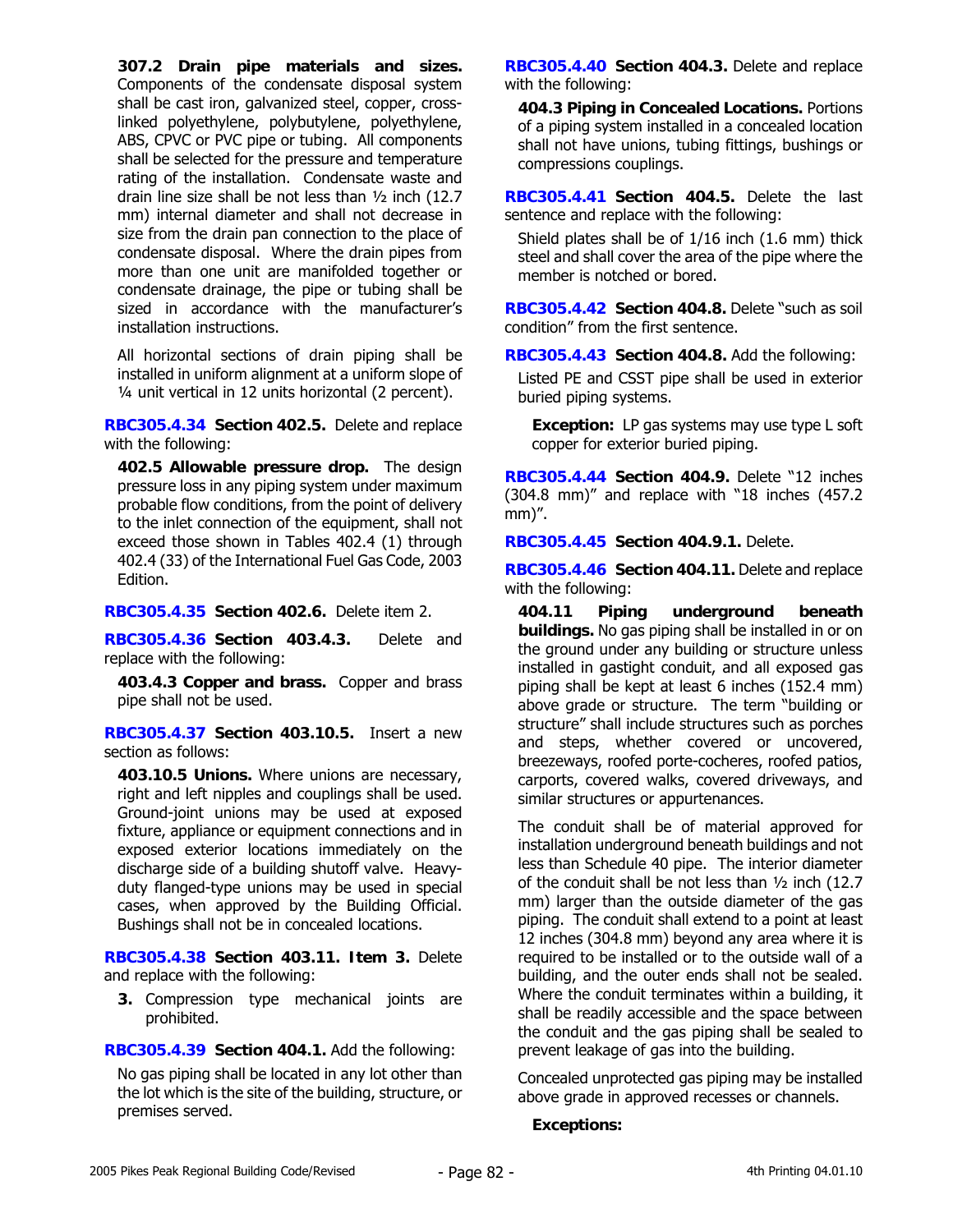- **1.** When necessary due to structural conditions, approved type gas piping may be installed in other locations, when permission has first been obtained from the Administrative Authority.
- **2.** Gas piping listed for installation under buildings or structures.

**RBC305.4.47 Section 406.1.2.** Delete the second paragraph and replace with the following:

Minor repairs and additions are not required to be pressure tested provided that the piping is accessible, limited to a maximum of eight joints and has a total developed length no greater than 10 feet (3,048 mm).

**RBC305.4.48 Section 406.4**. Delete and replace with the following:

**406.4 Test pressure.** Test pressure shall be tested in accordance with this section

**406.4.1 Test pressure measure.** The gas piping shall stand a pressure of not less than 10 pounds per square inch (69 kPa) gage or, at the discretion of the code official, the piping and valves may be tested at a pressure of at least 6 inches mercury (20.3 kPa), measured with a manometer or slope gage. Test pressures shall be held for a length of time satisfactory to the code official but not less than 15 minutes, with no perceptible drop in pressure. For welded piping, and for piping carrying gas at pressures exceeding 14 inches water column (3.5 kPa) pressure, the test pressure shall be at least 60 pounds per square inch (414 kPa) and shall be continued for a length of time satisfactory to the code official but not less than 30 minutes. These tests shall be made using air, carbon dioxide or nitrogen pressure only and shall be made in the presence of the code official. Necessary apparatus for conducting tests shall be furnished by the permit holder.

**406.4.2 R-Occupancies.** Systems carrying pressures exceeding 14 inches water column (3.5 kPa) installed within structures classified as Group R Occupancies shall be tested at 60 pounds per square inch (414 kPa), for at least 30 minutes for the entire system, including the piping downstream of the gas pressure regulator.

**RBC305.4.49 Section 406.6.3. Disconnected piping inspection.** When existing piping is disconnected from the source of supply (gas meter removed, etc.) in a R-3 occupancy for more than one (1) calendar year, the piping shall be retested in accordance with the requirements of Section 406.4 of the International Fuel Gas Code, 2003 Edition. When existing piping is disconnected from the source of supply (gas meter removed, etc.) in any occupancy other than R-3 for more than six (6) months, the piping shall be retested in accordance with the requirements of Section 406.4 of the International Fuel Gas Code, 2003 Edition.

**RBC305.4.50 Section 408.** Delete.

**RBC305.4.51 Section 409.5.** Delete and replace with the following:

**409.5 Equipment shutoff valve.** Each appliance shall be provided with a shutoff valve separate from the appliance. The shutoff valve shall be located in the same room as the appliance, not further than 6 feet (1,828.8 mm) of total developed length from the appliance gas valve, and shall be installed upstream from the union, connector or quick disconnect device it serves. These shutoff valves shall be provided with access.

Shutoff valves may be located immediately adjacent to and inside or under an appliance when placed in an accessible and protected location and when such appliance may be removed without removal of the valve.

Shutoff valves may be accessibly located inside wall heaters and wall furnaces listed for recessed installation where necessary maintenance can be performed without removal of the shutoff valve.

Shutoff valves for vented decorative appliances and decorative appliances for installation in fireplaces shall be installed in an area remote from the appliance, but in the same room and provided with ready access. These valves shall be permanently identified and shall serve no other equipment. Piping from the shutoff valve to within 6 feet (1,828.8 mm) of total developed length of the appliance gas valve shall be sized in accordance with Section 402 of the International Fuel Gas Code, 2003 Edition.

**RBC305.4.52 Section 409.5.1.** Delete and replace with the following:

**409.5.1 Barbecue or Fireplace Outlets.** Gas outlets in a barbecue or fireplace shall be controlled by an approved operating valve located in the same room and outside the fireplace but not more than 6 feet (1,828.8 mm) of developed length from the appliance gas valve. If piping on the discharge side of the control valve is galvanized steel, the piping may be embedded in or surrounded by not less than 2 inches (50.8 mm) of concrete or masonry.

**RBC305.4.53 Section 410.2. Item 4.** Delete and replace with the following:

**4.** The MP pressure regulator shall be provided with access. Where located indoors, the regulator shall be vented to the outdoors with rigid metallic pipe or shall be equipped with a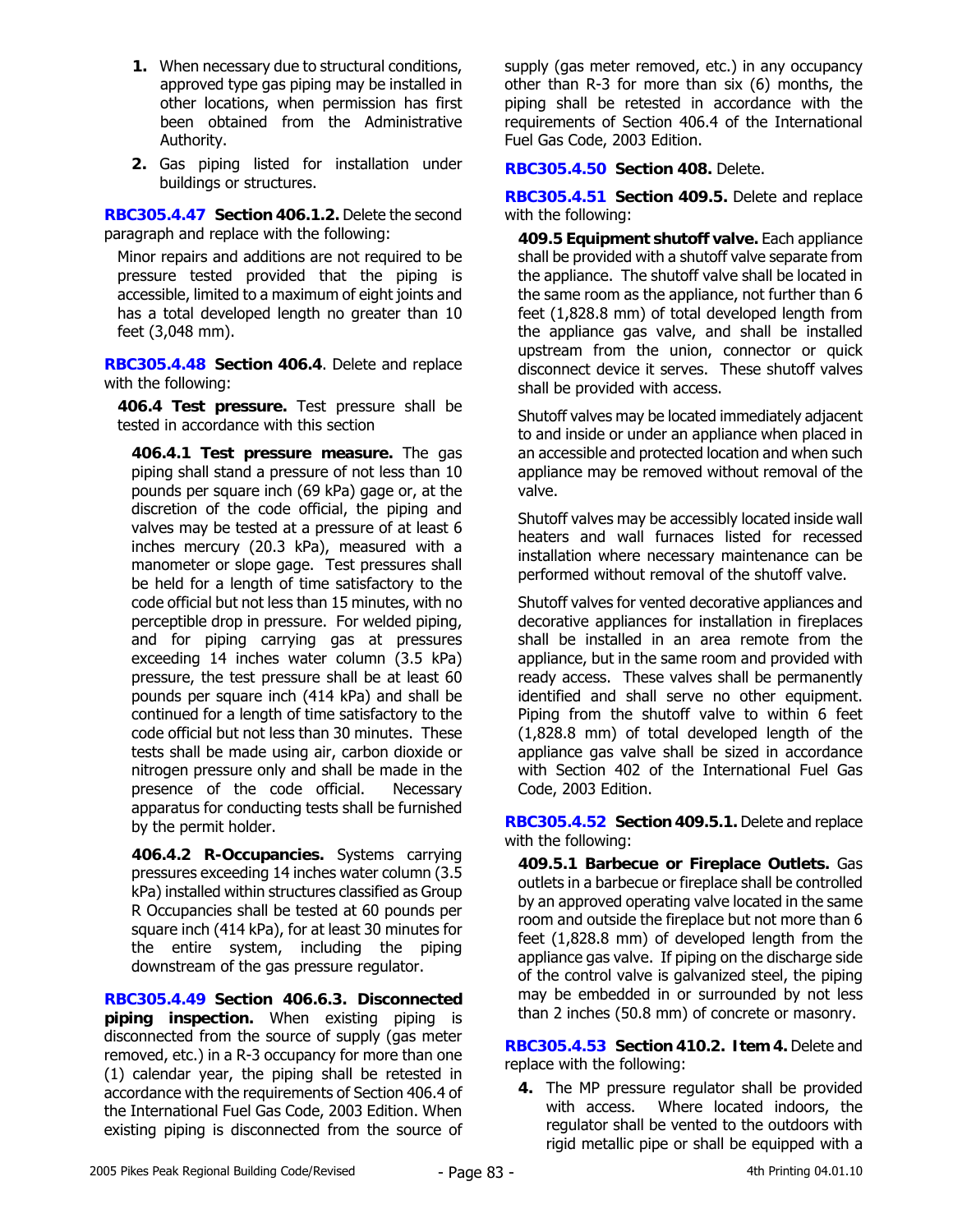leak-limiting-device, in either case complying with Section 410.3 of the International Fuel Gas Code, 2003 Edition.

**RBC305.4.54 Section 410.3. Exception.** Delete and replace with the following:

**Exception:** A vent to the outside of the building is not required for regulators equipped with and labeled for utilization with approved vent-limiting devices, capable of releasing not more than 5 cubic feet  $(141.6 \text{ L})$  of gas per hour.

**RBC305.4.55 Section 411.** In the title, delete "connections" and replace with "fuel connections".

**RBC305.4.56 Section 411.1.2.** Delete the first paragraph and replace with the following:

Connectors shall have an overall length not to exceed 6 feet (1,828.8 mm) in length. Except for rigid metal pipe, connectors shall not be concealed within, or extended through, walls, floors, partitions, ceilings or appliance housings. A shutoff valve not less than the nominal size of the connector shall be installed ahead of the connector in accordance with Section 409.5 of the International Fuel Gas Code, 2003 Edition. Connectors shall be sized to provide the total demand of the connected appliance.

**RBC305.4.57 Section 411.2.** Insert a new section as follows:

**411.2 Closing Outlets.** It shall be unlawful to remove or disconnect gas piping or a gas appliance without capping or plugging the outlet from which said pipe or appliance was removed with a thread fitting. Outlets on a piping system which has been installed, altered or repaired to which gas appliances are not connected shall be left capped gastight.

**RBC305.4.58 Sections 412.2 through 412.8.** Delete.

**RBC305.4.59 Sections 413.2 through 413.8.** Delete.

**RBC305.4.60 Section 416.** Insert a new section as follows:

### **SECTION 416**

# **Liquefied Petroleum Gas Facilities and Piping.**

**416.1 General.** In addition to the requirements of this chapter for gas piping, the facilities and piping for use with liquefied petroleum gas (LPG) shall meet the following requirements:

**1.** LPG facilities shall conform to approved standards. Liquefied petroleum gas facilities and their locations shall be approved by the code official and shall conform to state and

local fire prevention regulations.

- **2.** When LPG facilities serve more than one customer through separate piping systems, each system shall be identified in a manner satisfactory to the Building Official.
- **3.** LPG facilities shall be placed to be readily accessible for inspection, reading, testing and shutting off the gas supply. Service piping and main supply shutoff valves shall be outside of the building. Main supply valves shall be of approved type and readily accessible.
- **4.** Gas piping inlets shall be located in respect to the proposed LPG facility location in accordance with the requirements of this section.
- **5.** LPG facilities shall not be located in a pit or basement, under show windows or interior stairways, or in engine, boiler, heater or electric meter rooms. When not prohibited by another regulation, approved liquefied petroleum gas metering devices may be located in the open under exterior stairways.
- **6.** Containers shall be located with respect to buildings or lines of adjoining property which may be built upon in accordance with the following:

| <b>Container Capacity</b><br>(U.S. Gallons) | Minimum<br>Distance (Feet) |
|---------------------------------------------|----------------------------|
| Less than 125                               |                            |
| 125 to 500                                  | 10                         |
| 501 to 2000                                 | 25                         |

For SI: 1 gallon =  $3.785$  L, 1 foot =  $304.8$  mm

Containers shall be located no closer than 10 feet (3,048 mm) from the nearest street line or sidewalk. Containers located in areas such as alleys, driveways, or other areas where they may be subject to physical damage by vehicles shall be protected.

- **7.** Pipe-joint compounds used on threaded connections shall be insoluble in LPG. Systems shall be designed and approved for use with LPG.
- **8.** Valves and appurtenances used in LPG systems shall be designed and approved for use with liquefied petroleum gas.
- **9.** Discharge from relief valves shall be into open air and shall be at least 5 feet (1,524 mm) measured horizontally from an opening into a building which is below the discharge.

**RBC305.4.61 Section 501.6.** Delete "shall be designed for positive pressure applications" and replace with "shall be designed and listed for positive pressure applications".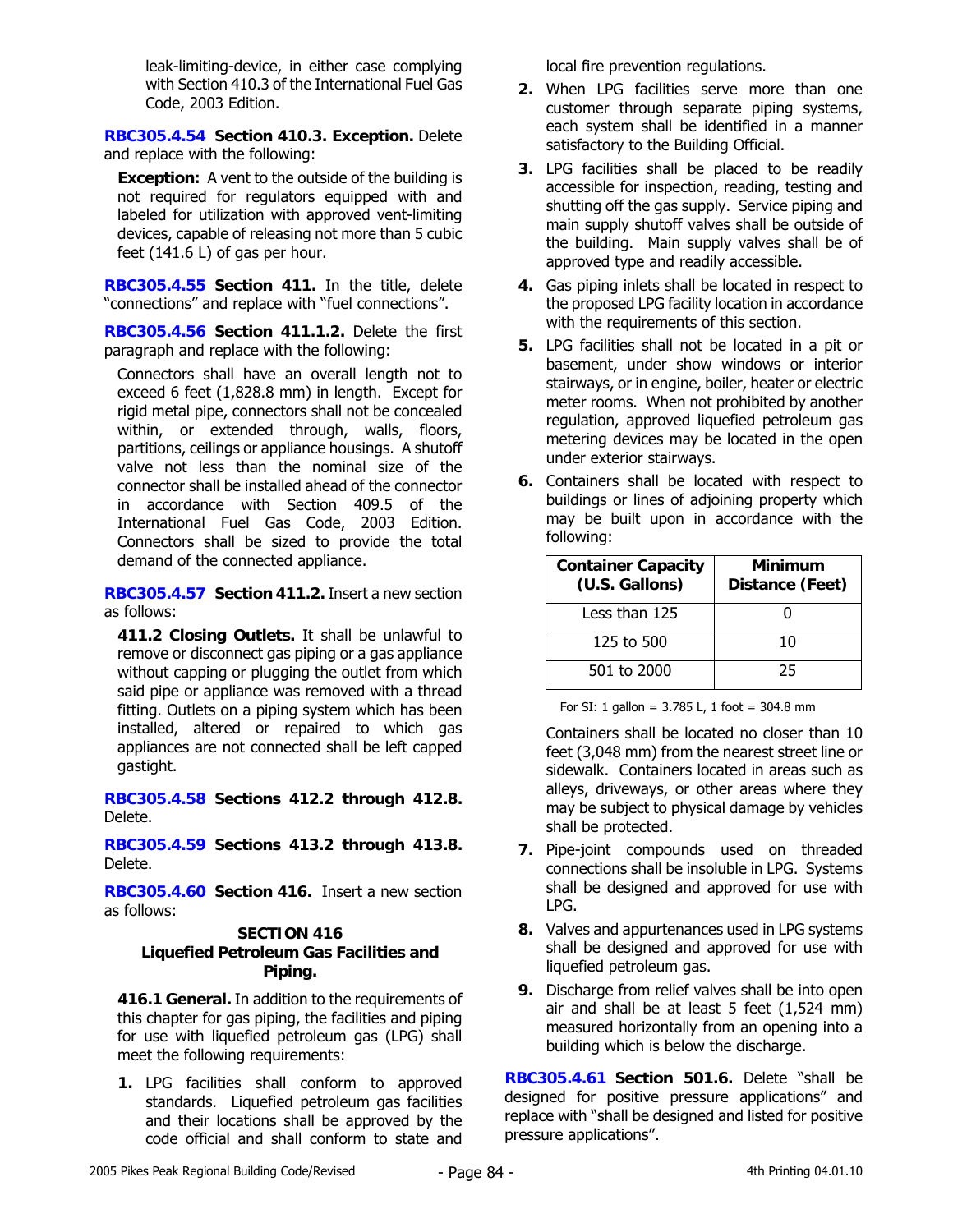**RBC305.4.62 Section 502.6.** Delete and replace with the following:

**502.6 Enclosure and Support.** Portions of venting systems which extend through occupied and storage spaces shall be enclosed to avoid contact with or damage to the installation.

Venting systems shall be adequately supported for the weight and the design of the material used.

Vent offsets shall be supported for their weight and shall be installed to maintain proper clearance, to prevent physical damage, and to prevent separation of the joints.

**RBC305.4.63 Section 503.2.2.** Delete.

**RBC305.4.64 Section 503.3.3. Item 3.** Delete and replace with the following:

**3.** Forced draft systems and all portions of induced draft systems shall be designed and listed for positive pressure applications.

**RBC305.4.65 Table 503.4.** Delete "single wall metal pipe" throughout the Table.

**RBC305.4.66 Section 503.5.3.** Delete the exception and add the following:

Masonry chimney flues serving listed gas appliances with drafts hoods, Category I appliances, and other gas appliances listed for use with Type B vent shall be lined with a chimney lining system specifically listed for use only with such appliances. The liner shall be installed in accordance with the liner manufacturer's instructions and the terms of the listing. A permanent identifying label shall be attached at the point where the connection is to be made to the liner. The label shall read: "This chimney liner is for appliances that burn gas only. Do not connect to solid or liquid fuel-burning appliances or incinerators."

**Exception:** When replacing an existing water heater, a chimney lining system is not required to be installed in an existing masonry chimney flue that serves two or more draft hood appliances provided that the existing chimney flue is inspected and deemed safe for the intended appliance.

**RBC305.4.67 Section 503.5.6.1. Exception.** Delete.

**RBC305.4.68 Section 503.5.7.3.** In the first sentence, delete "equipped with a manual reset device" and replace with "equipped with a listed manual reset device."

**RBC305.4.69 Section 503.6.6. Item 2.** Delete.

**RBC305.4.70 Section 503.6.9.1.** Delete "a single story of" from the first paragraph and delete the word "**Exceptions**" above Item 1.

**RBC305.4.71 Section 503.7.** Delete and replace with the following:

**503.7 Single-wall Metal Pipe.** Single-wall metal pipe vents are prohibited.

**RBC305.4.72 Section 503.8.** Delete first sentence and replace with the following:

The location of venting systems shall comply with Sections 503.5.4, 503.6.6 of the International Fuel Gas Code, 2003 Edition or the following:

**RBC305.4.73 Section 503.10.2.2.** Delete the exception.

**RBC305.4.74 Section 503.10.2.3. Item 2.** Delete and replace with the following:

**2.** Galvanized sheet steel of a thickness not less than that specified in Table 503.10.2.4 of the International Fuel Gas Code, 2003 Edition.

**RBC305.4.75 Section 503.10.2.4.** Delete.

**RBC305.4.76 Section 503.10.4.** Delete the first paragraph and replace with the following:

Where two or more vent connectors enter a common gas vent or a listed chimney flue liner, the smaller connector shall enter at the highest level consistent with the available headroom or clearance to combustible material.

**RBC305.4.77 Section 503.10.9.** Delete the last sentence.

**RBC305.4.78 Section 503.10.15.** Delete.

**RBC305.4.79 Section 503.15.** Delete the last sentence of the first paragraph and replace with the following:

The following shall be considered approved obstructions:

**RBC305.4.80 Section 504.2.1.** Delete the first sentence of the first paragraph and replace with the following:

These venting tables shall not be used where approved obstructions, as described in Section 503.15 of the International Fuel Gas Code, 2003 Edition, including items 1 through 4, are installed in the venting system.

**RBC305.4.81 Section 504.2.9.** Delete and replace with the following:

**504.2.9 Vent location.** Tables 504.2(1) and 504.2(2) of the International Fuel Gas Code, 2003 Edition, shall not be used for vents exposed to the outdoors below the roof line. A type B vent or listed chimney lining system passing through to an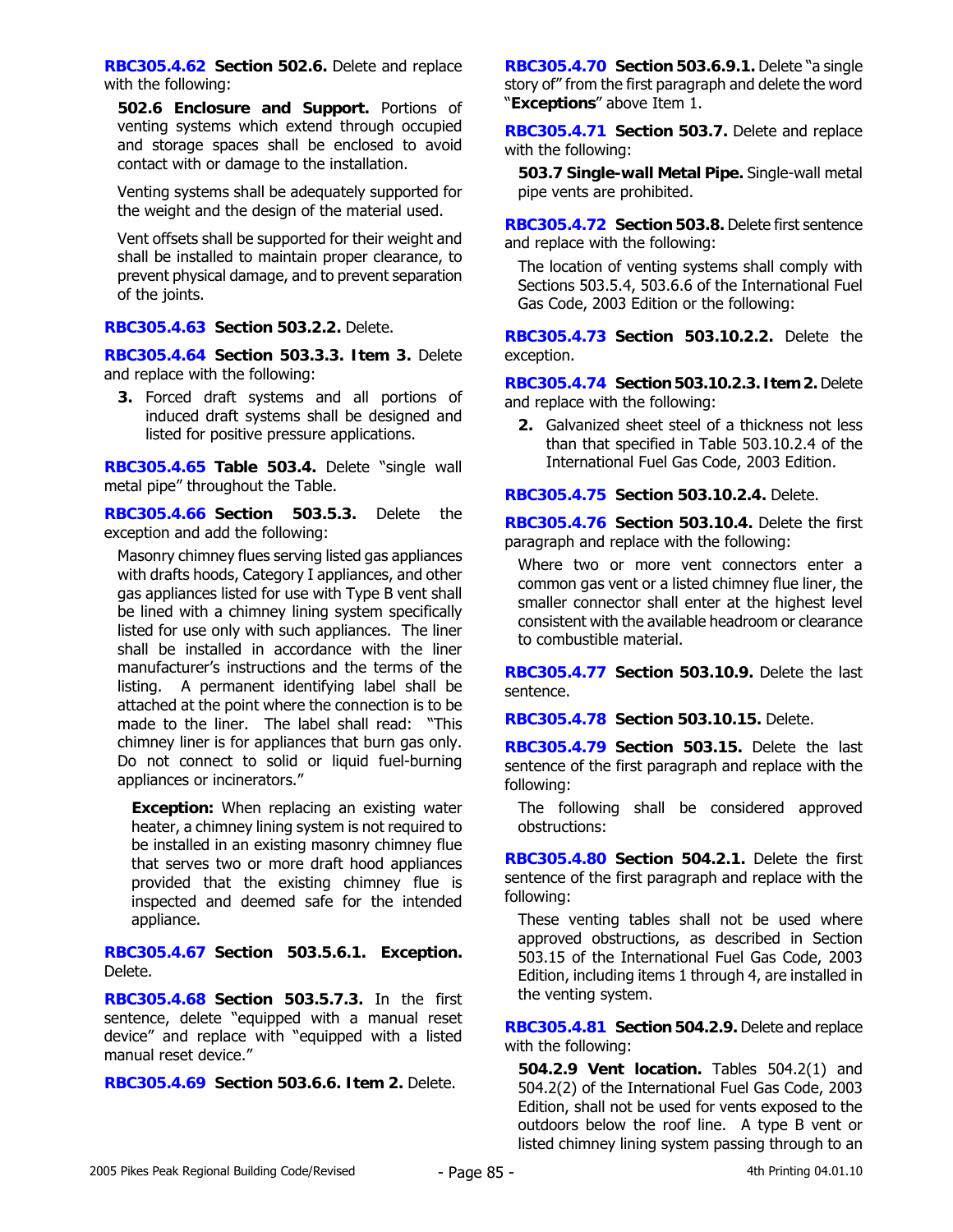encased chimney flue shall not be considered to be exposed to the outdoors.

**RBC305.4.82 Section 504.3.1.** Delete the first sentence of the first paragraph and replace with the following:

These venting tables shall not be used where approved obstructions, as described in Section 503.15 of the International Fuel Gas Code, 2003 Edition, including items 1 through 4, are installed in the venting system.

**RBC305.4.83 Section 504.3.14.** Delete "Table 504.2(1) or 504.2(2)" and replace with "Table 504.3(1) or 504.3 (2) of the International Fuel Gas Code, 2003 Edition."

**RBC305.4.84 Section 504.3.15.** Delete "offsets" and replace with "termination" in the heading.

**RBC305.4.85 Section 504.3.20.** Delete and replace with the following:

**504.3.20 Vent location.** Tables 504.3(1) and 504.3(2) shall not be used for vents exposed to the outdoors below the roof line. A type B vent or listed chimney lining system passing through to an encased chimney flue shall not be considered to be exposed to the outdoors.

**RBC305.4.86 Section 602.4.** Insert a new section as follows:

**602.4 Glass Doors.** Fireplace openings containing decorative gas appliances shall be equipped with glass doors.

**RBC305.4.87 Section 603.** Delete and replace with the following:

**603 Log Lighters.** Log lighters are prohibited.

**RBC305.4.88 Section 609.** Delete and replace with the following:

**609 Floor Furnaces.** Floor furnaces are prohibited.

**RBC305.4.89 Section 610.1.** Delete "shall be installed in accordance" and replace with "shall be installed and vented in accordance".

**RBC305.4.90 Section 611.2.** Delete the last sentence and replace with the following:

Non-circulating, direct-fired industrial air heaters shall be permitted to provide ventilation and make up air.

**RBC305.4.91 Section 611.6.** Delete the last sentence and replace with the following:

An atmospheric vent line shall not be required to be provided on a valve train component equipped with a listed vent limiter, capable of releasing not more than 5 cubic feet (142.6 L) of gas per hour.

**RBC305.4.92 Section 612.6.** Delete the last sentence and replace with the following:

An atmospheric vent line shall not be required to be provided on a valve train component equipped with a listed vent limiter, capable of releasing not more than 5 cubic feet (142.6 L) of gas per hour.

**RBC305.4.93 Section 612.8.** Insert a new section as follows:

**612.8 Access.** Recirculating direct-fired industrial air heaters shall be provided with access for removal of burners; replacement of motors, controls, filters and other working parts; and for adjustment and lubrication of parts requiring maintenance.

### **RBC305.4.94 Section 614.3.** Delete.

**RBC305.4.95 Section 614.5.** Delete the last sentence and replace with the following:

Where a closet is designed for the installation of a clothes dyer, an opening having a net free area of not less than 100 square inches (645 cm²) shall be provided in the closet enclosure communicating with an area at least 500 square feet (46.5 m<sup>2</sup>).

# **RBC305.4.96 Section 614.6.1 Exception.** Delete.

**RBC305.4.97 Section 614.7.** Add the following:

Clothes dryer transition ducts used to connect the appliance to exhaust duct system shall be limited to single lengths not to exceed 8 feet (2,438.4 mm) in length and shall be listed and labeled for the application. Transition ducts shall not be concealed within construction.

**RBC305.4.98 Section 618.2.** Delete "forced air furnace" and replace with "minimum duct size" in the heading.

**RBC305.4.99 Section 618.2.** Add the following:

The net free area of return air openings located in an enclosed basement shall not exceed the net free area of all supply openings located in the same space.

**RBC305.4.100 Section 618.5.** Add an item as follows:

**7.** Return air shall not be located within 10 feet (3,048 mm) of any fuel burning appliances, firebox or draft hood located in any portion of a building. This distance shall be measured along any path that air may travel, such as; doors, openings or transfer grilles.

**Exception:** Buildings constructed prior to the adoption of this Code.

**RBC305.4.101 Section 621.2.** Delete and replace with the following: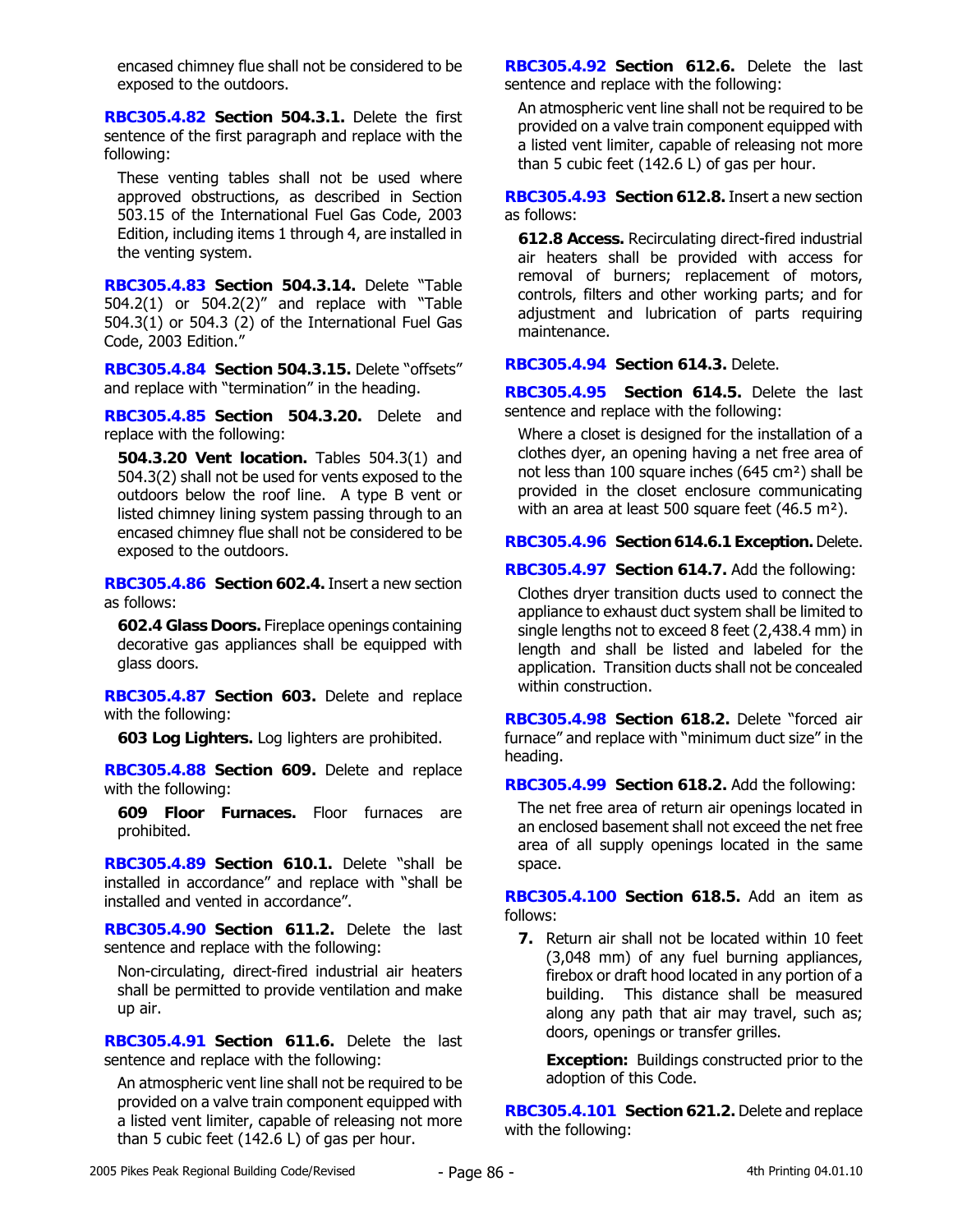Unvented room heaters shall not be used for comfort heating in a dwelling unit.

**RBC305.4.102 Section 621.4.** Delete the first sentence and replace with the following:

Unvented room heaters shall not be installed within occupancies in Group A, E, I and R.

**RBC305.4.103 Section 624.** Delete and replace with the following:

#### **SECTION 624 WATER HEATERS**

**624.1 General**. The regulations of this section shall govern the construction, location and installation of water heaters heating potable water, together with all chimneys, vents and their connectors. The minimum capacity for water heaters shall be in accordance with the first hour

rating listed in Table 624.1 below. The size/capacity of water heaters installed in commercial food processing establishment shall be determined by the El Paso County Health Department. All design, construction and workmanship shall be conform to the accepted engineering practices, manufacturer's installation instructions and applicable standards and shall be of such character as to secure the results sought to be obtained by this Code. No water heater shall be hereinafter installed which does not comply in all respects with the type and model of each size thereof approved by the code official. The potable water connections and relief valves for all water heaters shall conform to the applicable requirements of Chapter 6 of the Uniform Plumbing Code. All water heaters shall be capable of being removed without first removing a permanent portion of a building structure or other installed equipment and appliances.

**Table 624.1 1 & 3** 

| Number of bathrooms            |    | 1 to $1.5$ |    |    |    | 2 to 2.5 |    |    |    | 3 to 3.5 |    |
|--------------------------------|----|------------|----|----|----|----------|----|----|----|----------|----|
| <b>Number of bedrooms</b>      |    |            |    |    |    |          |    |    |    |          |    |
| First Hour Rating <sup>2</sup> | 42 | 54         | 54 | 54 | 67 | 67       | 80 | 67 | 80 | 80       | 80 |

**Footnotes:** 

<sup>1</sup>The first hour rating is found on the "Energy Guide" label.

²Non-storage and solar water heaters shall be sized to meet the appropriate first hour rating as shown in the table.

<sup>3</sup>This table only applies to new dwelling units.

**624.2. Water heaters utilized for space heating.** Water heaters utilized both to supply potable hot water and provide hot water for spaceheating applications shall be listed and labeled for such applications by the manufacturer and shall be installed in accordance with the manufacturer's installation instructions and the Uniform Plumbing Code.

**624.2.1 Sizing.** Water heaters utilized for both potable water heater and space-heating applications shall be sized to prevent the spaceheating load from diminishing the required potable water-heating capacity.

**624.2.2 Scald protection.** Where a combination potable water-heating and spaceheating system requires water for space heating at temperatures higher than 140˚F (60˚C), a tempering valve shall be provided to temper the water supplied to the potable hot water distribution system to a temperature of 140˚F (60˚C) or less.

**624.3 Supplemental water-heating devices.**  Potable water-heating devices that utilize refrigerant-to-water heat exchangers shall be approved and installed in accordance with the Uniform Plumbing Code and the manufacturer's installation instructions.

**624.4 Clearances.** Clearance of listed water heaters from combustible materials shall be as specified in the listing or on the rating plate.

**624.5 Protection from Damage.** All water heaters installed in areas where they may be subjected to mechanical damage shall be suitably guarded against damage by being installed behind adequate barriers or by being elevated or located out of the normal path of a vehicle using the garage.

**624.5.1 Support.** A water heater supported from the ground shall rest on level concrete or other approved base extending not less than 3 inches (76.2 mm) above the adjoining ground level.

**624.5.2 Pans.** When a water heater is located in an attic, attic-ceiling assembly, floor-ceiling assembly, floor-sub-floor assembly, or any wood floor where damage may result from a leaking water heater, watertight pan of corrosion resistant materials shall be installed beneath the water heater with a minimum 1¼ inch (31.75 mm) diameter drain to an approved location.

**624.6 Access and Working Space.** Every water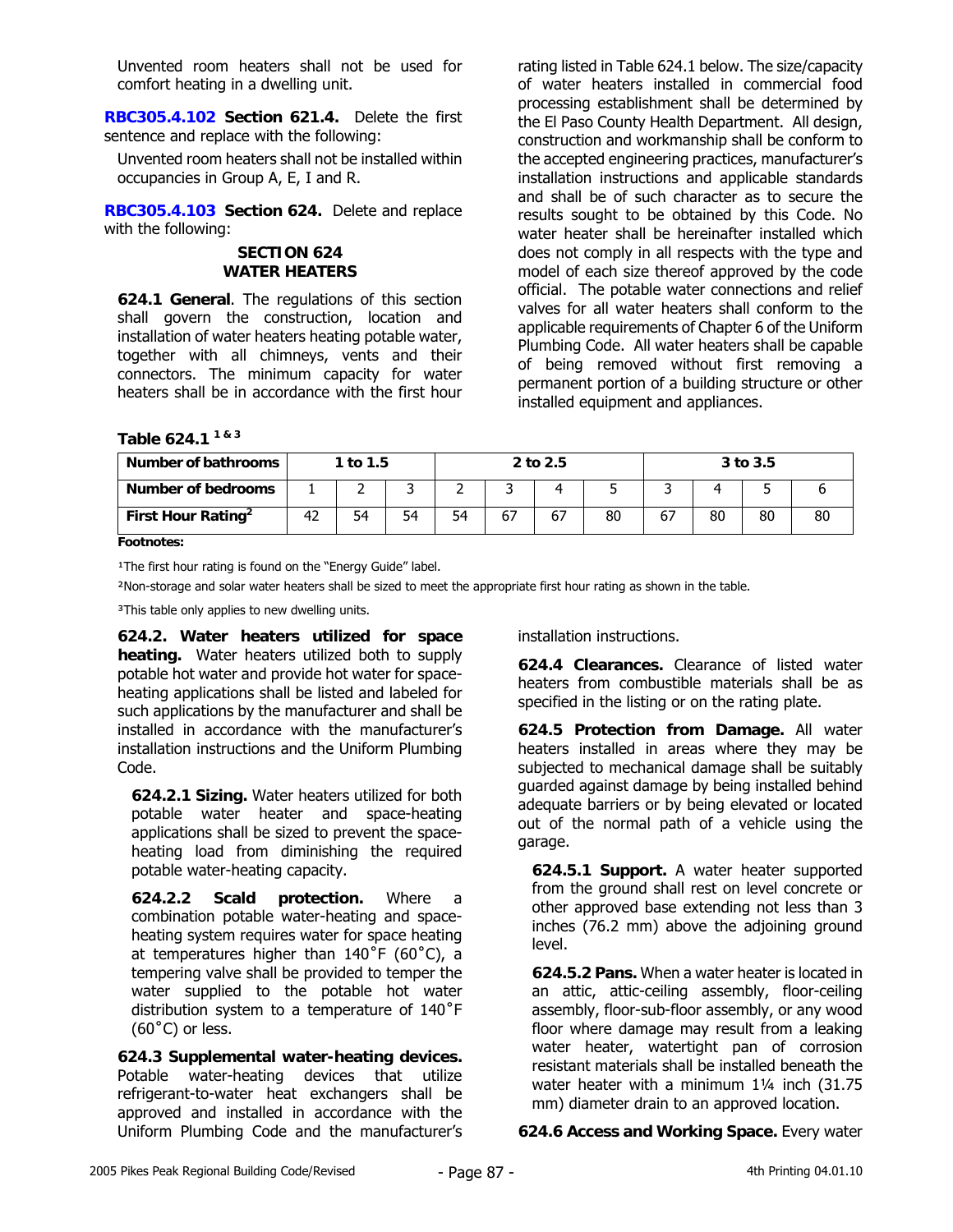heater installation shall be accessible for inspection, repair or replacement, in accordance with this Section and Section 306 of the International Mechanical Code, 2003 Edition. Every attic, roof, mezzanine, or platform more than 8 feet (2,438.4 mm) above the ground or floor level shall be made accessible by a stairway or ladder permanently fastened to the building and not less than 14 inches (355.6 mm) center to center and not less than 6 inches (152.4 mm) from the face of the wall. Each stile is to extend 30 inches (762 mm) above the surface to be reached, or as high as possible, if height is limited. Permanent ladders for water heater access need not be provided at parapets or walls less than 30 inches (762 mm) in height.

**Exception:** A permanent ladder is not required for water heaters 10 gallons (37.8 L) or less in size or for water heaters located above a suspended acoustical ceiling and when the water heater is supported from the structure above.

**RBC305.4.104 Section 629.2.** Insert a new section as follows:

**629.2 Installation.** Kilns shall be listed and installed in accordance with the manufacturer's installation instructions and the provisions of this code.

**RBC305.4.105 Section 631.2.** Delete and replace with the following:

**631.2 Installation.** In addition to the requirements of this code, the installation of boilers shall be in accordance with the manufacturer's instructions and the International Mechanical Code, 2003 Edition. Operating instructions shall be attached to the boiler. Boilers shall have all controls set, adjusted and tested by the installer. The manufacturer's rating data and the nameplate shall be attached to the boiler.

**RBC305.4.106 Section 634.** Delete.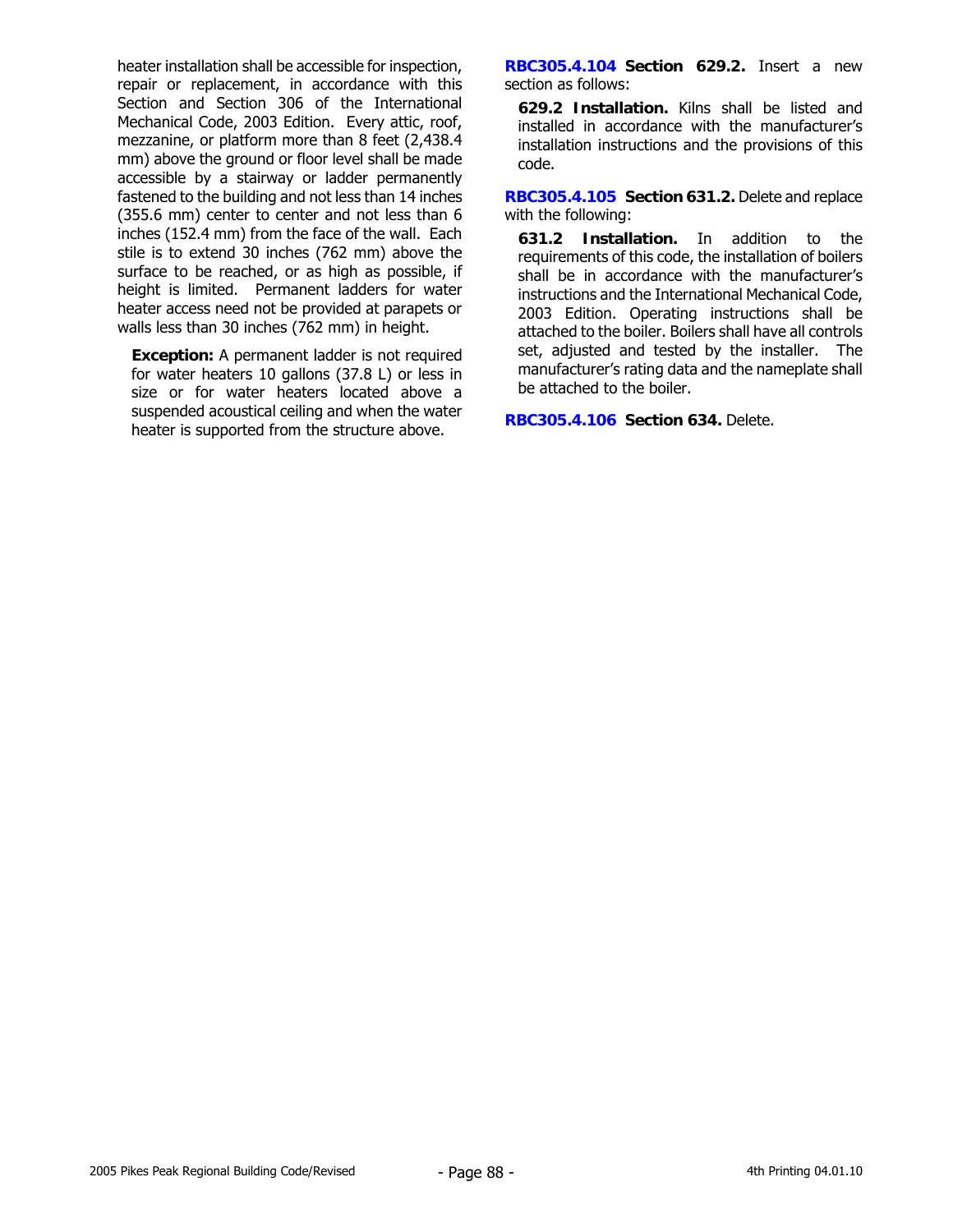**RBC306.1 SHORT TITLE.** This section will be known and cited as the Plumbing Code.

**RBC306.2 SCOPE.** The Plumbing Code shall apply to the erection, installation, alteration, repair, relocation, replacement, addition to or use of plumbing systems within the Jurisdiction.

Additions, alterations, repairs and replacement of plumbing systems shall comply with the provisions for new systems.

### **RBC306.2.1 Repairs and Alterations.**

**RBC306.2.1.1** In existing buildings or premises in which plumbing installations are to be altered, repaired, or renovated, deviations from the provisions of the Plumbing Code are permitted, provided such deviations are found to be necessary and are first approved by the Building Official.

**RBC306.2.1.2** All openings into a drainage or vent system, excepting those openings to which plumbing fixtures are properly connected or which constitute vent terminals, shall be permanently plugged or capped in an approved manner, using the appropriate materials required by the Plumbing Code.

**RBC306.2.2 Existing Construction.** No provision of the Plumbing Code shall be deemed to require a change in any portion of a plumbing or drainage system or any other work regulated by the Plumbing Code in or on an existing building or lot when such work was installed and is maintained in accordance with law in effect prior to the effective date of the Plumbing Code, except when any such plumbing or drainage system or other work regulated by the Plumbing Code is determined by the Building Official to be in fact dangerous, unsafe, insanitary, or a nuisance and a menace to life, health, or property.

**RBC306.2.3 Conflicts Between Codes.** When the requirements of the Plumbing Code conflict with the requirements of the Mechanical Code, the Plumbing Code shall prevail.

**Section RBC306.3 Code adopted by reference.**  There is hereby adopted by reference the International Plumbing Code of the International Code Council, Inc, 4051 West Flossmoor Road, Country Club Hills, Il; 60478-5795, 2003 edition. Three copies of the Code are now filed in the office of the Clerk of the Jurisdiction and may be inspected during regular business hours. The Code is being adopted as if set out at length, to include appendices B, D, E, F, save and except the following which are declared to be non-applicable and therefore expressly deleted:

1. Chapter 1, Administration except Section 107

2. Chapter 5, Water Heaters.

3. Chapter 12, Special Piping and Storage System

**RBC306.4.1 Section 201.3. Terms defined in other codes**. Delete ICC Electrical Code and replace with National Electrical Code.

#### **RBC306.4.2 Section 202. General definitions**

**BACKFLOW.** Delete the definition for **Backwater valve**.

**BUILDING DRAIN.** Delete the definition for **Combined**.

**BUILDING SEWER.** Delete the definition for **Combined**.

**COMBINED BUILDING DRAIN.** Delete in its entirety.

**COMBINED BUILDING SEWER.** Delete in its entirety.

**CONDUCTOR.** Delete the words "or combined building" from the definition.

**GREASE INTERCEPTOR.** Delete the definition and replace with the following:

An interceptor of at least 750 gallons capacity to serve one (1) or more fixtures and which shall be remotely located.

**RBC306.4.3 Section 301.6. Prohibited locations.**  Delete the exception and replace with the following**:**

**Exception:** Floor drains; sumps and sump pumps shall be permitted at the base of the shaft provided they are in accordance the ASME Elevator Code.

**RBC306.4.4 Table 303.4.** Delete table 303.4 and replace with the following:

### **PRODUCTS AND MATERIALS REQUIRING THIRD-PARTY TESTING AND THIRD PARTY CERTIFICATION**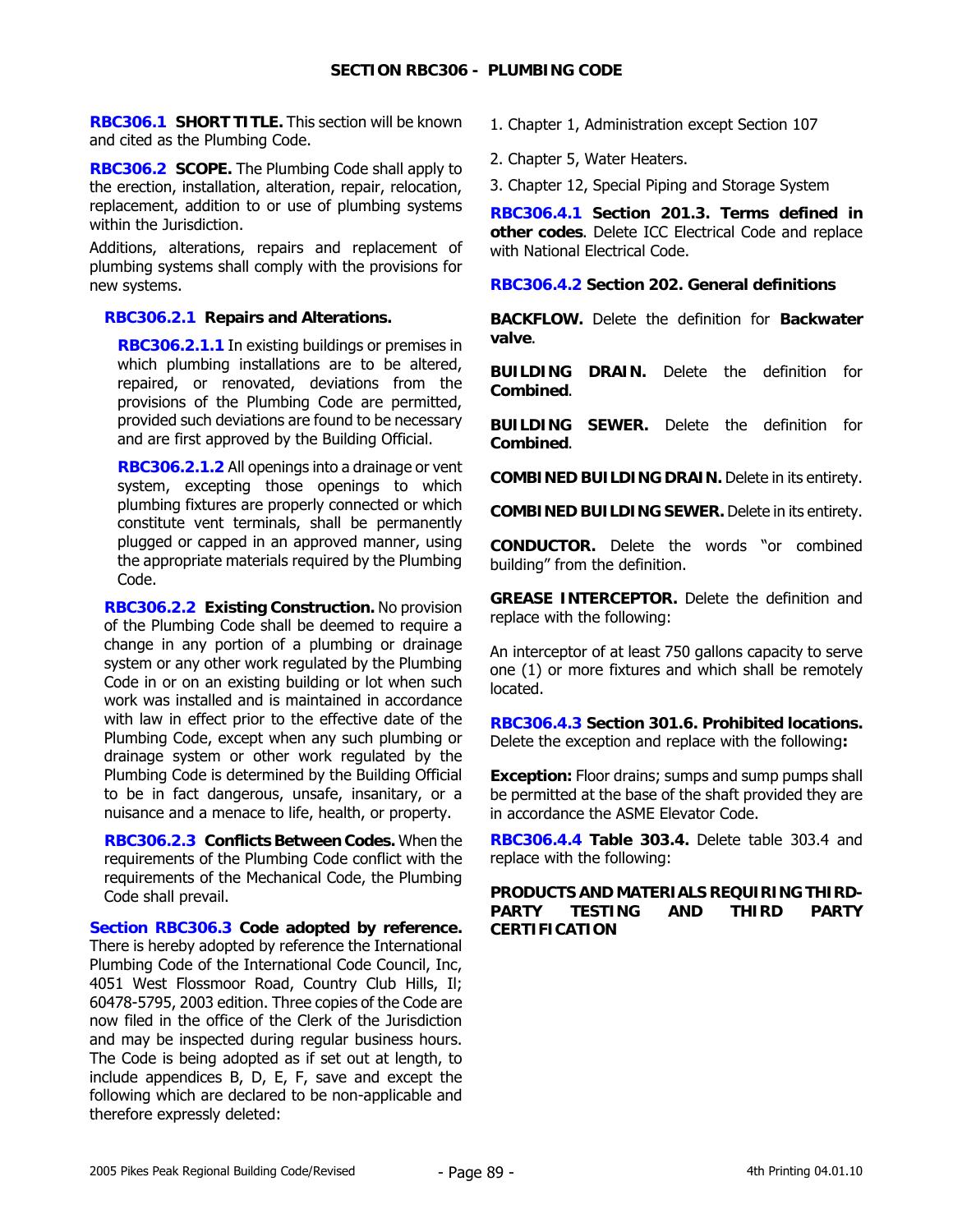| <b>PRODUCT OR MATERIAL</b>                                                      | THIRD-PARTY CERTIFIED                                 | <b>THIRD-PARTY TESTED</b> |
|---------------------------------------------------------------------------------|-------------------------------------------------------|---------------------------|
| Potable water supply system<br>components and potable water<br>fixture fittings | Required                                              |                           |
| Sanitary drainage and vent system<br>components                                 | Plastic pipe, fittings and pipe related<br>components | All others                |
| Waste fixture fittings                                                          | Plastic pipe, fittings and pipe related<br>components | All others                |
| Storm drainage system<br>components                                             | Plastic pipe, fittings and pipe related<br>components | All other                 |
| Plumbing fixtures                                                               | Required                                              |                           |
| Plumbing appliances                                                             | Required                                              |                           |
| Backflow prevention devices                                                     | Required                                              |                           |
| Water Distribution system safety<br>devices                                     | Required                                              |                           |
| Special waste system components                                                 | Required                                              |                           |

**RBC306.4.5 Section 305.5. Pipes through or under footings or foundation walls.** Delete the last sentence and replace with the following:

The minimum annular space between the pipe and the sleeve shall be 1/2 inch.

**RBC306.4.6 Section 305.6. Freezing**. Delete the last sentence and replace with the following

Exterior water supply system piping shall be installed not less than 12 inches below the frost line and not less than 60 inches below grade.

**RBC306.4.7 Section 305.6.1. Sewer depth.** Delete in its entirety.

**RBC306.4.8 Table 308.5. Hanger spacing.** Add footnote "c" reading: c. 4 inch and smaller cast iron pipe shall be supported at every joint, pipe larger than 4 inch, at every other joint.

**RBC306.4.9 Section 308.6. Sway bracing.** Delete in its entirety.

**RBC306.4.10 Section 308.9. Stacks.** Delete in its entirety.

**RBC306.4.11 Section 310..1 Light and ventilation.** Delete in its entirety.

**RBC306.4.12 Section 310.2. Location of fixtures and piping.** Delete in its entirety.

**RBC306.4.13 Section 310.3. Interior finish.** Delete in its entirety.

**RBC306.4.14** Add Section 310.5. and its exceptions to read:

**Urinal partitions.** Each urinal utilized by the public or employees shall occupy a separate area with walls or partitions to provide privacy. The construction of such walls or partitions shall incorporate waterproof, smooth, readily cleanable and nonabsorbent finish surfaces. The walls or partitions shall begin at a height not more than 12 inches (305mm) from and extend not less than 60 inches (1524mm) above the finished floor surface. The walls or partitions shall extend from the wall surface at each side of the urinal a minimum 18 inches (457mm) or to a point not less than 6 inches (152mm) beyond the outermost lip of the urinal measured from the finished back wall, whichever is greater.

### **Exceptions:**

1. Urinal partitions shall not be required in a single occupancy or unisex toilet room with a lockable door.

2. Toilet rooms in a daycare and child care facilities containing two or more urinals shall be permitted to have one urinal without partitions.

**RBC306.4.15 Section 311. Toilet facilities for workers.** Delete in its entirety.

**RBC306.4.16 Section 312.1. Required tests.**  Delete the words 'for piping systems other than plastic" from the section.

**RBC306.4.17 Section 312.1.1. Test gauges.** Delete items 1, 2, and 3, replace with the following: Test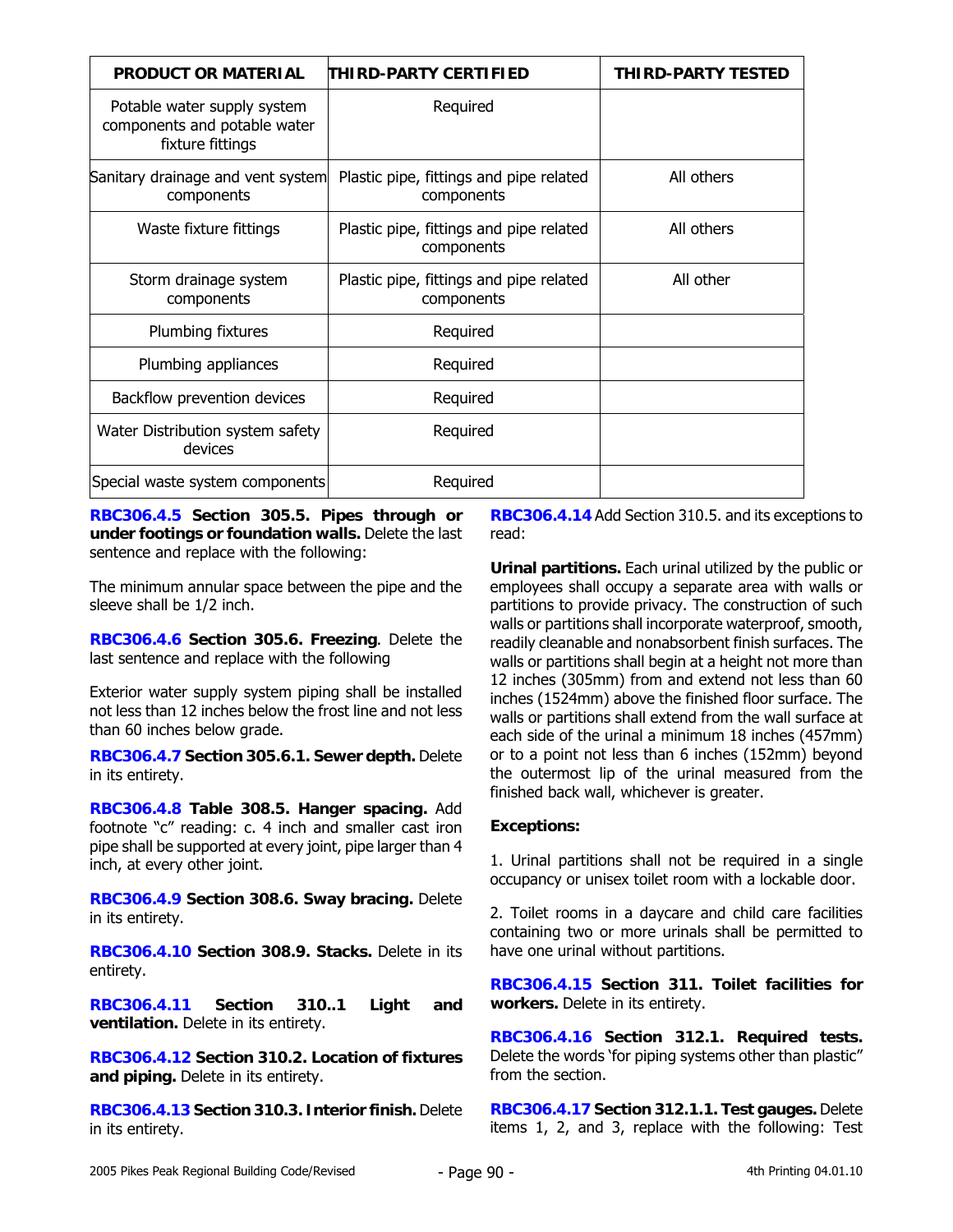pressure gauge scales shall be graduated over a range of not less than one and one-half times and not greater than four times the maximum test pressure. Gauge increments shall be no greater than one pound for tests of 10 pounds or less nor greater than 2 pounds for tests over 10 pounds.

**RBC306.4.18 Section 312.2. Drainage and vent water test.** Add an exception to read:

**Exception:** An underslab plumbing base inspection may be tested with no less than a 5-foot head of water.

**RBC306.4.19 Section 312.4. Drainage and vent final test.** Delete in its entirety

**RBC306.4.20 Section 312.5. Water supply test.**  Delete the words "for piping systems other than plastic" from the section.

**RBC306.4.21 Section 312.6. Gravity sewer test.** Delete in its entirety.

**RBC306.4.22 Section 312.7. Forced sewer test.** Delete in its entirety.

**RBC306.4.23 Section 312.9. Inspection and testing of backflow prevention assemblies.** Delete in its entirety.

**RBC306.4.24 Section 314. Condensate disposal**. Delete in its entirety.

**RBC306.4.25 Section 402.4 Sheet Lead.** Delete the section and replace with the following: Sheet lead shall not be used for plumbing fixtures.

### **RBC306.4.26 Table 403.1.**

1. Change the wording for lavatories for row 2, Business, to read: 1 per 40 for the first 80 and 1 per 80 for the remainder exceeding 80.

2. Delete the requirement for Bathtubs/Showers from NO. 8, Storage.

**RBC306.4.27 Table 403.1.** Add the following exceptions after the footnotes:

### **Exception:**

1. Bar sinks may be substituted for drinking fountains

2. A service sink and drinking fountain are not required if separate facilities are not required for each gender.

3. Building categories not shown on this table shall be considered separately by the Building Official.

**RBC306.4.28 Section 403.2. Separate facilities.**  Delete Exception **#**4 and replace with:

4. In mercantile or storage occupancies with a total floor area of 3,000 square feet (278.7 m) or less, one toilet facility, designed for use by no more than one person at a time, shall satisfy the requirements for serving customers and employees of both genders.

**RBC306.4.29 Section 405.3.2. Public lavatories.**  Add an exception to read:

**Exception:** E occupancies.

**RBC306.4.30 Section 405.5. Water- tight joints.**  Add an exception to read:

**Exception:** Floor mounted water closets or bidets.

**RBC306.4.31 Section 406.1. Approval.** Delete in its entirety.

**RBC306.4.32 Section 406.3. Waste connection**  Delete the last sentence.

Add an exception to read:

**Exception:** Gravity drain clothes washers may drain into an indirect waste receptor.

**RBC306.4.33 Section 409.1. Approval.** Delete in its entirety.

**RBC306.4.34 Section 410.1. Approval.** Delete the last sentence.

**RBC306.4.35.** Add new Section 412.5 to read: **Section 412.5. Floor drain locations.** An emergency floor drain shall be provided in the same room within five (5) feet of a water meter and/or water service backflow prevention device.

**RBC306.4.36 Section 413.1. Approval.** Delete the first and second sentences.

**RBC306.4.37 Section 416.2. Cultured marble lavatories.** Delete in its entirety.

**RBC306.4.38 Section 417.5.2.3. Sheet lead.** Delete in its entirety.

**RBC306.4.39 Chapter 5 Water Heaters.** Delete in its entirety; see RBC305.4.103 Section 624 Water Heaters.

**RBC306.4.40 Section 601.1. Scope.** Add an exception to read:

**Exception:** Water supply systems owned and operated by municipalities, rural water districts, privately owned water purveyors and other such entities.

**RBC306.4.41 Section 602.3.3. Water quality**  Delete the words, "prior to connection to the plumbing system" in the last sentence.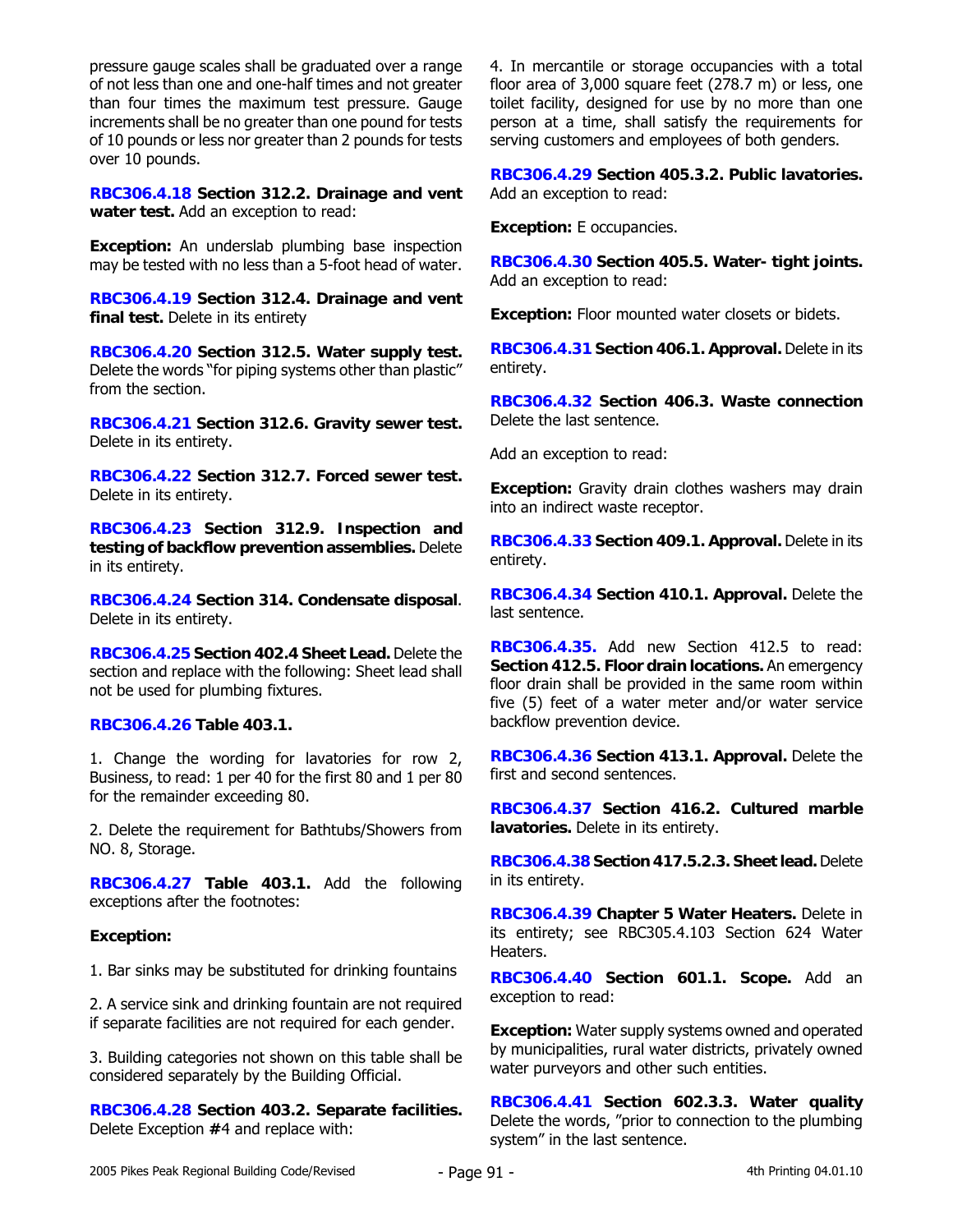**RBC306.4.42 Section 602.3.4. Disinfection of system.** Delete in its entirety.

**RBC306.4.43 Section 602.3.5. Pumps** Delete the last two sentences.

**RBC306.4.44 Section 602.3.5.1. Pump enclosure**  Delete the first sentence.

**RBC306.4.45 Section 604.2. System interconnection.** Delete in its entirety.

**RBC306.4.46 Section 604.3.** Add an exception to read:

**Exception:** For 3- and 4- plex residential occupancies, one- and two-family residential occupancies use Appendix E Section, E201.

**RBC306.4.47 Section 604.9. Water hammer.** Add exception:

**Exception:** Single family dwellings.

**RBC306.4.48 Section 605.5. Fittings.** Delete the sentence reading: The fittings shall not have ledges, shoulders or reductions capable of retarding or obstructing flow in the piping.

**RBC306.4.49 Section 605.9. Prohibited joints and connections.** 

Delete item #4. Saddle type fittings.

**RBC306.4.50 Section 606.1. Location of full open valves.** Change item # 4 to read:

4. On the base of every water pipe riser in occupancies other than 3- and 4-plex residential occupancies that are two stories or less in height and in one- and twofamily residential occupancies.

Add item #9 to read:

9. On the water supply pipe to each irrigation system.

**RBC306.4.51 Section 606.2. Location of shutoff valves.** Change item #1 to read:

1.On the fixture supply at each plumbing fixture other than bathtubs and showers in one- and two-family residential occupancies, and other than in guestrooms that are provided with individual shutoff valves in hotels, motels, boarding houses, and similar occupancies.

Delete item #2 in its entirety.

Add an exception to read:

**Exception:** Manifold systems with individual shutoff valves for each fixture at the manifold.

**RBC306.4.52 Section 606.4. Valve identification.**  Delete in its entirety.

**RBC306.4.53 Section 607.2.1. Piping insulation.**  Add exception.

**Exception:** Where the circulating hot water system pump is controlled by an integral timer.

**RBC306.4.54 Section 607.2.3. Recirculating pump.** Add to the end of the sentence: or install per manufacturer's instructions.

**RBC306.4.55 Section 607.4. Flow of hot water to fixtures.** Add an exception to read:

**Exception:** Deck mounted tub faucets.

**RBC306.4.56 Section 608.15.** Add an exception to read:

**Exception:** This section shall not apply to kitchen sink and personal shower sprays in R occupancies.

**RBC306.4.57 Section 608.16.3. Heat exchangers.**  Add exception to read:

**Exception:** R-3 occupancies.

**RBC306.4.58 Section 608.16.9. Dental pump equipment.** Delete the words "in accordance with Sections 608.13.1, 608.13.2, 608.13.3, 608.13.7, or 608.13.8.

**RBC306.4.59 Section 608.17. Protection of individual water supplies.** Add a period after the word "contamination," delete the rest of the sentence and section.

**RBC306.4.60 Section 610. Disinfection of potable water system.** Delete in its entirety.

**RBC306.4.61 Section 701.2. Sewer required.**  Delete the words "in accordance with the International Private Sewage Disposal Code".

**RBC306.4.62 Section 701.5. Damage to drainage system or public sewer.** Delete the words "as directed by the code official".

**RBC306.4.63 Section 702.3. Building sewer pipe.**  Delete in its entirety.

**RBC306.4.64 Section 702.6. Lead bends and traps.** Delete in its entirety.

**RBC306.4.65 Section 703. Building Sewer.** Delete in its entirety.

**RBC306.4.66 Section 705.8.2. Solvent cementing.**  Add the following exception: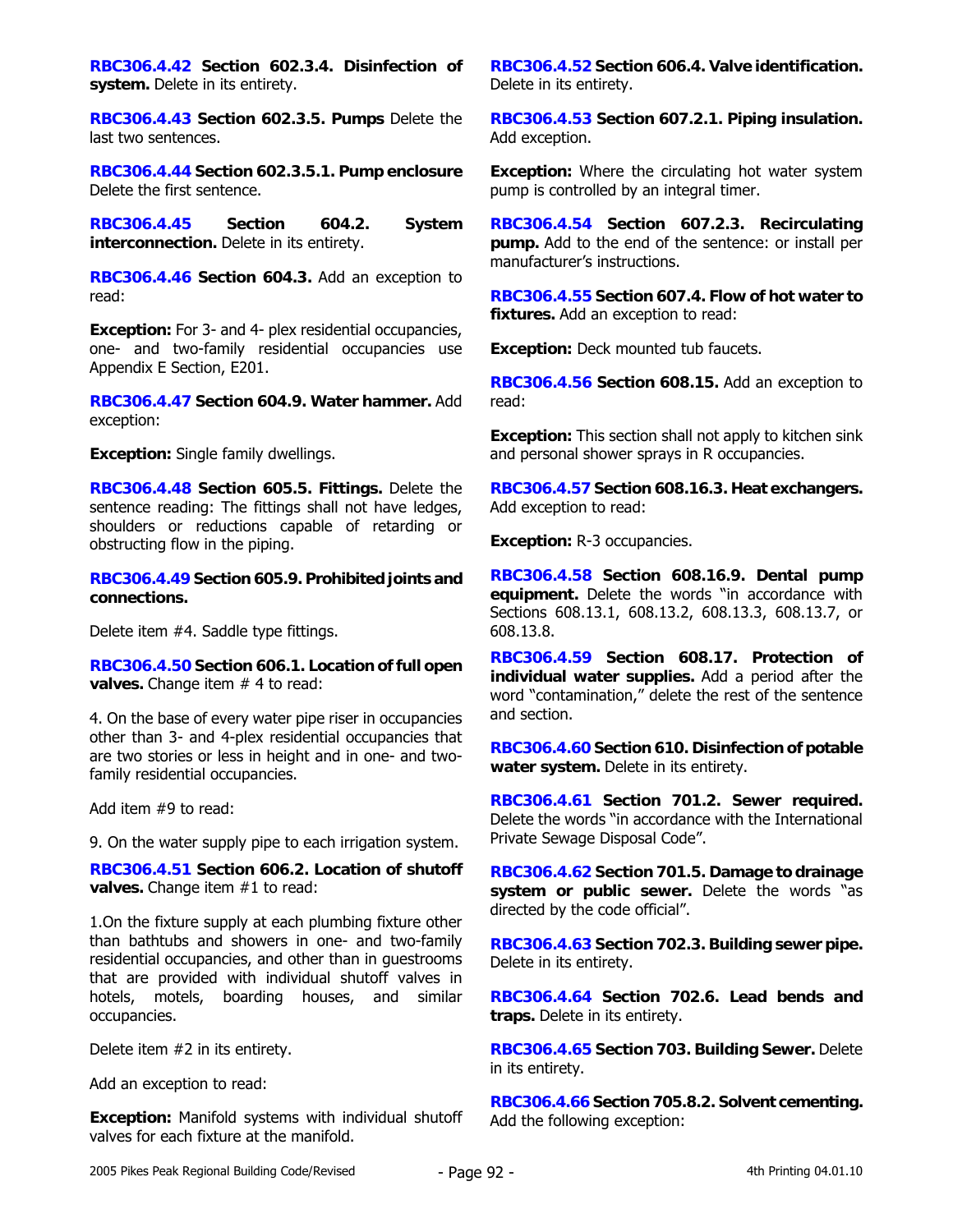**Exception:** Clear primer is acceptable.

**RBC306.4.67 Section 705.14.2. Solvent cementing.** Add the following exception:

**Exception:** Clear primer is acceptable.

**RBC306.4.68 Table 706.3. Fittings for change of direction.** Delete footnotes a and b.

**RBC306.4.69 Section 708.3.1. Horizontal drains within buildings.** Delete and replace with the following: Each horizontal drainage pipe shall be provided with a clean out at its upper terminal and each run of piping, which is more than one hundred (100) feet in total developed length, shall be provided with a cleanout for each one hundred (100) feet, or fraction thereof in length of such piping.

### **Exceptions:**

1. Cleanouts may be omitted on a horizontal drain line less than five feet in length unless such line is serving sinks or urinals.

2. Cleanouts may be omitted on any horizontal drainage pipe installed on a slope of seventy-two degrees (1.26 rad) or less from the vertical (one-fifth bend).

3. Excepting the building drain and its horizontal branches, a cleanout shall not be required on any pipe or piping which is above the floor level of the lowest floor of the building.

4. An approved type of two-way cleanout fitting, installed inside the building wall near the connection between the building drain and building sewer or installed outside of a building at the lower end of the building drain and extended to grade, may be substituted for an upper terminal cleanout.

**RBC306.4.70 Section708.3.2. Building Sewers**  Delete in its entirety.

**RBC306.4.71 Section 708.3.3. Changes of direction.** Delete and replace with the following:

An additional cleanout shall be provided in a drainage line for each aggregate horizontal change of direction exceeding one hundred thirty five (135) degrees (2.36 rad).

**RBC306.4.72 Section 708.3.4. Base of stack.**  Delete in its entirety.

**RBC306.4.73 Section 708.3.6. Manholes.** Delete in its entirety.

**RBC306.4.74 Section 712.2. Valves required.**  Delete the **Exception** entirely.

**RBC306.4.75 Section 712.4.1. Macerating toilet systems.** Delete in its entirety.

**RBC306.4.76 Section 712.4.2. Capacity.**

Delete exception #2.

**RBC306.4.77 Section 715. Backwater Valves.**  Delete in its entirety.

**RBC306.4.78 Section 802.1.7. Commercial dishwashing machines.** Delete and replace with the following the following: The discharge from a commercial dishwashing machine shall be through an air gap or air break into a standpipe or the tailpiece of a waste receptor.

**RBC306.4.79 Section 904.1. Roof extensions**. Replace with the word "six" for [number] and change (mm) to read (152mm).

**RBC306.4.80 Section 917.3. Where permitted.**  Delete the section and replace with the following: Automatic air admittance valves may be permitted for use on fixtures located on the same floor at the following locations: Islands, peninsulas, under windows, at bearing walls, basement finish, renovations, tenant improvements and other applications where conventional venting methods are not possible due to existing construction and structural conditions.

**RBC306.4.81 Section 1002.4. Trap seals.** Delete the second sentence and replace with: Where a trap seal is subject to loss by evaporation, a trap seal primer valve, or other approved automatic method to prevent sewer gas from entering the space shall be installed.

**RBC306.4.82 Section 1002.8. Recess for trap connection.** Delete the entire section.

**RBC306.4.83 Section 1002.10. Plumbing in mental health centers.** Delete the section and replace with:

**Plumbing in correctional and mental health centers.** In correctional and mental health centers, pipes and traps shall not be exposed.

**RBC306.4.84 Section 1003.3.4. Grease traps and grease interceptors.** Delete the words grease interceptor from the section heading and body.

**RBC306.4.85 Section 1101.2. Where required.**  Delete the first sentence and replace with: All roofs shall drain into a storm sewer system, or to an approved place of disposal.

**RBC306.4.86 Section 1101.8. Cleanouts required.**  Delete the exception

**RBC306.4.87 Section 1101.9. Backwater valves.**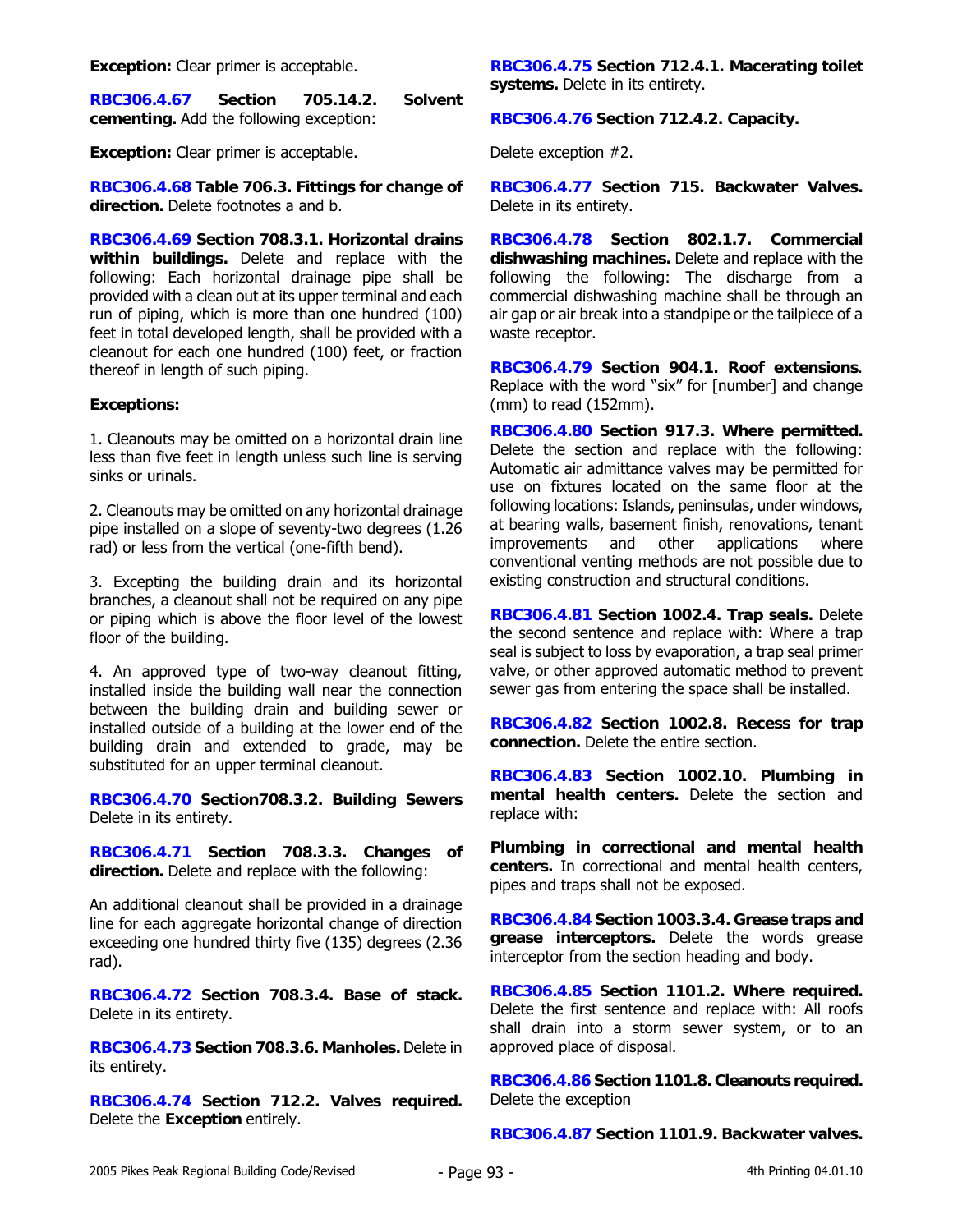Delete in its entirety.

**RBC306.4.88 Section 1102.5. Subsoil drain pipes.**  Delete in its entirety.

**RBC306.4.89 Section 1103. Traps.** Delete in its entirety.

**RBC306.4.90 Section 1104.2. Combining storm with sanitary drainage**. Delete in its entirety

**RBC306.4.91 Section 1108. Combined sanitary and storm system.** Delete in its entirety.

**RBC306.4.92 Section 1111. Subsoil drains.** Delete in its entirety.

**RBC306.4.93 Section 1112. Building Subdrains.** Delete and replace with the following:

**Building Storm Subdrains.**

**RBC306.4.94 Section 1112.1. Building Subdrains.** Delete the section and replace with:

**Building Storm Subdrains.** Building storm subdrains located below the public storm sewer level shall discharge into a sump or receiving tank, the contents of which shall be automatically lifted and discharged into the storm drainage system as required for building sumps. The sump and pumping equipment shall comply with section 1113.1.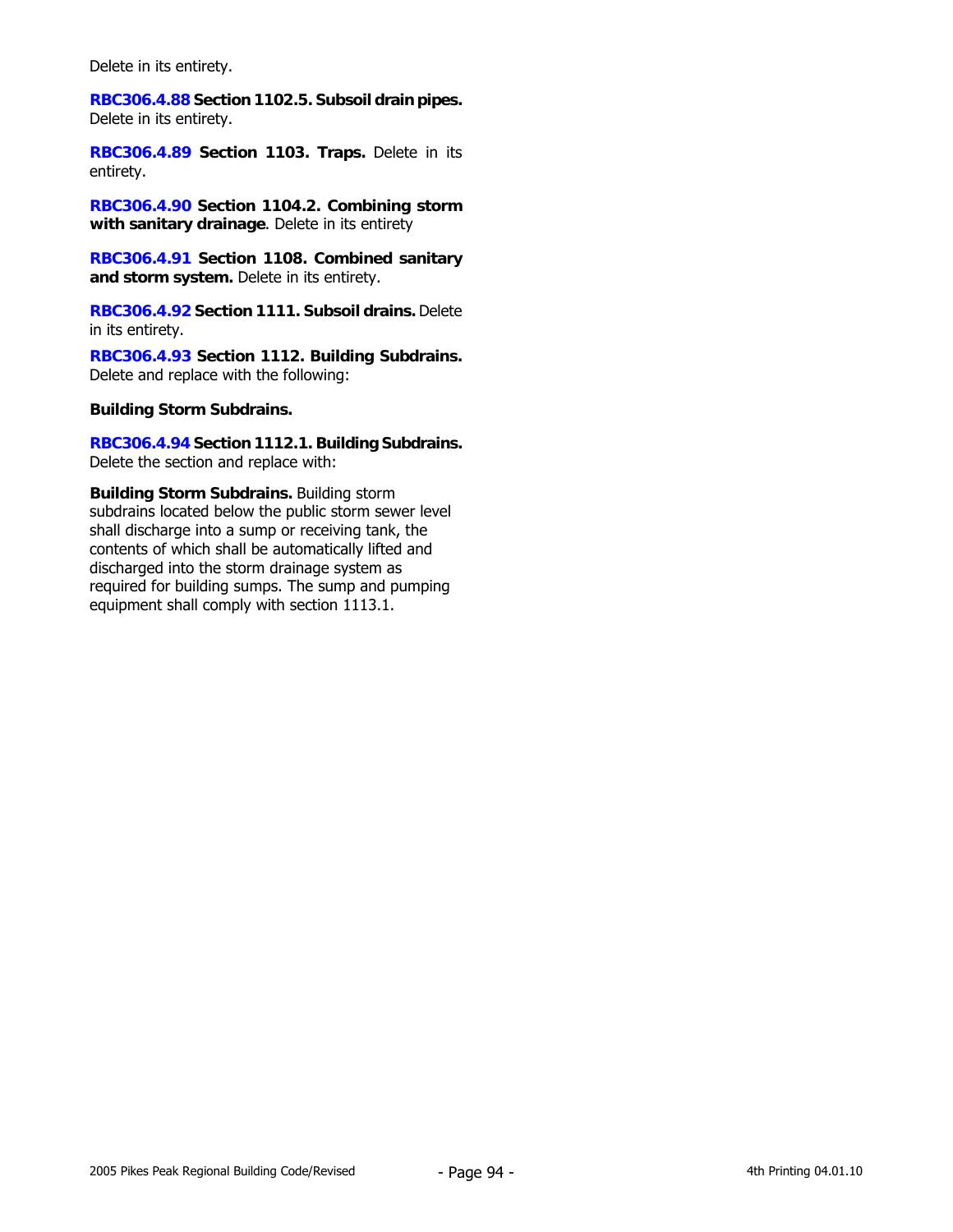### **SECTION RBC307 - ELECTRICAL CODE**

**RBC307.1 SHORT TITLE.** This section will be known and cited as the Electrical Code.

#### **RBC307.2 CODES ADOPTED BY REFERENCE.**

There is hereby adopted by reference the National Electrical Code of the National Fire Protection Association, 1 Batterymarch Park, Quincy, Massachusetts, 02169-7471, 2008 edition. Three copies of the Code are now filed in the office of the Clerk of the Jurisdiction and may be inspected during regular business hours. The Code is being adopted in its entirety. The following provisions will not be implemented until at least January 15, 2011:

1. The removal of Section 210.8(A) (2) exceptions 1 and 2

- 2. The removal of Section 210.8(A) (5) exceptions 1 and 2
- 3. Section 210.12 (B)
- 4. Section 406.11

**RBC307.3 ELECTRICAL SIGNS.** Electrical signs shall be subject to permits and inspections.

**RBC307.4 REGISTRATION OF FIRE ALARM CONTRACTORS.** Fire alarm contractors shall be registered in accordance with Section RBC208 of this Code and shall obtain permits in accordance with Section RBC105 of this Code.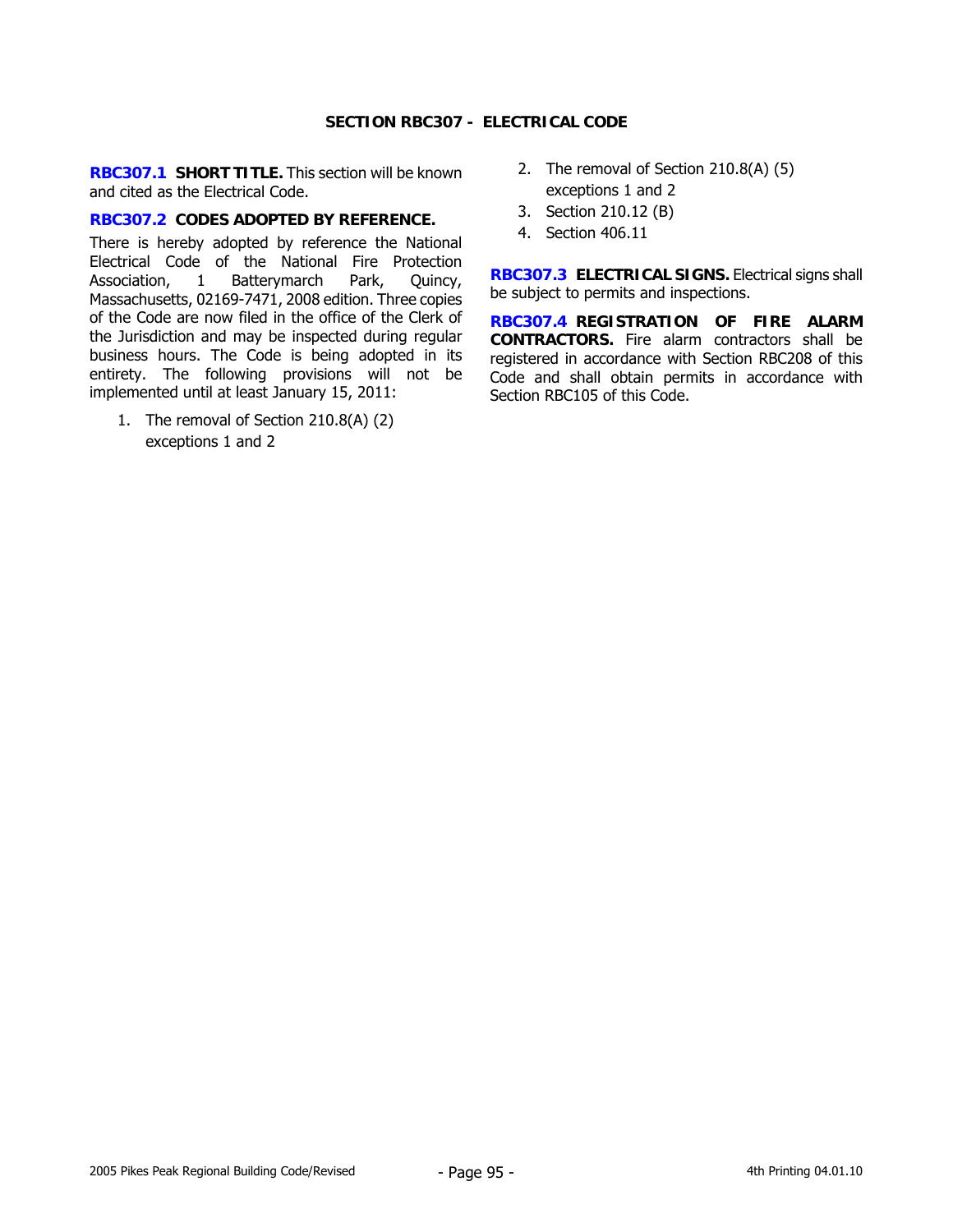**RBC308.1 SHORT TITLE.** This section will be known and cited as the Energy Conservation Code.

**RBC308.2 SCOPE.** The Energy Conservation Code shall apply in accordance with Section 101.2 of the International Energy Conservation Code, 2003 Edition.

**RBC308.3 CODE ADOPTED BY REFERENCE.** There is hereby adopted by reference the International Energy Conservation Code of the International Code Council, 4051 West Flossmoor Road, Country Club Hills, IL 60478-5795, 2003 Edition. Three (3) copies of the Code are now filed in the office of the Clerk of the Jurisdiction and may be inspected during regular business hours. The Code is being adopted as if set out at length, to include the International Energy Conservation Code Appendix.

**RBC308.4 ADDITIONS AND MODIFICATIONS.**  The adopted Code is subject to the following additions and modifications:

**RBC308.4.1 Section 101.2.2.4.** Delete the last sentence and replace with the following:

The Building Official shall certify that the building or structure meets the intent of the provisions of law governing building construction for the proposed new occupancy.

**RBC308.4.2 Section 104.1.** Delete the first paragraph and replace with the following:

**General.** Construction documents and other supporting data shall be submitted in one or more sets with each application for a permit. The construction documents and designs submitted under the provisions of Chapter 4 of the International Energy Conservation Code, 2003 Edition, shall be prepared by a design professional licensed in the state of Colorado or by qualified persons as approved by the Building Official.

**RBC308.4.3 Section 104.1.** Delete the second exception.

**RBC308.4.4 Section 201.3.** Delete and replace with the following:

**201.3 Terms defined in other codes**. Where terms are not defined in this code and are defined in codes adopted by the Jurisdiction, such terms shall have meanings ascribed to them in those codes.

**RBC308.4.5 Table 302.1.** Delete and replace with the following:

### **Table 302.1 Exterior Design Conditions**

| <b>VALUE</b> |
|--------------|
| $0^\circ$ F  |
| $88^\circ$ F |
| 57°F         |
| 6415         |
| 461          |
| 13(B)        |
|              |

For SI:  ${}^{\circ}C = [({}^{\circ}F) - 32]/1.8$ 

**RBC308.4.6 Section 502.1.1.** Delete.

**RBC308.4.7 Table 502.2.** Delete and replace with the following: **Table 502.2 Heating and cooling criteria** 

|  | Table 502.2 Heating and cooling criteria |                           |
|--|------------------------------------------|---------------------------|
|  | TYPE A-1                                 | TYPE-2                    |
|  |                                          | RESIDENTIAL   RESIDENTIAL |

|                                   |                    | <b>RESIDENTIAL</b><br><b>BUILDINGS</b>                                                                          | <b>RESIDENTIAL</b><br><b>BUILDINGS</b> |
|-----------------------------------|--------------------|-----------------------------------------------------------------------------------------------------------------|----------------------------------------|
| <b>ELEMENT</b>                    | <b>MODE</b>        | $U_{\rm o}$                                                                                                     | $U_{\rm o}$                            |
| Walls                             | Heating<br>Cooling | 0.13                                                                                                            | 0.20                                   |
| Roof/ceiling                      | Heating<br>Cooling | 0.026                                                                                                           | 0.026                                  |
| Floors over<br>unheated<br>spaces | Heating<br>Cooling | 0.05                                                                                                            | 0.05                                   |
| Heated slab                       |                    | R Value                                                                                                         | R Value                                |
| on grade b                        | Heating            | 7.5                                                                                                             | 7.5                                    |
| Unheated slab                     |                    | R Value                                                                                                         | R Value                                |
| on grade b                        | Heating            | 5                                                                                                               | 5                                      |
| Basement wall                     | Heating            | $U$ Value                                                                                                       | $U$ Value                              |
| a, b                              | Cooling            | 0.10                                                                                                            | 0.095                                  |
|                                   | Heating            | $U$ Value                                                                                                       | $U$ Value                              |
| Crawl wall a, b                   | Cooling            | 0.077                                                                                                           | 0.077                                  |
| 32]/1.8                           |                    | For SI: 1 Btu/h $({\rm ft}^2 \cdot {}^{\circ}F) = 5.678$ W/(m <sup>2</sup> K), ${}^{\circ}C = [({}^{\circ}F) -$ |                                        |

**Footnotes:** 

- a. Basement and crawl space wall *U*-factors shall be based on the wall components and surface air films. Adjacent soil shall not be considered the determination of the U-factor.
- **b.** Typical foundation insulation techniques can be found in the DOE Building Foundation Design Handbook.

**RBC308.4.8 Section 502.2.1.4.** Delete the second sentence of the first paragraph. Delete the second paragraph and replace with the following:

Insulation shall be of an approved type, and placed on the outside of the foundation or on the inside of a foundation wall. For insulation being installed on the inside of a foundation wall, the insulation shall extend downward from the bottom of the slab or horizontally beneath the slab or a combination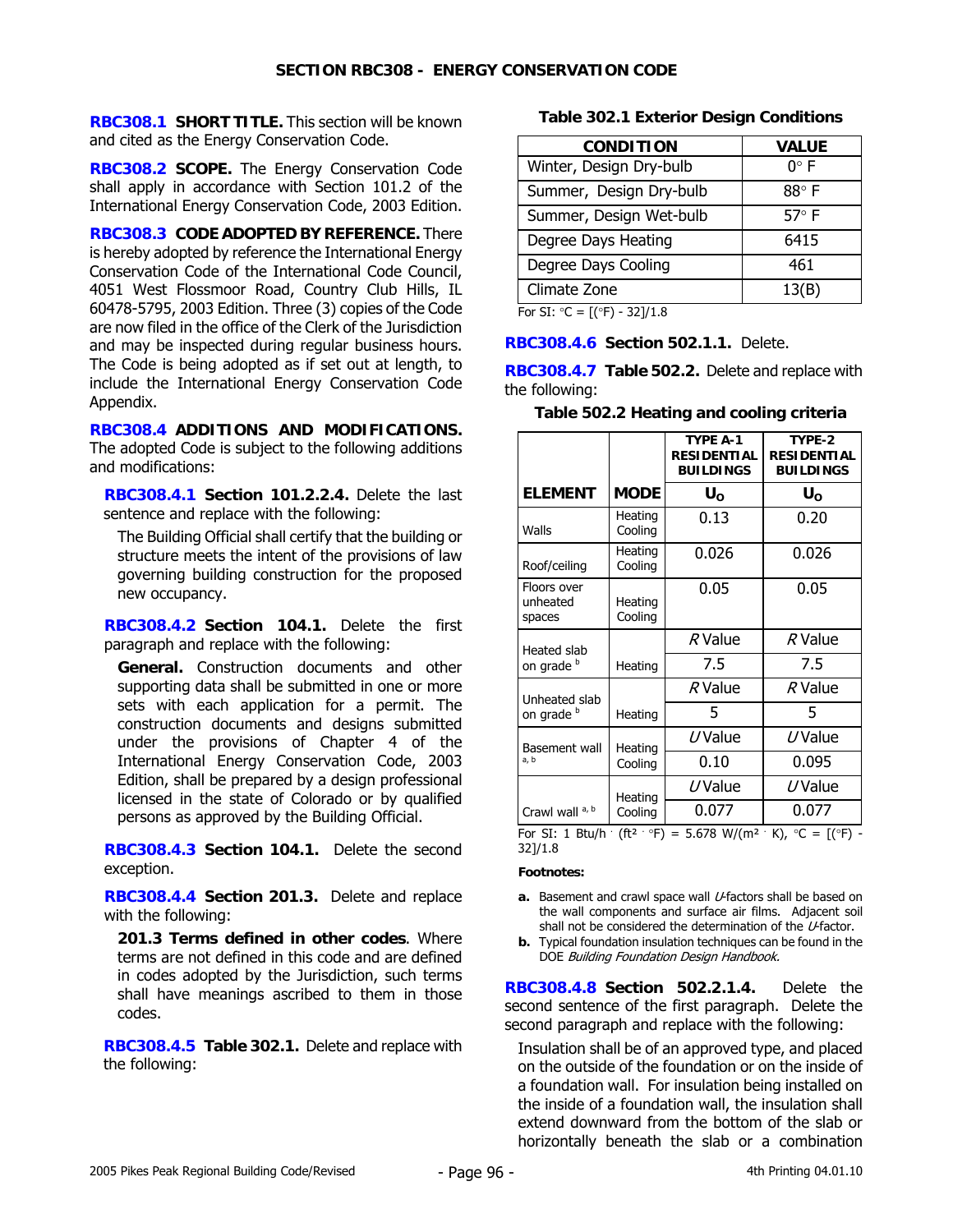thereof for a minimum total distance of 36 inches (914.4 mm). For insulation being installed on the outside of the foundation, the insulation shall extend downward from the grade surface or horizontally beneath grade or a combination thereof for a minimum total distance of 36 inches (914.4 mm) provided all horizontally installed insulation is covered by pavement or by soil a minimum of 10 inches (254 mm) thick.

**RBC308.4.9 Table 502.2.4(1).** In the fifth column, in the row designated as "Zone 13", delete "R-16" and replace with "R-13." In the eighth column, in the row designated as "Zone 13", delete "R-7, 4 ft." and replace with "R-5, 3 ft."

**RBC308.4.10 Table 502.2.4(2).** In the fifth column, in the row designated as "Zone 13", delete "R-18" and replace with "R-13." In the eighth column, in the row designated as "Zone 13", delete "R-6, 4 ft." and replace with "R-5, 3 ft."

**RBC308.4.11 Table 502.2.4(3).** In the fifth column, in the row designated as "Zone 13", delete "R-18" and replace with "R-13." In the eighth column, in the row designated as "Zone 13", delete "R-9, 4 ft." and replace with "R-5, 3 ft."

**RBC308.4.12 Tables 502.2.4(4) through 502.2.4(9).** In the eighth column, in the row designated as "Zone 13", delete "4 ft." and replace with "3 ft."

**RBC308.4.13 Section 503.3.1.1.** Add a new section to read as follows:

**503.3.1.1. Equipment and system sizing.** Nonhydronic heating equipment and systems capacity shall not exceed the loads calculated in accordance with Section 503.3.1 of the International Energy Conservation Code, 2003 Edition, by 30 percent. A single piece of equipment providing both heating and cooling must satisfy this provision for one function with the capacity for the other function as small as possible, and within available equipment options.

**RBC308.4.14 Section 503.3.2.** Delete and replace with the following:

**503.3.2 Temperature controls.** Temperature controls shall be provided in accordance with Sections 503.3.2.1 through 503.3.2.4 of the International Energy Conservation Code, 2003 Edition.

**RBC308.4.15 Section 503.3.2.4.** Delete.

**RBC308.4.16 Section 503.3.3.1.** Delete and replace Exception 2 and add Exception 4 as follows:

- **2.** Piping that conveys fluids which have a design operating temperature range from 55 °F (12.8 °C) and 125 °F (51.7 °C).
- **4.** Piping that conveys fluids which have a design operating temperature greater than 125 °F (51.7 °C). when located outside the equipment room in R-3 occupancies.

**RBC308.4.17 Table 503.3.3.1 Minimum Pipe Insulation.** Delete and replace with the following:

| <b>PIPING SYSTEM TYPES</b>                                                                                           | <b>FLUID</b><br><b>TEMPERATURE</b> |                                    |                | PIPE SIZES <sup>ª</sup> (in inches) |                     |                |                |
|----------------------------------------------------------------------------------------------------------------------|------------------------------------|------------------------------------|----------------|-------------------------------------|---------------------|----------------|----------------|
|                                                                                                                      | RANGE ( $^{\circ}$ F)              | <b>RUN OUTS to</b><br>2 inches $b$ | 1 & Less       | $1\frac{1}{4}$ to 2                 | $2\frac{1}{2}$ to 4 | $5$ to $6$     | 8 or More      |
| <b>HEATING SYSTEMS</b>                                                                                               |                                    |                                    |                |                                     |                     |                |                |
| <b>STEAM &amp; HOT WATER</b>                                                                                         |                                    |                                    |                |                                     |                     |                |                |
| High pressure /temp                                                                                                  | 306-450                            | $1\frac{1}{2}$                     | $2\frac{1}{2}$ | $2\frac{1}{2}$                      | 3                   | $3\frac{1}{2}$ | $3\frac{1}{2}$ |
| Medium pressure /temp                                                                                                | 251-305                            | $1\frac{1}{2}$                     | 2              | $2\frac{1}{2}$                      | $2\frac{1}{2}$      | 3              | 3              |
| Low pressure /temp                                                                                                   | 201-250                            | 1                                  | $1\frac{1}{2}$ | $1\frac{1}{2}$                      | 2                   | 2              | 2              |
| Low temp                                                                                                             | 125-200                            | $\frac{1}{2}$                      | $\frac{1}{2}$  | $\frac{1}{2}$                       | $\frac{1}{2}$       | $\frac{1}{2}$  | $\frac{1}{2}$  |
| Steam Condensate (for feed water)                                                                                    | Any                                | 1                                  | 1              | $1\frac{1}{2}$                      | 2                   | 2              | 2              |
| <b>COOLING SYSTEMS</b>                                                                                               |                                    |                                    |                |                                     |                     |                |                |
| Chilled water, refrigerant and brine                                                                                 | $40 - 55$                          | $\frac{1}{2}$                      | $\frac{1}{2}$  | 3/4                                 | 1                   | 1              | 1              |
| $For \, \text{Cl}_1 \, 1 \, \text{in} \, \text{ch} = 2E \, 1 \, \text{mm}$ 1 $foot = 204.9 \, \text{mm}$ $9C = 1/9E$ | Below 40                           | $\mathbf{1}$<br><b>CONTILE</b>     | 1              | $1\frac{1}{2}$                      | $1\frac{1}{2}$      | $1\frac{1}{2}$ | $1\frac{1}{2}$ |

**Table 503.3.3.1 Minimum Pipe Insulation** 

For SI: 1 inch = 25.4 mm. 1 foot = 304.8 mm.  $°C = [(°F) - 32]/1.8$ 

**Footnotes:** 

**a.** For piping exposed to outdoor air, increase insulation thickness by ½ inch (12.7 mm).

**b.** Runouts not exceeding 12 feet (3,657.6 mm) in length to individual terminal units.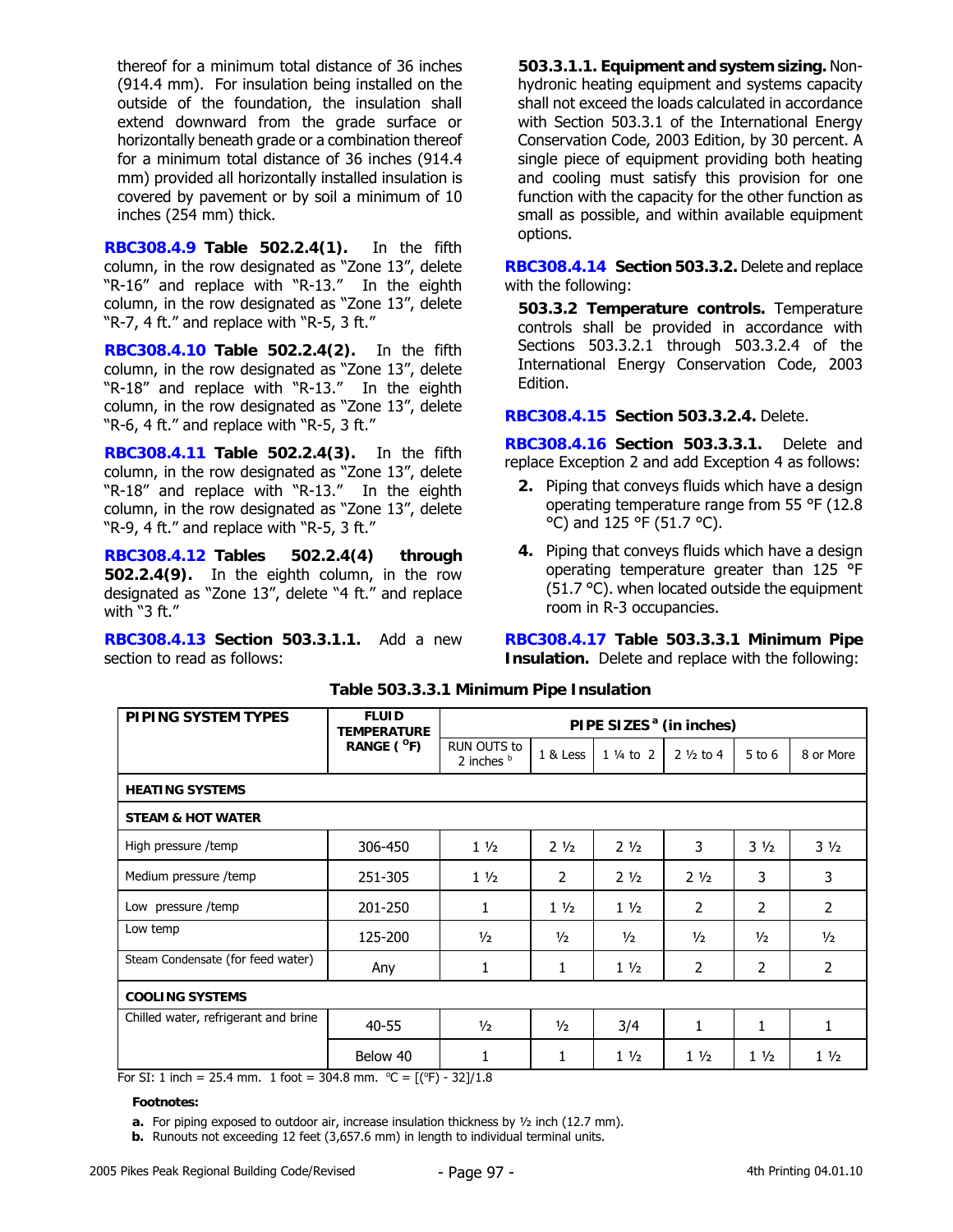**RBC308.4.18 Table 503.3.3.3 Minimum Duct Insulation.** Delete and replace with the following:

**Table 503.3.3.3 Minimum Duct Insulation.** 

|                                 | <b>INSULATION R-VALUE (h<sup>tt<sup>2</sup> f.)/Btu<sup>d</sup></sup></b> |                   |                     |                                      |  |  |  |
|---------------------------------|---------------------------------------------------------------------------|-------------------|---------------------|--------------------------------------|--|--|--|
| <b>ANNUAL</b><br><b>HEATING</b> |                                                                           | <b>DUCTS</b>      |                     | <b>DUCTS</b>                         |  |  |  |
| <b>DEGREE</b><br><b>DAYS</b>    |                                                                           | Outside buildings |                     | In interior<br>unconditioned spaces. |  |  |  |
|                                 | <b>SUPPLY</b>                                                             | <b>RETURN</b>     | <b>SUPPLY</b>       | <b>RETURN<sup>b</sup></b>            |  |  |  |
| <b>Below</b><br>1,500           | 8                                                                         | 4                 | 4                   | ი                                    |  |  |  |
| $1,500 -$<br>3,500              | 8                                                                         | 4                 | 6                   | 2                                    |  |  |  |
| $3,501 -$<br>7,500              | 8                                                                         | 6                 | 6                   | 6                                    |  |  |  |
| 7,501 &<br>above                | 11<br>6                                                                   |                   | 11<br>$\mathcal{L}$ | 6<br>n.                              |  |  |  |

For SI:  $^{\circ}$ C = [( $^{\circ}$ F) - 32]/1.8, 1(h  $^{\circ}$  ft<sup>2</sup>  $^{\circ}$  <sup>o</sup>F)/Btu = 0.176(m<sup>2</sup>  $^{\circ}$ K)/W, 1 foot=308.5

#### **Footnotes:**

- **a.** Insulation R-values shown are for the insulation as installed and do not include film resistance. The required minimum R-values do not consider water vapor transmission and condensation. Where control of condensation is required, additional insulation, vapor retarders, or both, shall be provided to limit vapor transmission and condensation. For ducts that are designed to convey both heated and cooled air, duct insulation shall be as required by the most restrictive condition. Where exterior walls are used as plenums, wall insulation shall be required by the most restrictive condition of this section.
- **b.** Insulation on return ducts in basements is not required.
- **c.** Unconditioned spaces include ventilated crawl spaces and framed cavities in floor, wall and ceiling assemblies that 1) separate conditioned space from unconditioned space or outside air, and 2) are un-insulated on the side facing away from the conditioned space.
- **d.** Insulation resistance measured on a horizontal plane in accordance with ASTM C518 at mean temperature.

**RBC308.4.19 Section 503.3.3.4.2.** Insert the following at the end of the first sentence:

and as specified in Section 503.3.4.3 of the International Energy Conservation Code, 2003 Edition.

**RBC308.4.20 Section 503.3.3.4.3.** Add the following:

Ductwork located outside a conditioned space shall be sealed to the minimum standards of SMACNA Class B.

**RBC308.4.21 Section 503.3.3.7.** Delete.

**RBC308.4.22 Section 504.7.** Delete.

**RBC308.4.23 Table 602.1.** In the fifth column, in the row designated as "Zone 13", delete "R-18" and replace with "R-13." In the eighth column, in the row designated as "Zone 13", delete "R-9, 4 ft." and replace with "R-5, 3 ft."

**RBC308.4.24 Section 602.1.6.** Delete and replace with the following:

**602.1.6 Slab-on-grade floors.** The thermal resistance of the insulation around the perimeter of the floor shall be not less than the values given in Table 602.1. For insulation being installed on the inside of a foundation wall, the insulation shall extend downward from the bottom of the slab or horizontally beneath the slab or a combination thereof for a minimum total distance of 36 inches (914.4 mm). For insulation being installed on the outside of the foundation, the insulation shall extend downward from the grade surface or horizontally beneath grade or a combination thereof for a minimum total distance of 36 inches (914.4 mm) provided all horizontally installed insulation is covered by pavement or by soil a minimum of 10 inches (254 mm) thick.

**RBC308.4.25 Section 701.1.** Add new exception as follows:

**2.** Delete ASHRAE/ESNA 90.1. Section 8. Power.

**RBC308.4.26 Section 802.2.** Add the following:

See Table 802.2(30) to complete the required values for Table 802.2(1), Table 802.2(2), Table 802.2(3) and Table 802.2(4).

**RBC308.4.27 Section 802.2.7.** Delete the third sentence and replace with the following:

For insulation being installed on the inside of a foundation wall, the insulation shall extend downward from the bottom of the slab or horizontally beneath the slab or a combination thereof for a minimum total distance of 48 inches (1,219.2 mm). For insulation being installed on the outside of the foundation, the insulation shall extend downward from the grade surface or horizontally beneath grade or a combination thereof for a minimum total distance of 48 inches (1,219.2 mm) provided all horizontally installed insulation is covered by pavement or by soil a minimum of 10 inches (254 mm) thick.

**RBC308.4.28 Section 803.2.1.1.** Delete.

**RBC308.4.29 Section 803.2.8.** Delete the first paragraph and replace with the following:

All supply and return air ducts and plenums shall be insulated with a minimum of R-5 insulation when located in unconditioned spaces inside the building and of R-8 insulation when located outside the building envelope. When located within a building envelope assembly, the duct or plenum shall be separated from the building exterior or unconditioned or exempt spaces by a minimum of R-8 insulation. All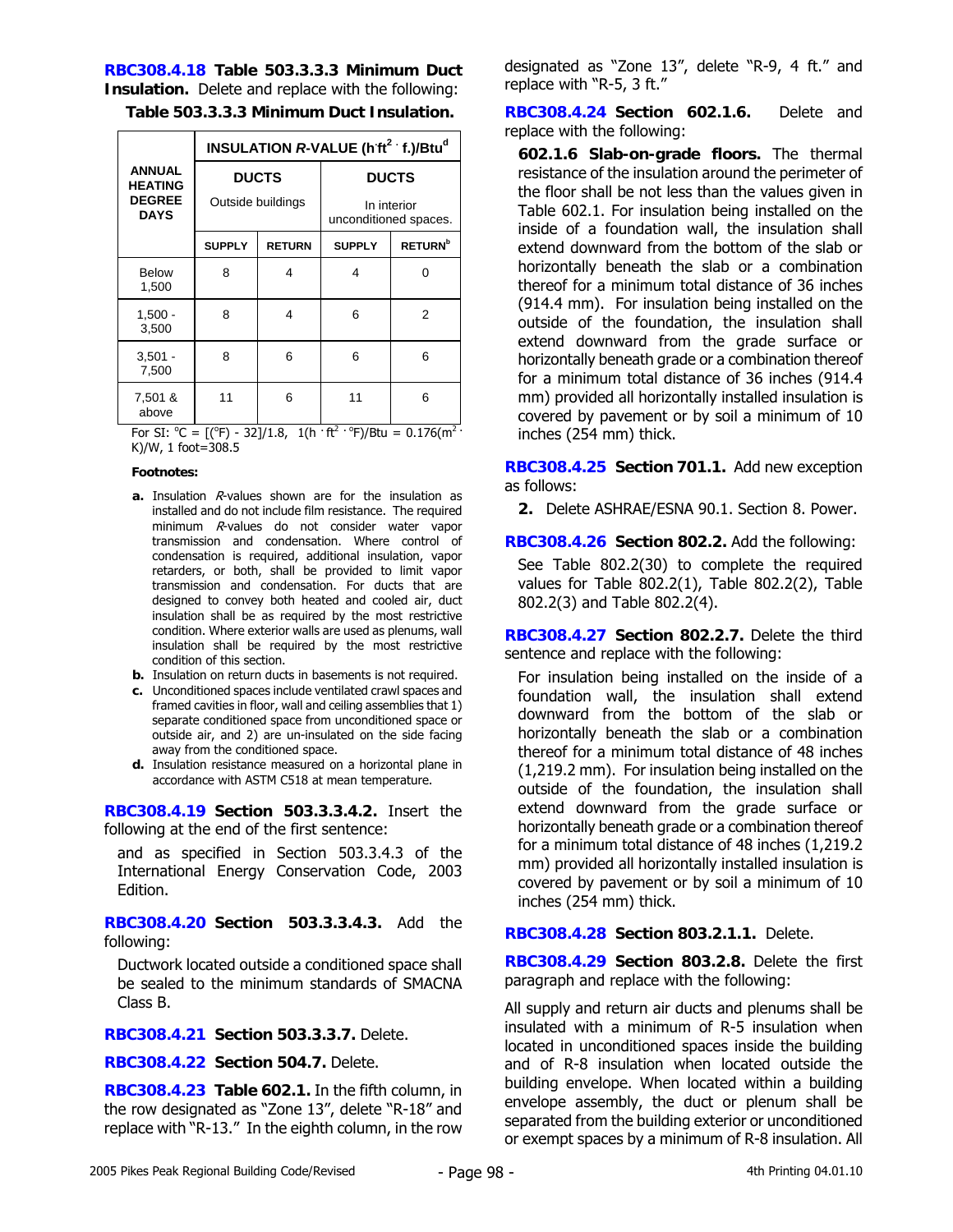supply air ducts located within a return air plenum shall be insulated with a minimum of R-4.2 insulation.

**RBC308.4.30 Section 803.3.1.1.** Delete.

**RBC308.4.31 Section 803.3.3.2.** Delete the exception and replace with the following:

#### **Exceptions:**

- **1.** Thermostats requiring manual changeover between heating and cooling modes.
- **2.** Special occupancy or special usage conditions approved by the Building Official.

**RBC308.4.32 Section 803.3.3.3.2.** Add the following exception:

**Exception:** R-1 occupancies.

**RBC308.4.33 Section 803.3.3.4.** Delete and replace with exception to read as follows:

**Exception:** Exhaust systems serving Type I hoods.

**RBC308.4.34 Section 803.3.3.7.2.** Delete "15 °F (-9.4 °C)," and replace with "10 °F (-12.2 °C)," and delete "4 hours" and replace with "2 hours."

**RBC308.4.35 Section 803.3.3.7.4.** In the first sentence, delete "300,000 BTU/h (87,900 W)" and replace with "600,000 BTU/h (175,800 W)."

**RBC308.4.36 Section 803.3.6.** Retain the first paragraph, and delete remaining section.

**RBC308.4.37 Section 803.3.8.** Delete section and replace with the following:

**803.3.8 HVAC system completion.** Prior to the issuance of a Certificate of Occupancy, Sections 803.3.8.1 through 803.3.8.3 of the International Energy Conservation Code, 2003 Edition, shall be completed.

**RBC308.4.38 Section 804.3.** Delete section and replace with the following:

**804.3 Temperature controls.** The outlet temperature of lavatories in public facility restrooms shall be limited to 110 °F (43.3 °C).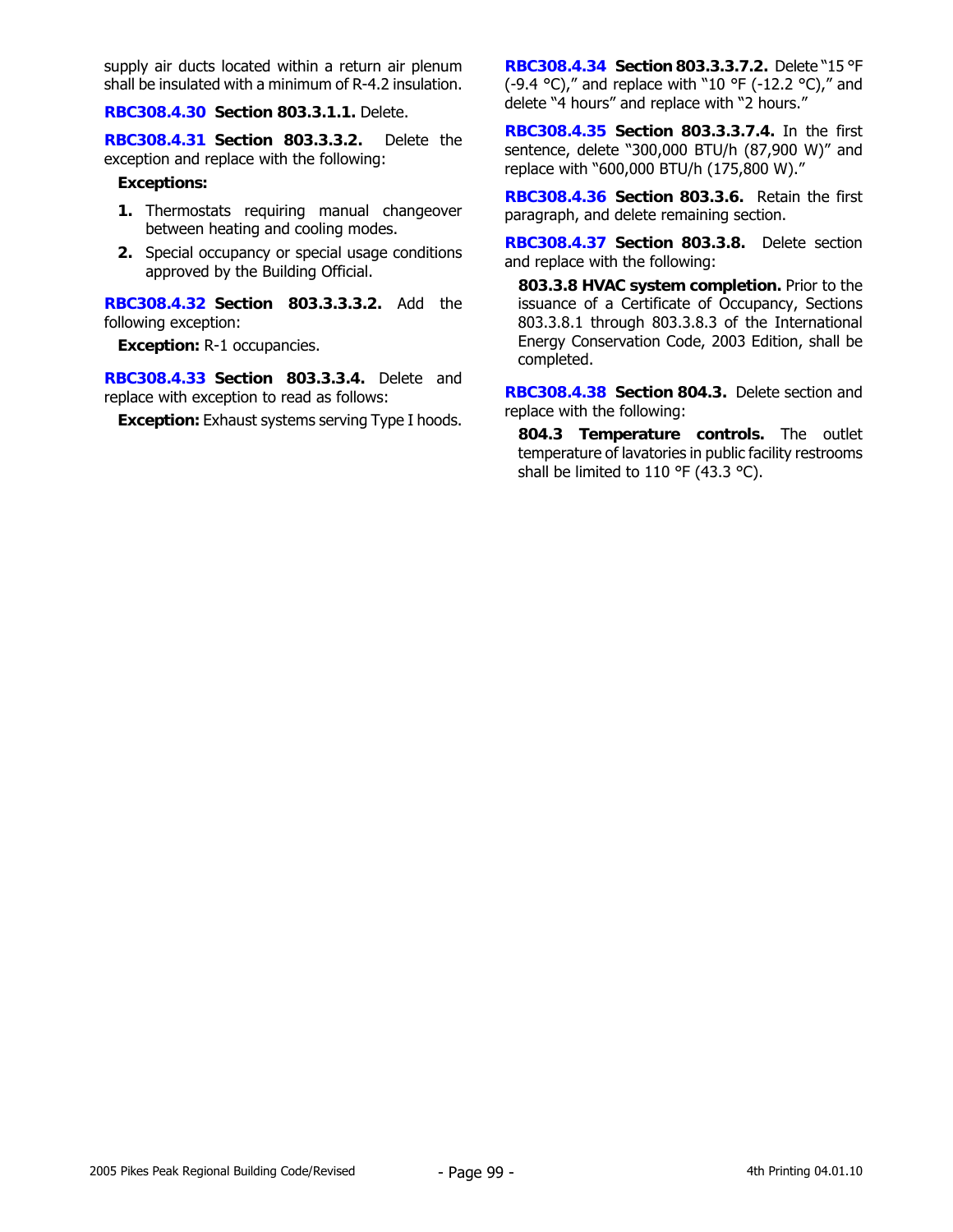**RBC309.1 SHORT TITLE.** This section will be known and cited as the Manufactured Building Code.

**RBC309.2 SCOPE.** This section shall regulate the installation, relocation, placement, additions, alterations, remodeling, and repairs of manufactured homes (HUD code units), factory built home (UBC/IRC code units) and factory built commercial buildings (UBC/IBC code units).

**Exception:** Construction trailers set for the sole purpose of sheltering construction management activity on a future or active construction site.

**RBC309.3 AUTHORITY.** The Building Official shall have the authority to declare the Jurisdiction a Participating Jurisdiction under the state of Colorado Manufactured Housing Installation Program.

**RBC309.4 PROHIBITED STRUCTURES.** Mobile homes and units manufactured prior to 1976 shall not be installed or relocated within the Jurisdiction.

**See Appendix C for an exception within unincorporated areas of El Paso County.** 

### **RBC309.5 IDENTIFICATION.**

**RBC309.5.1 Manufactured Homes (HUD).** Each section of each home manufactured under the federal manufactured home construction and safety standard shall contain a label issued by the inspection agency. The label shall indicate that the manufacturer has

certified that the home meets the applicable standards and that the construction process has been monitored by a third party inspection agency.

Manufactured homes bearing an approved HUD label shall be accepted in all localities as meeting the requirements of C.R.S. 24-32-701 which supersede the building codes of counties, municipalities and state agencies for the original installation only.

**RBC309.5.2 Factory-built Residential and Commercial Units.** Each factory built unit is constructed to the uniform series of codes or the International series of codes and the National Electrical Code. The unit shall bear an insignia issued by the state of Colorado Division of Housing. The insignia indicates that the manufacturer has certified that the unit is built in compliance with Colorado standards and that the construction process has been monitored by a third party inspection agency.

# **RBC309.6 PERMITS.**

**RBC309.6.1 Mobile Home Parks.** Manufactured homes certified by the U.S. Department of Housing and Urban Development (HUD certified manufactured home) located in a mobile home park as permitted by the Zoning Code of the Jurisdiction, as applicable, shall be issued permits by the Building Official, subject to the requirements of this Code. The permit shall apply only to the HUD certified manufactured home for which it was obtained and shall not run with the land as a permitted use. Prior to the occupation of any HUD certified manufactured home in a mobile home park, the manufactured home shall be inspected by the Building Official and shall be in conformance with the requirements of this Code.

**RBC309.6.2 Private Land.** HUD certified manufactured homes, factory-built units as defined in C.R.S. 31-23-301(5)(a)(1), as amended, certified by the Division of Housing of the State of Colorado in accord with C.R.S. 24-32-703(3), as amended, and 8 CCR 1302-3 (Factory Built Housing Construction Certification Code of Colorado) may be located on private land as permitted by the Zoning Code of the Jurisdiction, as applicable. Prior to placement of these structures a building permit shall be issued by the Building Official, subject to the requirements of this Code.

**RBC309.6.3 Other Forms of Land.** Manufactured buildings may be located on any other form of land not addressed in Sections RBC309.6.1 or RBC309.6.2 of this Code as permitted by the Zoning Code of the Jurisdiction, as applicable. Prior to placement of these structures a building permit shall be issued by the Building Official, subject to the requirements of this Code.

**RBC309.7 CONSTRUCTION DOCUMENTS.** Construction documents shall be submitted for review and approval in accordance with Section RBC106 of this Code for all manufactured buildings prior to the issuance of permits.

#### **RBC309.8 DESIGN.**

**RBC309.8.1 Manufactured Homes.** Each manufactured home (HUD) shall bear a data plate affixed in a permanent manner near the main electrical panel, master bedroom closet, laundry room or other readily accessible and visible location. The data plate shall contain the name of the manufacturer, the design/approval agency, factoryinstalled equipment and the wind, roof load, and thermal zones for which the unit was constructed.

Data plates of manufactured homes (HUD) installed in the state of Colorado shall indicate the following minimum design criteria:

| WIND ZONE:  | ZONE 1          |
|-------------|-----------------|
| THERMAL:    | ZONE 3          |
| ROOF LOADS: | MIDDLE (30 PSF) |

No manufactured home (HUD) shall be installed if any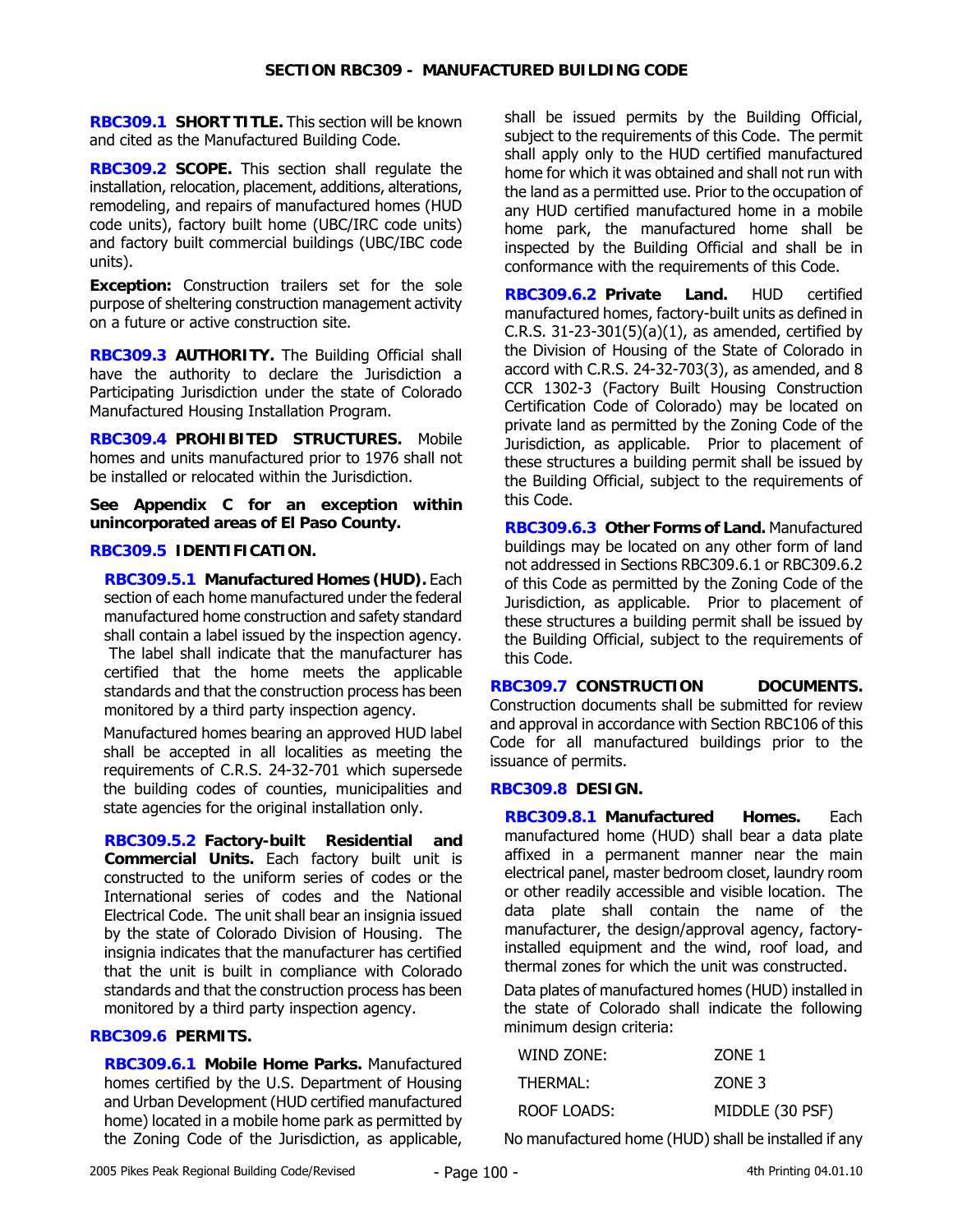criteria do not meet these minimum requirements.

Special snow load conditions: Homes installed in heavy snow fall areas shall comply with one of the following requirements:

- **1.** The home shall be shown to have been constructed for the proven snow load;
- **2.** The owner shall show proof of having an approved snow removal maintenance program;
- **3.** A protective shelter built in accordance with the Building Code shall be provided over the home, not connected to the home.

**RBC309.8.2 Factory-Built Units.** Factory built units bearing a factory seal shall be accepted in all locations as meeting the requirements of C.R.S 24-32- 701 as amended. Factory-built units shall meet the snow and wind load requirements for the specific home site.

#### **RBC309.9 FOUNDATIONS AND SETS.**

**RBC309.9.1 Permanent Foundations.** A permanent foundation (permanent set) is a foundation system designed to support the unit and comply with all applicable provisions of the Building Code. This system shall be designed by a design professional licensed by the state of Colorado.

**RBC309.9.2 Non-permanent Foundations.** A non-permanent foundation (temporary set) is a foundation system designed to support the unit in accordance with the manufacturer's installation instructions or, if manufacturer's installation instructions are not available, NCSBCS/ ANSI A225.1- 1994 shall be used.

**Exception.** Factory-built commercial buildings qualifying as a temporary building in accordance with Section RBC107 of this Code shall have a support layout design professional licensed by the state of Colorado. The foundation is not required to meet the frost depth requirements of the Building Code.

### **RBC309.10 INSTALLATIONS.**

**RBC309.10.1 Unit Installations.** 

**RBC309.10.1.1 Permanent Foundations.** All units placed on a permanent foundation shall comply with the requirements of this Code.

**RBC309.10.1.2 Non-Permanent Foundations.** Manufactured homes (HUD) placed on a nonpermanent foundation shall be installed in accordance with the manufacturer's installation instructions. If instructions for used homes are not available, NCSBCS/ANSI A225.1-1994 shall be used.

**RBC309.10.2 Systems.**

**RBC309.10.2.1 Electrical.** All electrical connections shall be compatible with the services provided. Any modifications shall be performed by properly licensed persons and inspected prior to connection. All field installed electrical systems shall conform to the requirements of the Electrical Code.

**RBC309.10.2.2 Heating.** All field installed mechanical systems to include gas appliances and piping shall conform to the requirements of the Mechanical Code and the Fuel Gas Code.

**RBC309.10.2.3 Plumbing.** All field installed plumbing systems shall conform to the requirements of the Plumbing Code.

# **RBC309.10.3 Utilities.**

**RBC309.10.3.1 Utilities Connected.** All units shall be supplied with appropriate utilities including but not limited to gas, sewer, water and electrical.

**Exception:** Units used for storage only.

**RBC309.10.3.2 Public Utilities.** All units connected to a public utility shall conform to the requirements of the utility purveyor.

**RBC309.10.3.3 Private Utilities.** All units connected to private sewage disposal systems shall comply with the requirements of the El Paso County Health Department.

**RBC309.10.4 Drainage.** Site grading and drainage shall provide diversion of any surface water away from the unit and prevent water accumulation under the unit. The installation shall not pass inspection unless the unit is properly drained. The installation seal shall not be placed on the unit until the drainage is found to be acceptable.

**RBC309.11 INSPECTIONS.** Appropriate inspections shall be made in accordance with Section RBC109 of this Code.

### **RBC309.12 ADDITIONS AND MODIFICATIONS.**

**RBC309.12.1 Permanent Foundations.** Additions and modifications may be made to manufactured buildings in accordance with the Building Code when installed on permanent foundations.

**Exception:** No additions shall be made to a manufactured home (HUD) unless the addition is an approved manufactured system designed for the specific addition to the building, an independently supported structure meeting the requirements of the Residential Code or unless the entire building has been certified by a licensed design professional as meeting the requirements of the Residential Code.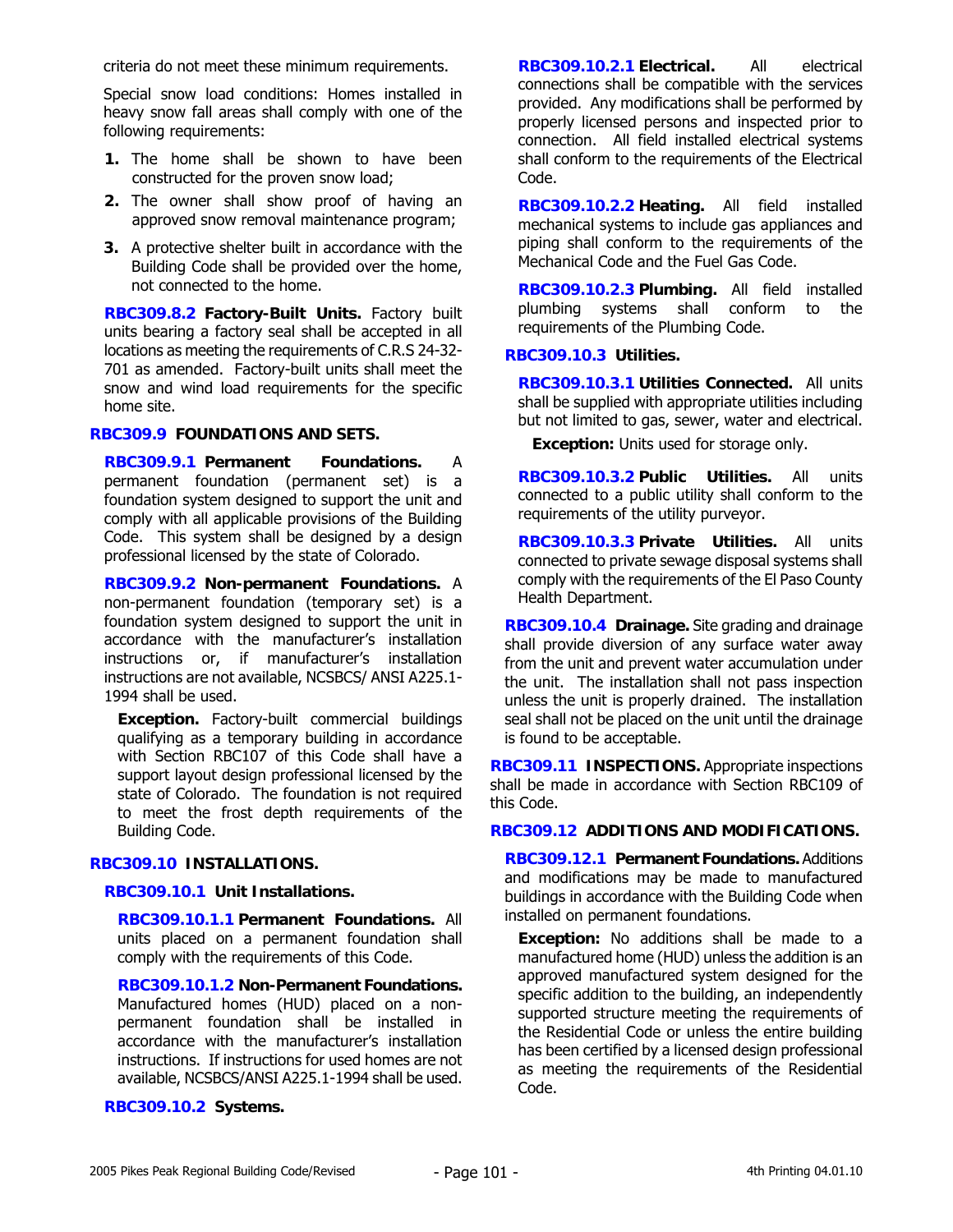**RBC309.12.2 Non-permanent Foundations.**  Addition and modification made to any temporary buildings are not a part of the scope of this Code.

**RBC309.13 LOCATION ON PROPERTY.** Manufactured homes and factory-built units placed on a permanent foundation shall be located in accordance with the applicable provisions of the Building Code and the Zoning Code of the Jurisdiction, as applicable.

**RBC309.13.1 Minimum Setback Requirements.** Where property is not governed by zoning regulations or no specific setback requirements exist, the setbacks shall be as follows:

### **RBC309.13.1.1 Manufactured Homes.**

- **1.** Five (5) feet from the street, with no infringement into setback.
- **2.** Twelve (12) feet from an adjacent home, with no infringement into setback.
- **3.** Six (6) feet from property line.

Note: No infringement is permitted, except that

open carports and patio covers in accordance with the Residential Building Code may extend to within two (2) feet of the property line.

### **RBC309.13.1.2 Accessory Structures.**

- **1.** Five (5) feet from side and rear property lines.
- **2.** Twenty (20) feet from front property line.

**RBC309.14 CERTIFICATES OF OCCUPANCY.** No certificate of occupancy shall be issued for the installation of any manufactured building except for factory-built commercial units placed on a permanent foundation.

**RBC309.15 PLACEMENT OF INSTALLATION INSIGNIA.** Upon completion of the installation of any residential manufactured building, an insignia shall be attached to the unit that certifies the installation. No permanent utilities shall be released to the unit prior to the installation of the insignia. Temporary utility connections are permitted for temporary construction purposes when pertinent testing has been completed.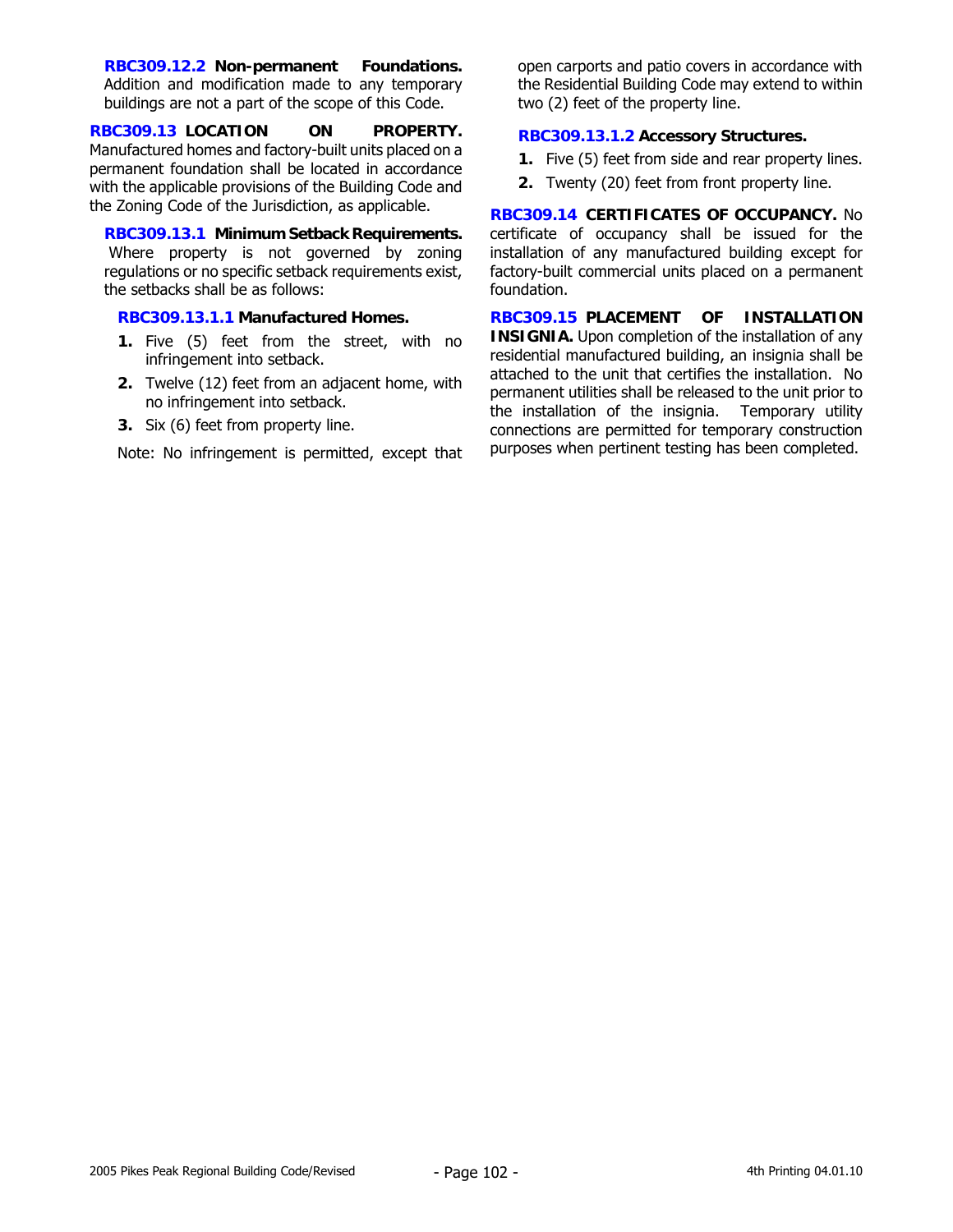**RBC310.1 SHORT TITLE.** This section will be known and cited as the Elevator and Escalator Safety Code.

**RBC310.2 SCOPE.** The Elevator and Escalator Safety Code shall regulate the design, construction, installation, operation, inspection, testing, maintenance, alteration, and repair of new and existing elevators, dumbwaiters, escalators, moving walks, material lifts, and dumbwaiters with automatic transfer devices.

**RBC310.3 CODES ADOPTED BY REFERENCE.** There is hereby adopted by reference the Safety Code for Elevators and Escalators, ASME A17.1 - 2004 and all supplements thereto, and the Safety Code for Existing Elevators and Escalators, ASME A17.3 - 2002 and all supplements thereto, of the American Society of Mechanical Engineers, United Engineering Center, 345 East 47th Street, New York, New York, 10017. Three copies of these Codes are now filed in the office of the Regional Building Official and may be inspected during regular business hours. The above Codes are being adopted as if set out at length.

**RBC310.4 ADDITIONS AND MODIFICATIONS.** The adopted Codes are subject to the following additions and modifications:

**RBC310.4.1 ASME A17.1-2004, Section 2.7.6. Machine Rooms and Spaces.** Delete "Elevator machine and" from the first sentence and add the following to the end of the paragraph: "Elevator machine rooms are permitted to be located in the hoistway or the pit."

**RBC310.4.2 ASME A17.1-2004; Section 5.8. Shipboard Elevators.** Delete.

**RBC310.4.3 ASME A17.1-2004; Section 5.9. Mine Elevators.** Delete.

**RBC310.4.4 ASME A17.1-2004; Section 5.10. Elevators Used for Construction.** Delete.

**RBC310.4.5 ASME A17.1-2004; Section 8.10.1.1.3.** Delete.

**RBC310.4.6 ASME A17.1-2004; Section 8.11.1.1. Persons Authorized to Make Periodic Inspections and Tests.** Delete.

**RBC310.4.7 ASME A17.1-2004, Section 8.11.1.1.2 Periodic Tests.** 

Delete subsection (a).

Delete subsection (b) and replace with the following:

(b) The owner or the owners authorized agent shall have all of the tests required by Sections 8.11.2, 8.11.3, 8.11.4, and 8.11.5 conducted by a licensed elevator contractor. A written report shall be provided to the Building Department within thirty (30) calendar days of such tests.

**Exception:** Escalators and Moving Walks shall have

the Category 1 Periodic Test as per Appendix N Table N1 witnessed by the Building Department or its authorized agent.

**RBC310.4.8 ASME A17.1-2004, Section 8.11.1.3. Periodic Inspection and Test Frequency.** 

The frequency of periodic inspections and tests shall be in accordance with Appendix N Table N1.

**RBC310.4.9 ASME A17.1-2004, Section 8.11.3.3. Periodic Test Requirements: Category 3.** Delete.

**RBC310.4.10 ASME A17.1 – 2004 Appendix N Table N1.** Delete the following items from this Table:

8.11.5.2. Private Residence Elevators

8.11.5.8. Shipboard Elevators

8.11.5.13. Elevators Used for Construction

**RBC310.4.11 ASME A17.3 – 2002, Section 2.2.2. Access to Machine Rooms and Machinery Spaces.** Delete and replace with the following:

- **a. General Requirements.** A permanent, safe, and convenient means of access to elevator machine rooms and overhead machinery spaces shall be provided for authorized persons.
- **b. Access Across Roofs.** Where passage over roofs is necessary to reach the means of access to machine rooms or machinery spaces, the following shall be provided:

(1) A stairway with a swing door and platform at the top level, conforming to the requirements of Subsection c. below, shall be provided from the top floor of the building to the roof level.

(2) Where the passage is over a sloping roof having a slope exceeding 3 units vertical in 12 units horizontal (25 percent), an unobstructed, permanent, and substantial walkway not less than 24 inches (609.6 mm) wide, equipped on at least one side with a handrail not less than 42 inches (1,066.8 mm) high, shall be provided from the building exit door at the roof level to the means of access to the machine room or machinery spaces. Railings shall conform to the requirements of ANSI A12.1

**c. Requirements for Means of Access.** The means of access to machine rooms, machinery spaces and different floor levels in machine rooms, shall conform to the following.

(1) A permanent fixed noncombustible ladder or stair shall be provided where the floor of the machine room or the machinery space above or below the floor or roof from which the means of access leads, or where the distance between the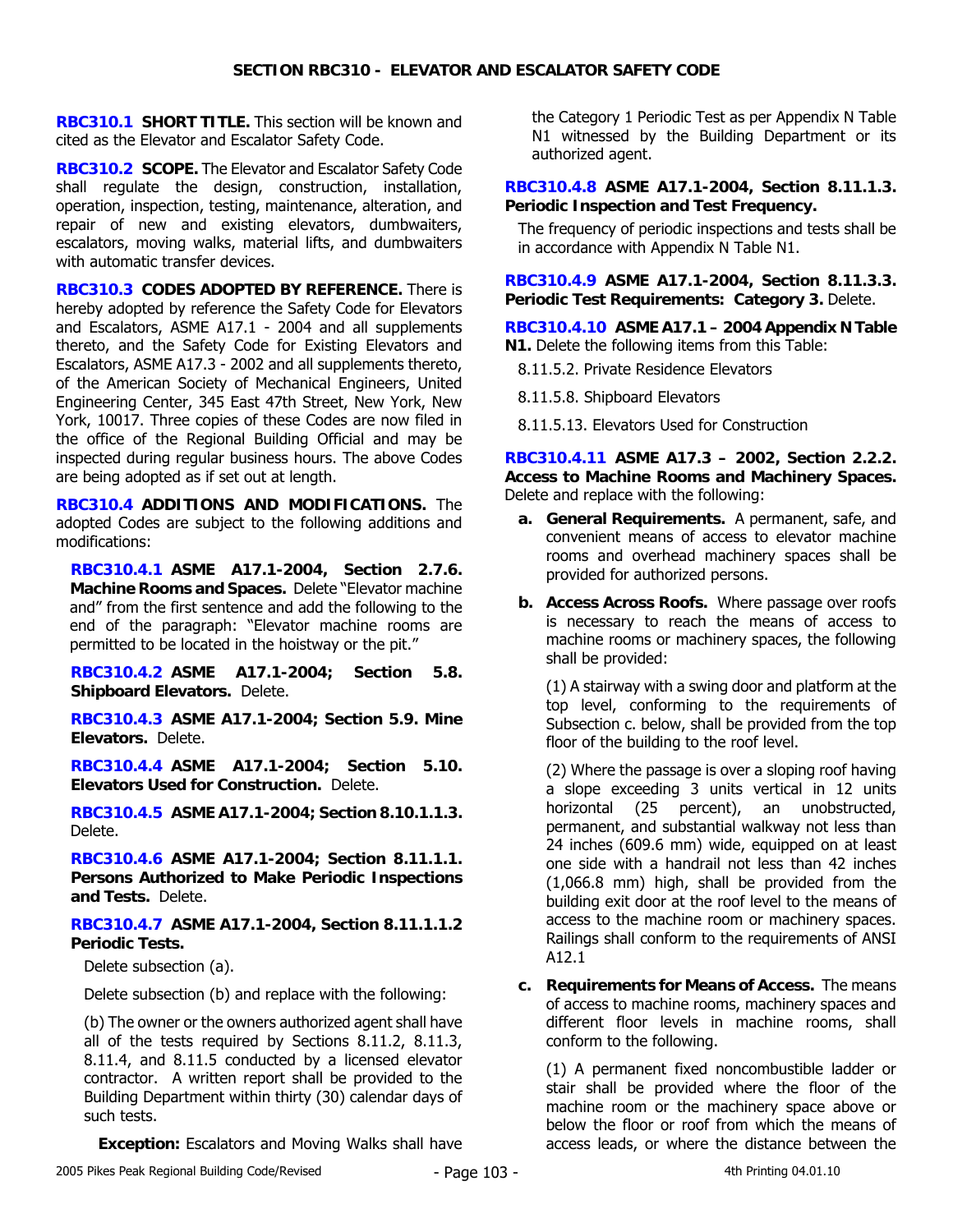machine room floor levels, is more than 8 inches (203.2 mm).

(2) A permanent noncombustible stair shall be provided where the floor of the machine room or the machinery space above or below the floor or roof from which the means of access leads, or where the distance between the machine room floor levels, is 36 inches (914.4 mm) or more. Vertical ladders with handgrips may be used in lieu of stairs for access from building floors or machine rooms to machinery spaces containing overhead sheaves, secondary and deflecting sheaves, governors and auxiliary equipment not including controllers and motor generators.

(3) Permanent fixed noncombustible ladders shall conform to the requirements of ANSI A14.3.

(4) Permanent noncombustible stairs shall have a minimum angle of 60 degrees from the horizontal, and shall be equipped with noncombustible handrails on all open sides.

(5) Permanent non combustible platform or floor shall be provided at the top of the stairs with noncombustible railings on each open side. The size of the platform shall be sufficient to permit the full swing of the door plus 24 inches (609.6 mm) from the top of the riser to the swing line of the door. The floor of the platform shall be at the level or not more than 8 inches (203.2 mm) below the level of the access-door sill. Where the door swings inward, the width of the platform shall be not less than 30 inches (762 mm), and the length not less than the width of the door.

(6) Handrails and railings shall conform to the requirements of ANSI A12.1.

# **d. Access doors and openings.**

(1) Access doors to machine rooms and overhead machinery spaces shall:

(a) For machine rooms, be of a minimum width of 30 inches (762 mm) and a minimum height of 6 feet (1,828.8 mm); and for other spaces be of a minimum width and height of 30 inches (762 mm);

(b) Be self-closing and self-locking;

(c) Be provided with a spring-type lock arranged to permit the doors to be opened from the inside without a key;

(d) Be kept closed and locked.

(2) Doors are not required at openings in machine room floors for access to deflecting and secondarysheave spaces provided the access opening is provided on all four sides with a railing not less than 42 inches (1,066.8 mm) in height, one side of which is arranged to slide or swing to provide access to the ladder or stairs leading to the secondary-sheave space. Trap doors, where provided, shall have railing or guard wings on all open sides.

(3) Access openings in elevator hoistway enclosures where complete bodily entry is not necessary for maintenance and inspection of components shall:

(a) Be of adequate size and located to permit the required maintenance and inspection;

(b) Be of maximum width and height of 24 inches (609.6 mm);

(c) Be provided with doors which shall be kept closed and locked.

(4) Keys to unlock the access doors to machine rooms shall be kept on the premises in a location readily accessible to authorized personnel, but not where they are accessible to the general public. The keys may be the same as those used for the pit access door. Keys to the elevator company's lock box shall be provided to the Building Department.

### **e. Stop Switch in Overhead Machinery Space in the Hoistway.**

A stop switch conforming to the requirements of 2.26.2.7, shall be provided for each elevator in the overhead machinery space in the hoistway, adjacent to the lock jamb side of the door.

**RBC310.4.12 ASME A17.3 - 2002, Section 3.11.3.** Delete and Replace with the following:

**3.11.3.** Elevators in buildings having floors used for human occupancy located more than 75 feet (23 m) above the lowest level of fire department access shall conform with the requirements of ASME A17.1-1987 Rules 211.3a through 211.8. (As per Appendix C).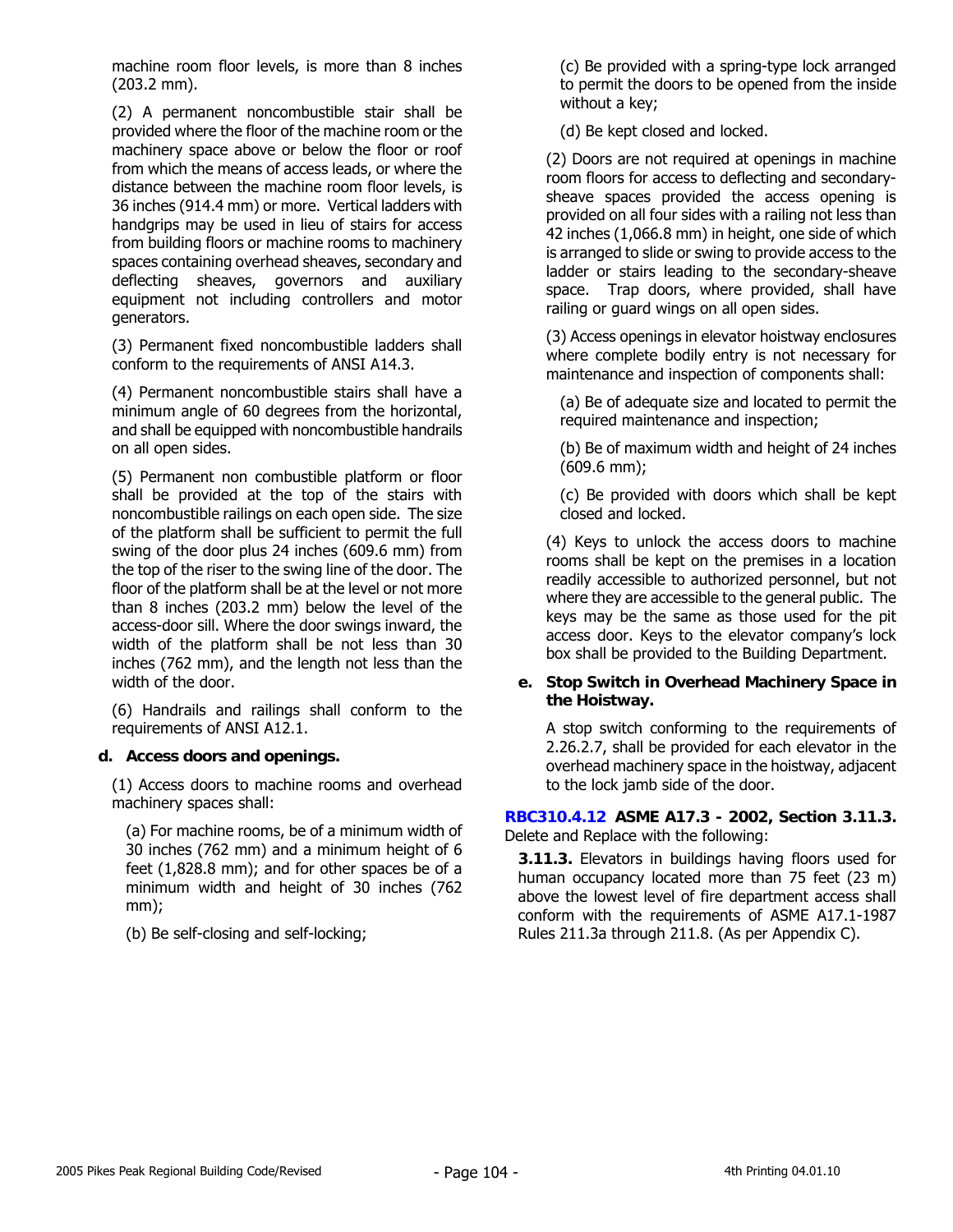**RBC311.1 SHORT TITLE.** This will be known and cited as the Existing Building Code.

**RBC311.2 SCOPE.** The Existing Building Code shall be permitted to apply to the repair, alteration, change of occupancy, and addition of existing buildings. A building or portion of a building that has not been previously occupied or used for its intended purpose shall comply with the provisions of the Building Code for new construction. Repairs, alterations, change of occupancy, existing buildings to which additions are made, and historic buildings complying with the provisions of the Commercial Building Code, the Mechanical Code, the Plumbing Code, and Residential Building Code as applicable shall be considered in compliance with the provisions of the Existing Building Code.

**RBC311.3 CODE ADOPTED BY REFERENCE.** There is hereby adopted by reference the International Existing Building Code of the International Code Council, 4051 West Flossmoor Road, Country Club Hills, IL 60478-5795, 2003 Edition. Three (3) copies of the Code are now filed in the office of the Clerk of the Jurisdiction and may be inspected during regular business hours. The Code is being adopted as if set out at length, to include the International Existing Building Code Appendices, save and except the following, which are declared to be non-applicable to the Jurisdiction and are therefore expressly deleted:

- **1.** Chapter 1, Administration
- **2.** Chapter 13, Construction Safeguards

**3.** Appendix B, Supplementary Accessibility Requirements for Existing Buildings and Facilities

**RBC311.4 ADDITIONS AND MODIFICATIONS.**  The adopted Code is subject to the following additions and modifications:

**RBC311.4.1 Section 506.2.** Delete.

**RBC311.4.2 Section 507.3.** Delete.

**RBC311.4.3 Section 603.2.1, Exceptions 5 and 9.** Delete and replace with the following:

- **5.** In Group B occupancies, the enclosure shall not be required for vertical openings not exceeding three stories when the building is protected throughout by an approved automatic sprinkler system or when the building does not exceed 3,000 square feet (279 m²) per floor.
- **9.** In Group M occupancies, the enclosure shall

not be required for vertical openings not exceeding three stories when the building is protected throughout by an approved automatic sprinkler system or for openings connecting only two floor levels.

**RBC311.4.4 Section 605.3.1.1, Item 8.** Delete "5 square feet (4,645 cm²)" and replace with "4.5 square feet (4,181 cm<sup>2</sup>).

**RBC311.4.5 Section 605.4.4.** Delete "100" and replace with "50".

**RBC311.4.6 Section 605.6.** Delete "35 feet (10.7 m)" and replace with "20 feet (6.1 m)".

**RBC311.4.7 Section 605.6, Exception 3.** Delete "70 feet (21.4 m)" and replace with "50 feet (15.2 m)".

**RBC311.4.8 Section 802.1.** Add an item as follows:

**10.** Assembly Occupancies (as defined in Chapter 3 of the International Building Code, 2003 Edition) with more than 300 occupants in any one room.

**RBC311.4.9 Section 1005.10.** Add the following:

or the floor area is less than 3,000 square feet (279 m<sup>2</sup>) or the building is protected throughout by an approved automatic sprinkler system.

**RBC311.4.10 Section 1201.2.** Insert the following date where requested: January 1, 1966.

**RBC311.4.11 Section 1201.4.1.** Delete and replace the first sentence with the following:

The owner shall have a structural analysis of the existing building made by a design professional licensed in the State of Colorado to determine adequacy of structural systems for the proposed alteration, addition, or change of occupancy.

**RBC311.4.12 Section 1201.6.** Delete and replace the first sentence with the following:

The evaluation process specified herein shall be performed by a design professional licensed in the State of Colorado and followed in its entirety to evaluate existing buildings.

**RBC311.4.13 Section 1201.6.12.1, Item 1.** Delete.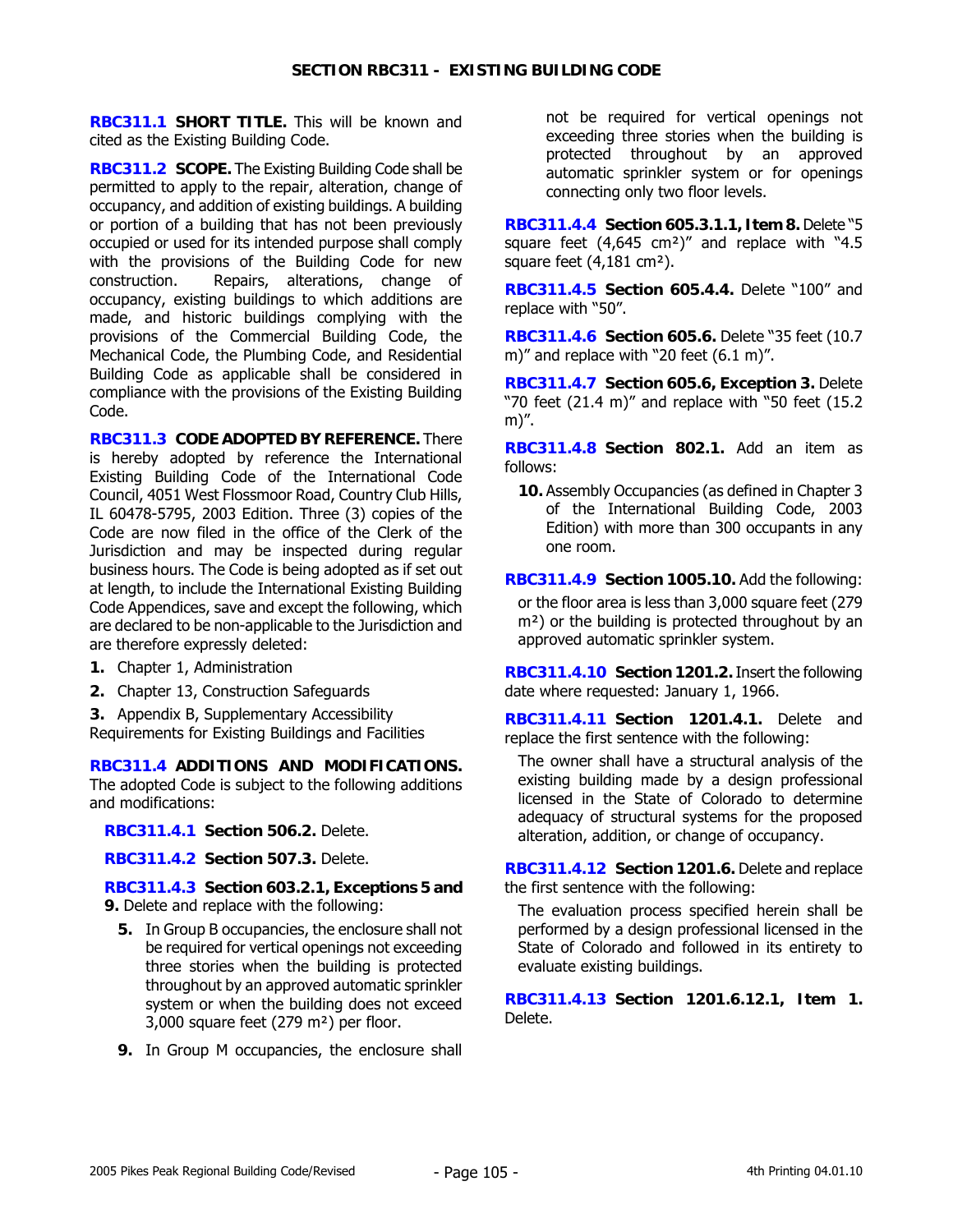**RBC312.1 SHORT TITLE.** This section will be known and cited as the Enumeration Code.

**RBC312.2 DECLARATION OF INTENT, PURPOSE AND SCOPE.** The Jurisdiction declares that the intent and purpose of Section RBC312 of this Code is to protect and promote the health, safety, and general welfare of the people and their property, to provide for the continuing assignment of property addresses in a logical and orderly manner and to ensure the efficient, timely, and convenient delivery of services and goods, public or private, to the people and their property. To this end, therefore, this Section shall be applicable to the following:

**1.** All property including buildings and structures, that are now in existence or hereinafter constructed within the Jurisdiction;

**2.** All equipment within the Jurisdiction requiring separate utility service and not attached to an enumerated lot, building or structure already possessing an address.

**RBC312.3 AUTHORITY.** The Building Official shall have the authority to carry out the duties and responsibilities of Section RBC312 of this Code for all properties within the Jurisdiction.

**RBC312.3.1 Authority to Assign Numeric Address.** The Building Official shall have the authority to assign numeric addresses to property, including structures, in compliance with this Part. In order to duly exercise this authority, the Building Official shall have the right to:

- **1.** Enter upon any premises at any reasonable time for the purpose of making inspection of any premises necessary to determine the assignment of any numeric address;
- **2.** Require site plans, building plans, listings of property owners, maps or any other information deemed necessary to determine the assignment of any numeric address;
- **3.** Determine the approval or disapproval of any application requesting an assignment of or change to the assignment of a numeric address;
- **4.** Determine the existence of a significant interest on the part of any person, organization, group, governmental entity, or agency that may request a change in the assignment of a numeric address for property not owned by that person, organization, group, governmental entity, or agency;
- **5.** In designating a numeric address, determine the direction of a street;

**6.** Designate numeric addresses on final plats and replats prior to the recording of such plats with the El Paso County Clerk and Recorder's Office.

**RBC312.3.2 Authority to Require a Street.** The Building Official shall have the authority to require a street and/or a street name when deemed necessary by the Building Official and the Jurisdiction to provide effective delivery of private and public services, including, but not limited to, emergency services and assistance, utilities and required inspections.

**RBC312.3.3 Authority to Disapprove Building Permit Issuance.** The Building Official shall have the authority to disapprove the issuance of a building permit until such time that all requirements of this Section are met.

**Exception.** The Building Official may issue a building permit prior to platting of property when waiver of such requirement has been approved in accordance with the Jurisdiction. The assigned numeric address for such property shall be assigned at time the building permit is issued and designated on the final plat or replat.

**RBC312.3.4 Authority to Issue Change.** The Building Official shall have the authority to issue official notice, including effective date, of an address change.

**RBC312.3.5 Authority to Adopt Rules of Procedure.** The Building Official shall have the authority to adopt such rules and regulations of procedure that are necessary to implement this Section.

**RBC312.3.6 Authority to Act.** The Building Official shall have the authority to determine or otherwise act upon the assignment of or a change to a numeric address, or any matter related thereto, which shall be deemed final agency action and not subject to further administrative review or appeal.

**RBC312.3.7 Authority to Require Fee.** In addition to any fees, the Building Official shall have the authority to require payment in advance of any cost associated with a change to or assignment of a numeric address, including the recording of any necessary documents.

**RBC312.3.8 Authority to Enforce.** The Building Official shall have the authority to require compliance with the requirements of Section RBC312 of this Code. It shall be the responsibility of the property owner(s) to meet or cause to be met all applicable requirements. Upon due notification of noncompliance and failing to meet or cause to be met all applicable requirements, the property owner(s) shall be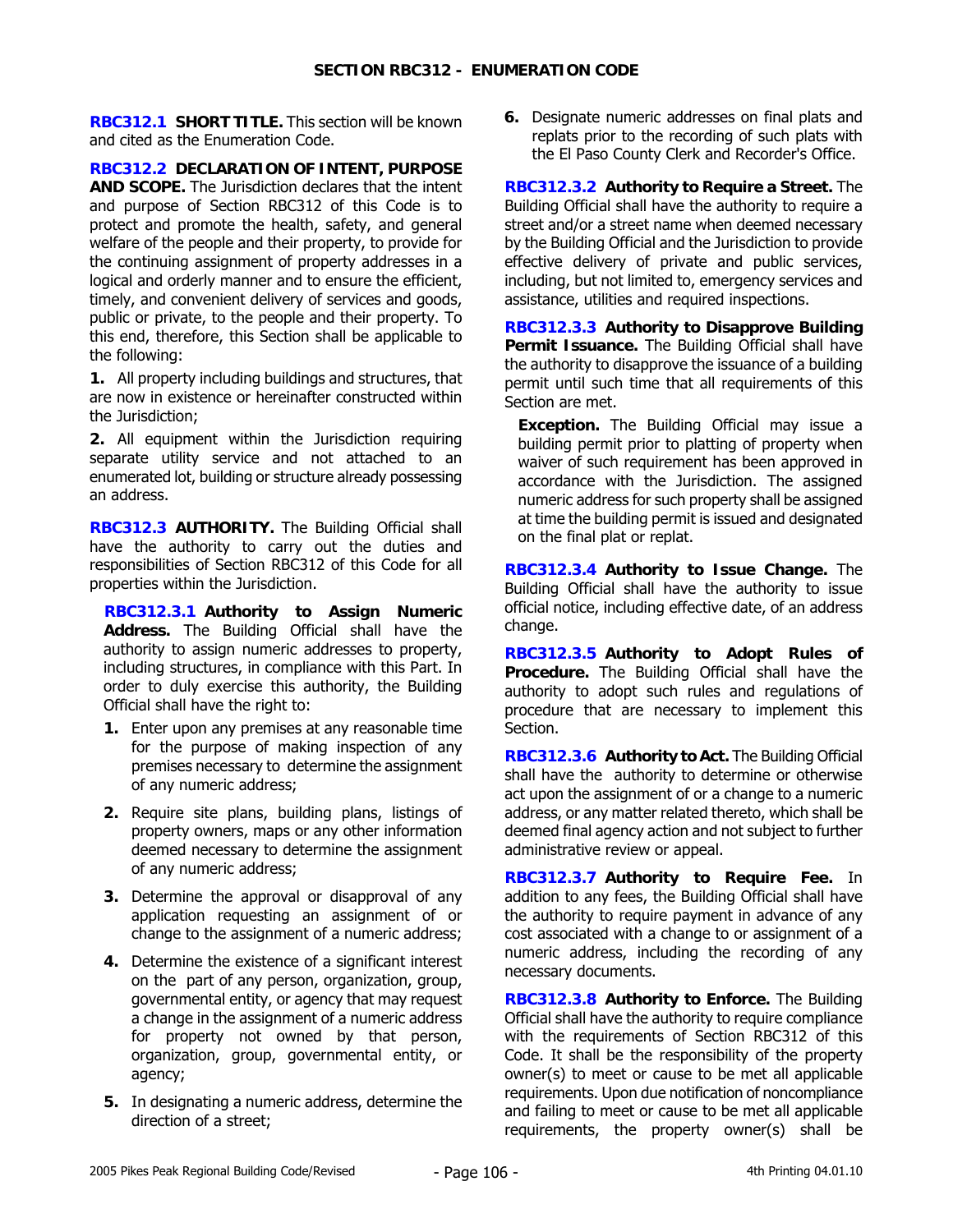responsible for any and all incurred expenditures on the part of the Jurisdiction or any authorized agency in the enforcement of and compliance with applicable requirements.

#### **RBC312.4 GENERAL REGULATIONS FOR ASSIGNMENT OF NUMERIC ADDRESS.**

**RBC312.4.1 Reference Point.** Except for properties that have been historically distinguished by an independent numeric system prior to the adoption of this Section, unless determined by the Building Official that any duplication of numeric address constitutes a hazard to the public health, safety, or welfare, all numeric addresses for property within the Jurisdiction shall be determined by the intersection of Pikes Peak Avenue and Cascade Avenue located within the City of Colorado Springs, Colorado. At this reference point, all numeric addresses are the zero hundred block (00) series. From this reference point, all numeric addresses shall project in an outward direction. There shall be no more than one thousand (1000) numeric addresses assigned to any one (1) mile.

**RBC312.4.2 Frontage Interval of Standard Block.** The frontage interval of a standard block is five hundred-fifty (550) feet. This interval shall be used in determining where hundred block (00) series numbers will be changed from one hundred to the next higher or lower one hundred block series. The existence of an intersection shall generally require a new hundred block series for numeric addresses. Variation from the frontage interval of a standard block shall be allowed to standardize the numeric addresses of parallel blocks at the same distance from the reference point.

**RBC312.4.3 Numeric Address Interval of Lots.** Numeric addressing of property contained in any one hundred (100) block series shall be determined by the number of platted lots within that block; for example, but not by way of limitation, nine (9) lots equal numeric addresses in increments of ten (10), such as 2010, 2020, 2030, etc.; twelve (12) lots equal numeric addresses in increments of eight (8), such as 2008, 2016, 2024, etc.; fourteen (14) lots equal numeric addresses in increments of six (6), such as 2006, 2012, 2018, etc.

**RBC312.4.4 Determination of Even and Odd Numeric Addresses.** Odd numeric addresses shall be assigned to property located on the south or east side of a street. Even numeric addresses shall be assigned to property located on the north or west side of a street. Numeric addresses shall not be changed to opposite sides of the street regardless of the direction the street may take; for example, but not by way of limitation, on a west-east loop street, the even numeric addresses shall be located on the

west side of the west half of the loop street and on the east side of the east half of the loop street.

**RBC312.4.5 Determination of Direction of a Street.** A street shall be determined to be either an east-west street or a north-south street based upon the longest linear distance, in feet, of the major orientation of that street. For example, but not by way of limitation, a north-south street of many blocks in length may have a small portion of the street running in an east-west direction; this street shall be determined to be a north-south street.

**RBC312.4.6 Determination of Numeric Address.** Numeric addresses shall be assigned consecutively. When a determination of the direction of the street has been made, property shall be assigned a numeric address that is consistent with the hundred block series for all parallel blocks equidistant from the reference point. All property located on the same street shall be addressed in either a north-south block series or in an east-west block series; in no event shall there be a combining of the two block series.

**RBC312.4.7 Determination of Secondary Addresses.** The use of alphabetical or numeric suffixes, such as Suite A, B, C, or 1, 2, 3, etc., is permitted only when the whole numeric addresses are not available.

**RBC312.4.8 Determination of Approved Numeric Address.** The approved numeric address is that which is determined by the Building Official at the time of issuance of a building permit. Any numeric address assigned for any particular premises based upon a preliminary plat or development plan shall not be construed to be the approved numeric address and shall be subject to change, without prior notice, by the Building Official. Any numeric address designated for any particular premises based upon a final plat or replat that has been recommended for approval shall be subject to change, with notice to the El Paso County Clerk and Recorder's Office, by the Building Official when such a designated numeric address as it appears on the recorded final plat or replat does not conform to the approved numeric address as finally determined by the Building Official at the time of issuance of a building permit for that premises.

### **RBC312.5 REGULATIONS FOR RESIDENTIAL USES.**

**RBC312.5.1 Detached Single-Unit Residential.**  Except as hereinafter set forth, numeric addresses shall be assigned to any detached single-unit residential premises from the hundred block series of the street that abuts the premises.

**RBC312.5.2 Attached Multi-Unit Residential.** Numeric addresses shall be assigned to any multi-unit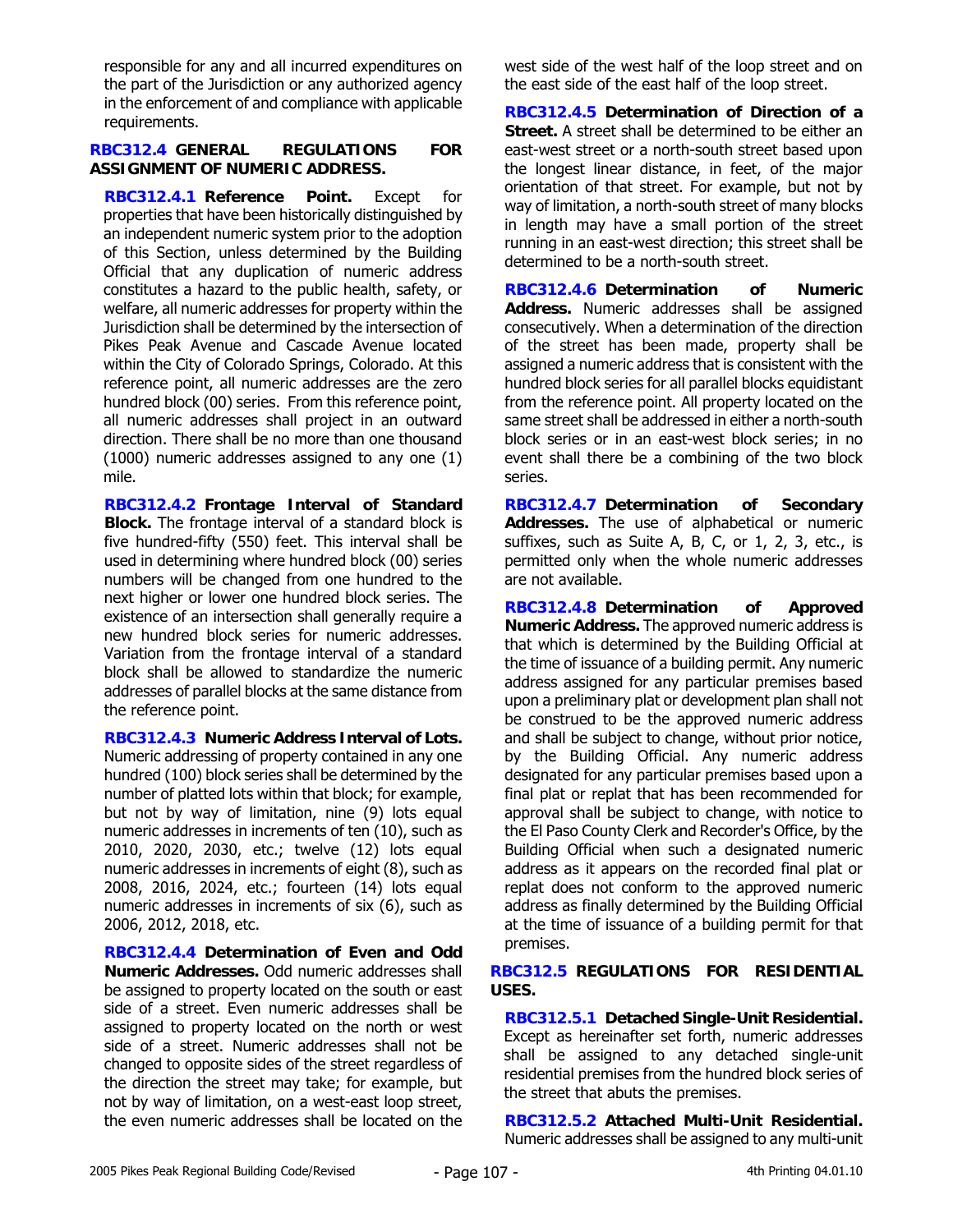residential premises based upon a review by the Building Official of the following facts:

- **1.** Location of development, especially with regard to proximity and access to public streets;
- **2.** Density of development;
- **3.** Lotting pattern of development;
- **4.** Internal access of development;
- **5.** Layout and type of structures, especially with regard to orientation and the type and number of entrances;
- **6.** Nature of ownership of the units;
- **7.** Availability of numeric addresses that are assignable;
- **8.** Any other factor(s) deemed relevant by the Building Official.

**RBC312.5.3 Mobile Home Park or Mobile Home Subdivision.** Numeric addresses may be assigned to properties in a mobile home park or a mobile home subdivision as outlined in Section RBC312.5.2 above.

**RBC312.5.4 Through Lots or Corner Lots.** Preliminary numeric addresses from both streets may be assigned to a through lot or corner lot. This preliminary assignment of a dual address shall not be construed as approval for access, curb cut(s), or driveway entrance(s) for such a lot. The approved numeric address of a through lot or corner lot shall be determined at the time of issuance of a building permit. This approved numeric address shall be determined as follows:

**RBC312.5.4.1 Detached Single-unit Residential Structure.** The numeric address shall be assigned from the block series of the street that is located parallel to the exterior face of the structure that contains, regardless of angle, the main, or commonly known front door, entrance into the structure.

**RBC312.5.4.2 Multi-unit Residential Structure** The numeric address(es) shall be assigned upon a review of the factors outlined in Section RBC312.5.2 of this Code.

**RBC312.5.4.3 Mobile Home Park or Mobile Home Subdivision.** The numeric addresses may be assigned upon a review of the factors outlined in Section RBC312.5.3 of this Code.

**RBC312.5.5 Alternative Numeric Assignment.**  In the event that there can be no determination of a street that is clearly parallel to the exterior face of the structure that contains, regardless of angle, the main, or commonly known front door, entrance(s) into a structure, a numeric address shall be assigned from the block series of the street that would most reasonably and readily be identified as the street upon which the structure fronts. Factors that may be considered, but not limited to, include: lineal feet of property on each street; points of access into the lot; layout of structures on the lot; design of the structure(s) with regard to entrance(s); lineal feet of principal structure facing each street.

## **RBC312.6 REGULATIONS FOR COMMERCIAL AND INDUSTRIAL USES.**

**RBC312.6.1 Detached Single-unit Commercial or Industrial Use.** Except as hereinafter set forth, numeric addresses shall be assigned to any detached single-unit commercial or industrial premises from the hundred block series of the street that abuts the premises.

**RBC312.6.2 Attached Multi-unit Commercial or Industrial Use.** Numeric addresses shall be assigned to multi-unit commercial or industrial premises in the following order of determination:

- **1.** In the event that only one street abuts the premises, numeric addresses shall be assigned from the block series of that abutting street. This shall pertain to property containing any number of freestanding structures.
- **2.** In the event that two streets abut the premises, numeric addresses shall be assigned based upon a review by the Building Official of the following facts:
	- **2.1.** Location and lotting pattern of development;
	- **2.2.** Access to development;
	- **2.3.** Lineal feet of frontage of lot(s) on each street;
	- **2.4.** Orientation of structure(s) and lineal feet of structural frontage;
	- **2.5.** Any other factor(s) deemed relevant by the Building Official.

Numeric addresses shall be assigned for the potential maximum usage of the development. Unused numeric addresses shall be retained and reserved for future use. Secondary addresses may be required based on the availability of primary address numbers.

**RBC312.6.3 Corner Lots or Through Lots.** Preliminary numeric addresses from both streets may be assigned to corner or through lots. This preliminary assignment of a dual address shall not be construed as approval for access, curb cut(s), or driveway entrance(s) for such a lot. The approved numeric address of the property shall be determined at the time of issuance of a building permit.

The approved numeric address shall be determined as follows:

**1. Detached Single-unit Commercial or Industrial Structure.** The numeric address shall be assigned from the block series of the street that is located parallel to the exterior face of the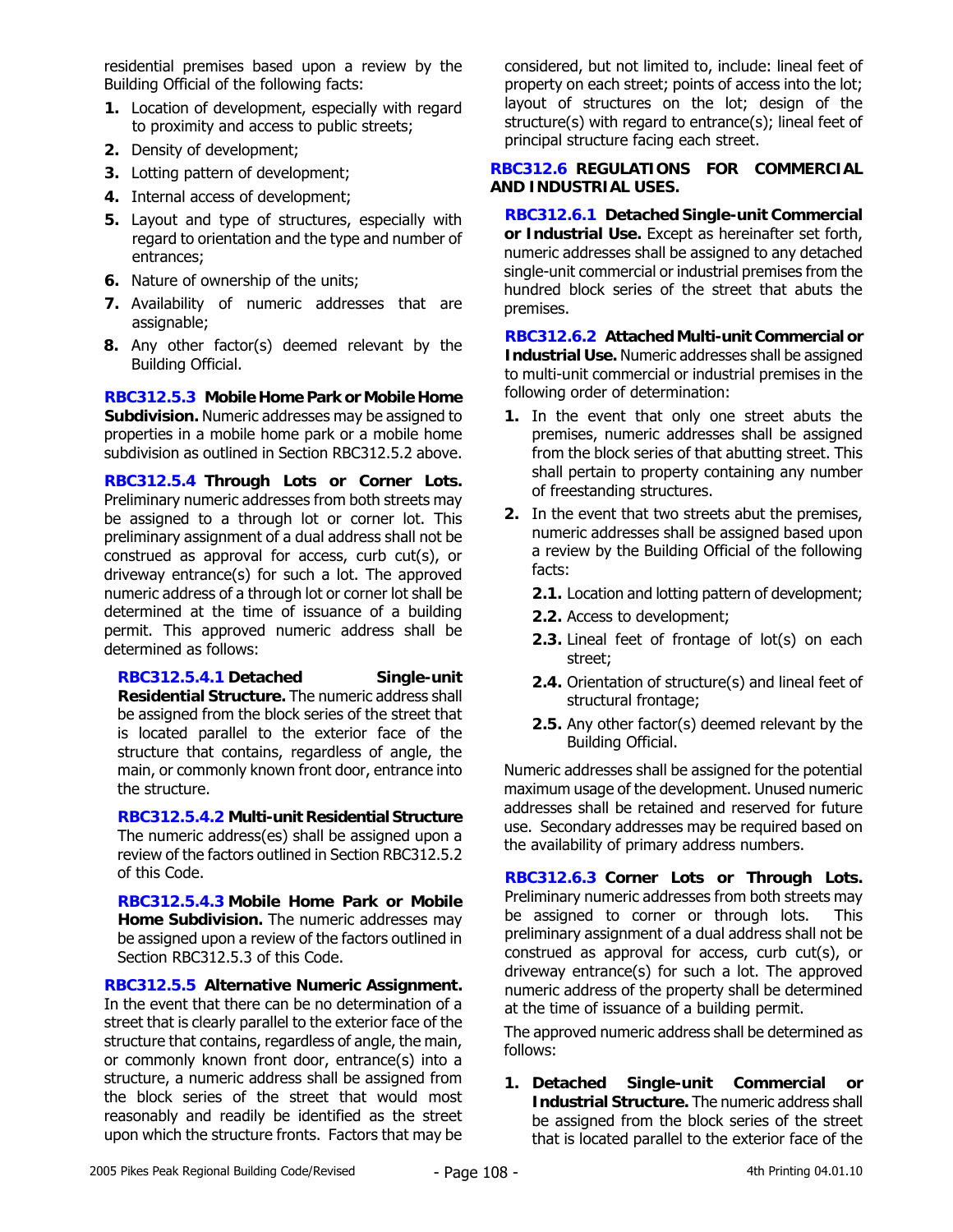structure that contains, regardless of angle, the main or commonly known front door, entrance into the structure. Should no street parallel the face, then the numeric address shall be assigned from the block series of the street that most reasonably and readily identifies the location and situation of that structure. Factors that may be considered, but not limited to, include: lineal feet of property on each street; points of access into the lot; design of the structure(s), including orientation and entrance(s); lineal feet of structure facing each street.

**2. Multi-unit Commercial or Industrial Use.** The numeric address(es) shall be assigned upon a review of the factors outlined in Section RBC312.6.2 of this Code.

### **RBC312.7 NUMERIC ADDRESS CHANGE.**

**RBC312.7.1 Procedure.** A request for a change of numeric address shall be submitted in writing to the Building Official. The applicant shall clearly state the specific reason for the change and shall submit any other information deemed necessary by the Building Official. No change of numeric address shall be granted by the Building Official unless or until the requirements of this Part have been met.

**RBC312.7.2 Notification.** An official notice of assignment of numeric address shall be completed by the Building Official on any approved numeric address changes. This notice shall be sent to the property owner as well as other persons, organizations, groups, or governmental agencies that provide a public service to the property and that request such notice. The notice of assignment of numeric address shall be mailed or otherwise distributed within seven (7) calendar days of the change of numeric address. It shall be the responsibility of each person, organization, group, or governmental agency to alter or modify appropriate records. Any conflict or dispute regarding a numeric address change shall be referred for resolution to the Building Official.

**RBC312.7.3 Initiation of Request.** A request for a numeric address change may be submitted by a property owner or any other party with a determined significant interest, including, but not limited to, providers of emergency services or utilities, the United States Postal Service or the Building Official under any one of the following conditions:

- **1.** Current numeric address is not in proper sequence.
- **2.** Current numeric address is incorrect, confusing, or misleading.
- **3.** Current numeric address is on the wrong side of the street.
- **4.** Main, or commonly known front door, entrance does not face that street as named in the

address.

- **5.** Realignment of a street or change in street pattern invalidates current numeric address.
- **6.** New street intersection makes current numeric address incorrect, confusing, or misleading.
- **7.** A change in street name or street designation makes current numeric address incorrect.
- **8.** The correct numeric address is not being used.
- **9.** A numeric address has not been assigned.
- **10.** Any other justification in furtherance of the purpose and intent of this Part or any other pertinent ordinance, regulation or rule pertaining to property addressing.

**RBC312.7.4 Reassignment of Street Name.** A request for a numeric address change may also necessitate a corresponding change in the street name that will be used as part of a premises' address for, but not limited to, corner or through lots. In such cases, the Building Official shall have the authority to concurrently approve a reassigned street name upon determination that a numeric address change is appropriate. When such a numeric address change and street name reassignment is approved, the Building Official shall issue official notice, including effective date, of both the numeric change and street name reassignment.

**RBC312.8 NUMERIC ADDRESS REQUIRED ON PLATS.** The Building Official shall designate assigned numeric addresses in a legible manner on final plats and replats. All corner lots or through lots shall be designated at the discretion of the Building Official.

**RBC312.9 TEMPORARY POSTING OF NUMERIC ADDRESS.** In order to ensure the timely and effective delivery of private and public services, including, but not limited to, emergency services and assistance, utilities provision and required inspections, it shall be the responsibility of that person, company, firm, business, agency, or corporation in whose name the building permit is issued to ensure the temporary posting of the approved numeric address. Such temporary posting of this address shall occur prior to the making of any required inspection. Such a numeric address posting shall be of any material that is weather resistant, shall be plainly visible and legible from the street, road, fire lane or other right-of-way, or easement fronting the structure, and shall be maintained until such time as the approved numeric address is permanently displayed.

**RBC312.10 REPORTING OF SECONDARY ADDRESSES.** The reporting of any secondary address is required for any unit, but not by way of limitation, in a multi-unit residential, commercial, office, or industrial structure, or any combination thereof, or a space or lot in a mobile home park as follows:

**1.** Upon any change to a secondary address in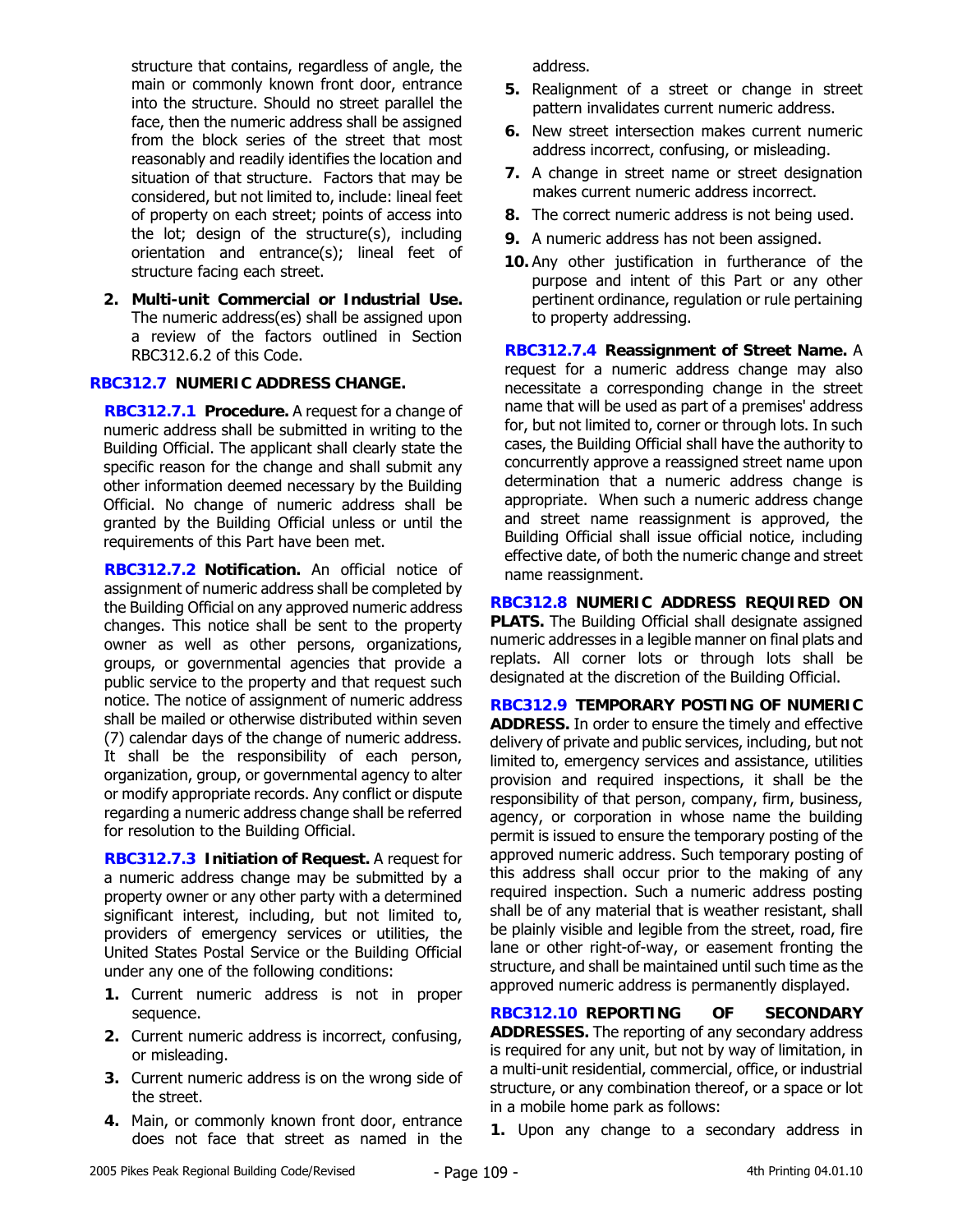existence at the time of this requirement, or:

- **2.** Upon the assignment of any secondary address for any such unit constructed subsequent to this requirement, or:
- **3.** Upon determination by the Building Official that there exists a hazard to the public health, safety, or welfare. It shall be unlawful to fail to meet this requirement within fifteen (15) calendar days of such change, assignment or determination. Such reporting shall be made to the Department of Public Utilities, Meter Reading Division, in writing and shall include, for any change, the original identifier and the new identifier. The Building Official may require the submittal to the Department of Public Utilities, Meter Reading Division, of a floor plan for each floor of the structure upon which shall be designated a sub-numeric and/or letter identifier for each unit of the floor.

### **RBC312.11 ADDRESS NUMBERS ON BUILDINGS.**

**RBC312.11.1 Placement and Location.** The property owner(s) shall cause approved numeric addresses to be placed on all new and existing structures, including single-unit and multi-unit residential structures, in such a location and position as to be plainly visible and legible from the street, road, fire lane or other right-of-way, or easement fronting the structure.

**RBC312.11.2 Minimum Dimensions.** Except as hereinafter set forth, such approved numeric addresses shall be represented by numbers that are a minimum of five (5) inches in height with no less than one half  $(1/2)$  inch stroke so as to be plainly visible and legible from a distance of at least one hundred (100) feet from the structure.

**RBC312.11.2.1 Pre-Existing Numeric Addresses.** Numeric addresses that do not conform with regards to size that lawfully existed upon a single-unit or multi-unit residential structure at the time this dimensional requirement became effective may be continued in use.

## **Exceptions:**

- **1.** When a determination is made by the Building Official that the requirements of this Section are not met; that is, the approved numeric address is not plainly visible and legible from the street, road, fire lane or other right-of-way, or easement fronting the structure or is not plainly visible and legible from a distance of at least one hundred (100) feet from the structure; or
- **2.** When a building permit for any purpose whatsoever is issued for a single-unit or multi-unit residential structure with such a nonconforming as to size numeric address; or

**3.** When a determination is made by any enforcement officer that a change in use, either in whole or in part, has occurred in a single-unit or multi-unit residential structure such that the use of such structure is no longer exclusively residential.

**RBC312.11.2.2 Minimum Dimensions for Commercial Tenants.** Any area occupied by tenants of a mall or shopping center, the main entrance to which is from the inside of the mall or shopping center, or any area used for other than single-unit or multi-unit residential occupancy that abuts a public courtyard or other public space shall be identified by numbers that are a minimum of four (4) inches in height with no less than one half (½) inch stroke so as to be plainly visible and legible from a distance of at least fifty (50) feet from the main entrance to the area.

**RBC312.11.2.3 Posting of Numeric at a Private Drive or Easement.** If access to a premises is provided by a private drive or easement; or if a structure or portion of a structure is obscured by another structure or other feature, either natural or manmade; or a premises is located on the interior of a lot or block, then the numeric address shall, in addition to meeting the requirements of this Section, be posted in a permanent manner and forever maintained at a location in the nearby vicinity of the intersection of the private driveway or easement with a public street, or at a location such that the numbers are plainly visible and legible and the existence of the premises or structure is reasonably indicated. The numbers shall be on a sign that is attached to a ground stake that does not exceed thirty (30) inches in height or shall be on a portion of a permanent structure designed and used to house the mail box. Numbers painted or stenciled on a curb shall not serve to meet this requirement.

**RBC312.11.3 Visibility.** Such approved numeric addresses shall be represented by numbers that are contrasting in color with their background, face the street named in the address and are plain block numerals.

**RBC312.11.4 Prohibited Placement.** Such approved numeric addresses shall not, in any event, be represented by numbers that are affixed to any tree or obscured by vegetation or any other feature, natural or manmade.

**RBC312.11.5 Responsibility.** It shall be the responsibility of the property owner(s) to meet or cause to be met all of the requirements of this section. All numbers shall be forever maintained in such a manner as to comply with the requirements of this section.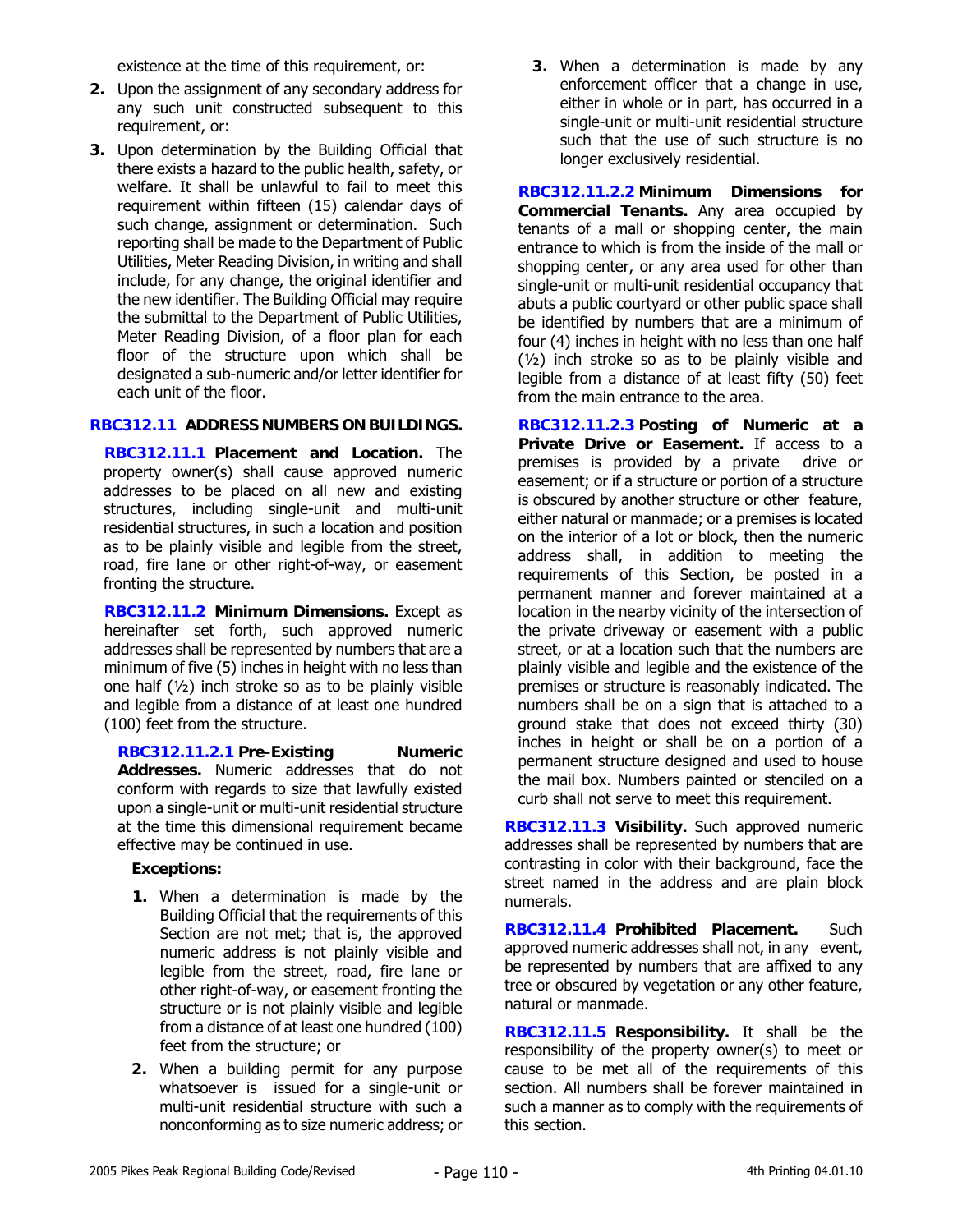**RBC312.11.6 Change of Address.** A numeric address change shall be requested and may be approved by the Building Official in accordance with Section RBC312.7 of this Code. It shall be the responsibility of the property owner(s) to ensure that within fifteen (15) calendar days of the official notice of determination of numeric address as issued by the Building Official, the approved numeric address is posted in accordance with the requirements of Section RBC312.11 of this Code.

**RBC312.11.7 Altering, Defacing or Removing a Numeric Address.** It shall be unlawful for any person to alter, deface or remove any number placed on any premises in accordance with the requirements of Section RBC312 of this Code, except for repair or replacement of such number. Upon notice, actual or otherwise, repair or replacement of any number shall be completed within a twenty-four (24) -hour time period.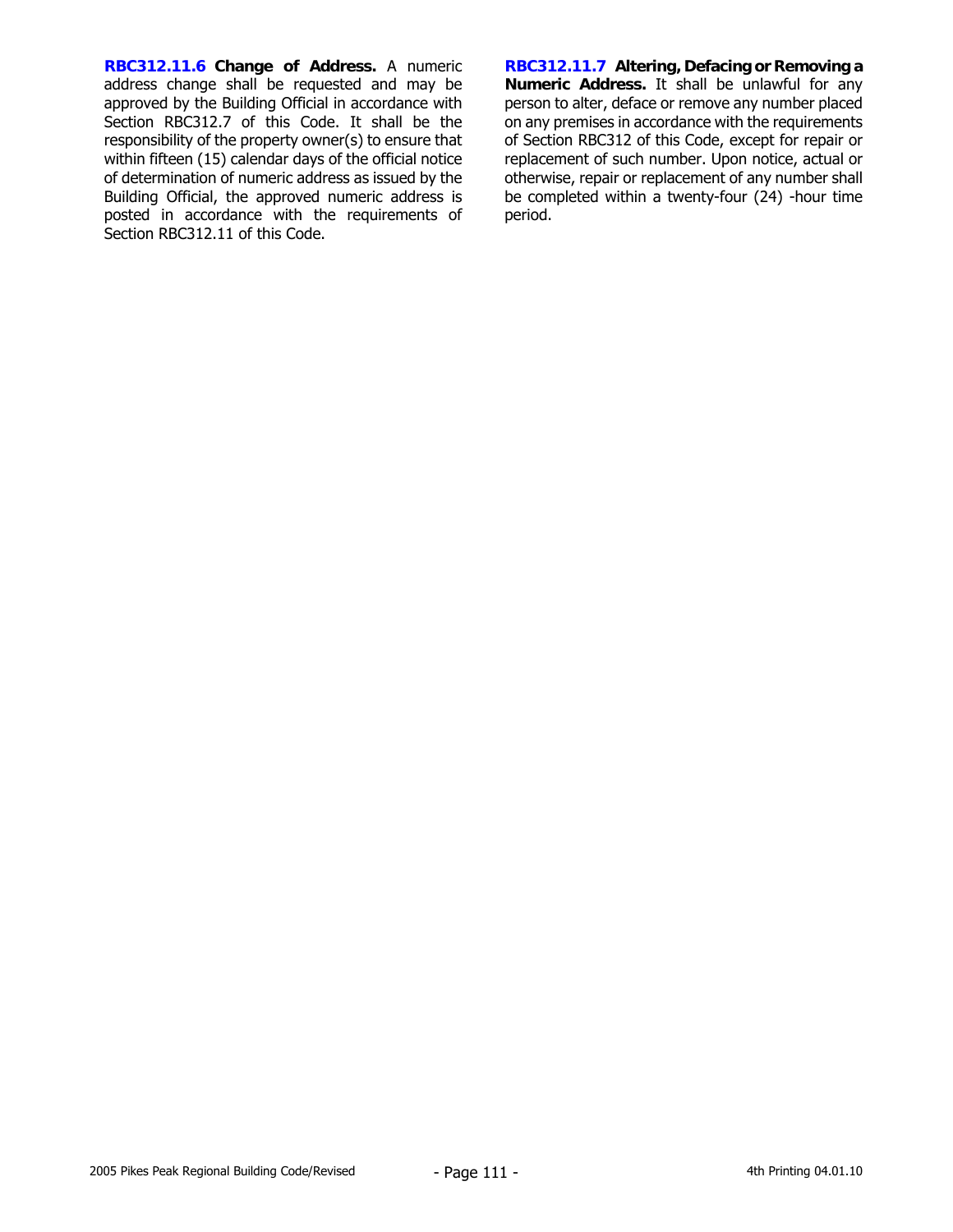**RBC313.1 SHORT TITLE.** This section will be known and cited as the Floodplain Code.

**RBC313.2 STATUTORY AUTHORIZATION.** The Legislature of the state of Colorado has delegated in Sections 31-23-301, 30-28-111 and 30-28-115(1), Colorado Revised Statutes, the responsibility to local governmental units to adopt regulations designed to promote the public health, safety, and general welfare of its citizenry. Therefore, the adopting Jurisdiction does ordain as set out in this section.

## **RBC313.3 LEGISLATIVE DECLARATION.**

**RBC313.3.1** The flood hazard areas of the Pikes Peak Region are subject to periodic inundation which could result in loss of life and property, health and safety hazards, disruption of commerce and governmental services, extraordinary public expenditures for flood protection and relief, and impairment of the tax base, all of which could adversely affect the public health, safety and general welfare.

**RBC313.3.2** These flood losses could be caused by the cumulative effect of obstructions in areas of special flood hazards, which increase flood heights and velocities, and when inadequately anchored, damage uses in other areas. Uses that are inadequately flood proofed, elevated or otherwise protected from flood damage also contribute to the flood loss.

**RBC313.3.3** It is in the interest of the public health, safety and welfare to designate a floodplain management program which provides for the protection of identified floodways as well as flood fringe areas, all of which have been established through the base flood elevation maps which have been submitted to the Jurisdiction by FEMA.

**RBC313.4 STATEMENT OF PURPOSE.** It is the purpose of this section to promote the public health, safety, and general welfare, and to minimize public and private losses due to flood conditions in specific areas by provisions designed:

- **1.** To protect human life and health;
- **2.** To minimize expenditure of public money for costly flood control projects;
- **3.** To minimize the need for rescue and relief efforts associated with flooding and generally undertaken at the expense of the general public;
- **4.** To minimize prolonged business interruptions;
- **5.** To minimize damage to public facilities and utilities such as water and gas mains, electric, telephone and sewer lines, streets and bridges located in areas of special flood hazard;
- **6.** To help maintain a stable tax base by providing for the sound use and development of areas of special flood hazard;
- **7.** To insure that potential buyers are notified that the property is in an area of special flood hazard; and
- **8.** To ensure that those who occupy the areas of special flood hazard assume responsibility for their actions.

**RBC313.5 METHODS OF REDUCING FLOOD LOSSES.** In order to accomplish these purposes, this section includes methods and provisions for:

Restricting or prohibiting uses which are dangerous to health, safety, and property due to water or erosion hazards, or which result in damaging increases in erosion, flood heights or velocities;

Requiring that uses vulnerable to floods, including facilities, which serve such uses, be protected against flood damage at the time of initial construction;

Controlling the alteration of natural floodplains, stream channels, and natural protective barriers that help accommodate or channel floodwaters;

Controlling filling, grading, dredging, and other development which may increase flood damage;

Preventing or regulating the construction of flood barriers which will unnaturally divert floodwaters or which may increase flood hazards in other areas;

Prohibiting any development in regulatory floodway if any increase in flood levels during the base flood discharge would result.

**RBC313.6 DEFINITIONS.** Unless specifically defined below, words or phrases used in this section shall be interpreted so as to give them the meaning they have in common usage and to give this section its most reasonable application.

**ALLUVIAL FAN FLOODING.** Flooding occurring on the surface of an alluvial fan or similar landform which originates at the apex and is characterized by highvelocity flows; active processes of erosion, sediment transport, and deposition; and, unpredictable flow paths.

**APPURTENANT STRUCTURE.** A structure which is on the same parcel of property as the principle structure to be insured, and the use of it is incidental to the use of the principle structure.

**AREA OF SHALLOW FLOODING.** A designated AO, AH, AR/AO, AR/AH, or VO zone on a community's FIRM with a one (1) percent or greater chance of flooding to an average depth of one to three (1-3) feet where a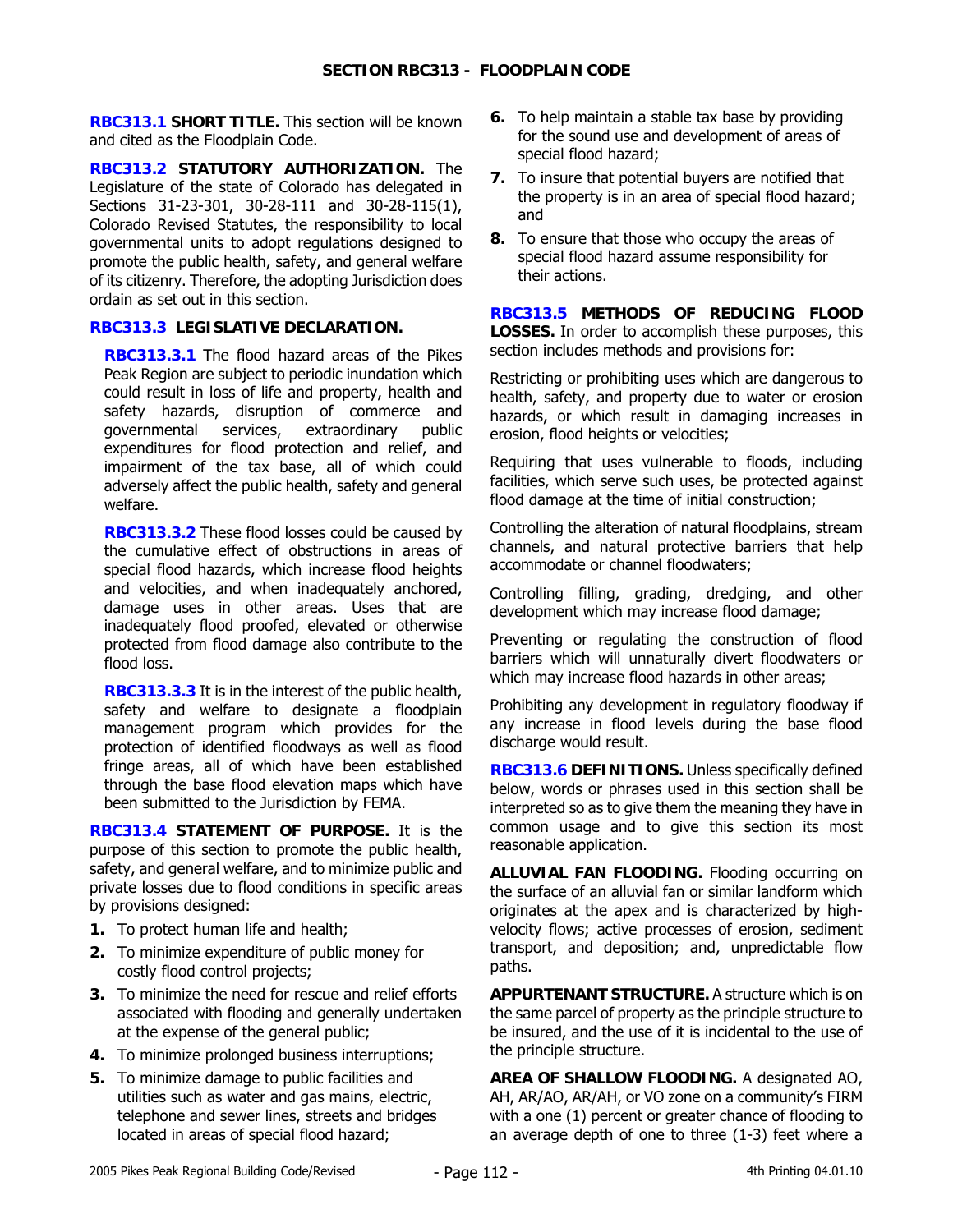clearly defined channel does not exist, where the path of flooding is unpredictable, and where the velocity flow may be evident. Such flooding is characterized by ponding or sheet flow.

**AREA OF SPECIAL FLOOD HAZARD.** Land in a floodplain within a community subject to a one (1) percent or greater chance of flooding in any given year. The area may be designated as Zone A on the FIRM. After detailed ratemaking has been completed in the preparation for publication of the FIRM, Zone A usually is redefined into Zones A, AO, AH, A1-30, AE, A99, AR, AR/A1-30, AR/AE, AR/AO, AR/AH or AR/A. For purposes of Section RBC313, the term "special flood hazard area" is synonymous in meaning with the phrase "area of special flood hazard".

**AREA OF SPECIAL HAZARD.** Land in the floodplain within a community subject to a one (1) percent or greater chance of flooding in any given year.

**ATTENDANT FACILITIES.** HVAC duct work, HVAC units, water heaters, boilers, AC compressors, electrical breaker panels and meters, and any other such devices and connections required for habitable and sanitary use of the structure. It does not include the main underground stub to the property for electrical, sewer, water, gas, etc.

**BASE FLOOD.** A flood having a one (1) percent chance of being equaled or exceeded in any given year.

**BASEMENT.** Any area of the building having its floor subgrade (below ground level) on all sides.

**BREAKAWAY WALL.** A wall that is not part of the structural support of the building and is intended through its design and construction to collapse under specific lateral loading forces without causing damage to the elevated portion of the building or supporting foundation system.

**BUILDABLE LOT.** The area of land required in coordination with all applicable codes adopted by the Jurisdiction that enables the construction of a building, access and all utilities for habitability.

**CHANGE OF USE.** When a current structure changes use as defined in Section RBC110.1.2 of the Pikes Peak Regional Building Code and is required to meet all current building codes for the new use including being brought into compliance with current floodplain ordinances.

**CLOMR.** Conditional Letter of Map Revision processed through FEMA.

**COMPENSATORY STORAGE.** The providing of equal or greater amount of storage to compensate for that which was destroyed.

**CRITICAL FACILITIES.** Facilities required for the safety and/or continued occupation by the public as a whole. Examples of these facilities are as follows but not limited to hospitals, fire stations, police stations, jails, water treatment plants, wastewater treatment plants, gas / electric utility facilities, fall out and Red Cross shelters, schools, etc.

**CRITICAL FEATURE.** An integral and readily identifiable part of a flood protection system, without which the flood protection provided by the entire system would be compromised.

**DEVELOPMENT.** Any manmade change to improved or unimproved real estate, including but not limited to buildings or other structures, mining, dredging, filling, grading, paving, excavation, drilling operations or storage of equipment and/or materials located within the area of special flood hazard.

**DEVELOPMENT PERMIT.** The permit issued by the FPA before a development occurs within any area of special flood hazard.

**DRAINAGE BOARD.** The Review Board for appeals and variance requests in the City of Colorado Springs and/or unincorporated El Paso County.

**ELEVATED BUILDING.** For insurance purposes, a building without a basement that has its lowest elevated floor raised above ground level by foundation walls, shear walls, posts, piers, pilings or columns.

**EXISTING CONSTRUCTION OR EXISTING STRUCTURE.** For the purpose of determining rates, structures for which the "start of construction" commenced before the effective date of the FIRM, or before January 1, 1975, for FIRMs effective before that date.

**EXISTING MANUFACTURED HOME PARK OR SUBDIVISION.** A manufactured home park for which the construction of facilities for servicing the lots on which the manufactured homes are to be affixed (including, at a minimum, the installation of utilities, the construction of streets, and either final site grading or the pouring of concrete pads) are completed before the effective date of the floodplain management regulations adopted by the Jurisdiction.

**EXPANSION TO EXISTING MANUFACTURED HOME PARK OR SUBDIVISION.** The preparation of additional sites by the construction of facilities for servicing the lots on which the manufactured homes are to be affixed (including the installation of utilities, the construction of streets, and either final site grading or the pouring of concrete pads).

**FEMA.** The Federal Emergency Management Agency.

**FLOOD OR FLOODING.** A general and temporary condition of partial or complete inundation of normally dry land areas from the unusual and rapid accumulation or runoff of surface waters from any source.

**100-YEAR FLOOD.** A flood event having a one (1) percent chance of occurring in any given year.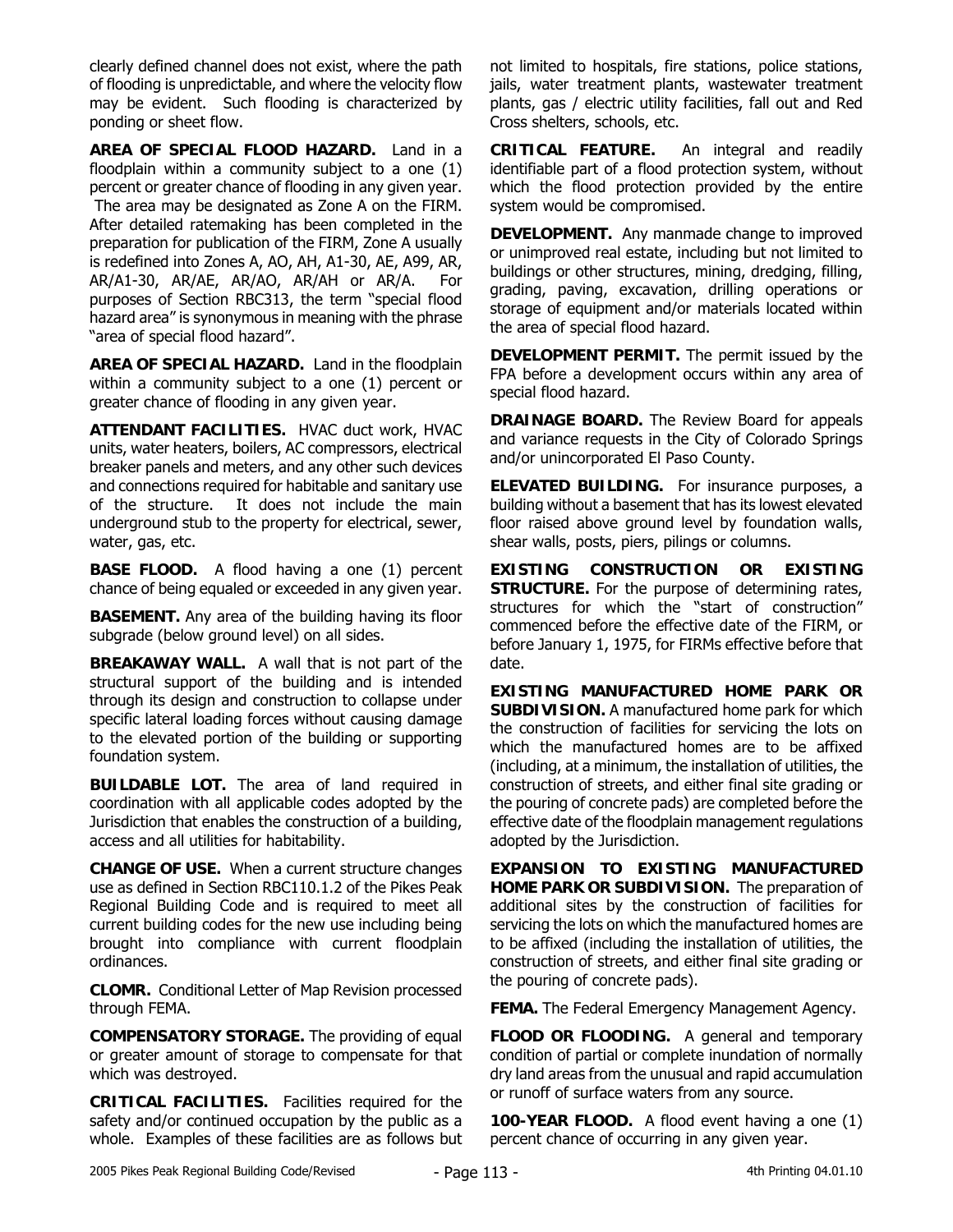**500-YEAR FLOOD.** A flood event having a zero point two (0.2) percent chance of occurring in any given year.

**FLOOD FRINGE.** Areas denoted on the floodway map that are adjacent to the floodway and within the 100 year floodplain.

**FIRM.** Flood Insurance Rate Map. The official map on which FEMA has delineated both the areas of special flood hazards and the risk premium zones applicable to the Jurisdiction.

**FIS.** Flood Insurance Study. The official report provided by FEMA that includes flood profiles, the flood boundary-floodway map and the water surface elevations of the base flood.

**FLOOD PROOFING.** Any combination of structural and nonstructural additions, changes, or adjustments to structures which reduce or eliminate flood damage to real estate or improved real property, water and sanitary facilities, structures and their contents.

**FLOODWAY.** The channel of a river or other watercourse and the adjacent land areas that must be reserved in order to discharge the base flood without cumulatively increasing the water surface elevation more than one (1) foot. The floodway is deemed an extremely hazardous area due to the velocity of floodwaters, which carry debris, potential projectiles, and erosion potential.

**FPA.** Floodplain Administrator. The Regional Building Department designee who administers the Pikes Peak Regional Building Department floodplain program.

**FREEBOARD.** A factor of safety usually expressed in feet above the base flood level for purposes of floodplain management. Freeboard tends to compensate for the many unknown factors that could contribute to flood heights greater than the height calculated for a selected size flood and floodway conditions, such as wave action, bridge openings, and the hydrological effects of urbanization of the watershed.

**GOVERNING BODY.** A board of township trustees, city council, or board of county commissioners as determined and elected by Jurisdiction.

**JURISDICTION.** Any of the signatory entities that established Pikes Peak Regional Building Department. Jurisdiction in context means the government entity with Jurisdiction.

**LEVEE.** A manmade structure, usually an earthen embankment, designed and constructed in accordance with sound engineering practices to contain, control, or divert the flow of water to provide protection from flooding.

**LEVEE SYSTEM.** A flood protection system, which consists of a levee, or levees, and associated structures, such as closure and drainage devices, which are constructed and operated in accordance with sound engineering practices.

**LIVING SPACE**. Space within a dwelling unit utilized for living, sleeping, eating, cooking, bathing, washing and/or sanitary purposes, and associated accessory use areas.

**LOMR.** Letter of Map Revision processed through FEMA.

**LOMR-F.** Letter of Map Revision Based on Fill processed through FEMA.

**LOWEST FLOOR.** The lowest floor of the lowest enclosed area (including basement). An unfinished or flood resistant enclosure, usable solely for parking of vehicles, building access or storage in an area other than a basement area is not considered as a building's lowest floor, provided that the enclosure is not built so as to render the structure in violation of the applicable non-elevation design requirements of Section RBC313.18 of this Code.

**MANUFACTURED HOME.** A structure that is transportable in one or more sections, built on a permanent chassis, and designed to be used with or without a permanent foundation when connected to the required utilities. For purposes of these regulations, manufactured home also includes recreational vehicles or travel trailers placed on a site for more than six (6) months.

**MANUFACTURED HOME PARK OR SUBDIVISION.** A parcel of land divided into two or more manufactured home lots for rent or sale.

**MEAN SEA LEVEL.** The National Geodetic Vertical Datum (NGVD) or other datum, to which base flood elevations shown on a community's Flood Insurance Rate Map are referenced.

**NEW CONSTRUCTION.** Structures for which the "start of construction" commences on or after the effective date of initial floodplain management regulations adopted by the Jurisdiction; and is applicable to subsequent improvements to such structures.

**RECREATIONAL VEHICLE.** A vehicle which is built on a single chassis; four hundred (400) square feet or less when measured at the largest horizontal projections; designed to be self-propelled or towed by a light duty truck; and designed primarily not for use as a permanent dwelling but as temporary living quarters for recreational, camping, travel, or seasonal use.

**REGULATORY FLOODWAY.** The channel of a river or other watercourse and the adjacent land areas that must be reserved in order to discharge the base flood without cumulatively increasing the water surface elevation more than a designated height.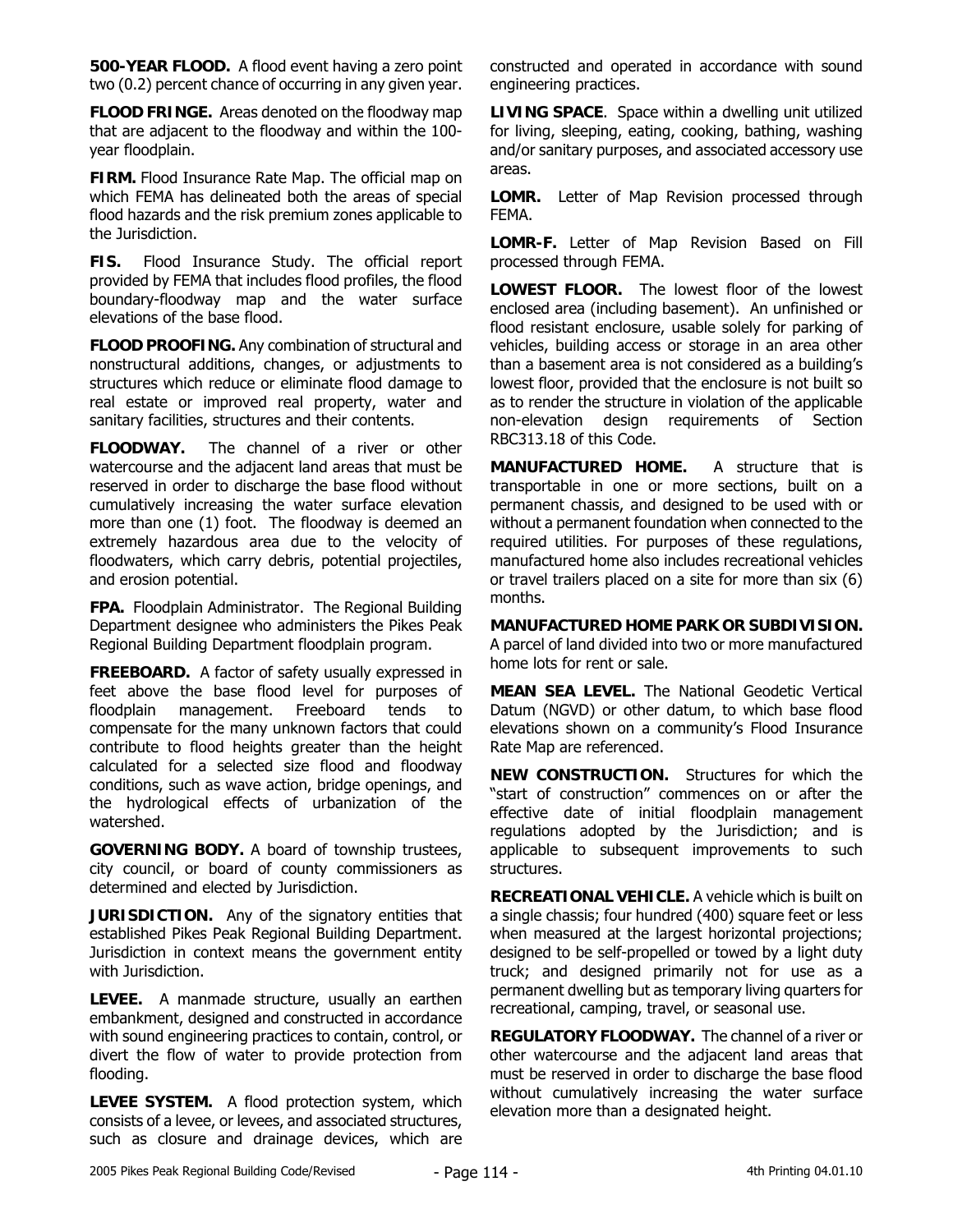**REVIEW BOARD.** The board designated or established by the Jurisdiction to decide appeals and variance requests within the specific Jurisdiction, including the Drainage Board for the City of Colorado Springs and/or unincorporated El Paso County. Each Jurisdiction should establish its own Review Board or enter into an agreement with another member Jurisdiction to use the same Review Board. It is recommended that any Review Board be comprised of five (5) members as follows:

- **1.** Professional Civil Engineer licensed by the State of Colorado
- **2.** Realtor or Appraiser
- **3.** Officer of a Financial Institution or Insurance Industry representative
- **4.** Citizen Advocate No ties to the construction community
- **5.** Architect licensed by the State of Colorado

**START OF CONSTRUCTION.** The first placement of permanent construction of a structure on a site, such as the pouring of slabs or footings, installation of pilings, construction of columns or any work beyond the stage of excavation. For a structure without a basement or poured footings, the "start of construction" includes the first permanent framing or assembly of a structure or any part thereof on its pilings or foundation. For manufactured homes, "start of construction" means the date of placement of the manufactured home on its permanent site.

**STRUCTURE.** A walled and roofed building, including gas or liquid storage tank, that is principally above ground, as well as a manufactured home. This term also applies to anything built or constructed that may impede the flow of water.

**SUBSTANTIAL DAMAGE.** Damage from any origin sustained by a structure whereby the cost of restoring the structure to its before-damaged condition would equal or exceed fifty percent (50%) of the market value of the structure before the damage occurred. Reconstruction and repairs to damaged structures are counted cumulatively for a 10-year window.

**SUBSTANTIAL IMPROVEMENT.** Any rehabilitation, addition, or other improvement of a structure, the cost of which equals or exceeds 50% of the market value of the structure, before the improvement is started. Project costs for permitted activities are counted cumulatively over the previous 2- year period from the date of application for a new permit. Permitted activities not completed must also be considered as part of the 2 year cost total.

The term does not, however, include either:

Any project for improvement of a structure to comply with existing state or local health, sanitary, or safety code specifications which are solely necessary to ensure safe living conditions; or

Any alteration of a structure listed on the National Register of Historic Places or the state Inventory of Historic Places.

**VARIANCE.** A grant of relief from the requirements of this section, which permits construction in a manner that would otherwise be prohibited by this section.

**VIOLATION.** A failure of a structure or other development to be fully compliant with the Jurisdiction's floodplain management regulations. A structure or other development without an elevation certificate, other certifications, or other evidence of compliance required by this Code is presumed to be in violation until such documentation is provided.

**WATER SURFACE ELEVATION.** The height in relation to the National Geodetic Vertical Datum (NGVD) of 1929 or other datum (where specified) of floods of various magnitudes and frequencies in the floodplains of riparian areas.

**RBC313.7 APPLICATION.** This section shall apply to all areas of special flood hazard within the Jurisdiction.

**RBC313.8 BASIS FOR ESTABLISHING THE AREAS OF SPECIAL FLOOD HAZARD.** The areas of special flood hazard identified by FEMA in a scientific and engineering report entitled "The Flood Insurance Study El Paso County, Colorado and Incorporated Areas" with accompanying FIRM's and any amendments, is adopted by reference and declared to be a part of this section. The FIS is part of this section.

**RBC313.9 COMPLIANCE.** No Land shall hereafter be converted or altered nor structure shall hereafter be constructed, located, extended, converted or altered without full compliance with the terms of this Section and other applicable regulations.

**RBC313.10 PENALTIES FOR NONCOMPLIANCE.**  Refer to local Jurisdiction's penalties for noncompliance as stated within the Jurisdiction's ordinances or regulations.

**RBC313.11 ABROGATION AND GREATER RESTRICTIONS.** This section is not intended to repeal, abrogate, or impair any existing easements, covenants, or deed restrictions. However, where Section RBC313 of this Code and any other ordinance, regulation, easement, covenant or deed restriction conflict or overlap, whichever imposes the more stringent restrictions shall prevail.

**RBC313.12 INTERPRETATION.** In the interpretation and application of this section, all provisions shall be:

Considered as minimum requirements;

Liberally construed in favor of the governing body; and

Deemed neither to limit nor repeal any other powers granted under state statutes.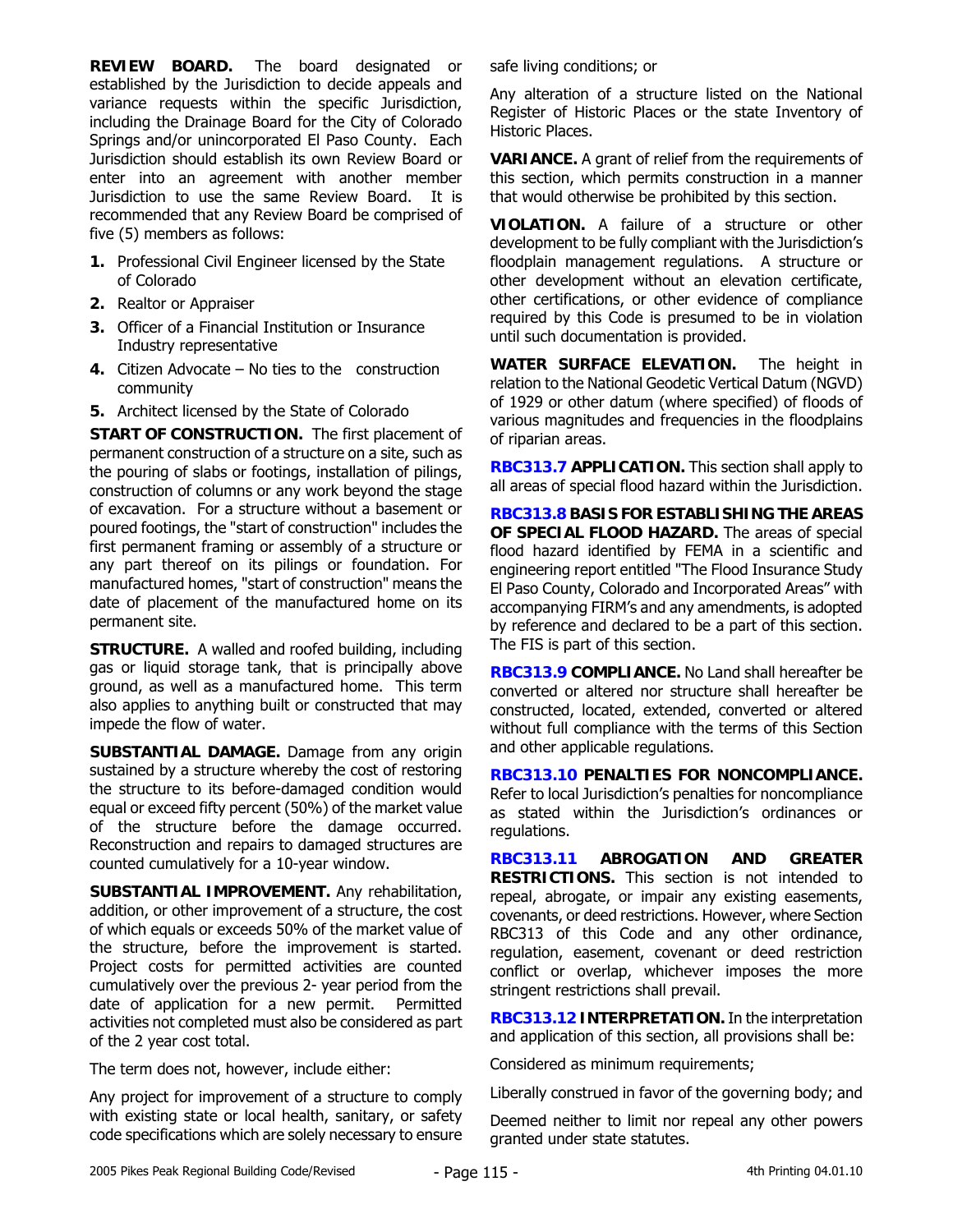**RBC313.13 WARNING OF DISCLAIMER OF LIABILITY.** The degree of flood protection required by this section is considered reasonable for regulatory purposes and is based on scientific and engineering considerations. Larger floods can and will occur on rare occasions. Flood heights may be increased by manmade or natural causes. This section shall not create liability on the part of any local Jurisdiction, any officer or employee thereof, or FEMA, for any flood damages that result from reliance on this section or any administrative decision lawfully made hereunder.

**RBC313.14 ESTABLISHMENT OF DEVELOPMENT PERMIT.** A floodplain development permit shall be obtained before construction or development begins within any area of special flood hazard established in Section RBC313.8 of this Code.

**RBC313.14.1** The permit shall expire at the end of twelve (12) months from the date of issuance. Application for a floodplain development permit shall be made on forms furnished by the FPA and may include, but not be limited to:

Plans in duplicate drawn to scale showing the nature, location, dimensions, and elevations of the area in question;

Existing or proposed structures, fill, storage of materials, drainage facilities; and

The location and control of the foregoing.

**RBC313.14.2** Specifically, the following information is required and is to be certified by a professional engineer or architect licensed by the state of Colorado. (Elevations may be certified by a professional surveyor licensed by the state of Colorado.):

Elevation in relation to mean sea level or the lowest floor (including basement) of all structures;

Elevation in relation to mean sea level to which any structure has been floodproofed;

Evidence that the flood proofing methods for any nonresidential structure meet the flood proofing criteria in Section RBC313.20.2 of this Code; and

Description of the extent to which any watercourse will be altered or relocated as a result of proposed development.

**RBC313.14.3** If the proposed development activity is located within an identified regulatory floodway, a certification by a Colorado registered professional engineer that the proposed development will result in no rise in the base flood elevation, or satisfies the requirements of Section RBC313.20 of this Code.

**RBC313.15 DESIGNATION OF THE FLOODPLAIN ADMINISTRATOR.** The FPA is appointed to administer and implement Section RBC313 of this Code by granting or denying development permit applications in accordance with its provisions.

**RBC313.16 DUTIES AND RESPONSIBILITIES OF THE FLOODPLAIN ADMINISTRATOR.** Duties of the FPA shall include, but not be limited to the following:

#### **RBC313.16.1 Permit Review.**

Review all development permits to determine that the permit requirements of this section have been satisfied;

Review all development permits to determine if the proposed development is located in the flood fringe. If located in the flood fringe, ensure that the provisions of Section RBC313.20 of this Code are met; and

Review all development permits to determine if the proposed development is located in the floodway. If located in the floodway, ensure that the encroachment provisions of Section RBC313.20.1 of this Code are met.

**RBC313.16.2 Use of Other Flood Data.** When base flood elevation data has not been provided in accordance with Section RBC313.8 of this Code, the FPA shall obtain, review and reasonably utilize any base flood elevation and floodway data available from a federal, state or other source in order to administer Sections RBC313.19.1 and RBC313.19.2 of this Code.

### **RBC313.16.3 Obtain and Maintain Information.**

Obtain and record the actual elevation (in relation to mean sea level) of the lowest floor (including basement) of all new or substantially improved structures;

For all new or substantially improved flood proofed structures:

Verify and record the actual elevation (in relation to mean sea level); and

Maintain the flood proofing certifications required by Section RBC313.14.1.3 of this Code.

Maintain for public inspection all records pertaining to the provisions of this section.

#### **RBC313.16.4 Alteration of Watercourses.**

Notify adjacent communities and the Colorado Water Conservation Board prior to any alteration or relocation of a watercourse, and submit evidence of such notification to FEMA; and

Require that maintenance is provided within the altered or relocated portion of the watercourse so that the flood-carrying capacity is not diminished.

**RBC313.16.5 Interpretation of Flood Boundaries.**  Make interpretations where needed as to the exact location of the boundaries of the areas of special flood hazard (for example, where there appears to be a conflict between a mapped boundary and actual field conditions). The person contesting the location of the boundary shall be given a reasonable opportunity to appeal the interpretation as provided in Section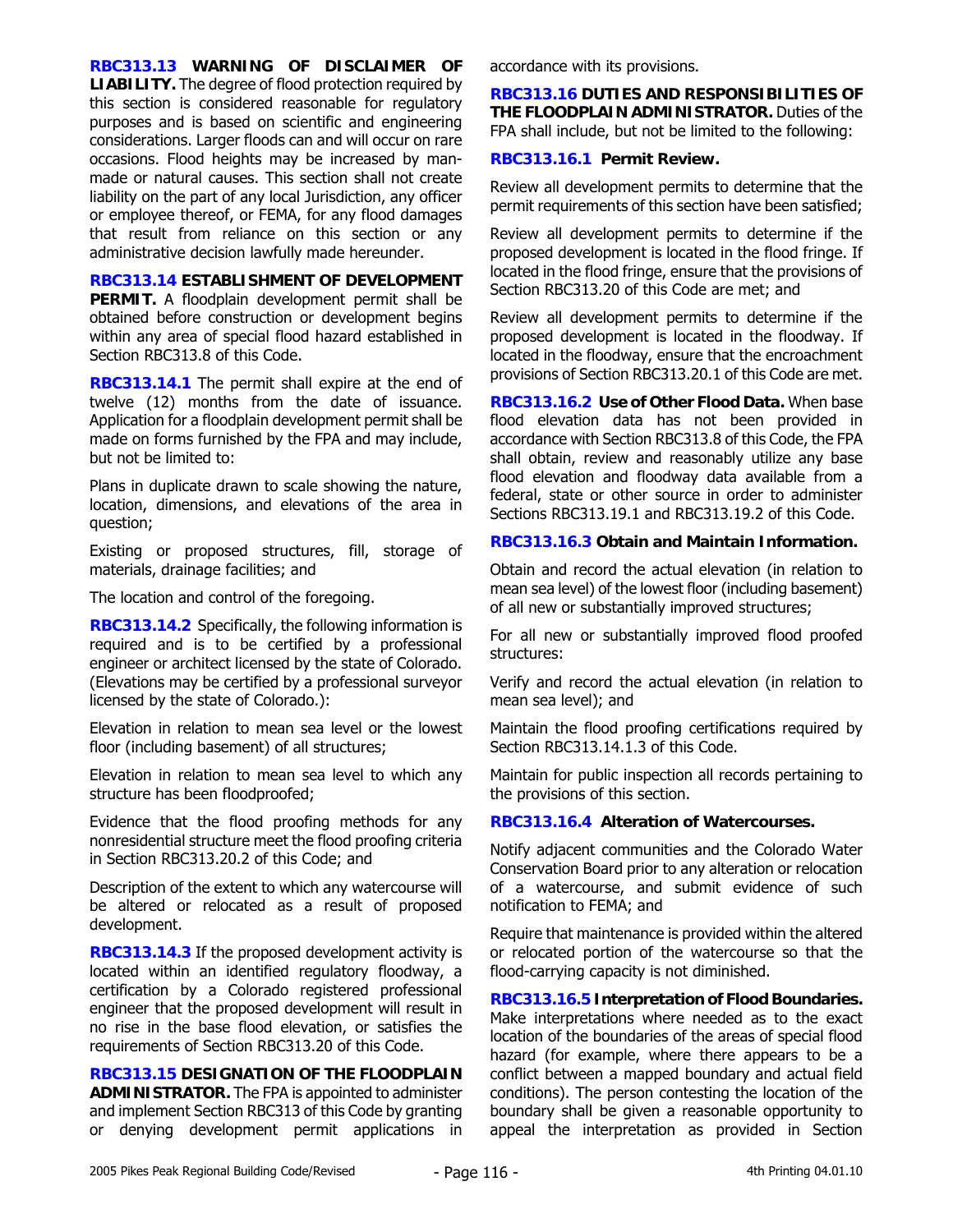#### RBC313.17 of this Code.

**RBC313.16.6 Rules and Regulations.** The FPA is empowered to make such rules and regulations and to establish such criteria and methodologies as are necessary and consistent with the requirements for sound flood plain management pursuant to the guidelines and regulations promulgated by FEMA.

## **RBC313.17 Appeals and Review Procedures.**

## **RBC313.17.1 Appeals.**

The Review Board or the Governing Body of the Jurisdiction, if no Review Board is established, shall hear and decide appeals of decisions by the FPA when it is alleged there is an error in any requirement, decision, determination or interpretation made by the FPA in the enforcement or administration of this section.

Any person aggrieved by a decision of the FPA may appeal to the Review Board or the Governing Body of the Jurisdiction, if no Review Board is established, provided a written notice of appeal, stating the grounds for appeal, is filed with the FPA within thirty (30) days of the date of the FPA's decision. The Review Board shall hear the appeal at the next available meeting, but not less than fourteen (14) days after receipt of the notice of appeal.

The Review Board or the Governing Body of the Jurisdiction, if no Review Board is established, shall conduct a public hearing on the appeal and shall consider the factors set forth in Section RBC313.17.1.5, below. At the conclusion of the hearing, The Review Board or the Governing Body of the Jurisdiction, if no Review Board is established, shall make appropriate findings and determine whether the FPA's decision shall stand, be overturned or modified.

Those aggrieved by the decision of the Review Board may appeal the decision to the Governing Body of the Jurisdiction, provided that a notice of appeal, stating the grounds for appeal, is filed with the FPA within ten (10) days of the date of Review Board's decision. Upon receiving a perfected appeal, the matter shall be set for a public hearing according to the established procedures of the Governing Body of the Jurisdiction. At the conclusion of the public hearing, the Governing Body of the Jurisdiction shall determine whether there is some competent evidence in the record to support the Review Board's decision, and if so, then the decision must be affirmed. If there is no competent evidence in the record to support the Board's decision, the Governing Body of the Jurisdiction may overturn the decision or modify it.

In passing upon appeals of the FPA's decision, the Review Board or the Governing Body of the Jurisdiction, if no Review Board is established, shall consider all technical evaluations, all relevant factors, standards specified in other sections of this code, and:

- **1.** The danger that materials may be swept onto other lands to the injury of others;
- **2.** The danger to life and property due to flooding or erosion damage;
- **3.** The susceptibility of the proposed facility and its contents to flood damage and the effect of such damage on the individual owner;
- **4.** The importance of the services provided by the proposed facility to the Governing Body of the Jurisdiction;
- **5.** The necessity to the facility of a waterfront location, where applicable;
- **6.** The availability of alternate locations for the proposed use, which are not subject to flooding or erosion damage;
- **7.** The compatibility of the proposed use with existing and anticipated development;
- **8.** The relationship of the proposed use to the Comprehensive Plan and floodplain management program for that area;
- **9.** The safety of access to the property in times of flood for ordinary and emergency vehicles;
- **10.** The expected heights, velocity, duration, rate of use, and sediment transport of the flood waters and the effects of wave action, if applicable, and expected at the site; and
- **11.** The costs of providing governmental services during and after flood conditions, including maintenance and repair of public utilities and facilities such as sewer, gas, electrical, and water systems, and streets and bridges.

Upon consideration of the factors listed in Section RBC313.17.1, Item 5, the Review Board, or the Governing Body of the Jurisdiction, if no Review Board is established, may impose conditions on the FPA's decision as the Review Board or the Governing Body of the Jurisdiction, if no Review Board is established, deems necessary to further the purposes of this section.

Appeals to the District Court. Any person who has exhausted all administrative remedies established herein and is aggrieved by a decision of the Governing Body of the Jurisdiction, may appeal that decision to the El Paso County District Court pursuant to Rule 106 of Colorado Rules of Civil Procedure.

**RBC313.17.2 Conditions For Pre-Construction Variances.** Development permits may be issued by the FPA for the reconstruction, rehabilitation or restoration of structures listed on the National Register of Historic Places, the State Inventory of Historic Places, or part of the local Historic Preservation District or a locally designated historic landmark, without regard to the procedures set forth in the remainder of this subsection. Infill of vacant lots within the Historic Preservation District may be issued variances provided that the provisions of this section are met. All other variances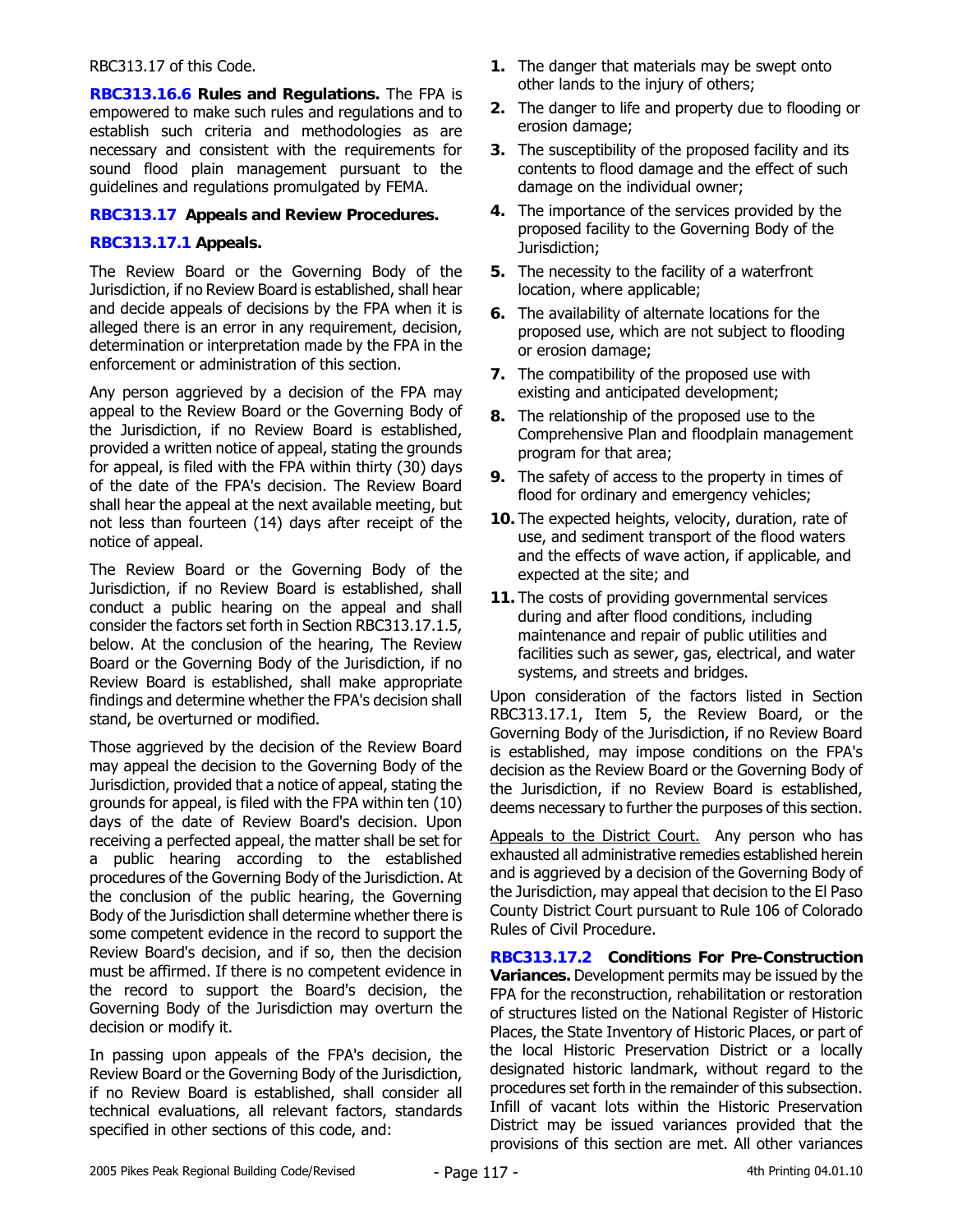shall be reviewed and approved by the Review Board or the Governing Body of the Jurisdiction, if no Review Board has been established;

No application for variances shall be accepted or considered for an existing structure;

The Review Board or Governing Body of the Jurisdiction, if no Review Board has been established, shall conduct a public hearing on all applications for variance. The FPA shall be given an opportunity to comment on the application and make a recommendation to the Review Board or Governing Body of the Jurisdiction. The applicant shall be given an opportunity to support the request for variance and respond to any comments by the FPA. The public shall be given an opportunity to comment on the variance application;

Variances shall not be issued within any designated floodway if any increase in flood levels during the base flood discharge would result;

Variances shall only be issued upon a determination that the variance is the minimum necessary, considering the flood hazard, to afford relief; and

Variances shall only be issued upon the Review Board's or the Governing Body of the Jurisdiction's, if no Review Board has been established, finding that the application substantially complies with the following:

A showing of good and sufficient cause;

A determination that failure to grant the variance would result in exceptional hardship to the applicant; and

A determination that the granting of a variance will not result in increased flood heights, additional threats to public safety, extraordinary public expense, create nuisances, cause fraud or victimization of the public as identified in Section RBC313.17.1.5, or conflict with existing local laws or ordinances.

Any applicant to whom a variance is granted shall be given written notice that the structure will be permitted to be built with a lowest floor elevation below the base flood elevation and that the cost of flood insurance will be commensurate with the increased risk resulting from the reduced lowest floor elevation.

**RBC313.18 GENERAL STANDARDS.** In all areas of special flood hazards, the following standards are required:

**RBC313.18.1 Base Flood Elevations.** If base flood elevation data has not been provided per Section RBC313.8 of this Code, this data is required to be established and provided by a professional engineer or architect licensed by the state of Colorado.

**RBC313.18.2 Anchoring.** All new construction and substantial improvements shall be anchored to prevent flotation, collapse, or lateral movement of the structure,

as required by Section 1612 and Appendix G of the International Building Code, 2003 Edition.

## **RBC313.18.3 Construction Materials and Methods.**

All new construction and substantial improvements shall be constructed with materials and utility equipment resistant to flood damage, as required by Section 1612 and Appendix G of the International Building Code, 2003 Edition;

All new construction and substantial improvements shall be constructed using methods and practices that minimize flood damage, as required by Section 1612 and Appendix G of the International Building Code, 2003 Edition;

All new mechanical and utility equipment shall be designed and/or elevated to prevent water from entering or accumulating in components, as required by Section 1612 and Appendix G of the International Building Code, 2003 Edition; and

All new construction and substantial improvements with fully enclosed areas below the lowest floor that are subject to flooding shall be designed to automatically equalize hydrostatic flood forces on exterior walls by allowing for the entry and exit of floodwaters. Designs for meeting this requirement must either be certified by a professional engineer or architect licensed by the state of Colorado, or must meet or exceed the minimum criteria as required by Section 1612 and Appendix G of the International Building Code, 2003 Edition.

## **RBC313.18.4 Utilities.**

All new and replacement water supply systems shall be designed to minimize or eliminate infiltration of floodwaters into the system;

New and replacement sanitary sewage systems shall be designed to minimize or eliminate infiltration into the systems and discharge from the systems into flood waters; and

On-site waste disposal systems shall be located to avoid impairment to them or contamination from them during flooding.

## **RBC313.18.5 Subdivision Proposals.**

All subdivision proposals shall be consistent with the need to minimize flood damage;

All subdivision proposals shall have public utilities and facilities such as sewer, gas, electrical, and water systems located and constructed to minimize flood damage;

All subdivision proposals shall have adequate drainage provided to reduce exposure to flood damage;

FEMA approved base flood elevation data and 100-year floodplain boundaries shall be provided and shown on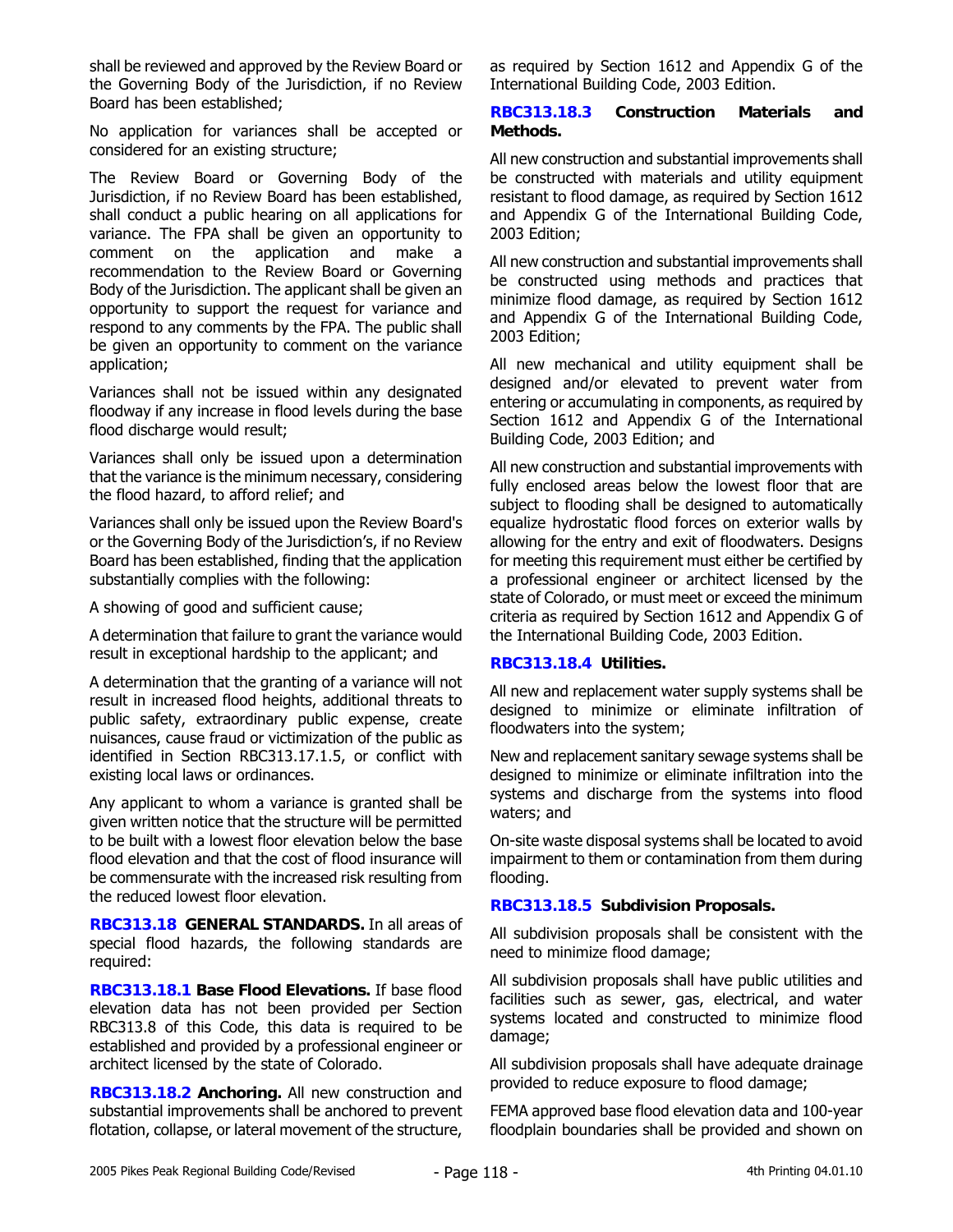plats for subdivision proposals and other proposed developments that contain at least fifty lots or five (5) acres, whichever is less;

All buildable lots less than two and one half (2½) acres in size are required to be located entirely outside of the 100-year floodplain. Lands within the 100-year floodplain shall be established in a tract, and require that the owner maintain the tract. Buildable lots two and one half (2½) acres and larger, are required to have the 100-year floodplain contained in a drainage easement dedicated by plat in the name of the governing body with the restrictions of "No Build" and "No Storage of any Materials"; and

If subdivision proposals are located within three hundred (300) feet of a Zone A floodplain, FEMA approved base flood elevations and boundaries are required to be determined and shown on the plat, or provide a Floodplain Certification Letter by a professional engineer or architect licensed by the state of Colorado, stating that "Based on field verified characteristics of the property, the property is reasonably safe from flooding and to the best of the engineer's knowledge if the 100-year floodplain were studied it would not enter the property in question".

**RBC313.18.6** Prohibit all activities in a Special Flood Hazard Area that may be hazardous to public health and water quality; activities include but are not limited to septic systems, landfills, disabled vehicles, etc.

**RBC313.18.7** All fill placed within the 100-year floodplain must be properly designed and compacted to ninety-five percent (95%) (ASTM D-698 equivalent or higher standard) with appropriate protection from erosion and scour. If other than ASTM D-698 is used, it must be certified by a professional engineer licensed by the state of Colorado.

**RBC313.19 SPECIFIC STANDARDS.** In all areas of special flood hazard where base flood elevation data has been provided as set forth in Section RBC313.18 of this Code (basis for establishing the Areas of Special Flood Hazard) the following provisions are required:

**RBC313.19.1 Residential Construction.** New construction and substantial improvement of any residential structure shall have the lowest floor, including basement together with attendant utility and sanitary facilities, elevated one (1) foot or more above base flood elevation.

**RBC313.19.2 Nonresidential Construction.** New construction and substantial improvement of any commercial, industrial, or other nonresidential structure shall either have the lowest floor, including basement together with attendant utility and sanitary facilities, elevated to one (1) foot or more above the level of the base flood elevation; together with attendant utility and sanitary facilities, or shall:

Be dry flood proofed as required by the Building Code to a point of one (1) foot above the base flood level so the structure is watertight with walls substantially impermeable to the passage of water;

Have structural components capable of resisting hydrostatic and hydrodynamic loads and effects of buoyancy; and

Be certified by a professional engineer or architect licensed by the state of Colorado, verifying the standards of this subsection are satisfied after construction is complete and prior to the Certificate of Occupancy being issued. Such certifications shall be provided to the FPA as set forth in Section RBC313.16.3 of this Code.

**RBC313.19.3** Conversions to living space shall be classified as new construction and shall be constructed to meet the floodplain, building and any other relevant codes at the time of conversion.

### **RBC313.19.4 Openings in Enclosures below the Lowest Floor.**

Crawlspaces are prohibited in residential construction below the base flood elevation.

For all other new construction and substantial improvements, fully enclosed areas below the lowest floor that are subject to flooding shall be designed to automatically equalize hydrostatic flood forces on exterior walls by allowing for the entry and exit of floodwaters. Designs for meeting this requirement must either be certified by a licensed professional engineer or architect or must meet or exceed the following criteria:

A minimum of two openings having a total net area of not less than one square inch for every square foot of enclosed area subject to flooding shall be provided;

The bottom of all openings shall be no higher than one foot above grade;

Openings may be equipped with screens, louvers, or other coverings or devices, provided that they permit the automatic entry and exit of floodwaters.

## **RBC313.19.5 Manufactured Homes.**

Manufactured homes shall be anchored in accordance with Section RBC313.18.2 of this Code and installed in accordance with FEMA 85 (Manufactured Home Installation in Flood Hazard Areas).

All manufactured homes or those to be substantially improved shall conform to the following requirements:

Require that manufactured homes that are placed or substantially improved within Zones A1–30, A, AO, AH, and AE on the community's FIRM be elevated on a permanent foundation such that the lowest floor of the manufactured home is elevated a minimum of one (1) foot above the base flood elevation and be securely anchored to an adequately anchored foundation system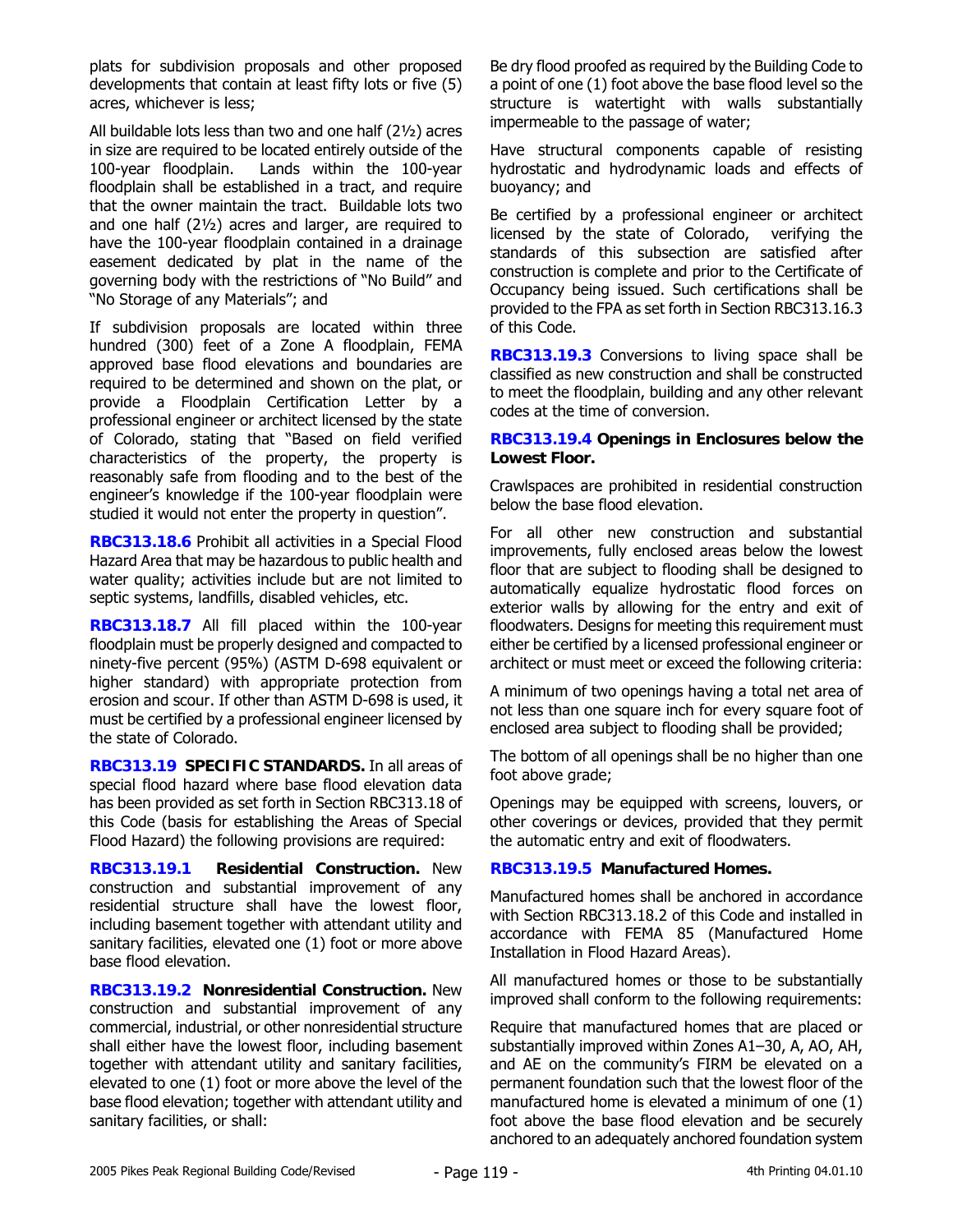to resist floatation, collapse and lateral movement, when located within any of the following areas:

Outside of an existing manufactured home park or subdivision, or

In a new manufactured home park or subdivision, or

In an expansion to an existing manufactured home park or subdivision, or,

In an existing manufactured home park or subdivision on which a manufactured home has incurred ''substantial damage'' as the result of a flood.

Require that manufactured homes not subject to the provisions of paragraph 2.1 of this section be elevated so that either

The lowest floor of the manufactured home is elevated one (1) foot above the base flood elevation, or

The manufactured home chassis is supported by reinforced piers or other foundation elements of at least equivalent strength that are no less than thirty-six (36) inches in height above grade and be securely anchored to an adequately anchored foundation system to resist floatation, collapse, and lateral movement.

**RBC313.19.6 Recreational Vehicles.** A recreational vehicle shall meet the permit requirements and elevation and anchoring requirements of this Code unless:

It is on the site for fewer than six (6) months; and

It is fully licensed and ready for highway use; or

If the above two conditions are not meet, it will meet the requirements of Section RBC313.19.5 of this Code.

**RBC313.19.7** New critical facilities are prohibited within the 100-year floodplain unless they are elevated or flood proofed one (1) foot or more above the 100 year flood elevation.

**RBC313.20 FLOODWAYS.** Located within areas of special flood hazard established in Section RBC313.8 of this Code are areas designated as floodways. Because the floodway is an extremely hazardous area due to the velocity of floodwaters, which carry debris, potential projectiles, and erosion potential, the following provisions apply:

**RBC313.20.1** Prohibited encroachments, including fill, and other development, unless certification by a professional engineer or architect licensed by the state of Colorado is provided demonstrating that encroachments shall not result in any increase in 100 year flood height, 100-year flood discharge or 100-year floodplain width.

**RBC313.20.2** All substantial improvements shall comply with all applicable flood hazard reduction provisions of Sections RBC313.18 through RBC313.21 of this Code.

**RBC313.20.3** Prohibit the placement of any mobile homes except in an existing mobile home park or existing mobile home subdivision.

**RBC313.20.4** When a proposed floodway improvement will cause an increase in the base flood elevation (BFE), the following conditions must be met as a condition of approval:

No existing insurable structure(s) shall be located in the impacted area unless the applicant has an enforceable agreement with the owner of the structure(s) to purchase the structure(s) for the purpose of razing or removing same. Applicant shall produce proof of ownership prior to issuance of a floodplain permit;

No existing structure(s) located outside the currently designated 100-year floodplain area shall be placed inside the 100-year floodplain as a result of the proposed floodway development, unless the applicant shows proof of razing or removing same;

The applicant shall demonstrate that all reasonable and practicable engineering alternatives that would not result in a rise in the base flood elevation have been considered and determined to be impractical;

The project must demonstrate a net reduction in flood loss potential and/or result in a net public benefit to the community as a whole;

A written statement from each owner of property impacted by the proposed development shall be submitted, stating the potential impacts on the property, acceptance of those impacts by the property owner, and that the property owner agrees to hold the governing body and FEMA harmless for any future flood losses attributable in whole or in part to the increased flooding;

Applicant shall provide documentation of individual notice to all impacted property owners, explaining the impact of the proposed action on their property. Documentation shall include, as a minimum, evidence of service by certified mail, return receipt requested, or written evidence of service by sheriff or other process server. When deemed necessary by the governing body, the applicant may be required to execute indemnification agreements by which the governing body, FEMA, or individual property owners are held harmless for any future flood losses attributable in whole or in part to the increased flooding;

All impacted governmental agencies must be notified of the proposed increase and given an opportunity to comment;

The applicant shall apply for and receive a CLOMR from FEMA prior to issuance of a floodplain development permit. The applicant shall provide written acceptance of all conditions placed on the project by FEMA. A financial guarantee may be required to ensure completion of all proposed improvements;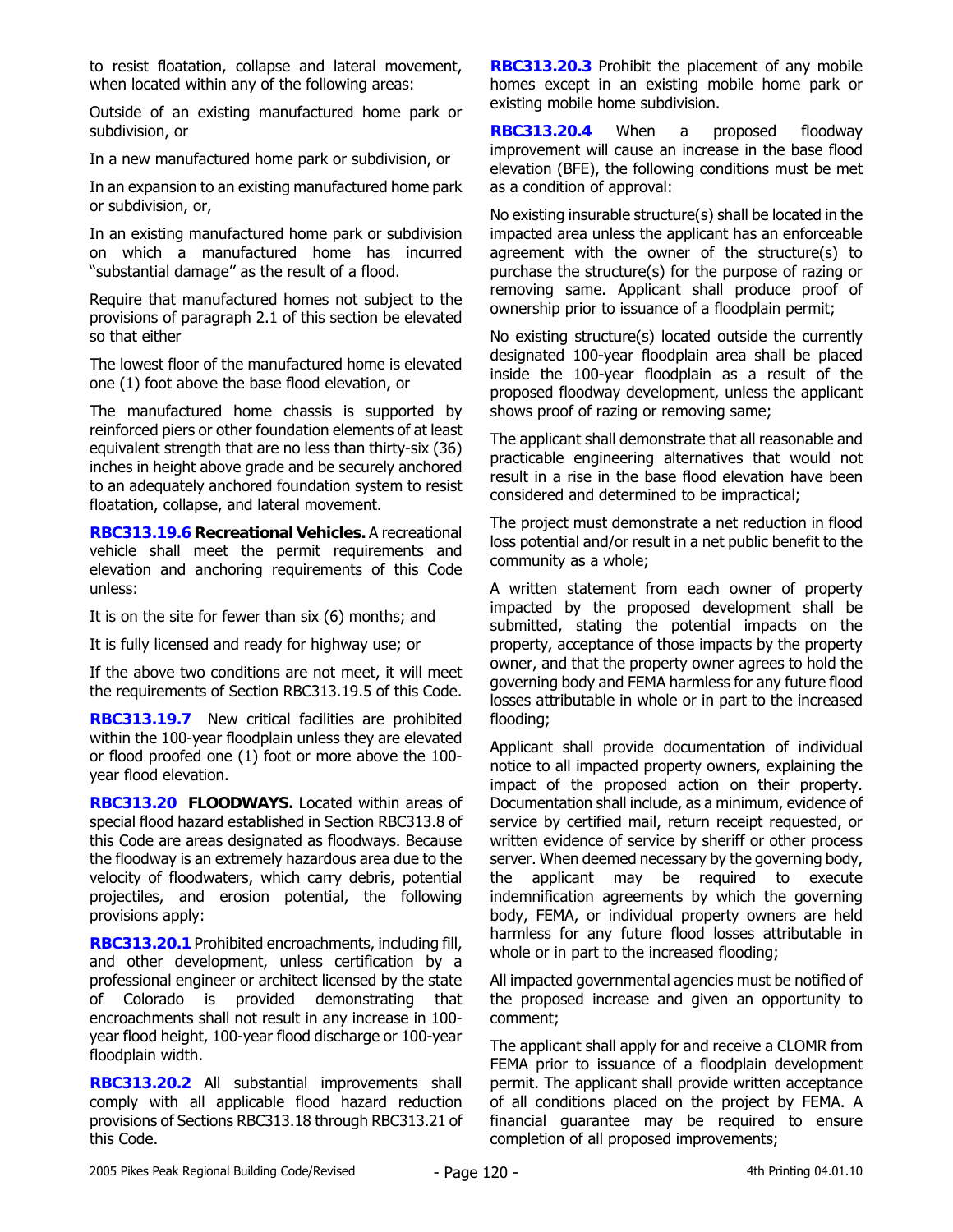No building shall be occupied for its intended use until all conditions have been met and the applicant has obtained a final LOMR from FEMA; and The applicant shall provide written assurance that any altered watercourse shall be maintained as appropriate.

**RBC313.21 FLOOD FRINGE.** Located within areas of flood hazard established in Section RBC313.8 of this Code are areas identified as flood fringe areas. Since flood fringe areas are important to floodplain management for the reasons that they provide natural storage of floodwaters, control drainage patterns, and are an integral part of the floodplain system, the following provisions, in addition to any other applicable requirements of this section, shall apply:

**RBC313.21.1** Provide that all new construction and substantial improvements are elevated on adequately anchored pilings or columns, and securely anchored to such pilings or columns so that the lowest floor, together with attendant utility and sanitary facilities, (excluding the pilings or columns) is elevated to one (1) foot or more above the base flood level;

**RBC313.21.2** A professional engineer licensed by the state of Colorado shall certify that the structure is securely anchored to adequately anchored pilings or columns in order to withstand the velocity of floodwaters prior to issuance of a Certificate of Occupancy;

**RBC313.21.3** Provide that all new construction and substantial improvements have the space below the lowest floor free of obstructions, or are constructed with breakaway walls intended to collapse under stress without jeopardizing the structural support of the structure so that the impact on the structure is minimized. Such temporary enclosed space shall not be used for living or storage;

**RBC313.21.4** Prohibit all new construction and substantial improvements of residential structures unless the lowest floor (including basement) together with attendant facilities are elevated one (1) foot or more above the base flood level; and

**RBC313.21.5** Prohibit all new construction and substantial improvements of nonresidential structures, unless the lowest floor (including basement) together with attendant facilities, elevated or dry flood proofed one (1) foot or more above the base flood level.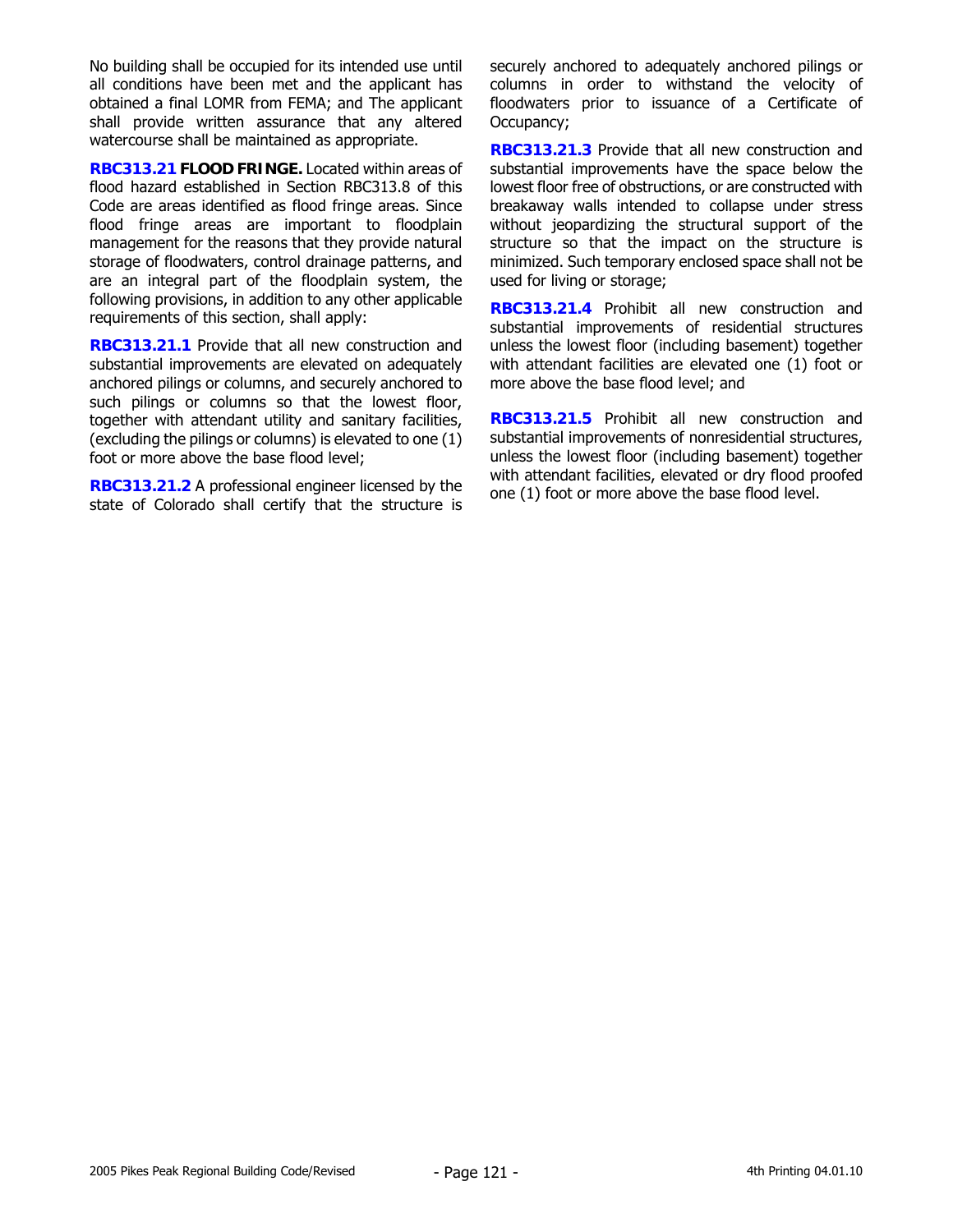**RBC314.1 SCOPE.** Swimming pools shall be regulated in accordance with the provisions of this section.

## **RBC314.2 DEFINITION.**

**Swimming Pool.** Any structure intended for swimming, recreational bathing or wading that contains water over twenty-four (24) inches deep having a surface area of more than one hundred (100) square feet. This includes, but is not limited to in-ground, above-ground and on-ground pools; hot tubs; spas and fixed-in-place wading pools.

**RBC314.3 APPLICABILITY OF REGULATIONS.** The requirements of this section shall apply to all swimming pools within the jurisdiction, whether publicly or privately owned.

**RBC314.4 ENFORCEMENT AND ADOPTION OF REGULATIONS.** The Building Department shall have the duty to enforce Section RBC314 of this Code, and the Building Official or the Building Official's authorized representative, upon a proper showing of credentials, shall have the right to enter any building or premises in which or upon which a swimming pool is located in order to inspect any swimming pool with regard to these provisions.

In order to carry out the provisions of this section, the Building Official is authorized to issue to any party responsible for the operation of a swimming pool not in compliance with Section RBC314 of this Code, an order to abate the nuisance involved. The order shall be served in writing upon the party responsible for the operation of the swimming pool, and shall require the person to abate the nuisance within a reasonable time as specified in the notice. Should the Building Official determine that the operation of the swimming pool is an imminent threat to the welfare and safety of the citizens of the Jurisdiction, the Building Official may order the swimming pool to be drained immediately. Should the person responsible for the operation of the swimming pool not comply with such an order, the Building Official shall cause the nuisance to be abated, and the expense of such abatement shall be collected from the person who created, continued, or suffered such a nuisance to exist. Any party responsible for the operation of a swimming pool not in compliance with Section RBC314 of this Code, or who fails to obey an order of the Building Official to abate the nuisance involved, or who refuses to permit the Building Official to abate the nuisance involved, or who refuses to permit the Building Official or the Building Official's authorized representative to inspect the swimming pool, shall be guilty of a misdemeanor.

The Building Official may adopt any rules and dwelling unit or recreational building of an apartment regulations necessary for the proper administration and enforcement of Section RBC314 of this Code.

**RBC314.5 SAFETY EQUIPMENT.** Except as hereinafter stated, all swimming pools regulated by Section RBC314 of this Code shall be equipped with not less than one lightweight reaching pole of not less than twelve (12) feet in length, and not less than one life ring fifteen (15) inches in diameter with a line of three sixteenths (3/16) inch diameter rope attached of length equal to or exceeding the width of the pool. The reaching pole and the life ring shall be kept in a conspicuous place readily available to persons in the pool area.

Every swimming pool shall have the telephone numbers of the Fire, Police or any other appropriate emergency response service for that community posted in a prominent location in case of emergency.

**RBC314.6 ENCLOSURES; FENCES REQUIRED.** Except as hereinafter stated, every outdoor swimming pool regulated by Section RBC314 of this Code shall be completely enclosed by a fence or a wall not less than five (5) feet in height. Such fences or walls shall contain no openings, holes or gaps, except those equipped with gates or doors, larger than four (4) inches in a horizontal direction. Any openings, holes or gaps larger than four (4) inches, shall be equipped with doors or gates not less than five (5) feet in height. Such gates and doors shall be equipped with self-closing and selflatching devices designed to keep, and capable of keeping, such doors or gates securely closed at all times when not in actual use, such latching device to be attached to the upper part of the gate or door not less than four (4) feet above the bottom of the gate or door.

The enclosure around one- and two-family residential pools may be around the perimeter of the pool or the whole perimeter of the property or any part thereof. Enclosure around any other pool shall be around the pool area that shall include the pool, the pool deck and any appurtenant sunbathing area. The enclosure around one or more of the sides of the pool may include a building or other permanent structure; provided, however, that any access to the pool through such building or structure shall be equipped as hereinabove required.

The enclosure height requirements of this section shall not apply to any outdoor swimming pool enclosed by a wall or fence not less than four (4) feet in height existing on the date of final approval of this section. The self-closing and self-latching devices required on doors by this section shall not apply to any door which is part of the enclosure around the pool, which door is also the entrance to a single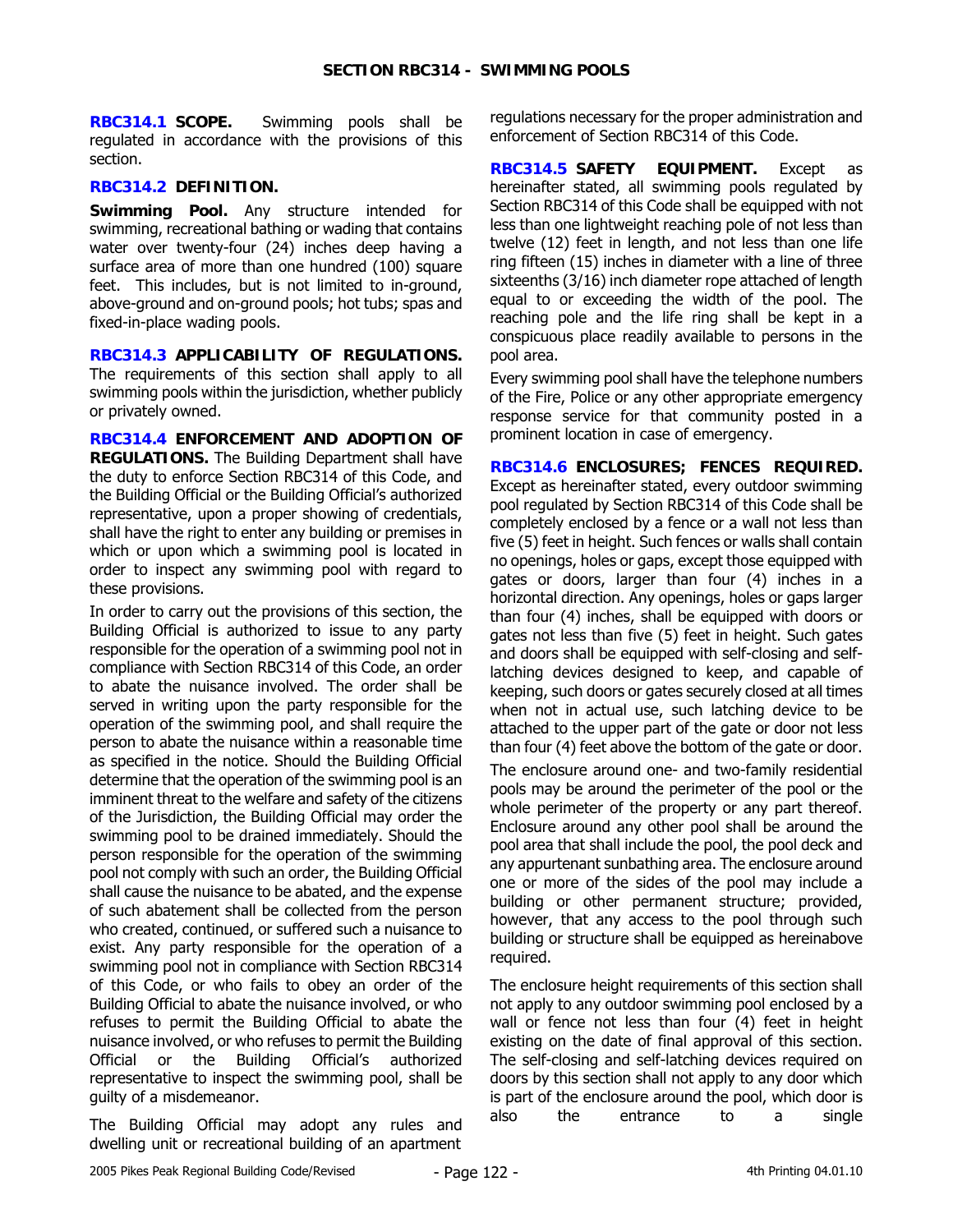complex or motel.

**RBC314.7 VARIANCES.** The owner of any swimming pool may request a variance from the requirements of Section RBC314.6 of this Code by submitting to the Building Official a written application for such variance, setting forth a description of such pool and an alternate safeguard system by which entry into the swimming pool may be restricted or prevented. The Building Official may approve such alternate safeguard system upon finding that both of the following conditions exist:

- **1.** That physical conditions of the premises would make the erection of a fence or a wall impractical; and
- **2.** The proposed alternate safeguard system would accomplish the intent of the requirements of Section RBC314.6 of this Code.

**RBC314.8 PUBLIC NUISANCE DECLARED.** Any swimming pool not in compliance with this Section shall be and is hereby declared to be a public nuisance.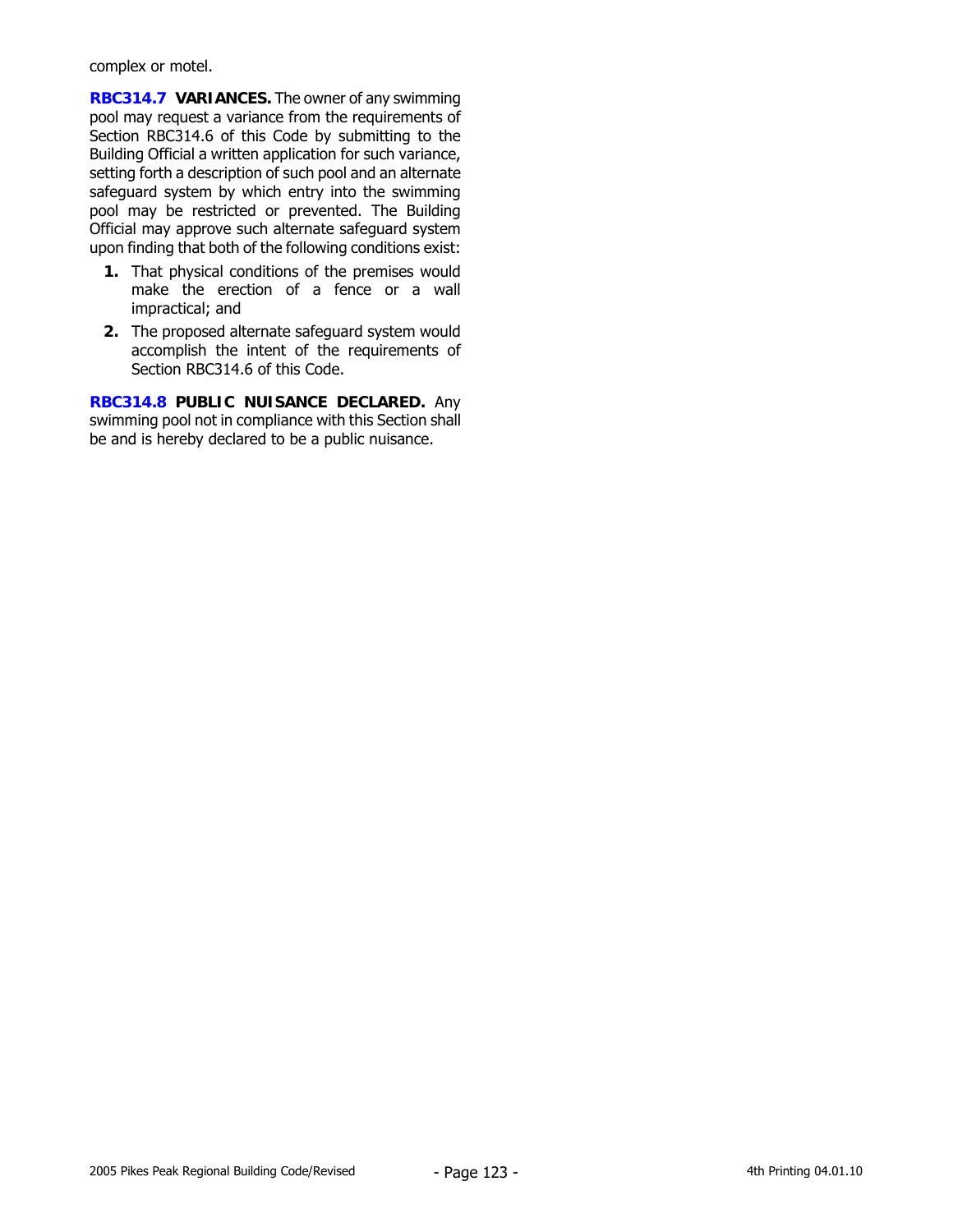# **APPENDIX A: HISTORY OF CODE ADOPTION**

This history is intended to list the codes covering the primary disciplines. Other model codes adopted but not listed herein include but are not limited to the UCBC, the IEBC, the Sign Code and the Elevator and Escalator Safety Code.

| <b>PPRBC</b> | <b>Building Code</b>      | <b>Electrical Code</b>     | <b>Mechanical Code</b> | <b>Plumbing Code</b>  | <b>Energy Code</b>       |
|--------------|---------------------------|----------------------------|------------------------|-----------------------|--------------------------|
| 2005         | 2003 IBC/IRC <sup>a</sup> | 2005 NEC <sup>b</sup>      | 2003 IMC/IFGC          | 2000 UPC <sup>e</sup> | $2003$ IECC <sup>d</sup> |
| 1999         | 1997 UBC                  | 1999/2002 NEC <sup>b</sup> | 1997 UMC               | 1997 UPC              | 1992 MEC                 |
| 1994         | 1991 UBC                  | 1993 NEC                   | 1991 UMC               | 1991 UPC              | 1992 MEC                 |
| 1991         | 1988 UBC                  | 1990 NEC                   | 1988 UMC               | 1988 UPC              | 1989 MEC                 |
| 1987         | 1985 UBC                  | 1987 NEC                   | 1985 UMC               | 1985 UPC              | 1986 MEC                 |
| 1984         | 1982 UBC                  | 1984 NEC                   | 1982 UMC               | 1982 UPC              | 1977 CME                 |
| 1980         | 1979 UBC                  | 1980 NEC                   | 1979 UMC               | $1979$ UPC $c$        | 1977 CME                 |
| 1978         | 1976 UBC                  | 1978 NEC                   | 1976 UMC               | 1976 UPC <sup>c</sup> | 1977 CME                 |
| 1975         | 1973 UBC                  | 1975 NEC                   | 1973 UMC               | 1973 UPC <sup>c</sup> |                          |
| 1972         | 1970 UBC                  | 1971 NEC                   | 1970 UMC               | 1970 UPC <sup>c</sup> |                          |
| 1969         | 1967 UBC                  | 1968 NEC                   | 1967 UMC               | $TPC - COc$           |                          |
| 1968         | 1967 UBC                  | <b>1965 NEC</b>            |                        | $TPC - CO$            |                          |
| 1966         | 1964 UBC                  | <b>1965 NEC</b>            |                        |                       |                          |

#### **Footnotes:**

- a. Partial adoption. Only the Building portions (Chapters 2 through 10) of the IRC are adopted.
- b. The 1999 Edition of the PPRBC did not adopt a specific version of the National Electrical Code, but instead adopted the Electrical Code currently adopted by the State of Colorado Electrical Board along will all revisions, modifications and exceptions thereto made by such Board. Therefore, as of 1999, the adoption of the Electrical Code does not follow the scheduled adoption of the PPRBC.
- c. Also adopted in these years, was the 1969 Edition of the ASME Boiler and Pressure Vessel Code.
- d. Adopted in September, 2003, by the City of Colorado Springs and the County of El Paso only, was the 2000 edition of the International Energy Conservation Code, as amended.
- e. Adopted in March and April, 2008, by the County of El Paso, the City of Colorado Springs, the City of Fountain, the City of Manitou Springs, the Town of Green Mountain Falls, the Town of Monument, and the Town of Palmer Lake, was the 2003 edition of the International Plumbing Code, as amended.

#### **Abbreviations:**

- ASME: American Society of Mechanical Engineers CME: Colorado Model Energy Efficiency Construction and Renovation Standards for Non-Residential Building
- IBC: International Building Code
- IEBC: International Existing Building Code
- IECC: International Energy Conservation Code
- IFGC: International Fuel Gas Code
- IMC: International Mechanical Code
- IPC: International Plumbing Code
- IRC: International Residential Code for one-

|        | and two- family dwellings                                         |
|--------|-------------------------------------------------------------------|
| MEC:   | Model Energy Code                                                 |
| NEC:   | National Flectrical Code                                          |
| PPRBC: | Pikes Peak Regional Building Code                                 |
|        | TPC – CO: The Technical Plumbing Code of the State<br>of Colorado |
| UBC:   | Uniform Building Code                                             |
| UCBC:  | Uniform Code for Building Conservation                            |
| UMC:   | Uniform Mechanical Code                                           |
| UPC:   | Uniform Plumbing Code                                             |
|        |                                                                   |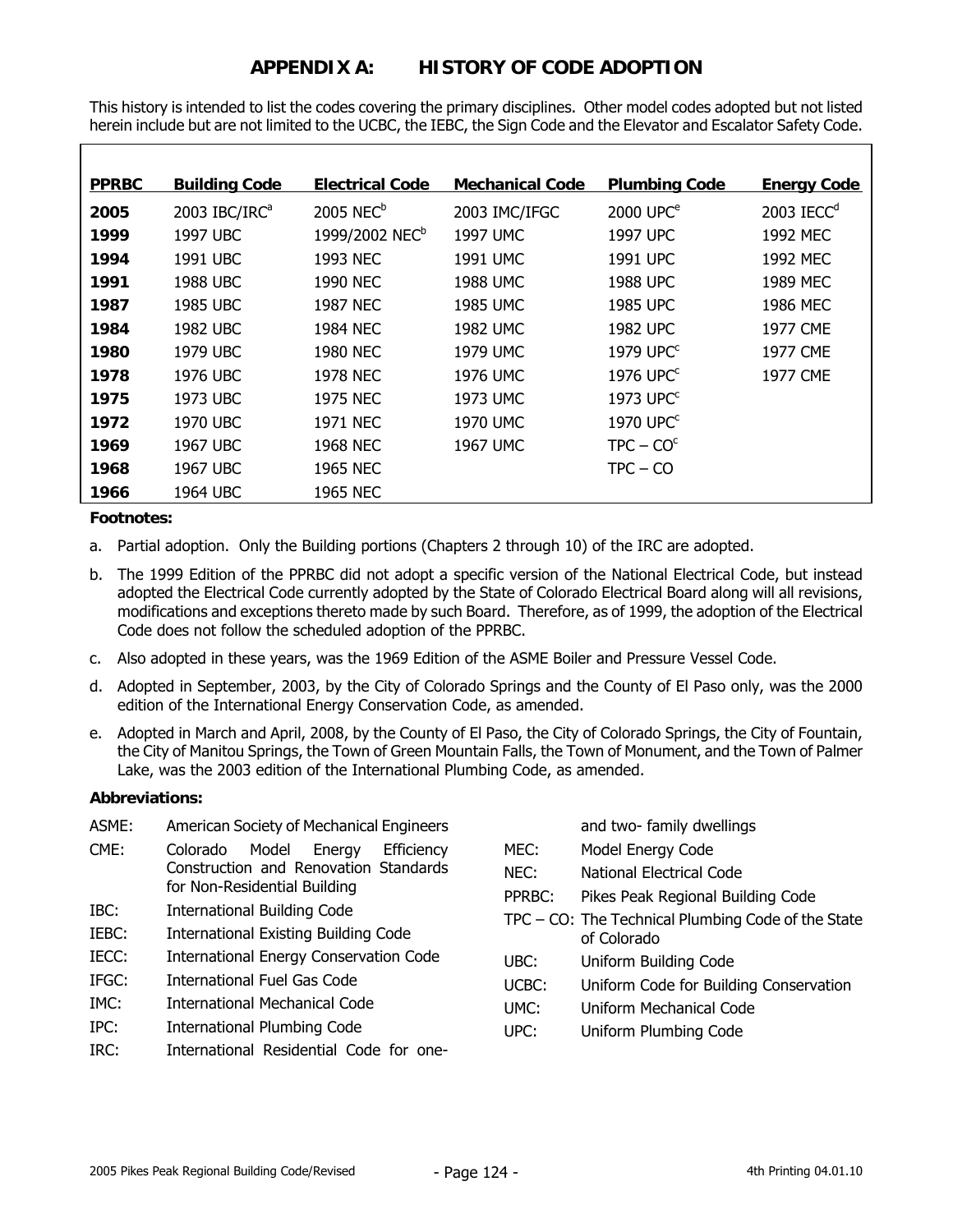# **APPENDIX B: FEE SCHEDULE**

### **APPENDIX B: FEE SCHEDULE**

## **PIKES PEAK REGIONAL BUILDING DEPARTMENT**

## **2007 BUILDING PERMIT FEE SCHEDULE**

Pursuant to Section RBC108.2 of the 2005 Pikes Peak Regional Building Code, the following represents the fee schedule adopted by the participating jurisdictions.

**COMMERCIAL AND RESIDENTIAL - NEW CONSTRUCTION AND ALTERATION TABLE A:** This permit fee table shall apply as follows:

For all new construction, alterations, additions, conversions, and repairs to any commercial building or structure; fees include building inspection only. See Table B for fees for plumbing, electrical, gas and heating inspections

For all new construction of one- and two-family dwellings and their accessory structures; fees include plumbing, electrical, gas, heating, and building inspections.

Final building permit valuation shall be set by the Building Official. Regional modifiers used in the application of the adopted ICC Building Valuation Data shall be set by the Regional Building Commission.

| <b>TABLE A</b>           |                                                                                                                                     |  |
|--------------------------|-------------------------------------------------------------------------------------------------------------------------------------|--|
| <b>VALUATION</b>         | <b>PERMIT FEE</b>                                                                                                                   |  |
| \$1 to \$500             | \$50.00                                                                                                                             |  |
| \$501 to \$2,000         | \$50.00 for the first \$500 plus \$2.00 for each additional \$100 or fraction thereof, to<br>and including \$2,000                  |  |
| \$2,001 to \$25,000      | $$80.00$ for the first $$2,000$ plus $$8.00$ for each additional $$1,000$ or fraction<br>thereof, to and including \$25,000         |  |
| \$25,001 to \$50,000     | \$264.00 for the first \$25,000 plus \$8.00 for each additional \$1,000 or fraction<br>thereof, to and including \$50,000           |  |
| \$50,001 to \$100,000    | $$464.00$ for the first $$50,000$ plus $$5.00$ for each additional $$1,000$ or fraction<br>thereof, to and including \$100,000      |  |
| \$100,001 to \$500,000   | $$714.00$ for the first \$100,000 plus \$4.00 for each additional \$1,000 or fraction<br>thereof, to and including \$500,000        |  |
| \$500,001 to \$1,000,000 | $$2,314.00$ for the first $$500,000$ plus $$3.50$ for each additional $$1,000$ or fraction<br>thereof, to and including \$1,000,000 |  |
| \$1,000,000 and more     | $$4,064.00$ for the first $$1,000,000$ plus \$3.00 for each additional \$1,000 or fraction<br>thereof.                              |  |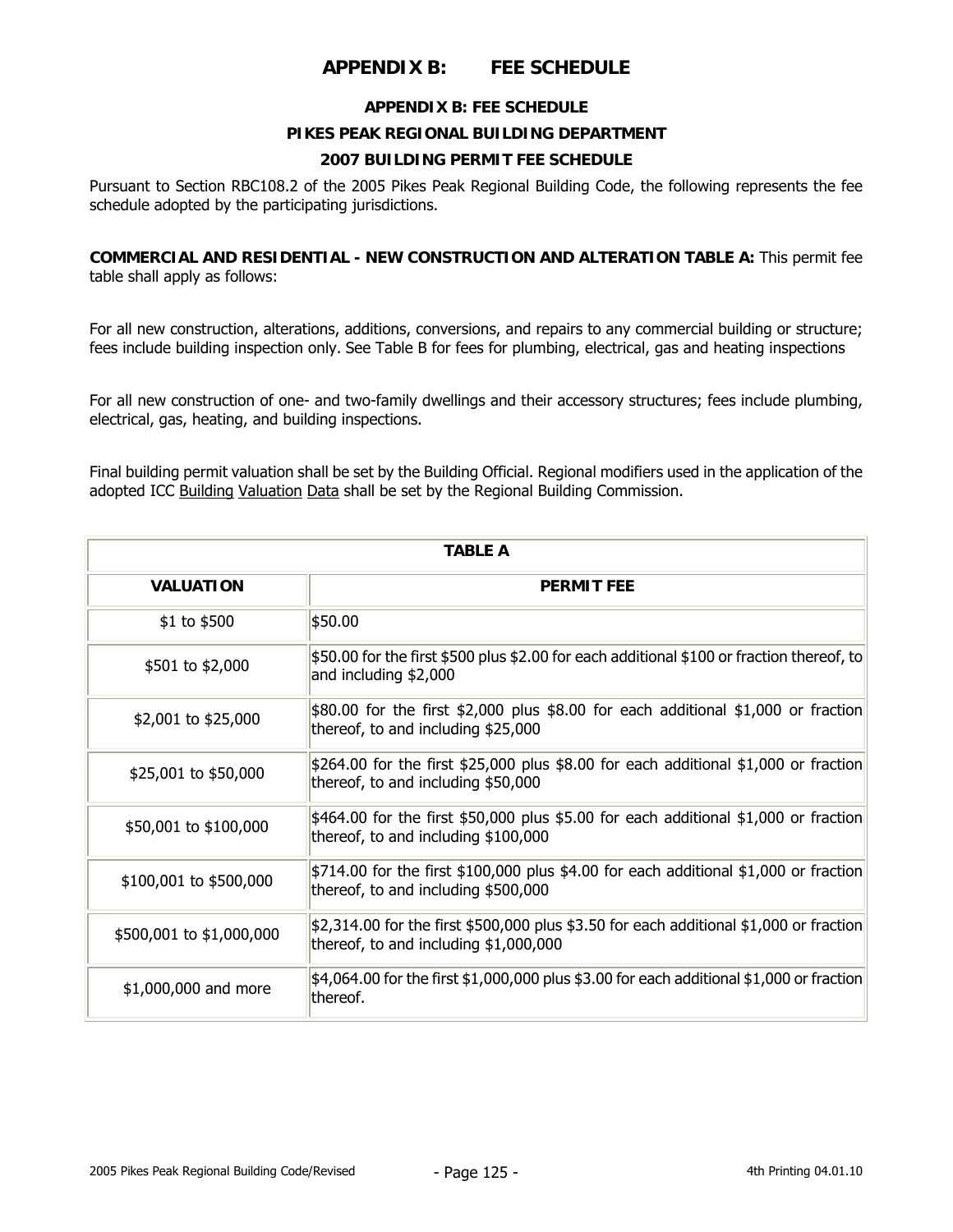| <b>REGISTRATION FEE</b> | $\parallel$ \$100.00 for each trade |
|-------------------------|-------------------------------------|
|                         |                                     |

**TABLE C:** Inspection fees for electrical, heating, gas and plumbing inspections not associated with a building permit

| <b>TABLE C</b>                        |                                                                                                                                        |  |
|---------------------------------------|----------------------------------------------------------------------------------------------------------------------------------------|--|
| <b>VALUATION</b><br><b>PERMIT FEE</b> |                                                                                                                                        |  |
| $$100.00$ to 500.00                   | \$50.00                                                                                                                                |  |
| \$501.00 to 2,000.00                  | $$50.00$ for the first \$500 plus \$5.50 for each additional \$100 or fraction<br>thereof, up to and including \$2,000.                |  |
| $ $2,001.00$ to 5,000.00              | $$132.50$ for the first \$2,000 plus \$1.45 for each additional \$100 or fraction<br>thereof, up to and including \$5,000.             |  |
| \$5,001.00 to 50,000.00               | $\frac{1}{2}176.00$ for the first \$5,000 plus \$6.75 for each additional \$1,000 or fraction<br>thereof, up to and including \$50,000 |  |
| \$50,001.00 and more                  | $\frac{1}{2}480.00$ for the first \$50,000 plus \$4.50 for each additional \$1,000 or fraction<br>thereof.                             |  |

| INDIVIDUAL RESIDENTIAL MECHANICAL & PLUMBING PERMIT FEES                                                          |                     |  |
|-------------------------------------------------------------------------------------------------------------------|---------------------|--|
| Gas Log or Fireplace Insert Installation                                                                          | \$40.00             |  |
| Water Heater Replacement                                                                                          | \$40.00             |  |
| Air Conditioning Condensing Unit Replacement                                                                      | \$30.00             |  |
| Lawn Sprinkler Backflow Prevention Device/ Water Softener Installation                                            | $\frac{1}{2}$ 30.00 |  |
| Air Conditioning Installation (coil and condenser); Furnace; Wall/Space \$ 50.00<br>Heater; or Boiler Replacement |                     |  |
| Water Heater, Furnace, or Boiler Replacement, including vent                                                      | \$75.00             |  |
| INDIVIDUAL COMMERCIAL MECHANICAL & PLUMBING PERMIT FEES                                                           |                     |  |
| Roof Top Replacement (7.5 tons or less)                                                                           | \$50.00             |  |
| Water<br>Heater, Unit Heater, Furnace, or Boiler Replacement \$50.00<br>(400,000 BTU or less)                     |                     |  |
| Air Conditioning Condensing Unit Replacement/ Backflow Prevention \$50.00<br>Device                               |                     |  |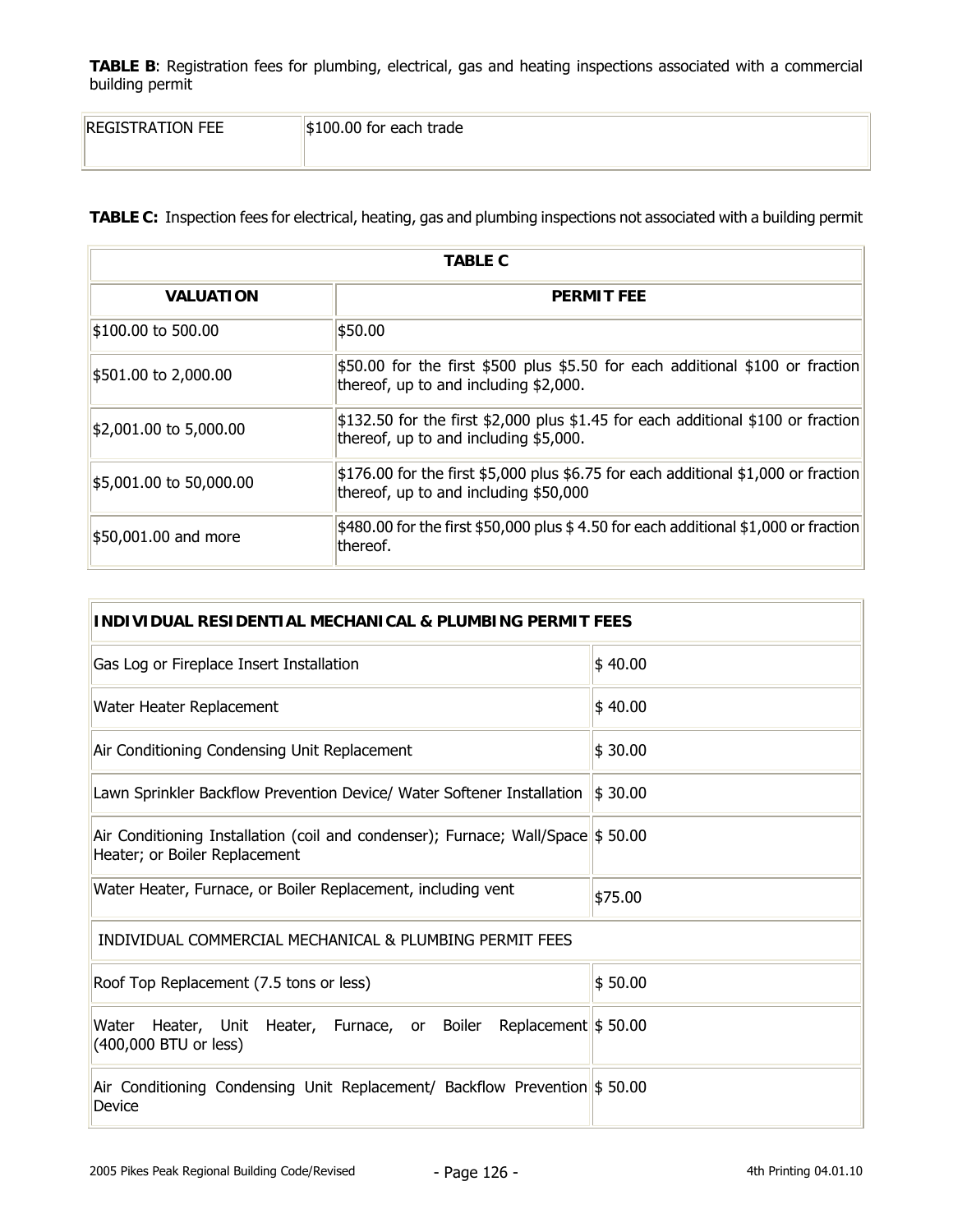| Roof Top Replacement $(> 7.5$ tons)                                                            | $\frac{1}{2}$ 100.00 |
|------------------------------------------------------------------------------------------------|----------------------|
| Water Heater, Furnace, or Boiler Replacement (> 400,000 BTU)/ Chiller \$ 100.00<br>Replacement |                      |

# **TABLE D:** Floodplain and enumeration fees

| <b>TABLE D</b>                                                                                                |                   |  |
|---------------------------------------------------------------------------------------------------------------|-------------------|--|
| <b>FLOODPLAIN PERMIT</b>                                                                                      |                   |  |
| SQUARE FEET OF DISTURBED AREA                                                                                 | <b>PERMIT FEE</b> |  |
| <b>UP TO 1,500</b>                                                                                            | \$50.00           |  |
| 1,500 TO 5,000                                                                                                | \$150.00          |  |
| 5,000 TO 15,000                                                                                               | \$300.00          |  |
| <b>OVER 15,000</b>                                                                                            | \$500.00          |  |
| <b>INDIVIDUAL ITEM FEES</b>                                                                                   |                   |  |
| Floodplain review, tracking, and inspection services                                                          | \$50.00/Hour      |  |
| Determination of property location in 100-year floodplain                                                     | \$30.00           |  |
| Address Determination or Verification                                                                         | \$30.00           |  |
| Determination of property location in 100-year floodplain and address at $ $10.00/$ lot<br>time of final plat |                   |  |

## **TABLE E:** Other fees

|     | <b>TABLE E</b>                                                                                                                                                                                                                     |                                      |
|-----|------------------------------------------------------------------------------------------------------------------------------------------------------------------------------------------------------------------------------------|--------------------------------------|
| A.  | <b>Wrecking Permit Fee</b>                                                                                                                                                                                                         | \$30.00                              |
| B.  | $\frac{1}{2}30.00$<br>Moving Permit Fee<br><b>Exception:</b> The fee for moving a building without moving on a public thoroughfare shall be<br>covered by an alteration permit. Wrecking and moving permit fees do not include the |                                      |
|     | services of any other governmental agency.                                                                                                                                                                                         |                                      |
| IC. | Sign Permit Fee (Base Fee)                                                                                                                                                                                                         | \$30.00                              |
|     | Sign Inspections beyond the first inspection                                                                                                                                                                                       | \$25.00                              |
| ID. | Mobile Home Permit                                                                                                                                                                                                                 | $\frac{1}{2}$ 240.00                 |
|     | Mobile Home State insignia, as issued by the State of Colorado, Division of Housing                                                                                                                                                | Equal to the cost<br>of the insignia |
| E.  | Residential Compliance Inspection: Complete Inspection (Inspection by Building, Electrical, \$200.00<br>HVAC and Plumbing Inspectors. Includes written report)                                                                     |                                      |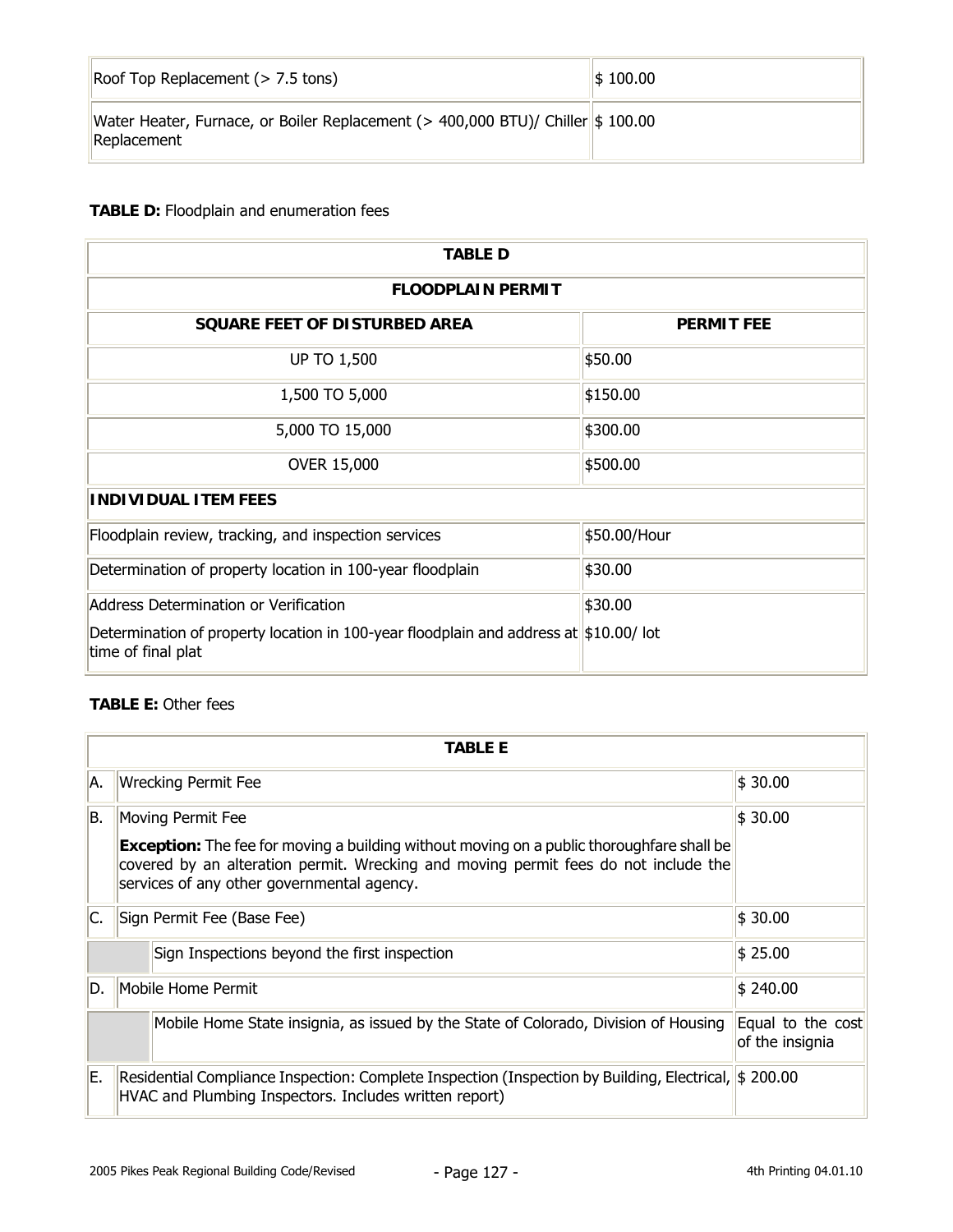|     | Each Individual Inspection with report                                                                                                                                                                                                                                                                                                                                                                                                                                                                                                                                                                                                                                                                                       | \$50.00                                                 |
|-----|------------------------------------------------------------------------------------------------------------------------------------------------------------------------------------------------------------------------------------------------------------------------------------------------------------------------------------------------------------------------------------------------------------------------------------------------------------------------------------------------------------------------------------------------------------------------------------------------------------------------------------------------------------------------------------------------------------------------------|---------------------------------------------------------|
| F.  | Inspection outside of normal business hours (Minimum charge two hours)                                                                                                                                                                                                                                                                                                                                                                                                                                                                                                                                                                                                                                                       | \$100.00/Hour                                           |
| G.  | Inspections, Consultations, additional plan review required by changes, additions or \$50.00/Hour<br>revisions to plans, records search or other Services for which no fee is specifically indicated.                                                                                                                                                                                                                                                                                                                                                                                                                                                                                                                        |                                                         |
| H.  | Plan Examination Fee:                                                                                                                                                                                                                                                                                                                                                                                                                                                                                                                                                                                                                                                                                                        | 28% of                                                  |
|     | (There shall be a \$50.00 handling fee for each use of a "Master Plan" for single-family Building<br>dwellings.)                                                                                                                                                                                                                                                                                                                                                                                                                                                                                                                                                                                                             | Permit<br>Fee                                           |
| I.  | Elevator Permit Fee: The fee for a permit to operate any elevator equipment governed by \$177.00<br>Section 1.1 of the Safety Code for Elevators and Escalators                                                                                                                                                                                                                                                                                                                                                                                                                                                                                                                                                              |                                                         |
| IJ. | Escalator Permit Fee: The fee for a permit to operate any escalator equipment governed by \$355.00<br>Section 1.1 of the Safety Code for Elevators and Escalators                                                                                                                                                                                                                                                                                                                                                                                                                                                                                                                                                            |                                                         |
| K.  | Temporary Certificate of Occupancy (for other than one- or two-family dwellings)                                                                                                                                                                                                                                                                                                                                                                                                                                                                                                                                                                                                                                             | \$50.00                                                 |
| L.  | Duplicate Copy of Certificate of Occupancy for existing buildings                                                                                                                                                                                                                                                                                                                                                                                                                                                                                                                                                                                                                                                            | \$10.00                                                 |
| M.  | Address Determination or Verification                                                                                                                                                                                                                                                                                                                                                                                                                                                                                                                                                                                                                                                                                        | \$25.00                                                 |
| N.  | Request for Address change (Payment to be submitted with request)                                                                                                                                                                                                                                                                                                                                                                                                                                                                                                                                                                                                                                                            | \$50.00                                                 |
| Ю.  | Application for Variance                                                                                                                                                                                                                                                                                                                                                                                                                                                                                                                                                                                                                                                                                                     | \$50.00                                                 |
| P.  | Investigation Fee: Work without a Permit.<br>Investigation. Whenever any work for which a permit is required by this Code has been<br>commenced without first obtaining said permit, a special investigation shall be made before<br>a permit may be issued for such work.<br>Fee. An investigation fee, in addition to the permit fee, shall be collected whether or not a<br>permit is then or subsequently issued. The investigation fee shall be equal to twice the<br>amount of the permit fee that would be required by this Code if a permit were issued. The<br>payment of such an investigation fee shall not exempt any person from compliance with any<br>provisions of this Code nor from any prescribed by law. | Equal to two times<br>the Permit Fee                    |
| Q.  | Re-inspection Fees:                                                                                                                                                                                                                                                                                                                                                                                                                                                                                                                                                                                                                                                                                                          | $1^{ST}$<br>\$50.00<br>for<br>incident                  |
|     | A re-inspection fee may be assessed for each inspection or re-inspection when such portion<br>of work for which inspection is requested is not complete, when corrections required by $a \approx 100.00$ for 2nd<br>previous inspection have not been made, or when an additional inspection is required for incident<br>alterations made after completion of initial inspection.                                                                                                                                                                                                                                                                                                                                            |                                                         |
|     | This is not to be interpreted as requiring re-inspection fees the first time a job is rejected for incident,<br>failure to comply with the requirements of the technical codes, but as controlling the<br>practice of requesting inspections before the job is ready for such an inspection or re-<br>inspection.                                                                                                                                                                                                                                                                                                                                                                                                            | \$200.00 for 3rd<br>plus 2 work day<br>inspection delay |
|     | Re-inspection fees may be assessed when the permit card is not properly posted on the<br>work site; the approved plans are not readily available to the inspector, for failure to provide<br>access on the date for which inspection is requested, or for deviating from plans requiring<br>the approval of the Building Official.                                                                                                                                                                                                                                                                                                                                                                                           |                                                         |
|     | In instances where re-inspection fees have been assessed, no additional inspection of the<br>work will be performed until such fees have been paid.                                                                                                                                                                                                                                                                                                                                                                                                                                                                                                                                                                          |                                                         |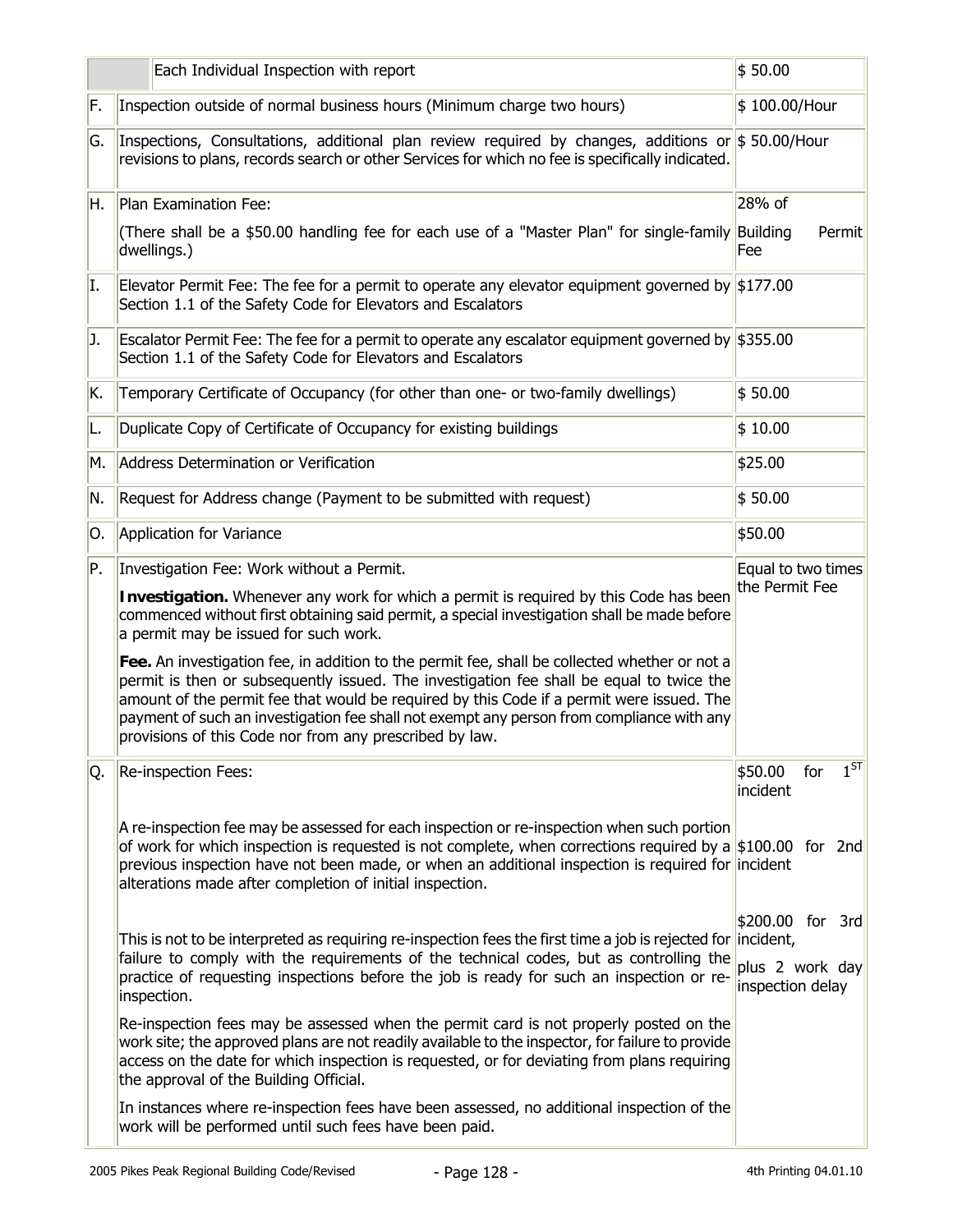| $\mathbb R$ . <b>Annual Permit Fee:</b> The cost of an annual permit shall be determined by the Building<br>  Official, based on the amount and scope of work, and the cost to the department to oversee |  |
|----------------------------------------------------------------------------------------------------------------------------------------------------------------------------------------------------------|--|
| the permit activities.                                                                                                                                                                                   |  |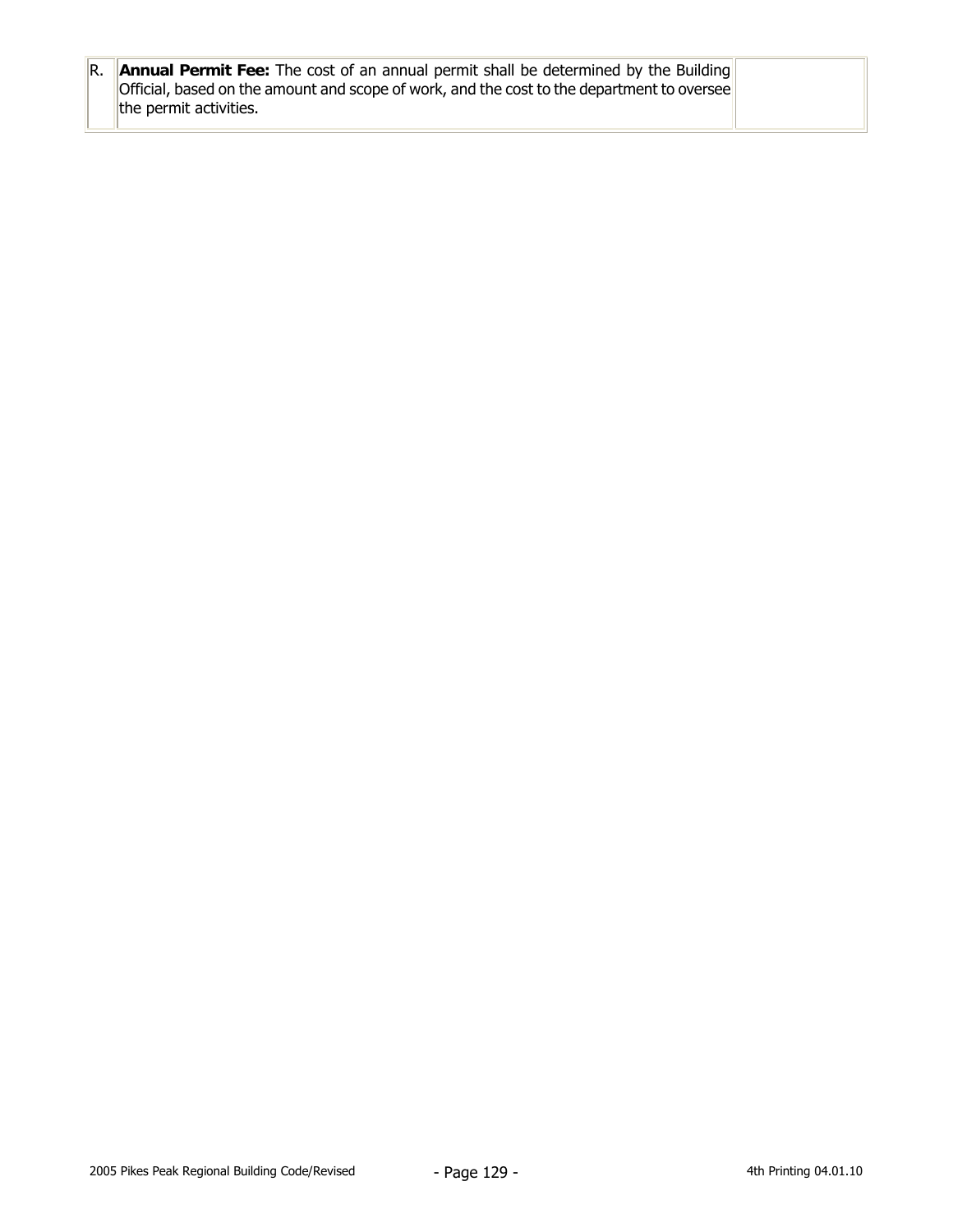# **APPENDIX C: COUNTY OF EL PASO RESOLUTION**

The Board of County Commissioners of El Paso County, Colorado, adopted **Resolution No. 05-447** on October 27, 2005, adopting the 2005 edition of the Pikes Peak Regional Building Code by reference as amended.

The following is an excerpt of the exclusions, exceptions and modifications made to the Pikes Peak Regional Building Code:

**Section RBC101.1.** Delete and replace with the following:

**RBC101.1 TITLE.** This Code shall be known and cited either as the "Pikes Peak Regional Building Code" or as the "Area Building Code," hereafter referred to as "this Code." This Code shall include those codes and standards adopted by the reference herein below.

**Section RBC101.4.** Add the following at the end of this section:

Notwithstanding the above provisions of RBC101.4 to the contrary regarding "the more restrictive shall govern," where there is a difference between the general provisions of this Code or other codes and the County Resolution, the County's requirements shall govern.

**Section RBC101.8.** Delete and replace with the following:

**RBC101.8 VIOLATIONS.** Pursuant to Section 30-28-209, Colorado Revised Statutes (2005) (as may be amended), any person, firm, or corporation violating this Code or any provision of this Code shall be deemed guilty of a misdemeanor and upon conviction thereof, shall be fined not more that one hundred dollars (\$100.00), or imprisoned not more than ten (10) calendar days in the County jail, or both. A separate offense shall be deemed committed for each and every calendar day during which any illegal erection, construction, reconstruction, alteration, maintenance, or use continues. In case any building or structure is or is proposed to be erected constructed, reconstructed, altered or remodeled, used or maintained in violation of this code or of any provision of this Code, the County Attorney, or the District Attorney at the direction of the Board of County Commissioners, in addition to other remedies provided by law, may institute an appropriate action for injunction, mandamus or abatement to prevent, enjoin, abate or remove any unlawful erection, construction, reconstruction, alteration, remodeling, maintenance, or use.

**Section RBC103.1.** Delete and replace with the following:

**RBC103.1 GENERAL POWERS AND DUTIES.** The administrator of the Building Department, hereinafter known as the Building Official, is hereby authorized and directed to enforce all provisions of this Code. For purposes of Section 30-28-205, C.R.S., the Building Official shall also be known as the County Building Inspector. Whenever the words "county building inspector," "regional building official," "regional building inspector," "building official," or "building inspector" appear, those words shall have the same and identical meaning, and shall refer to the Administrator of the Pikes Peak Regional Building Department.

**Section RBC105.2.5. Temporary Signs.** This section shall not apply in the County and is hereby expressly deleted.

**Section RBC112 DANGEROUS BUILDINGS.** This entire section RBC112 shall not apply in the County and is hereby expressly deleted. Delete and replace with the following:

## **SECTION RBC112 UNSAFE BUILDINGS.**

**RBC112.1 General.** All buildings or structures which are structurally, electrically or mechanically unsafe or not provided with adequate egress, or which constitute a fire hazard, or are otherwise dangerous to human life, or which, in relation to existing use, constitute a hazard to safety or health, or public welfare by reason of inadequate maintenance, dilapidation, obsolescence, or abandonment, as specified in this Code or any other effective resolution are, for the purpose of this section, unsafe buildings.

**RBC112.2 Notice to Owner.** The Building Official shall examine, or cause to be examined, every building or structure or portion thereof reported as dangerous or damaged, and, if such is found to be an unsafe building as defined in this section, the Building Official shall give to the owner of such building or structure written notice stating the defects thereof. This notice may require the owner or persons in charge of the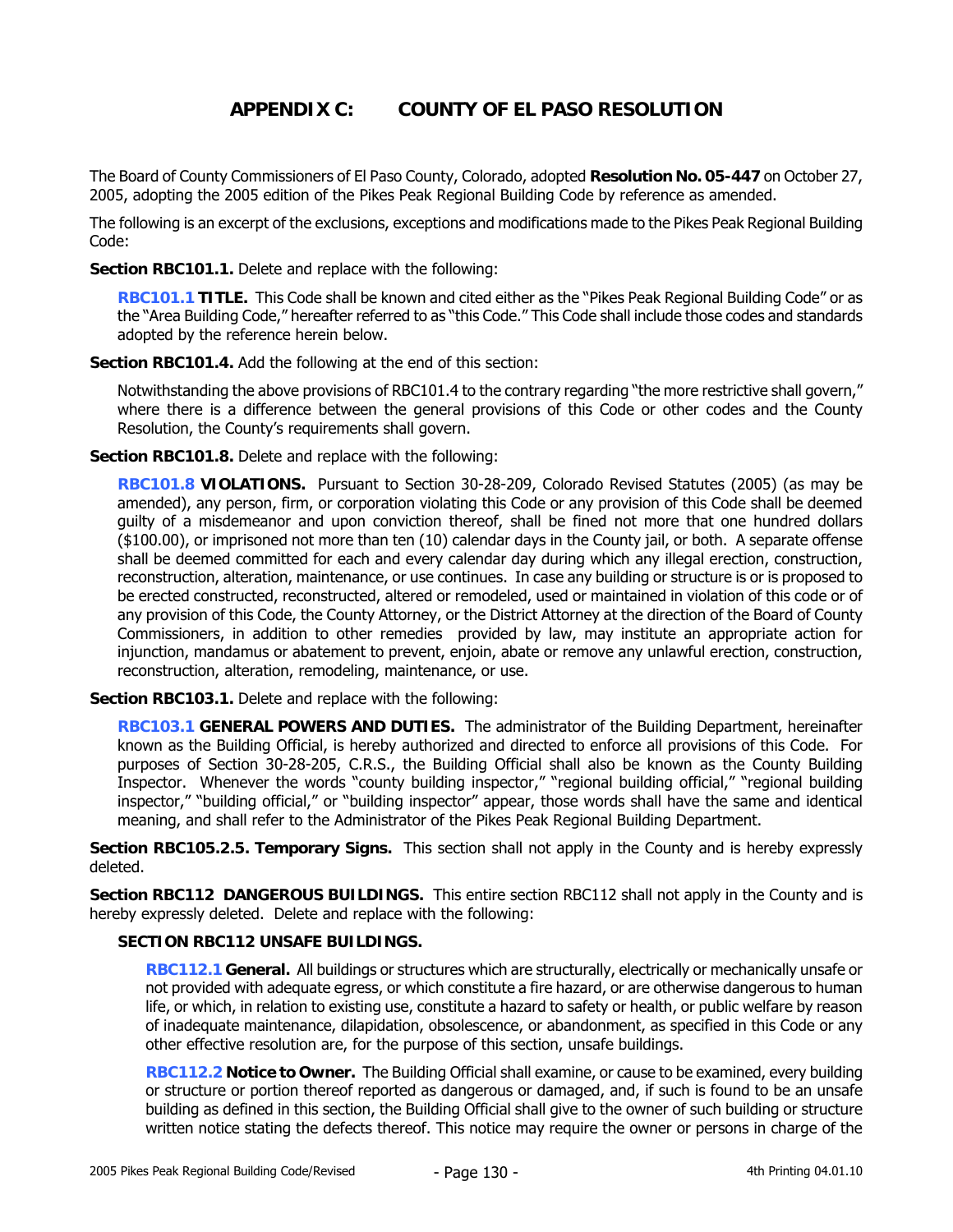building or premises, within 48 hours, to commence either the required repairs or improvements or demolition and removal of the building or structure or portions thereof, and all such work shall be completed within 90 days from date of notice, unless otherwise stipulated by the Building Official. If necessary, such notice shall also require the building structure or portion thereof to be vacated forthwith and not reoccupied until the required repairs and improvements are completed, inspected, and approved by the Building Official.

Proper service of any such notice may be personal service upon the owner, authorized property management agent, or occupant of the unsafe building. Alternatively, such service may be made upon such person by registered mail or certified mail, return receipt requested. In the event the owner or authorized management agent is not found and there is no occupancy of the unsafe building, such notice may be served by posting same in a conspicuous place on the premises upon which the unsafe building is located, in which event service shall be deemed complete as of time of posting.

**RBC112.3 Posting of Signs.** The Building Official shall cause to be posted at each entrance to such building a notice to read: "DO NOT ENTER. UNSAFE TO OCCUPY. Pikes Peak Regional Building Department." Such notice shall remain posted until the required repairs, demolition, or removal is completed. Such notice shall not be removed without the written permission of the Building Official and no person shall enter the building except for the purpose of making the required repairs or of demolishing the building.

**RBC314.4. ENFORCEMENT AND ADOPTION OF REGULATIONS** [Swimming Pools]. Add the following at the end of this section:

"Enforcement of Section RBC314 of this Code as it applies to swimming pools existing as of the effective date of this Code in the unincorporated area of the County shall not commence until January 1, 2007. Enforcement of Section RBC314 of this Code as it applies to all swimming pools permitted after the effective date of this Code in the unincorporated area of the County shall commence upon the effective date of this Code."

The Board of County Commissioners of El Paso County, Colorado, adopted **Resolution No. 08-149** on first reading on April 10, 2008, amending the 2005 edition of the Pikes Peak Regional Building Code.

The following is an excerpt of the exclusions, exceptions and modifications made to the Pikes Peak Regional Building Code:

**Section RBC309.4** Amend to add the following exception:

#### **RBC309.4 Prohibited Structures.**

Exception: Existing mobile homes and units manufactured prior to 1976 and installed within the Jurisdiction prior to adoption of this Code may be relocated within unincorporated areas of El Paso County, provided ALL the following requirements are met:

- 1) The property on which the mobile home or unit manufactured prior to 1976 is located, is sold; and the property is not currently, nor has ever been owned, in whole or in part, by the owner of the mobile home or unit manufactured prior to 1976; and
- 2) The owner of the mobile home or unit manufactured prior to 1976 has resided on said property for a period of not less than twelve consecutive months; and
- 3) The mobile home or unit manufactured prior to 1976 complies with all the provisions of NCSBCS/ ANSI A225.1-1994, Annex D.

Prior to permit issuance and relocation, documentation verifying compliance to NCSBCS/ ANSI A225.1-1994, Annex D, must be provided by either the State of Colorado Division of Housing or a design professional licensed in the State of Colorado and submitted to the Regional Building Department.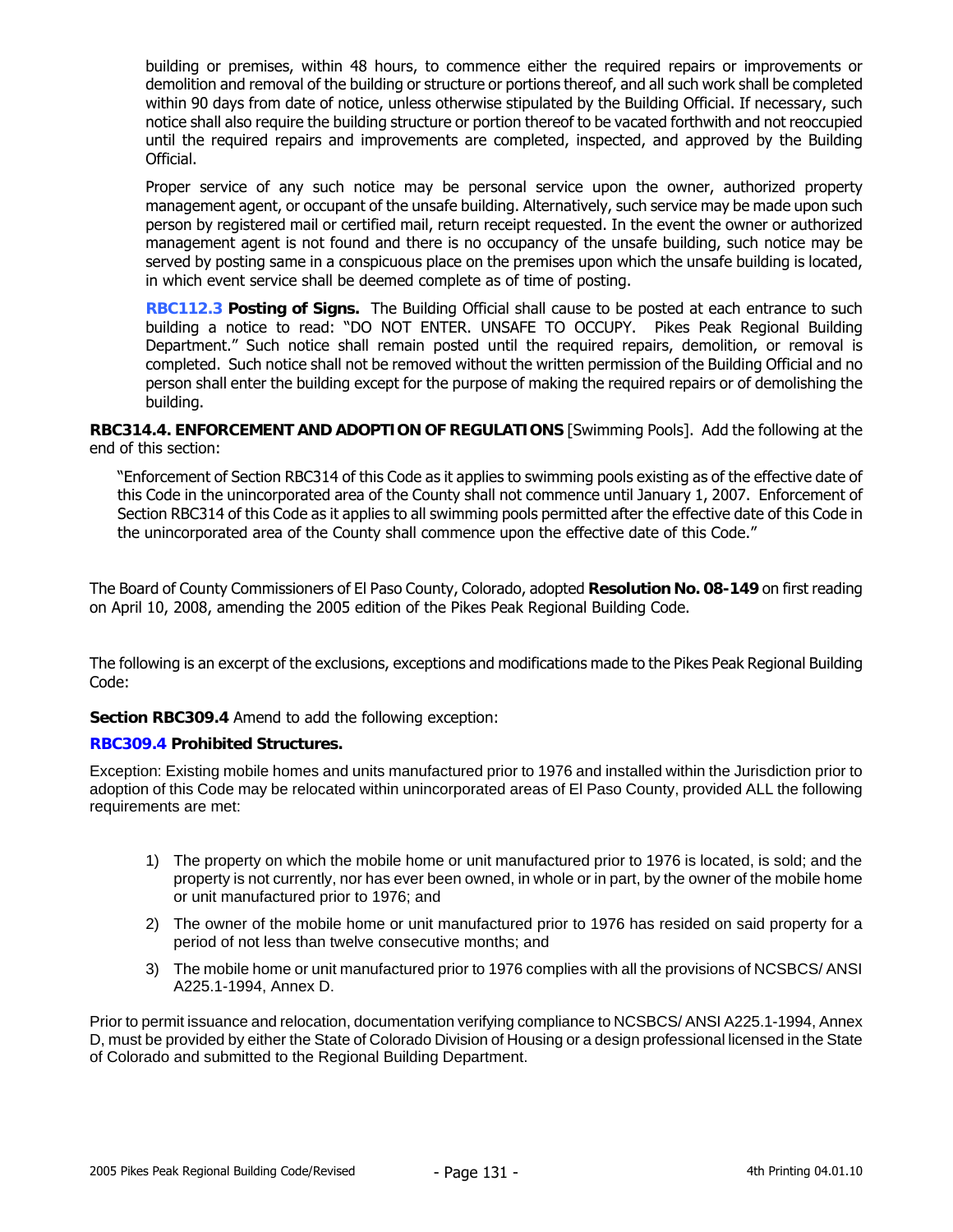## **APPENDIX D: CITY OF COLORADO SPRINGS ORDINANCE**

The City Council of the City of Colorado Springs, Colorado, adopted **Ordinance No. 05-135** on second reading on October 11, 2005, adopting the 2005 edition of the Pikes Peak Regional Building Code by reference as amended.

The following is an excerpt of the modifications to the Pikes Peak Regional Building Code:

**RBC108.2.** Add the following to the end:

A fee schedule shall be established by Resolution of the City Council.

**RBC302.4.1 Section 202.1.** Add the following definitions:

**COMPOSITION WOOD** roofing is a roofing product composed of natural wood fibers and falls within the Underwriters Laboratories (UL) category of formed roofing.

**SOLID WOOD** roofing products are roofing materials that are defined as "Wood Shakes", "Wood Shingles", of "Wood Shakes and Shingles, Fire-Retardant (treated)". These materials are cellulose based wood products that include non-treated and pressure impregnation by the full-cell vacuum-pressure process with fire retardant chemicals.

**RBC302.4.45.** Insert a new section as follows:

**RBC302.4.45 Section 1505.1.** Add the following:

All buildings shall have a minimum roof covering of Class B.

EXCEPTION: Buildings containing twenty percent (20%) or more of a Group R fire area shall have a minimum roof covering of Class A excluding solid wood roofing products.

These requirements shall also apply when completely recovering or replacing a roof covering in accordance with Section 1510 of the International Building Code, 2003 Edition, and Section RBC104.4 of the Building Code.

**RBC302.4.46.** Insert a new section as follows:

**RBC302.4.46 Table 1505.1.** Delete

**RBC303.4.1 Section R202.** Add the following definitions:

**COMPOSITION WOOD** roofing is a roofing product composed of natural wood fibers and falls within the Underwriters Laboratories (UL) category of formed roofing.

**SOLID WOOD** roofing products are roofing materials that are defined as "Wood Shakes", "Wood Shingles", of "Wood Shakes and Shingles, Fire-Retardant (treated)". These materials are cellulose based wood products that include non-treated and pressure impregnation by the full-cell vacuum-pressure process with fire retardant chemicals.

**RBC303.4.77.** Insert a new section as follows:

**RBC303.4.77 Section R902.1.** Amend the section as follows:

Delete the second sentence and replace with the following:

One- and two-family dwellings shall have a minimum roof covering of Class A excluding solid wood roofing products. Accessory structures shall have a minimum roof covering of Class B.

In the third sentence, delete "Classes A, B, and C" and replace with "Classes A and B".

Add the following to the end of the paragraph:

These requirements shall also apply when completely recovering or replacing a roof covering in accordance with Section R907 of the International Residential Code, 2003 Edition and Section RBC104.4 of the Building Code.

The City Council of the City of Colorado Springs, Colorado, adopted **Ordinance No. 08-37** on second reading on March 25, 2008, amending the 2005 edition of the Pikes Peak Regional Building Code by reference.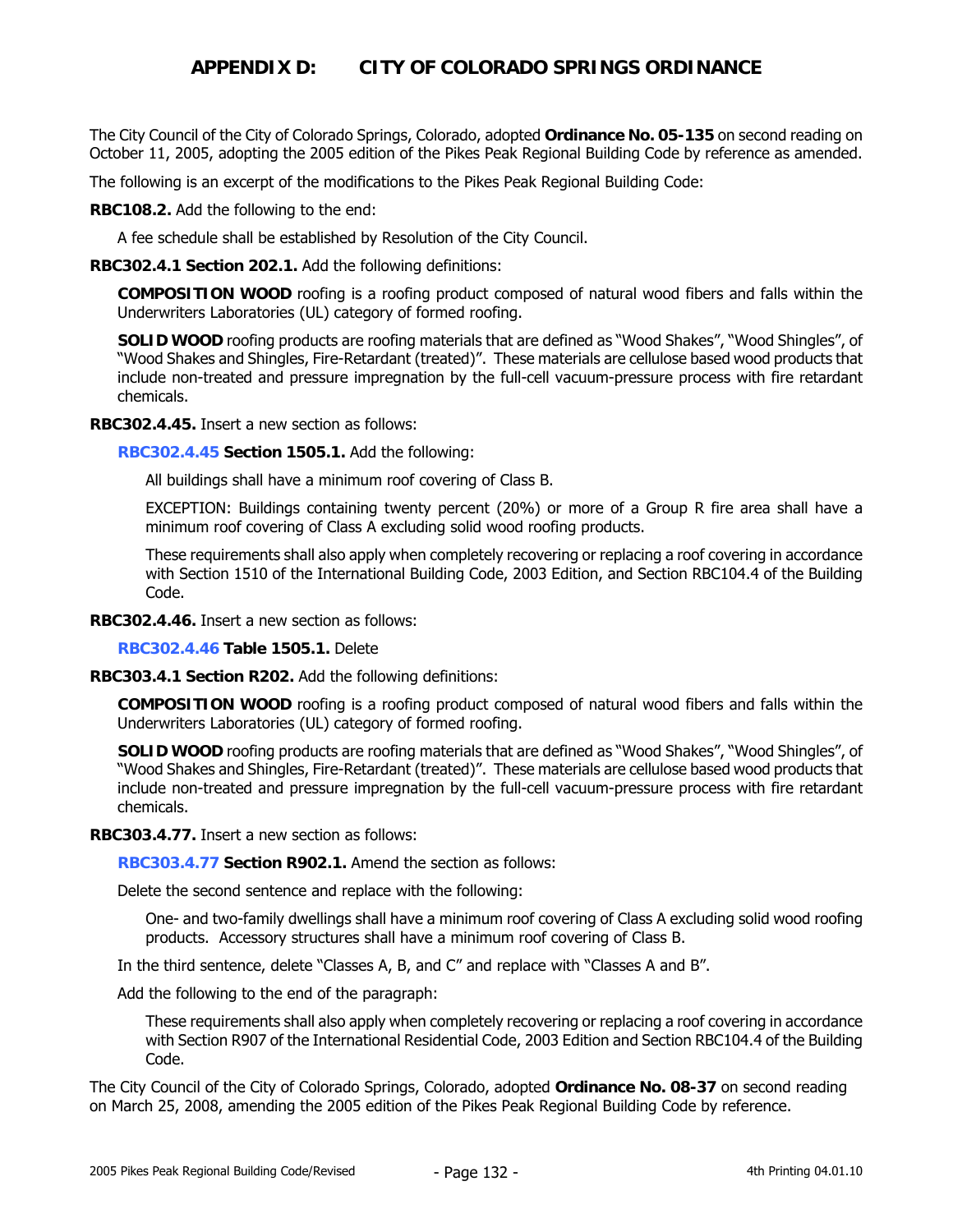# **APPENDIX E: CITY OF FOUNTAIN ORDINANCE**

The City Council of the City of Fountain, Colorado, adopted **Ordinance No. 1257** on second reading on October 11, 2005, adopting the 2005 edition of the Pikes Peak Regional Building Code by reference as amended.

The following is an excerpt of the modifications to the Pikes Peak Regional Building Code:

**Section RBC101.8.** Delete and replace with the following:

**RBC101.8 Violations.** Every person convicted of a violation of any provision set forth in Title 16 or this Code shall be punished by a fine of not more than One Thousand Dollars or by imprisonment not to exceed one year, or by both such fine and imprisonment. A separate offense shall be deemed committed for each and every calendar day during which such illegal erection, construction, reconstruction, alteration, maintenance, or use continues. In case any building or structure is or is proposed to be erected, constructed, reconstructed, altered or remodeled, used or maintained in violation of this Code or of any provision of the Building Code, the City Attorney, in addition to other remedies provided by law, may institute an appropriate action for injunction, mandamus or abatement to prevent, enjoin, abate or remove such unlawful erection, construction, reconstruction, alteration, remodeling, maintenance or use.

The City Council of the City of Fountain, Colorado, adopted **Ordinance No. 1417** on first reading on March 25, 2008, amending the 2005 edition of the Pikes Peak Regional Building Code by reference.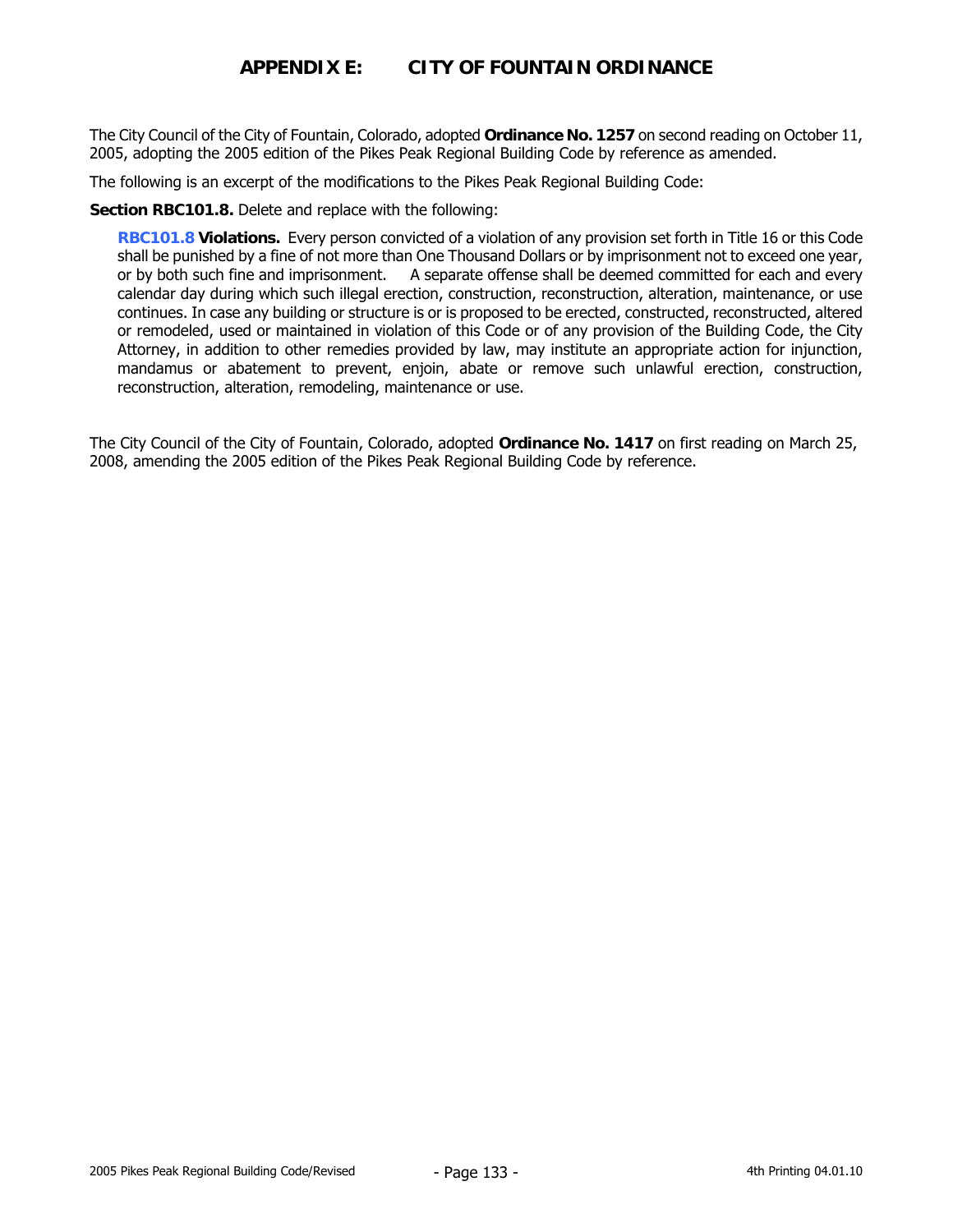## **APPENDIX F: CITY OF MANITOU SPRINGS ORDINANCE**

The City Council of the City of Manitou Springs, Colorado, adopted **Ordinance No. 0505** on second reading on October 4, 2005, adopting the 2005 edition of the Pikes Peak Regional Building Code by reference.

There were no modifications to the Pikes Peak Regional Building Code.

The City Council of the City of Manitou Springs, Colorado, adopted **Ordinance No. 0308** on first reading May 6, 2008, amending the 2005 edition of the Pikes Peak Regional Building Code by reference.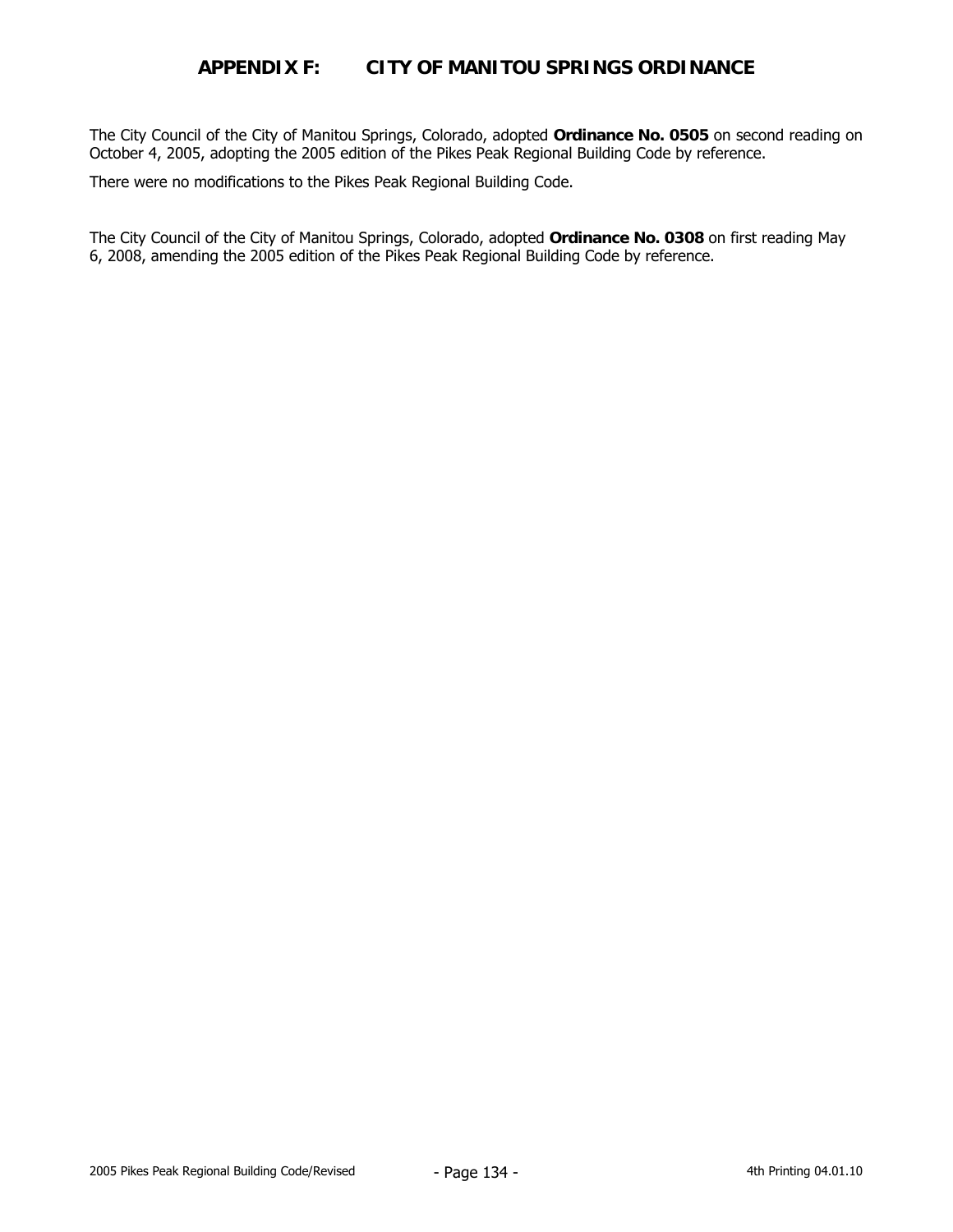## **APPENDIX G: TOWN OF GREEN MOUNTAIN FALLS ORDINANCE**

The Board of Trustees of the Town of Green Mountain Falls, Colorado, adopted **Ordinance No. 01-2005** on first reading on March 15, 2005, adopting the 2005 edition of the Pikes Peak Regional Building Code by reference.

There were no modifications to the Pikes Peak Regional Building Code.

The Board of Trustees of the Town of Green Mountain Falls, Colorado, adopted **Ordinance No. 01-2008** on second reading on April 1, 2008, amending the 2005 edition of the Pikes Peak Regional Building Code by reference.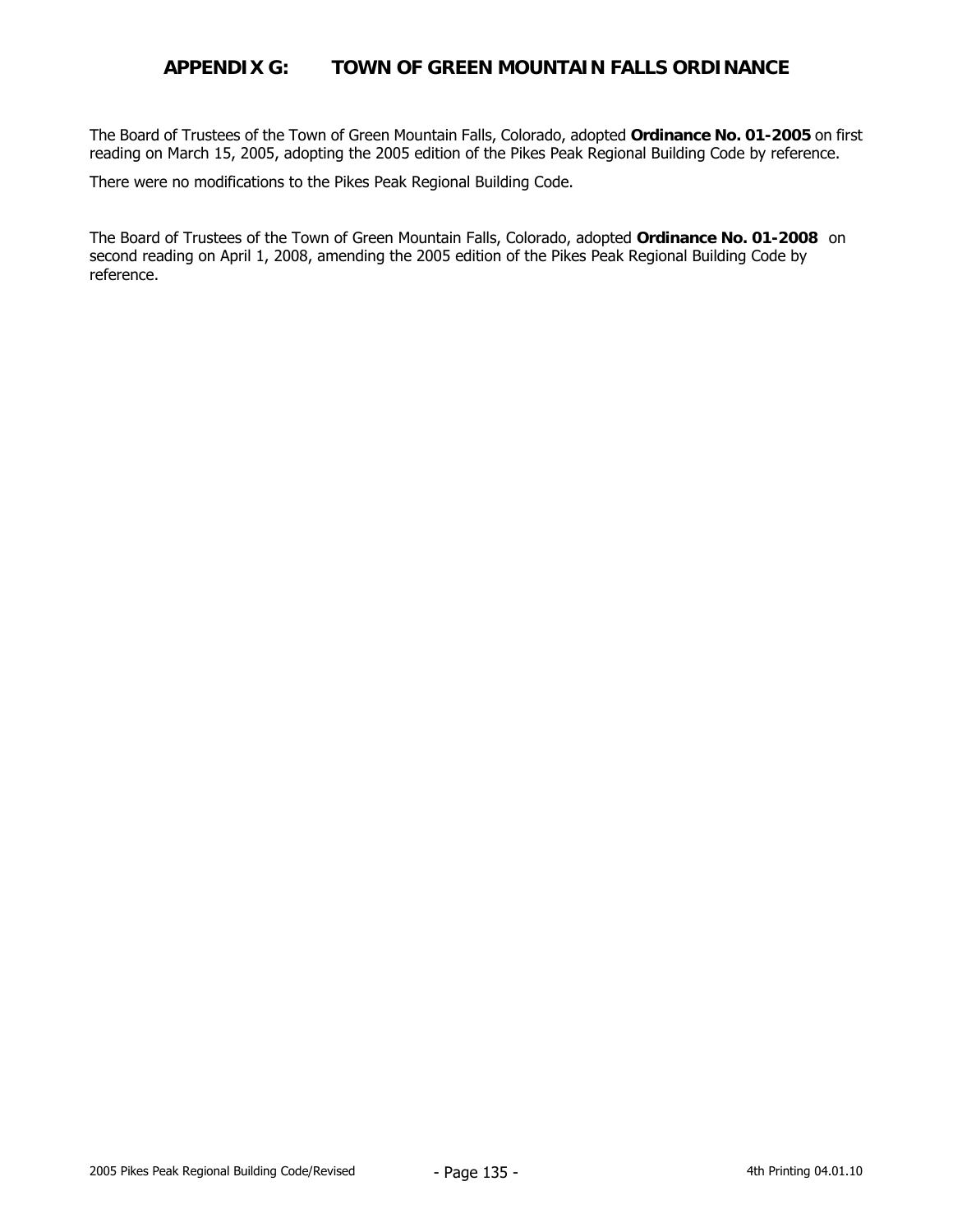## **APPENDIX H: TOWN OF MONUMENT ORDINANCE**

The Board of Trustees of the Town of Monument, Colorado, adopted **Ordinance No. 02-2005** on first reading on February 7, 2005, adopting the 2005 edition of the Pikes Peak Regional Building Code by reference.

There were no modifications to the Pikes Peak Regional Building Code.

The Board of Trustees of the Town of Monument, Colorado, adopted **Ordinance No. 10-2008** on first reading on April 7, 2008, amending the 2005 edition of the Pikes Peak Regional Building Code by reference.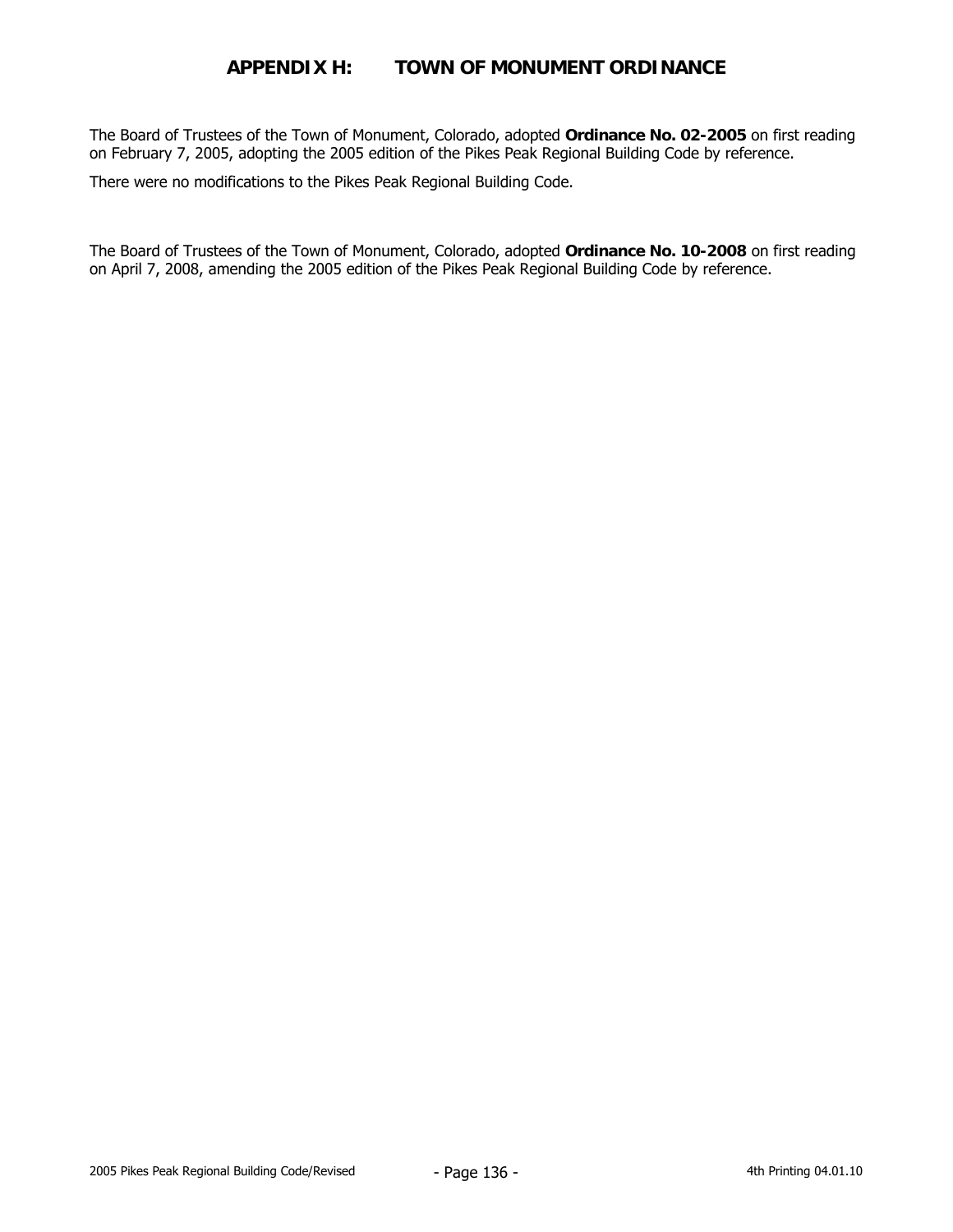# **APPENDIX I: TOWN OF PALMER LAKE ORDINANCE**

The Board of Trustees of the Town of Palmer Lake, Colorado, adopted **Ordinance No. 3-2005** on first reading on March 10, 2005, adopting the 2005 edition of the Pikes Peak Regional Building Code by reference.

There were no modifications to the Pikes Peak Regional Building Code.

The Board of Trustees of the Town of Palmer Lake, Colorado, adopted **Ordinance No. 2-2008** on first reading on March 13, 2008, amending the 2005 edition of the Pikes Peak Regional Building Code by reference.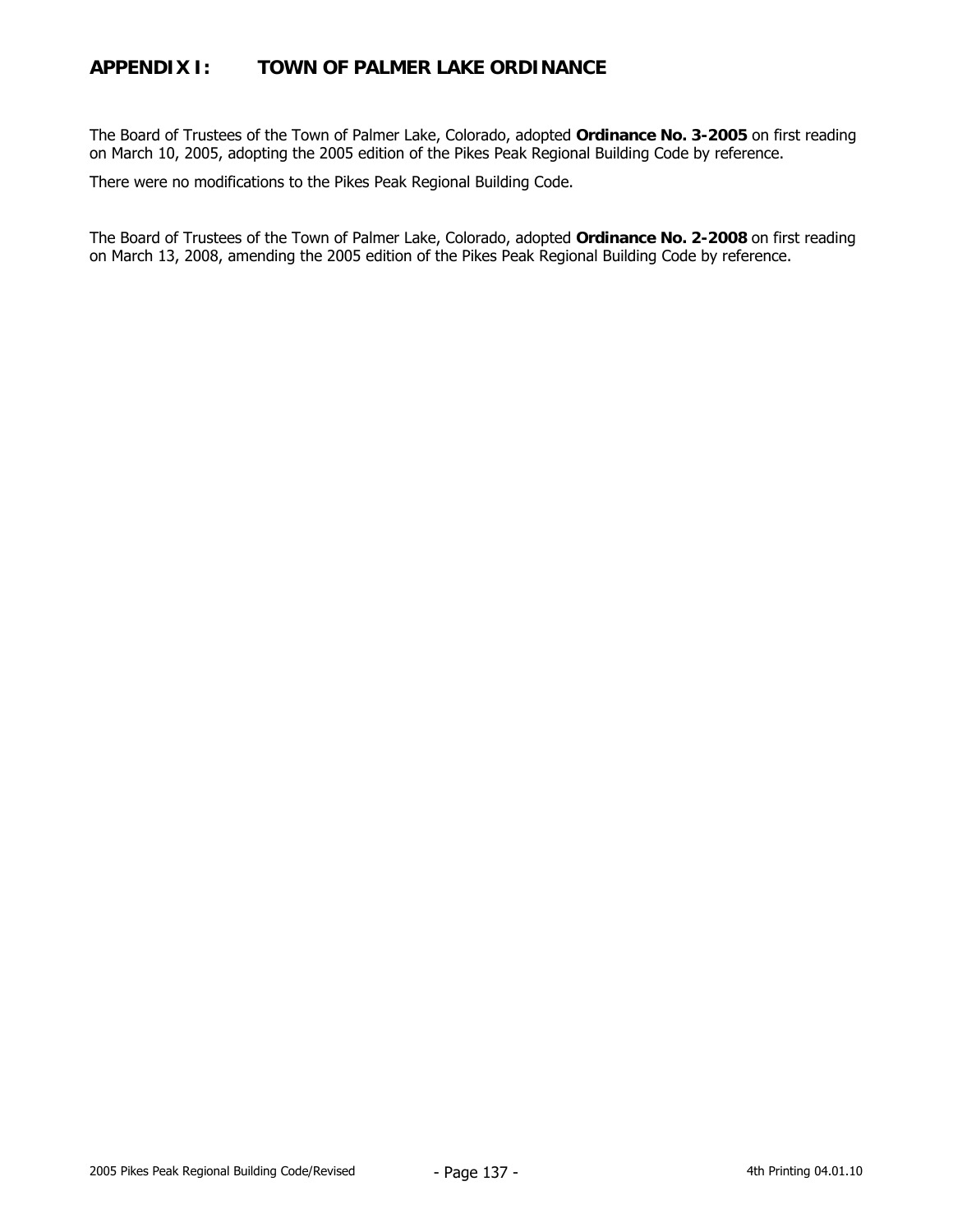# **INDEX**

| <b>ACCESSORY STRUCTURES</b>               |
|-------------------------------------------|
|                                           |
|                                           |
|                                           |
|                                           |
| <b>ADDITIONS, ALTERATIONS OR REPAIRS6</b> |
| ADDRESSING See Enumeration                |
|                                           |
| <b>ADVISORY COMMITTEES</b>                |
|                                           |
|                                           |
|                                           |
| <b>ALTERNATE MATERIALS &amp; METHODS6</b> |
|                                           |
| <b>AWNINGS</b>                            |
|                                           |
|                                           |
| <b>BASEMENT</b>                           |
|                                           |
|                                           |
|                                           |
|                                           |
|                                           |
| <b>BUILDING CODE</b>                      |
|                                           |
|                                           |
| <b>BUILDING DEPARTMENT3</b>               |
|                                           |
|                                           |
| Authority to Disconnect Utilities4        |
|                                           |
|                                           |
| <b>CEILING HEIGHTS</b>                    |
|                                           |
|                                           |
|                                           |
| CERTIFICATES OF OCCUPANCY 19              |

| <b>CONDENSATE DRAIN SIZES 71</b>               |
|------------------------------------------------|
| <b>CONSTRUCTION DOCUMENTS</b>                  |
|                                                |
| Design Professional Required12                 |
|                                                |
| Exception to documents requiring seal 12       |
|                                                |
|                                                |
|                                                |
|                                                |
| CONTRACTORS  See also Licensing & Registration |
| Applications & Qualifications34                |
|                                                |
|                                                |
|                                                |
|                                                |
|                                                |
|                                                |
|                                                |
|                                                |
|                                                |
|                                                |
| <b>CRAWLSPACE</b>                              |
|                                                |
| Gas-fired Appliance Ventilation 66             |
|                                                |
| <b>DANGEROUS BUILDINGS</b>                     |
|                                                |
|                                                |
|                                                |
|                                                |
| DEMOLITION See Contractors, Wrecking           |
|                                                |
|                                                |
|                                                |
|                                                |
|                                                |

2005 Pikes Peak Regional Building Code/Revised **4th Printing 04.01.10** - Page 138 - 4th Printing 04.01.10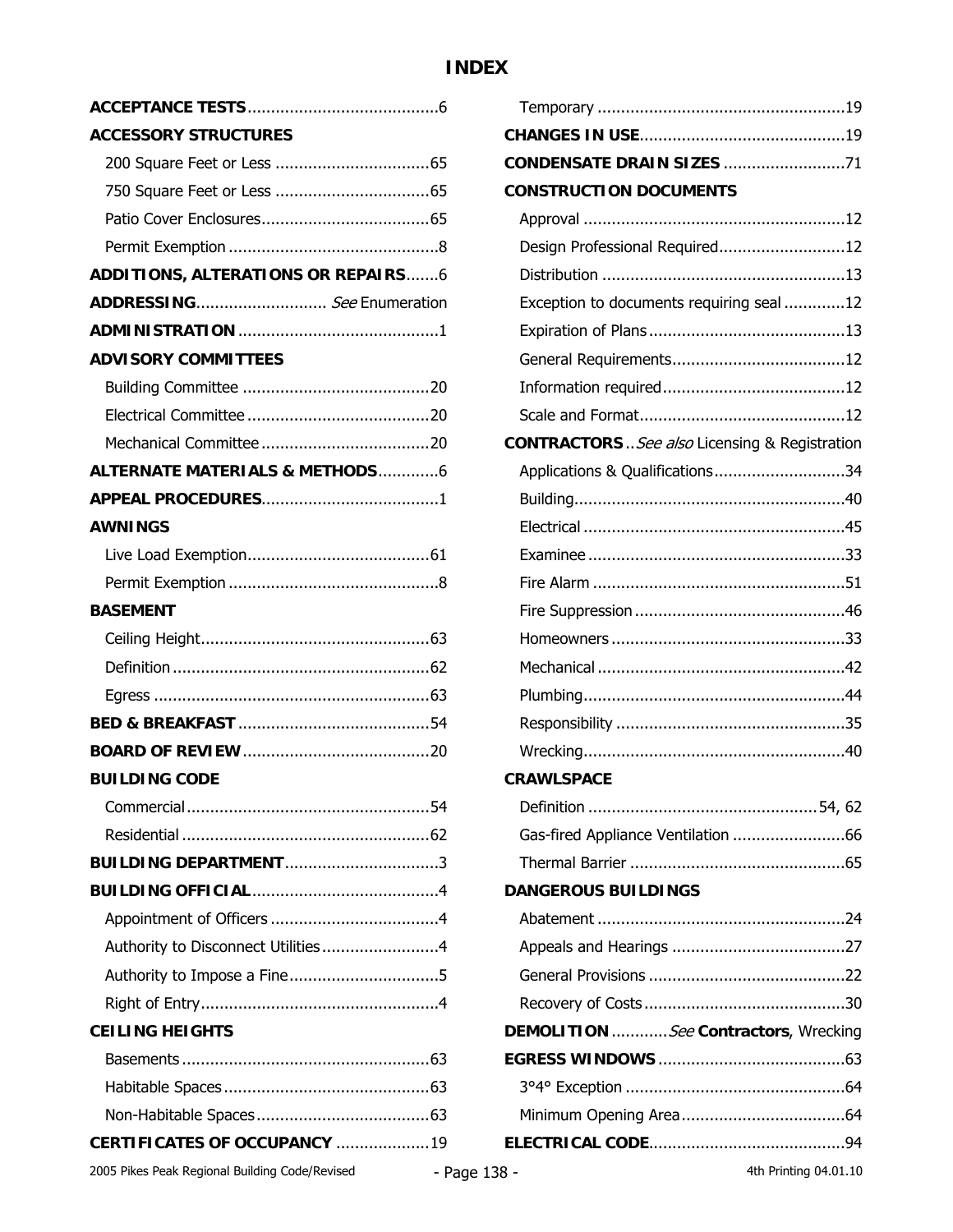| <b>ENERGY CONSERVATION CODE 95</b><br>Exterior Design Conditions 95<br>Insulation See Insulation Minimums<br><b>EXISTING BUILDING CODE  104</b> |
|-------------------------------------------------------------------------------------------------------------------------------------------------|
|                                                                                                                                                 |
|                                                                                                                                                 |
|                                                                                                                                                 |
|                                                                                                                                                 |
|                                                                                                                                                 |
|                                                                                                                                                 |
|                                                                                                                                                 |
|                                                                                                                                                 |
|                                                                                                                                                 |
|                                                                                                                                                 |
|                                                                                                                                                 |
|                                                                                                                                                 |
| <b>FEES</b>                                                                                                                                     |
|                                                                                                                                                 |
|                                                                                                                                                 |
|                                                                                                                                                 |
|                                                                                                                                                 |
|                                                                                                                                                 |
| FIRE BOARD OF APPEALS21                                                                                                                         |
| FIXTURE COUNT, MINIMUM89                                                                                                                        |
|                                                                                                                                                 |
|                                                                                                                                                 |
|                                                                                                                                                 |
|                                                                                                                                                 |
|                                                                                                                                                 |
|                                                                                                                                                 |
|                                                                                                                                                 |
|                                                                                                                                                 |
| <b>GLAZING</b>                                                                                                                                  |
|                                                                                                                                                 |
| HANDICAP RAMPS, RESIDENTIAL 64                                                                                                                  |
|                                                                                                                                                 |
| HISTORY OF CODE ADOPTION 123                                                                                                                    |
| <b>INSPECTIONS</b>                                                                                                                              |
|                                                                                                                                                 |
|                                                                                                                                                 |
|                                                                                                                                                 |
|                                                                                                                                                 |
|                                                                                                                                                 |

| <b>INSULATION MINIMUMS</b>              |  |
|-----------------------------------------|--|
|                                         |  |
|                                         |  |
|                                         |  |
| LANDING REDUCED TO 18 INCHES64          |  |
| <b>LICENSING &amp; REGISTRATION</b>     |  |
| Insurance Requirements 35               |  |
|                                         |  |
| MAINTENANCE OF BUILDINGS  6             |  |
| MANUFACTURED BUILDINGS99                |  |
|                                         |  |
|                                         |  |
|                                         |  |
|                                         |  |
|                                         |  |
| MOBILE HOMES See Manufactured Buildings |  |
|                                         |  |
|                                         |  |
|                                         |  |
| <b>PERMITS</b>                          |  |
|                                         |  |
|                                         |  |
|                                         |  |
|                                         |  |
|                                         |  |
|                                         |  |
|                                         |  |
|                                         |  |
|                                         |  |
|                                         |  |
|                                         |  |
| PIPING & APPLIANCE SUPPORT 70           |  |
|                                         |  |
| <b>PRIVATE GARAGE</b>                   |  |
|                                         |  |
| Separation from Dwelling 55, 63         |  |
|                                         |  |